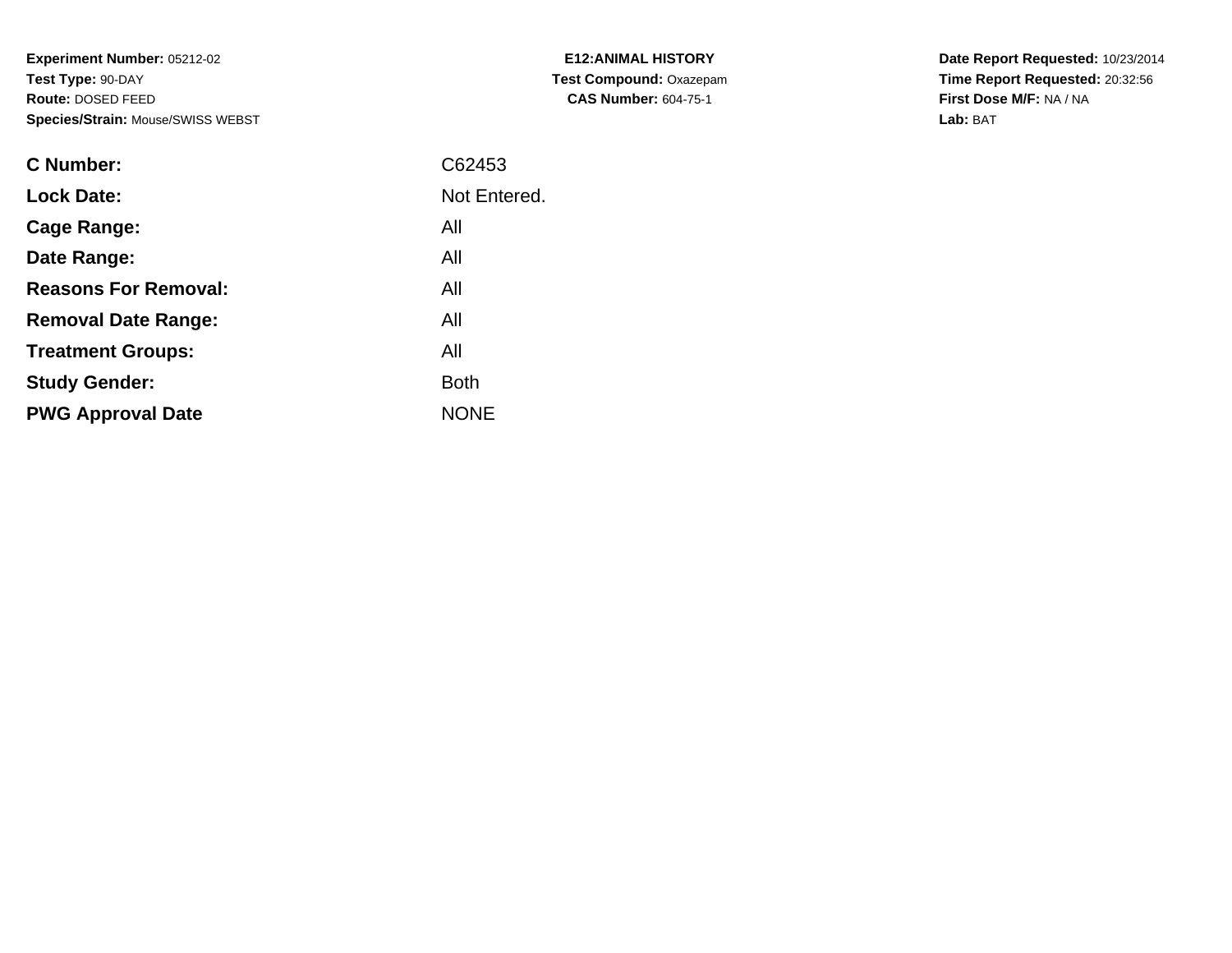**Test Type:** 90-DAY

**Route:** DOSED FEED

93

**Species/Strain:** Mouse/SWISS WEBST

# **E12:ANIMAL HISTORY Test Compound:** Oxazepam**CAS Number:** 604-75-1

**Date Report Requested:** 10/23/2014**Time Report Requested:** 20:32:56**First Dose M/F:** NA / NA**Lab:** BAT

| <b>CAGE: 1</b>      |                                        |       | <b>SEX: Male</b> | <b>TRT#: 1</b>     |      |                                |                 |                     |  |  |  |  |
|---------------------|----------------------------------------|-------|------------------|--------------------|------|--------------------------------|-----------------|---------------------|--|--|--|--|
| <b>ANIMAL ID: 1</b> |                                        |       |                  |                    |      |                                |                 |                     |  |  |  |  |
| <b>DAY</b>          | <b>DATE</b>                            | OP ID | <b>DOSE TIME</b> | WEIGHT TIME WT (g) |      | <b>WEIGHT</b><br><b>STATUS</b> | <b>OBS TIME</b> | <b>OBSERVATIONS</b> |  |  |  |  |
| $\mathbf 1$         | 06/08/88                               | 46    |                  | 09:33:50           | 26.9 |                                | 09:33:50        | Normal              |  |  |  |  |
| 8                   | 06/15/88                               | 43    |                  | 13:55:56           | 26.0 |                                | 13:55:56        | Normal              |  |  |  |  |
| 15                  | 06/22/88                               | 46    |                  | 10:51:42           | 28.4 |                                | 10:51:42        | Normal              |  |  |  |  |
| 22                  | 06/29/88                               | 46    |                  | 11:00:20           | 27.7 |                                | 11:00:20        | Normal              |  |  |  |  |
| 29                  | 07/06/88                               | 46    |                  | 11:13:58           | 28.9 |                                | 11:13:58        | Normal              |  |  |  |  |
| 36                  | 07/13/88                               | 46    |                  | 09:16:14           | 29.8 |                                | 09:16:14        | Normal              |  |  |  |  |
| 43                  | 07/20/88                               | 46    |                  | 11:07:56           | 30.7 |                                | 11:07:56        | Normal              |  |  |  |  |
| 50                  | 07/27/88                               | 46    |                  | 09:25:52           | 31.0 |                                | 09:25:52        | Normal              |  |  |  |  |
| 57                  | 08/03/88                               | 46    |                  | 09:44:32           | 31.2 |                                | 09:44:32        | Normal              |  |  |  |  |
| 64                  | 08/10/88                               | 46    |                  | 11:10:58           | 32.3 |                                | 11:10:58        | Normal              |  |  |  |  |
| 71                  | 08/17/88                               | 46    |                  | 11:28:24           | 34.7 |                                | 11:28:24        | Normal              |  |  |  |  |
| 78                  | 08/24/88                               | 46    |                  |                    |      |                                | 13:35:06        | Normal              |  |  |  |  |
| 79                  | 08/25/88                               | 46    |                  | 08:30:46           | 32.1 |                                |                 |                     |  |  |  |  |
| 85                  | 08/31/88                               | 46    |                  | 09:21:10           | 32.7 |                                | 09:21:10        | Normal              |  |  |  |  |
| 92                  | 09/07/88                               | 46    |                  | 10:55:58           | 33.3 |                                | 10:55:58        | Normal              |  |  |  |  |
|                     | REMOVED ** REASON - TERMINAL SACRIFICE |       |                  |                    |      |                                |                 |                     |  |  |  |  |

3 09/08/88 46 46 07:14:06 33.6 07:04:06 07:14:06 Normal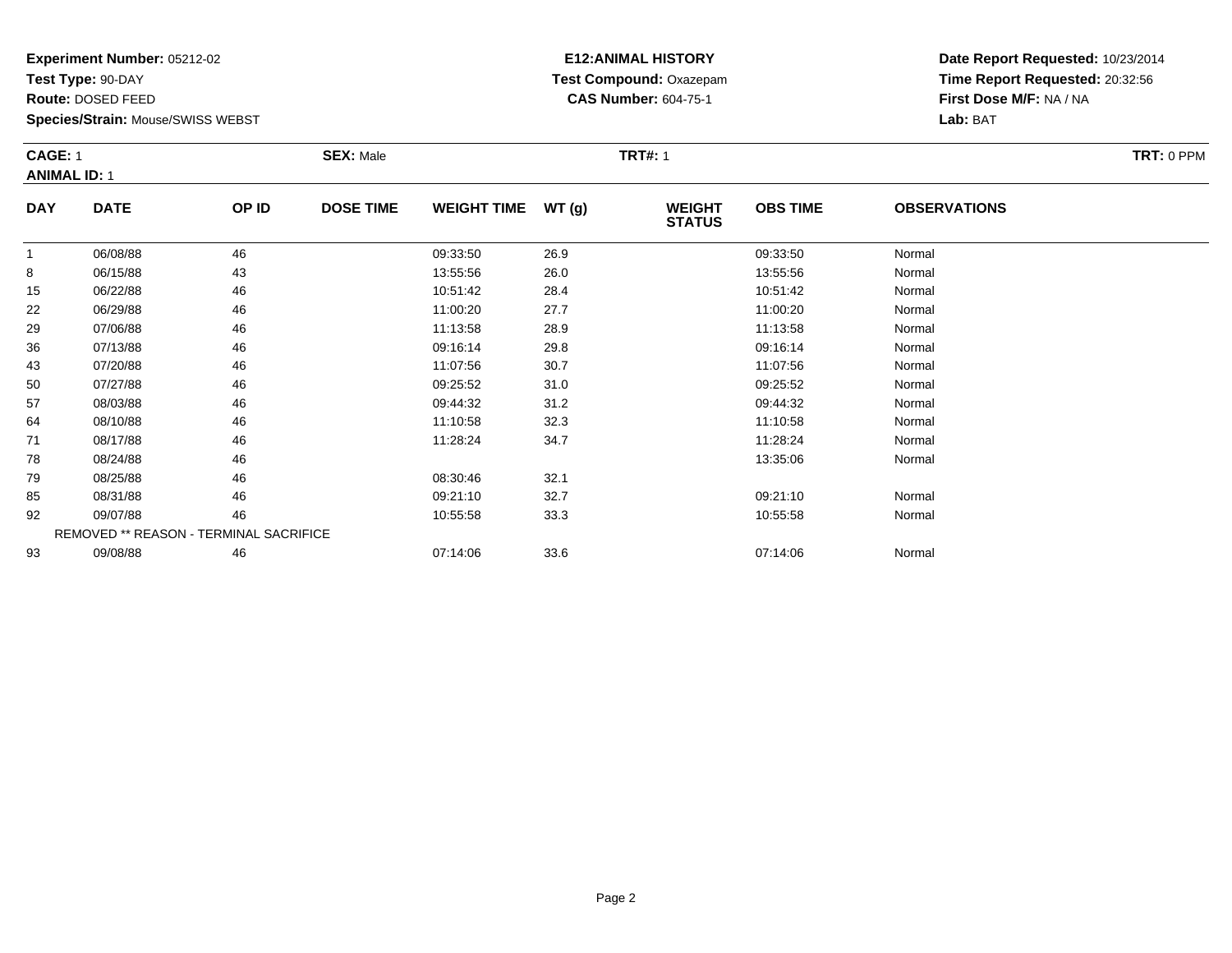**Test Type:** 90-DAY

**Route:** DOSED FEED

**Species/Strain:** Mouse/SWISS WEBST

# **E12:ANIMAL HISTORY Test Compound:** Oxazepam**CAS Number:** 604-75-1

**Date Report Requested:** 10/23/2014**Time Report Requested:** 20:32:56**First Dose M/F:** NA / NA**Lab:** BAT

|              | CAGE: 2                                       |       | <b>SEX: Male</b> |                    |       | <b>TRT#: 1</b>                 |                 |                     | TRT: 0 PPM |  |
|--------------|-----------------------------------------------|-------|------------------|--------------------|-------|--------------------------------|-----------------|---------------------|------------|--|
|              | <b>ANIMAL ID: 2</b>                           |       |                  |                    |       |                                |                 |                     |            |  |
| <b>DAY</b>   | <b>DATE</b>                                   | OP ID | <b>DOSE TIME</b> | <b>WEIGHT TIME</b> | WT(g) | <b>WEIGHT</b><br><b>STATUS</b> | <b>OBS TIME</b> | <b>OBSERVATIONS</b> |            |  |
| $\mathbf{1}$ | 06/08/88                                      | 46    |                  | 09:34:14           | 26.8  |                                | 09:34:14        | Normal              |            |  |
| 8            | 06/15/88                                      | 43    |                  | 13:56:46           | 28.8  |                                | 13:56:46        | Normal              |            |  |
| 15           | 06/22/88                                      | 46    |                  | 10:47:56           | 30.3  |                                | 10:47:56        | Normal              |            |  |
| 22           | 06/29/88                                      | 46    |                  | 11:01:16           | 30.6  |                                | 11:01:16        | Normal              |            |  |
| 29           | 07/06/88                                      | 46    |                  | 11:14:52           | 32.0  |                                | 11:14:52        | Normal              |            |  |
| 36           | 07/13/88                                      | 46    |                  | 09:17:00           | 33.0  |                                | 09:17:00        | Normal              |            |  |
| 43           | 07/20/88                                      | 46    |                  | 11:08:54           | 33.4  |                                | 11:08:54        | Normal              |            |  |
| 50           | 07/27/88                                      | 46    |                  | 09:26:36           | 34.7  |                                | 09:26:36        | Normal              |            |  |
| 57           | 08/03/88                                      | 46    |                  | 09:45:16           | 35.7  |                                | 09:45:16        | Normal              |            |  |
| 64           | 08/10/88                                      | 46    |                  | 11:12:02           | 38.0  |                                | 11:12:02        | Normal              |            |  |
| 71           | 08/17/88                                      | 46    |                  | 11:29:08           | 38.4  |                                | 11:29:08        | Normal              |            |  |
| 78           | 08/24/88                                      | 46    |                  | 13:36:00           | 39.1  |                                | 13:36:00        | Normal              |            |  |
| 85           | 08/31/88                                      | 46    |                  | 09:22:14           | 38.5  |                                | 09:22:14        | Normal              |            |  |
| 92           | 09/07/88                                      | 46    |                  | 10:52:22           | 40.1  |                                | 10:52:22        | Normal              |            |  |
|              | <b>REMOVED ** REASON - TERMINAL SACRIFICE</b> |       |                  |                    |       |                                |                 |                     |            |  |
| 93           | 09/08/88                                      | 46    |                  | 07:15:02           | 40.1  |                                | 07:15:02        | Normal              |            |  |

3 09/08/88 46 46 07:15:02 40.1 07:15:02 07:15:02 07:15:02 Normal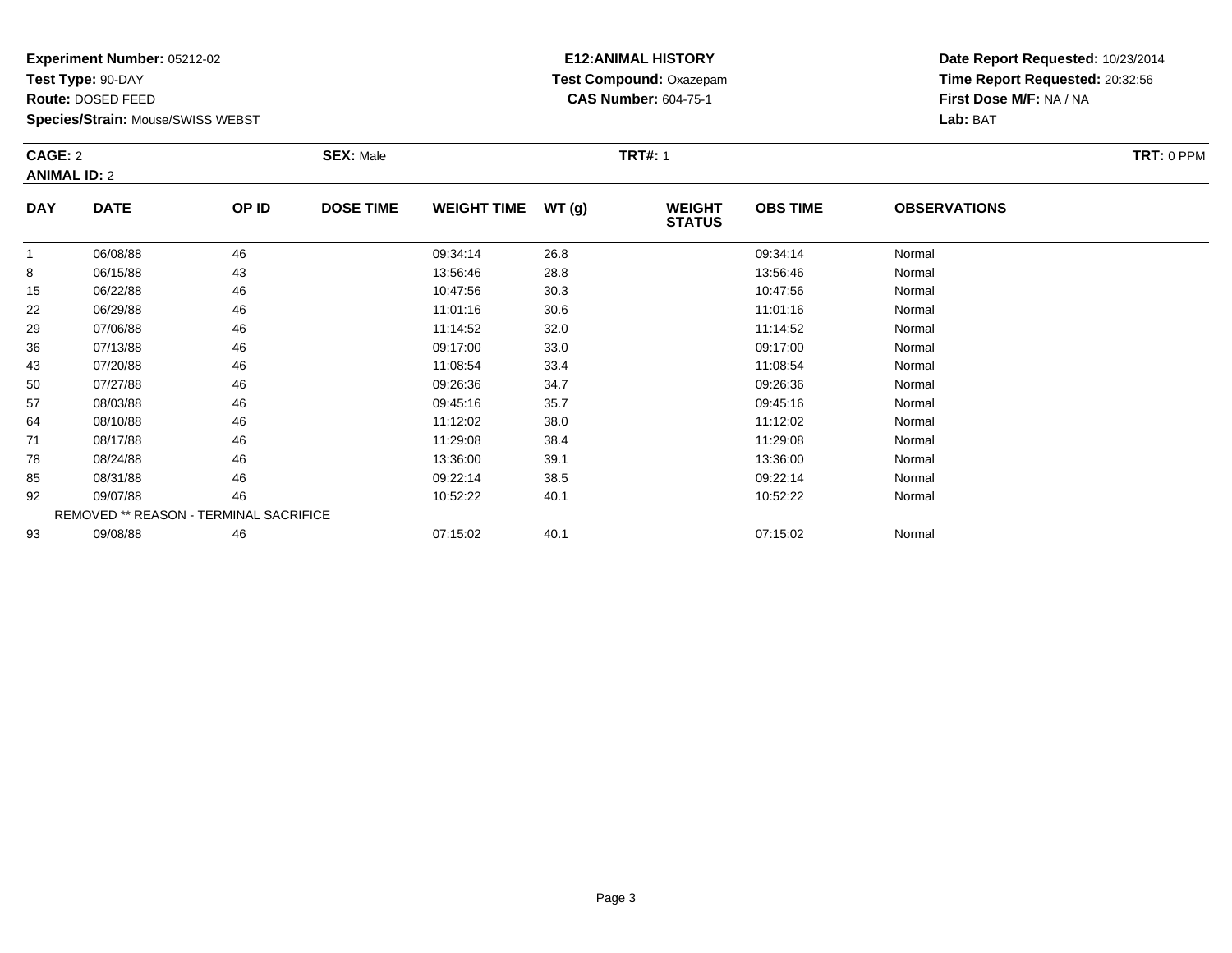**Test Type:** 90-DAY

**Route:** DOSED FEED

93

**Species/Strain:** Mouse/SWISS WEBST

# **E12:ANIMAL HISTORY Test Compound:** Oxazepam**CAS Number:** 604-75-1

**Date Report Requested:** 10/23/2014**Time Report Requested:** 20:32:56**First Dose M/F:** NA / NA**Lab:** BAT

| CAGE: 3<br><b>ANIMAL ID: 3</b> |                                        | <b>SEX: Male</b> | TRT: 0 PPM       |                    |       |                                |                 |                     |  |
|--------------------------------|----------------------------------------|------------------|------------------|--------------------|-------|--------------------------------|-----------------|---------------------|--|
| <b>DAY</b>                     | <b>DATE</b>                            | OP ID            | <b>DOSE TIME</b> | <b>WEIGHT TIME</b> | WT(g) | <b>WEIGHT</b><br><b>STATUS</b> | <b>OBS TIME</b> | <b>OBSERVATIONS</b> |  |
| 1                              | 06/08/88                               | 46               |                  | 09:34:36           | 24.6  |                                | 09:34:36        | Normal              |  |
| 8                              | 06/15/88                               | 43               |                  | 13:57:18           | 26.5  |                                | 13:57:18        | Normal              |  |
| 15                             | 06/22/88                               | 46               |                  | 10:48:58           | 28.4  |                                | 10:48:58        | Normal              |  |
| 22                             | 06/29/88                               | 46               |                  | 10:58:08           | 28.0  |                                | 10:58:08        | Normal              |  |
| 29                             | 07/06/88                               | 46               |                  | 11:12:08           | 28.2  |                                | 11:12:08        | Normal              |  |
| 36                             | 07/13/88                               | 46               |                  | 09:17:46           | 29.0  |                                | 09:17:46        | Normal              |  |
| 43                             | 07/20/88                               | 46               |                  | 11:09:38           | 29.9  |                                | 11:09:38        | Normal              |  |
| 50                             | 07/27/88                               | 46               |                  | 09:27:28           | 30.9  |                                | 09:27:28        | Normal              |  |
| 57                             | 08/03/88                               | 46               |                  | 09:46:02           | 32.3  |                                | 09:46:02        | Normal              |  |
| 64                             | 08/10/88                               | 46               |                  | 11:12:36           | 32.3  |                                | 11:12:36        | Normal              |  |
| 71                             | 08/17/88                               | 46               |                  | 11:29:40           | 33.1  |                                | 11:29:40        | Normal              |  |
| 78                             | 08/24/88                               | 46               |                  | 13:36:52           | 34.1  |                                | 13:36:52        | Normal              |  |
| 85                             | 08/31/88                               | 46               |                  | 09:22:50           | 33.6  |                                | 09:22:50        | Normal              |  |
| 92                             | 09/07/88                               | 46               |                  | 10:53:44           | 35.5  |                                | 10:53:44        | Normal              |  |
|                                | REMOVED ** REASON - TERMINAL SACRIFICE |                  |                  |                    |       |                                |                 |                     |  |

3 09/08/88 46 46 07:15:50 35.3 07:15:50 07:15:50 07:15:50 Normal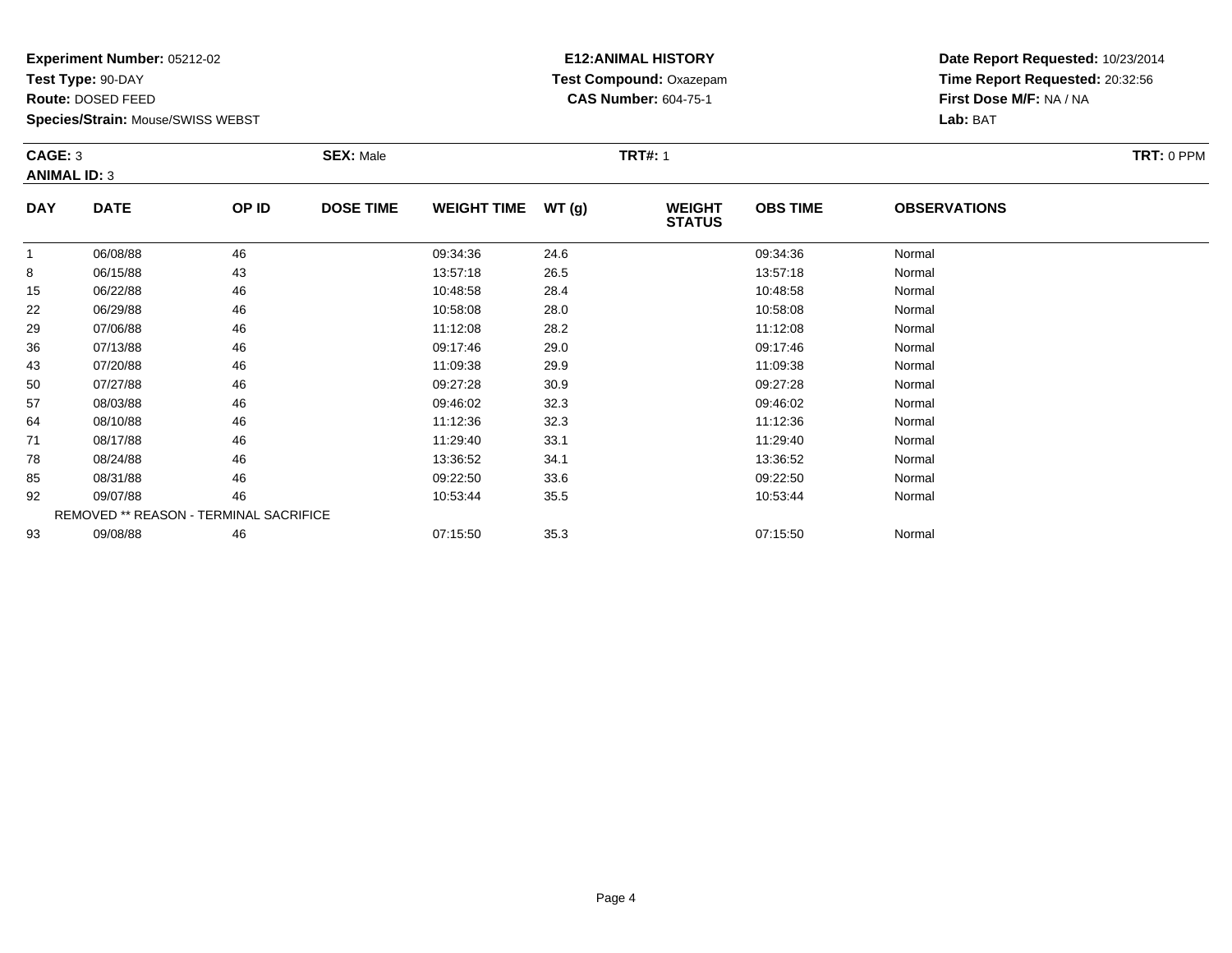**Test Type:** 90-DAY

**Route:** DOSED FEED

93

**Species/Strain:** Mouse/SWISS WEBST

### **E12:ANIMAL HISTORY Test Compound:** Oxazepam**CAS Number:** 604-75-1

**Date Report Requested:** 10/23/2014**Time Report Requested:** 20:32:56**First Dose M/F:** NA / NA**Lab:** BAT

| CAGE: 4<br><b>ANIMAL ID: 4</b> |                                               | <b>SEX: Male</b> | TRT: 0 PPM       |                    |       |                                |                 |                     |  |
|--------------------------------|-----------------------------------------------|------------------|------------------|--------------------|-------|--------------------------------|-----------------|---------------------|--|
| <b>DAY</b>                     | <b>DATE</b>                                   | OP ID            | <b>DOSE TIME</b> | <b>WEIGHT TIME</b> | WT(g) | <b>WEIGHT</b><br><b>STATUS</b> | <b>OBS TIME</b> | <b>OBSERVATIONS</b> |  |
|                                | 06/08/88                                      | 46               |                  | 09:34:58           | 26.6  |                                | 09:34:58        | Normal              |  |
| 8                              | 06/15/88                                      | 43               |                  | 13:57:50           | 29.4  |                                | 13:57:50        | Normal              |  |
| 15                             | 06/22/88                                      | 46               |                  | 10:50:00           | 31.7  |                                | 10:50:00        | Normal              |  |
| 22                             | 06/29/88                                      | 46               |                  | 10:58:54           | 33.2  |                                | 10:58:54        | Normal              |  |
| 29                             | 07/06/88                                      | 46               |                  | 11:12:42           | 33.8  |                                | 11:12:42        | Normal              |  |
| 36                             | 07/13/88                                      | 46               |                  | 09:15:00           | 35.0  |                                | 09:15:00        | Normal              |  |
| 43                             | 07/20/88                                      | 46               |                  | 11:06:42           | 33.4  |                                | 11:06:42        | Normal              |  |
| 50                             | 07/27/88                                      | 46               |                  | 09:28:04           | 34.6  |                                | 09:28:04        | Normal              |  |
| 57                             | 08/03/88                                      | 46               |                  | 09:46:40           | 35.3  |                                | 09:46:40        | Normal              |  |
| 64                             | 08/10/88                                      | 46               |                  | 11:13:06           | 36.6  |                                | 11:13:06        | Normal              |  |
| 71                             | 08/17/88                                      | 46               |                  | 11:30:10           | 37.4  |                                | 11:30:10        | Normal              |  |
| 78                             | 08/24/88                                      | 46               |                  | 13:37:34           | 36.7  |                                | 13:37:34        | Normal              |  |
| 85                             | 08/31/88                                      | 46               |                  | 09:23:20           | 36.5  |                                | 09:23:20        | Normal              |  |
| 92                             | 09/07/88                                      | 46               |                  | 10:54:34           | 36.5  |                                | 10:54:34        | Normal              |  |
|                                | <b>REMOVED ** REASON - TERMINAL SACRIFICE</b> |                  |                  |                    |       |                                |                 |                     |  |

3 09/08/88 46 46 07:16:40 37.7 16:40 07:16:40 07:16:40 Normal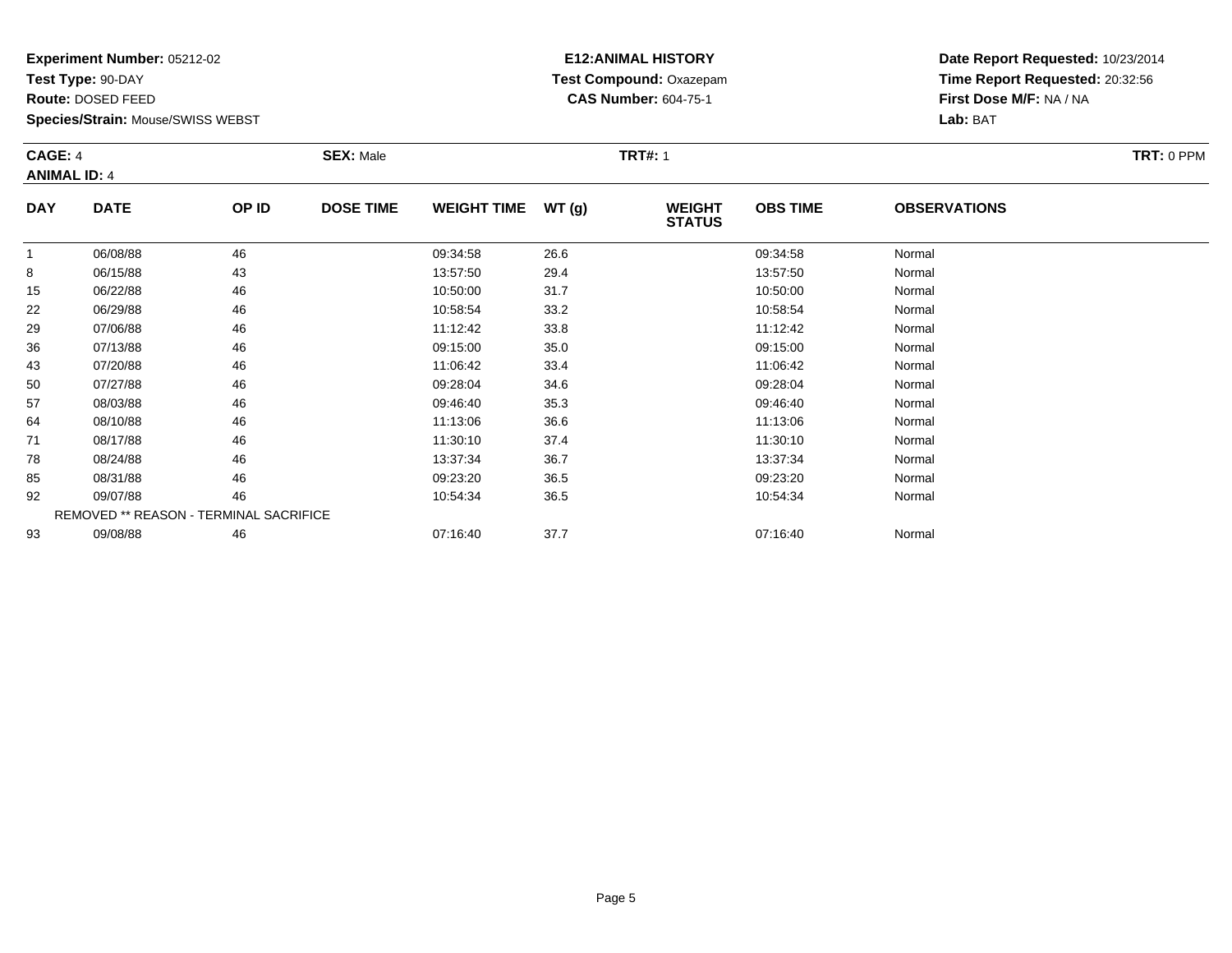**Test Type:** 90-DAY

**Route:** DOSED FEED

93

**Species/Strain:** Mouse/SWISS WEBST

REMOVED \*\* REASON - TERMINAL SACRIFICE

### **E12:ANIMAL HISTORY Test Compound:** Oxazepam**CAS Number:** 604-75-1

**Date Report Requested:** 10/23/2014**Time Report Requested:** 20:32:56**First Dose M/F:** NA / NA**Lab:** BAT

| <b>CAGE: 5</b> | <b>ANIMAL ID: 5</b> |       | <b>SEX: Male</b> |                    |       | <b>TRT#: 1</b>                 | TRT: 0 PPM      |                     |  |
|----------------|---------------------|-------|------------------|--------------------|-------|--------------------------------|-----------------|---------------------|--|
| <b>DAY</b>     | <b>DATE</b>         | OP ID | <b>DOSE TIME</b> | <b>WEIGHT TIME</b> | WT(g) | <b>WEIGHT</b><br><b>STATUS</b> | <b>OBS TIME</b> | <b>OBSERVATIONS</b> |  |
|                | 06/08/88            | 46    |                  | 09:35:16           | 25.3  |                                | 09:35:16        | Normal              |  |
| 8              | 06/15/88            | 43    |                  | 13:58:26           | 25.9  |                                | 13:58:26        | Normal              |  |
| 15             | 06/22/88            | 46    |                  | 10:50:52           | 28.2  |                                | 10:50:52        | Normal              |  |
| 22             | 06/29/88            | 46    |                  | 10:59:40           | 28.2  |                                | 10:59:40        | Normal              |  |
| 29             | 07/06/88            | 46    |                  | 11:13:22           | 28.3  |                                | 11:13:22        | Normal              |  |
| 36             | 07/13/88            | 46    |                  | 09:15:34           | 29.4  |                                | 09:15:34        | Normal              |  |
| 43             | 07/20/88            | 46    |                  | 11:07:18           | 28.9  |                                | 11:07:18        | Normal              |  |
| 50             | 07/27/88            | 46    |                  | 09:25:12           | 29.5  |                                | 09:25:12        | Normal              |  |
| 57             | 08/03/88            | 46    |                  | 09:40:42           | 29.5  |                                | 09:40:42        | Normal              |  |
| 64             | 08/10/88            | 46    |                  | 11:13:36           | 29.8  |                                | 11:13:36        | Normal              |  |
| 71             | 08/17/88            | 46    |                  | 11:30:42           | 29.7  |                                | 11:30:42        | Normal              |  |
| 78             | 08/24/88            | 46    |                  | 13:38:14           | 30.0  |                                | 13:38:14        | Normal              |  |
| 85             | 08/31/88            | 46    |                  | 09:23:58           | 30.1  |                                | 09:23:58        | Normal              |  |
| 92             | 09/07/88            | 46    |                  | 10:55:10           | 31.8  |                                | 10:55:10        | Normal              |  |

3 09/08/88 46 46 07:17:08 32.4 07:47:08 07:17:08 Normal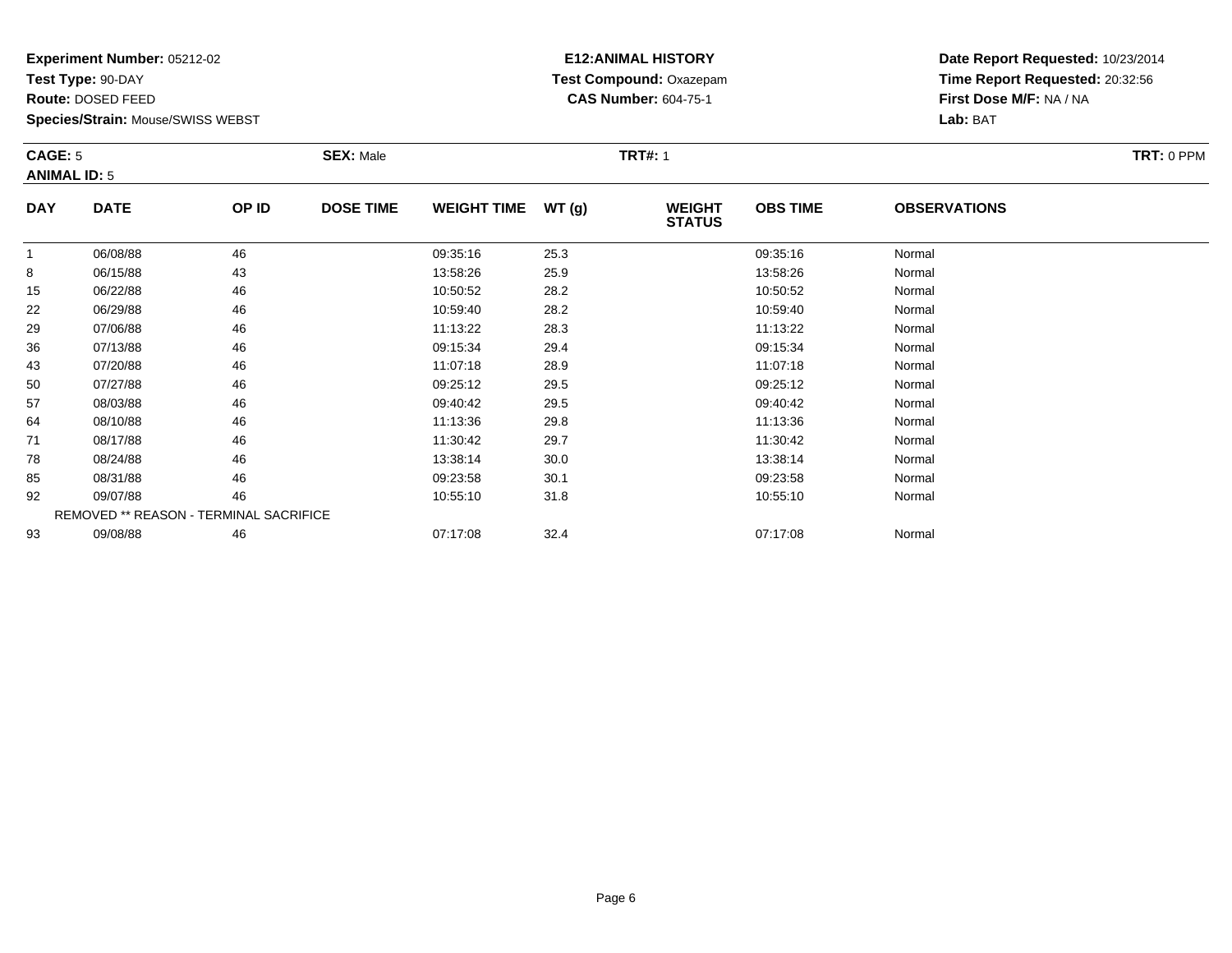**Test Type:** 90-DAY

**Route:** DOSED FEED

**Species/Strain:** Mouse/SWISS WEBST

# **E12:ANIMAL HISTORY Test Compound:** Oxazepam**CAS Number:** 604-75-1

**Date Report Requested:** 10/23/2014**Time Report Requested:** 20:32:56**First Dose M/F:** NA / NA**Lab:** BAT

|            | CAGE: 6<br><b>ANIMAL ID: 6</b>                |       | <b>TRT#: 1</b><br><b>SEX: Male</b> |                    |       |                                |                 |                     | TRT: 0 PPM |
|------------|-----------------------------------------------|-------|------------------------------------|--------------------|-------|--------------------------------|-----------------|---------------------|------------|
| <b>DAY</b> | <b>DATE</b>                                   | OP ID | <b>DOSE TIME</b>                   | <b>WEIGHT TIME</b> | WT(g) | <b>WEIGHT</b><br><b>STATUS</b> | <b>OBS TIME</b> | <b>OBSERVATIONS</b> |            |
|            | 06/08/88                                      | 46    |                                    | 09:30:20           | 25.5  |                                | 09:30:20        | Normal              |            |
| 8          | 06/15/88                                      | 43    |                                    | 09:03:34           | 25.9  |                                | 09:03:34        | <b>Ruffled Fur</b>  |            |
| 15         | 06/22/88                                      | 46    |                                    | 09:44:42           | 27.7  |                                | 09:44:42        | Normal              |            |
| 22         | 06/29/88                                      | 46    |                                    | 10:51:34           | 28.1  |                                | 10:51:34        | Normal              |            |
| 29         | 07/06/88                                      | 46    |                                    | 11:06:56           | 28.3  |                                | 11:06:56        | Normal              |            |
| 36         | 07/13/88                                      | 46    |                                    | 09:08:04           | 28.4  |                                | 09:08:04        | Normal              |            |
| 43         | 07/20/88                                      | 46    |                                    | 11:00:40           | 28.9  |                                | 11:00:40        | Normal              |            |
| 50         | 07/27/88                                      | 46    |                                    | 09:32:44           | 28.8  |                                | 09:32:44        | Normal              |            |
| 57         | 08/03/88                                      | 46    |                                    | 10:37:44           | 30.6  |                                | 10:37:44        | Normal              |            |
| 64         | 08/10/88                                      | 46    |                                    | 11:20:44           | 30.4  |                                | 11:20:44        | Normal              |            |
| 71         | 08/17/88                                      | 46    |                                    | 11:21:40           | 30.1  |                                | 11:21:40        | Normal              |            |
| 78         | 08/24/88                                      | 46    |                                    | 08:49:52           | 29.2  |                                | 08:49:52        | Normal              |            |
| 85         | 08/31/88                                      | 46    |                                    | 09:14:52           | 29.5  |                                | 09:14:52        | Normal              |            |
| 92         | 09/07/88                                      | 46    |                                    | 10:48:50           | 30.4  |                                | 10:48:50        | Normal              |            |
|            | <b>REMOVED ** REASON - TERMINAL SACRIFICE</b> |       |                                    |                    |       |                                |                 |                     |            |
| 93         | 09/08/88                                      | 46    |                                    | 07:18:04           | 31.7  |                                | 07:18:04        | Normal              |            |

3 09/08/88 46 46 07:18:04 31.7 30 07:18:04 DOI:18:04 Normal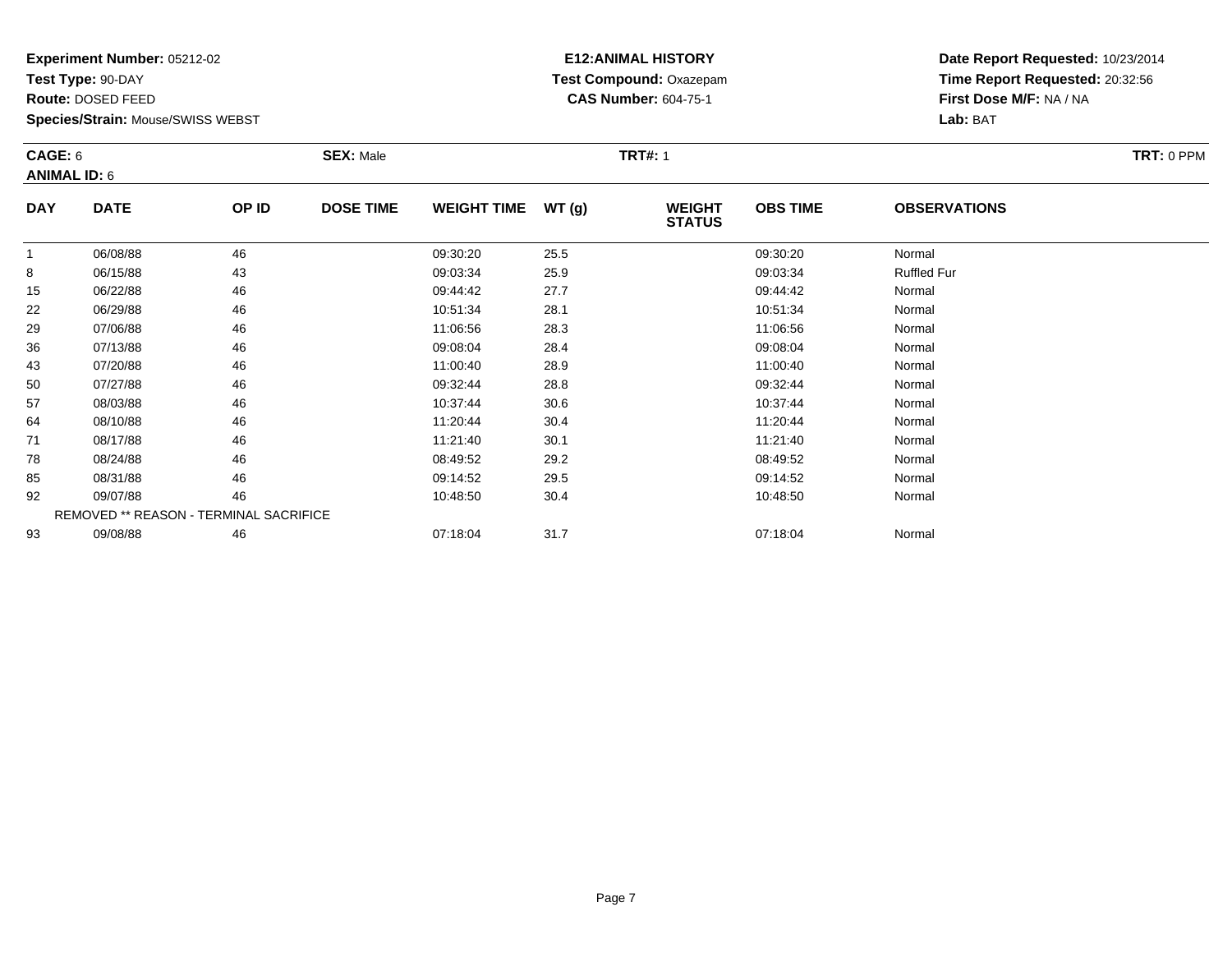**Test Type:** 90-DAY

**Route:** DOSED FEED

92

93

**Species/Strain:** Mouse/SWISS WEBST

REMOVED \*\* REASON - TERMINAL SACRIFICE

### **E12:ANIMAL HISTORY Test Compound:** Oxazepam**CAS Number:** 604-75-1

**Date Report Requested:** 10/23/2014**Time Report Requested:** 20:32:56**First Dose M/F:** NA / NA**Lab:** BAT

| <b>CAGE: 7</b><br><b>ANIMAL ID: 7</b> |             | <b>SEX: Male</b> | TRT: 0 PPM       |                    |       |                                |                 |                     |  |
|---------------------------------------|-------------|------------------|------------------|--------------------|-------|--------------------------------|-----------------|---------------------|--|
| <b>DAY</b>                            | <b>DATE</b> | OP ID            | <b>DOSE TIME</b> | <b>WEIGHT TIME</b> | WT(g) | <b>WEIGHT</b><br><b>STATUS</b> | <b>OBS TIME</b> | <b>OBSERVATIONS</b> |  |
|                                       | 06/08/88    | 46               |                  | 09:30:44           | 27.3  |                                | 09:30:44        | Normal              |  |
| 8                                     | 06/15/88    | 43               |                  | 08:56:12           | 29.4  |                                | 08:56:12        | Normal              |  |
| 15                                    | 06/22/88    | 46               |                  | 09:36:08           | 30.8  |                                | 09:36:08        | Normal              |  |
| 22                                    | 06/29/88    | 46               |                  | 10:52:30           | 32.8  |                                | 10:52:30        | Normal              |  |
| 29                                    | 07/06/88    | 46               |                  | 11:07:32           | 31.8  |                                | 11:07:32        | Normal              |  |
| 36                                    | 07/13/88    | 46               |                  | 09:08:54           | 32.3  |                                | 09:08:54        | Normal              |  |
| 43                                    | 07/20/88    | 46               |                  | 11:01:28           | 32.1  |                                | 11:01:28        | Normal              |  |
| 50                                    | 07/27/88    | 46               |                  | 09:33:22           | 33.0  |                                | 09:33:22        | Normal              |  |
| 57                                    | 08/03/88    | 46               |                  | 10:38:30           | 34.9  |                                | 10:38:30        | Normal              |  |
| 64                                    | 08/10/88    | 46               |                  | 11:21:28           | 35.4  |                                | 11:21:28        | Normal              |  |
| 71                                    | 08/17/88    | 46               |                  | 11:22:32           | 35.3  |                                | 11:22:32        | Normal              |  |
| 78                                    | 08/24/88    | 46               |                  | 08:47:16           | 34.1  |                                | 08:47:16        | Normal              |  |
| 85                                    | 08/31/88    | 46               |                  | 09:15:54           | 34.7  |                                | 09:15:54        | Normal              |  |

2 09/07/88 46 46 10:45:54 36.4 10:45:54 10:45:54 10:45:54 10:45:54

3 09/08/88 46 46 07:18:48 37.2 5 07:18:48 07:18:48 Normal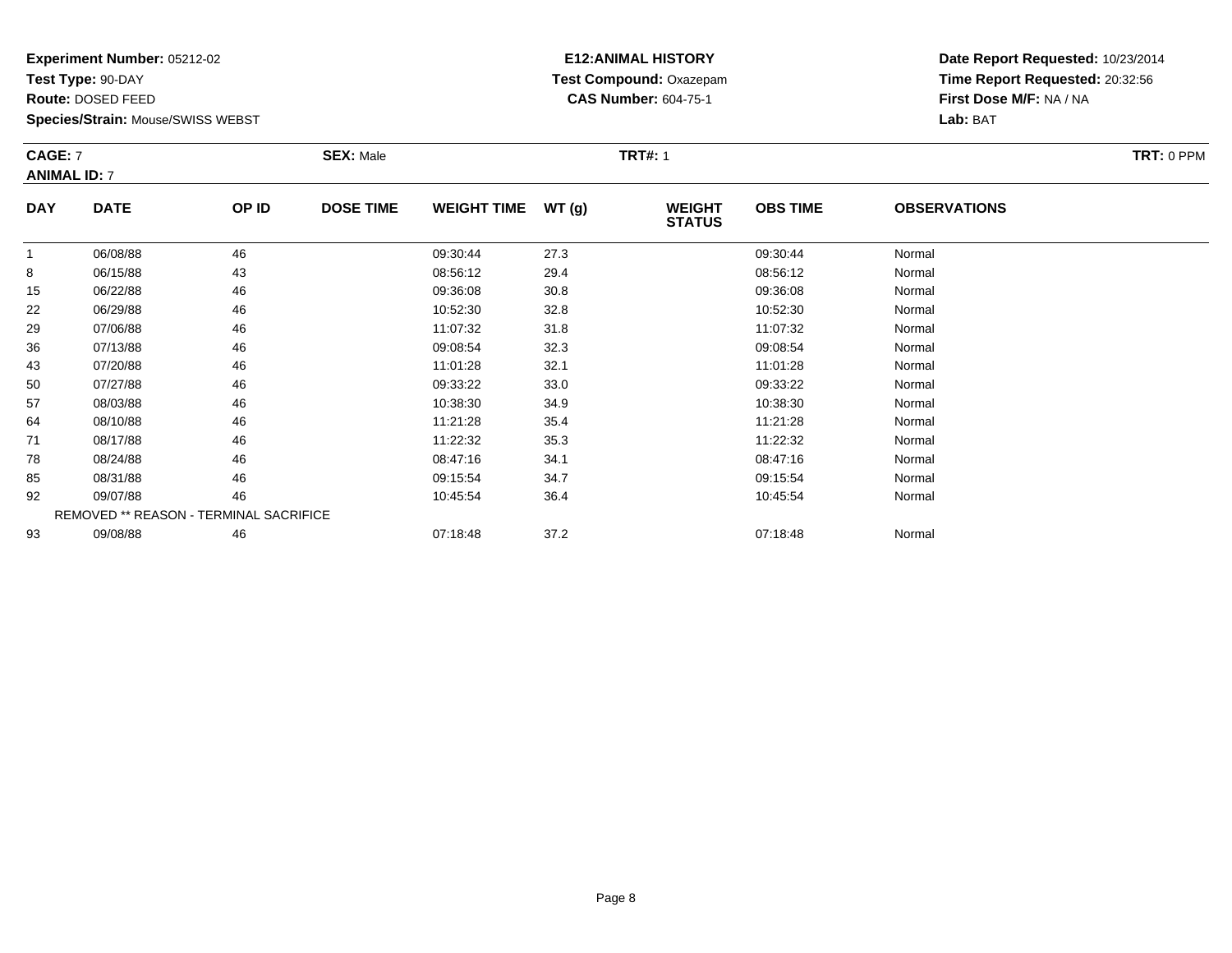**Test Type:** 90-DAY

**Route:** DOSED FEED

**Species/Strain:** Mouse/SWISS WEBST

# **E12:ANIMAL HISTORY Test Compound:** Oxazepam**CAS Number:** 604-75-1

**Date Report Requested:** 10/23/2014**Time Report Requested:** 20:32:56**First Dose M/F:** NA / NA**Lab:** BAT

|            | CAGE: 8<br><b>ANIMAL ID: 8</b>                |       | <b>TRT#: 1</b><br><b>SEX: Male</b> |                    |       |                                |                 |                     | TRT: 0 PPM |
|------------|-----------------------------------------------|-------|------------------------------------|--------------------|-------|--------------------------------|-----------------|---------------------|------------|
| <b>DAY</b> | <b>DATE</b>                                   | OP ID | <b>DOSE TIME</b>                   | <b>WEIGHT TIME</b> | WT(g) | <b>WEIGHT</b><br><b>STATUS</b> | <b>OBS TIME</b> | <b>OBSERVATIONS</b> |            |
|            | 06/08/88                                      | 46    |                                    | 09:31:02           | 25.2  |                                | 09:31:02        | Normal              |            |
| 8          | 06/15/88                                      | 43    |                                    | 09:01:22           | 25.4  |                                | 09:01:22        | Normal              |            |
| 15         | 06/22/88                                      | 46    |                                    | 09:39:44           | 27.6  |                                | 09:39:44        | Normal              |            |
| 22         | 06/29/88                                      | 46    |                                    | 10:48:58           | 28.7  |                                | 10:48:58        | Normal              |            |
| 29         | 07/06/88                                      | 46    |                                    | 11:04:32           | 29.6  |                                | 11:04:32        | Normal              |            |
| 36         | 07/13/88                                      | 46    |                                    | 09:09:44           | 29.7  |                                | 09:09:44        | Normal              |            |
| 43         | 07/20/88                                      | 46    |                                    | 11:02:10           | 29.8  |                                | 11:02:10        | Normal              |            |
| 50         | 07/27/88                                      | 46    |                                    | 09:34:12           | 30.0  |                                | 09:34:12        | Normal              |            |
| 57         | 08/03/88                                      | 46    |                                    | 10:39:12           | 32.2  |                                | 10:39:12        | Normal              |            |
| 64         | 08/10/88                                      | 46    |                                    | 11:22:12           | 34.0  |                                | 11:22:12        | Normal              |            |
| 71         | 08/17/88                                      | 46    |                                    | 11:23:02           | 32.6  |                                | 11:23:02        | Normal              |            |
| 78         | 08/24/88                                      | 46    |                                    | 08:47:50           | 31.5  |                                | 08:47:50        | Normal              |            |
| 85         | 08/31/88                                      | 46    |                                    | 09:16:28           | 34.4  |                                | 09:16:28        | Normal              |            |
| 92         | 09/07/88                                      | 46    |                                    | 10:46:30           | 35.7  |                                | 10:46:30        | Normal              |            |
|            | <b>REMOVED ** REASON - TERMINAL SACRIFICE</b> |       |                                    |                    |       |                                |                 |                     |            |
| 93         | 09/08/88                                      | 46    |                                    | 07:19:12           | 36.3  |                                | 07:19:12        | Normal              |            |

3 09/08/88 46 46 07:19:12 36.3 07:19 07:19 07:19 07:19 07:19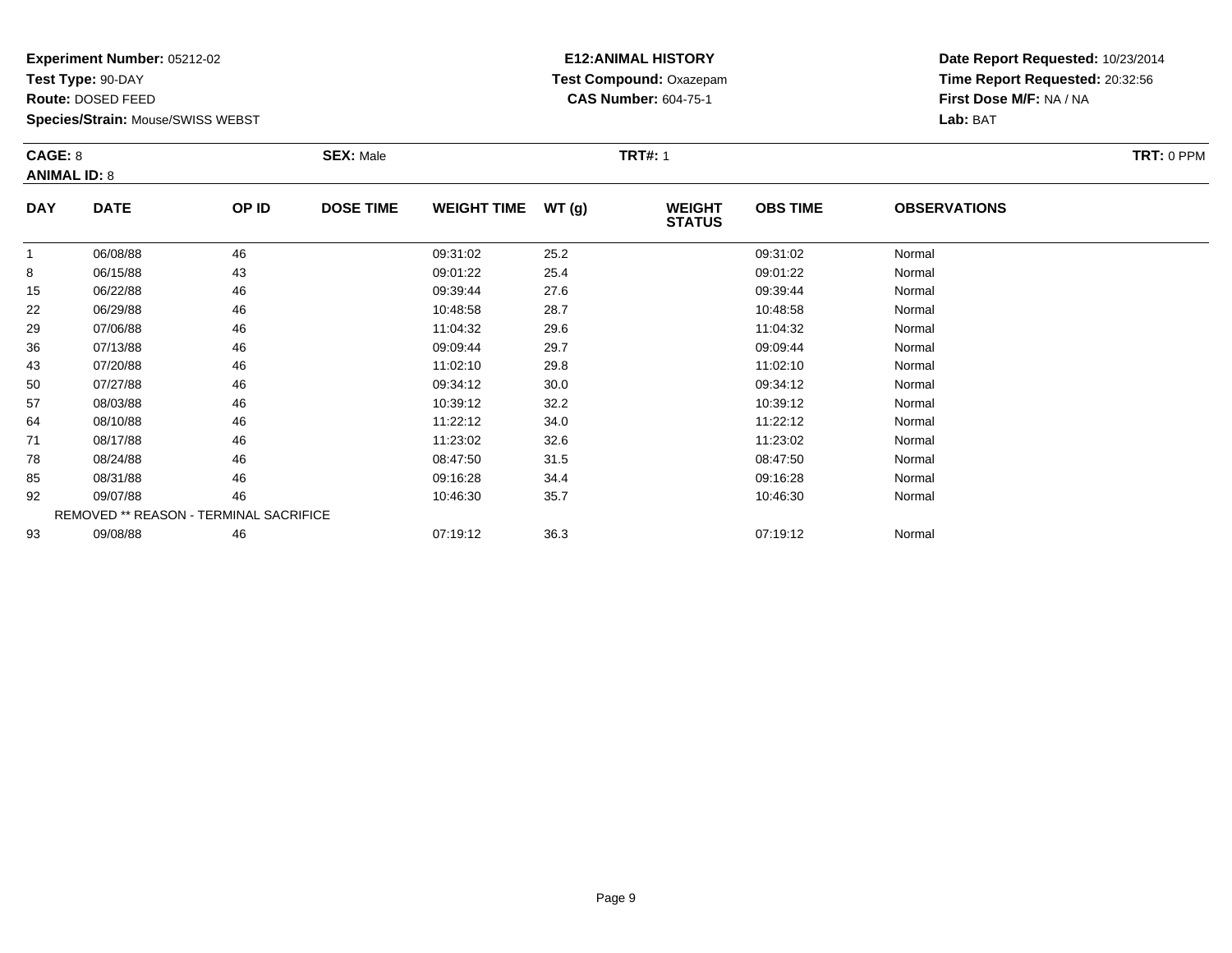**Test Type:** 90-DAY

**Route:** DOSED FEED

**Species/Strain:** Mouse/SWISS WEBST

# **E12:ANIMAL HISTORY Test Compound:** Oxazepam**CAS Number:** 604-75-1

| <b>CAGE: 9</b><br><b>ANIMAL ID: 9</b> |                                        | <b>SEX: Male</b> |                  |                    | <b>TRT#: 1</b> |                                |                 |                     |  |  |
|---------------------------------------|----------------------------------------|------------------|------------------|--------------------|----------------|--------------------------------|-----------------|---------------------|--|--|
| <b>DAY</b>                            | <b>DATE</b>                            | OP ID            | <b>DOSE TIME</b> | <b>WEIGHT TIME</b> | WT(g)          | <b>WEIGHT</b><br><b>STATUS</b> | <b>OBS TIME</b> | <b>OBSERVATIONS</b> |  |  |
| 1                                     | 06/08/88                               | 46               |                  | 09:31:26           | 25.5           |                                | 09:31:26        | Normal              |  |  |
| 8                                     | 06/15/88                               | 43               |                  | 09:02:18           | 27.0           |                                | 09:02:18        | Normal              |  |  |
| 15                                    | 06/22/88                               | 46               |                  | 09:42:36           | 29.7           |                                | 09:42:36        | Normal              |  |  |
| 22                                    | 06/29/88                               | 46               |                  | 10:49:52           | 31.6           |                                | 10:49:52        | Normal              |  |  |
| 29                                    | 07/06/88                               | 46               |                  | 11:05:14           | 31.9           |                                | 11:05:14        | Normal              |  |  |
| 36                                    | 07/13/88                               | 46               |                  | 09:02:12           | 32.0           |                                | 09:02:12        | Normal              |  |  |
| 43                                    | 07/20/88                               | 46               |                  | 10:59:04           | 31.4           |                                | 10:59:04        | Normal              |  |  |
| 50                                    | 07/27/88                               | 46               |                  | 09:34:54           | 31.8           |                                | 09:34:54        | Normal              |  |  |
| 57                                    | 08/03/88                               | 46               |                  | 10:39:56           | 33.1           |                                | 10:39:56        | Normal              |  |  |
| 64                                    | 08/10/88                               | 46               |                  | 11:22:48           | 33.8           |                                | 11:22:48        | Normal              |  |  |
| 71                                    | 08/17/88                               | 46               |                  | 11:23:40           | 33.6           |                                | 11:23:40        | Normal              |  |  |
| 78                                    | 08/24/88                               | 46               |                  | 08:48:26           | 32.9           |                                | 08:48:26        | Normal              |  |  |
| 85                                    | 08/31/88                               | 46               |                  | 09:17:04           | 33.8           |                                | 09:17:04        | Normal              |  |  |
| 92                                    | 09/07/88                               | 46               |                  | 10:47:00           | 35.9           |                                | 10:47:00        | Normal              |  |  |
|                                       | REMOVED ** REASON - TERMINAL SACRIFICE |                  |                  |                    |                |                                |                 |                     |  |  |
| 93                                    | 09/08/88                               | 46               |                  | 07:20:04           | 35.2           |                                | 07:20:04        | Normal              |  |  |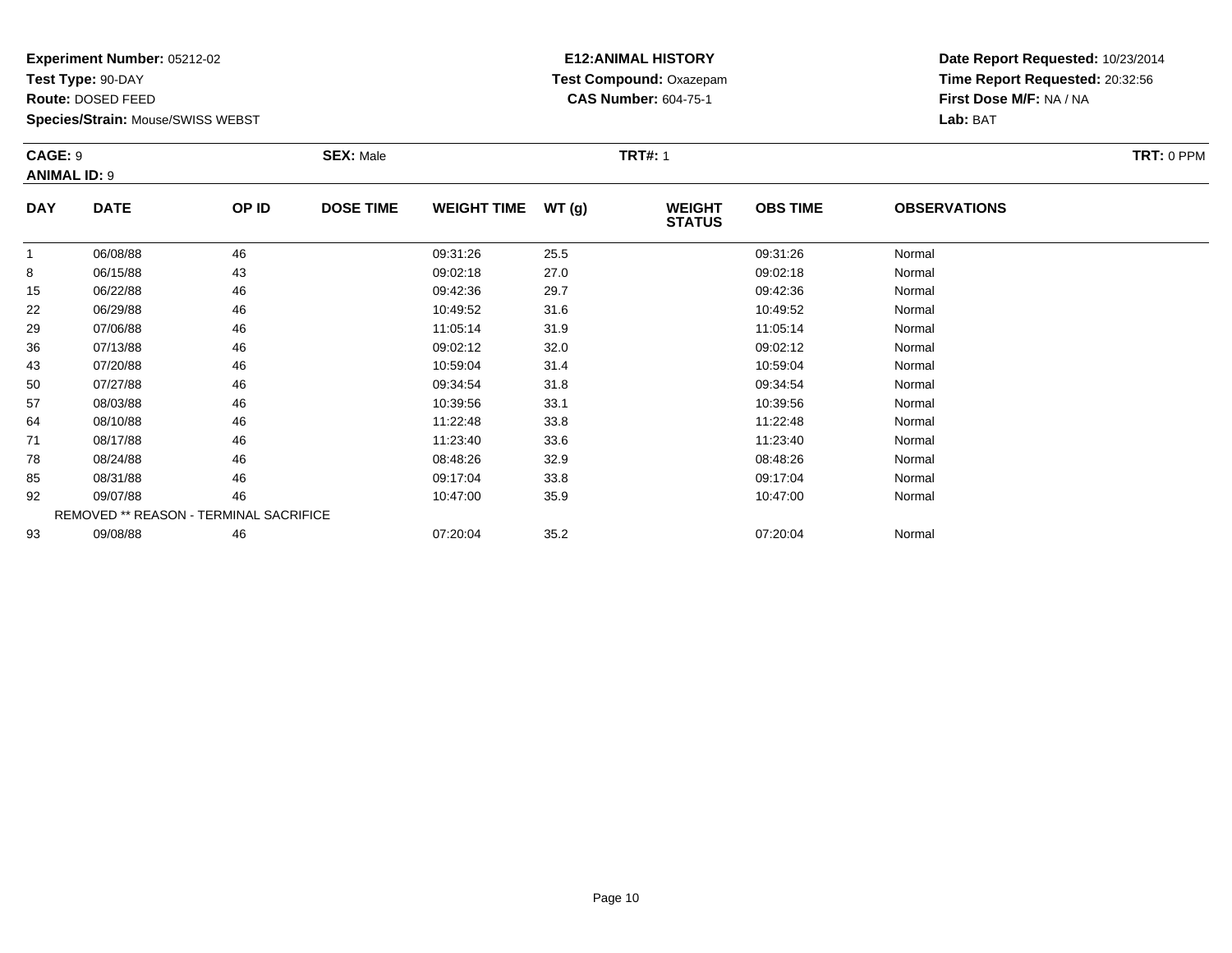**Test Type:** 90-DAY

**Route:** DOSED FEED

**Species/Strain:** Mouse/SWISS WEBST

# **E12:ANIMAL HISTORY Test Compound:** Oxazepam**CAS Number:** 604-75-1

| <b>CAGE: 10</b> |                                        | <b>SEX: Male</b> |                  |                    | <b>TRT#: 1</b> |                                | TRT: 0 PPM      |                     |  |
|-----------------|----------------------------------------|------------------|------------------|--------------------|----------------|--------------------------------|-----------------|---------------------|--|
|                 | <b>ANIMAL ID: 10</b>                   |                  |                  |                    |                |                                |                 |                     |  |
| <b>DAY</b>      | <b>DATE</b>                            | OP ID            | <b>DOSE TIME</b> | <b>WEIGHT TIME</b> | WT(g)          | <b>WEIGHT</b><br><b>STATUS</b> | <b>OBS TIME</b> | <b>OBSERVATIONS</b> |  |
|                 | 06/08/88                               | 46               |                  | 09:31:44           | 26.8           |                                | 09:31:44        | Normal              |  |
| 8               | 06/15/88                               | 43               |                  | 09:02:58           | 28.6           |                                | 09:02:58        | Normal              |  |
| 15              | 06/22/88                               | 46               |                  | 09:43:58           | 31.6           |                                | 09:43:58        | Normal              |  |
| 22              | 06/29/88                               | 46               |                  | 10:50:38           | 32.7           |                                | 10:50:38        | Normal              |  |
| 29              | 07/06/88                               | 46               |                  | 11:06:04           | 33.5           |                                | 11:06:04        | Normal              |  |
| 36              | 07/13/88                               | 46               |                  | 09:07:00           | 33.8           |                                | 09:07:00        | Normal              |  |
| 43              | 07/20/88                               | 46               |                  | 10:59:48           | 33.1           |                                | 10:59:48        | Normal              |  |
| 50              | 07/27/88                               | 46               |                  | 09:32:06           | 35.0           |                                | 09:32:06        | Normal              |  |
| 57              | 08/03/88                               | 46               |                  | 10:36:38           | 35.5           |                                | 10:36:38        | Normal              |  |
| 64              | 08/10/88                               | 46               |                  | 11:23:42           | 36.0           |                                | 11:23:42        | Normal              |  |
| 71              | 08/17/88                               | 46               |                  | 11:24:50           | 36.8           |                                | 11:24:50        | Normal              |  |
| 78              | 08/24/88                               | 46               |                  | 08:49:14           | 36.2           |                                | 08:49:14        | Normal              |  |
| 85              | 08/31/88                               | 46               |                  | 09:17:50           | 36.9           |                                | 09:17:50        | Normal              |  |
| 92              | 09/07/88                               | 46               |                  | 10:48:14           | 37.7           |                                | 10:48:14        | Normal              |  |
|                 | REMOVED ** REASON - TERMINAL SACRIFICE |                  |                  |                    |                |                                |                 |                     |  |
| 93              | 09/08/88                               | 46               |                  | 07:20:34           | 38.2           |                                | 07:20:34        | Normal              |  |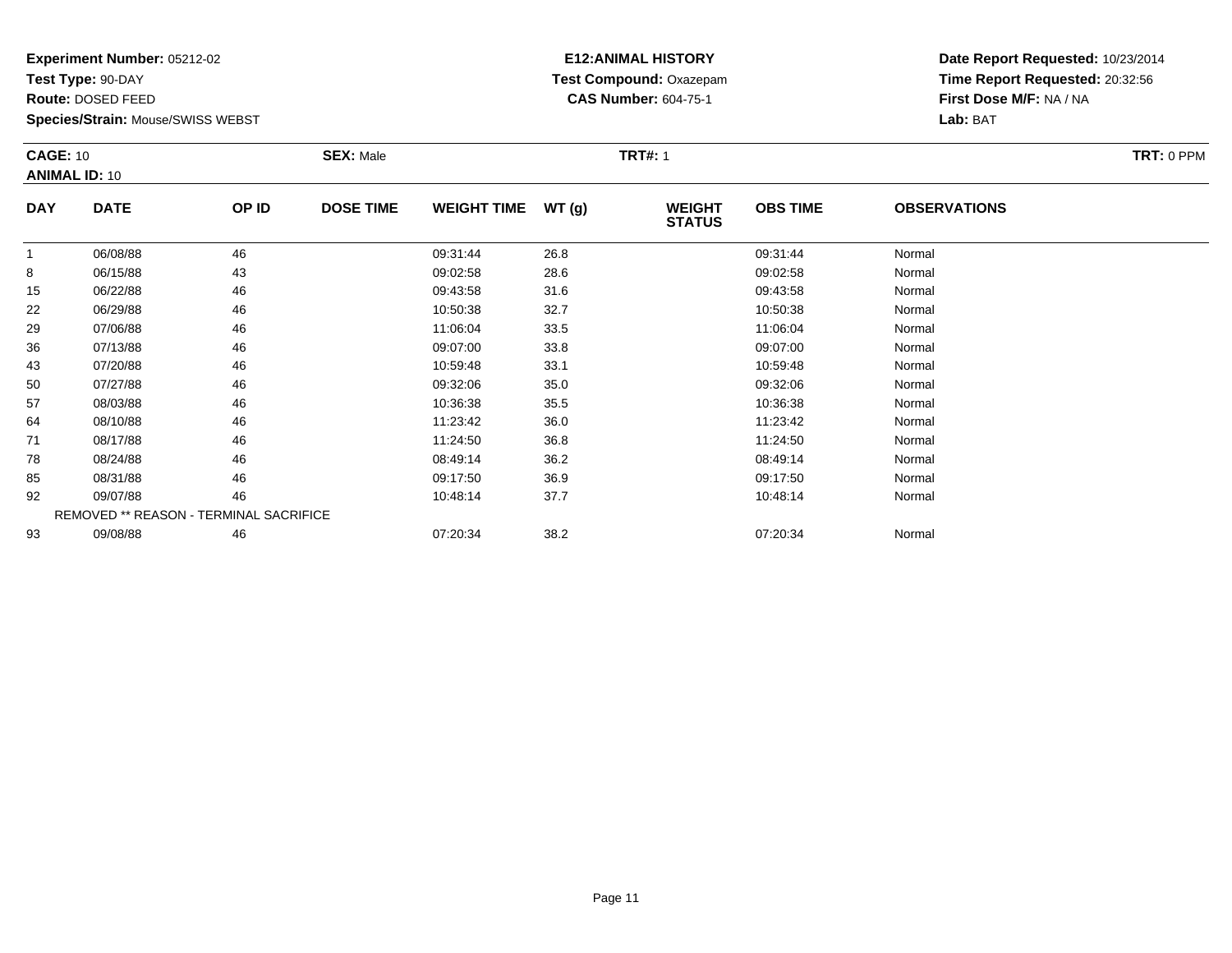| Experiment Number: 05212-02<br>Test Type: 90-DAY<br>Route: DOSED FEED<br><b>Species/Strain: Mouse/SWISS WEBST</b> |                                                     |       |  |                              |                | <b>E12: ANIMAL HISTORY</b><br><b>Test Compound: Oxazepam</b><br><b>CAS Number: 604-75-1</b> | Date Report Requested: 10/23/2014<br>Time Report Requested: 20:32:56<br>First Dose M/F: NA / NA<br>Lab: BAT |                                |                 |                     |  |
|-------------------------------------------------------------------------------------------------------------------|-----------------------------------------------------|-------|--|------------------------------|----------------|---------------------------------------------------------------------------------------------|-------------------------------------------------------------------------------------------------------------|--------------------------------|-----------------|---------------------|--|
| <b>SEX: Male</b><br><b>CAGE: 11</b><br><b>ANIMAL ID: 11</b>                                                       |                                                     |       |  |                              | <b>TRT#: 1</b> | $TRT: 0$ PPM                                                                                |                                                                                                             |                                |                 |                     |  |
| <b>DAY</b><br><b>DATE</b>                                                                                         |                                                     | OP ID |  | <b>DOSE TIME</b>             |                | <b>WEIGHT TIME</b>                                                                          | WT(q)                                                                                                       | <b>WEIGHT</b><br><b>STATUS</b> | <b>OBS TIME</b> | <b>OBSERVATIONS</b> |  |
|                                                                                                                   | 06/08/88<br>REMOVED ** REASON - SCHEDULED SACRIFICE | 46    |  | 08:42:02                     | 25.2           |                                                                                             | 08:42:02                                                                                                    | Normal                         |                 |                     |  |
| 8                                                                                                                 | 06/15/88<br>43                                      |       |  | 27.7<br>08:12:56<br>08:12:56 |                |                                                                                             | Normal                                                                                                      |                                |                 |                     |  |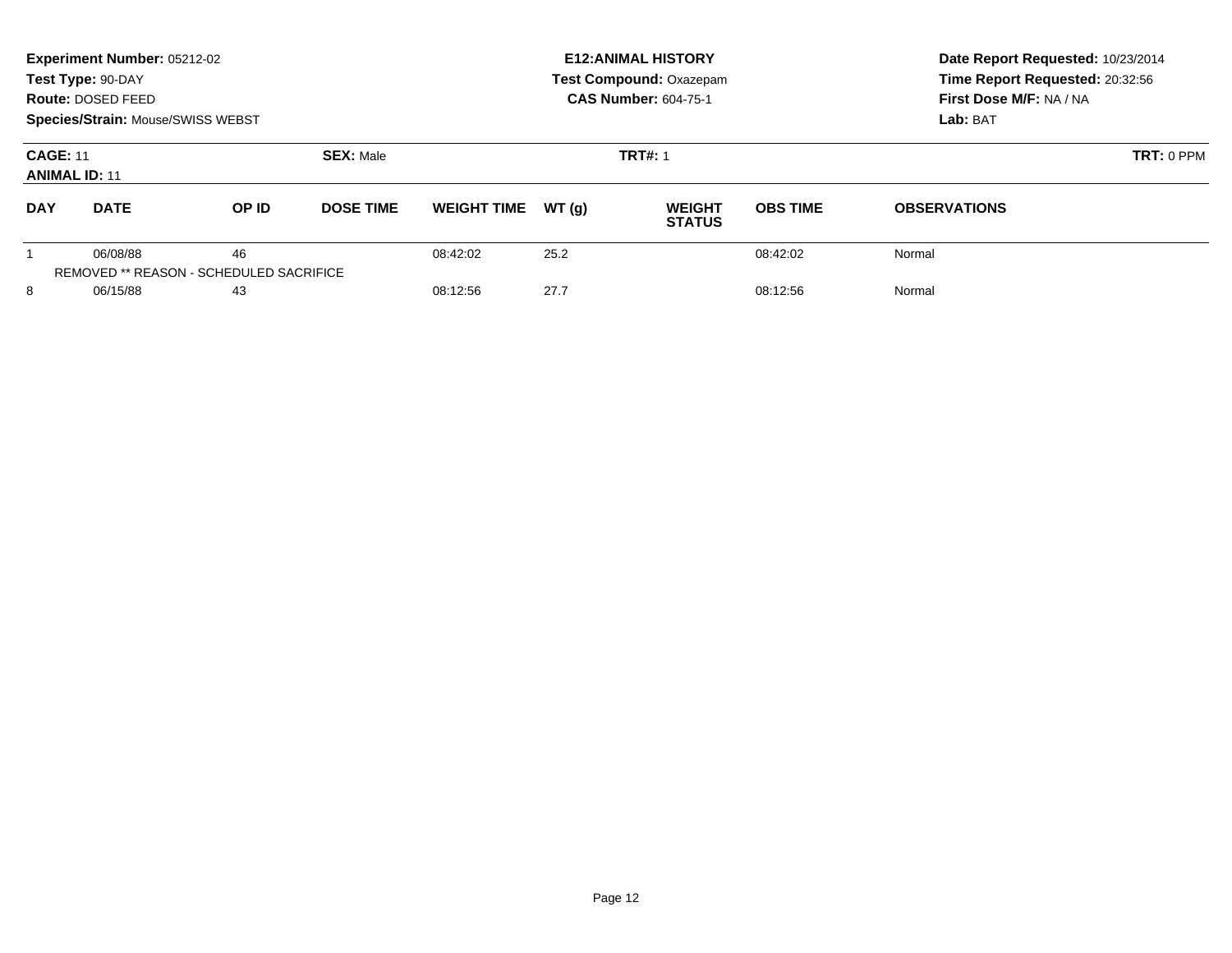|                                         | Experiment Number: 05212-02<br>Test Type: 90-DAY<br>Route: DOSED FEED<br><b>Species/Strain: Mouse/SWISS WEBST</b> |       |                  |                    |       | <b>E12: ANIMAL HISTORY</b><br><b>Test Compound: Oxazepam</b><br><b>CAS Number: 604-75-1</b> | Date Report Requested: 10/23/2014<br>Time Report Requested: 20:32:56<br>First Dose M/F: NA / NA<br>Lab: BAT |                     |
|-----------------------------------------|-------------------------------------------------------------------------------------------------------------------|-------|------------------|--------------------|-------|---------------------------------------------------------------------------------------------|-------------------------------------------------------------------------------------------------------------|---------------------|
| <b>CAGE: 12</b><br><b>ANIMAL ID: 12</b> |                                                                                                                   |       | <b>SEX: Male</b> |                    |       | <b>TRT#: 1</b>                                                                              |                                                                                                             | $TRT: 0$ PPM        |
| <b>DAY</b>                              | <b>DATE</b>                                                                                                       | OP ID | <b>DOSE TIME</b> | <b>WEIGHT TIME</b> | WT(q) | <b>WEIGHT</b><br><b>STATUS</b>                                                              | <b>OBS TIME</b>                                                                                             | <b>OBSERVATIONS</b> |
|                                         | 06/08/88<br>REMOVED ** REASON - SCHEDULED SACRIFICE                                                               | 46    |                  | 08:43:28           | 24.6  |                                                                                             | 08:43:28                                                                                                    | Normal              |
| 8<br>06/15/88                           |                                                                                                                   | 43    |                  | 08:14:56           | 19.5  |                                                                                             | 08:14:56                                                                                                    | <b>Ruffled Fur</b>  |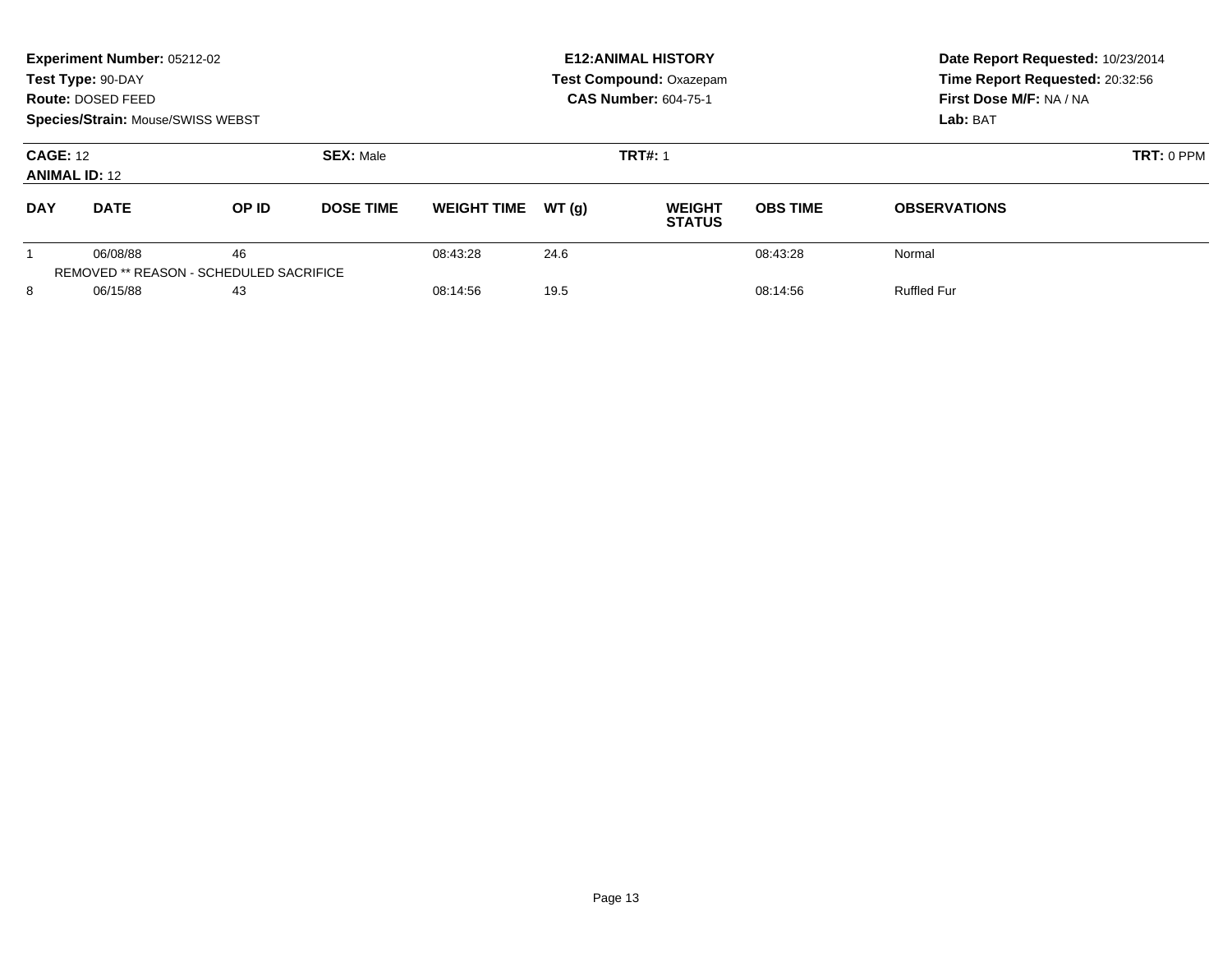|                                         | Experiment Number: 05212-02<br>Test Type: 90-DAY<br>Route: DOSED FEED<br>Species/Strain: Mouse/SWISS WEBST |                                               |                                    |                    |       | <b>E12: ANIMAL HISTORY</b><br><b>Test Compound: Oxazepam</b><br><b>CAS Number: 604-75-1</b> | Date Report Requested: 10/23/2014<br>Time Report Requested: 20:32:56<br>First Dose M/F: NA / NA<br>Lab: BAT |                     |
|-----------------------------------------|------------------------------------------------------------------------------------------------------------|-----------------------------------------------|------------------------------------|--------------------|-------|---------------------------------------------------------------------------------------------|-------------------------------------------------------------------------------------------------------------|---------------------|
| <b>CAGE: 13</b><br><b>ANIMAL ID: 13</b> |                                                                                                            |                                               | <b>SEX: Male</b><br><b>TRT#: 1</b> |                    |       |                                                                                             |                                                                                                             | <b>TRT: 0 PPM</b>   |
| <b>DAY</b>                              | <b>DATE</b>                                                                                                | OP ID                                         | <b>DOSE TIME</b>                   | <b>WEIGHT TIME</b> | WT(q) | <b>WEIGHT</b><br><b>STATUS</b>                                                              | <b>OBS TIME</b>                                                                                             | <b>OBSERVATIONS</b> |
|                                         | 06/08/88                                                                                                   | 46<br>REMOVED ** REASON - SCHEDULED SACRIFICE |                                    | 08:43:52           | 25.9  |                                                                                             | 08:43:52                                                                                                    | Normal              |
| 8<br>06/15/88                           |                                                                                                            | 43                                            |                                    | 08:27:58           | 27.9  |                                                                                             | 08:27:58                                                                                                    | Normal              |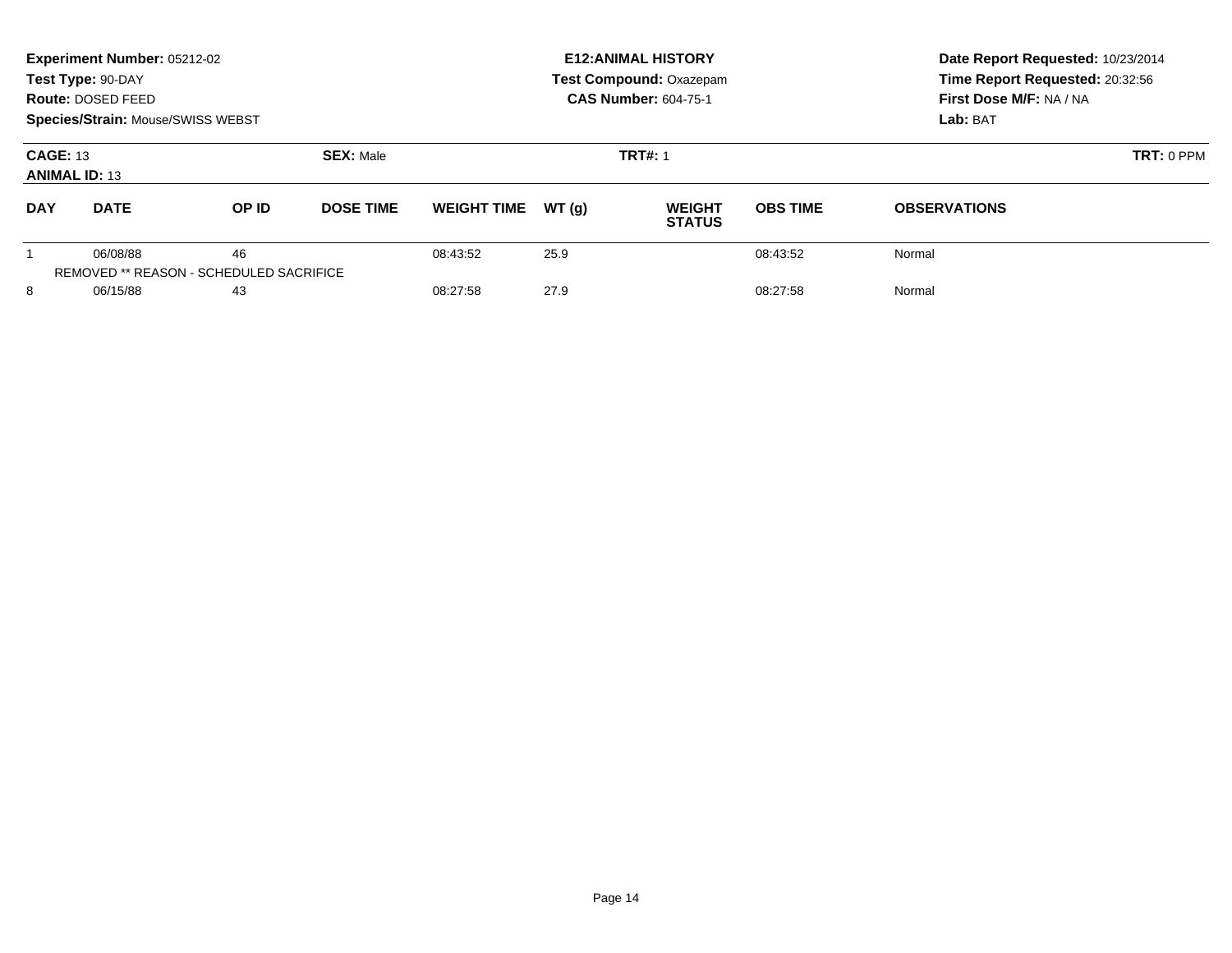|                                         | Experiment Number: 05212-02<br>Test Type: 90-DAY<br>Route: DOSED FEED<br>Species/Strain: Mouse/SWISS WEBST |       |                                    |                    |       | <b>E12: ANIMAL HISTORY</b><br><b>Test Compound: Oxazepam</b><br><b>CAS Number: 604-75-1</b> | Date Report Requested: 10/23/2014<br>Time Report Requested: 20:32:56<br>First Dose M/F: NA / NA<br>Lab: BAT |                     |
|-----------------------------------------|------------------------------------------------------------------------------------------------------------|-------|------------------------------------|--------------------|-------|---------------------------------------------------------------------------------------------|-------------------------------------------------------------------------------------------------------------|---------------------|
| <b>CAGE: 14</b><br><b>ANIMAL ID: 14</b> |                                                                                                            |       | <b>SEX: Male</b><br><b>TRT#: 1</b> |                    |       |                                                                                             |                                                                                                             | <b>TRT: 0 PPM</b>   |
| <b>DAY</b>                              | <b>DATE</b>                                                                                                | OP ID | <b>DOSE TIME</b>                   | <b>WEIGHT TIME</b> | WT(q) | <b>WEIGHT</b><br><b>STATUS</b>                                                              | <b>OBS TIME</b>                                                                                             | <b>OBSERVATIONS</b> |
|                                         | 06/08/88<br>REMOVED ** REASON - SCHEDULED SACRIFICE                                                        | 46    |                                    | 08:44:32           | 26.9  |                                                                                             | 08:44:32                                                                                                    | Normal              |
| 8                                       | 06/15/88<br>43                                                                                             |       | 08:28:40                           | 28.8<br>08:28:40   |       |                                                                                             | Normal                                                                                                      |                     |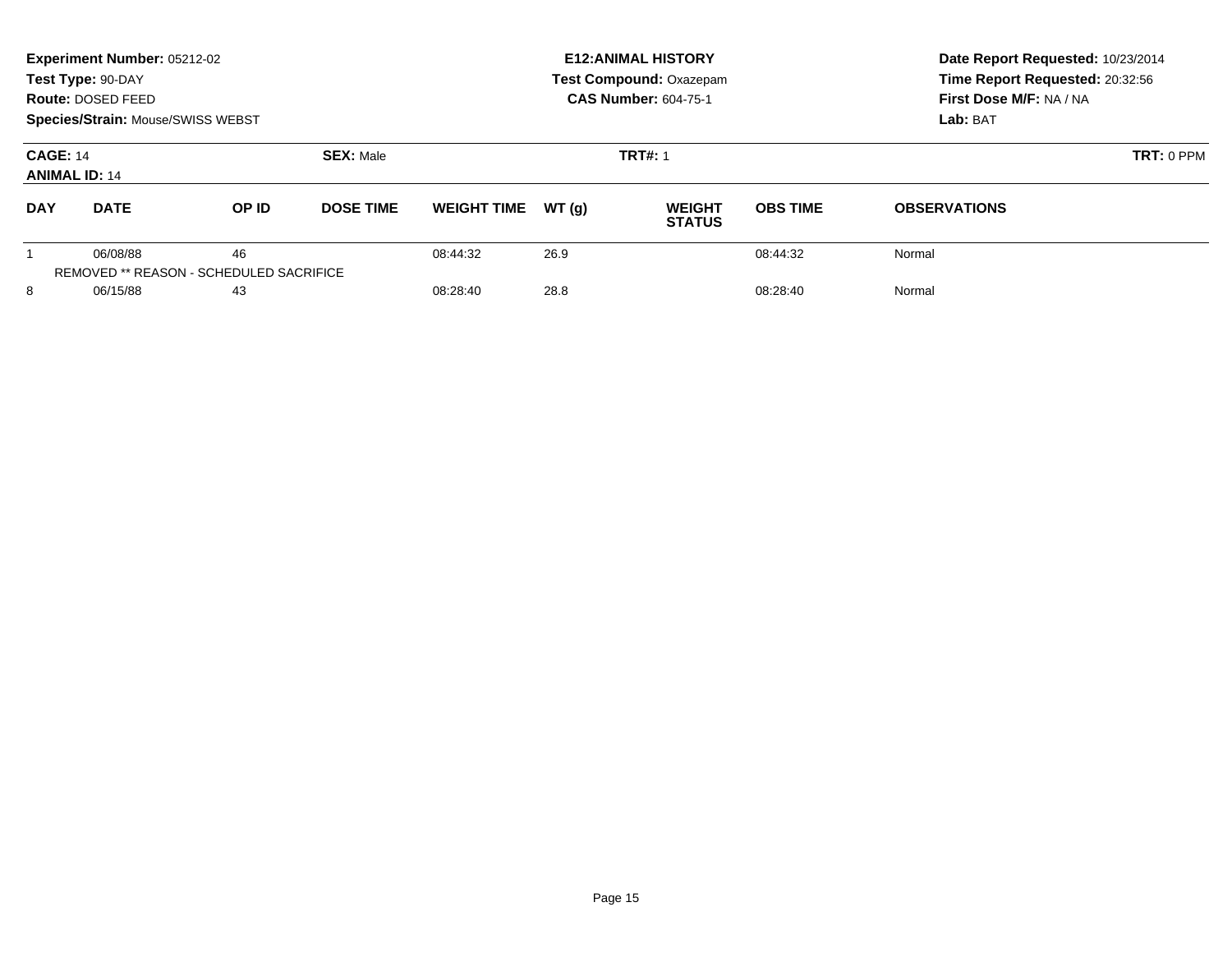|                                         | Experiment Number: 05212-02<br>Test Type: 90-DAY<br>Route: DOSED FEED<br><b>Species/Strain: Mouse/SWISS WEBST</b> |       |                  |                    |       | <b>E12: ANIMAL HISTORY</b><br><b>Test Compound: Oxazepam</b><br><b>CAS Number: 604-75-1</b> | Date Report Requested: 10/23/2014<br>Time Report Requested: 20:32:56<br>First Dose M/F: NA / NA<br>Lab: BAT |                     |
|-----------------------------------------|-------------------------------------------------------------------------------------------------------------------|-------|------------------|--------------------|-------|---------------------------------------------------------------------------------------------|-------------------------------------------------------------------------------------------------------------|---------------------|
| <b>CAGE: 15</b><br><b>ANIMAL ID: 15</b> |                                                                                                                   |       | <b>SEX: Male</b> |                    |       | <b>TRT#: 1</b>                                                                              | $TRT: 0$ PPM                                                                                                |                     |
| <b>DAY</b>                              | <b>DATE</b>                                                                                                       | OP ID | <b>DOSE TIME</b> | <b>WEIGHT TIME</b> | WT(q) | <b>WEIGHT</b><br><b>STATUS</b>                                                              | <b>OBS TIME</b>                                                                                             | <b>OBSERVATIONS</b> |
|                                         | 06/08/88<br>REMOVED ** REASON - SCHEDULED SACRIFICE                                                               | 46    |                  | 08:44:56           | 26.0  |                                                                                             | 08:44:56                                                                                                    | Normal              |
| 8<br>06/15/88                           |                                                                                                                   | 43    |                  | 08:29:34           | 28.1  |                                                                                             | 08:29:34                                                                                                    | Normal              |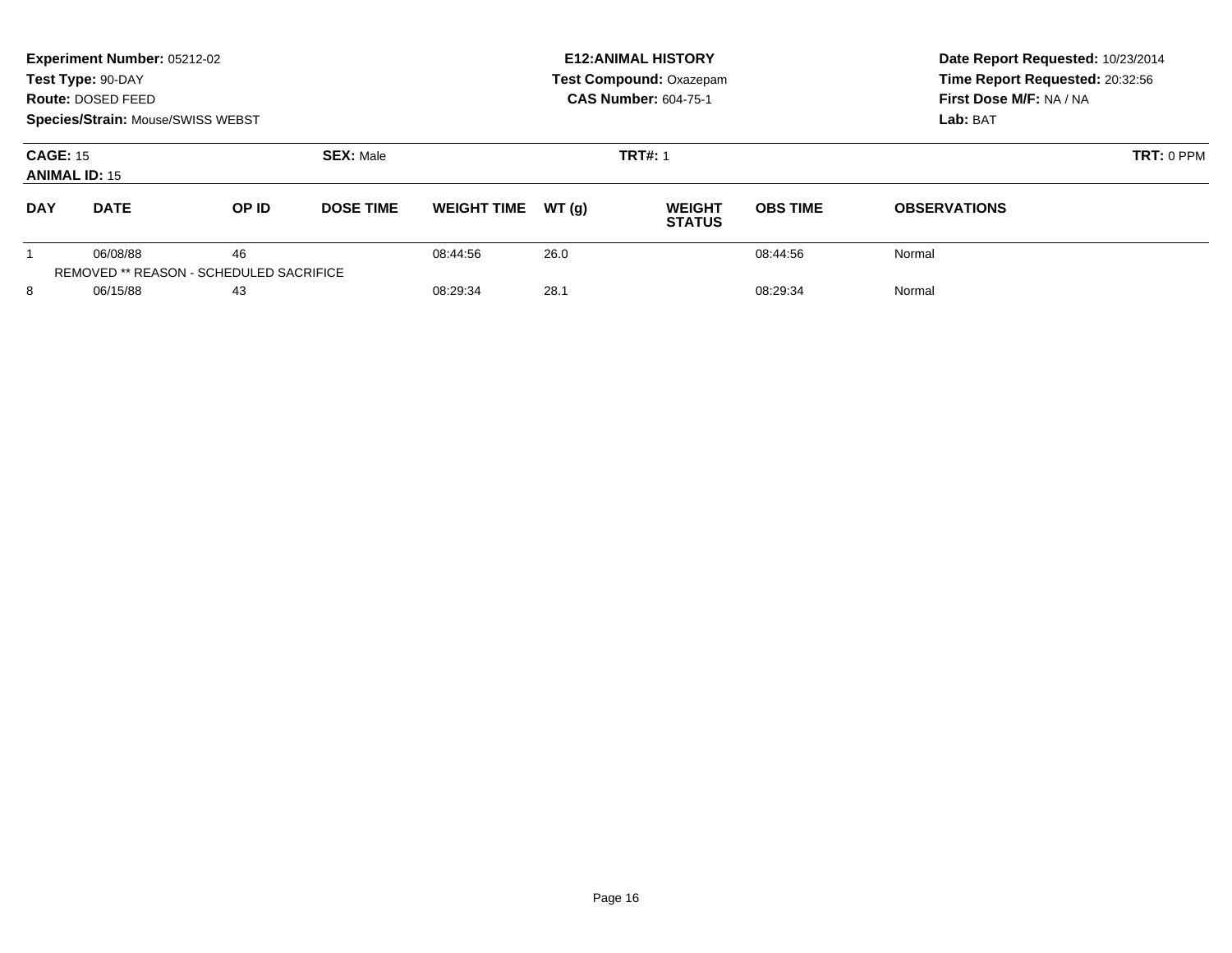**Test Type:** 90-DAY

**Route:** DOSED FEED

**Species/Strain:** Mouse/SWISS WEBST

# **E12:ANIMAL HISTORY Test Compound:** Oxazepam**CAS Number:** 604-75-1

| <b>CAGE: 16</b><br><b>ANIMAL ID: 16</b> |                                                | <b>SEX: Male</b> |                  |                    | <b>TRT#: 1</b> | TRT: 0 PPM                     |                 |                     |  |
|-----------------------------------------|------------------------------------------------|------------------|------------------|--------------------|----------------|--------------------------------|-----------------|---------------------|--|
| <b>DAY</b>                              | <b>DATE</b>                                    | OP ID            | <b>DOSE TIME</b> | <b>WEIGHT TIME</b> | WT(g)          | <b>WEIGHT</b><br><b>STATUS</b> | <b>OBS TIME</b> | <b>OBSERVATIONS</b> |  |
|                                         | 06/08/88                                       | 46               |                  | 08:52:06           | 27.7           |                                | 08:52:06        | Normal              |  |
| 8                                       | 06/15/88                                       | 43               |                  | 09:35:24           | 28.6           |                                | 09:35:24        | Normal              |  |
| 15                                      | 06/22/88                                       | 46               |                  | 11:32:06           | 29.9           |                                | 11:32:06        | Normal              |  |
| 22                                      | 06/29/88                                       | 46               |                  | 09:19:22           | 31.4           |                                | 09:19:22        | Normal              |  |
| 29                                      | 07/06/88                                       | 46               |                  | 09:13:04           | 31.3           |                                | 09:13:04        | Normal              |  |
| 36                                      | 07/13/88                                       | 46               |                  | 11:06:26           | 31.2           |                                | 11:06:26        | Normal              |  |
| 43                                      | 07/20/88                                       | 46               |                  | 11:15:42           | 30.8           |                                | 11:15:42        | Normal              |  |
| 50                                      | 07/27/88                                       | 46               |                  | 10:39:46           | 32.1           |                                | 10:39:46        | Normal              |  |
| 57                                      | 08/03/88                                       | 46               |                  | 10:43:48           | 33.9           |                                | 10:43:48        | Normal              |  |
| 64                                      | 08/10/88                                       | 46               |                  | 09:23:06           | 34.7           |                                | 09:23:06        | Normal              |  |
| 71                                      | 08/17/88                                       | 46               |                  | 09:07:14           | 34.5           |                                | 09:07:14        | Normal              |  |
|                                         | <b>REMOVED ** REASON - SCHEDULED SACRIFICE</b> |                  |                  |                    |                |                                |                 |                     |  |
| 78                                      | 08/24/88                                       | 46               |                  | 08:04:42           | 35.1           |                                | 08:04:42        | Normal              |  |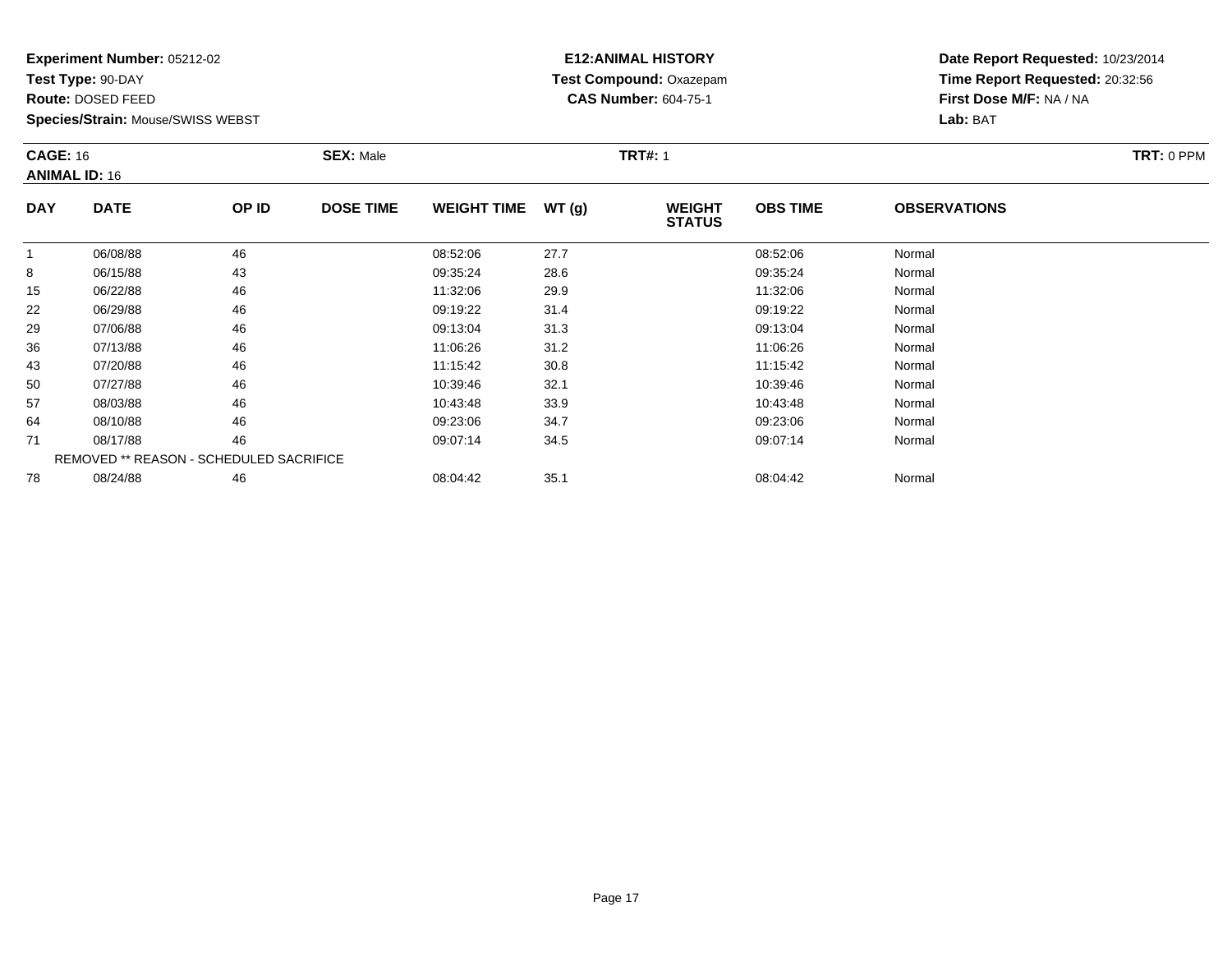**Test Type:** 90-DAY

**Route:** DOSED FEED

57

64

71

78

**Species/Strain:** Mouse/SWISS WEBST

REMOVED \*\* REASON - SCHEDULED SACRIFICE

### **E12:ANIMAL HISTORY Test Compound:** Oxazepam**CAS Number:** 604-75-1

**Date Report Requested:** 10/23/2014**Time Report Requested:** 20:32:56**First Dose M/F:** NA / NA**Lab:** BAT

| <b>CAGE: 17</b><br><b>ANIMAL ID: 17</b> |             |       | <b>SEX: Male</b> |                    |       | <b>TRT#: 1</b>                 |                 |                     |  |  |
|-----------------------------------------|-------------|-------|------------------|--------------------|-------|--------------------------------|-----------------|---------------------|--|--|
| <b>DAY</b>                              | <b>DATE</b> | OP ID | <b>DOSE TIME</b> | <b>WEIGHT TIME</b> | WT(g) | <b>WEIGHT</b><br><b>STATUS</b> | <b>OBS TIME</b> | <b>OBSERVATIONS</b> |  |  |
| 1                                       | 06/08/88    | 46    |                  | 08:52:26           | 24.8  |                                | 08:52:26        | Normal              |  |  |
| 8                                       | 06/15/88    | 43    |                  | 09:33:40           | 25.8  |                                | 09:33:40        | Normal              |  |  |
| 15                                      | 06/22/88    | 46    |                  | 11:28:30           | 27.8  |                                | 11:28:30        | Normal              |  |  |
| 22                                      | 06/29/88    | 46    |                  | 09:20:08           | 26.3  |                                | 09:20:08        | Normal              |  |  |
| 29                                      | 07/06/88    | 46    |                  | 09:14:26           | 27.4  |                                | 09:14:26        | Normal              |  |  |
| 36                                      | 07/13/88    | 46    |                  | 11:07:18           | 28.1  |                                | 11:07:18        | Normal              |  |  |
| 43                                      | 07/20/88    | 46    |                  | 11:16:22           | 28.3  |                                | 11:16:22        | Normal              |  |  |
| 50                                      | 07/27/88    | 46    |                  | 10:40:28           | 29.1  |                                | 10:40:28        | Normal              |  |  |

7 08/03/88 46 46 10:44:22 29.5 10:44:22 10:44:22 Normal

4 08/10/88 46 46 09:23:38 30.8 30.8 09:23:38 09:23:38 Normal

1 08/17/88 46 46 09:08:02 31.9 09:08:02 309:08:02 09:08:02 Normal

8 08/24/88 46 46 08:05:50 31.6 08:05:50 08:05:50 08:05:50 Normal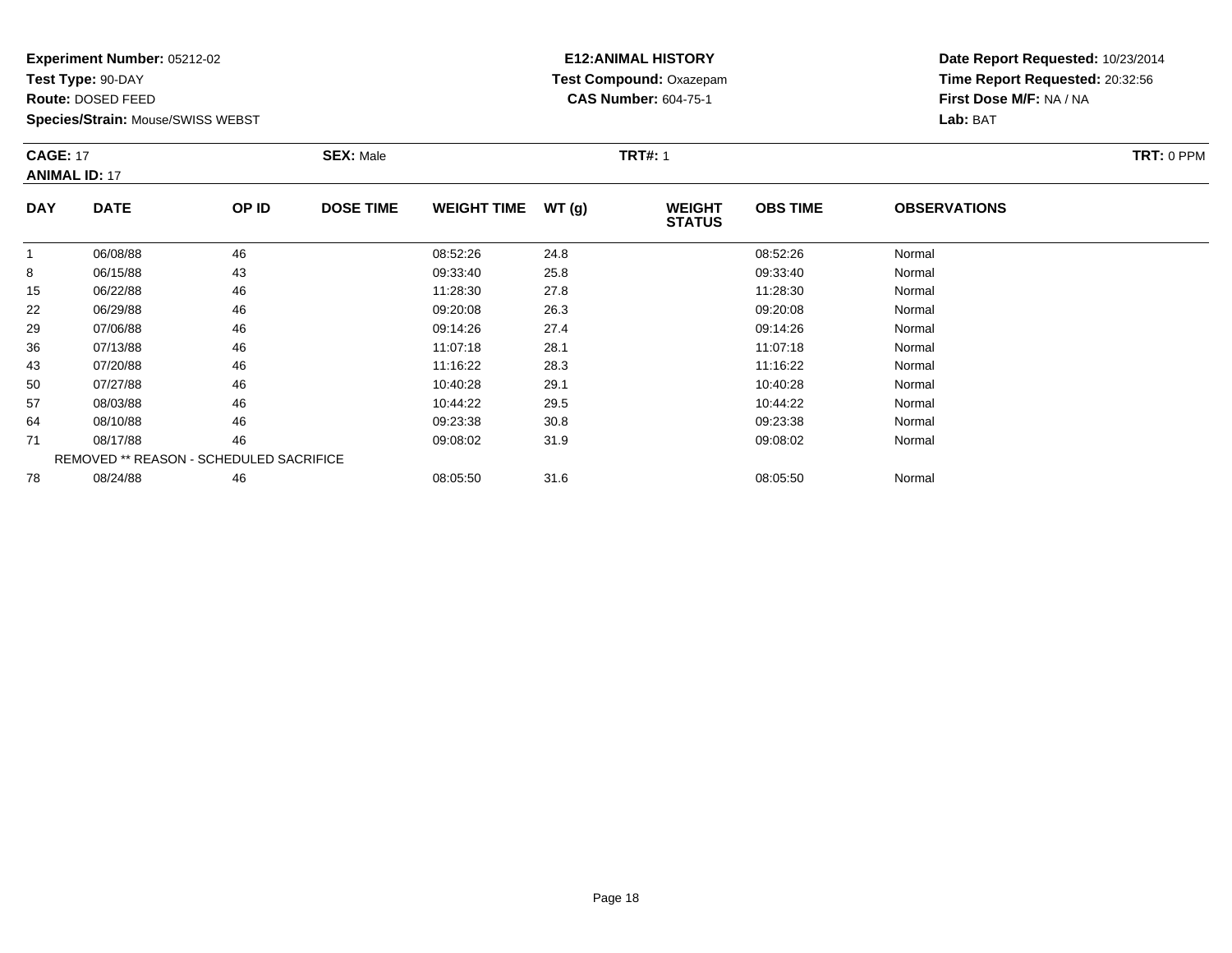**Test Type:** 90-DAY

**Route:** DOSED FEED

78

**Species/Strain:** Mouse/SWISS WEBST

# **E12:ANIMAL HISTORY Test Compound:** Oxazepam**CAS Number:** 604-75-1

**Date Report Requested:** 10/23/2014**Time Report Requested:** 20:32:56**First Dose M/F:** NA / NA**Lab:** BAT

| <b>CAGE: 18</b><br><b>ANIMAL ID: 18</b> |                                                |       | <b>SEX: Male</b> |                    |       | <b>TRT#: 1</b>                 |                 | TRT: 0 PPM          |  |
|-----------------------------------------|------------------------------------------------|-------|------------------|--------------------|-------|--------------------------------|-----------------|---------------------|--|
| <b>DAY</b>                              | <b>DATE</b>                                    | OP ID | <b>DOSE TIME</b> | <b>WEIGHT TIME</b> | WT(g) | <b>WEIGHT</b><br><b>STATUS</b> | <b>OBS TIME</b> | <b>OBSERVATIONS</b> |  |
|                                         | 06/08/88                                       | 46    |                  | 08:52:46           | 25.4  |                                | 08:52:46        | Normal              |  |
| 8                                       | 06/15/88                                       | 43    |                  | 09:34:04           | 25.9  |                                | 09:34:04        | Normal              |  |
| 15                                      | 06/22/88                                       | 46    |                  | 11:29:32           | 27.7  |                                | 11:29:32        | Normal              |  |
| 22                                      | 06/29/88                                       | 46    |                  | 08:58:24           | 30.5  |                                | 08:58:24        | Normal              |  |
| 29                                      | 07/06/88                                       | 46    |                  | 09:10:40           | 31.8  |                                | 09:10:40        | Normal              |  |
| 36                                      | 07/13/88                                       | 46    |                  | 11:08:06           | 31.8  |                                | 11:08:06        | Normal              |  |
| 43                                      | 07/20/88                                       | 46    |                  | 11:17:06           | 32.4  |                                | 11:17:06        | Normal              |  |
| 50                                      | 07/27/88                                       | 46    |                  | 10:41:04           | 33.5  |                                | 10:41:04        | Normal              |  |
| 57                                      | 08/03/88                                       | 46    |                  | 10:45:14           | 33.5  |                                | 10:45:14        | Normal              |  |
| 64                                      | 08/10/88                                       | 46    |                  | 09:24:44           | 34.9  |                                | 09:24:44        | Normal              |  |
| 71                                      | 08/17/88                                       | 46    |                  | 09:08:40           | 34.5  |                                | 09:08:40        | Normal              |  |
|                                         | <b>REMOVED ** REASON - SCHEDULED SACRIFICE</b> |       |                  |                    |       |                                |                 |                     |  |

08/24/88 <sup>46</sup> 08:07:18 34.8 08:07:18 Normal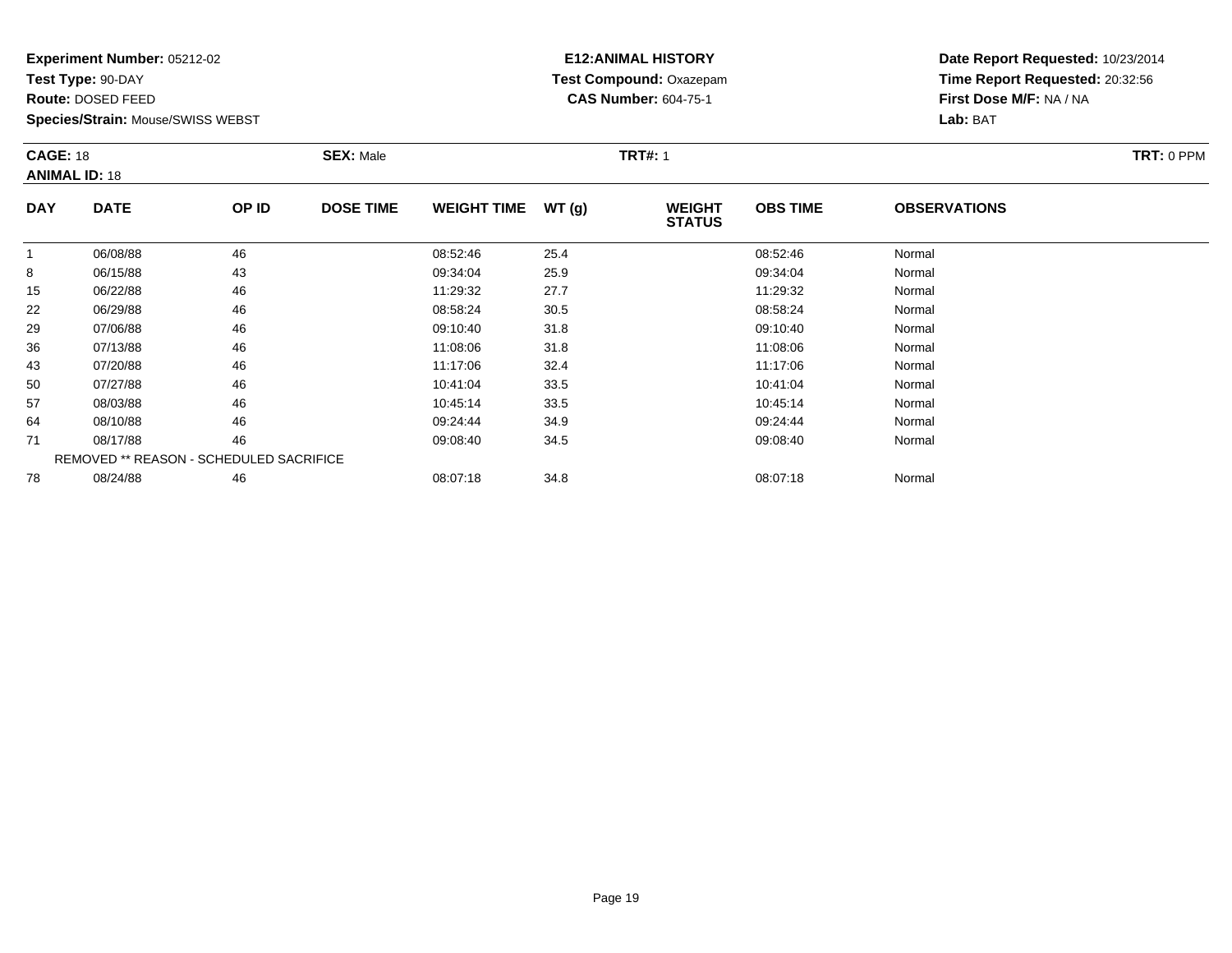**Test Type:** 90-DAY

**Route:** DOSED FEED

**Species/Strain:** Mouse/SWISS WEBST

### **E12:ANIMAL HISTORY Test Compound:** Oxazepam**CAS Number:** 604-75-1

|            | <b>CAGE: 19</b><br><b>ANIMAL ID: 19</b> |       | <b>SEX: Male</b> |                    |       | <b>TRT#: 1</b>                 | TRT: 0 PPM      |                     |  |
|------------|-----------------------------------------|-------|------------------|--------------------|-------|--------------------------------|-----------------|---------------------|--|
| <b>DAY</b> | <b>DATE</b>                             | OP ID | <b>DOSE TIME</b> | <b>WEIGHT TIME</b> | WT(g) | <b>WEIGHT</b><br><b>STATUS</b> | <b>OBS TIME</b> | <b>OBSERVATIONS</b> |  |
|            | 06/08/88                                | 46    |                  | 08:53:10           | 27.1  |                                | 08:53:10        | Normal              |  |
| 8          | 06/15/88                                | 43    |                  | 09:34:34           | 28.4  |                                | 09:34:34        | Normal              |  |
| 15         | 06/22/88                                | 46    |                  | 11:30:28           | 29.5  |                                | 11:30:28        | Normal              |  |
| 22         | 06/29/88                                | 46    |                  | 09:17:48           | 30.5  |                                | 09:17:48        | Normal              |  |
| 29         | 07/06/88                                | 46    |                  | 09:11:26           | 30.8  |                                | 09:11:26        | Normal              |  |
| 36         | 07/13/88                                | 46    |                  | 11:04:58           | 30.8  |                                | 11:04:58        | Normal              |  |
| 43         | 07/20/88                                | 46    |                  | 11:14:32           | 30.5  |                                | 11:14:32        | Normal              |  |
| 50         | 07/27/88                                | 46    |                  | 10:42:08           | 30.7  |                                | 10:42:08        | Normal              |  |
| 57         | 08/03/88                                | 46    |                  | 10:46:36           | 31.8  |                                | 10:46:36        | Normal              |  |
| 64         | 08/10/88                                | 46    |                  | 09:25:16           | 32.6  |                                | 09:25:16        | Normal              |  |
| 71         | 08/17/88                                | 46    |                  | 09:09:18           | 32.7  |                                | 09:09:18        | Normal              |  |
|            | REMOVED ** REASON - SCHEDULED SACRIFICE |       |                  |                    |       |                                |                 |                     |  |
| 78         | 08/24/88                                | 46    |                  | 07:58:20           | 33.8  |                                | 07:58:20        | Normal              |  |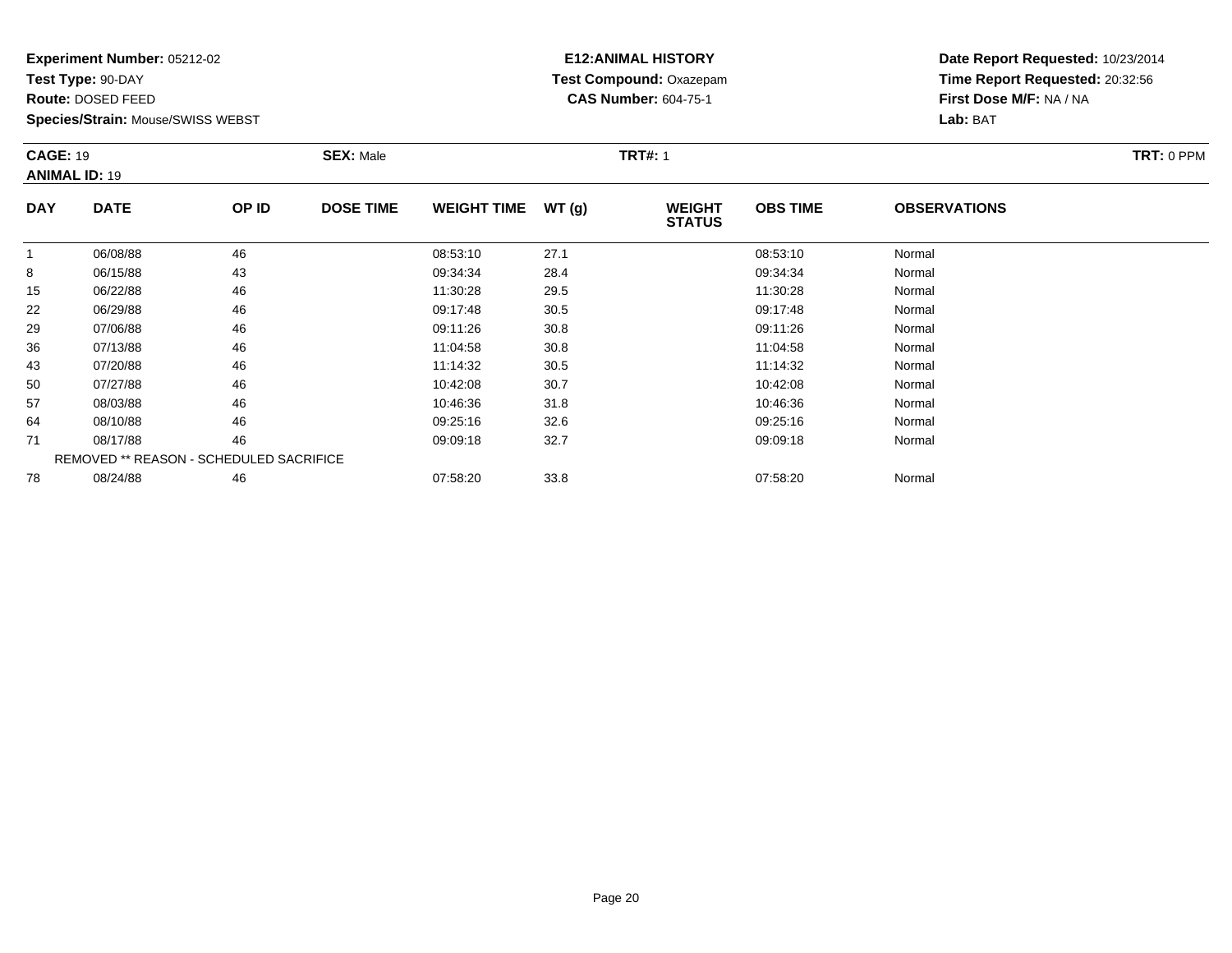**Test Type:** 90-DAY

**Route:** DOSED FEED

78

**Species/Strain:** Mouse/SWISS WEBST

# **E12:ANIMAL HISTORY Test Compound:** Oxazepam**CAS Number:** 604-75-1

**Date Report Requested:** 10/23/2014**Time Report Requested:** 20:32:56**First Dose M/F:** NA / NA**Lab:** BAT

| <b>CAGE: 20</b><br><b>ANIMAL ID: 20</b> |                                                |       | <b>SEX: Male</b> |                    |       | <b>TRT#: 1</b>                 | TRT: 0 PPM      |                     |  |
|-----------------------------------------|------------------------------------------------|-------|------------------|--------------------|-------|--------------------------------|-----------------|---------------------|--|
| <b>DAY</b>                              | <b>DATE</b>                                    | OP ID | <b>DOSE TIME</b> | <b>WEIGHT TIME</b> | WT(g) | <b>WEIGHT</b><br><b>STATUS</b> | <b>OBS TIME</b> | <b>OBSERVATIONS</b> |  |
|                                         | 06/08/88                                       | 46    |                  | 08:53:32           | 25.3  |                                | 08:53:32        | Normal              |  |
| 8                                       | 06/15/88                                       | 43    |                  | 09:34:58           | 27.1  |                                | 09:34:58        | Normal              |  |
| 15                                      | 06/22/88                                       | 46    |                  | 11:31:16           | 27.9  |                                | 11:31:16        | Normal              |  |
| 22                                      | 06/29/88                                       | 46    |                  | 09:18:30           | 28.6  |                                | 09:18:30        | Normal              |  |
| 29                                      | 07/06/88                                       | 46    |                  | 09:12:08           | 28.3  |                                | 09:12:08        | Normal              |  |
| 36                                      | 07/13/88                                       | 46    |                  | 11:05:42           | 28.3  |                                | 11:05:42        | Normal              |  |
| 43                                      | 07/20/88                                       | 46    |                  | 11:15:06           | 29.0  |                                | 11:15:06        | Normal              |  |
| 50                                      | 07/27/88                                       | 46    |                  | 10:38:56           | 29.2  |                                | 10:38:56        | Normal              |  |
| 57                                      | 08/03/88                                       | 46    |                  | 10:42:48           | 29.9  |                                | 10:42:48        | Normal              |  |
| 64                                      | 08/10/88                                       | 46    |                  | 09:25:46           | 31.4  |                                | 09:25:46        | Normal              |  |
| 71                                      | 08/17/88                                       | 46    |                  | 09:09:54           | 31.6  |                                | 09:09:54        | Normal              |  |
|                                         | <b>REMOVED ** REASON - SCHEDULED SACRIFICE</b> |       |                  |                    |       |                                |                 |                     |  |

8 08/24/88 46 08:08:14 32.1 08:08:14 Normal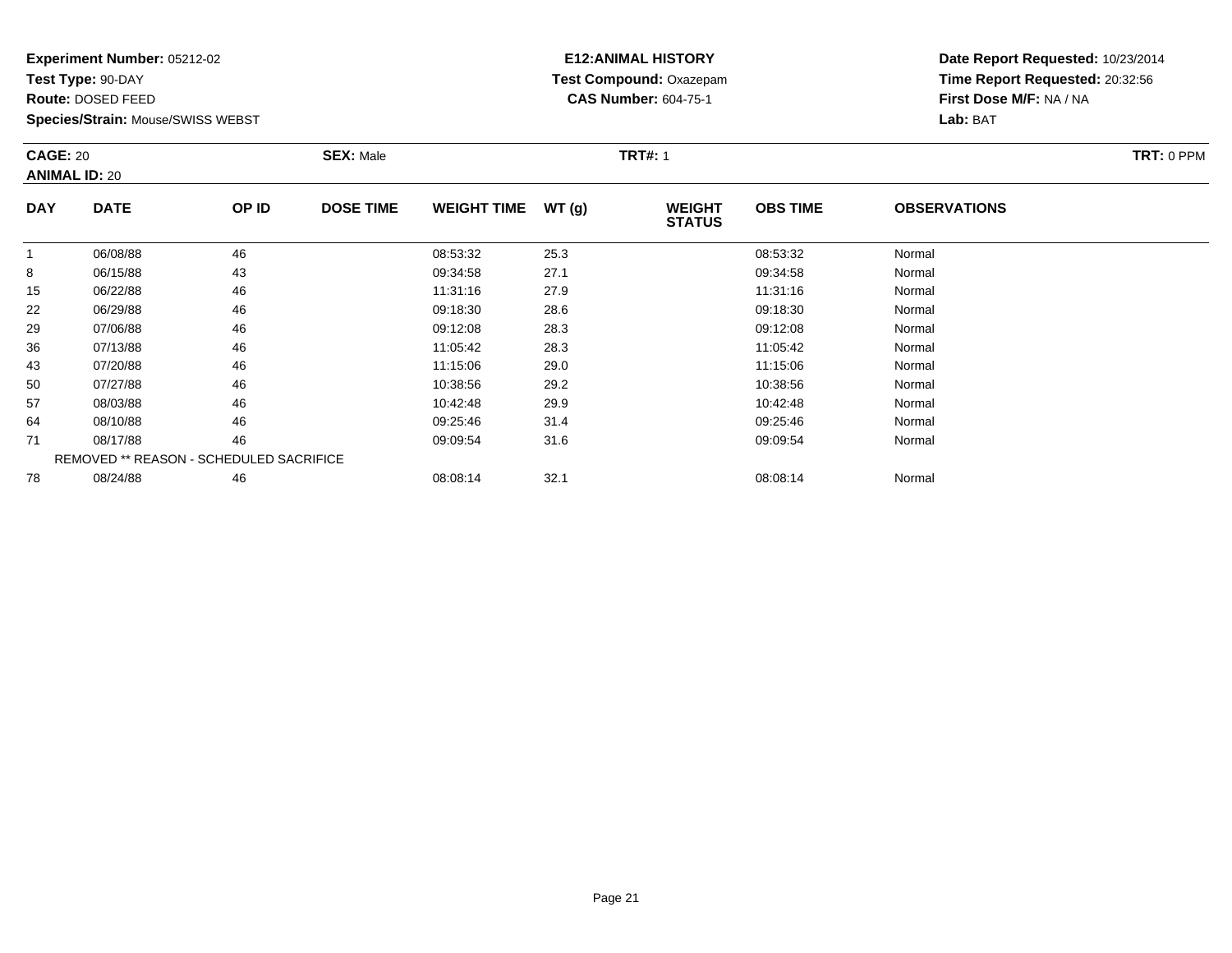**Test Type:** 90-DAY

**Route:** DOSED FEED

93

**Species/Strain:** Mouse/SWISS WEBST

# **E12:ANIMAL HISTORY Test Compound:** Oxazepam**CAS Number:** 604-75-1

**Date Report Requested:** 10/23/2014**Time Report Requested:** 20:32:56**First Dose M/F:** NA / NA**Lab:** BAT

|            | <b>CAGE: 21</b><br><b>ANIMAL ID: 21</b> |       | <b>SEX: Male</b> |                    |       | <b>TRT#: 3</b>                 |                 | <b>TRT: 625 PPM</b> |  |
|------------|-----------------------------------------|-------|------------------|--------------------|-------|--------------------------------|-----------------|---------------------|--|
| <b>DAY</b> | <b>DATE</b>                             | OP ID | <b>DOSE TIME</b> | <b>WEIGHT TIME</b> | WT(g) | <b>WEIGHT</b><br><b>STATUS</b> | <b>OBS TIME</b> | <b>OBSERVATIONS</b> |  |
| 1          | 06/08/88                                | 46    |                  | 09:37:16           | 26.8  |                                | 09:37:16        | Normal              |  |
| 8          | 06/15/88                                | 43    |                  | 13:54:00           | 29.2  |                                | 13:54:00        | Normal              |  |
| 15         | 06/22/88                                | 46    |                  | 10:55:56           | 31.5  |                                | 10:55:56        | Normal              |  |
| 22         | 06/29/88                                | 46    |                  | 11:03:54           | 32.6  |                                | 11:03:54        | Normal              |  |
| 29         | 07/06/88                                | 46    |                  | 11:17:38           | 33.3  |                                | 11:17:38        | Normal              |  |
| 36         | 07/13/88                                | 46    |                  | 09:20:08           | 34.2  |                                | 09:20:08        | Normal              |  |
| 43         | 07/20/88                                | 46    |                  | 11:11:44           | 33.7  |                                | 11:11:44        | Normal              |  |
| 50         | 07/27/88                                | 46    |                  | 09:22:14           | 35.4  |                                | 09:22:14        | Normal              |  |
| 57         | 08/03/88                                | 46    |                  | 09:38:12           | 36.9  |                                | 09:38:12        | Normal              |  |
| 64         | 08/10/88                                | 46    |                  | 11:08:12           | 36.3  |                                | 11:08:12        | Normal              |  |
| 71         | 08/17/88                                | 46    |                  | 11:31:14           | 37.1  |                                | 11:31:14        | Normal              |  |
| 78         | 08/24/88                                | 46    |                  | 13:38:56           | 37.2  |                                | 13:38:56        | Normal              |  |
| 85         | 08/31/88                                | 46    |                  | 09:24:42           | 37.5  |                                | 09:24:42        | Normal              |  |
| 92         | 09/07/88                                | 46    |                  | 10:58:22           | 39.3  |                                | 10:58:22        | Normal              |  |
|            | REMOVED ** REASON - TERMINAL SACRIFICE  |       |                  |                    |       |                                |                 |                     |  |

09/08/88 <sup>46</sup> 07:08:16 40.8 07:08:16 Normal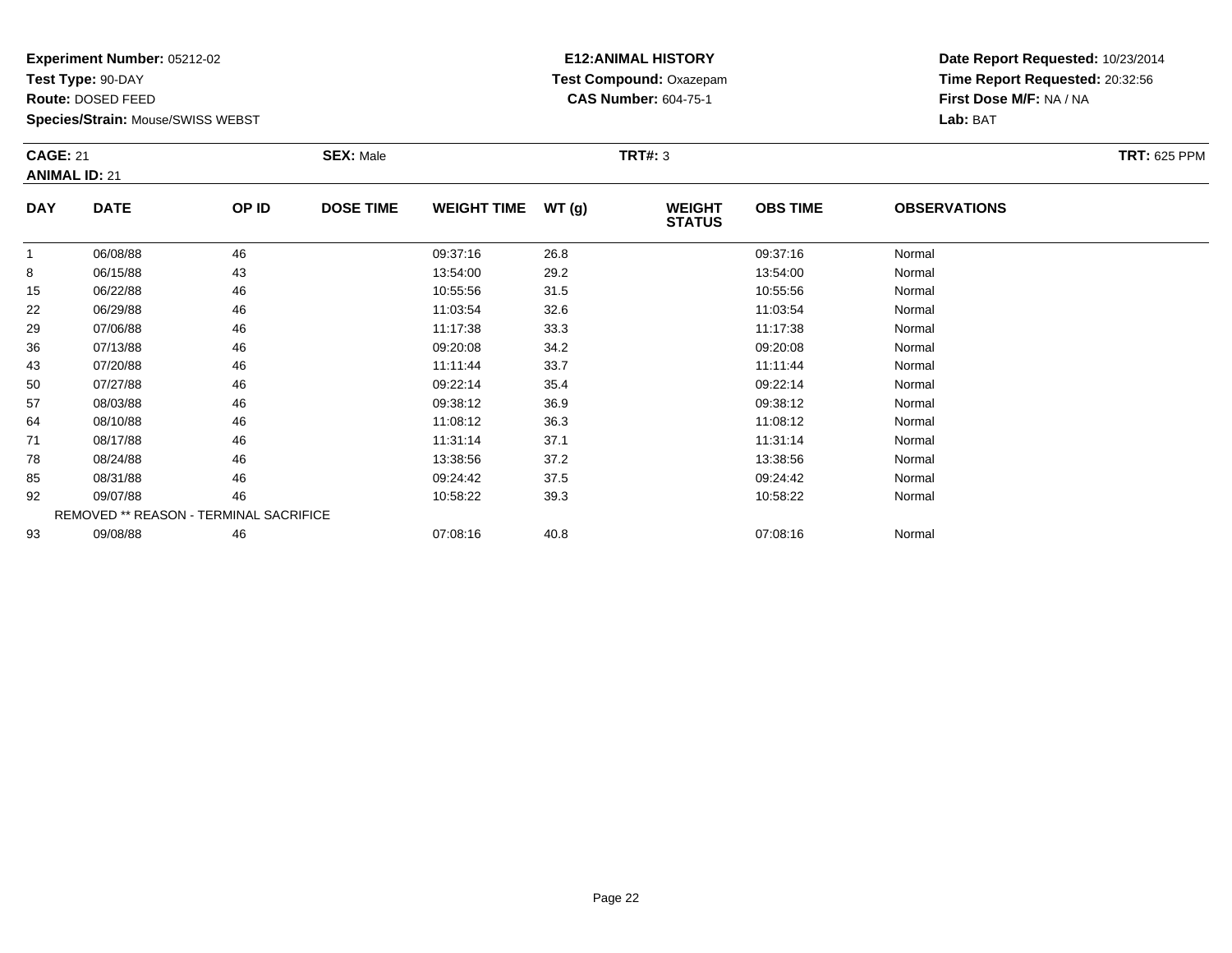**Test Type:** 90-DAY

**Route:** DOSED FEED

93

**Species/Strain:** Mouse/SWISS WEBST

# **E12:ANIMAL HISTORY Test Compound:** Oxazepam**CAS Number:** 604-75-1

**Date Report Requested:** 10/23/2014**Time Report Requested:** 20:32:56**First Dose M/F:** NA / NA**Lab:** BAT

| <b>CAGE: 22</b><br><b>ANIMAL ID: 22</b> |                                               | <b>SEX: Male</b> |                  |                    | <b>TRT#: 3</b> |                                | <b>TRT: 625 PPM</b> |                     |  |
|-----------------------------------------|-----------------------------------------------|------------------|------------------|--------------------|----------------|--------------------------------|---------------------|---------------------|--|
| <b>DAY</b>                              | <b>DATE</b>                                   | OP ID            | <b>DOSE TIME</b> | <b>WEIGHT TIME</b> | WT(g)          | <b>WEIGHT</b><br><b>STATUS</b> | <b>OBS TIME</b>     | <b>OBSERVATIONS</b> |  |
| 1                                       | 06/08/88                                      | 46               |                  | 09:37:34           | 26.3           |                                | 09:37:34            | Normal              |  |
| 8                                       | 06/15/88                                      | 43               |                  | 13:53:14           | 30.3           |                                | 13:53:14            | Normal              |  |
| 15                                      | 06/22/88                                      | 46               |                  | 10:53:06           | 32.9           |                                | 10:53:06            | Normal              |  |
| 22                                      | 06/29/88                                      | 46               |                  | 11:04:28           | 33.8           |                                | 11:04:28            | Normal              |  |
| 29                                      | 07/06/88                                      | 46               |                  | 11:18:18           | 33.5           |                                | 11:18:18            | Normal              |  |
| 36                                      | 07/13/88                                      | 46               |                  | 09:20:48           | 34.8           |                                | 09:20:48            | Normal              |  |
| 43                                      | 07/20/88                                      | 46               |                  | 11:12:18           | 34.5           |                                | 11:12:18            | Normal              |  |
| 50                                      | 07/27/88                                      | 46               |                  | 09:23:08           | 35.3           |                                | 09:23:08            | Normal              |  |
| 57                                      | 08/03/88                                      | 46               |                  | 09:38:46           | 35.7           |                                | 09:38:46            | Normal              |  |
| 64                                      | 08/10/88                                      | 46               |                  | 11:08:42           | 35.5           |                                | 11:08:42            | Normal              |  |
| 71                                      | 08/17/88                                      | 46               |                  | 11:31:48           | 36.8           |                                | 11:31:48            | Normal              |  |
| 78                                      | 08/24/88                                      | 46               |                  | 13:39:30           | 35.7           |                                | 13:39:30            | Normal              |  |
| 85                                      | 08/31/88                                      | 46               |                  | 09:25:18           | 36.1           |                                | 09:25:18            | Normal              |  |
| 92                                      | 09/07/88                                      | 46               |                  | 10:56:42           | 36.2           |                                | 10:56:42            | Normal              |  |
|                                         | <b>REMOVED ** REASON - TERMINAL SACRIFICE</b> |                  |                  |                    |                |                                |                     |                     |  |

3 09/08/88 46 46 07:08:40 38.1 3 07:08:40 39.1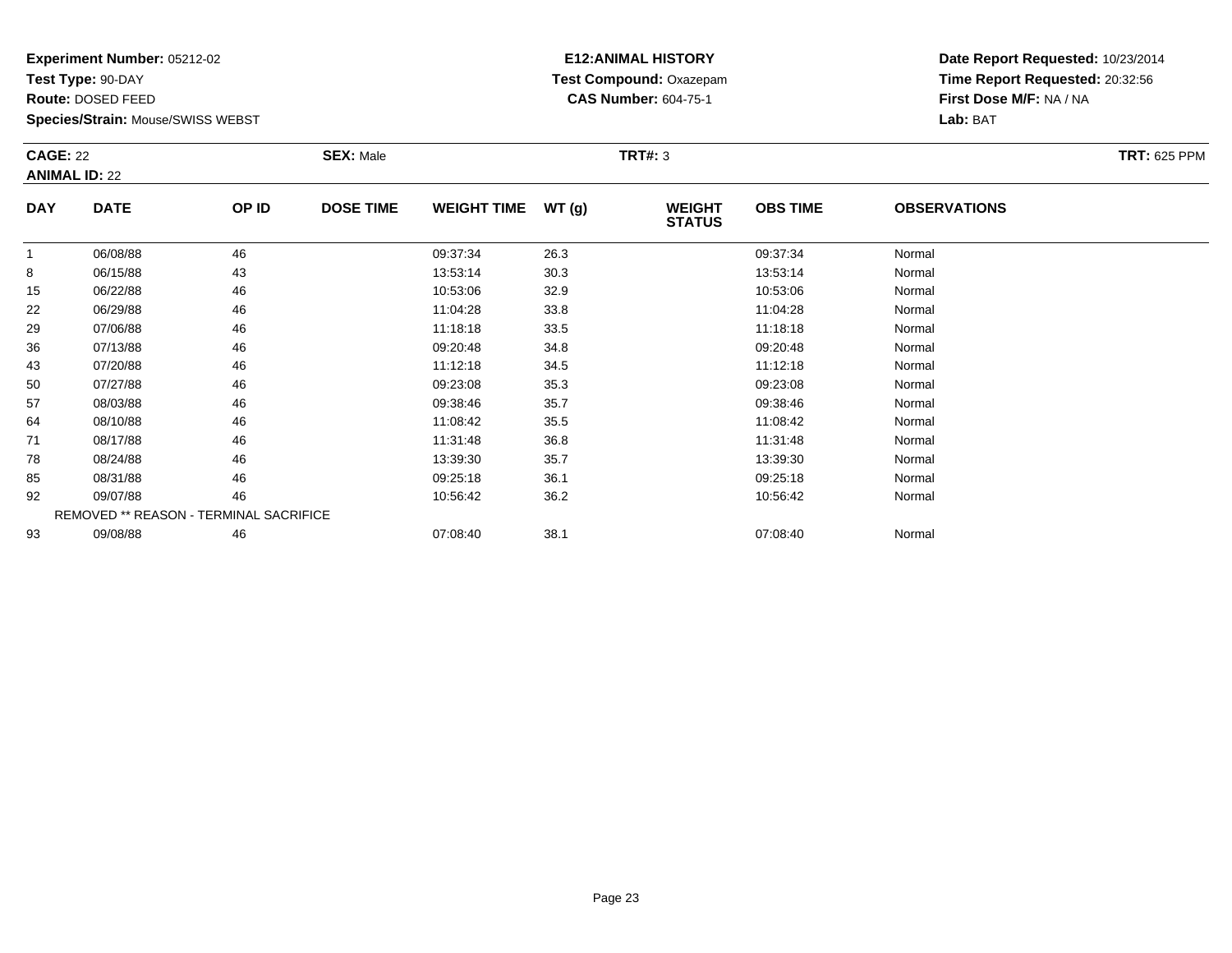**Test Type:** 90-DAY

**Route:** DOSED FEED

78

85

92

93

**Species/Strain:** Mouse/SWISS WEBST

REMOVED \*\* REASON - TERMINAL SACRIFICE

### **E12:ANIMAL HISTORY Test Compound:** Oxazepam**CAS Number:** 604-75-1

**Date Report Requested:** 10/23/2014**Time Report Requested:** 20:32:56**First Dose M/F:** NA / NA**Lab:** BAT

| <b>CAGE: 23</b><br><b>ANIMAL ID: 23</b> |             | <b>SEX: Male</b> |                  |                    | TRT#: 3 |                                | <b>TRT: 625 PPM</b> |                     |  |
|-----------------------------------------|-------------|------------------|------------------|--------------------|---------|--------------------------------|---------------------|---------------------|--|
| <b>DAY</b>                              | <b>DATE</b> | OP ID            | <b>DOSE TIME</b> | <b>WEIGHT TIME</b> | WT(g)   | <b>WEIGHT</b><br><b>STATUS</b> | <b>OBS TIME</b>     | <b>OBSERVATIONS</b> |  |
| 1                                       | 06/08/88    | 46               |                  | 09:38:00           | 24.1    |                                | 09:38:00            | Normal              |  |
| 8                                       | 06/15/88    | 43               |                  | 13:52:44           | 29.4    |                                | 13:52:44            | Normal              |  |
| 15                                      | 06/22/88    | 46               |                  | 10:53:52           | 31.6    |                                | 10:53:52            | Normal              |  |
| 22                                      | 06/29/88    | 46               |                  | 11:02:04           | 31.5    |                                | 11:02:04            | Normal              |  |
| 29                                      | 07/06/88    | 46               |                  | 11:15:46           | 32.7    |                                | 11:15:46            | Normal              |  |
| 36                                      | 07/13/88    | 46               |                  | 09:21:24           | 34.0    |                                | 09:21:24            | Normal              |  |
| 43                                      | 07/20/88    | 46               |                  | 11:12:56           | 34.6    |                                | 11:12:56            | Normal              |  |
| 50                                      | 07/27/88    | 46               |                  | 09:23:46           | 35.2    |                                | 09:23:46            | Normal              |  |
| 57                                      | 08/03/88    | 46               |                  | 09:39:22           | 37.0    |                                | 09:39:22            | Normal              |  |
| 64                                      | 08/10/88    | 46               |                  | 11:09:14           | 37.4    |                                | 11:09:14            | Normal              |  |
| 71                                      | 08/17/88    | 46               |                  | 11:32:18           | 38.8    |                                | 11:32:18            | Normal              |  |

8 08/24/88 46 13:40:04 36.5 13:40:04 36.5 13:40:04 Normal

08/31/88 <sup>46</sup> 09:25:50 39.0 09:25:50 Normal

2 09/07/88 46 46 10:57:08 39.9 10:48 10:57:08 10:57:08 Normal

3 09/08/88 46 46 07:09:26 40.5 001:09 07:09 07:09 126 40.5 07:09:26 Normal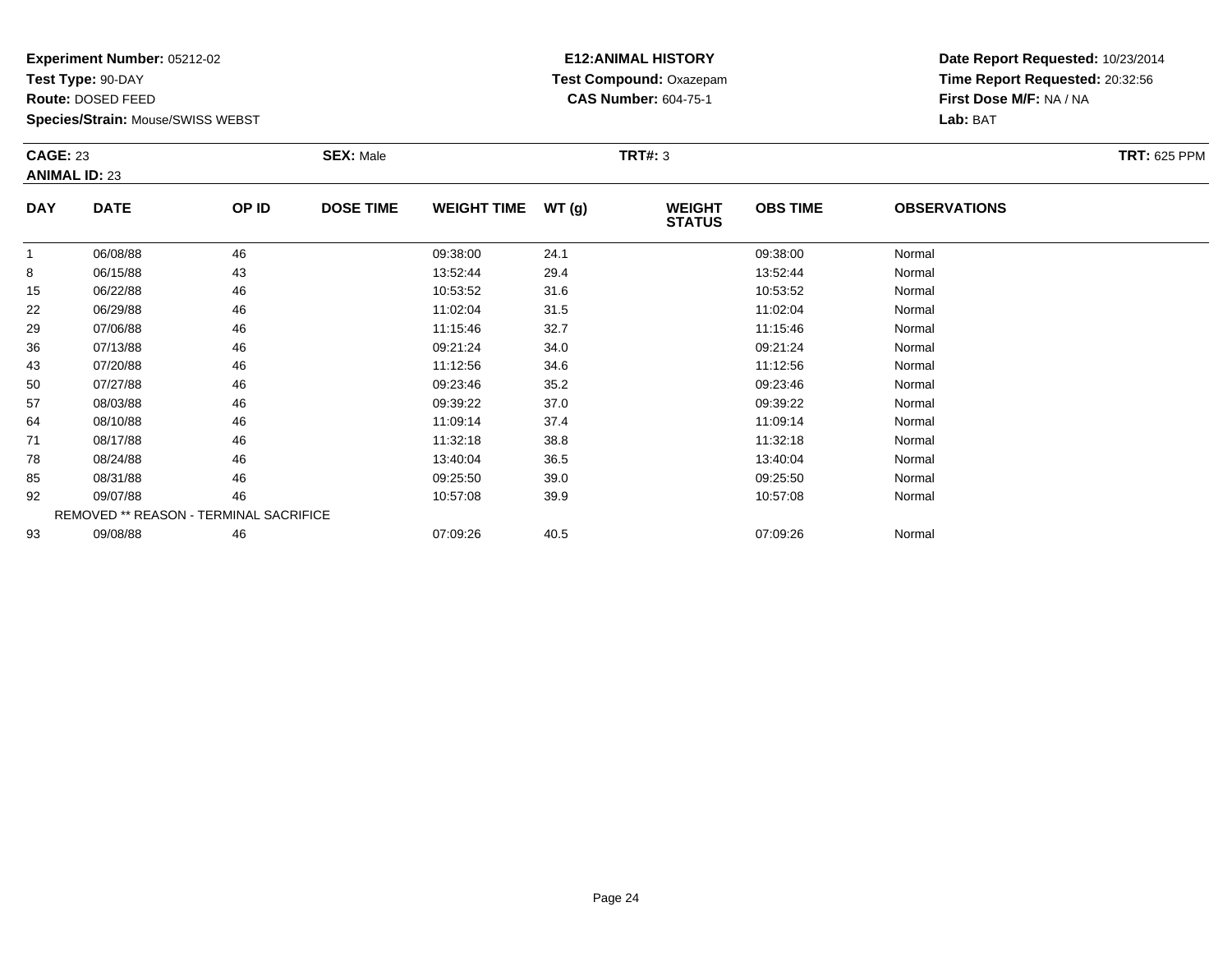**Test Type:** 90-DAY

**Route:** DOSED FEED

78

85

92

93

**Species/Strain:** Mouse/SWISS WEBST

REMOVED \*\* REASON - TERMINAL SACRIFICE

### **E12:ANIMAL HISTORY Test Compound:** Oxazepam**CAS Number:** 604-75-1

**Date Report Requested:** 10/23/2014**Time Report Requested:** 20:32:56**First Dose M/F:** NA / NA**Lab:** BAT

| <b>CAGE: 24</b><br><b>ANIMAL ID: 24</b> |             | <b>SEX: Male</b> |                  |                    | TRT#: 3 | <b>TRT: 625 PPM</b>            |                 |                     |  |
|-----------------------------------------|-------------|------------------|------------------|--------------------|---------|--------------------------------|-----------------|---------------------|--|
| <b>DAY</b>                              | <b>DATE</b> | OP ID            | <b>DOSE TIME</b> | <b>WEIGHT TIME</b> | WT(g)   | <b>WEIGHT</b><br><b>STATUS</b> | <b>OBS TIME</b> | <b>OBSERVATIONS</b> |  |
| 1                                       | 06/08/88    | 46               |                  | 09:38:18           | 26.4    |                                | 09:38:18        | Normal              |  |
| 8                                       | 06/15/88    | 43               |                  | 13:52:10           | 28.2    |                                | 13:52:10        | Normal              |  |
| 15                                      | 06/22/88    | 46               |                  | 10:54:30           | 32.5    |                                | 10:54:30        | Normal              |  |
| 22                                      | 06/29/88    | 46               |                  | 11:02:40           | 32.1    |                                | 11:02:40        | Normal              |  |
| 29                                      | 07/06/88    | 46               |                  | 11:16:18           | 33.2    |                                | 11:16:18        | Normal              |  |
| 36                                      | 07/13/88    | 46               |                  | 09:18:26           | 34.2    |                                | 09:18:26        | Normal              |  |
| 43                                      | 07/20/88    | 46               |                  | 11:10:28           | 33.3    |                                | 11:10:28        | Normal              |  |
| 50                                      | 07/27/88    | 46               |                  | 09:24:26           | 33.6    |                                | 09:24:26        | Normal              |  |
| 57                                      | 08/03/88    | 46               |                  | 09:40:00           | 34.7    |                                | 09:40:00        | Normal              |  |
| 64                                      | 08/10/88    | 46               |                  | 11:09:46           | 35.6    |                                | 11:09:46        | Normal              |  |
| 71                                      | 08/17/88    | 46               |                  | 11:32:50           | 36.5    |                                | 11:32:50        | Normal              |  |

8 08/24/88 46 13:40:36 37.3 13:40:36 13:40:36 13:40:36 13:40:36 13:40:36 13:40:36

08/31/88 <sup>46</sup> 09:26:22 38.0 09:26:22 Normal

2 09/07/88 46 46 10:57:30 38.3 10:57:30 10:57:30 Normal

3 09/08/88 46 46 07:09:52 38.9 38.9 07:09:52 07:09:52 Normal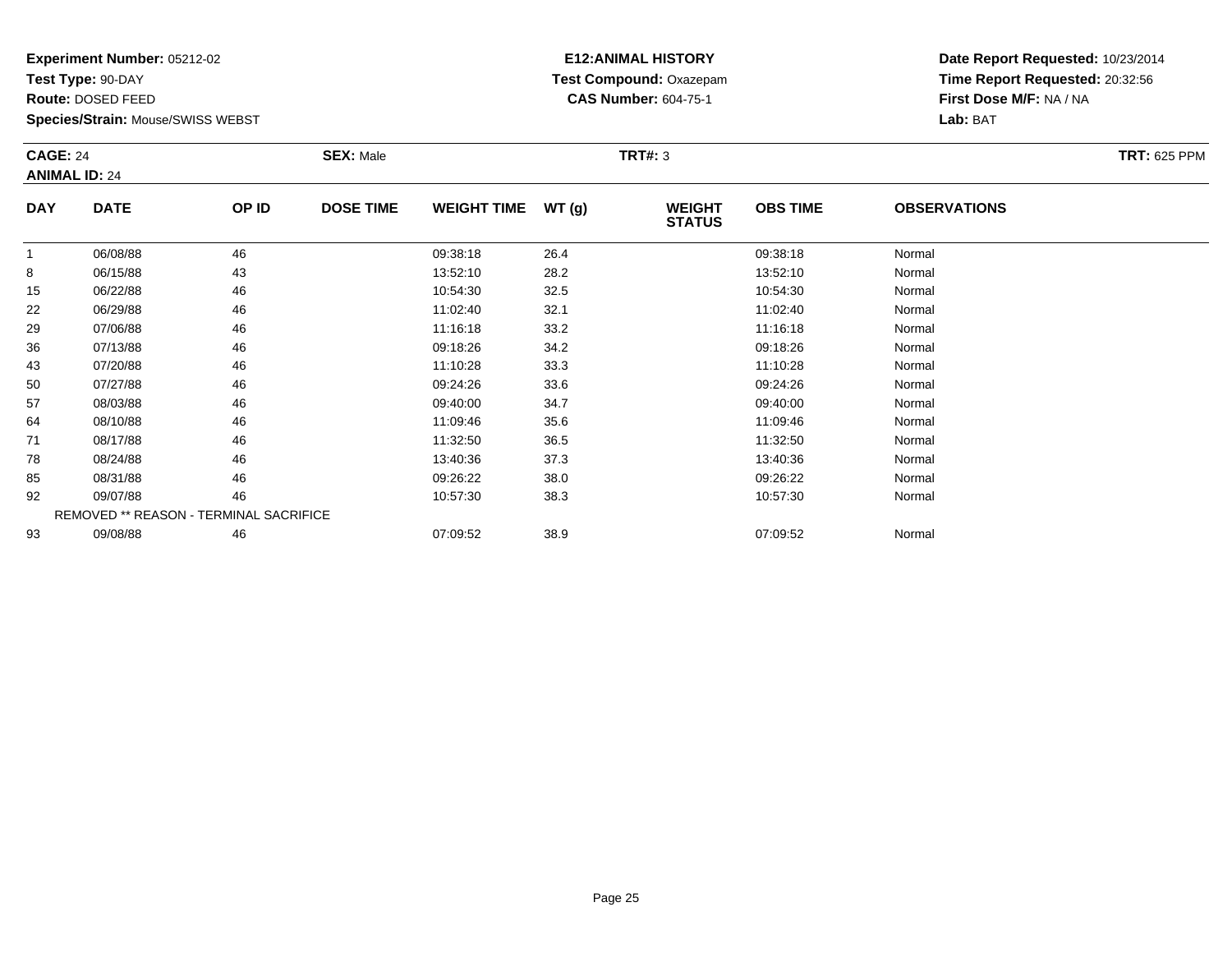**Test Type:** 90-DAY

**Route:** DOSED FEED

93

**Species/Strain:** Mouse/SWISS WEBST

# **E12:ANIMAL HISTORY Test Compound:** Oxazepam**CAS Number:** 604-75-1

**Date Report Requested:** 10/23/2014**Time Report Requested:** 20:32:56**First Dose M/F:** NA / NA**Lab:** BAT

| <b>CAGE: 25</b><br><b>ANIMAL ID: 25</b> |                                        | <b>SEX: Male</b> |                  |                    | <b>TRT#: 3</b> |                                |                 | <b>TRT: 625 PPM</b> |  |
|-----------------------------------------|----------------------------------------|------------------|------------------|--------------------|----------------|--------------------------------|-----------------|---------------------|--|
| <b>DAY</b>                              | <b>DATE</b>                            | OP ID            | <b>DOSE TIME</b> | <b>WEIGHT TIME</b> | WT(g)          | <b>WEIGHT</b><br><b>STATUS</b> | <b>OBS TIME</b> | <b>OBSERVATIONS</b> |  |
|                                         | 06/08/88                               | 46               |                  | 09:38:40           | 26.6           |                                | 09:38:40        | Normal              |  |
| 8                                       | 06/15/88                               | 43               |                  | 13:51:32           | 30.3           |                                | 13:51:32        | Normal              |  |
| 15                                      | 06/22/88                               | 46               |                  | 10:55:12           | 32.7           |                                | 10:55:12        | Normal              |  |
| 22                                      | 06/29/88                               | 46               |                  | 11:03:16           | 33.6           |                                | 11:03:16        | Normal              |  |
| 29                                      | 07/06/88                               | 46               |                  | 11:16:56           | 32.9           |                                | 11:16:56        | Normal              |  |
| 36                                      | 07/13/88                               | 46               |                  | 09:19:30           | 33.1           |                                | 09:19:30        | Normal              |  |
| 43                                      | 07/20/88                               | 46               |                  | 11:11:04           | 32.5           |                                | 11:11:04        | Normal              |  |
| 50                                      | 07/27/88                               | 46               |                  | 09:21:42           | 34.7           |                                | 09:21:42        | Normal              |  |
| 57                                      | 08/03/88                               | 46               |                  | 09:37:24           | 35.4           |                                | 09:37:24        | Normal              |  |
| 64                                      | 08/10/88                               | 46               |                  | 11:10:22           | 35.6           |                                | 11:10:22        | Normal              |  |
| 71                                      | 08/17/88                               | 46               |                  | 11:33:20           | 35.8           |                                | 11:33:20        | Normal              |  |
| 78                                      | 08/24/88                               | 46               |                  | 13:41:12           | 36.2           |                                | 13:41:12        | Normal              |  |
| 85                                      | 08/31/88                               | 46               |                  | 09:26:56           | 35.7           |                                | 09:26:56        | Normal              |  |
| 92                                      | 09/07/88                               | 46               |                  | 10:57:58           | 36.9           |                                | 10:57:58        | Normal              |  |
|                                         | REMOVED ** REASON - TERMINAL SACRIFICE |                  |                  |                    |                |                                |                 |                     |  |

3 09/08/88 46 46 07:10:50 37.4 07:10:50 07:10:50 07:10:50 07:10:50 Normal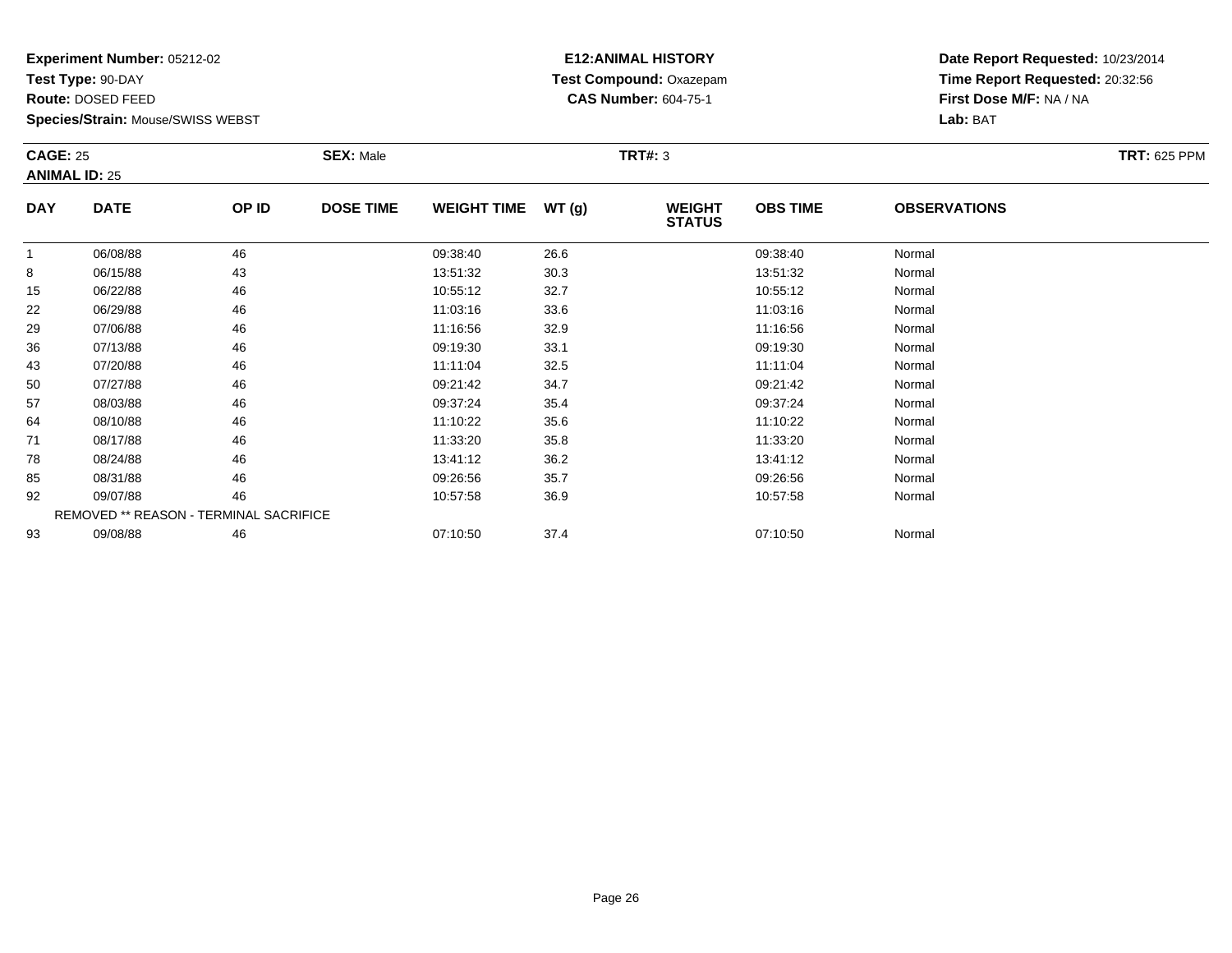**Test Type:** 90-DAY

**Route:** DOSED FEED

**Species/Strain:** Mouse/SWISS WEBST

### **E12:ANIMAL HISTORY Test Compound:** Oxazepam**CAS Number:** 604-75-1

| <b>CAGE: 26</b><br><b>ANIMAL ID: 26</b> |                                        | <b>SEX: Male</b> |                  |                    | <b>TRT#: 3</b> |                                | <b>TRT: 625 PPM</b> |                     |  |
|-----------------------------------------|----------------------------------------|------------------|------------------|--------------------|----------------|--------------------------------|---------------------|---------------------|--|
| <b>DAY</b>                              | <b>DATE</b>                            | OP ID            | <b>DOSE TIME</b> | <b>WEIGHT TIME</b> | WT(g)          | <b>WEIGHT</b><br><b>STATUS</b> | <b>OBS TIME</b>     | <b>OBSERVATIONS</b> |  |
|                                         | 06/08/88                               | 46               |                  | 09:25:40           | 25.9           |                                | 09:25:40            | Normal              |  |
| 8                                       | 06/15/88                               | 43               |                  | 09:07:44           | 31.1           |                                | 09:07:44            | Normal              |  |
| 15                                      | 06/22/88                               | 46               |                  | 11:14:54           | 33.2           |                                | 11:14:54            | Normal              |  |
| 22                                      | 06/29/88                               | 46               |                  | 11:09:12           | 35.9           |                                | 11:09:12            | Normal              |  |
| 29                                      | 07/06/88                               | 46               |                  | 10:51:26           | 36.7           |                                | 10:51:26            | Normal              |  |
| 36                                      | 07/13/88                               | 46               |                  | 09:24:12           | 37.8           |                                | 09:24:12            | Normal              |  |
| 43                                      | 07/20/88                               | 46               |                  | 09:35:50           | 38.3           |                                | 09:35:50            | Normal              |  |
| 50                                      | 07/27/88                               | 46               |                  | 09:17:30           | 39.2           |                                | 09:17:30            | Normal              |  |
| 57                                      | 08/03/88                               | 46               |                  | 09:19:16           | 40.0           |                                | 09:19:16            | Normal              |  |
| 64                                      | 08/10/88                               | 46               |                  | 11:25:32           | 40.0           |                                | 11:25:32            | Normal              |  |
| 71                                      | 08/17/88                               | 46               |                  | 11:18:42           | 41.2           |                                | 11:18:42            | Normal              |  |
| 78                                      | 08/24/88                               | 46               |                  | 13:22:48           | 41.1           |                                | 13:22:48            | Normal              |  |
| 85                                      | 08/31/88                               | 46               |                  | 10:46:20           | 41.3           |                                | 10:46:20            | Normal              |  |
| 92                                      | 09/07/88                               | 46               |                  | 10:37:16           | 42.0           |                                | 10:37:16            | Normal              |  |
|                                         | REMOVED ** REASON - TERMINAL SACRIFICE |                  |                  |                    |                |                                |                     |                     |  |
| 93                                      | 09/08/88                               | 46               |                  | 07:11:42           | 42.8           |                                | 07:11:42            | Normal              |  |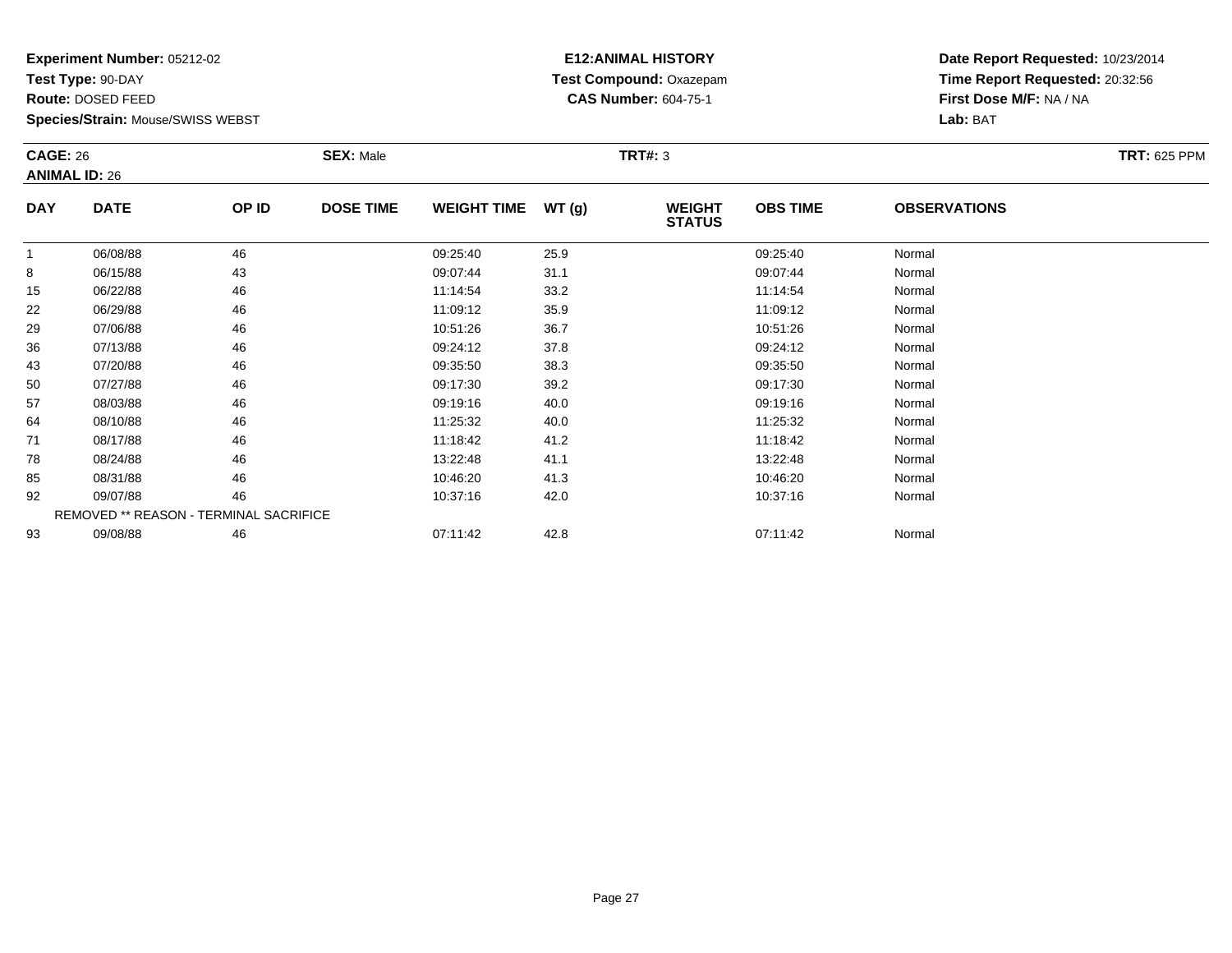**Test Type:** 90-DAY

**Route:** DOSED FEED

93

**Species/Strain:** Mouse/SWISS WEBST

# **E12:ANIMAL HISTORY Test Compound:** Oxazepam**CAS Number:** 604-75-1

**Date Report Requested:** 10/23/2014**Time Report Requested:** 20:32:56**First Dose M/F:** NA / NA**Lab:** BAT

| <b>CAGE: 27</b><br><b>ANIMAL ID: 27</b> |                                        | <b>SEX: Male</b> |                  |                    | <b>TRT#: 3</b> | <b>TRT: 625 PPM</b>            |                 |                     |  |
|-----------------------------------------|----------------------------------------|------------------|------------------|--------------------|----------------|--------------------------------|-----------------|---------------------|--|
| <b>DAY</b>                              | <b>DATE</b>                            | OP ID            | <b>DOSE TIME</b> | <b>WEIGHT TIME</b> | WT(g)          | <b>WEIGHT</b><br><b>STATUS</b> | <b>OBS TIME</b> | <b>OBSERVATIONS</b> |  |
| 1                                       | 06/08/88                               | 46               |                  | 09:26:00           | 26.4           |                                | 09:26:00        | Normal              |  |
| 8                                       | 06/15/88                               | 43               |                  | 09:04:44           | 29.1           |                                | 09:04:44        | Normal              |  |
| 15                                      | 06/22/88                               | 46               |                  | 11:10:32           | 33.0           |                                | 11:10:32        | Normal              |  |
| 22                                      | 06/29/88                               | 46               |                  | 11:09:50           | 34.1           |                                | 11:09:50        | Normal              |  |
| 29                                      | 07/06/88                               | 46               |                  | 10:52:02           | 34.9           |                                | 10:52:02        | Normal              |  |
| 36                                      | 07/13/88                               | 46               |                  | 09:24:48           | 35.3           |                                | 09:24:48        | Normal              |  |
| 43                                      | 07/20/88                               | 46               |                  | 09:36:28           | 34.5           |                                | 09:36:28        | Normal              |  |
| 50                                      | 07/27/88                               | 46               |                  | 09:18:04           | 35.5           |                                | 09:18:04        | Normal              |  |
| 57                                      | 08/03/88                               | 46               |                  | 09:20:00           | 36.6           |                                | 09:20:00        | Normal              |  |
| 64                                      | 08/10/88                               | 46               |                  | 11:26:08           | 37.3           |                                | 11:26:08        | Normal              |  |
| 71                                      | 08/17/88                               | 46               |                  | 11:19:18           | 38.2           |                                | 11:19:18        | Normal              |  |
| 78                                      | 08/24/88                               | 46               |                  | 13:19:54           | 38.0           |                                | 13:19:54        | Normal              |  |
| 85                                      | 08/31/88                               | 46               |                  | 10:46:54           | 37.9           |                                | 10:46:54        | Normal              |  |
| 92                                      | 09/07/88                               | 46               |                  | 10:34:46           | 38.7           |                                | 10:34:46        | Normal              |  |
|                                         | REMOVED ** REASON - TERMINAL SACRIFICE |                  |                  |                    |                |                                |                 |                     |  |

09/08/88 <sup>46</sup> 07:12:14 38.0 07:12:14 Normal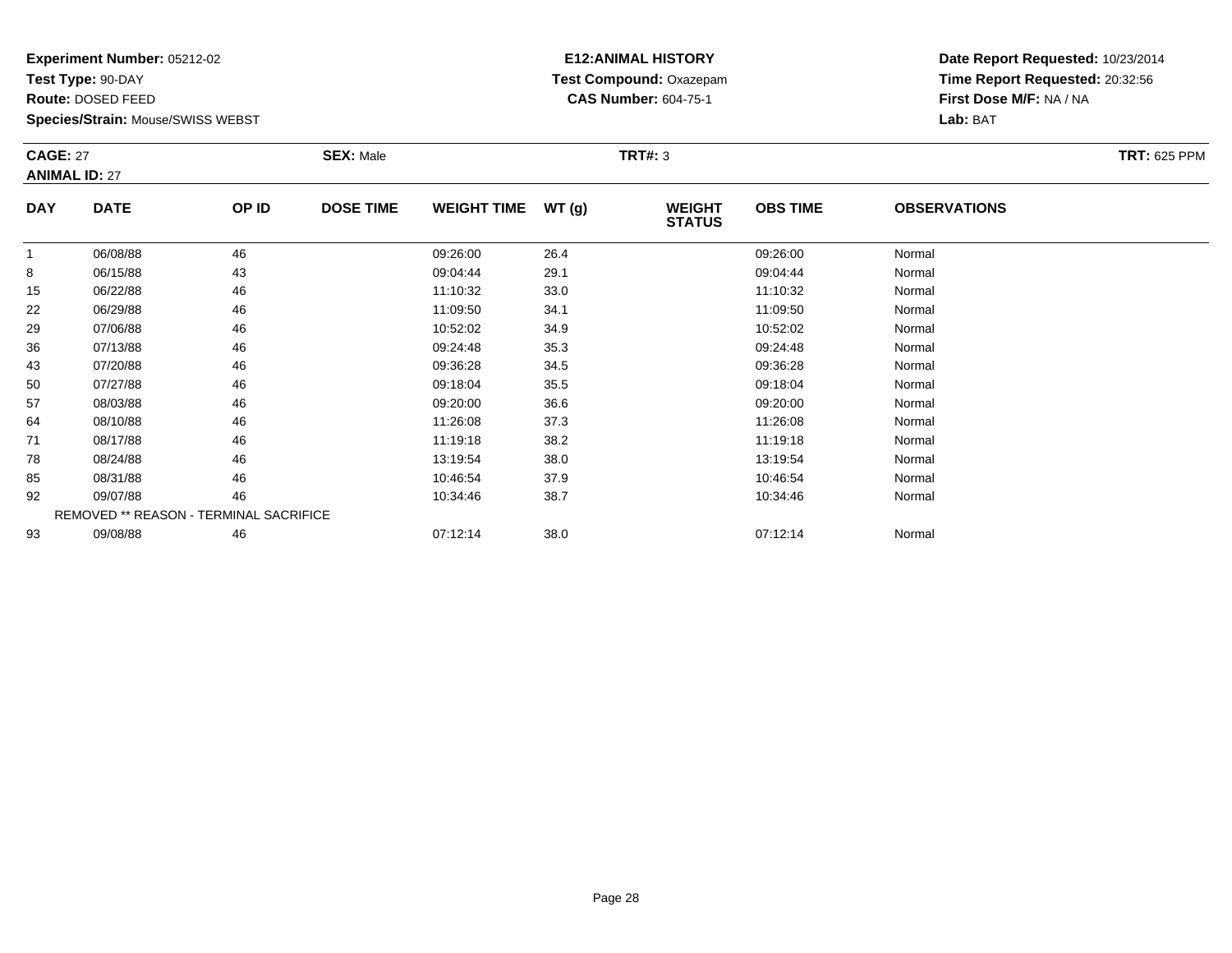**Test Type:** 90-DAY

**Route:** DOSED FEED

**Species/Strain:** Mouse/SWISS WEBST

# **E12:ANIMAL HISTORY Test Compound:** Oxazepam**CAS Number:** 604-75-1

| <b>CAGE: 28</b><br><b>ANIMAL ID: 28</b> |                                        | <b>SEX: Male</b> |                  |                    | <b>TRT#: 3</b> |                                | <b>TRT: 625 PPM</b> |                     |  |
|-----------------------------------------|----------------------------------------|------------------|------------------|--------------------|----------------|--------------------------------|---------------------|---------------------|--|
| <b>DAY</b>                              | <b>DATE</b>                            | OP ID            | <b>DOSE TIME</b> | <b>WEIGHT TIME</b> | WT(g)          | <b>WEIGHT</b><br><b>STATUS</b> | <b>OBS TIME</b>     | <b>OBSERVATIONS</b> |  |
|                                         | 06/08/88                               | 46               |                  | 09:26:18           | 24.7           |                                | 09:26:18            | Normal              |  |
| 8                                       | 06/15/88                               | 43               |                  | 09:05:16           | 28.5           |                                | 09:05:16            | Normal              |  |
| 15                                      | 06/22/88                               | 46               |                  | 11:11:24           | 31.2           |                                | 11:11:24            | Normal              |  |
| 22                                      | 06/29/88                               | 46               |                  | 11:07:14           | 30.4           |                                | 11:07:14            | Normal              |  |
| 29                                      | 07/06/88                               | 46               |                  | 10:49:28           | 31.2           |                                | 10:49:28            | Normal              |  |
| 36                                      | 07/13/88                               | 46               |                  | 09:25:36           | 33.3           |                                | 09:25:36            | Normal              |  |
| 43                                      | 07/20/88                               | 46               |                  | 09:37:06           | 32.1           |                                | 09:37:06            | Normal              |  |
| 50                                      | 07/27/88                               | 46               |                  | 09:18:50           | 33.0           |                                | 09:18:50            | Normal              |  |
| 57                                      | 08/03/88                               | 46               |                  | 09:20:42           | 33.6           |                                | 09:20:42            | Normal              |  |
| 64                                      | 08/10/88                               | 46               |                  | 11:26:40           | 33.3           |                                | 11:26:40            | Normal              |  |
| 71                                      | 08/17/88                               | 46               |                  | 11:19:48           | 33.4           |                                | 11:19:48            | Normal              |  |
| 78                                      | 08/24/88                               | 46               |                  | 13:21:44           | 34.0           |                                | 13:21:44            | Normal              |  |
| 85                                      | 08/31/88                               | 46               |                  | 10:47:24           | 34.4           |                                | 10:47:24            | Normal              |  |
| 92                                      | 09/07/88                               | 46               |                  | 10:36:16           | 35.6           |                                | 10:36:16            | Normal              |  |
|                                         | REMOVED ** REASON - TERMINAL SACRIFICE |                  |                  |                    |                |                                |                     |                     |  |
| 93                                      | 09/08/88                               | 46               |                  | 07:12:44           | 35.4           |                                | 07:12:44            | Normal              |  |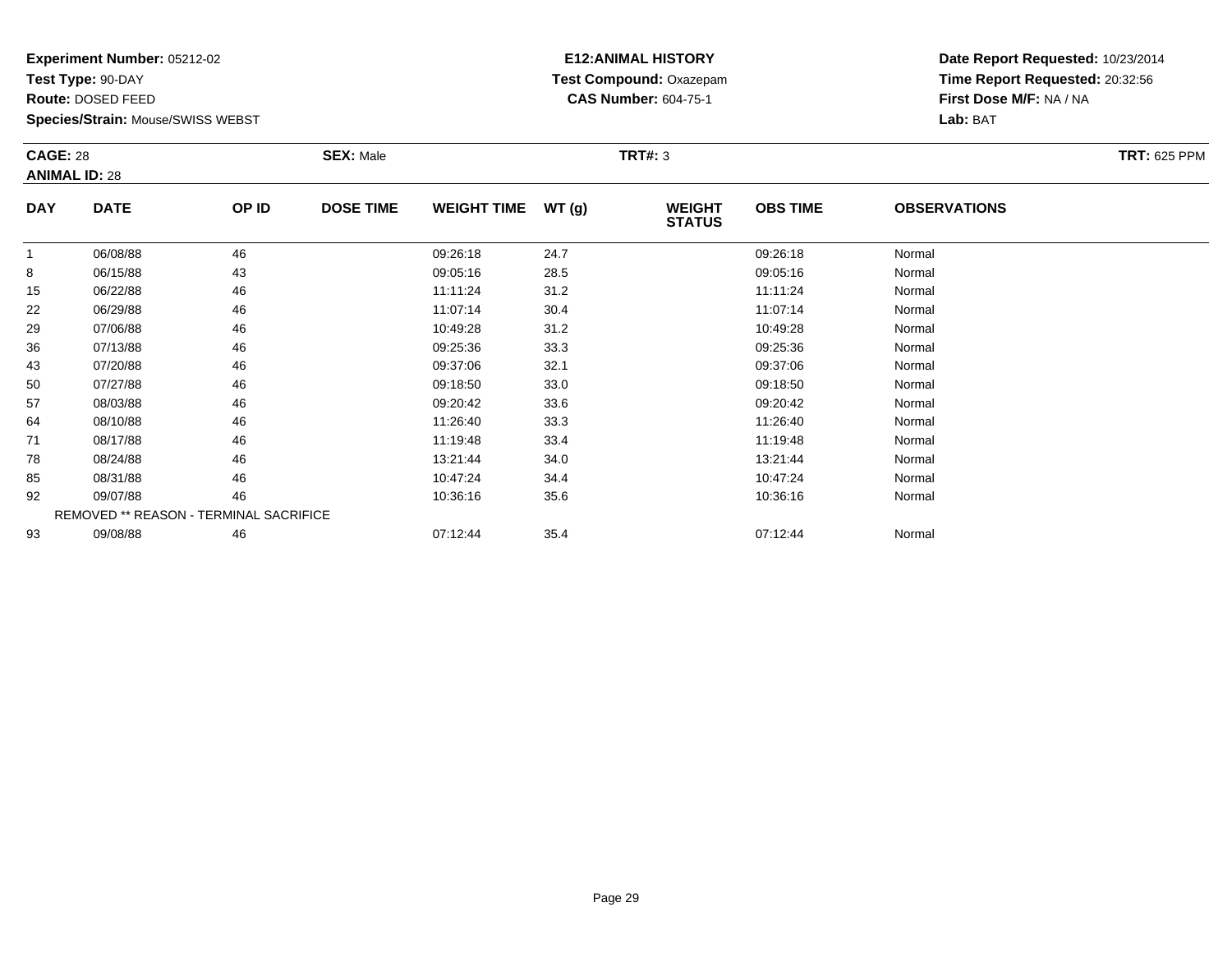**Test Type:** 90-DAY

**Route:** DOSED FEED

**Species/Strain:** Mouse/SWISS WEBST

# **E12:ANIMAL HISTORY Test Compound:** Oxazepam**CAS Number:** 604-75-1

**Date Report Requested:** 10/23/2014 **Time Report Requested:** 20:32:56**First Dose M/F:** NA / NA**Lab:** BAT

Swelling Body Ventral 0- 2 Mm

| <b>CAGE: 29</b><br><b>ANIMAL ID: 29</b> |                                        | <b>SEX: Male</b> |                  |                    | <b>TRT#: 3</b> |                                |                 |                                                       |  |  |
|-----------------------------------------|----------------------------------------|------------------|------------------|--------------------|----------------|--------------------------------|-----------------|-------------------------------------------------------|--|--|
| <b>DAY</b>                              | <b>DATE</b>                            | OP ID            | <b>DOSE TIME</b> | <b>WEIGHT TIME</b> | WT (g)         | <b>WEIGHT</b><br><b>STATUS</b> | <b>OBS TIME</b> | <b>OBSERVATIONS</b>                                   |  |  |
| $\mathbf{1}$                            | 06/08/88                               | 46               |                  | 09:26:54           | 25.2           |                                | 09:26:54        | Normal                                                |  |  |
| 8                                       | 06/15/88                               | 43               |                  | 09:06:22           | 28.4           |                                | 09:06:22        | Normal                                                |  |  |
| 15                                      | 06/22/88                               | 46               |                  | 11:12:06           | 30.7           |                                | 11:12:06        | Normal                                                |  |  |
| 22                                      | 06/29/88                               | 46               |                  | 11:07:50           | 31.3           |                                | 11:07:50        | Normal                                                |  |  |
| 29                                      | 07/06/88                               | 46               |                  | 10:50:06           | 32.1           |                                | 10:50:06        | Normal                                                |  |  |
| 36                                      | 07/13/88                               | 46               |                  | 09:22:44           | 32.7           |                                | 09:22:44        | Normal                                                |  |  |
| 43                                      | 07/20/88                               | 46               |                  | 09:34:26           | 32.2           |                                | 09:34:26        | Normal                                                |  |  |
| 50                                      | 07/27/88                               | 46               |                  | 09:19:36           | 34.0           |                                | 09:19:36        | Normal                                                |  |  |
| 57                                      | 08/03/88                               | 46               |                  |                    |                |                                | 09:21:20        | <b>Ruffled Fur</b>                                    |  |  |
|                                         |                                        |                  |                  |                    |                |                                |                 | Swelling Body Ventral 0-2 Mm                          |  |  |
| 58                                      | 08/04/88                               | 46               |                  | 08:41:36           | 31.8           |                                |                 |                                                       |  |  |
| 64                                      | 08/10/88                               | 46               |                  |                    |                |                                | 11:27:16        | <b>Ruffled Fur</b>                                    |  |  |
|                                         |                                        |                  |                  |                    |                |                                |                 | Swelling Body Ventral 0-2 Mm                          |  |  |
| 65                                      | 08/11/88                               | 46               |                  | 08:38:36           | 28.7           |                                |                 |                                                       |  |  |
|                                         | REMOVED ** REASON - MORIBUND SACRIFICE |                  |                  |                    |                |                                |                 |                                                       |  |  |
| 65                                      | 08/11/88                               | 46               |                  | 09:57:44           | 28.2           |                                | 09:57:44        | Discoloration Body Ventral Blue<br><b>Ruffled Fur</b> |  |  |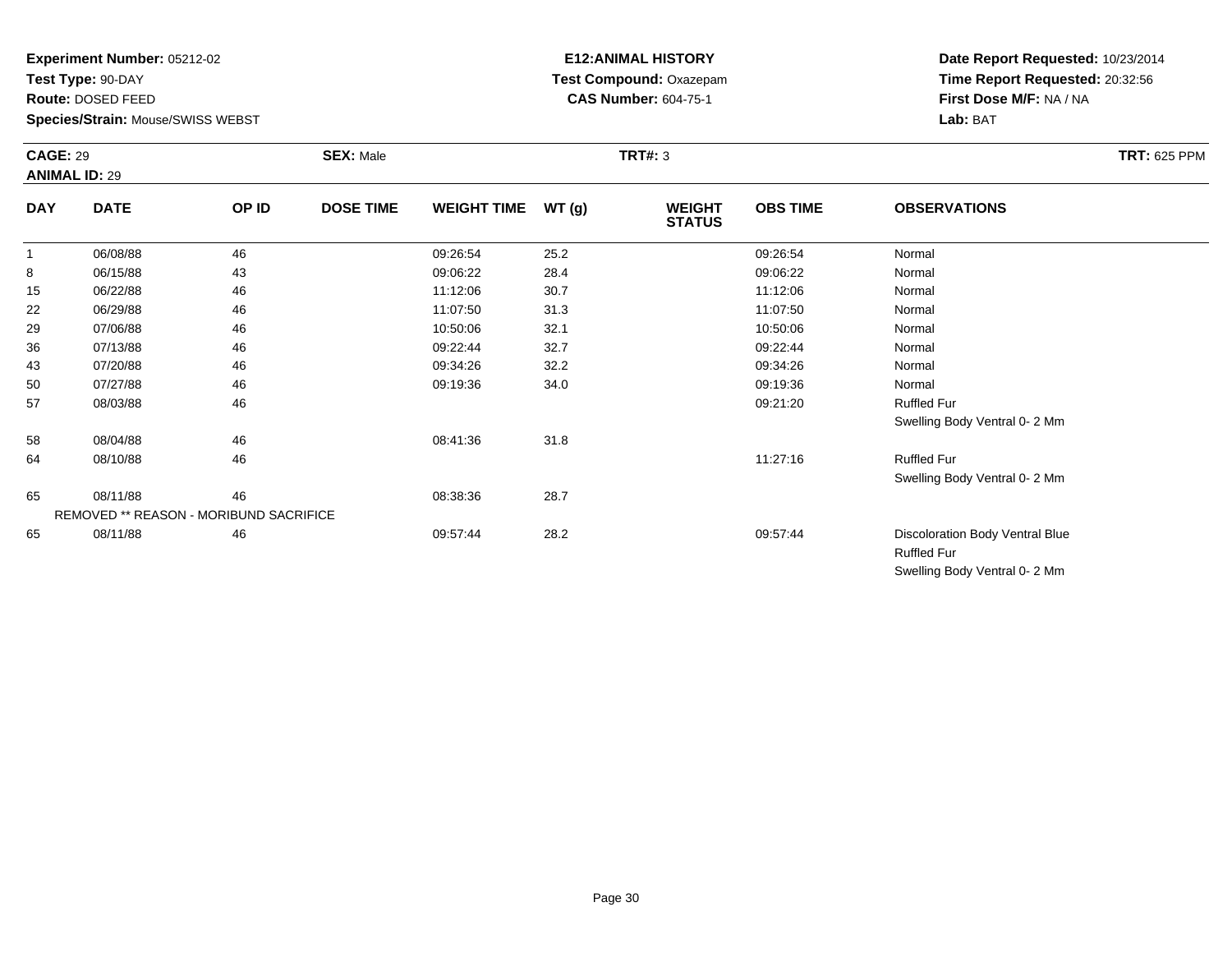**Test Type:** 90-DAY

**Route:** DOSED FEED

**Species/Strain:** Mouse/SWISS WEBST

# **E12:ANIMAL HISTORY Test Compound:** Oxazepam**CAS Number:** 604-75-1

|              | <b>CAGE: 30</b><br><b>ANIMAL ID: 30</b> |                                        | <b>SEX: Male</b> |                    |       | <b>TRT#: 3</b>                 | <b>TRT: 625 PPM</b> |                     |  |
|--------------|-----------------------------------------|----------------------------------------|------------------|--------------------|-------|--------------------------------|---------------------|---------------------|--|
| <b>DAY</b>   | <b>DATE</b>                             | OP ID                                  | <b>DOSE TIME</b> | <b>WEIGHT TIME</b> | WT(g) | <b>WEIGHT</b><br><b>STATUS</b> | <b>OBS TIME</b>     | <b>OBSERVATIONS</b> |  |
| $\mathbf{1}$ | 06/08/88                                | 46                                     |                  | 09:27:38           | 26.4  |                                | 09:27:38            | Normal              |  |
| 8            | 06/15/88                                | 43                                     |                  | 09:06:54           | 30.4  |                                | 09:06:54            | Normal              |  |
| 15           | 06/22/88                                | 46                                     |                  | 11:14:04           | 32.1  |                                | 11:14:04            | Normal              |  |
| 22           | 06/29/88                                | 46                                     |                  | 11:08:34           | 31.1  |                                | 11:08:34            | Normal              |  |
| 29           | 07/06/88                                | 46                                     |                  | 10:50:36           | 32.5  |                                | 10:50:36            | Normal              |  |
| 36           | 07/13/88                                | 46                                     |                  | 09:23:30           | 32.2  |                                | 09:23:30            | Normal              |  |
| 43           | 07/20/88                                | 46                                     |                  | 09:35:10           | 32.9  |                                | 09:35:10            | Normal              |  |
| 50           | 07/27/88                                | 46                                     |                  | 09:16:56           | 33.6  |                                | 09:16:56            | Normal              |  |
| 57           | 08/03/88                                | 46                                     |                  | 09:18:42           | 34.5  |                                | 09:18:42            | Normal              |  |
| 64           | 08/10/88                                | 46                                     |                  | 11:28:24           | 33.9  |                                | 11:28:24            | Normal              |  |
| 71           | 08/17/88                                | 46                                     |                  | 11:20:22           | 34.3  |                                | 11:20:22            | Normal              |  |
| 78           | 08/24/88                                | 46                                     |                  | 13:22:20           | 33.8  |                                | 13:22:20            | Normal              |  |
| 85           | 08/31/88                                | 46                                     |                  | 10:47:56           | 34.3  |                                | 10:47:56            | Normal              |  |
| 92           | 09/07/88                                | 46                                     |                  | 10:36:48           | 35.0  |                                | 10:36:48            | Normal              |  |
|              |                                         | REMOVED ** REASON - TERMINAL SACRIFICE |                  |                    |       |                                |                     |                     |  |
| 93           | 09/08/88                                | 46                                     |                  | 07:13:18           | 34.8  |                                | 07:13:18            | Normal              |  |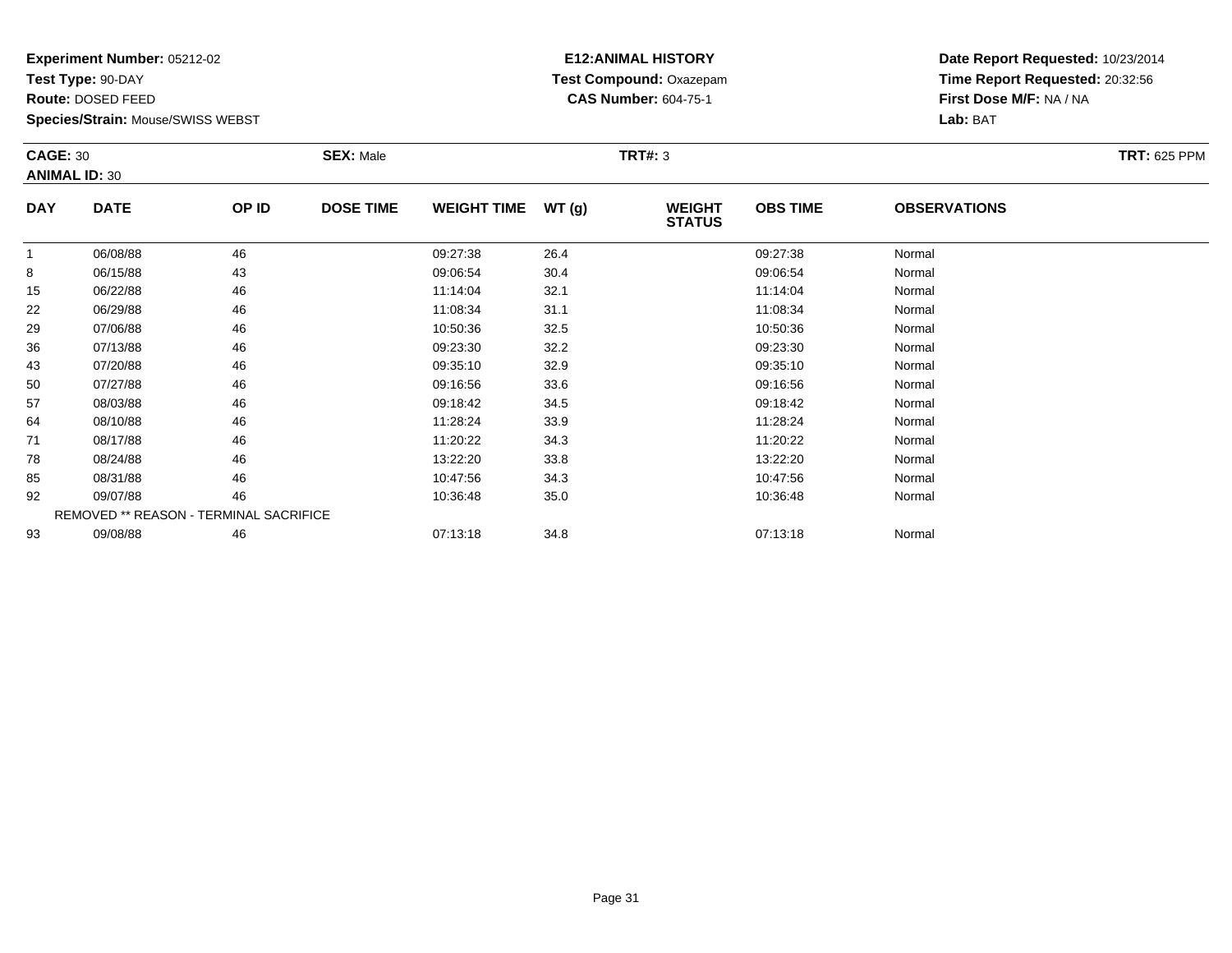| Experiment Number: 05212-02<br>Test Type: 90-DAY<br>Route: DOSED FEED<br><b>Species/Strain: Mouse/SWISS WEBST</b> |             |                                               |                  |                    |       | <b>E12: ANIMAL HISTORY</b><br><b>Test Compound: Oxazepam</b><br><b>CAS Number: 604-75-1</b> | Date Report Requested: 10/23/2014<br>Time Report Requested: 20:32:56<br>First Dose M/F: NA / NA<br>Lab: BAT |                     |
|-------------------------------------------------------------------------------------------------------------------|-------------|-----------------------------------------------|------------------|--------------------|-------|---------------------------------------------------------------------------------------------|-------------------------------------------------------------------------------------------------------------|---------------------|
| <b>SEX: Male</b><br><b>CAGE: 31</b><br><b>ANIMAL ID: 31</b>                                                       |             |                                               |                  |                    |       | TRT#: 3                                                                                     | <b>TRT: 625 PPM</b>                                                                                         |                     |
| <b>DAY</b>                                                                                                        | <b>DATE</b> | OP ID                                         | <b>DOSE TIME</b> | <b>WEIGHT TIME</b> | WT(q) | <b>WEIGHT</b><br><b>STATUS</b>                                                              | <b>OBS TIME</b>                                                                                             | <b>OBSERVATIONS</b> |
|                                                                                                                   | 06/08/88    | 46<br>REMOVED ** REASON - SCHEDULED SACRIFICE |                  | 08:50:08           | 26.9  |                                                                                             | 08:50:08                                                                                                    | Normal              |
| 8<br>06/15/88<br>43                                                                                               |             |                                               | 08:33:54         | 28.7               |       | 08:33:54                                                                                    | Normal                                                                                                      |                     |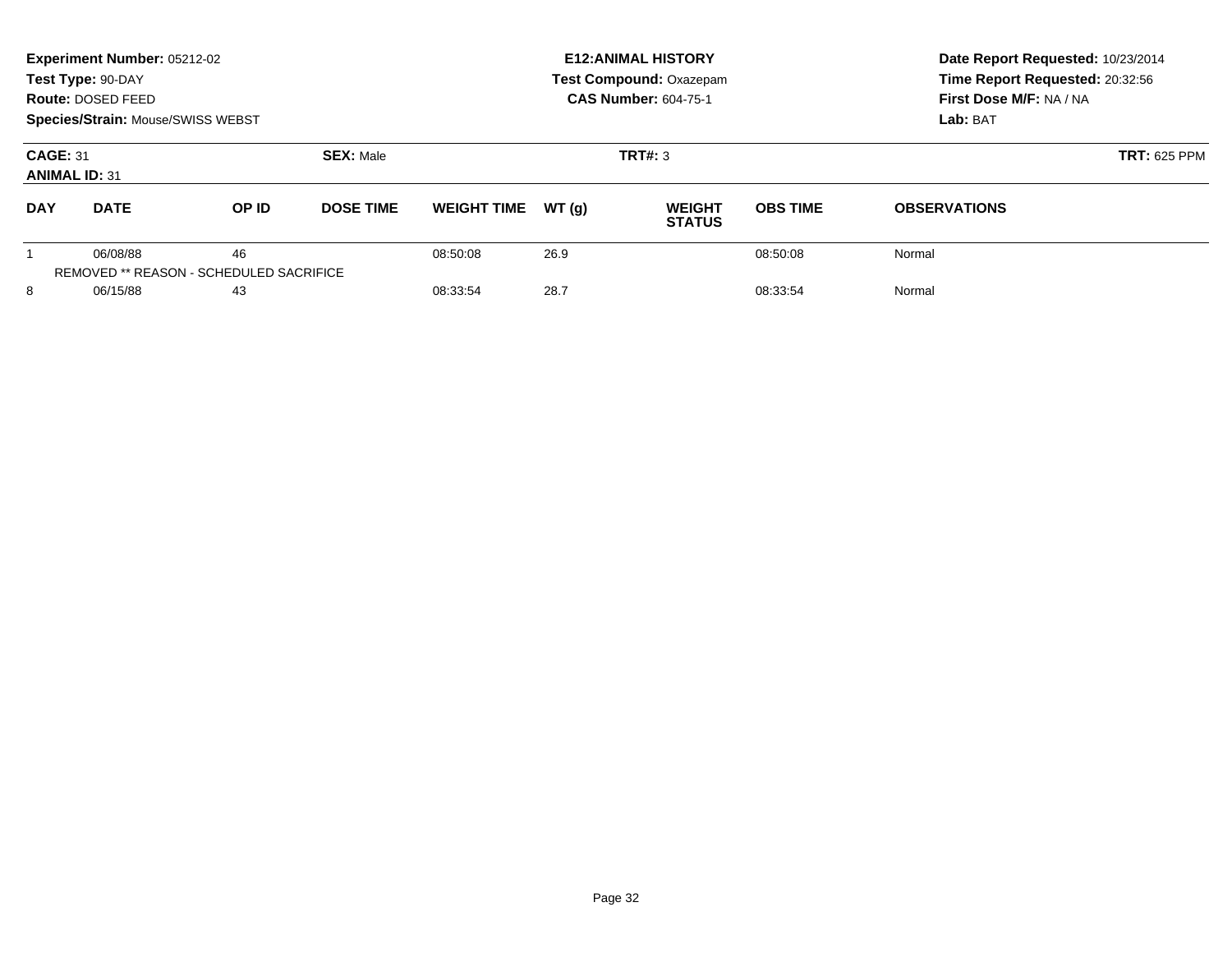| Experiment Number: 05212-02<br>Test Type: 90-DAY<br>Route: DOSED FEED<br><b>Species/Strain: Mouse/SWISS WEBST</b> |             |                                               |                  |                    |       | <b>E12: ANIMAL HISTORY</b><br><b>Test Compound: Oxazepam</b><br><b>CAS Number: 604-75-1</b> | Date Report Requested: 10/23/2014<br>Time Report Requested: 20:32:56<br>First Dose M/F: NA / NA<br>Lab: BAT |                     |
|-------------------------------------------------------------------------------------------------------------------|-------------|-----------------------------------------------|------------------|--------------------|-------|---------------------------------------------------------------------------------------------|-------------------------------------------------------------------------------------------------------------|---------------------|
| <b>SEX: Male</b><br><b>CAGE: 32</b><br><b>ANIMAL ID: 32</b>                                                       |             |                                               |                  |                    |       | TRT#: 3                                                                                     | <b>TRT: 625 PPM</b>                                                                                         |                     |
| <b>DAY</b>                                                                                                        | <b>DATE</b> | OP ID                                         | <b>DOSE TIME</b> | <b>WEIGHT TIME</b> | WT(q) | <b>WEIGHT</b><br><b>STATUS</b>                                                              | <b>OBS TIME</b>                                                                                             | <b>OBSERVATIONS</b> |
|                                                                                                                   | 06/08/88    | 46<br>REMOVED ** REASON - SCHEDULED SACRIFICE |                  | 08:50:34           | 27.4  |                                                                                             | 08:50:34                                                                                                    | Normal              |
| 8<br>06/15/88<br>43                                                                                               |             |                                               | 08:30:52         | 30.2               |       | 08:30:52                                                                                    | Normal                                                                                                      |                     |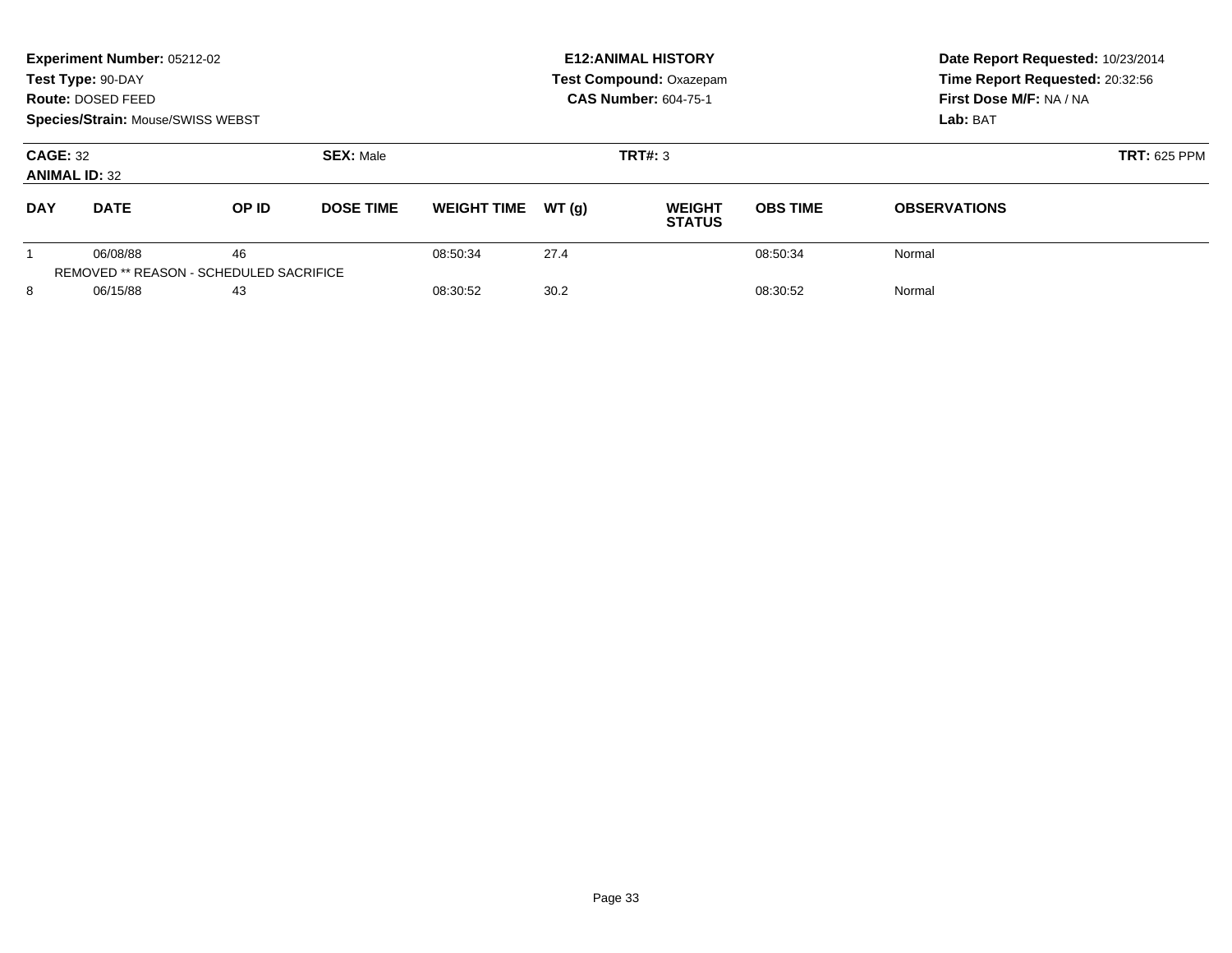| Experiment Number: 05212-02<br>Test Type: 90-DAY<br>Route: DOSED FEED<br><b>Species/Strain: Mouse/SWISS WEBST</b> |             |       |                  |                    |         | <b>E12: ANIMAL HISTORY</b><br><b>Test Compound: Oxazepam</b><br><b>CAS Number: 604-75-1</b> | Date Report Requested: 10/23/2014<br>Time Report Requested: 20:32:56<br>First Dose M/F: NA / NA<br>Lab: BAT |                     |
|-------------------------------------------------------------------------------------------------------------------|-------------|-------|------------------|--------------------|---------|---------------------------------------------------------------------------------------------|-------------------------------------------------------------------------------------------------------------|---------------------|
| <b>SEX: Male</b><br><b>CAGE: 33</b><br><b>ANIMAL ID: 33</b>                                                       |             |       |                  |                    | TRT#: 3 | <b>TRT: 625 PPM</b>                                                                         |                                                                                                             |                     |
| <b>DAY</b>                                                                                                        | <b>DATE</b> | OP ID | <b>DOSE TIME</b> | <b>WEIGHT TIME</b> | WT(q)   | <b>WEIGHT</b><br><b>STATUS</b>                                                              | <b>OBS TIME</b>                                                                                             | <b>OBSERVATIONS</b> |
| 46<br>06/08/88<br>REMOVED ** REASON - SCHEDULED SACRIFICE                                                         |             |       | 08:51:00         | 25.3               |         | 08:51:00                                                                                    | Normal                                                                                                      |                     |
| 8<br>06/15/88<br>43                                                                                               |             |       | 08:31:34         | 28.7               |         | 08:31:34                                                                                    | Normal                                                                                                      |                     |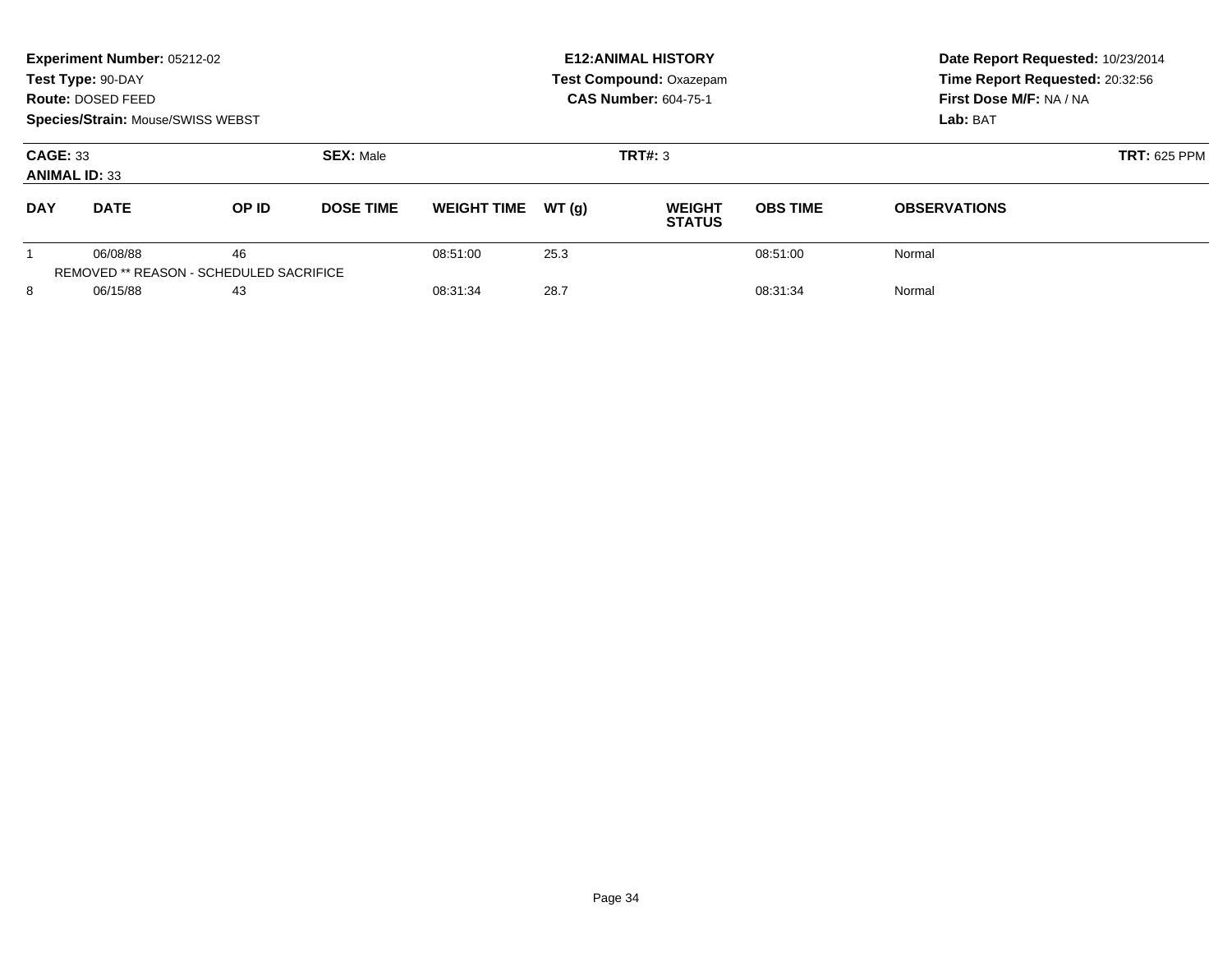| Experiment Number: 05212-02<br>Test Type: 90-DAY<br>Route: DOSED FEED<br><b>Species/Strain: Mouse/SWISS WEBST</b> |                                                     |       |                  |                    |         | <b>E12: ANIMAL HISTORY</b><br><b>Test Compound: Oxazepam</b><br><b>CAS Number: 604-75-1</b> | Date Report Requested: 10/23/2014<br>Time Report Requested: 20:32:56<br>First Dose M/F: NA / NA<br>Lab: BAT |                     |
|-------------------------------------------------------------------------------------------------------------------|-----------------------------------------------------|-------|------------------|--------------------|---------|---------------------------------------------------------------------------------------------|-------------------------------------------------------------------------------------------------------------|---------------------|
| <b>SEX: Male</b><br><b>CAGE: 34</b><br><b>ANIMAL ID: 34</b>                                                       |                                                     |       |                  |                    | TRT#: 3 | <b>TRT: 625 PPM</b>                                                                         |                                                                                                             |                     |
| <b>DAY</b>                                                                                                        | <b>DATE</b>                                         | OP ID | <b>DOSE TIME</b> | <b>WEIGHT TIME</b> | WT(q)   | <b>WEIGHT</b><br><b>STATUS</b>                                                              | <b>OBS TIME</b>                                                                                             | <b>OBSERVATIONS</b> |
|                                                                                                                   | 06/08/88<br>REMOVED ** REASON - SCHEDULED SACRIFICE | 46    |                  | 08:51:18           | 25.2    |                                                                                             | 08:51:18                                                                                                    | Normal              |
| 8<br>06/15/88<br>43                                                                                               |                                                     |       | 08:32:20         | 28.8               |         | 08:32:20                                                                                    | Normal                                                                                                      |                     |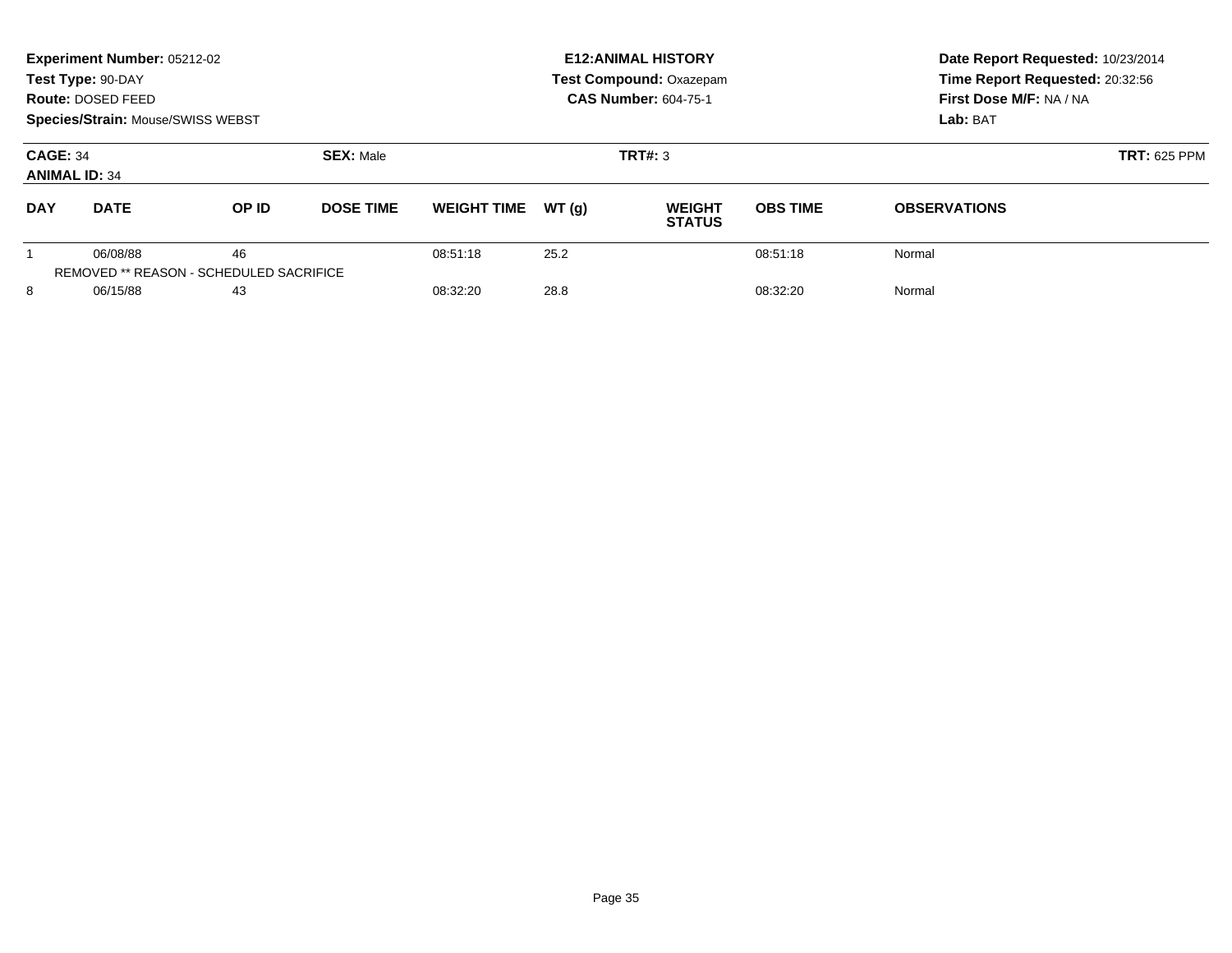| Experiment Number: 05212-02<br>Test Type: 90-DAY<br>Route: DOSED FEED<br><b>Species/Strain: Mouse/SWISS WEBST</b> |                                                     |              |                  |                    |         | <b>E12: ANIMAL HISTORY</b><br><b>Test Compound: Oxazepam</b><br><b>CAS Number: 604-75-1</b> | Date Report Requested: 10/23/2014<br>Time Report Requested: 20:32:56<br>First Dose M/F: NA / NA<br>Lab: BAT |                     |
|-------------------------------------------------------------------------------------------------------------------|-----------------------------------------------------|--------------|------------------|--------------------|---------|---------------------------------------------------------------------------------------------|-------------------------------------------------------------------------------------------------------------|---------------------|
| <b>SEX: Male</b><br><b>CAGE: 35</b><br><b>ANIMAL ID: 35</b>                                                       |                                                     |              |                  |                    | TRT#: 3 | <b>TRT: 625 PPM</b>                                                                         |                                                                                                             |                     |
| <b>DAY</b>                                                                                                        | <b>DATE</b>                                         | <b>OP ID</b> | <b>DOSE TIME</b> | <b>WEIGHT TIME</b> | WT(q)   | <b>WEIGHT</b><br><b>STATUS</b>                                                              | <b>OBS TIME</b>                                                                                             | <b>OBSERVATIONS</b> |
|                                                                                                                   | 06/08/88<br>REMOVED ** REASON - SCHEDULED SACRIFICE | 46           |                  | 08:51:36           | 26.8    |                                                                                             | 08:51:36                                                                                                    | Normal              |
| 8<br>06/15/88<br>43                                                                                               |                                                     |              | 08:33:02         | 31.4               |         | 08:33:02                                                                                    | Normal                                                                                                      |                     |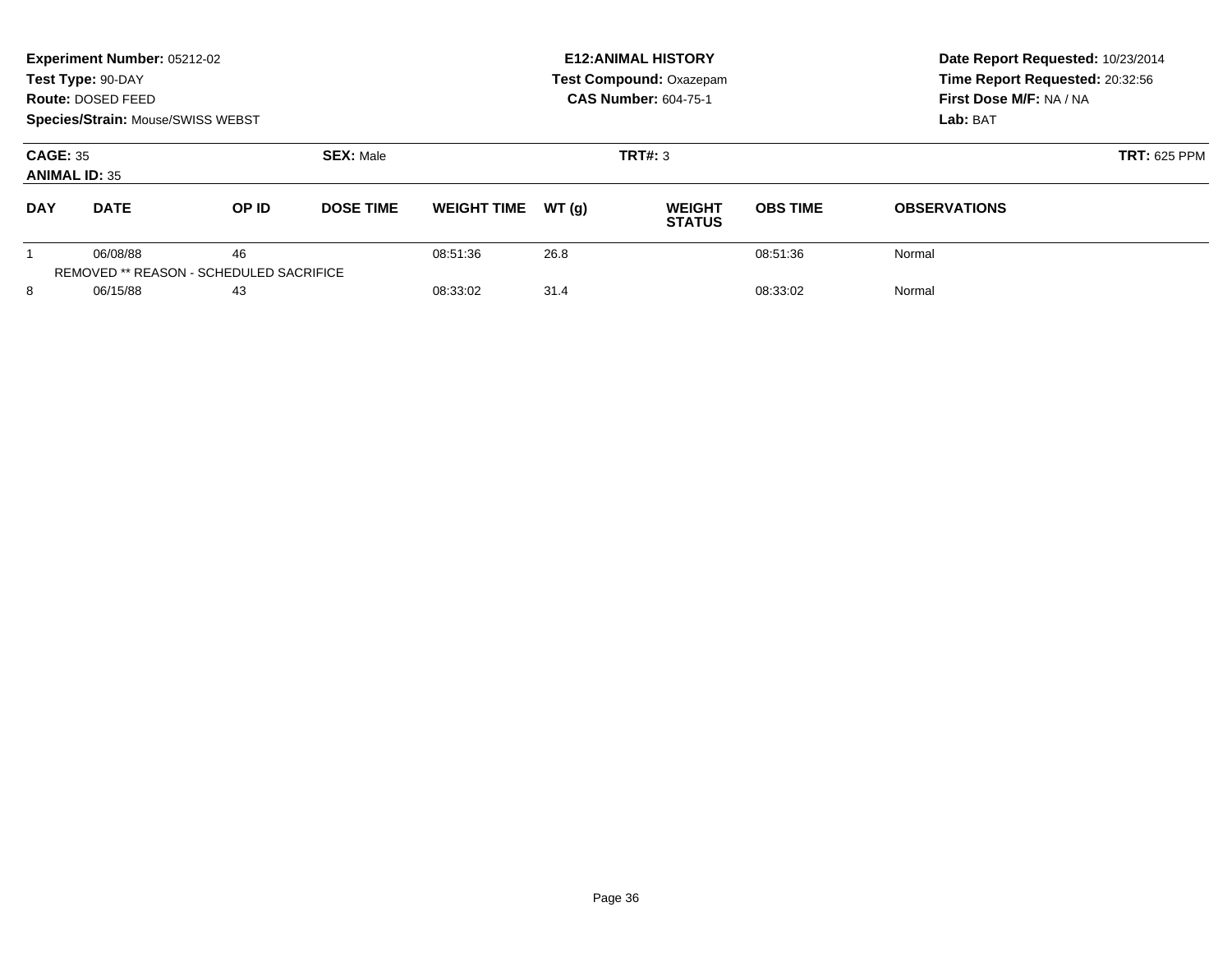**Test Type:** 90-DAY

**Route:** DOSED FEED

**Species/Strain:** Mouse/SWISS WEBST

# **E12:ANIMAL HISTORY Test Compound:** Oxazepam**CAS Number:** 604-75-1

| <b>CAGE: 36</b> | <b>ANIMAL ID: 36</b>                    |       | <b>SEX: Male</b> |                    |       | <b>TRT#: 3</b>                 |                 |                     | <b>TRT: 625 PPM</b> |
|-----------------|-----------------------------------------|-------|------------------|--------------------|-------|--------------------------------|-----------------|---------------------|---------------------|
| <b>DAY</b>      | <b>DATE</b>                             | OP ID | <b>DOSE TIME</b> | <b>WEIGHT TIME</b> | WT(g) | <b>WEIGHT</b><br><b>STATUS</b> | <b>OBS TIME</b> | <b>OBSERVATIONS</b> |                     |
|                 | 06/08/88                                | 46    |                  | 08:47:38           | 27.5  |                                | 08:47:38        | Normal              |                     |
| 9               | 06/16/88                                | 43    |                  | 09:50:56           | 26.9  |                                | 09:50:56        | Normal              |                     |
| 15              | 06/22/88                                | 46    |                  | 11:20:18           | 31.3  |                                | 11:20:18        | Normal              |                     |
| 22              | 06/29/88                                | 46    |                  | 08:52:22           | 33.2  |                                | 08:52:22        | Normal              |                     |
| 29              | 07/06/88                                | 46    |                  | 09:04:00           | 34.6  |                                | 09:04:00        | Normal              |                     |
| 36              | 07/13/88                                | 46    |                  | 11:19:16           | 33.7  |                                | 11:19:16        | Normal              |                     |
| 43              | 07/20/88                                | 46    |                  | 11:24:46           | 33.6  |                                | 11:24:46        | Normal              |                     |
| 50              | 07/27/88                                | 46    |                  | 11:03:44           | 35.1  |                                | 11:03:44        | Normal              |                     |
| 57              | 08/03/88                                | 46    |                  | 10:56:58           | 34.2  |                                | 10:56:58        | Normal              |                     |
| 64              | 08/10/88                                | 46    |                  | 09:28:22           | 36.9  |                                | 09:28:22        | Normal              |                     |
| 71              | 08/17/88                                | 46    |                  | 09:31:42           | 37.1  |                                | 09:31:42        | Normal              |                     |
|                 | REMOVED ** REASON - SCHEDULED SACRIFICE |       |                  |                    |       |                                |                 |                     |                     |
| 78              | 08/24/88                                | 46    |                  | 08:06:22           | 37.7  |                                | 08:06:22        | Normal              |                     |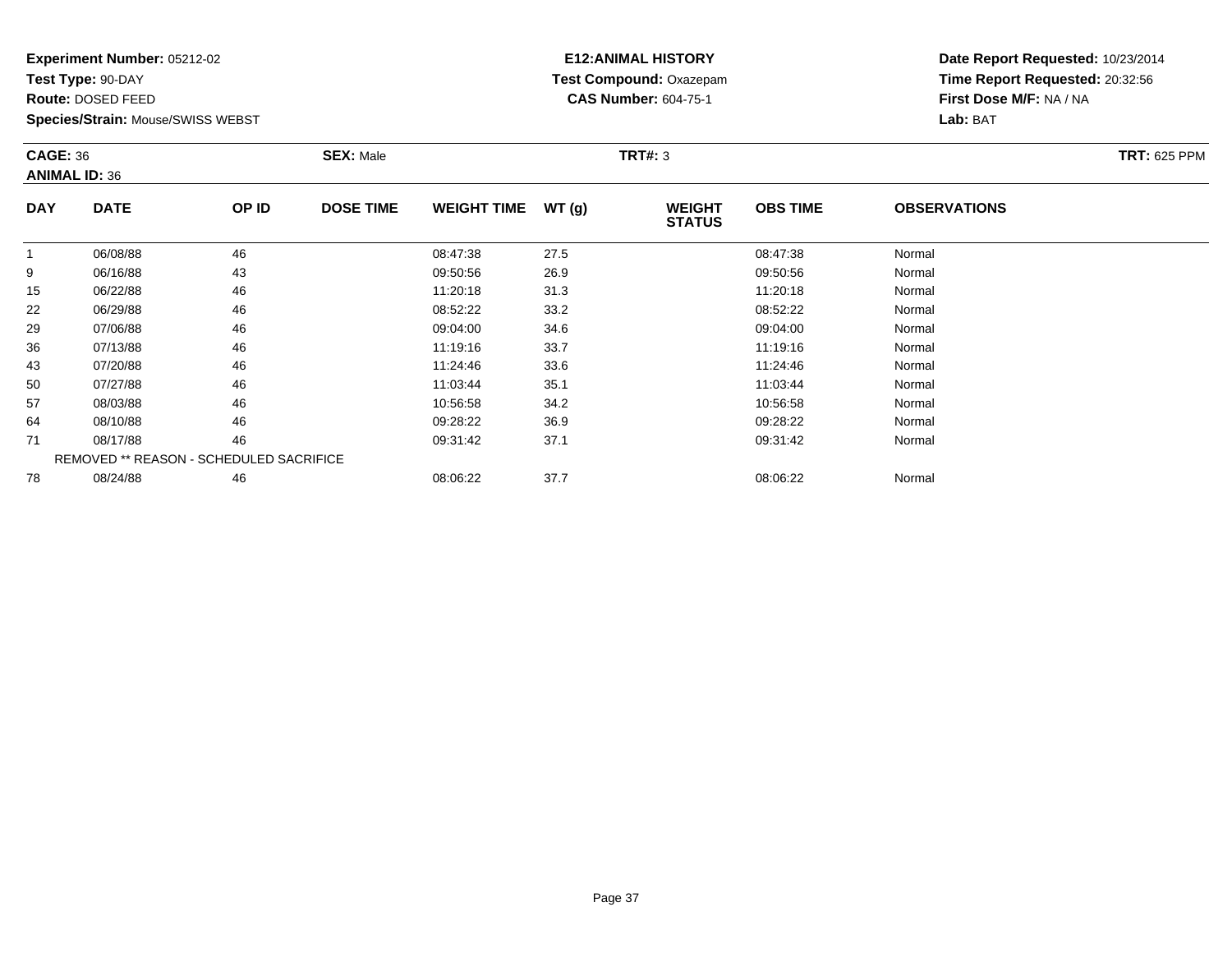**Test Type:** 90-DAY

**Route:** DOSED FEED

**Species/Strain:** Mouse/SWISS WEBST

# **E12:ANIMAL HISTORY Test Compound:** Oxazepam**CAS Number:** 604-75-1

**Date Report Requested:** 10/23/2014**Time Report Requested:** 20:32:56**First Dose M/F:** NA / NA**Lab:** BAT

| <b>CAGE: 37</b> | <b>ANIMAL ID: 37</b>                           |       | <b>SEX: Male</b> |                    |       | <b>TRT#: 3</b>                 |                 |                     | <b>TRT: 625 PPM</b> |
|-----------------|------------------------------------------------|-------|------------------|--------------------|-------|--------------------------------|-----------------|---------------------|---------------------|
| <b>DAY</b>      | <b>DATE</b>                                    | OP ID | <b>DOSE TIME</b> | <b>WEIGHT TIME</b> | WT(g) | <b>WEIGHT</b><br><b>STATUS</b> | <b>OBS TIME</b> | <b>OBSERVATIONS</b> |                     |
|                 | 06/08/88                                       | 46    |                  | 08:48:02           | 25.8  |                                | 08:48:02        | Normal              |                     |
| 8               | 06/15/88                                       | 43    |                  | 09:38:56           | 29.0  |                                | 09:38:56        | Normal              |                     |
| 15              | 06/22/88                                       | 46    |                  | 11:16:58           | 31.8  |                                | 11:16:58        | Normal              |                     |
| 22              | 06/29/88                                       | 46    |                  | 08:53:10           | 31.1  |                                | 08:53:10        | Normal              |                     |
| 29              | 07/06/88                                       | 46    |                  | 09:04:40           | 32.4  |                                | 09:04:40        | Normal              |                     |
| 36              | 07/13/88                                       | 46    |                  | 11:19:54           | 32.1  |                                | 11:19:54        | Normal              |                     |
| 43              | 07/20/88                                       | 46    |                  | 11:25:20           | 32.5  |                                | 11:25:20        | Normal              |                     |
| 50              | 07/27/88                                       | 46    |                  | 11:04:18           | 34.2  |                                | 11:04:18        | Normal              |                     |
| 57              | 08/03/88                                       | 46    |                  | 10:57:32           | 35.3  |                                | 10:57:32        | Normal              |                     |
| 64              | 08/10/88                                       | 46    |                  | 09:28:56           | 37.7  |                                | 09:28:56        | Normal              |                     |
| 71              | 08/17/88                                       | 46    |                  | 09:32:30           | 37.3  |                                | 09:32:30        | Normal              |                     |
|                 | <b>REMOVED ** REASON - SCHEDULED SACRIFICE</b> |       |                  |                    |       |                                |                 |                     |                     |
| 78              | 08/24/88                                       | 46    |                  | 07:54:36           | 37.2  |                                | 07:54:36        | Normal              |                     |

8 08/24/88 46 46 07:54:36 37.2 54.2 07:54:36 07:54:36 Normal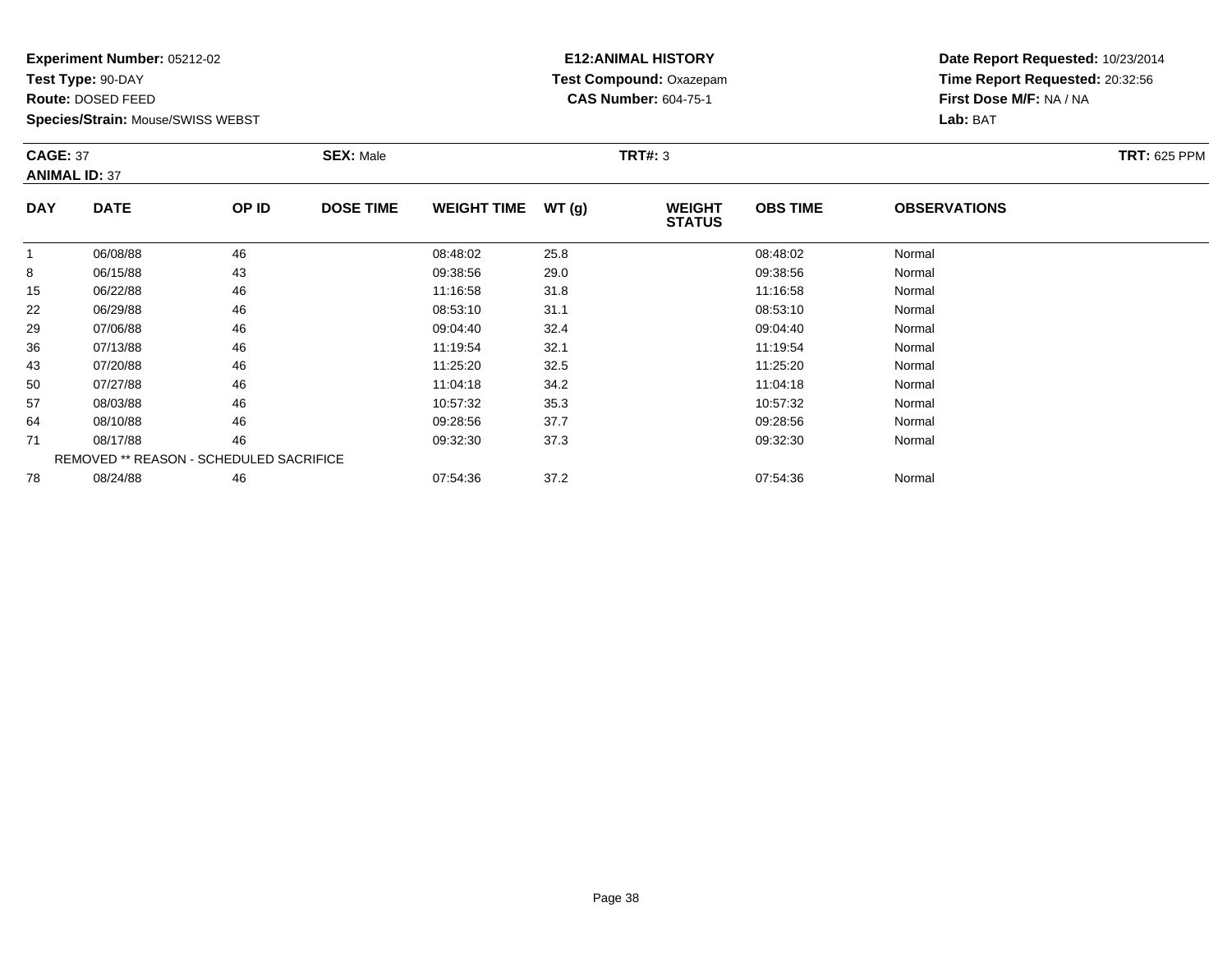**Test Type:** 90-DAY

**Route:** DOSED FEED

**Species/Strain:** Mouse/SWISS WEBST

#### **E12:ANIMAL HISTORY Test Compound:** Oxazepam**CAS Number:** 604-75-1

**Date Report Requested:** 10/23/2014**Time Report Requested:** 20:32:56**First Dose M/F:** NA / NA**Lab:** BAT

| <b>CAGE: 38</b> | <b>ANIMAL ID: 38</b>                           |       | <b>SEX: Male</b> |                    |       | <b>TRT#: 3</b>                 |                 |                     | <b>TRT: 625 PPM</b> |
|-----------------|------------------------------------------------|-------|------------------|--------------------|-------|--------------------------------|-----------------|---------------------|---------------------|
| <b>DAY</b>      | <b>DATE</b>                                    | OP ID | <b>DOSE TIME</b> | <b>WEIGHT TIME</b> | WT(g) | <b>WEIGHT</b><br><b>STATUS</b> | <b>OBS TIME</b> | <b>OBSERVATIONS</b> |                     |
|                 | 06/08/88                                       | 46    |                  | 08:48:26           | 27.1  |                                | 08:48:26        | Normal              |                     |
| 8               | 06/15/88                                       | 43    |                  | 09:39:32           | 28.0  |                                | 09:39:32        | Normal              |                     |
| 15              | 06/22/88                                       | 46    |                  | 11:17:50           | 31.2  |                                | 11:17:50        | Normal              |                     |
| 22              | 06/29/88                                       | 46    |                  | 08:50:06           | 31.8  |                                | 08:50:06        | Normal              |                     |
| 29              | 07/06/88                                       | 46    |                  | 09:02:02           | 32.0  |                                | 09:02:02        | Normal              |                     |
| 36              | 07/13/88                                       | 46    |                  | 11:21:48           | 32.4  |                                | 11:21:48        | Normal              |                     |
| 43              | 07/20/88                                       | 46    |                  | 11:25:58           | 30.9  |                                | 11:25:58        | Normal              |                     |
| 50              | 07/27/88                                       | 46    |                  | 11:04:46           | 32.4  |                                | 11:04:46        | Normal              |                     |
| 57              | 08/03/88                                       | 46    |                  |                    |       |                                | 11:01:18        | Normal              |                     |
| 58              | 08/04/88                                       | 46    |                  | 08:43:28           | 32.5  |                                |                 |                     |                     |
| 64              | 08/10/88                                       | 46    |                  | 09:29:30           | 33.1  |                                | 09:29:30        | Normal              |                     |
| 71              | 08/17/88                                       | 46    |                  | 09:33:08           | 33.4  |                                | 09:33:08        | Normal              |                     |
|                 | <b>REMOVED ** REASON - SCHEDULED SACRIFICE</b> |       |                  |                    |       |                                |                 |                     |                     |
| 78              | 08/24/88                                       | 46    |                  | 08:03:38           | 33.4  |                                | 08:03:38        | Normal              |                     |

08/24/88 <sup>46</sup> 08:03:38 33.4 08:03:38 Normal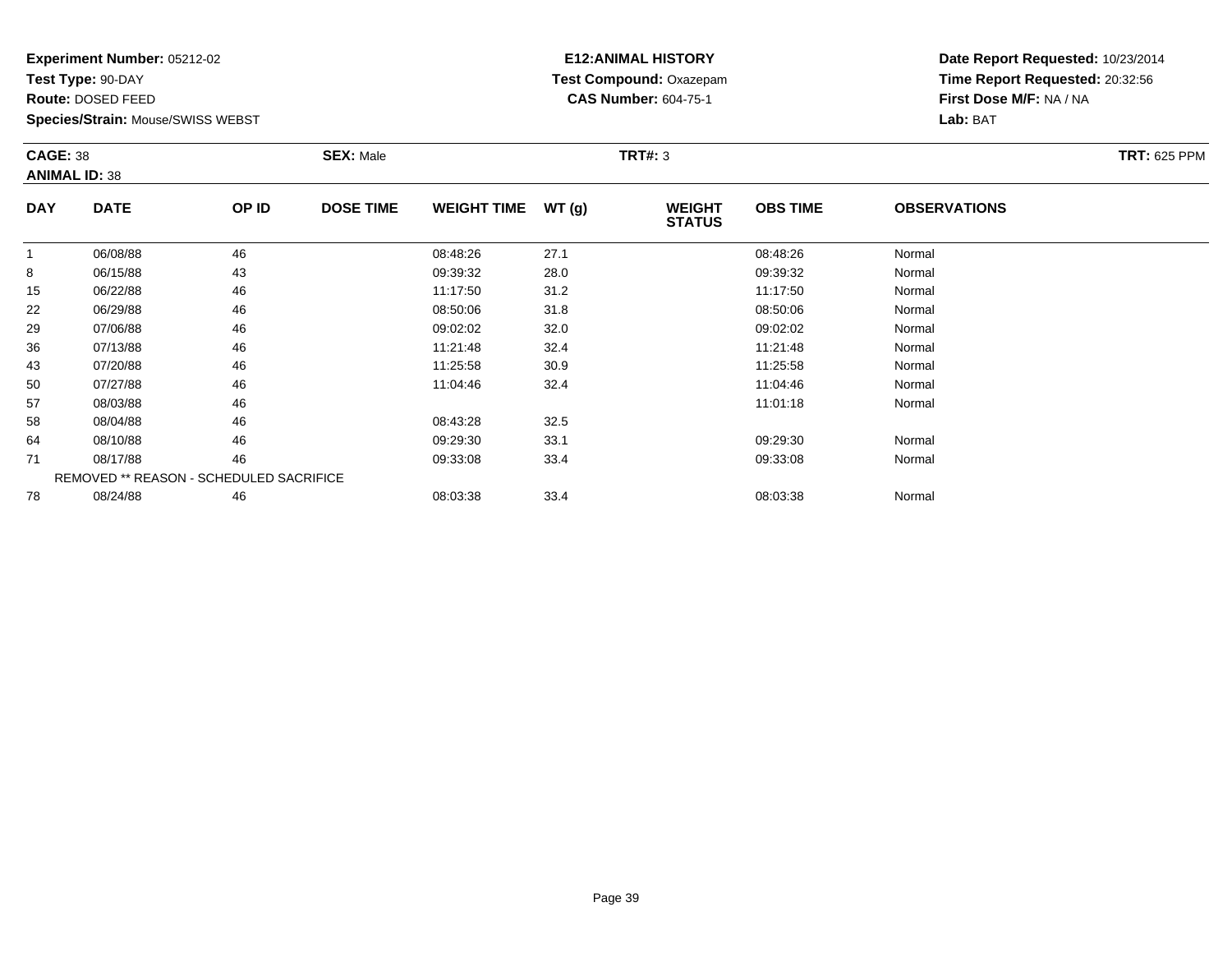**Test Type:** 90-DAY

**Route:** DOSED FEED

**Species/Strain:** Mouse/SWISS WEBST

# **E12:ANIMAL HISTORY Test Compound:** Oxazepam**CAS Number:** 604-75-1

| <b>CAGE: 39</b> | <b>ANIMAL ID: 39</b>                    |       | <b>SEX: Male</b> |                    |       | <b>TRT#: 3</b>                 |                 |                     | <b>TRT: 625 PPM</b> |
|-----------------|-----------------------------------------|-------|------------------|--------------------|-------|--------------------------------|-----------------|---------------------|---------------------|
| <b>DAY</b>      | <b>DATE</b>                             | OP ID | <b>DOSE TIME</b> | <b>WEIGHT TIME</b> | WT(g) | <b>WEIGHT</b><br><b>STATUS</b> | <b>OBS TIME</b> | <b>OBSERVATIONS</b> |                     |
|                 | 06/08/88                                | 46    |                  | 08:48:56           | 25.4  |                                | 08:48:56        | Normal              |                     |
| 8               | 06/15/88                                | 43    |                  | 09:39:54           | 28.9  |                                | 09:39:54        | Normal              |                     |
| 15              | 06/22/88                                | 46    |                  | 11:18:56           | 29.8  |                                | 11:18:56        | Normal              |                     |
| 22              | 06/29/88                                | 46    |                  | 08:50:58           | 31.4  |                                | 08:50:58        | Normal              |                     |
| 29              | 07/06/88                                | 46    |                  | 09:02:38           | 33.0  |                                | 09:02:38        | Normal              |                     |
| 36              | 07/13/88                                | 46    |                  | 11:18:00           | 33.0  |                                | 11:18:00        | Normal              |                     |
| 43              | 07/20/88                                | 46    |                  | 11:23:40           | 32.1  |                                | 11:23:40        | Normal              |                     |
| 50              | 07/27/88                                | 46    |                  | 11:06:18           | 32.6  |                                | 11:06:18        | Normal              |                     |
| 57              | 08/03/88                                | 46    |                  | 11:01:52           | 32.8  |                                | 11:01:52        | Normal              |                     |
| 64              | 08/10/88                                | 46    |                  | 09:30:04           | 34.2  |                                | 09:30:04        | Normal              |                     |
| 71              | 08/17/88                                | 46    |                  | 09:33:46           | 34.6  |                                | 09:33:46        | Normal              |                     |
|                 | REMOVED ** REASON - SCHEDULED SACRIFICE |       |                  |                    |       |                                |                 |                     |                     |
| 78              | 08/24/88                                | 46    |                  | 07:49:56           | 27.8  |                                | 07:49:56        | Normal              |                     |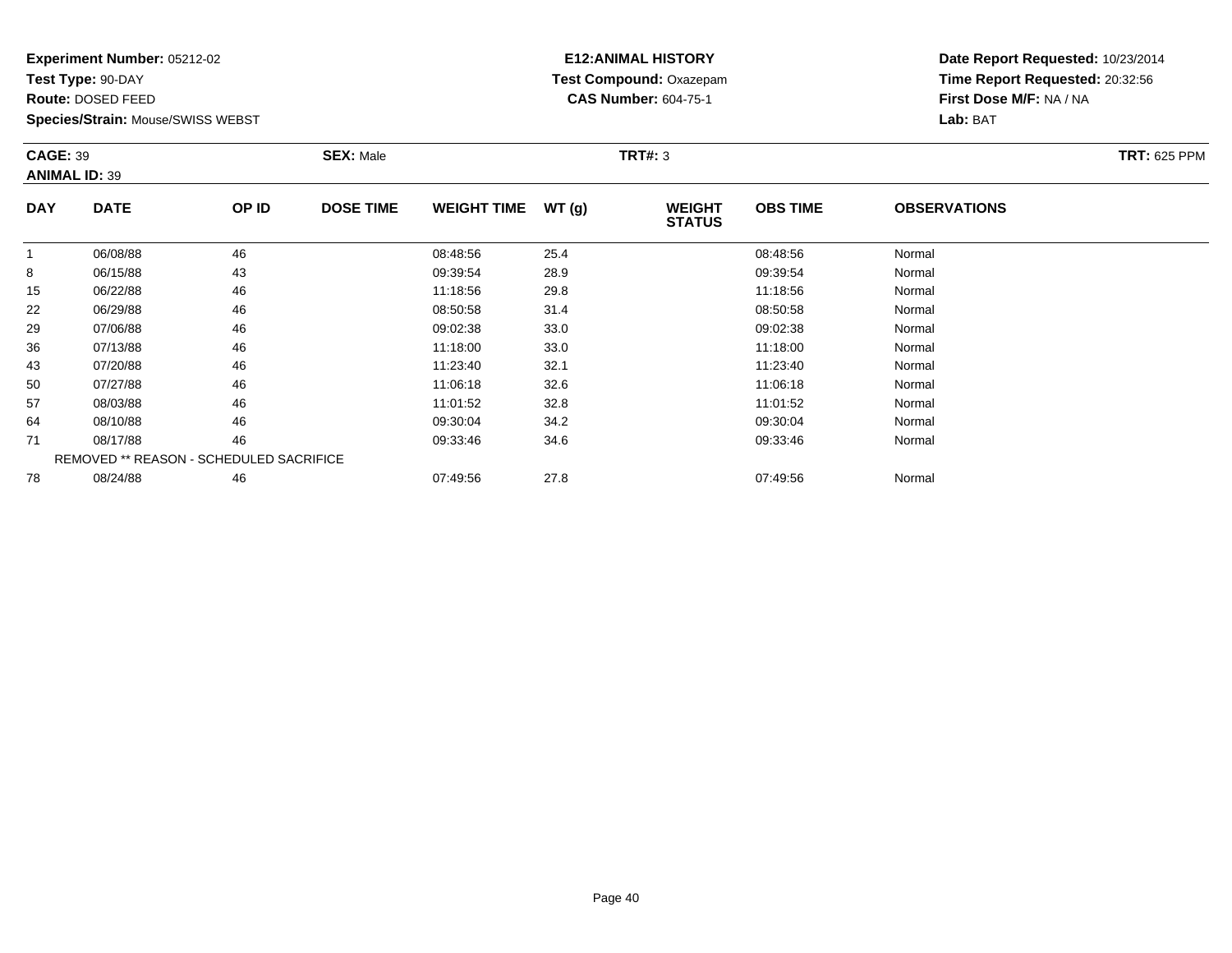**Test Type:** 90-DAY

**Route:** DOSED FEED

**Species/Strain:** Mouse/SWISS WEBST

# **E12:ANIMAL HISTORY Test Compound:** Oxazepam**CAS Number:** 604-75-1

| <b>CAGE: 40</b> | <b>ANIMAL ID: 40</b>                    |       | <b>SEX: Male</b> |                    |       | <b>TRT#: 3</b>                 |                 |                     | <b>TRT: 625 PPM</b> |
|-----------------|-----------------------------------------|-------|------------------|--------------------|-------|--------------------------------|-----------------|---------------------|---------------------|
| <b>DAY</b>      | <b>DATE</b>                             | OP ID | <b>DOSE TIME</b> | <b>WEIGHT TIME</b> | WT(g) | <b>WEIGHT</b><br><b>STATUS</b> | <b>OBS TIME</b> | <b>OBSERVATIONS</b> |                     |
|                 | 06/08/88                                | 46    |                  | 08:49:22           | 24.8  |                                | 08:49:22        | Normal              |                     |
| 8               | 06/15/88                                | 43    |                  | 09:40:18           | 30.1  |                                | 09:40:18        | Normal              |                     |
| 15              | 06/22/88                                | 46    |                  | 11:19:30           | 32.7  |                                | 11:19:30        | Normal              |                     |
| 22              | 06/29/88                                | 46    |                  | 08:51:40           | 31.2  |                                | 08:51:40        | Normal              |                     |
| 29              | 07/06/88                                | 46    |                  | 09:03:22           | 33.1  |                                | 09:03:22        | Normal              |                     |
| 36              | 07/13/88                                | 46    |                  | 11:18:36           | 33.3  |                                | 11:18:36        | Normal              |                     |
| 43              | 07/20/88                                | 46    |                  | 11:24:10           | 33.6  |                                | 11:24:10        | Normal              |                     |
| 50              | 07/27/88                                | 46    |                  | 11:03:12           | 33.8  |                                | 11:03:12        | Normal              |                     |
| 57              | 08/03/88                                | 46    |                  | 10:56:20           | 33.9  |                                | 10:56:20        | Normal              |                     |
| 64              | 08/10/88                                | 46    |                  | 09:30:36           | 35.1  |                                | 09:30:36        | Normal              |                     |
| 71              | 08/17/88                                | 46    |                  | 09:34:22           | 35.4  |                                | 09:34:22        | Normal              |                     |
|                 | REMOVED ** REASON - SCHEDULED SACRIFICE |       |                  |                    |       |                                |                 |                     |                     |
| 78              | 08/24/88                                | 46    |                  | 07:59:56           | 36.6  |                                | 07:59:56        | Normal              |                     |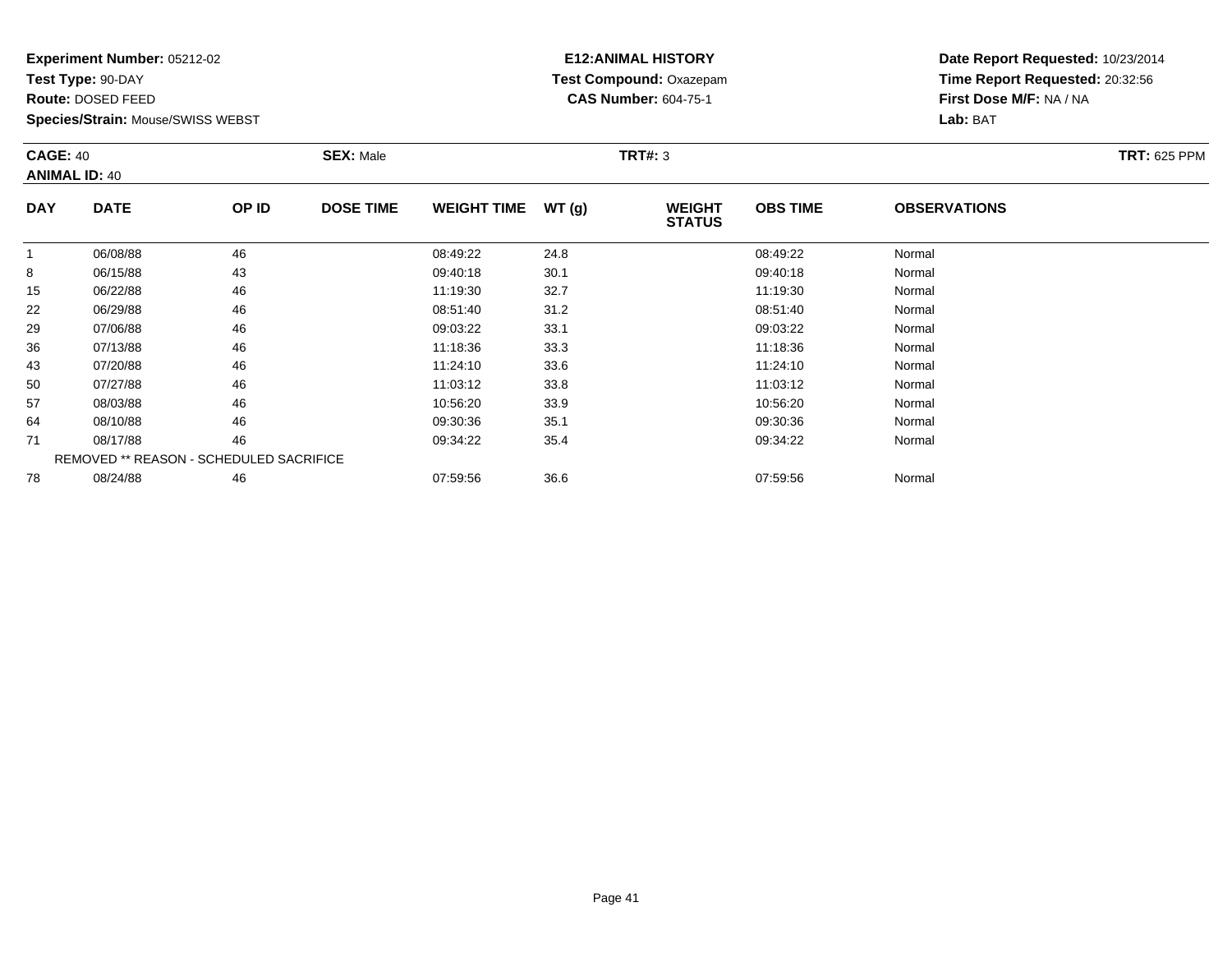**Test Type:** 90-DAY

**Route:** DOSED FEED

93

**Species/Strain:** Mouse/SWISS WEBST

# **E12:ANIMAL HISTORY Test Compound:** Oxazepam**CAS Number:** 604-75-1

**Date Report Requested:** 10/23/2014**Time Report Requested:** 20:32:56**First Dose M/F:** NA / NA**Lab:** BAT

| <b>CAGE: 41</b> | <b>ANIMAL ID: 41</b>                          |       | <b>SEX: Male</b> |                    |       | <b>TRT#: 5</b>                 |                 |                     | <b>TRT: 1250 PPM</b> |
|-----------------|-----------------------------------------------|-------|------------------|--------------------|-------|--------------------------------|-----------------|---------------------|----------------------|
| <b>DAY</b>      | <b>DATE</b>                                   | OP ID | <b>DOSE TIME</b> | <b>WEIGHT TIME</b> | WT(g) | <b>WEIGHT</b><br><b>STATUS</b> | <b>OBS TIME</b> | <b>OBSERVATIONS</b> |                      |
| 1               | 06/08/88                                      | 46    |                  | 09:12:50           | 27.4  |                                | 09:12:50        | Normal              |                      |
| 8               | 06/15/88                                      | 43    |                  | 13:47:16           | 26.9  |                                | 13:47:16        | Normal              |                      |
| 15              | 06/22/88                                      | 46    |                  | 13:44:16           | 29.0  |                                | 13:44:16        | Normal              |                      |
| 22              | 06/29/88                                      | 46    |                  | 10:39:10           | 31.7  |                                | 10:39:10        | Normal              |                      |
| 29              | 07/06/88                                      | 46    |                  | 10:38:12           | 34.8  |                                | 10:38:12        | Normal              |                      |
| 36              | 07/13/88                                      | 46    |                  | 10:53:10           | 34.4  |                                | 10:53:10        | Normal              |                      |
| 43              | 07/20/88                                      | 46    |                  | 09:13:28           | 33.5  |                                | 09:13:28        | Normal              |                      |
| 50              | 07/27/88                                      | 46    |                  | 11:13:44           | 34.3  |                                | 11:13:44        | Normal              |                      |
| 57              | 08/03/88                                      | 46    |                  | 11:10:00           | 34.3  |                                | 11:10:00        | Normal              |                      |
| 64              | 08/10/88                                      | 46    |                  | 10:45:06           | 35.4  |                                | 10:45:06        | Normal              |                      |
| 71              | 08/17/88                                      | 46    |                  | 10:43:22           | 35.7  |                                | 10:43:22        | Normal              |                      |
| 78              | 08/24/88                                      | 46    |                  | 13:42:14           | 35.3  |                                | 13:42:14        | Normal              |                      |
| 85              | 08/31/88                                      | 46    |                  | 09:10:10           | 35.5  |                                | 09:10:10        | Normal              |                      |
| 92              | 09/07/88                                      | 46    |                  | 11:06:16           | 35.2  |                                | 11:06:16        | Normal              |                      |
|                 | <b>REMOVED ** REASON - TERMINAL SACRIFICE</b> |       |                  |                    |       |                                |                 |                     |                      |

09/08/88 <sup>46</sup> 07:01:24 36.2 07:01:24 Normal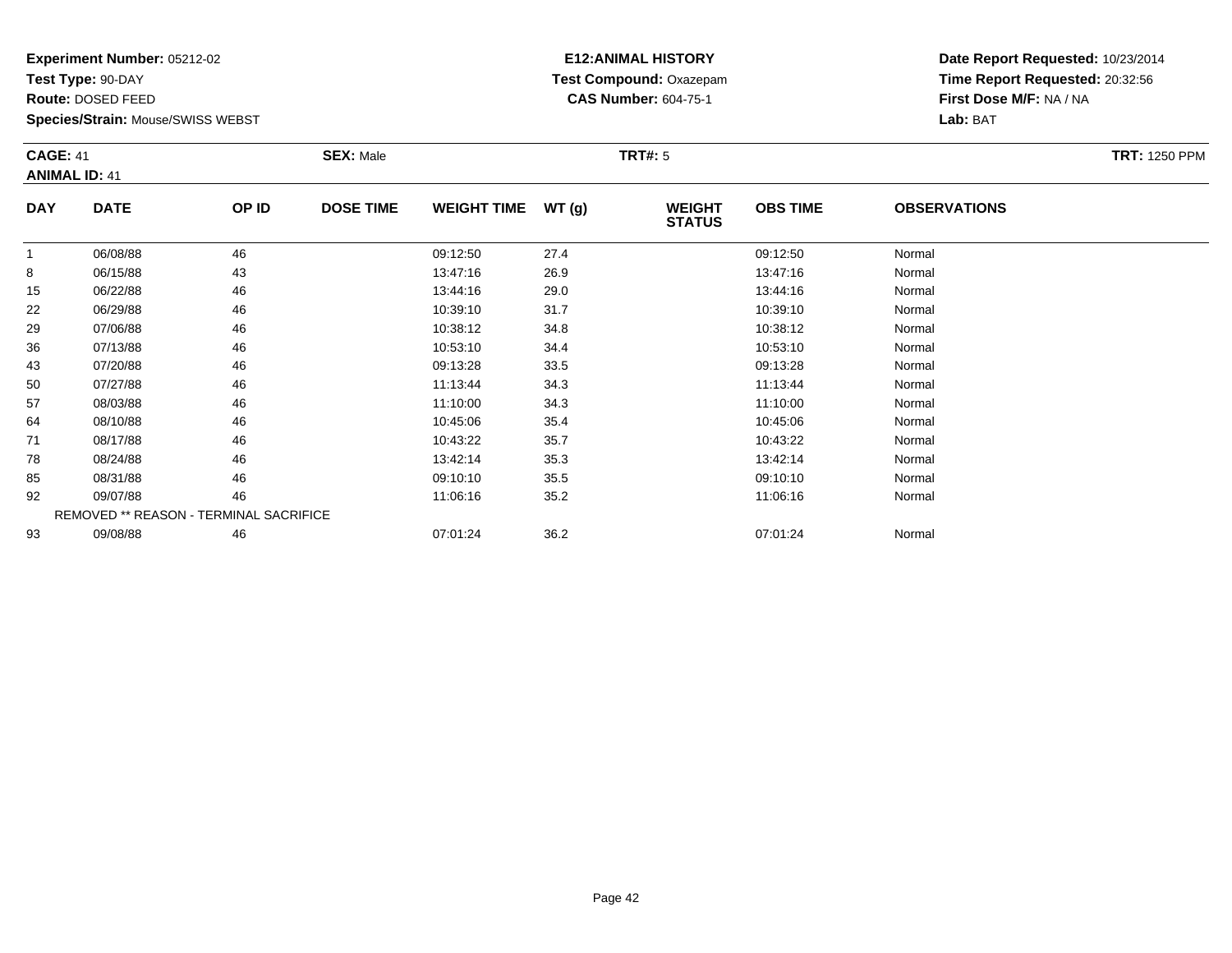**Test Type:** 90-DAY

**Route:** DOSED FEED

93

**Species/Strain:** Mouse/SWISS WEBST

# **E12:ANIMAL HISTORY Test Compound:** Oxazepam**CAS Number:** 604-75-1

**Date Report Requested:** 10/23/2014**Time Report Requested:** 20:32:56**First Dose M/F:** NA / NA**Lab:** BAT

| <b>CAGE: 42</b> | <b>ANIMAL ID: 42</b>                   |       | <b>SEX: Male</b> |                    |       | <b>TRT#: 5</b>                 |                 |                     | <b>TRT: 1250 PPM</b> |
|-----------------|----------------------------------------|-------|------------------|--------------------|-------|--------------------------------|-----------------|---------------------|----------------------|
| <b>DAY</b>      | <b>DATE</b>                            | OP ID | <b>DOSE TIME</b> | <b>WEIGHT TIME</b> | WT(g) | <b>WEIGHT</b><br><b>STATUS</b> | <b>OBS TIME</b> | <b>OBSERVATIONS</b> |                      |
| $\mathbf{1}$    | 06/08/88                               | 46    |                  | 09:13:12           | 26.0  |                                | 09:13:12        | Normal              |                      |
| 8               | 06/15/88                               | 43    |                  | 13:49:18           | 28.2  |                                | 13:49:18        | Normal              |                      |
| 15              | 06/22/88                               | 46    |                  | 13:41:30           | 30.5  |                                | 13:41:30        | Normal              |                      |
| 22              | 06/29/88                               | 46    |                  | 10:39:46           | 32.3  |                                | 10:39:46        | Normal              |                      |
| 29              | 07/06/88                               | 46    |                  | 10:38:48           | 33.3  |                                | 10:38:48        | Normal              |                      |
| 36              | 07/13/88                               | 46    |                  | 10:53:50           | 33.5  |                                | 10:53:50        | Normal              |                      |
| 43              | 07/20/88                               | 46    |                  | 09:14:04           | 34.3  |                                | 09:14:04        | Normal              |                      |
| 50              | 07/27/88                               | 46    |                  | 11:14:16           | 34.8  |                                | 11:14:16        | Normal              |                      |
| 57              | 08/03/88                               | 46    |                  | 11:10:32           | 34.1  |                                | 11:10:32        | Normal              |                      |
| 64              | 08/10/88                               | 46    |                  | 10:45:38           | 35.2  |                                | 10:45:38        | Normal              |                      |
| 71              | 08/17/88                               | 46    |                  | 10:43:54           | 36.1  |                                | 10:43:54        | Normal              |                      |
| 78              | 08/24/88                               | 46    |                  | 13:42:58           | 35.8  |                                | 13:42:58        | Normal              |                      |
| 85              | 08/31/88                               | 46    |                  | 09:10:42           | 37.0  |                                | 09:10:42        | Normal              |                      |
| 92              | 09/07/88                               | 46    |                  | 11:04:20           | 36.5  |                                | 11:04:20        | Normal              |                      |
|                 | REMOVED ** REASON - TERMINAL SACRIFICE |       |                  |                    |       |                                |                 |                     |                      |

3 09/08/88 46 46 07:01:50 37.4 07:01:50 07:01:50 07:01:50 07:01:50 07:01:50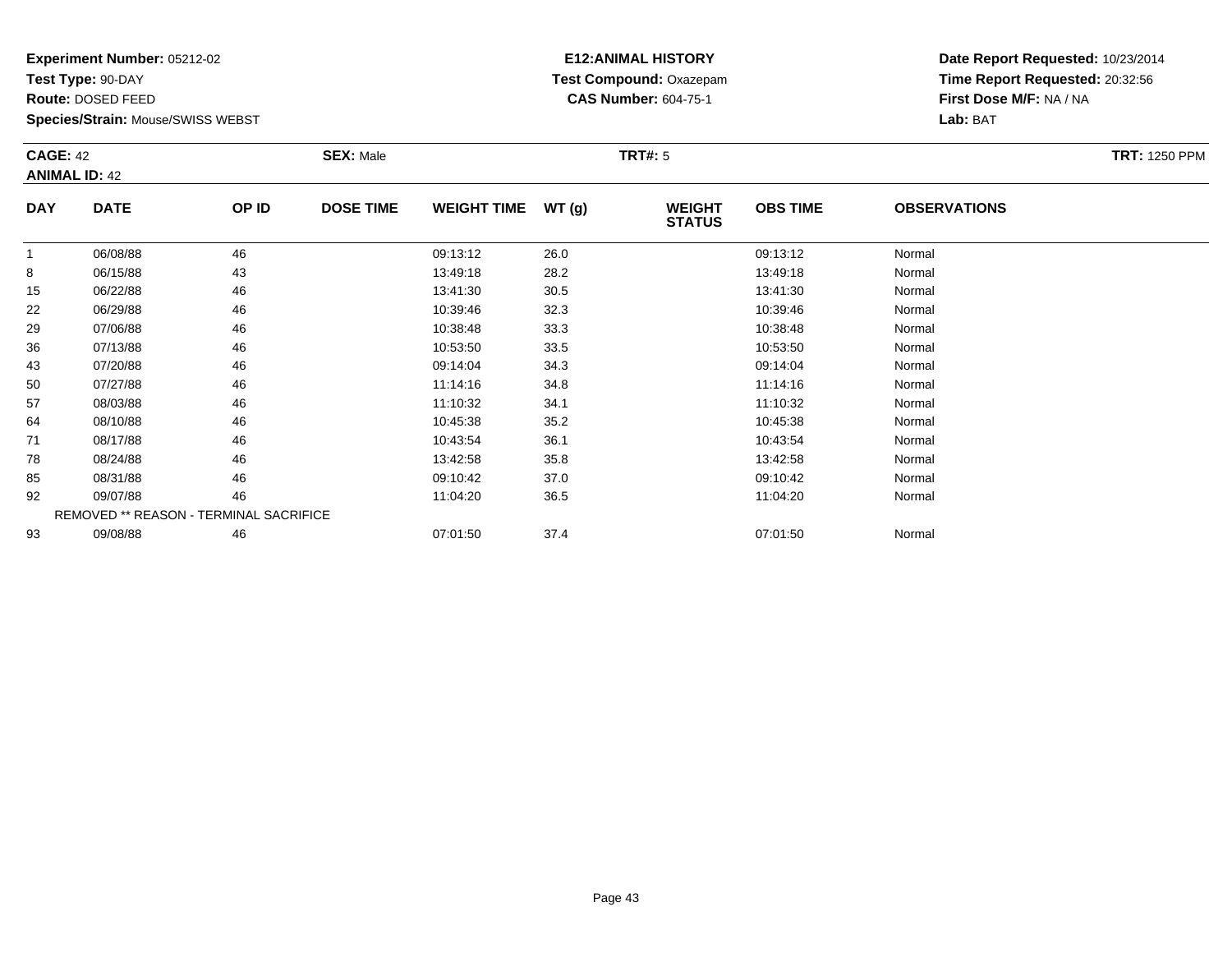**Test Type:** 90-DAY

**Route:** DOSED FEED

**Species/Strain:** Mouse/SWISS WEBST

# **E12:ANIMAL HISTORY Test Compound:** Oxazepam**CAS Number:** 604-75-1

**Date Report Requested:** 10/23/2014**Time Report Requested:** 20:32:56**First Dose M/F:** NA / NA**Lab:** BAT

| <b>CAGE: 43</b> | <b>ANIMAL ID: 43</b>                          |       | <b>SEX: Male</b> |                    |       | <b>TRT#: 5</b>                 |                 |                     | <b>TRT: 1250 PPM</b> |
|-----------------|-----------------------------------------------|-------|------------------|--------------------|-------|--------------------------------|-----------------|---------------------|----------------------|
| <b>DAY</b>      | <b>DATE</b>                                   | OP ID | <b>DOSE TIME</b> | <b>WEIGHT TIME</b> | WT(g) | <b>WEIGHT</b><br><b>STATUS</b> | <b>OBS TIME</b> | <b>OBSERVATIONS</b> |                      |
| 1               | 06/08/88                                      | 46    |                  | 09:13:40           | 26.5  |                                | 09:13:40        | Normal              |                      |
| 8               | 06/15/88                                      | 43    |                  | 13:49:50           | 28.7  |                                | 13:49:50        | Normal              |                      |
| 15              | 06/22/88                                      | 46    |                  | 13:42:08           | 29.8  |                                | 13:42:08        | Normal              |                      |
| 22              | 06/29/88                                      | 46    |                  | 10:37:14           | 30.5  |                                | 10:37:14        | Normal              |                      |
| 29              | 07/06/88                                      | 46    |                  | 10:36:04           | 31.5  |                                | 10:36:04        | Normal              |                      |
| 36              | 07/13/88                                      | 46    |                  | 10:57:38           | 31.4  |                                | 10:57:38        | Normal              |                      |
| 43              | 07/20/88                                      | 46    |                  | 09:14:42           | 32.0  |                                | 09:14:42        | Normal              |                      |
| 50              | 07/27/88                                      | 46    |                  | 11:14:48           | 31.3  |                                | 11:14:48        | Normal              |                      |
| 57              | 08/03/88                                      | 46    |                  | 11:11:02           | 31.5  |                                | 11:11:02        | Normal              |                      |
| 64              | 08/10/88                                      | 46    |                  | 10:46:20           | 31.1  |                                | 10:46:20        | Normal              |                      |
| 71              | 08/17/88                                      | 46    |                  | 10:44:52           | 31.7  |                                | 10:44:52        | Normal              |                      |
| 78              | 08/24/88                                      | 46    |                  | 13:43:32           | 31.5  |                                | 13:43:32        | Normal              |                      |
| 85              | 08/31/88                                      | 46    |                  | 09:11:12           | 32.8  |                                | 09:11:12        | Normal              |                      |
| 92              | 09/07/88                                      | 46    |                  | 11:04:48           | 31.8  |                                | 11:04:48        | Normal              |                      |
|                 | <b>REMOVED ** REASON - TERMINAL SACRIFICE</b> |       |                  |                    |       |                                |                 |                     |                      |
| 93              | 09/08/88                                      | 46    |                  | 07:02:40           | 32.6  |                                | 07:02:40        | Normal              |                      |

3 09/08/88 46 46 07:02:40 32.6 5 07:02:40 3 07:02:40 Normal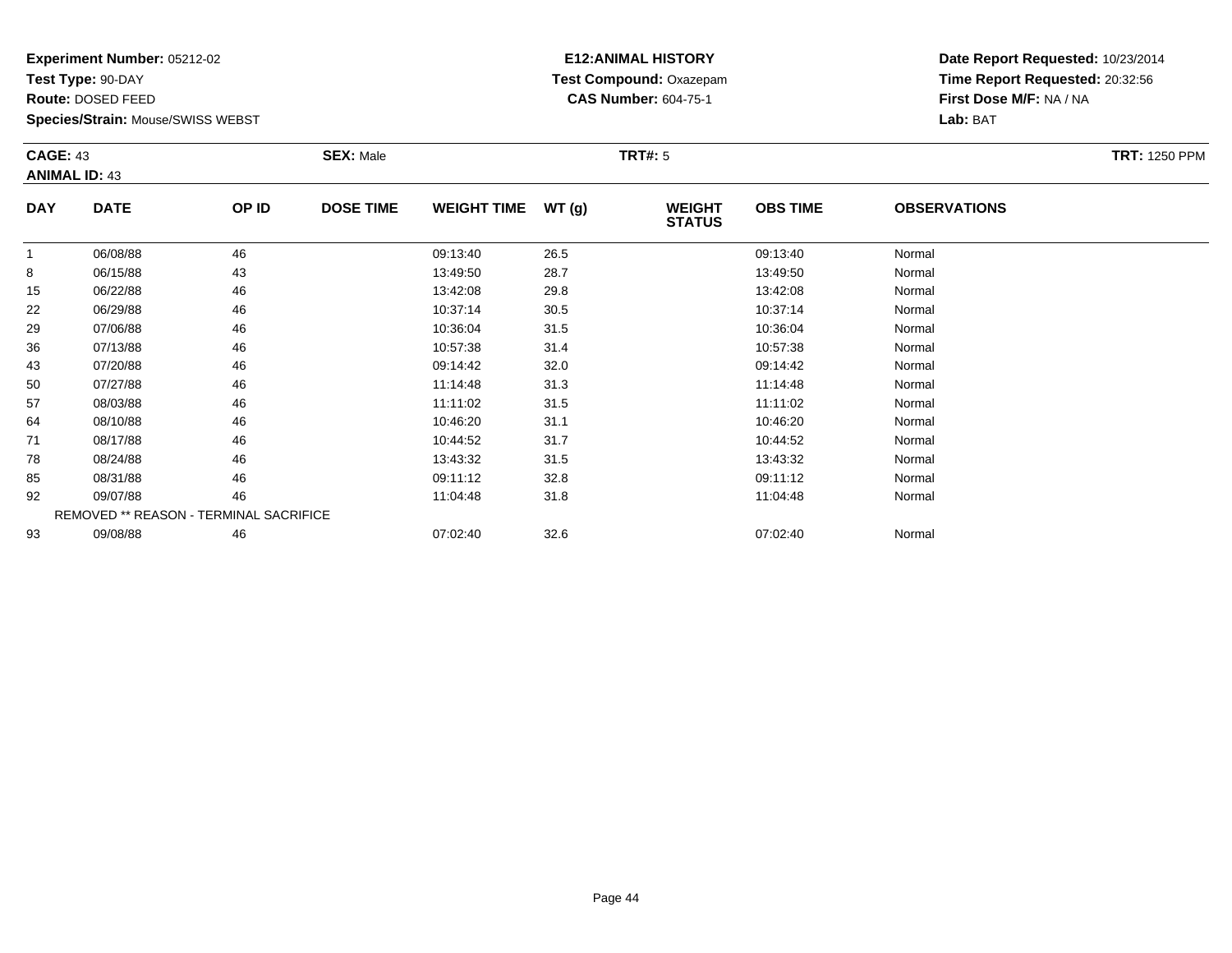**Test Type:** 90-DAY

**Route:** DOSED FEED

71

78

85

92

93

**Species/Strain:** Mouse/SWISS WEBST

REMOVED \*\* REASON - TERMINAL SACRIFICE

#### **E12:ANIMAL HISTORY Test Compound:** Oxazepam**CAS Number:** 604-75-1

**Date Report Requested:** 10/23/2014**Time Report Requested:** 20:32:56**First Dose M/F:** NA / NA**Lab:** BAT

Fractured Appendage Tail

|            | <b>CAGE: 44</b><br><b>ANIMAL ID: 44</b> |       | <b>SEX: Male</b> |                    |       | TRT#: 5                        | <b>TRT: 1250 PPM</b> |                     |  |
|------------|-----------------------------------------|-------|------------------|--------------------|-------|--------------------------------|----------------------|---------------------|--|
| <b>DAY</b> | <b>DATE</b>                             | OP ID | <b>DOSE TIME</b> | <b>WEIGHT TIME</b> | WT(g) | <b>WEIGHT</b><br><b>STATUS</b> | <b>OBS TIME</b>      | <b>OBSERVATIONS</b> |  |
|            | 06/08/88                                | 46    |                  | 09:14:00           | 27.6  |                                | 09:14:00             | Normal              |  |
| 8          | 06/15/88                                | 43    |                  | 13:50:30           | 29.6  |                                | 13:50:30             | Normal              |  |
| 15         | 06/22/88                                | 46    |                  | 13:42:46           | 31.8  |                                | 13:42:46             | Normal              |  |
| 22         | 06/29/88                                | 46    |                  | 10:37:58           | 32.0  |                                | 10:37:58             | Normal              |  |
| 29         | 07/06/88                                | 46    |                  | 10:36:44           | 32.7  |                                | 10:36:44             | Normal              |  |
| 36         | 07/13/88                                | 46    |                  | 10:51:56           | 32.1  |                                | 10:51:56             | Normal              |  |
| 43         | 07/20/88                                | 46    |                  | 09:12:02           | 31.7  |                                | 09:12:02             | Normal              |  |
| 50         | 07/27/88                                | 46    |                  | 11:15:24           | 32.7  |                                | 11:15:24             | Normal              |  |
| 57         | 08/03/88                                | 46    |                  | 11:11:38           | 33.6  |                                | 11:11:38             | Normal              |  |
| 64         | 08/10/88                                | 46    |                  | 10:47:10           | 34.5  |                                | 10:47:10             | Normal              |  |

1 08/17/88 46 46 10:45:28 35.4 10:45:28 55.4 10:45:28 Fractured Appendage Tail

08/24/88 <sup>46</sup> 13:44:08 35.3 13:44:08 Fractured Appendage Tail

08/31/88 100 46 11:56 09:11:56 36.0 09:11:56 09:11:56 5 09:11:56 Fractured Appendage Tail<br>11:05:18 09/07/88 11:05:18 09/07/88 56.4 11:05:18 11:05:18 Fractured Appendage Tail

09/08/88 <sup>46</sup> 07:03:12 36.5 07:03:12 Fractured Appendage Tail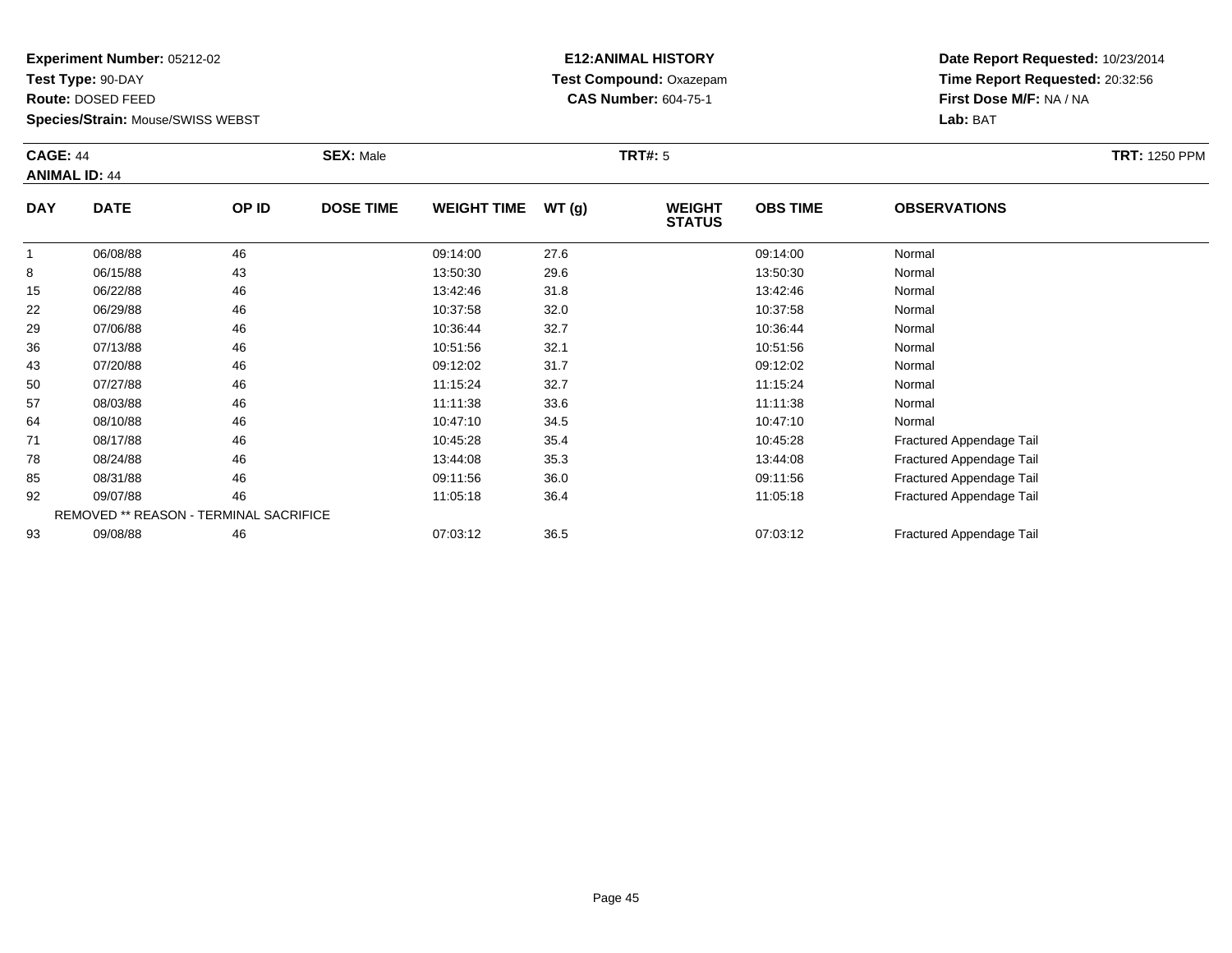**Test Type:** 90-DAY

**Route:** DOSED FEED

93

**Species/Strain:** Mouse/SWISS WEBST

# **E12:ANIMAL HISTORY Test Compound:** Oxazepam**CAS Number:** 604-75-1

**Date Report Requested:** 10/23/2014**Time Report Requested:** 20:32:56**First Dose M/F:** NA / NA**Lab:** BAT

| <b>CAGE: 45</b> | <b>ANIMAL ID: 45</b>                   |       | <b>SEX: Male</b> |                    |       | <b>TRT#: 5</b>                 |                 |                     | <b>TRT: 1250 PPM</b> |
|-----------------|----------------------------------------|-------|------------------|--------------------|-------|--------------------------------|-----------------|---------------------|----------------------|
| <b>DAY</b>      | <b>DATE</b>                            | OP ID | <b>DOSE TIME</b> | <b>WEIGHT TIME</b> | WT(g) | <b>WEIGHT</b><br><b>STATUS</b> | <b>OBS TIME</b> | <b>OBSERVATIONS</b> |                      |
|                 | 06/08/88                               | 46    |                  | 09:14:40           | 26.6  |                                | 09:14:40        | Normal              |                      |
| 8               | 06/15/88                               | 43    |                  | 13:51:02           | 30.2  |                                | 13:51:02        | Normal              |                      |
| 15              | 06/22/88                               | 46    |                  | 13:43:28           | 33.0  |                                | 13:43:28        | Normal              |                      |
| 22              | 06/29/88                               | 46    |                  | 10:38:34           | 32.2  |                                | 10:38:34        | Normal              |                      |
| 29              | 07/06/88                               | 46    |                  | 10:37:28           | 33.1  |                                | 10:37:28        | Normal              |                      |
| 36              | 07/13/88                               | 46    |                  | 10:52:38           | 34.3  |                                | 10:52:38        | Normal              |                      |
| 43              | 07/20/88                               | 46    |                  | 09:12:50           | 34.0  |                                | 09:12:50        | Normal              |                      |
| 50              | 07/27/88                               | 46    |                  | 11:13:12           | 35.1  |                                | 11:13:12        | Normal              |                      |
| 57              | 08/03/88                               | 46    |                  | 11:09:28           | 34.7  |                                | 11:09:28        | Normal              |                      |
| 64              | 08/10/88                               | 46    |                  | 10:47:54           | 35.7  |                                | 10:47:54        | Normal              |                      |
| 71              | 08/17/88                               | 46    |                  | 10:46:32           | 36.2  |                                | 10:46:32        | Normal              |                      |
| 78              | 08/24/88                               | 46    |                  | 13:44:56           | 36.1  |                                | 13:44:56        | Normal              |                      |
| 85              | 08/31/88                               | 46    |                  | 09:12:36           | 35.7  |                                | 09:12:36        | Normal              |                      |
| 92              | 09/07/88                               | 46    |                  | 11:05:48           | 36.3  |                                | 11:05:48        | Normal              |                      |
|                 | REMOVED ** REASON - TERMINAL SACRIFICE |       |                  |                    |       |                                |                 |                     |                      |

3 09/08/88 46 46 07:04:22 36.9 07:04:22 07:04:22 07:04:22 Normal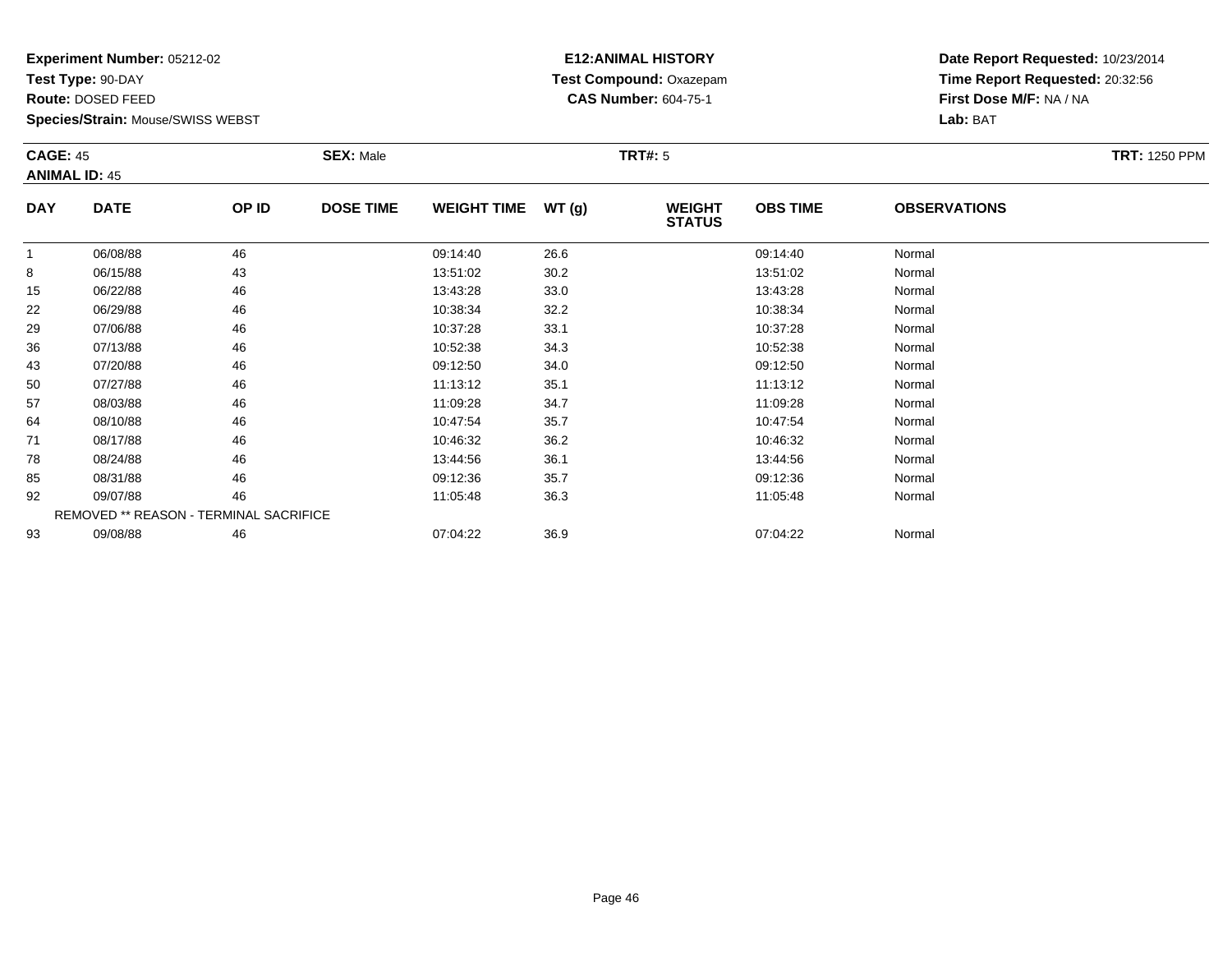**Test Type:** 90-DAY

**Route:** DOSED FEED

**Species/Strain:** Mouse/SWISS WEBST

# **E12:ANIMAL HISTORY Test Compound:** Oxazepam**CAS Number:** 604-75-1

| <b>CAGE: 46</b> | <b>ANIMAL ID: 46</b>                   |       | <b>SEX: Male</b> |                    |       | <b>TRT#: 5</b>                 |                 |                     | <b>TRT: 1250 PPM</b> |
|-----------------|----------------------------------------|-------|------------------|--------------------|-------|--------------------------------|-----------------|---------------------|----------------------|
| <b>DAY</b>      | <b>DATE</b>                            | OP ID | <b>DOSE TIME</b> | <b>WEIGHT TIME</b> | WT(g) | <b>WEIGHT</b><br><b>STATUS</b> | <b>OBS TIME</b> | <b>OBSERVATIONS</b> |                      |
| 1               | 06/08/88                               | 46    |                  | 09:08:44           | 25.2  |                                | 09:08:44        | Normal              |                      |
| 8               | 06/15/88                               | 43    |                  | 09:11:02           | 28.9  |                                | 09:11:02        | Normal              |                      |
| 15              | 06/22/88                               | 46    |                  | 13:52:12           | 30.4  |                                | 13:52:12        | Normal              |                      |
| 22              | 06/29/88                               | 46    |                  | 10:46:16           | 30.5  |                                | 10:46:16        | Normal              |                      |
| 29              | 07/06/88                               | 46    |                  | 10:45:00           | 30.3  |                                | 10:45:00        | Normal              |                      |
| 36              | 07/13/88                               | 46    |                  | 10:44:34           | 31.6  |                                | 10:44:34        | Normal              |                      |
| 43              | 07/20/88                               | 46    |                  | 09:05:26           | 32.1  |                                | 09:05:26        | Normal              |                      |
| 50              | 07/27/88                               | 46    |                  | 11:08:02           | 32.1  |                                | 11:08:02        | Normal              |                      |
| 57              | 08/03/88                               | 46    |                  | 11:04:16           | 31.8  |                                | 11:04:16        | Normal              |                      |
| 64              | 08/10/88                               | 46    |                  | 09:36:40           | 32.8  |                                | 09:36:40        | Normal              |                      |
| 71              | 08/17/88                               | 46    |                  | 10:36:08           | 33.3  |                                | 10:36:08        | Normal              |                      |
| 78              | 08/24/88                               | 46    |                  | 08:45:12           | 34.2  |                                | 08:45:12        | Normal              |                      |
| 85              | 08/31/88                               | 46    |                  | 09:06:40           | 34.1  |                                | 09:06:40        | Normal              |                      |
| 92              | 09/07/88                               | 46    |                  | 11:03:22           | 33.3  |                                | 11:03:22        | Normal              |                      |
|                 | REMOVED ** REASON - TERMINAL SACRIFICE |       |                  |                    |       |                                |                 |                     |                      |
| 93              | 09/08/88                               | 46    |                  | 07:05:06           | 34.1  |                                | 07:05:06        | Normal              |                      |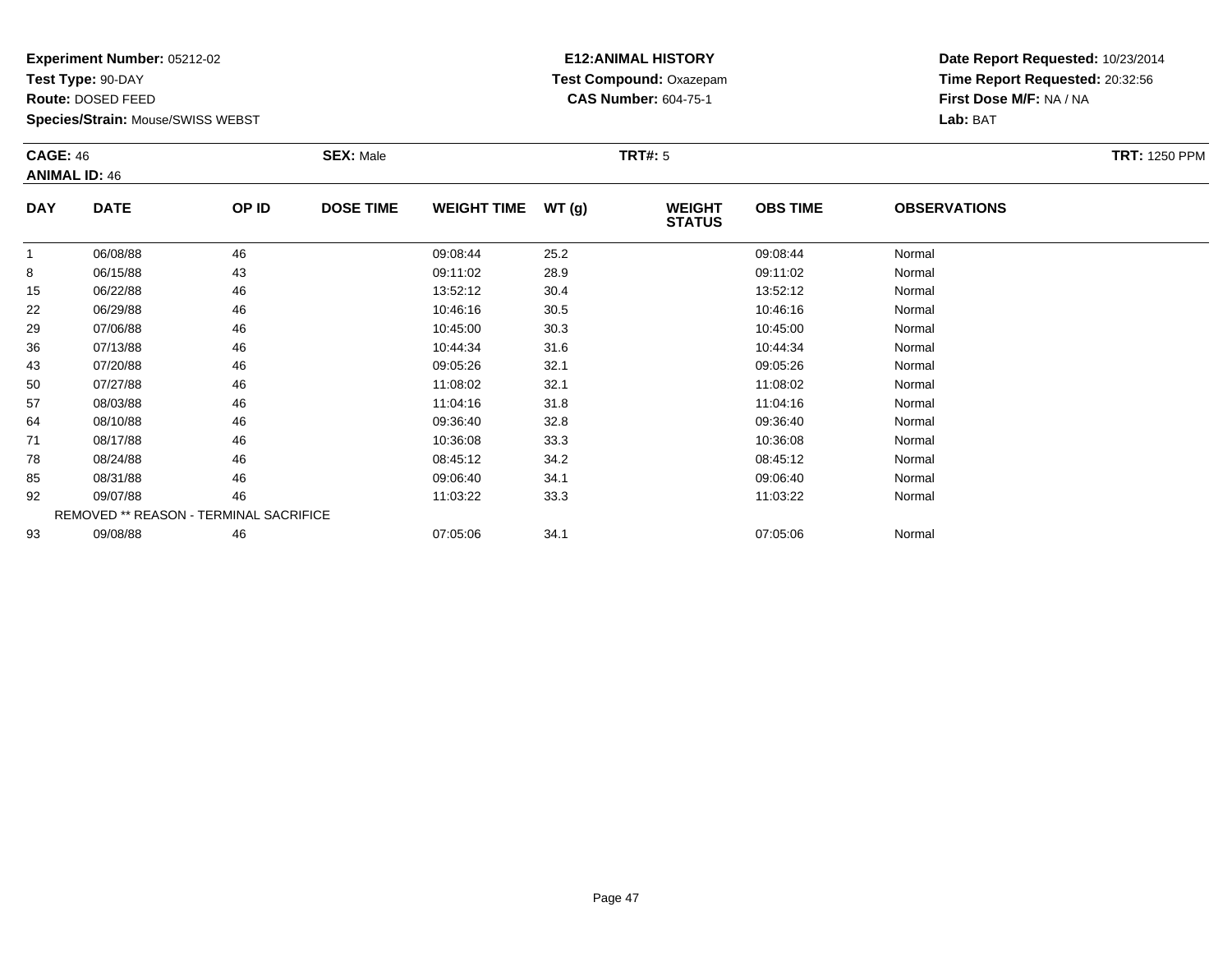**Test Type:** 90-DAY

**Route:** DOSED FEED

93

**Species/Strain:** Mouse/SWISS WEBST

# **E12:ANIMAL HISTORY Test Compound:** Oxazepam**CAS Number:** 604-75-1

**Date Report Requested:** 10/23/2014**Time Report Requested:** 20:32:56**First Dose M/F:** NA / NA**Lab:** BAT

| <b>CAGE: 47</b> | <b>ANIMAL ID: 47</b>                   |       | <b>SEX: Male</b> |                    |       | <b>TRT#: 5</b>                 |                 |                     | <b>TRT: 1250 PPM</b> |
|-----------------|----------------------------------------|-------|------------------|--------------------|-------|--------------------------------|-----------------|---------------------|----------------------|
| <b>DAY</b>      | <b>DATE</b>                            | OP ID | <b>DOSE TIME</b> | <b>WEIGHT TIME</b> | WT(g) | <b>WEIGHT</b><br><b>STATUS</b> | <b>OBS TIME</b> | <b>OBSERVATIONS</b> |                      |
| 1               | 06/08/88                               | 46    |                  | 09:09:00           | 26.8  |                                | 09:09:00        | Normal              |                      |
| 8               | 06/15/88                               | 43    |                  | 09:08:46           | 31.1  |                                | 09:08:46        | Normal              |                      |
| 15              | 06/22/88                               | 46    |                  | 13:49:10           | 34.3  |                                | 13:49:10        | Normal              |                      |
| 22              | 06/29/88                               | 46    |                  | 10:47:00           | 33.0  |                                | 10:47:00        | Normal              |                      |
| 29              | 07/06/88                               | 46    |                  | 10:45:36           | 35.0  |                                | 10:45:36        | Normal              |                      |
| 36              | 07/13/88                               | 46    |                  | 10:45:12           | 34.5  |                                | 10:45:12        | Normal              |                      |
| 43              | 07/20/88                               | 46    |                  | 09:06:12           | 34.9  |                                | 09:06:12        | Normal              |                      |
| 50              | 07/27/88                               | 46    |                  | 11:08:34           | 35.8  |                                | 11:08:34        | Normal              |                      |
| 57              | 08/03/88                               | 46    |                  | 11:04:44           | 35.9  |                                | 11:04:44        | Normal              |                      |
| 64              | 08/10/88                               | 46    |                  | 09:37:12           | 37.2  |                                | 09:37:12        | Normal              |                      |
| 71              | 08/17/88                               | 46    |                  | 10:36:44           | 37.6  |                                | 10:36:44        | Normal              |                      |
| 78              | 08/24/88                               | 46    |                  | 08:42:46           | 37.8  |                                | 08:42:46        | Normal              |                      |
| 85              | 08/31/88                               | 46    |                  | 09:07:12           | 38.1  |                                | 09:07:12        | Normal              |                      |
| 92              | 09/07/88                               | 46    |                  | 11:01:24           | 37.7  |                                | 11:01:24        | Normal              |                      |
|                 | REMOVED ** REASON - TERMINAL SACRIFICE |       |                  |                    |       |                                |                 |                     |                      |

3 09/08/88 46 46 07:05:30 38.5 07:05:30 07:05:30 07:05:30 07:05:30 07:05:30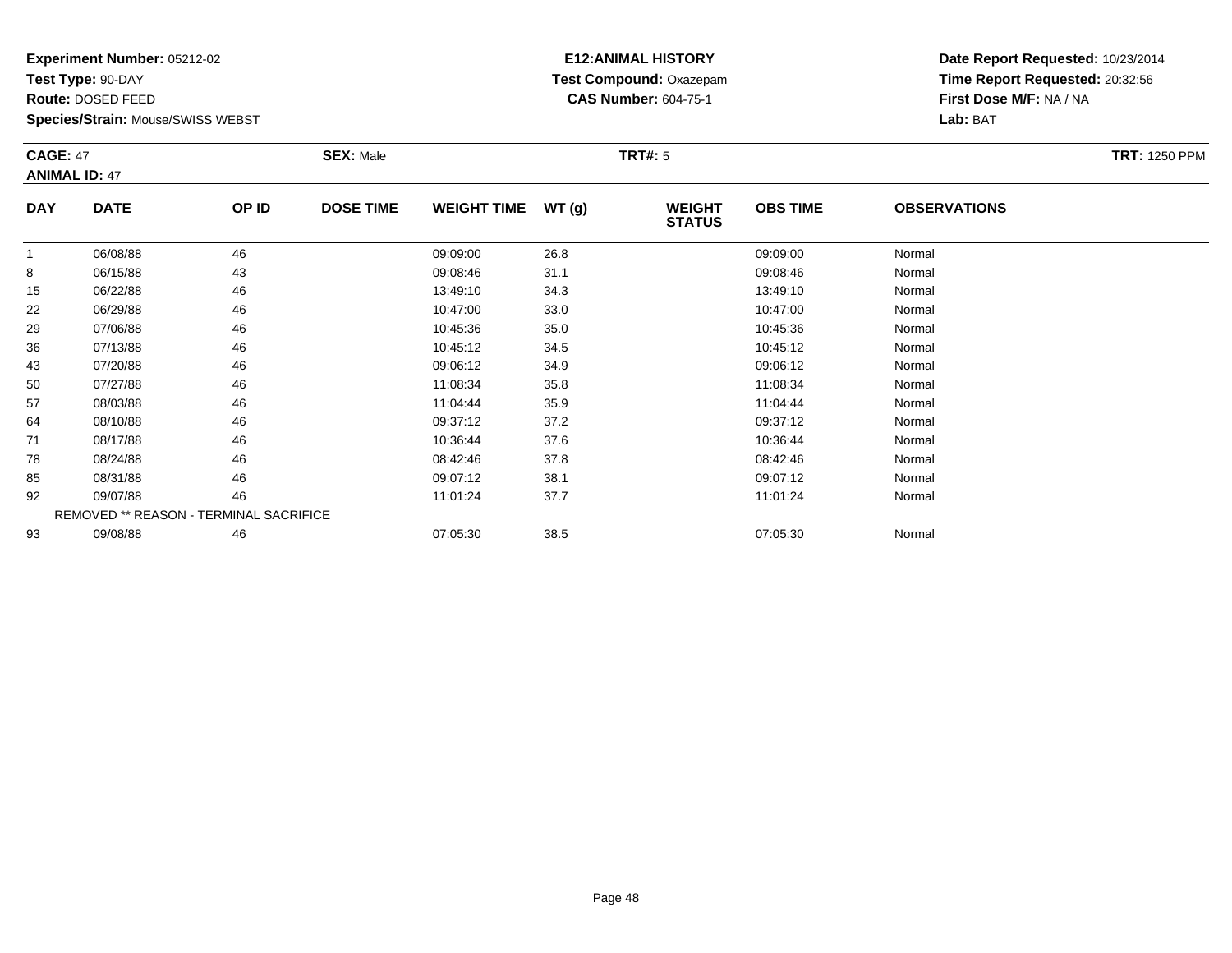**Test Type:** 90-DAY

**Route:** DOSED FEED

**Species/Strain:** Mouse/SWISS WEBST

#### **E12:ANIMAL HISTORY Test Compound:** Oxazepam**CAS Number:** 604-75-1

| <b>CAGE: 48</b><br><b>ANIMAL ID: 48</b> |                                        | <b>SEX: Male</b> |                  |                    | <b>TRT#: 5</b> |                                | <b>TRT: 1250 PPM</b> |                     |  |
|-----------------------------------------|----------------------------------------|------------------|------------------|--------------------|----------------|--------------------------------|----------------------|---------------------|--|
| <b>DAY</b>                              | <b>DATE</b>                            | OP ID            | <b>DOSE TIME</b> | <b>WEIGHT TIME</b> | WT(g)          | <b>WEIGHT</b><br><b>STATUS</b> | <b>OBS TIME</b>      | <b>OBSERVATIONS</b> |  |
|                                         | 06/08/88                               | 46               |                  | 09:09:44           | 24.2           |                                | 09:09:44             | Normal              |  |
| 8                                       | 06/15/88                               | 43               |                  | 09:09:22           | 29.0           |                                | 09:09:22             | Normal              |  |
| 15                                      | 06/22/88                               | 46               |                  | 13:49:48           | 31.1           |                                | 13:49:48             | Normal              |  |
| 22                                      | 06/29/88                               | 46               |                  | 10:44:16           | 30.7           |                                | 10:44:16             | Normal              |  |
| 29                                      | 07/06/88                               | 46               |                  | 10:42:54           | 33.5           |                                | 10:42:54             | Normal              |  |
| 36                                      | 07/13/88                               | 46               |                  | 10:46:50           | 32.4           |                                | 10:46:50             | Normal              |  |
| 43                                      | 07/20/88                               | 46               |                  | 09:06:58           | 31.4           |                                | 09:06:58             | Normal              |  |
| 50                                      | 07/27/88                               | 46               |                  | 11:09:04           | 31.9           |                                | 11:09:04             | Normal              |  |
| 57                                      | 08/03/88                               | 46               |                  | 11:05:14           | 31.7           |                                | 11:05:14             | Normal              |  |
| 64                                      | 08/10/88                               | 46               |                  | 09:37:48           | 33.4           |                                | 09:37:48             | Normal              |  |
| 71                                      | 08/17/88                               | 46               |                  | 10:37:20           | 33.9           |                                | 10:37:20             | Normal              |  |
| 78                                      | 08/24/88                               | 46               |                  | 08:43:28           | 34.1           |                                | 08:43:28             | Normal              |  |
| 85                                      | 08/31/88                               | 46               |                  | 09:07:42           | 33.4           |                                | 09:07:42             | Normal              |  |
| 92                                      | 09/07/88                               | 46               |                  | 11:02:06           | 32.7           |                                | 11:02:06             | Normal              |  |
|                                         | REMOVED ** REASON - TERMINAL SACRIFICE |                  |                  |                    |                |                                |                      |                     |  |
| 93                                      | 09/08/88                               | 46               |                  | 07:06:20           | 33.5           |                                | 07:06:20             | Normal              |  |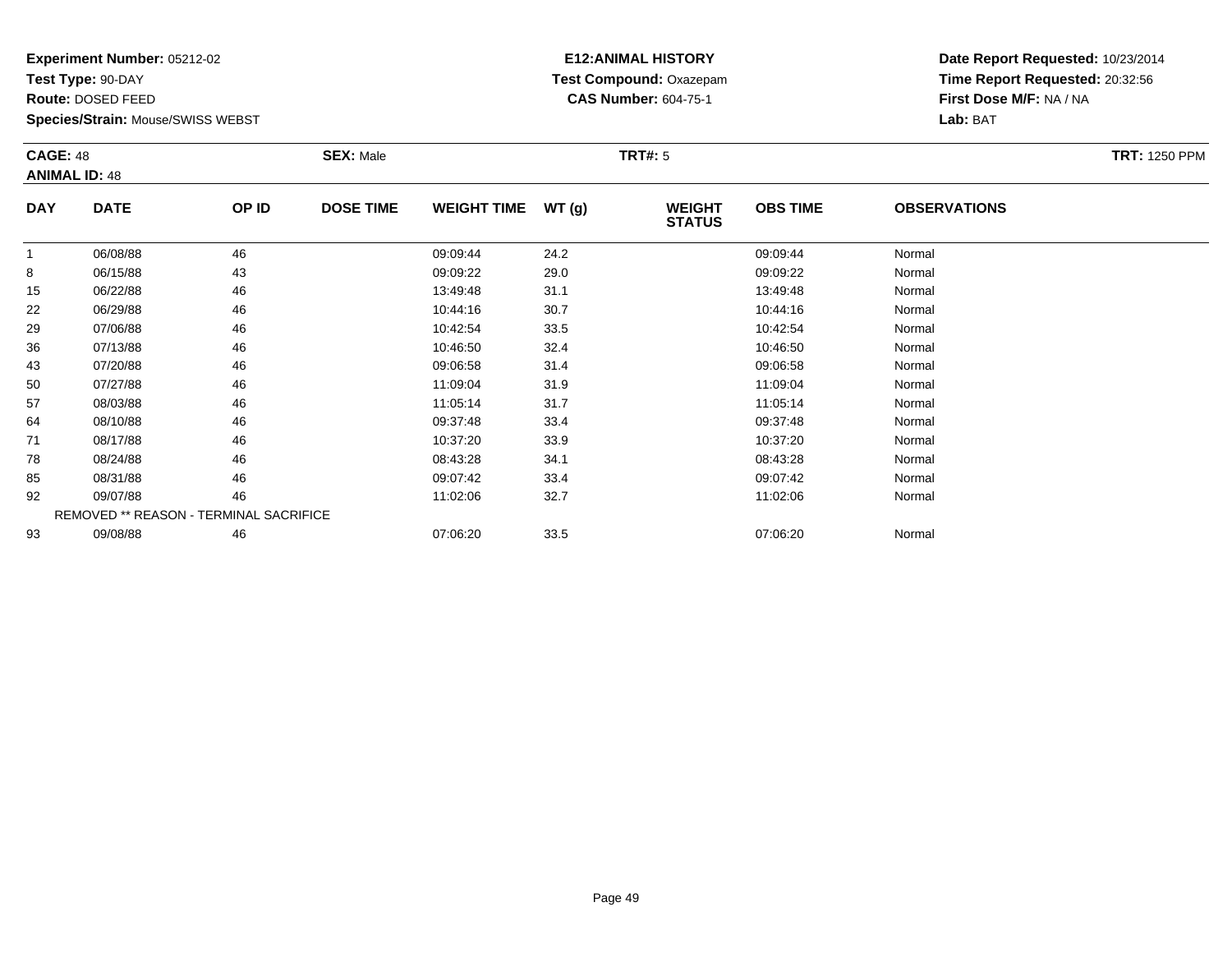**Test Type:** 90-DAY

**Route:** DOSED FEED

**Species/Strain:** Mouse/SWISS WEBST

# **E12:ANIMAL HISTORY Test Compound:** Oxazepam**CAS Number:** 604-75-1

| <b>CAGE: 49</b><br><b>ANIMAL ID: 49</b> |                                        | <b>SEX: Male</b> | <b>TRT#: 5</b>   |                    |       |                                |                 |                     |  |
|-----------------------------------------|----------------------------------------|------------------|------------------|--------------------|-------|--------------------------------|-----------------|---------------------|--|
| <b>DAY</b>                              | <b>DATE</b>                            | OP ID            | <b>DOSE TIME</b> | <b>WEIGHT TIME</b> | WT(g) | <b>WEIGHT</b><br><b>STATUS</b> | <b>OBS TIME</b> | <b>OBSERVATIONS</b> |  |
| 1                                       | 06/08/88                               | 46               |                  | 09:10:10           | 25.3  |                                | 09:10:10        | Normal              |  |
| 8                                       | 06/15/88                               | 43               |                  | 09:09:58           | 29.0  |                                | 09:09:58        | Normal              |  |
| 15                                      | 06/22/88                               | 46               |                  | 13:50:30           | 30.6  |                                | 13:50:30        | Normal              |  |
| 22                                      | 06/29/88                               | 46               |                  | 10:44:50           | 31.7  |                                | 10:44:50        | Normal              |  |
| 29                                      | 07/06/88                               | 46               |                  | 10:43:40           | 32.3  |                                | 10:43:40        | Normal              |  |
| 36                                      | 07/13/88                               | 46               |                  | 10:43:18           | 32.0  |                                | 10:43:18        | Normal              |  |
| 43                                      | 07/20/88                               | 46               |                  | 08:59:30           | 31.9  |                                | 08:59:30        | Normal              |  |
| 50                                      | 07/27/88                               | 46               |                  | 11:09:42           | 30.5  |                                | 11:09:42        | Normal              |  |
| 57                                      | 08/03/88                               | 46               |                  | 11:05:48           | 30.1  |                                | 11:05:48        | Normal              |  |
| 64                                      | 08/10/88                               | 46               |                  | 09:38:22           | 30.9  |                                | 09:38:22        | Normal              |  |
| 71                                      | 08/17/88                               | 46               |                  | 10:38:00           | 31.2  |                                | 10:38:00        | Normal              |  |
| 78                                      | 08/24/88                               | 46               |                  | 08:44:04           | 31.4  |                                | 08:44:04        | Normal              |  |
| 85                                      | 08/31/88                               | 46               |                  | 09:08:14           | 31.4  |                                | 09:08:14        | Normal              |  |
| 92                                      | 09/07/88                               | 46               |                  | 11:02:30           | 31.7  |                                | 11:02:30        | Normal              |  |
|                                         | REMOVED ** REASON - TERMINAL SACRIFICE |                  |                  |                    |       |                                |                 |                     |  |
| 93                                      | 09/08/88                               | 46               |                  | 07:06:44           | 32.9  |                                | 07:06:44        | Normal              |  |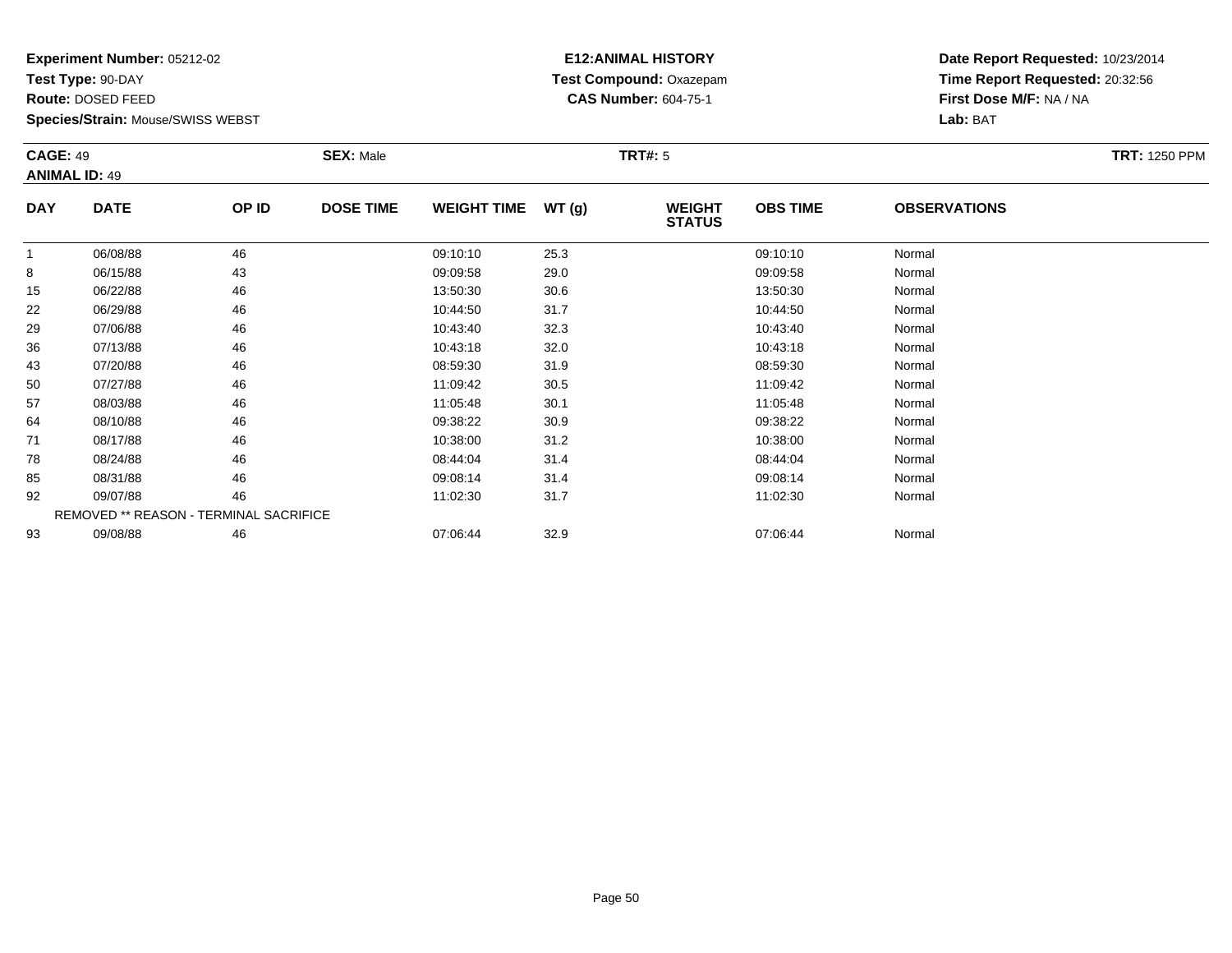**Test Type:** 90-DAY

**Route:** DOSED FEED

**Species/Strain:** Mouse/SWISS WEBST

# **E12:ANIMAL HISTORY Test Compound:** Oxazepam**CAS Number:** 604-75-1

**Date Report Requested:** 10/23/2014**Time Report Requested:** 20:32:56**First Dose M/F:** NA / NA**Lab:** BAT

| <b>CAGE: 50</b><br><b>ANIMAL ID: 50</b> |                                        |       | <b>SEX: Male</b><br><b>TRT#: 5</b> |                    |       |                                |                 |                     |  |
|-----------------------------------------|----------------------------------------|-------|------------------------------------|--------------------|-------|--------------------------------|-----------------|---------------------|--|
| <b>DAY</b>                              | <b>DATE</b>                            | OP ID | <b>DOSE TIME</b>                   | <b>WEIGHT TIME</b> | WT(g) | <b>WEIGHT</b><br><b>STATUS</b> | <b>OBS TIME</b> | <b>OBSERVATIONS</b> |  |
|                                         | 06/08/88                               | 46    |                                    | 09:10:34           | 25.1  |                                | 09:10:34        | Normal              |  |
| 8                                       | 06/15/88                               | 43    |                                    | 09:10:28           | 27.3  |                                | 09:10:28        | Normal              |  |
| 15                                      | 06/22/88                               | 46    |                                    | 13:51:22           | 30.6  |                                | 13:51:22        | Normal              |  |
| 22                                      | 06/29/88                               | 46    |                                    | 10:45:24           | 30.2  |                                | 10:45:24        | Normal              |  |
| 29                                      | 07/06/88                               | 46    |                                    | 10:44:18           | 29.6  |                                | 10:44:18        | Normal              |  |
| 36                                      | 07/13/88                               | 46    |                                    | 10:44:00           | 31.1  |                                | 10:44:00        | Normal              |  |
| 43                                      | 07/20/88                               | 46    |                                    | 09:04:36           | 30.6  |                                | 09:04:36        | Normal              |  |
| 50                                      | 07/27/88                               | 46    |                                    | 11:07:30           | 30.8  |                                | 11:07:30        | Normal              |  |
| 57                                      | 08/03/88                               | 46    |                                    | 11:03:46           | 30.9  |                                | 11:03:46        | Normal              |  |
| 64                                      | 08/10/88                               | 46    |                                    | 09:39:10           | 32.1  |                                | 09:39:10        | Normal              |  |
| 71                                      | 08/17/88                               | 46    |                                    | 10:38:44           | 32.7  |                                | 10:38:44        | Normal              |  |
| 78                                      | 08/24/88                               | 46    |                                    | 08:44:38           | 31.9  |                                | 08:44:38        | Normal              |  |
| 85                                      | 08/31/88                               | 46    |                                    | 09:08:52           | 32.7  |                                | 09:08:52        | Normal              |  |
| 92                                      | 09/07/88                               | 46    |                                    | 11:02:56           | 32.8  |                                | 11:02:56        | Normal              |  |
|                                         | REMOVED ** REASON - TERMINAL SACRIFICE |       |                                    |                    |       |                                |                 |                     |  |
| 93                                      | 09/08/88                               | 46    |                                    | 07:07:22           | 33.4  |                                | 07:07:22        | Normal              |  |

3 09/08/88 46 46 07:07:22 33.4 07:07:22 07:07:22 Normal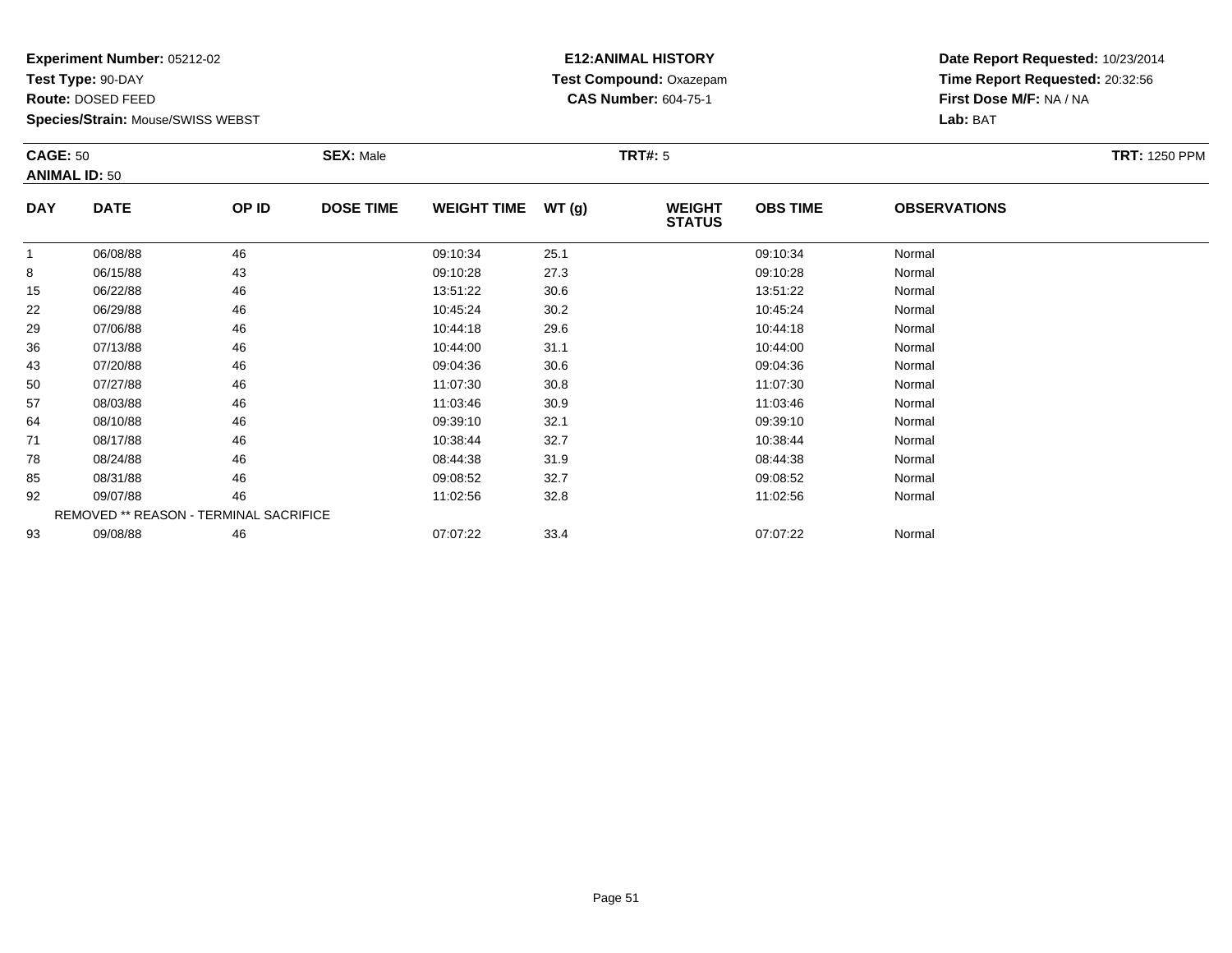|                                         | Experiment Number: 05212-02<br>Test Type: 90-DAY<br>Route: DOSED FEED<br><b>Species/Strain: Mouse/SWISS WEBST</b> |       |                  |                    |       | <b>E12: ANIMAL HISTORY</b><br><b>Test Compound: Oxazepam</b><br><b>CAS Number: 604-75-1</b> | Date Report Requested: 10/23/2014<br>Time Report Requested: 20:32:56<br>First Dose M/F: NA / NA<br>Lab: BAT |                      |
|-----------------------------------------|-------------------------------------------------------------------------------------------------------------------|-------|------------------|--------------------|-------|---------------------------------------------------------------------------------------------|-------------------------------------------------------------------------------------------------------------|----------------------|
| <b>CAGE: 51</b><br><b>ANIMAL ID: 51</b> |                                                                                                                   |       | <b>SEX: Male</b> |                    |       | <b>TRT#: 5</b>                                                                              |                                                                                                             | <b>TRT: 1250 PPM</b> |
| <b>DAY</b>                              | <b>DATE</b>                                                                                                       | OP ID | <b>DOSE TIME</b> | <b>WEIGHT TIME</b> | WT(q) | <b>WEIGHT</b><br><b>STATUS</b>                                                              | <b>OBS TIME</b>                                                                                             | <b>OBSERVATIONS</b>  |
|                                         | 06/08/88<br><b>REMOVED ** REASON - SCHEDULED SACRIFICE</b>                                                        | 46    |                  | 09:39:22           | 25.7  |                                                                                             | 09:39:22                                                                                                    | Normal               |
| 8<br>06/15/88                           |                                                                                                                   | 43    |                  | 08:37:56           | 29.8  |                                                                                             | 08:37:56                                                                                                    | Normal               |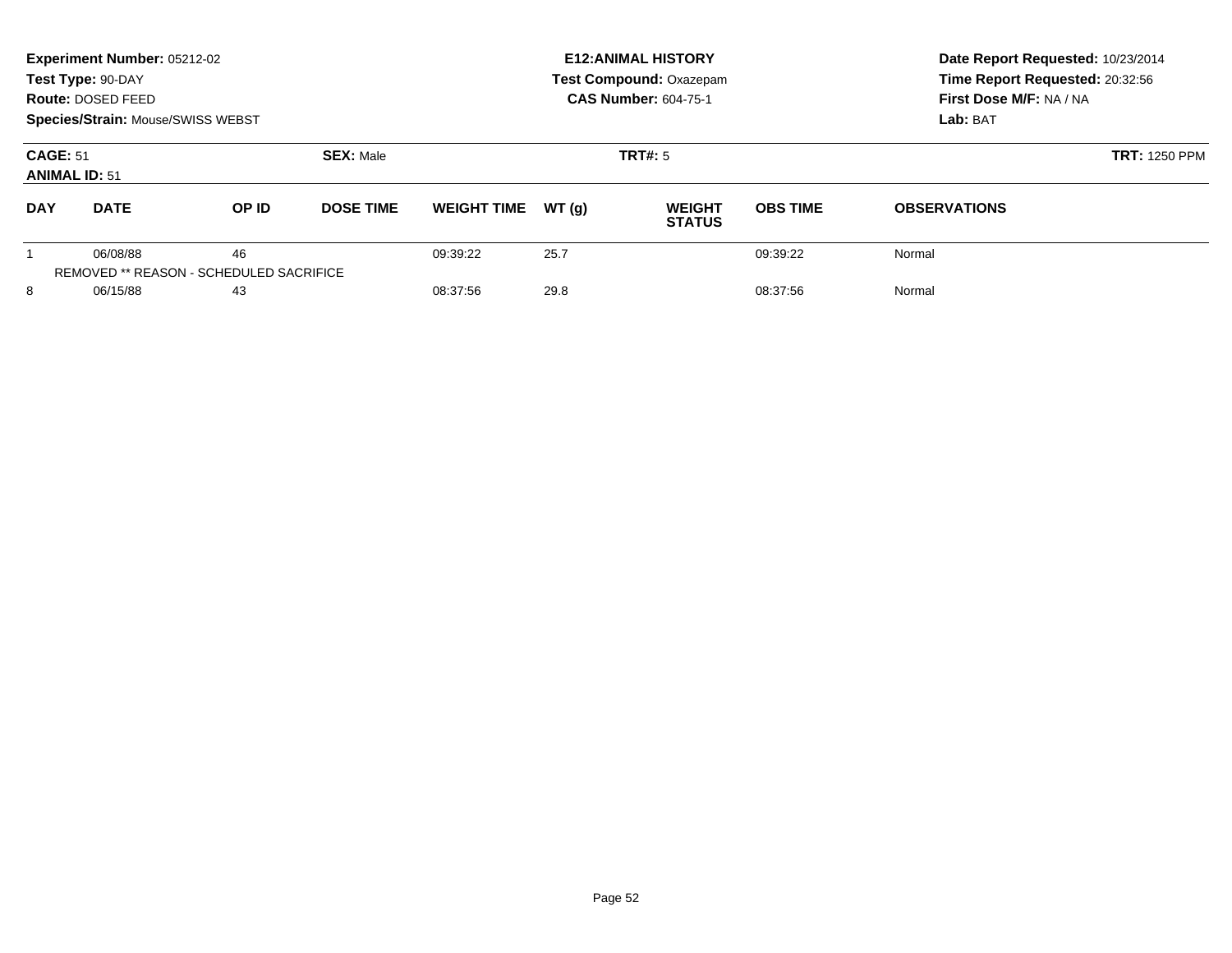|                                         | Experiment Number: 05212-02<br>Test Type: 90-DAY<br>Route: DOSED FEED<br>Species/Strain: Mouse/SWISS WEBST |                                               |                             |                    |       | <b>E12: ANIMAL HISTORY</b><br>Test Compound: Oxazepam<br><b>CAS Number: 604-75-1</b> | Date Report Requested: 10/23/2014<br>Time Report Requested: 20:32:56<br>First Dose M/F: NA / NA<br>Lab: BAT |                      |
|-----------------------------------------|------------------------------------------------------------------------------------------------------------|-----------------------------------------------|-----------------------------|--------------------|-------|--------------------------------------------------------------------------------------|-------------------------------------------------------------------------------------------------------------|----------------------|
| <b>CAGE: 52</b><br><b>ANIMAL ID: 52</b> |                                                                                                            |                                               | <b>SEX: Male</b><br>TRT#: 5 |                    |       |                                                                                      |                                                                                                             | <b>TRT: 1250 PPM</b> |
| <b>DAY</b>                              | <b>DATE</b>                                                                                                | OP ID                                         | <b>DOSE TIME</b>            | <b>WEIGHT TIME</b> | WT(q) | <b>WEIGHT</b><br><b>STATUS</b>                                                       | <b>OBS TIME</b>                                                                                             | <b>OBSERVATIONS</b>  |
|                                         | 06/08/88                                                                                                   | 46<br>REMOVED ** REASON - SCHEDULED SACRIFICE |                             | 09:39:44           | 24.6  |                                                                                      | 09:39:44                                                                                                    | Normal               |
| 8<br>06/15/88                           |                                                                                                            | 43                                            |                             | 08:35:18           | 27.5  |                                                                                      | 08:35:18                                                                                                    | Normal               |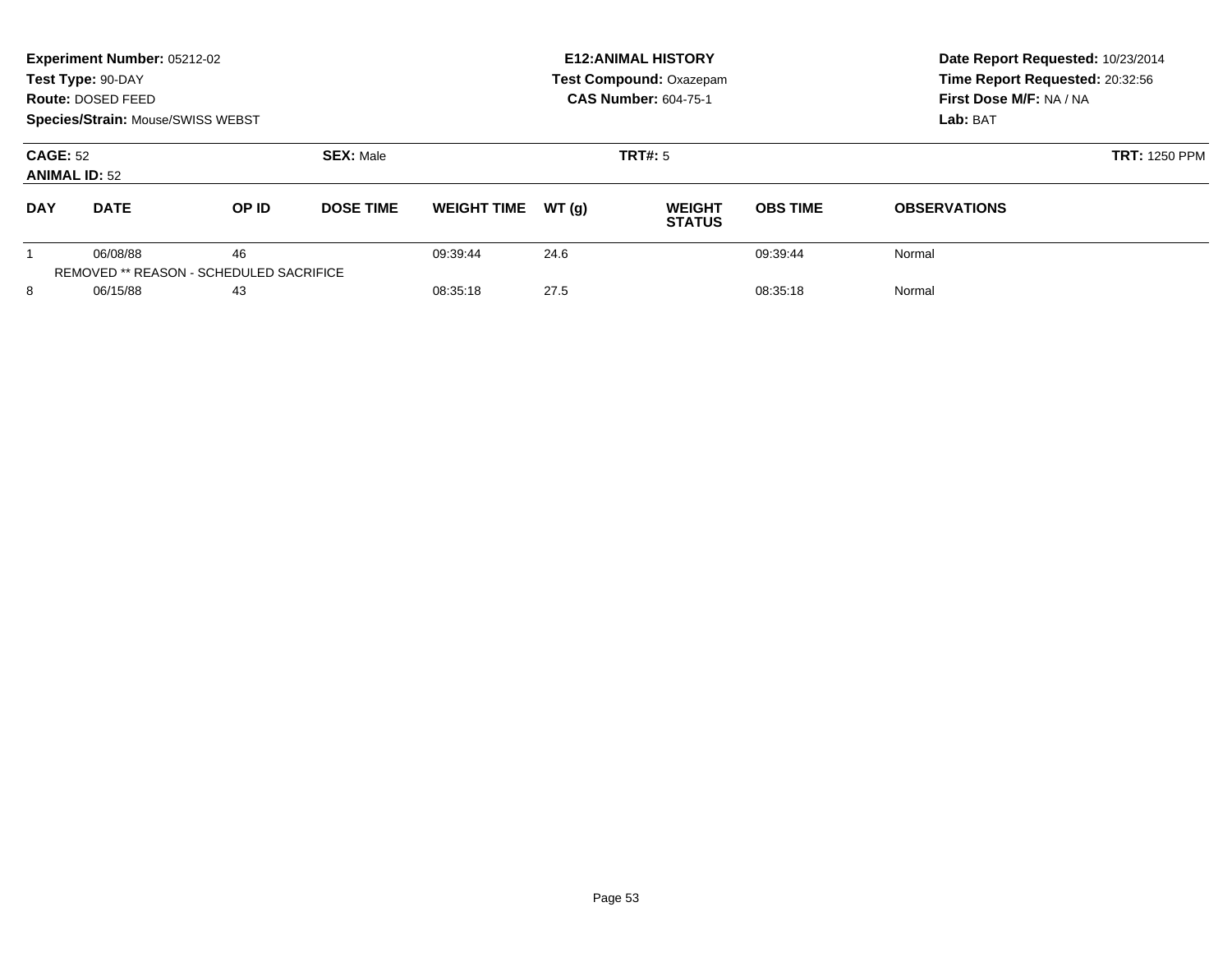|                                         | Experiment Number: 05212-02<br>Test Type: 90-DAY<br>Route: DOSED FEED<br>Species/Strain: Mouse/SWISS WEBST |                                                      |                  |                    |       | <b>E12: ANIMAL HISTORY</b><br><b>Test Compound: Oxazepam</b><br><b>CAS Number: 604-75-1</b> | Date Report Requested: 10/23/2014<br>Time Report Requested: 20:32:56<br>First Dose M/F: NA / NA<br>Lab: BAT |                     |
|-----------------------------------------|------------------------------------------------------------------------------------------------------------|------------------------------------------------------|------------------|--------------------|-------|---------------------------------------------------------------------------------------------|-------------------------------------------------------------------------------------------------------------|---------------------|
| <b>CAGE: 53</b><br><b>ANIMAL ID: 53</b> |                                                                                                            |                                                      | <b>SEX: Male</b> |                    |       | TRT#: 5                                                                                     | <b>TRT: 1250 PPM</b>                                                                                        |                     |
| <b>DAY</b>                              | <b>DATE</b>                                                                                                | OP ID                                                | <b>DOSE TIME</b> | <b>WEIGHT TIME</b> | WT(q) | <b>WEIGHT</b><br><b>STATUS</b>                                                              | <b>OBS TIME</b>                                                                                             | <b>OBSERVATIONS</b> |
|                                         | 06/08/88                                                                                                   | 46<br><b>REMOVED ** REASON - SCHEDULED SACRIFICE</b> |                  | 09:40:08           | 26.2  |                                                                                             | 09:40:08                                                                                                    | Normal              |
| 8<br>06/15/88                           |                                                                                                            | 43                                                   |                  | 08:36:10           | 29.6  |                                                                                             | 08:36:10                                                                                                    | Normal              |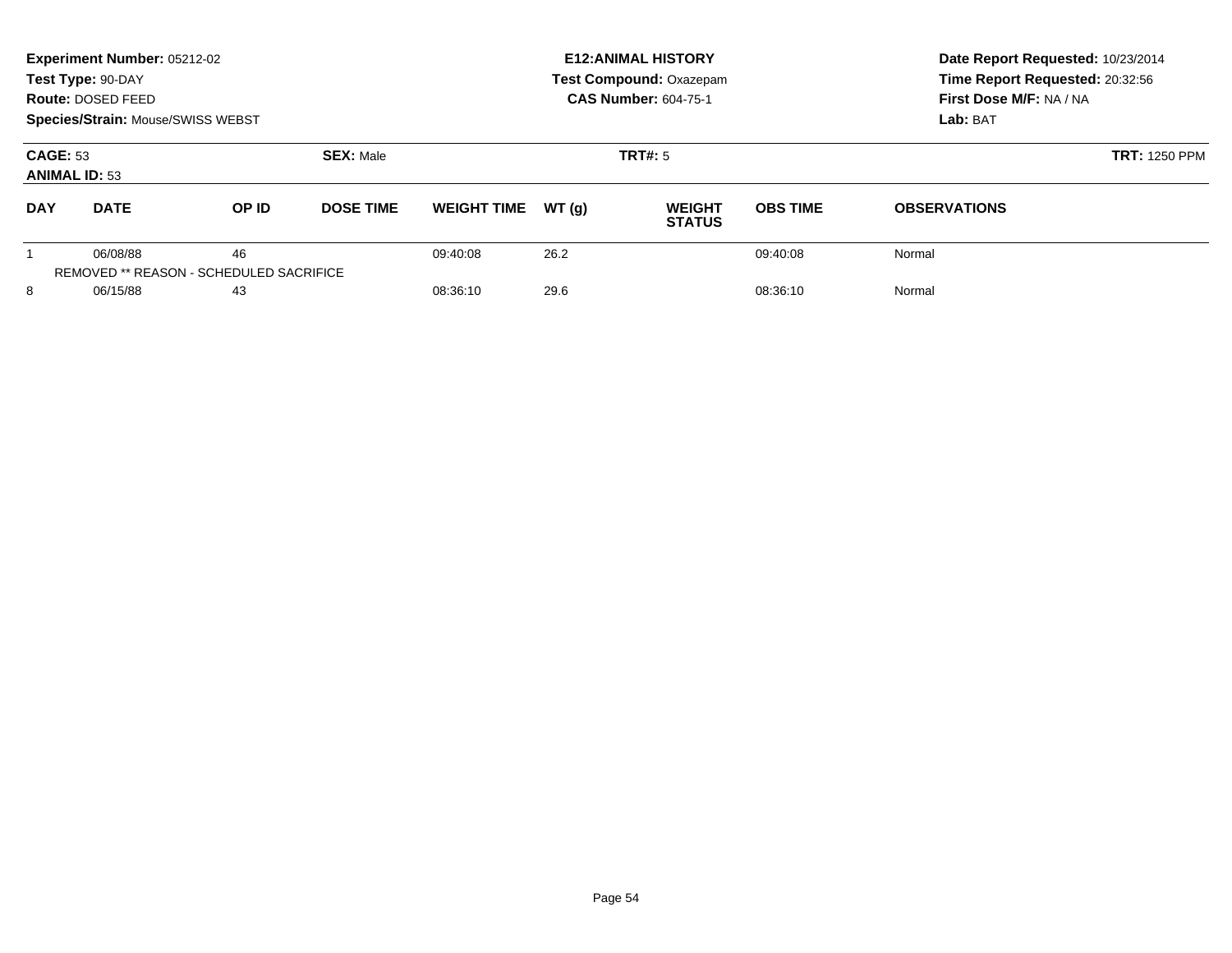|                                         | Experiment Number: 05212-02<br>Test Type: 90-DAY<br>Route: DOSED FEED<br>Species/Strain: Mouse/SWISS WEBST |                                                      |                             |                    |       | <b>E12: ANIMAL HISTORY</b><br><b>Test Compound: Oxazepam</b><br><b>CAS Number: 604-75-1</b> | Date Report Requested: 10/23/2014<br>Time Report Requested: 20:32:56<br>First Dose M/F: NA / NA<br>Lab: BAT |                     |  |
|-----------------------------------------|------------------------------------------------------------------------------------------------------------|------------------------------------------------------|-----------------------------|--------------------|-------|---------------------------------------------------------------------------------------------|-------------------------------------------------------------------------------------------------------------|---------------------|--|
| <b>CAGE: 54</b><br><b>ANIMAL ID: 54</b> |                                                                                                            |                                                      | <b>SEX: Male</b><br>TRT#: 5 |                    |       |                                                                                             | <b>TRT: 1250 PPM</b>                                                                                        |                     |  |
| <b>DAY</b>                              | <b>DATE</b>                                                                                                | OP ID                                                | <b>DOSE TIME</b>            | <b>WEIGHT TIME</b> | WT(q) | <b>WEIGHT</b><br><b>STATUS</b>                                                              | <b>OBS TIME</b>                                                                                             | <b>OBSERVATIONS</b> |  |
|                                         | 06/08/88                                                                                                   | 46<br><b>REMOVED ** REASON - SCHEDULED SACRIFICE</b> |                             | 09:40:28           | 28.0  |                                                                                             | 09:40:28                                                                                                    | Normal              |  |
| 8<br>06/15/88                           |                                                                                                            | 43                                                   |                             | 08:36:48           | 31.7  |                                                                                             | 08:36:48                                                                                                    | Normal              |  |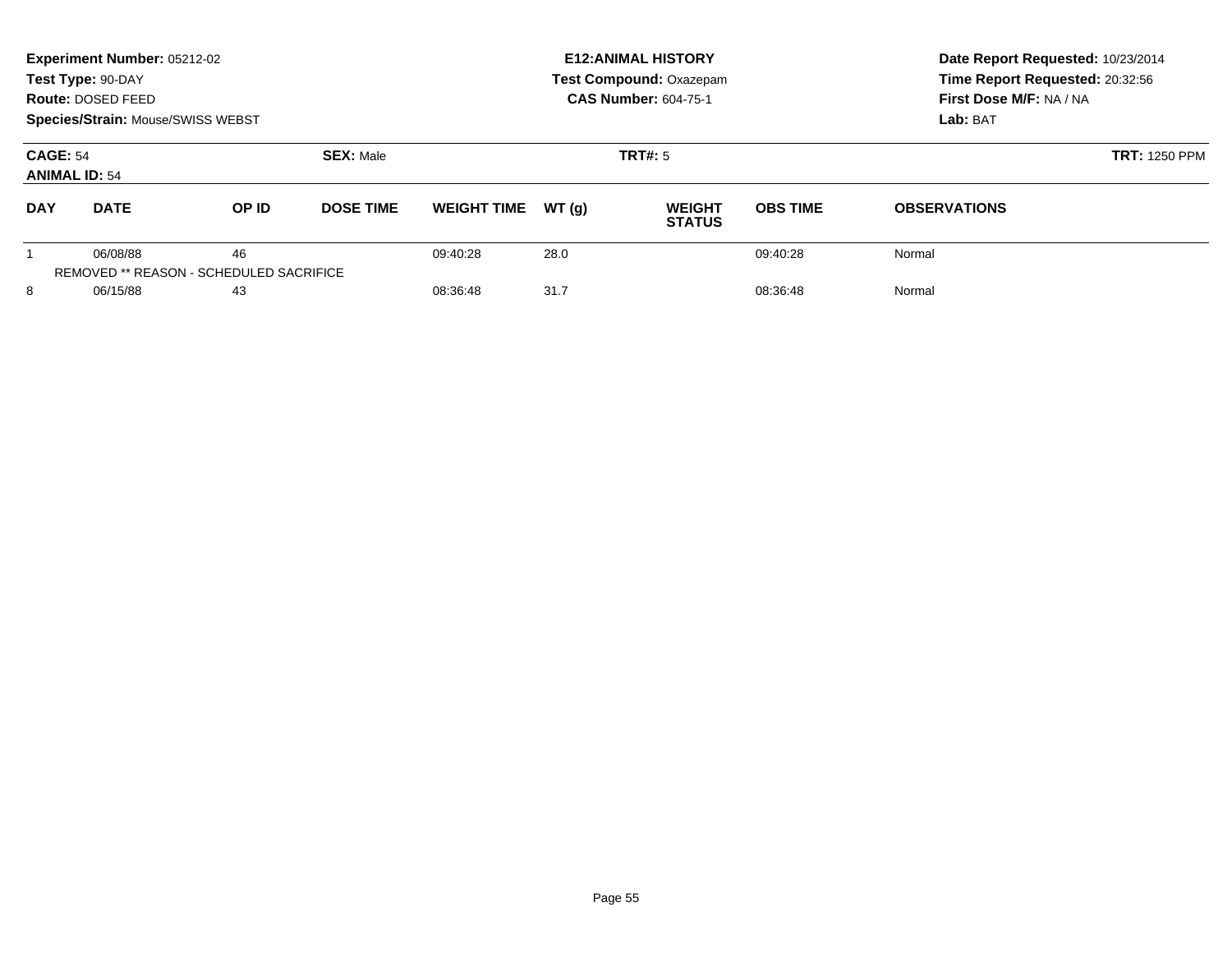|                                         | Experiment Number: 05212-02<br>Test Type: 90-DAY<br>Route: DOSED FEED<br><b>Species/Strain: Mouse/SWISS WEBST</b> |       |                  | <b>E12: ANIMAL HISTORY</b><br><b>Test Compound: Oxazepam</b><br><b>CAS Number: 604-75-1</b> |       |                                |                 | Date Report Requested: 10/23/2014<br>Time Report Requested: 20:32:56<br>First Dose M/F: NA / NA<br>Lab: BAT |
|-----------------------------------------|-------------------------------------------------------------------------------------------------------------------|-------|------------------|---------------------------------------------------------------------------------------------|-------|--------------------------------|-----------------|-------------------------------------------------------------------------------------------------------------|
| <b>CAGE: 55</b><br><b>ANIMAL ID: 55</b> |                                                                                                                   |       | <b>SEX: Male</b> | <b>TRT#: 5</b>                                                                              |       |                                |                 | <b>TRT: 1250 PPM</b>                                                                                        |
| <b>DAY</b>                              | <b>DATE</b>                                                                                                       | OP ID | <b>DOSE TIME</b> | <b>WEIGHT TIME</b>                                                                          | WT(q) | <b>WEIGHT</b><br><b>STATUS</b> | <b>OBS TIME</b> | <b>OBSERVATIONS</b>                                                                                         |
|                                         | 06/08/88<br><b>REMOVED ** REASON - SCHEDULED SACRIFICE</b>                                                        | 46    |                  | 09:40:52                                                                                    | 28.5  |                                | 09:40:52        | Normal                                                                                                      |
| 8<br>06/15/88                           |                                                                                                                   | 43    |                  | 08:37:24                                                                                    | 30.8  |                                | 08:37:24        | Normal                                                                                                      |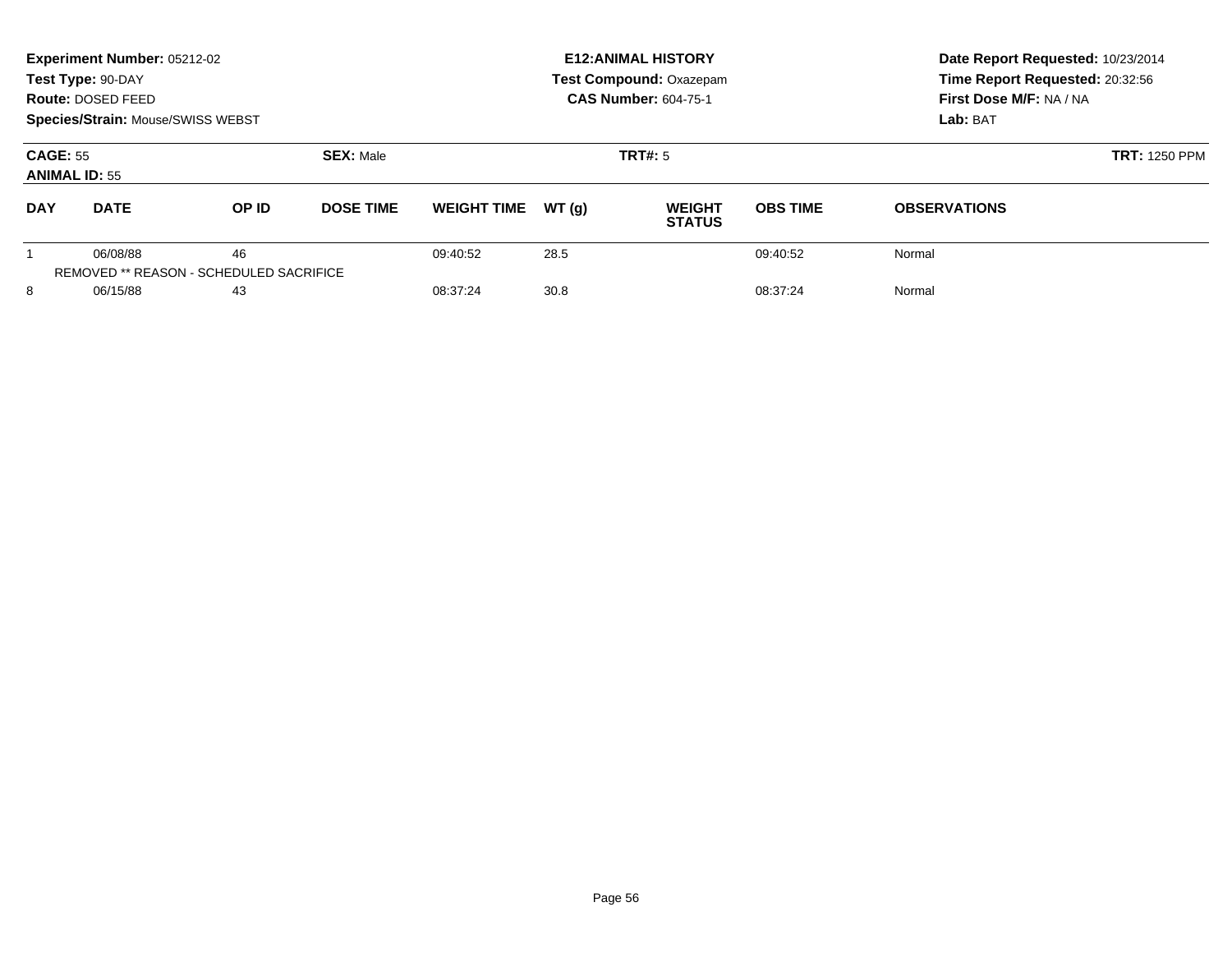**Test Type:** 90-DAY

**Route:** DOSED FEED

**Species/Strain:** Mouse/SWISS WEBST

# **E12:ANIMAL HISTORY Test Compound:** Oxazepam**CAS Number:** 604-75-1

| <b>CAGE: 56</b><br><b>ANIMAL ID: 56</b> |                                         | <b>SEX: Male</b> |                  |                    | <b>TRT#: 5</b> | <b>TRT: 1250 PPM</b>           |                 |                     |  |
|-----------------------------------------|-----------------------------------------|------------------|------------------|--------------------|----------------|--------------------------------|-----------------|---------------------|--|
| <b>DAY</b>                              | <b>DATE</b>                             | OP ID            | <b>DOSE TIME</b> | <b>WEIGHT TIME</b> | WT(g)          | <b>WEIGHT</b><br><b>STATUS</b> | <b>OBS TIME</b> | <b>OBSERVATIONS</b> |  |
|                                         | 06/08/88                                | 46               |                  | 09:02:38           | 25.1           |                                | 09:02:38        | Normal              |  |
| 8                                       | 06/15/88                                | 43               |                  | 09:25:28           | 28.2           |                                | 09:25:28        | Normal              |  |
| 15                                      | 06/22/88                                | 46               |                  | 13:35:06           | 30.2           |                                | 13:35:06        | Normal              |  |
| 22                                      | 06/29/88                                | 46               |                  | 09:37:18           | 32.7           |                                | 09:37:18        | Normal              |  |
| 29                                      | 07/06/88                                | 46               |                  | 09:26:10           | 34.2           |                                | 09:26:10        | Normal              |  |
| 36                                      | 07/13/88                                | 46               |                  | 10:36:40           | 33.4           |                                | 10:36:40        | Normal              |  |
| 43                                      | 07/20/88                                | 46               |                  | 08:50:48           | 33.7           |                                | 08:50:48        | Normal              |  |
| 50                                      | 07/27/88                                | 46               |                  | 11:19:50           | 33.9           |                                | 11:19:50        | Normal              |  |
| 57                                      | 08/03/88                                | 46               |                  | 11:18:16           | 34.2           |                                | 11:18:16        | Normal              |  |
| 64                                      | 08/10/88                                | 46               |                  | 10:52:56           | 34.8           |                                | 10:52:56        | Normal              |  |
| 71                                      | 08/17/88                                | 46               |                  | 10:52:40           | 35.6           |                                | 10:52:40        | Normal              |  |
|                                         | REMOVED ** REASON - SCHEDULED SACRIFICE |                  |                  |                    |                |                                |                 |                     |  |
| 78                                      | 08/24/88                                | 46               |                  | 08:09:20           | 36.5           |                                | 08:09:20        | Normal              |  |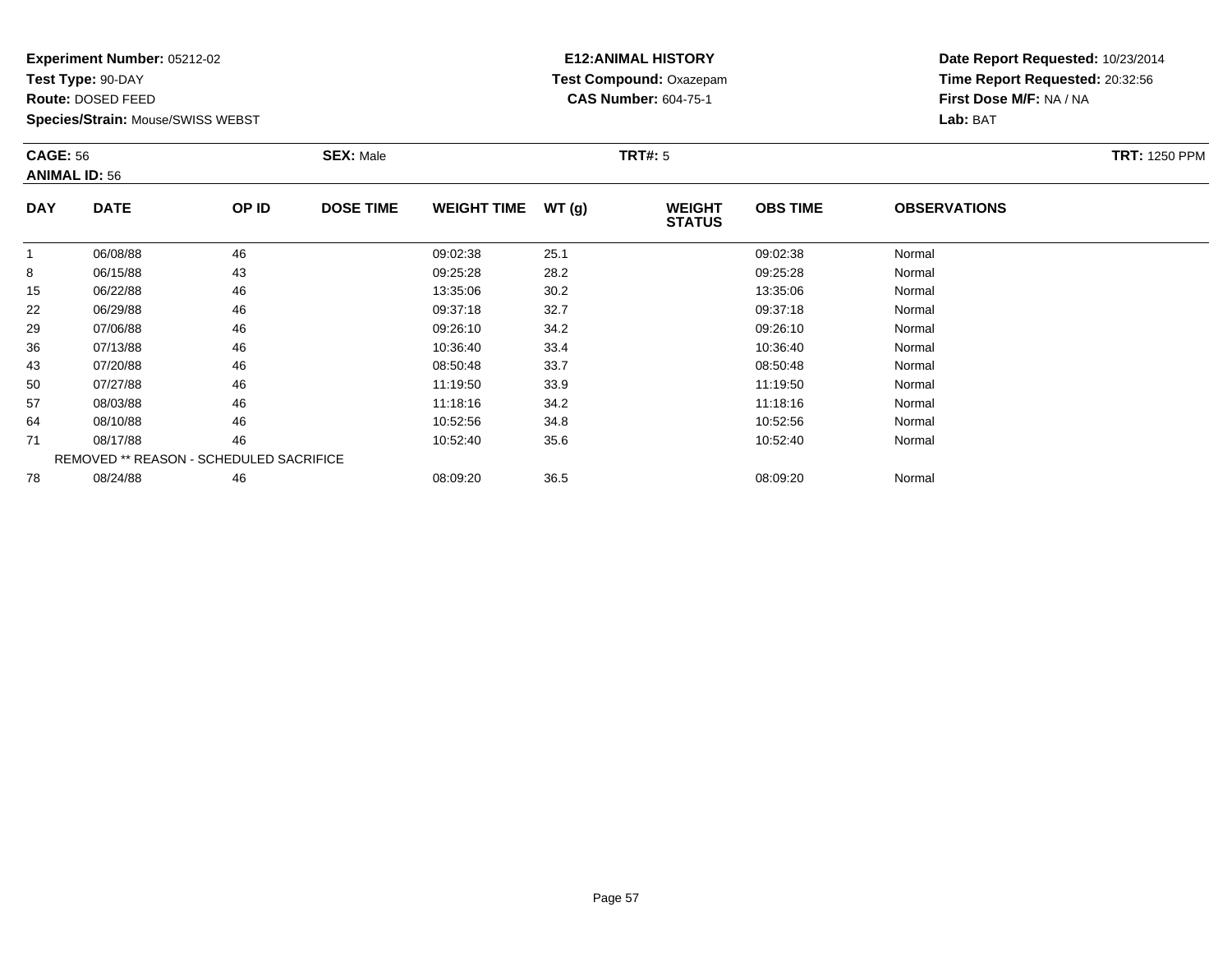**Test Type:** 90-DAY

**Route:** DOSED FEED

78

**Species/Strain:** Mouse/SWISS WEBST

# **E12:ANIMAL HISTORY Test Compound:** Oxazepam**CAS Number:** 604-75-1

**Date Report Requested:** 10/23/2014**Time Report Requested:** 20:32:56**First Dose M/F:** NA / NA**Lab:** BAT

| <b>CAGE: 57</b><br><b>ANIMAL ID: 57</b> |                                         | <b>SEX: Male</b> |                  |                    | <b>TRT#: 5</b> | <b>TRT: 1250 PPM</b>           |                 |                     |  |
|-----------------------------------------|-----------------------------------------|------------------|------------------|--------------------|----------------|--------------------------------|-----------------|---------------------|--|
| <b>DAY</b>                              | <b>DATE</b>                             | OP ID            | <b>DOSE TIME</b> | <b>WEIGHT TIME</b> | WT(g)          | <b>WEIGHT</b><br><b>STATUS</b> | <b>OBS TIME</b> | <b>OBSERVATIONS</b> |  |
|                                         | 06/08/88                                | 46               |                  | 09:03:16           | 25.9           |                                | 09:03:16        | Normal              |  |
| 8                                       | 06/15/88                                | 43               |                  | 09:23:38           | 30.0           |                                | 09:23:38        | Normal              |  |
| 15                                      | 06/22/88                                | 46               |                  | 13:32:14           | 32.4           |                                | 13:32:14        | Normal              |  |
| 22                                      | 06/29/88                                | 46               |                  | 09:38:02           | 33.0           |                                | 09:38:02        | Normal              |  |
| 29                                      | 07/06/88                                | 46               |                  | 09:26:54           | 33.5           |                                | 09:26:54        | Normal              |  |
| 36                                      | 07/13/88                                | 46               |                  | 10:37:16           | 34.9           |                                | 10:37:16        | Normal              |  |
| 43                                      | 07/20/88                                | 46               |                  | 08:51:28           | 34.5           |                                | 08:51:28        | Normal              |  |
| 50                                      | 07/27/88                                | 46               |                  | 11:20:24           | 35.1           |                                | 11:20:24        | Normal              |  |
| 57                                      | 08/03/88                                | 46               |                  | 11:18:44           | 35.4           |                                | 11:18:44        | Normal              |  |
| 64                                      | 08/10/88                                | 46               |                  | 10:53:28           | 36.5           |                                | 10:53:28        | Normal              |  |
| 71                                      | 08/17/88                                | 46               |                  | 10:53:14           | 37.2           |                                | 10:53:14        | Normal              |  |
|                                         | REMOVED ** REASON - SCHEDULED SACRIFICE |                  |                  |                    |                |                                |                 |                     |  |

8 08/24/88 46 08/2 09:02:24 38.1 08:02:24 08:02:24 Normal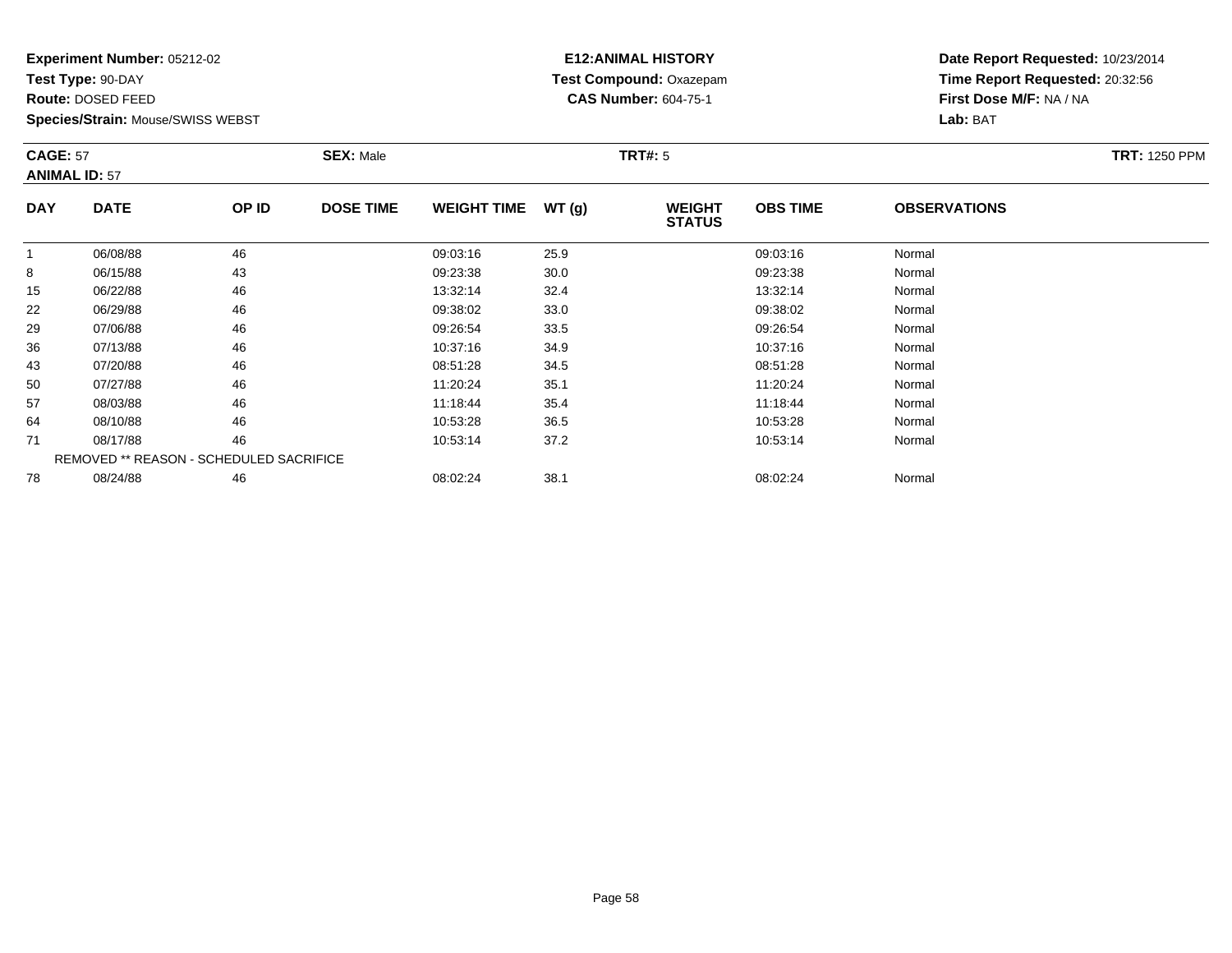**Test Type:** 90-DAY

**Route:** DOSED FEED

**Species/Strain:** Mouse/SWISS WEBST

# **E12:ANIMAL HISTORY Test Compound:** Oxazepam**CAS Number:** 604-75-1

| <b>CAGE: 58</b><br><b>ANIMAL ID: 58</b> |                                         | <b>SEX: Male</b> |                  |                    | <b>TRT#: 5</b> |                                | <b>TRT: 1250 PPM</b> |                     |  |
|-----------------------------------------|-----------------------------------------|------------------|------------------|--------------------|----------------|--------------------------------|----------------------|---------------------|--|
| <b>DAY</b>                              | <b>DATE</b>                             | OP ID            | <b>DOSE TIME</b> | <b>WEIGHT TIME</b> | WT(g)          | <b>WEIGHT</b><br><b>STATUS</b> | <b>OBS TIME</b>      | <b>OBSERVATIONS</b> |  |
| $\mathbf{1}$                            | 06/08/88                                | 46               |                  | 09:03:46           | 26.8           |                                | 09:03:46             | Normal              |  |
| 8                                       | 06/15/88                                | 43               |                  | 09:24:02           | 31.1           |                                | 09:24:02             | Normal              |  |
| 15                                      | 06/22/88                                | 46               |                  | 13:33:02           | 34.5           |                                | 13:33:02             | Normal              |  |
| 22                                      | 06/29/88                                | 46               |                  | 09:35:30           | 34.8           |                                | 09:35:30             | Normal              |  |
| 29                                      | 07/06/88                                | 46               |                  | 09:23:20           | 35.4           |                                | 09:23:20             | Normal              |  |
| 36                                      | 07/13/88                                | 46               |                  | 10:37:54           | 34.9           |                                | 10:37:54             | Normal              |  |
| 43                                      | 07/20/88                                | 46               |                  | 08:52:10           | 36.3           |                                | 08:52:10             | Normal              |  |
| 50                                      | 07/27/88                                | 46               |                  | 11:20:54           | 37.1           |                                | 11:20:54             | Normal              |  |
| 57                                      | 08/03/88                                | 46               |                  | 11:19:10           | 37.7           |                                | 11:19:10             | Normal              |  |
| 64                                      | 08/10/88                                | 46               |                  | 10:54:02           | 38.7           |                                | 10:54:02             | Normal              |  |
| 71                                      | 08/17/88                                | 46               |                  | 10:53:46           | 39.1           |                                | 10:53:46             | Normal              |  |
|                                         | REMOVED ** REASON - SCHEDULED SACRIFICE |                  |                  |                    |                |                                |                      |                     |  |
| 78                                      | 08/24/88                                | 46               |                  | 07:58:54           | 41.0           |                                | 07:58:54             | Normal              |  |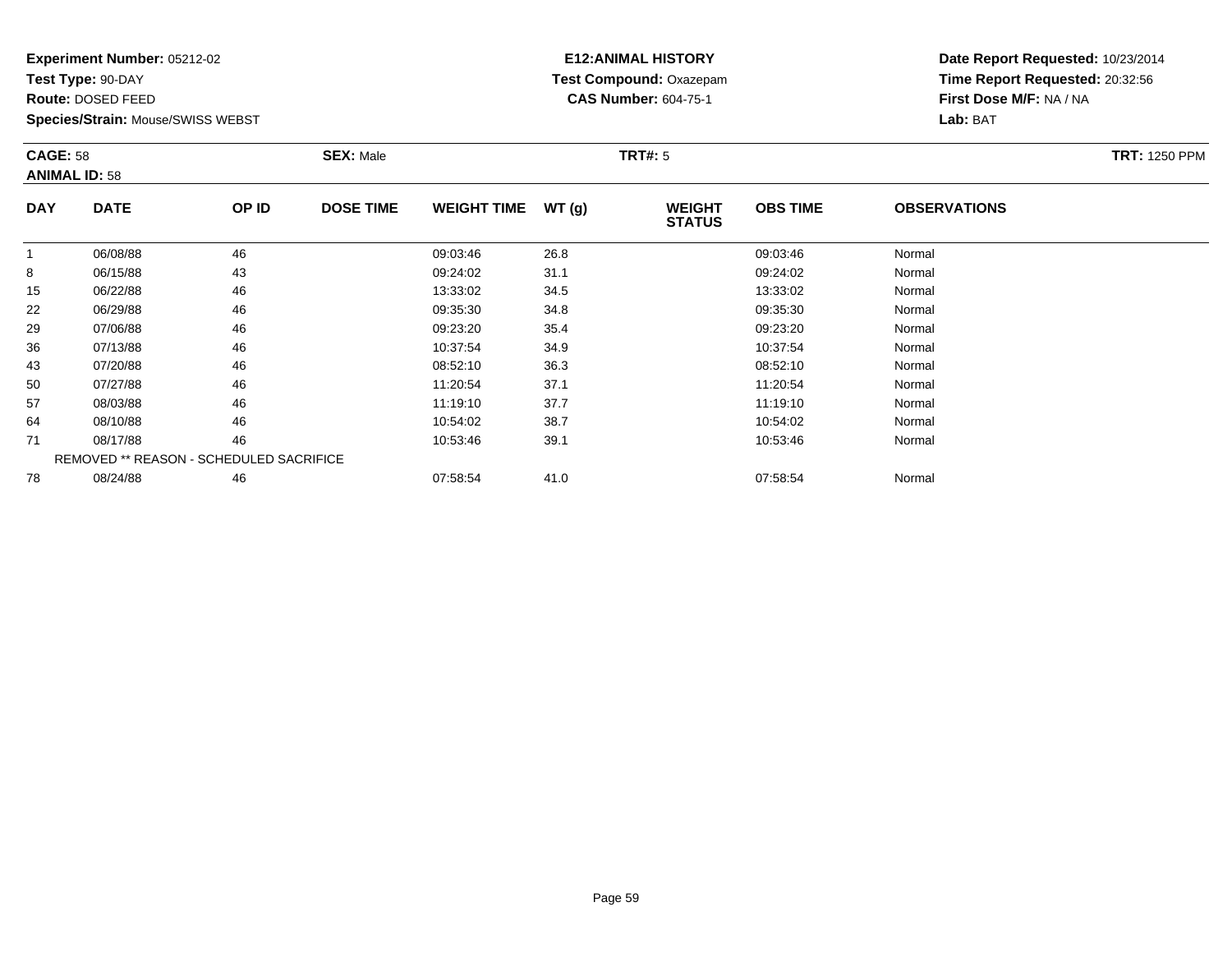**Test Type:** 90-DAY

**Route:** DOSED FEED

**Species/Strain:** Mouse/SWISS WEBST

# **E12:ANIMAL HISTORY Test Compound:** Oxazepam**CAS Number:** 604-75-1

| <b>CAGE: 59</b><br><b>ANIMAL ID: 59</b> |                                         | <b>SEX: Male</b> |                  |                    | <b>TRT#: 5</b> | <b>TRT: 1250 PPM</b>           |                 |                     |  |
|-----------------------------------------|-----------------------------------------|------------------|------------------|--------------------|----------------|--------------------------------|-----------------|---------------------|--|
| <b>DAY</b>                              | <b>DATE</b>                             | OP ID            | <b>DOSE TIME</b> | <b>WEIGHT TIME</b> | WT(g)          | <b>WEIGHT</b><br><b>STATUS</b> | <b>OBS TIME</b> | <b>OBSERVATIONS</b> |  |
|                                         | 06/08/88                                | 46               |                  | 09:04:16           | 27.1           |                                | 09:04:16        | Normal              |  |
| 8                                       | 06/15/88                                | 43               |                  | 09:24:26           | 30.8           |                                | 09:24:26        | Normal              |  |
| 15                                      | 06/22/88                                | 46               |                  | 13:33:40           | 32.8           |                                | 13:33:40        | Normal              |  |
| 22                                      | 06/29/88                                | 46               |                  | 09:36:08           | 33.9           |                                | 09:36:08        | Normal              |  |
| 29                                      | 07/06/88                                | 46               |                  | 09:24:02           | 33.4           |                                | 09:24:02        | Normal              |  |
| 36                                      | 07/13/88                                | 46               |                  | 10:35:24           | 34.3           |                                | 10:35:24        | Normal              |  |
| 43                                      | 07/20/88                                | 46               |                  | 08:49:20           | 34.2           |                                | 08:49:20        | Normal              |  |
| 50                                      | 07/27/88                                | 46               |                  | 11:21:26           | 35.3           |                                | 11:21:26        | Normal              |  |
| 57                                      | 08/03/88                                | 46               |                  | 11:19:42           | 35.8           |                                | 11:19:42        | Normal              |  |
| 64                                      | 08/10/88                                | 46               |                  | 10:54:36           | 36.8           |                                | 10:54:36        | Normal              |  |
| 71                                      | 08/17/88                                | 46               |                  | 10:54:38           | 37.0           |                                | 10:54:38        | Normal              |  |
|                                         | REMOVED ** REASON - SCHEDULED SACRIFICE |                  |                  |                    |                |                                |                 |                     |  |
| 78                                      | 08/24/88                                | 46               |                  | 07:55:42           | 38.2           |                                | 07:55:42        | Normal              |  |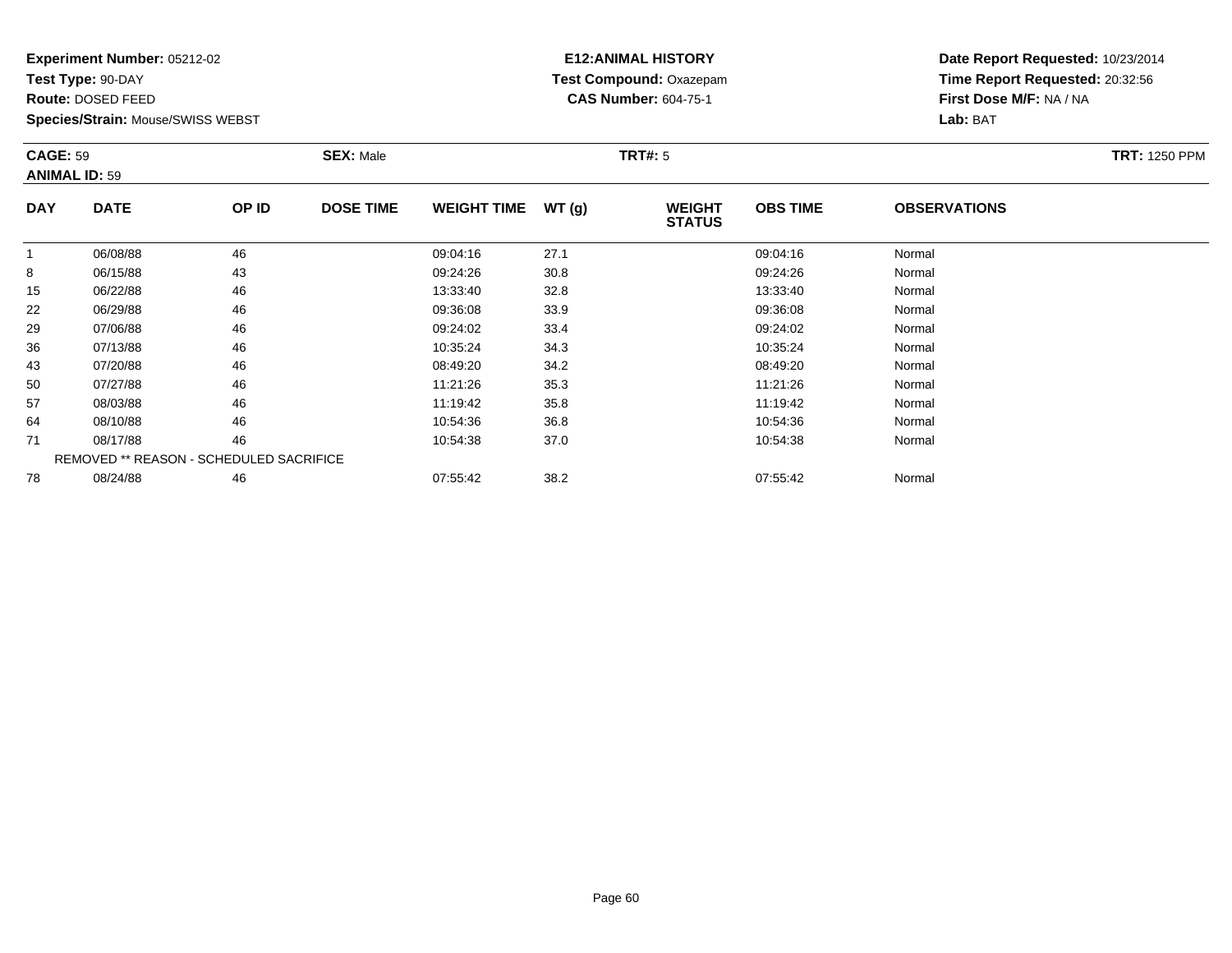**Test Type:** 90-DAY

**Route:** DOSED FEED

**Species/Strain:** Mouse/SWISS WEBST

# **E12:ANIMAL HISTORY Test Compound:** Oxazepam**CAS Number:** 604-75-1

| <b>CAGE: 60</b> | <b>ANIMAL ID: 60</b>                           |       | <b>SEX: Male</b> |                    |       | <b>TRT#: 5</b>                 |                 |                     | <b>TRT: 1250 PPM</b> |
|-----------------|------------------------------------------------|-------|------------------|--------------------|-------|--------------------------------|-----------------|---------------------|----------------------|
| <b>DAY</b>      | <b>DATE</b>                                    | OP ID | <b>DOSE TIME</b> | <b>WEIGHT TIME</b> | WT(g) | <b>WEIGHT</b><br><b>STATUS</b> | <b>OBS TIME</b> | <b>OBSERVATIONS</b> |                      |
|                 | 06/08/88                                       | 46    |                  | 09:04:46           | 25.2  |                                | 09:04:46        | Normal              |                      |
| 8               | 06/15/88                                       | 43    |                  | 09:24:52           | 29.2  |                                | 09:24:52        | Normal              |                      |
| 15              | 06/22/88                                       | 46    |                  | 13:34:20           | 32.2  |                                | 13:34:20        | Normal              |                      |
| 22              | 06/29/88                                       | 46    |                  | 09:36:40           | 33.1  |                                | 09:36:40        | Normal              |                      |
| 29              | 07/06/88                                       | 46    |                  | 09:24:38           | 35.0  |                                | 09:24:38        | Normal              |                      |
| 36              | 07/13/88                                       | 46    |                  | 10:36:06           | 34.7  |                                | 10:36:06        | Normal              |                      |
| 43              | 07/20/88                                       | 46    |                  | 08:50:02           | 35.1  |                                | 08:50:02        | Normal              |                      |
| 50              | 07/27/88                                       | 46    |                  | 11:19:18           | 35.0  |                                | 11:19:18        | Normal              |                      |
| 57              | 08/03/88                                       | 46    |                  | 11:17:50           | 35.3  |                                | 11:17:50        | Normal              |                      |
| 64              | 08/10/88                                       | 46    |                  | 10:55:08           | 36.0  |                                | 10:55:08        | Normal              |                      |
| 71              | 08/17/88                                       | 46    |                  | 10:55:14           | 37.1  |                                | 10:55:14        | Normal              |                      |
|                 | <b>REMOVED ** REASON - SCHEDULED SACRIFICE</b> |       |                  |                    |       |                                |                 |                     |                      |
| 78              | 08/24/88                                       | 46    |                  | 08:04:08           | 37.4  |                                | 08:04:08        | Normal              |                      |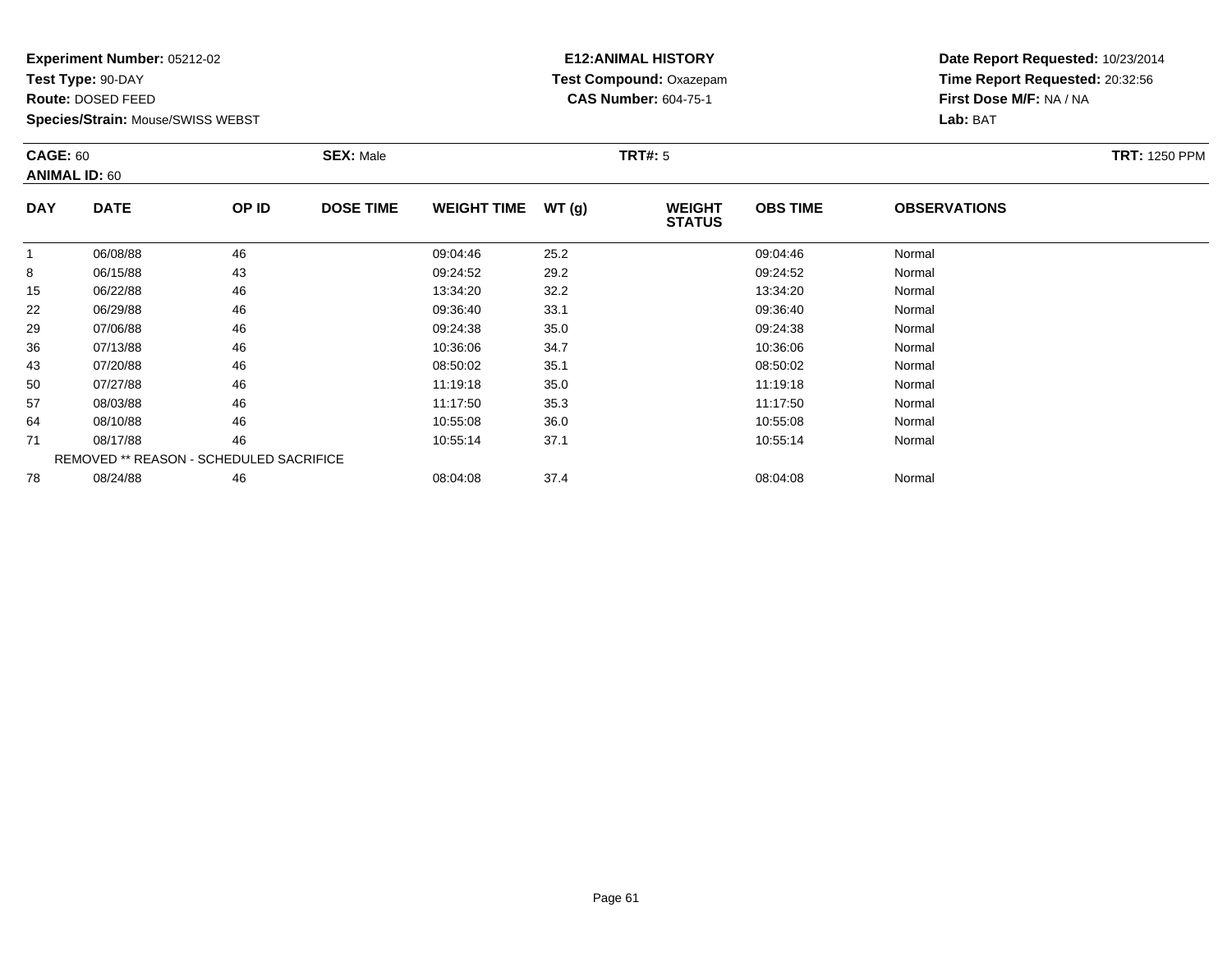**Test Type:** 90-DAY

**Route:** DOSED FEED

93

**Species/Strain:** Mouse/SWISS WEBST

#### **E12:ANIMAL HISTORY Test Compound:** Oxazepam**CAS Number:** 604-75-1

**Date Report Requested:** 10/23/2014**Time Report Requested:** 20:32:56**First Dose M/F:** NA / NA**Lab:** BAT

| <b>CAGE: 61</b> | <b>ANIMAL ID: 61</b>                   |       | <b>SEX: Male</b> |                    |       | <b>TRT#: 7</b>                 |                 |                     | <b>TRT: 2500 PPM</b> |
|-----------------|----------------------------------------|-------|------------------|--------------------|-------|--------------------------------|-----------------|---------------------|----------------------|
| <b>DAY</b>      | <b>DATE</b>                            | OP ID | <b>DOSE TIME</b> | <b>WEIGHT TIME</b> | WT(g) | <b>WEIGHT</b><br><b>STATUS</b> | <b>OBS TIME</b> | <b>OBSERVATIONS</b> |                      |
|                 | 06/08/88                               | 46    |                  | 09:23:44           | 25.6  |                                | 09:23:44        | Normal              |                      |
| 8               | 06/15/88                               | 43    |                  | 13:41:08           | 27.3  |                                | 13:41:08        | Normal              |                      |
| 15              | 06/22/88                               | 46    |                  | 11:09:46           | 30.6  |                                | 11:09:46        | Normal              |                      |
| 22              | 06/29/88                               | 46    |                  | 11:12:28           | 31.3  |                                | 11:12:28        | Normal              |                      |
| 29              | 07/06/88                               | 46    |                  | 10:54:34           | 30.9  |                                | 10:54:34        | Normal              |                      |
| 36              | 07/13/88                               | 46    |                  | 09:27:32           | 30.8  |                                | 09:27:32        | Normal              |                      |
| 43              | 07/20/88                               | 46    |                  | 10:47:22           | 30.7  |                                | 10:47:22        | Normal              |                      |
| 50              | 07/27/88                               | 46    |                  | 09:14:22           | 31.4  |                                | 09:14:22        | Normal              |                      |
| 57              | 08/03/88                               | 46    |                  | 09:16:00           | 32.3  |                                | 09:16:00        | Normal              |                      |
| 64              | 08/10/88                               | 46    |                  | 11:29:00           | 32.3  |                                | 11:29:00        | Normal              |                      |
| 71              | 08/17/88                               | 46    |                  | 11:13:06           | 32.7  |                                | 11:13:06        | Normal              |                      |
| 78              | 08/24/88                               | 46    |                  | 13:31:12           | 32.9  |                                | 13:31:12        | Normal              |                      |
| 85              | 08/31/88                               | 46    |                  | 10:37:46           | 32.8  |                                | 10:37:46        | Normal              |                      |
| 92              | 09/07/88                               | 46    |                  | 10:39:42           | 33.8  |                                | 10:39:42        | Normal              |                      |
|                 | REMOVED ** REASON - TERMINAL SACRIFICE |       |                  |                    |       |                                |                 |                     |                      |

3 09/08/88 46 46 06:54:58 33.9 33.9 06:54:58 06:54:58 Normal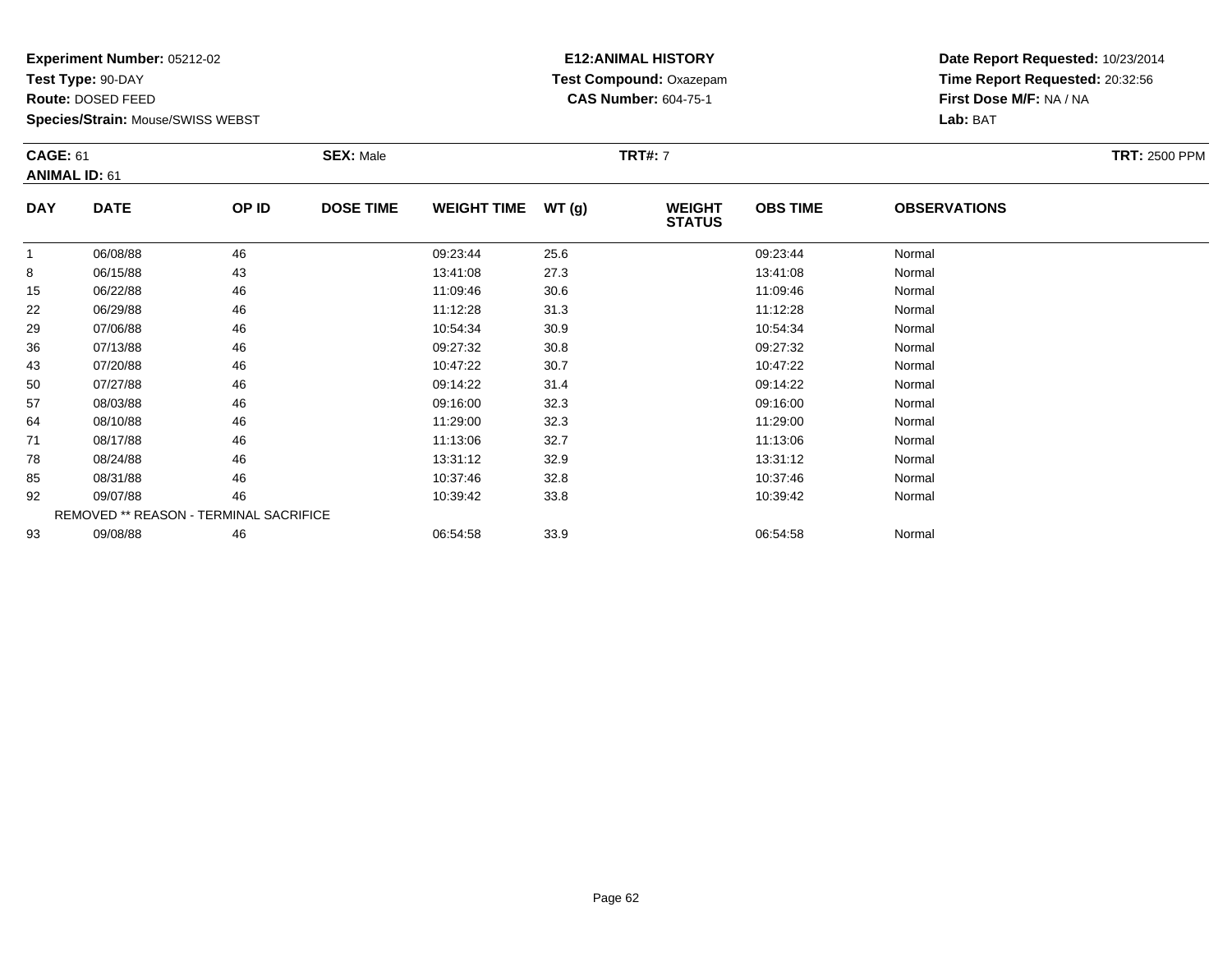**Test Type:** 90-DAY

**Route:** DOSED FEED

85

92

93

**Species/Strain:** Mouse/SWISS WEBST

REMOVED \*\* REASON - TERMINAL SACRIFICE

# **E12:ANIMAL HISTORY Test Compound:** Oxazepam**CAS Number:** 604-75-1

**Date Report Requested:** 10/23/2014**Time Report Requested:** 20:32:56**First Dose M/F:** NA / NA**Lab:** BAT

| <b>CAGE: 62</b> | <b>ANIMAL ID: 62</b> |       | <b>SEX: Male</b> |                    |       | <b>TRT#: 7</b>                 |                 | <b>TRT: 2500 PPM</b> |  |
|-----------------|----------------------|-------|------------------|--------------------|-------|--------------------------------|-----------------|----------------------|--|
| <b>DAY</b>      | <b>DATE</b>          | OP ID | <b>DOSE TIME</b> | <b>WEIGHT TIME</b> | WT(g) | <b>WEIGHT</b><br><b>STATUS</b> | <b>OBS TIME</b> | <b>OBSERVATIONS</b>  |  |
|                 | 06/08/88             | 46    |                  | 09:24:02           | 26.0  |                                | 09:24:02        | Normal               |  |
| 8               | 06/15/88             | 43    |                  | 13:41:44           | 28.9  |                                | 13:41:44        | Normal               |  |
| 15              | 06/22/88             | 46    |                  | 11:06:34           | 32.4  |                                | 11:06:34        | Normal               |  |
| 22              | 06/29/88             | 46    |                  | 11:13:02           | 33.7  |                                | 11:13:02        | Normal               |  |
| 29              | 07/06/88             | 46    |                  | 10:55:10           | 33.8  |                                | 10:55:10        | Normal               |  |
| 36              | 07/13/88             | 46    |                  | 09:28:10           | 35.2  |                                | 09:28:10        | Normal               |  |
| 43              | 07/20/88             | 46    |                  | 10:47:56           | 35.6  |                                | 10:47:56        | Normal               |  |
| 50              | 07/27/88             | 46    |                  | 09:14:56           | 37.4  |                                | 09:14:56        | Normal               |  |
| 57              | 08/03/88             | 46    |                  | 09:16:44           | 38.5  |                                | 09:16:44        | Normal               |  |
| 64              | 08/10/88             | 46    |                  | 11:29:30           | 38.7  |                                | 11:29:30        | Normal               |  |
| 71              | 08/17/88             | 46    |                  | 11:13:42           | 40.5  |                                | 11:13:42        | Normal               |  |
| 78              | 08/24/88             | 46    |                  | 13:31:46           | 40.8  |                                | 13:31:46        | Normal               |  |

8 08/24/88 46 13:31:46 13:31:46 40.8 13:46 13:31:46 Normal

5 08/31/88 46 46 10:38:18 40.0 10:08:18 10:08:18 10:08 10:08 10:38:18 Normal

2 09/07/88 46 46 10:37:46 40.9 10:37:46 40.9 10:37:46 Normal

3 09/08/88 46 46 06:55:40 41.9 41.9 06:55:40 06:55:40 Aormal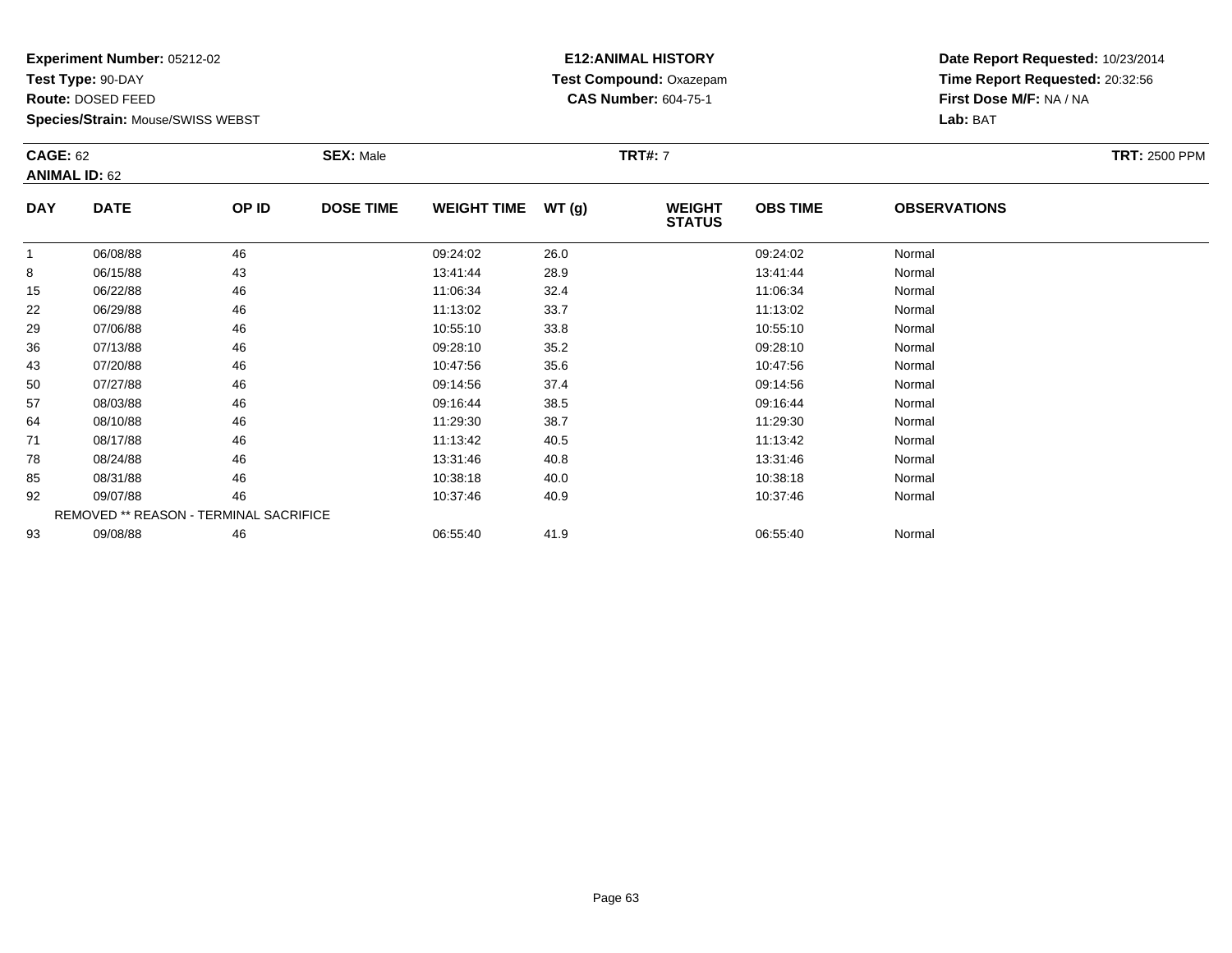**Test Type:** 90-DAY

**Route:** DOSED FEED

93

**Species/Strain:** Mouse/SWISS WEBST

# **E12:ANIMAL HISTORY Test Compound:** Oxazepam**CAS Number:** 604-75-1

**Date Report Requested:** 10/23/2014**Time Report Requested:** 20:32:56**First Dose M/F:** NA / NA**Lab:** BAT

| <b>CAGE: 63</b> | <b>ANIMAL ID: 63</b>                          |       | <b>SEX: Male</b> |                    |       | <b>TRT#: 7</b>                 |                 |                     | <b>TRT: 2500 PPM</b> |
|-----------------|-----------------------------------------------|-------|------------------|--------------------|-------|--------------------------------|-----------------|---------------------|----------------------|
| <b>DAY</b>      | <b>DATE</b>                                   | OP ID | <b>DOSE TIME</b> | <b>WEIGHT TIME</b> | WT(g) | <b>WEIGHT</b><br><b>STATUS</b> | <b>OBS TIME</b> | <b>OBSERVATIONS</b> |                      |
|                 | 06/08/88                                      | 46    |                  | 09:24:18           | 27.5  |                                | 09:24:18        | Normal              |                      |
| 8               | 06/15/88                                      | 43    |                  | 13:44:08           | 31.5  |                                | 13:44:08        | Normal              |                      |
| 15              | 06/22/88                                      | 46    |                  | 11:07:24           | 33.4  |                                | 11:07:24        | Normal              |                      |
| 22              | 06/29/88                                      | 46    |                  | 11:10:36           | 34.1  |                                | 11:10:36        | Normal              |                      |
| 29              | 07/06/88                                      | 46    |                  | 10:52:50           | 35.7  |                                | 10:52:50        | Normal              |                      |
| 36              | 07/13/88                                      | 46    |                  | 09:28:52           | 36.9  |                                | 09:28:52        | Normal              |                      |
| 43              | 07/20/88                                      | 46    |                  | 10:48:34           | 36.3  |                                | 10:48:34        | Normal              |                      |
| 50              | 07/27/88                                      | 46    |                  | 09:15:30           | 38.0  |                                | 09:15:30        | Normal              |                      |
| 57              | 08/03/88                                      | 46    |                  | 09:17:24           | 39.1  |                                | 09:17:24        | Normal              |                      |
| 64              | 08/10/88                                      | 46    |                  | 11:29:58           | 39.4  |                                | 11:29:58        | Normal              |                      |
| 71              | 08/17/88                                      | 46    |                  | 11:14:16           | 40.8  |                                | 11:14:16        | Normal              |                      |
| 78              | 08/24/88                                      | 46    |                  | 13:32:20           | 40.2  |                                | 13:32:20        | Normal              |                      |
| 85              | 08/31/88                                      | 46    |                  | 10:38:46           | 39.5  |                                | 10:38:46        | Normal              |                      |
| 92              | 09/07/88                                      | 46    |                  | 10:38:14           | 40.7  |                                | 10:38:14        | Normal              |                      |
|                 | <b>REMOVED ** REASON - TERMINAL SACRIFICE</b> |       |                  |                    |       |                                |                 |                     |                      |

3 09/08/88 46 46 06:56:12 41.0 06:56:12 06:56:12 06:56:12 Normal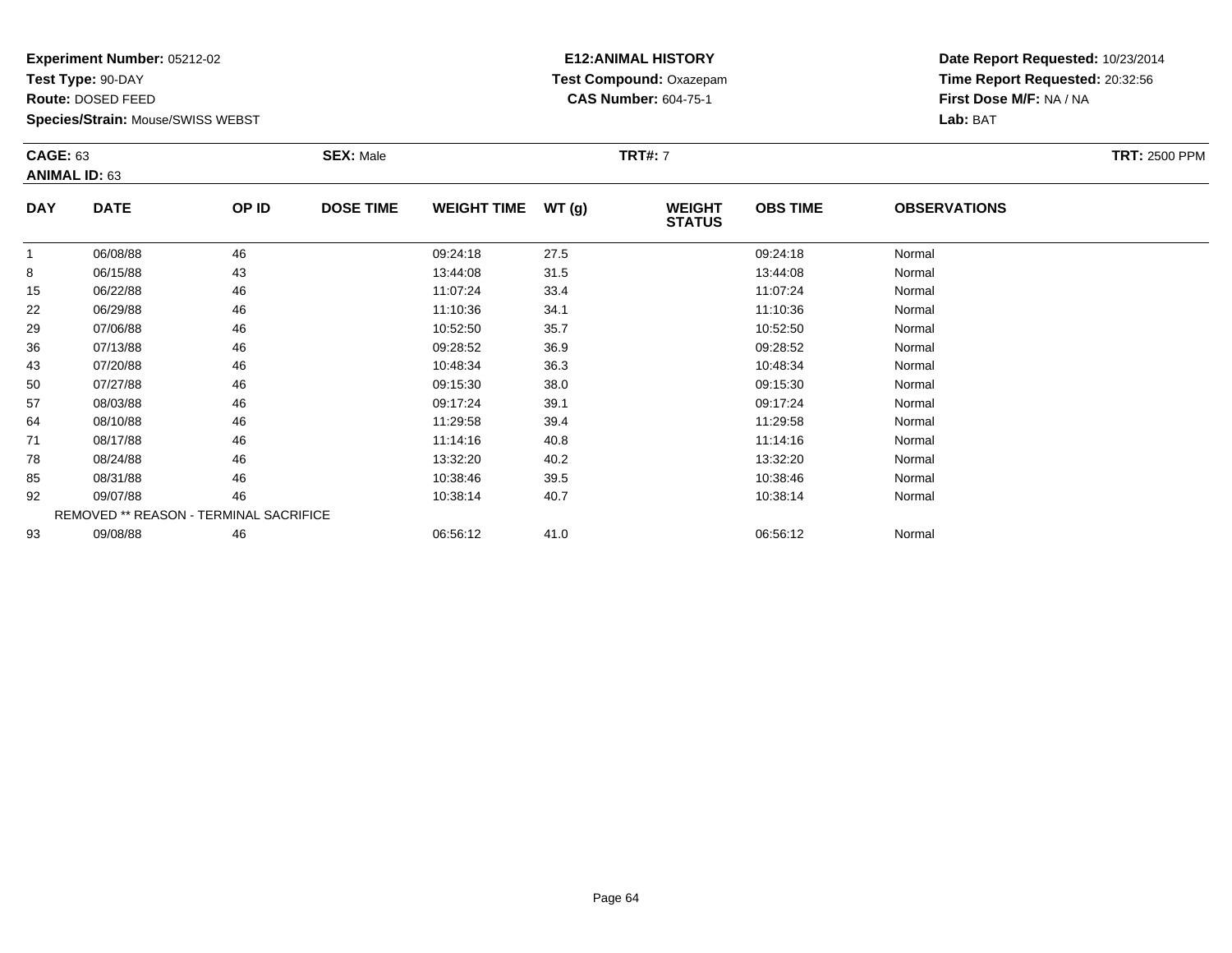**Test Type:** 90-DAY

**Route:** DOSED FEED

92

93

**Species/Strain:** Mouse/SWISS WEBST

REMOVED \*\* REASON - TERMINAL SACRIFICE

# **E12:ANIMAL HISTORY Test Compound:** Oxazepam**CAS Number:** 604-75-1

**Date Report Requested:** 10/23/2014**Time Report Requested:** 20:32:56**First Dose M/F:** NA / NA**Lab:** BAT

|            | <b>CAGE: 64</b><br><b>ANIMAL ID: 64</b> |       | <b>SEX: Male</b> |                    |       | <b>TRT#: 7</b>                 | <b>TRT: 2500 PPM</b> |                     |  |
|------------|-----------------------------------------|-------|------------------|--------------------|-------|--------------------------------|----------------------|---------------------|--|
| <b>DAY</b> | <b>DATE</b>                             | OP ID | <b>DOSE TIME</b> | <b>WEIGHT TIME</b> | WT(g) | <b>WEIGHT</b><br><b>STATUS</b> | <b>OBS TIME</b>      | <b>OBSERVATIONS</b> |  |
|            | 06/08/88                                | 46    |                  | 09:24:38           | 26.2  |                                | 09:24:38             | Normal              |  |
| 8          | 06/15/88                                | 43    |                  | 13:44:42           | 28.9  |                                | 13:44:42             | Normal              |  |
| 15         | 06/22/88                                | 46    |                  | 11:08:18           | 32.6  |                                | 11:08:18             | Normal              |  |
| 22         | 06/29/88                                | 46    |                  | 11:11:14           | 32.4  |                                | 11:11:14             | Normal              |  |
| 29         | 07/06/88                                | 46    |                  | 10:53:26           | 32.4  |                                | 10:53:26             | Normal              |  |
| 36         | 07/13/88                                | 46    |                  | 09:26:22           | 34.9  |                                | 09:26:22             | Normal              |  |
| 43         | 07/20/88                                | 46    |                  | 10:46:00           | 34.3  |                                | 10:46:00             | Normal              |  |
| 50         | 07/27/88                                | 46    |                  | 09:16:04           | 35.0  |                                | 09:16:04             | Normal              |  |
| 57         | 08/03/88                                | 46    |                  | 09:18:04           | 36.2  |                                | 09:18:04             | Normal              |  |
| 64         | 08/10/88                                | 46    |                  | 11:30:26           | 36.8  |                                | 11:30:26             | Normal              |  |
| 71         | 08/17/88                                | 46    |                  | 11:14:58           | 38.2  |                                | 11:14:58             | Normal              |  |
| 78         | 08/24/88                                | 46    |                  | 13:32:58           | 36.0  |                                | 13:32:58             | Normal              |  |
| 85         | 08/31/88                                | 46    |                  | 10:45:10           | 36.4  |                                | 10:45:10             | Normal              |  |

5 08/31/88 46 46 10:45:10 36.4 10:45:10 36.4 10:45:10 10:45:10

2 09/07/88 46 46 10:38:44 37.4 37.4 10:38:44 10:38:44 Normal

3 09/08/88 46 46 06:56:42 37.5 3 06:56:42 06:56:42 Normal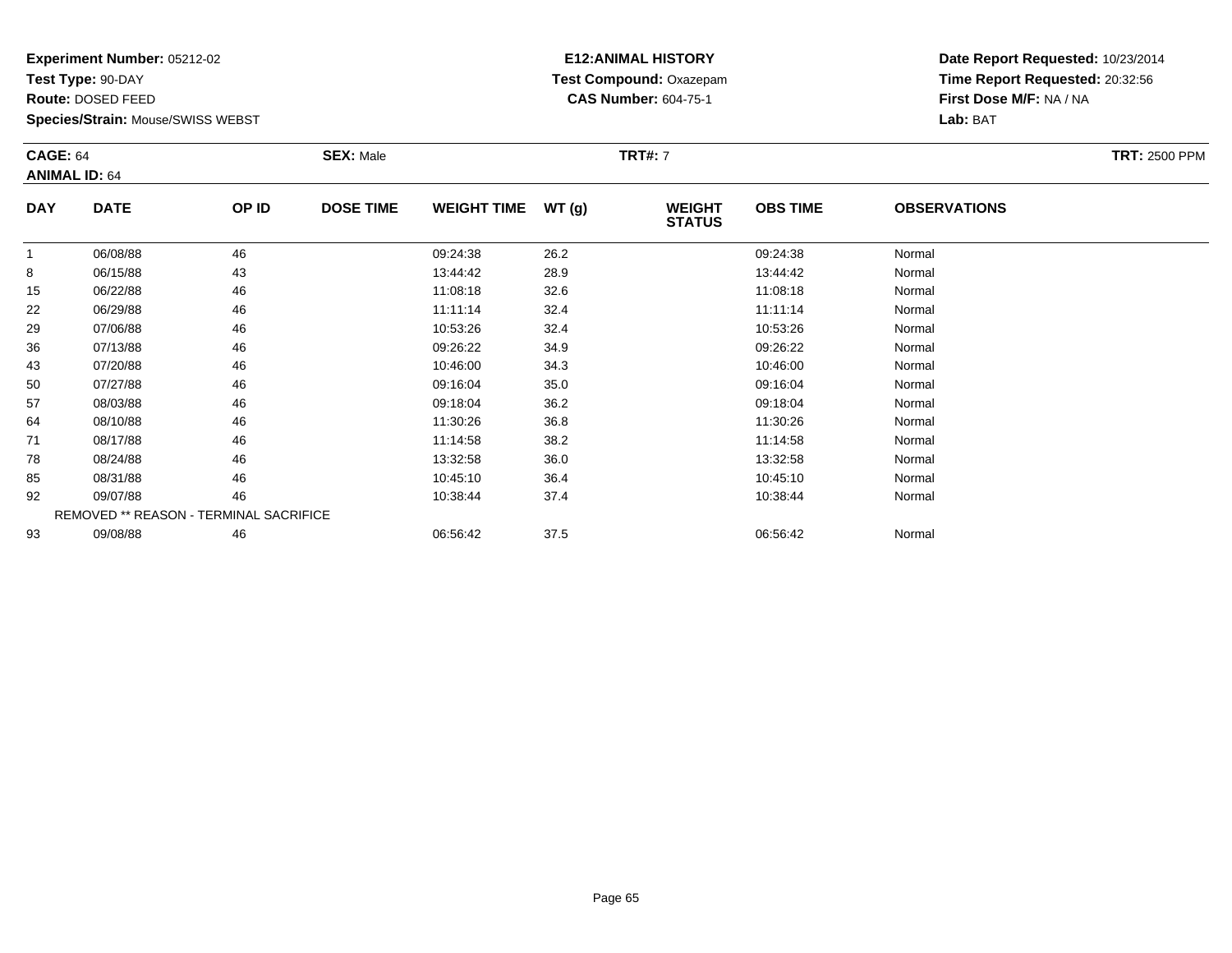**Test Type:** 90-DAY

**Route:** DOSED FEED

92

93

**Species/Strain:** Mouse/SWISS WEBST

REMOVED \*\* REASON - TERMINAL SACRIFICE

# **E12:ANIMAL HISTORY Test Compound:** Oxazepam**CAS Number:** 604-75-1

**Date Report Requested:** 10/23/2014**Time Report Requested:** 20:32:56**First Dose M/F:** NA / NA**Lab:** BAT

| <b>CAGE: 65</b><br><b>ANIMAL ID: 65</b> |             |       | <b>SEX: Male</b> |                    |       | <b>TRT#: 7</b>                 |                 |                     | <b>TRT: 2500 PPM</b> |
|-----------------------------------------|-------------|-------|------------------|--------------------|-------|--------------------------------|-----------------|---------------------|----------------------|
| <b>DAY</b>                              | <b>DATE</b> | OP ID | <b>DOSE TIME</b> | <b>WEIGHT TIME</b> | WT(g) | <b>WEIGHT</b><br><b>STATUS</b> | <b>OBS TIME</b> | <b>OBSERVATIONS</b> |                      |
|                                         | 06/08/88    | 46    |                  | 09:25:00           | 25.9  |                                | 09:25:00        | Normal              |                      |
| 8                                       | 06/15/88    | 43    |                  | 13:45:24           | 26.9  |                                | 13:45:24        | Normal              |                      |
| 15                                      | 06/22/88    | 46    |                  | 11:09:00           | 29.7  |                                | 11:09:00        | Normal              |                      |
| 22                                      | 06/29/88    | 46    |                  | 11:11:54           | 32.0  |                                | 11:11:54        | Normal              |                      |
| 29                                      | 07/06/88    | 46    |                  | 10:54:00           | 32.2  |                                | 10:54:00        | Normal              |                      |
| 36                                      | 07/13/88    | 46    |                  | 09:26:56           | 31.6  |                                | 09:26:56        | Normal              |                      |
| 43                                      | 07/20/88    | 46    |                  | 10:46:36           | 33.0  |                                | 10:46:36        | Normal              |                      |
| 50                                      | 07/27/88    | 46    |                  | 09:13:42           | 32.7  |                                | 09:13:42        | Normal              |                      |
| 57                                      | 08/03/88    | 46    |                  | 09:15:20           | 33.2  |                                | 09:15:20        | Normal              |                      |
| 64                                      | 08/10/88    | 46    |                  | 11:30:58           | 33.6  |                                | 11:30:58        | Normal              |                      |
| 71                                      | 08/17/88    | 46    |                  | 11:15:38           | 33.9  |                                | 11:15:38        | Normal              |                      |
| 78                                      | 08/24/88    | 46    |                  | 13:33:36           | 32.5  |                                | 13:33:36        | Normal              |                      |
| 85                                      | 08/31/88    | 46    |                  | 10:45:42           | 32.9  |                                | 10:45:42        | Normal              |                      |

2 09/07/88 46 46 10:39:12 33.2 10:39 10:39 10:39 10:39 10:39 10:39 10:39 10:39 10:39 10:39 10:48

3 09/08/88 46 46 06:57:12 32.4 5 06:57:12 06:57:12 Normal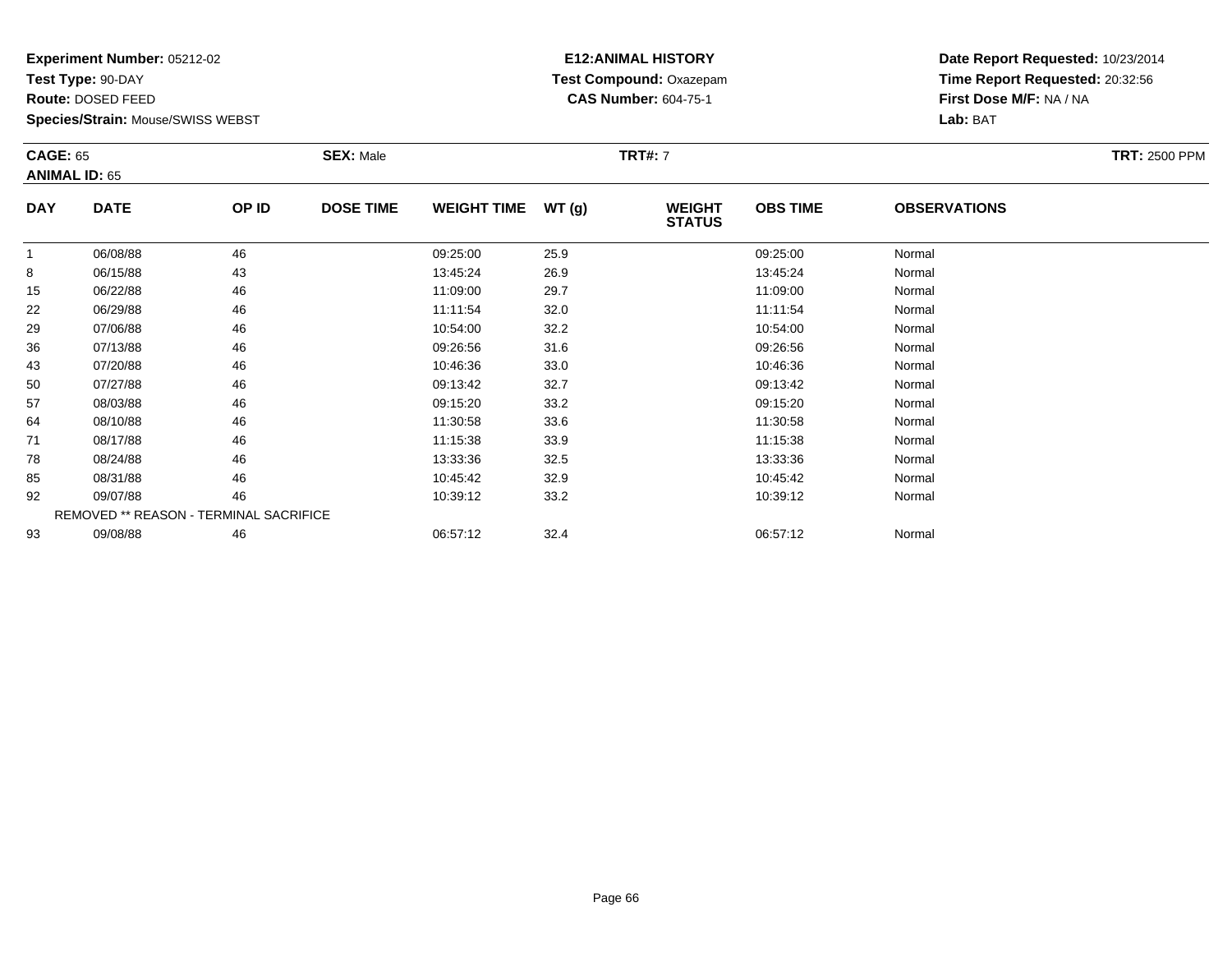**Test Type:** 90-DAY

**Route:** DOSED FEED

93

**Species/Strain:** Mouse/SWISS WEBST

#### **E12:ANIMAL HISTORY Test Compound:** Oxazepam**CAS Number:** 604-75-1

**Date Report Requested:** 10/23/2014**Time Report Requested:** 20:32:56**First Dose M/F:** NA / NA**Lab:** BAT

| <b>CAGE: 66</b> | <b>ANIMAL ID: 66</b>                          |       | <b>SEX: Male</b> |                    |       | <b>TRT#: 7</b>                 |                 |                     | <b>TRT: 2500 PPM</b> |
|-----------------|-----------------------------------------------|-------|------------------|--------------------|-------|--------------------------------|-----------------|---------------------|----------------------|
| <b>DAY</b>      | <b>DATE</b>                                   | OP ID | <b>DOSE TIME</b> | <b>WEIGHT TIME</b> | WT(g) | <b>WEIGHT</b><br><b>STATUS</b> | <b>OBS TIME</b> | <b>OBSERVATIONS</b> |                      |
| $\mathbf{1}$    | 06/08/88                                      | 46    |                  | 09:32:16           | 25.5  |                                | 09:32:16        | Normal              |                      |
| 8               | 06/15/88                                      | 43    |                  | 08:55:46           | 28.6  |                                | 08:55:46        | Normal              |                      |
| 15              | 06/22/88                                      | 46    |                  | 09:50:06           | 30.9  |                                | 09:50:06        | Normal              |                      |
| 22              | 06/29/88                                      | 46    |                  | 10:55:26           | 31.3  |                                | 10:55:26        | Normal              |                      |
| 29              | 07/06/88                                      | 46    |                  | 11:10:02           | 31.3  |                                | 11:10:02        | Normal              |                      |
| 36              | 07/13/88                                      | 46    |                  | 09:11:56           | 32.3  |                                | 09:11:56        | Normal              |                      |
| 43              | 07/20/88                                      | 46    |                  | 11:04:04           | 32.7  |                                | 11:04:04        | Normal              |                      |
| 50              | 07/27/88                                      | 46    |                  | 09:29:42           | 34.5  |                                | 09:29:42        | Normal              |                      |
| 57              | 08/03/88                                      | 46    |                  | 10:30:56           | 36.0  |                                | 10:30:56        | Normal              |                      |
| 64              | 08/10/88                                      | 46    |                  | 11:17:00           | 35.4  |                                | 11:17:00        | Normal              |                      |
| 71              | 08/17/88                                      | 46    |                  | 11:25:38           | 36.2  |                                | 11:25:38        | Normal              |                      |
| 78              | 08/24/88                                      | 46    |                  | 08:52:56           | 35.0  |                                | 08:52:56        | Normal              |                      |
| 85              | 08/31/88                                      | 46    |                  | 09:18:28           | 35.2  |                                | 09:18:28        | Normal              |                      |
| 92              | 09/07/88                                      | 46    |                  | 10:51:46           | 35.5  |                                | 10:51:46        | Normal              |                      |
|                 | <b>REMOVED ** REASON - TERMINAL SACRIFICE</b> |       |                  |                    |       |                                |                 |                     |                      |

3 09/08/88 46 46 06:58:04 35.2 3 06:58:04 06:58:04 Normal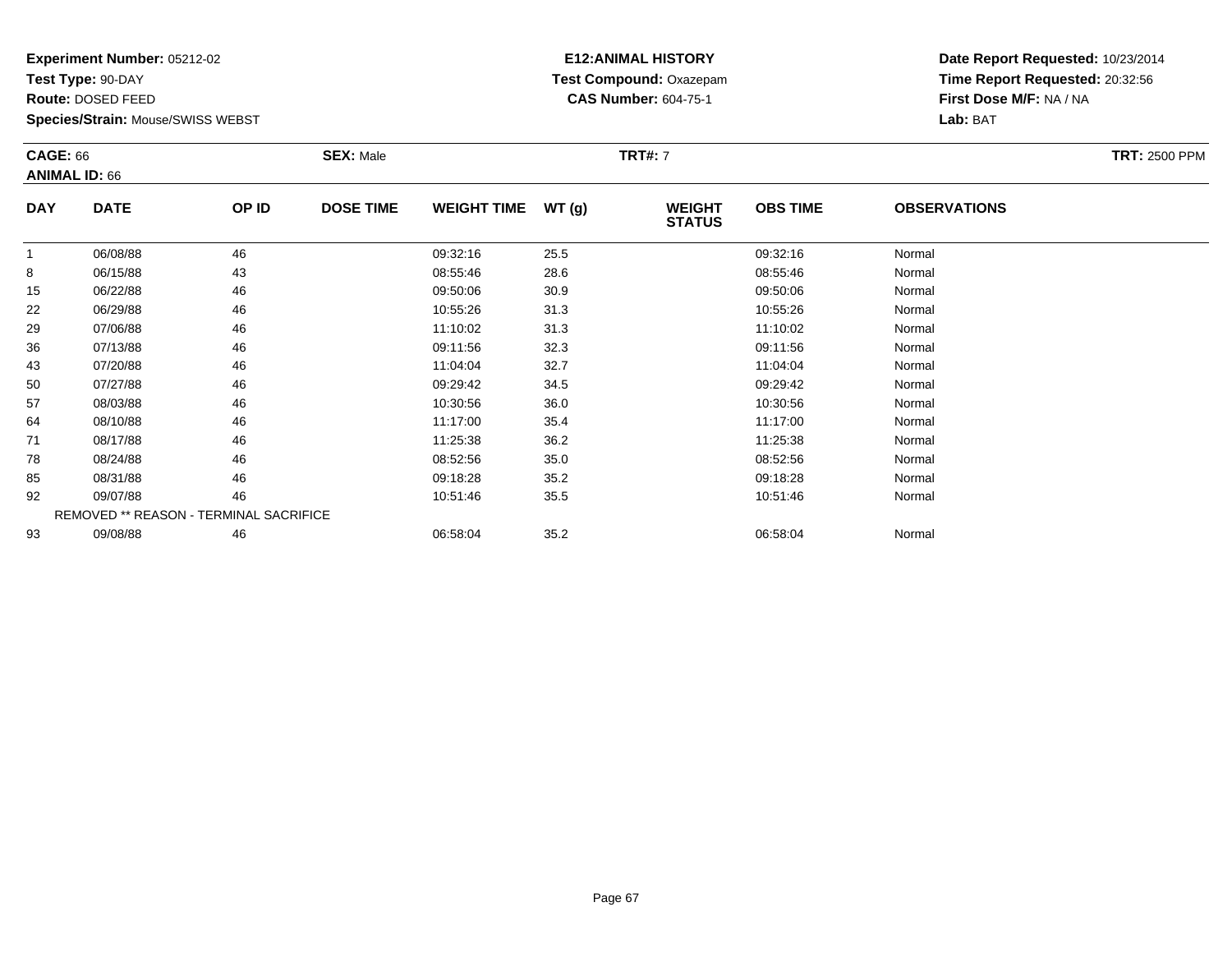**Test Type:** 90-DAY

**Route:** DOSED FEED

92

93

**Species/Strain:** Mouse/SWISS WEBST

REMOVED \*\* REASON - TERMINAL SACRIFICE

#### **E12:ANIMAL HISTORY Test Compound:** Oxazepam**CAS Number:** 604-75-1

**Date Report Requested:** 10/23/2014**Time Report Requested:** 20:32:56**First Dose M/F:** NA / NA**Lab:** BAT

| <b>CAGE: 67</b><br><b>ANIMAL ID: 67</b> |             |       | <b>SEX: Male</b> |                    |       | <b>TRT#: 7</b>                 |                 |                     | <b>TRT: 2500 PPM</b> |
|-----------------------------------------|-------------|-------|------------------|--------------------|-------|--------------------------------|-----------------|---------------------|----------------------|
| <b>DAY</b>                              | <b>DATE</b> | OP ID | <b>DOSE TIME</b> | <b>WEIGHT TIME</b> | WT(g) | <b>WEIGHT</b><br><b>STATUS</b> | <b>OBS TIME</b> | <b>OBSERVATIONS</b> |                      |
|                                         | 06/08/88    | 46    |                  | 09:32:34           | 27.4  |                                | 09:32:34        | Normal              |                      |
| 8                                       | 06/15/88    | 43    |                  | 08:52:30           | 30.4  |                                | 08:52:30        | Normal              |                      |
| 15                                      | 06/22/88    | 46    |                  | 09:46:52           | 33.6  |                                | 09:46:52        | Normal              |                      |
| 22                                      | 06/29/88    | 46    |                  | 10:56:10           | 35.6  |                                | 10:56:10        | Normal              |                      |
| 29                                      | 07/06/88    | 46    |                  | 11:10:34           | 36.0  |                                | 11:10:34        | Normal              |                      |
| 36                                      | 07/13/88    | 46    |                  | 09:12:30           | 36.2  |                                | 09:12:30        | Normal              |                      |
| 43                                      | 07/20/88    | 46    |                  | 11:04:36           | 36.3  |                                | 11:04:36        | Normal              |                      |
| 50                                      | 07/27/88    | 46    |                  | 09:30:16           | 37.1  |                                | 09:30:16        | Normal              |                      |
| 57                                      | 08/03/88    | 46    |                  | 10:31:36           | 38.1  |                                | 10:31:36        | Normal              |                      |
| 64                                      | 08/10/88    | 46    |                  | 11:18:18           | 38.8  |                                | 11:18:18        | Normal              |                      |
| 71                                      | 08/17/88    | 46    |                  | 11:26:06           | 40.0  |                                | 11:26:06        | Normal              |                      |
| 78                                      | 08/24/88    | 46    |                  | 08:50:44           | 40.5  |                                | 08:50:44        | Normal              |                      |
| 85                                      | 08/31/88    | 46    |                  | 09:18:56           | 41.1  |                                | 09:18:56        | Normal              |                      |

2 09/07/88 46 46 10:50:00 41.3 10.50 10:50:00 10:50:00 10:50:00 10:50:00 10:50:00

3 09/08/88 46 46 06:58:38 41.7 1 06:58:38 09/08/88 Normal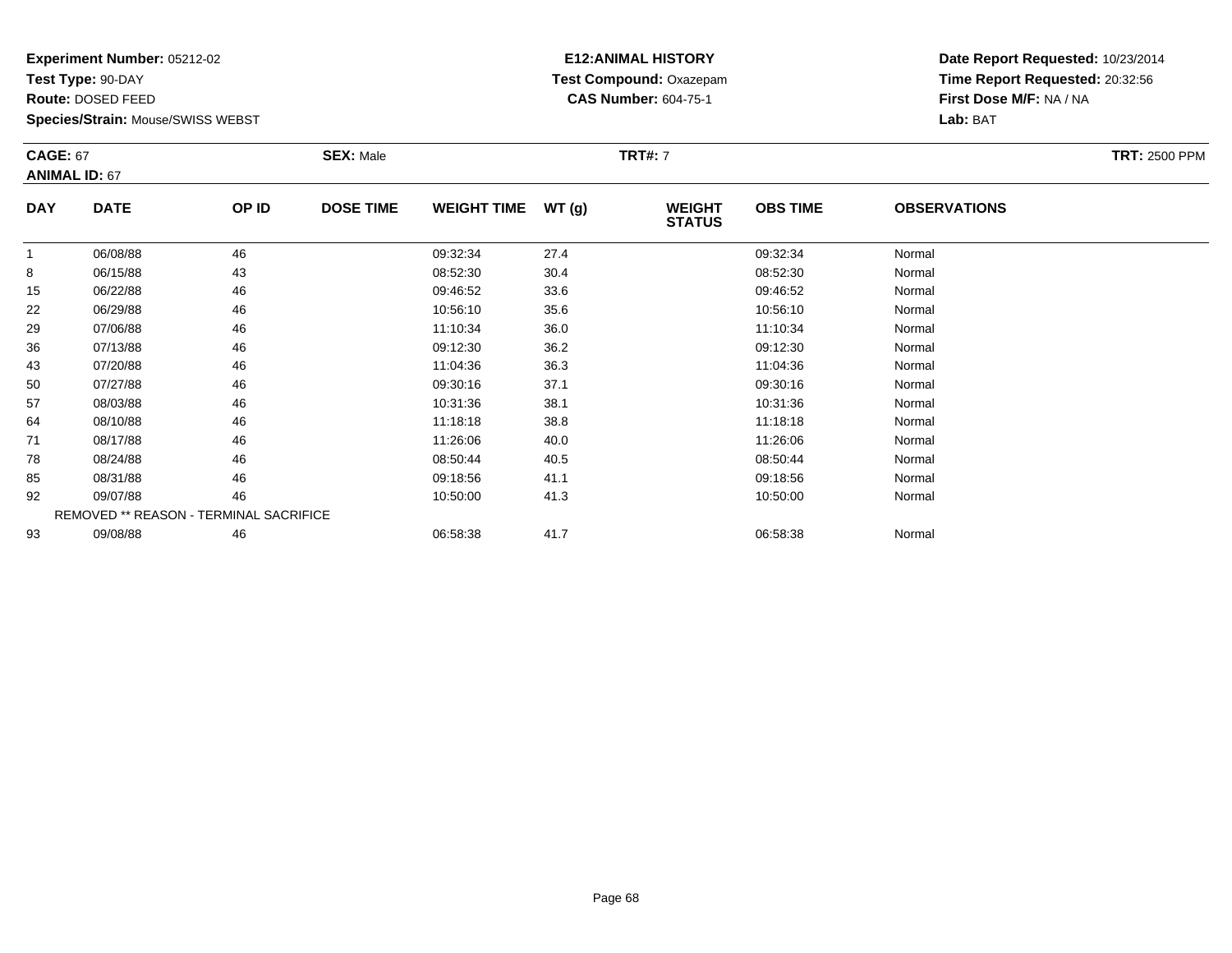**Test Type:** 90-DAY

**Route:** DOSED FEED

93

**Species/Strain:** Mouse/SWISS WEBST

# **E12:ANIMAL HISTORY Test Compound:** Oxazepam**CAS Number:** 604-75-1

**Date Report Requested:** 10/23/2014**Time Report Requested:** 20:32:56**First Dose M/F:** NA / NA**Lab:** BAT

| <b>CAGE: 68</b> | <b>ANIMAL ID: 68</b>                          |       | <b>SEX: Male</b> |                    |       | <b>TRT#: 7</b>                 |                 |                     | <b>TRT: 2500 PPM</b> |
|-----------------|-----------------------------------------------|-------|------------------|--------------------|-------|--------------------------------|-----------------|---------------------|----------------------|
| <b>DAY</b>      | <b>DATE</b>                                   | OP ID | <b>DOSE TIME</b> | <b>WEIGHT TIME</b> | WT(g) | <b>WEIGHT</b><br><b>STATUS</b> | <b>OBS TIME</b> | <b>OBSERVATIONS</b> |                      |
|                 | 06/08/88                                      | 46    |                  | 09:32:52           | 27.0  |                                | 09:32:52        | Normal              |                      |
| 8               | 06/15/88                                      | 43    |                  | 08:53:48           | 31.0  |                                | 08:53:48        | Normal              |                      |
| 15              | 06/22/88                                      | 46    |                  | 09:47:42           | 32.9  |                                | 09:47:42        | Normal              |                      |
| 22              | 06/29/88                                      | 46    |                  | 10:53:36           | 33.7  |                                | 10:53:36        | Normal              |                      |
| 29              | 07/06/88                                      | 46    |                  | 11:08:18           | 34.3  |                                | 11:08:18        | Normal              |                      |
| 36              | 07/13/88                                      | 46    |                  | 09:13:06           | 36.2  |                                | 09:13:06        | Normal              |                      |
| 43              | 07/20/88                                      | 46    |                  | 11:05:12           | 35.0  |                                | 11:05:12        | Normal              |                      |
| 50              | 07/27/88                                      | 46    |                  | 09:30:52           | 36.4  |                                | 09:30:52        | Normal              |                      |
| 57              | 08/03/88                                      | 46    |                  | 10:35:18           | 37.7  |                                | 10:35:18        | Normal              |                      |
| 64              | 08/10/88                                      | 46    |                  | 11:18:52           | 38.1  |                                | 11:18:52        | Normal              |                      |
| 71              | 08/17/88                                      | 46    |                  | 11:26:34           | 39.6  |                                | 11:26:34        | Normal              |                      |
| 78              | 08/24/88                                      | 46    |                  | 08:51:16           | 39.7  |                                | 08:51:16        | Normal              |                      |
| 85              | 08/31/88                                      | 46    |                  | 09:19:22           | 40.7  |                                | 09:19:22        | Normal              |                      |
| 92              | 09/07/88                                      | 46    |                  | 10:50:26           | 41.2  |                                | 10:50:26        | Normal              |                      |
|                 | <b>REMOVED ** REASON - TERMINAL SACRIFICE</b> |       |                  |                    |       |                                |                 |                     |                      |

3 09/08/88 46 46 06:59:24 41.5 06:59:24 06:59 06:59:24 Normal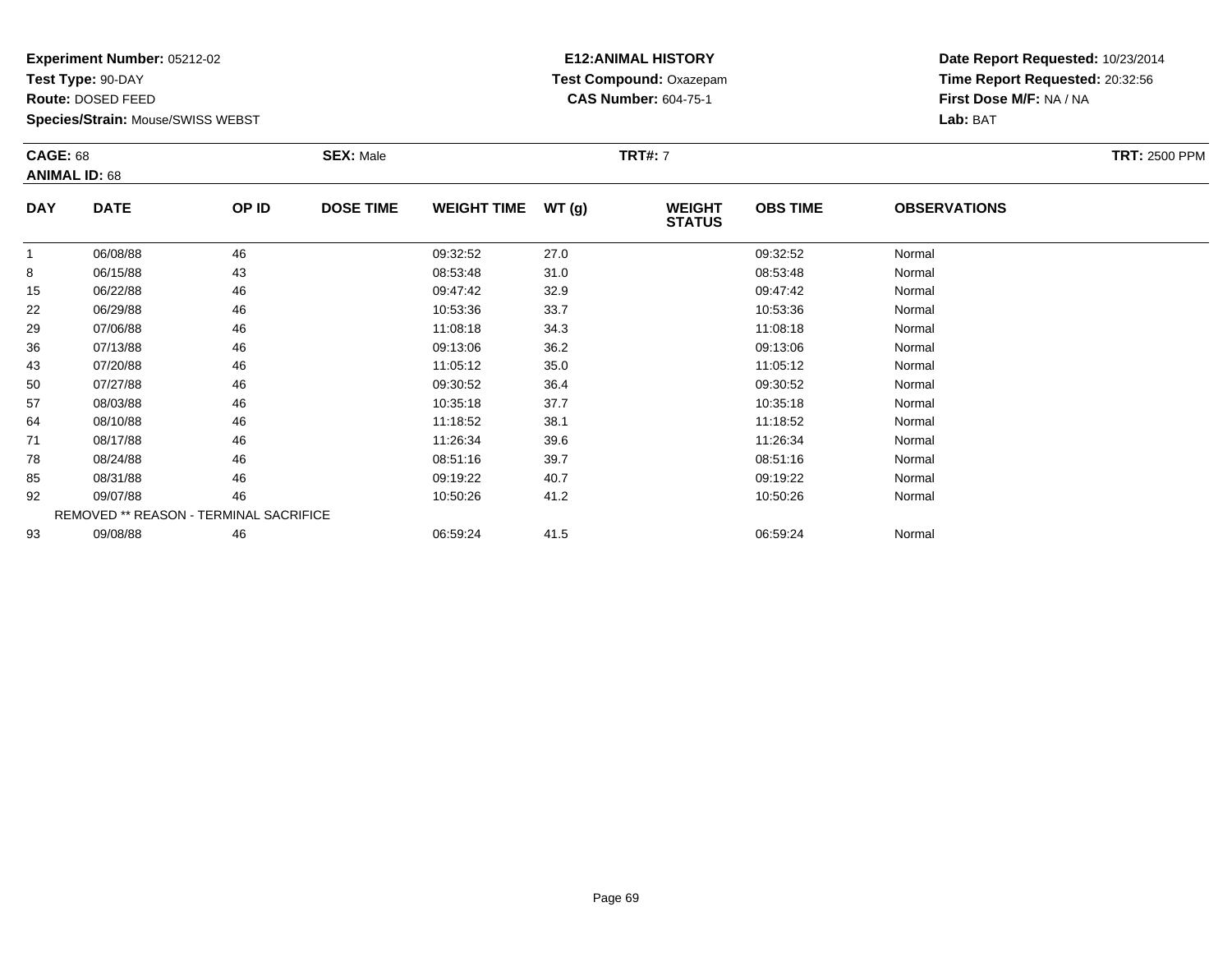**Test Type:** 90-DAY

**Route:** DOSED FEED

**Species/Strain:** Mouse/SWISS WEBST

# **E12:ANIMAL HISTORY Test Compound:** Oxazepam**CAS Number:** 604-75-1

| <b>CAGE: 69</b><br><b>ANIMAL ID: 69</b> |                                               |       | <b>SEX: Male</b> |                    |       | <b>TRT#: 7</b>                 |                 |                     | <b>TRT: 2500 PPM</b> |
|-----------------------------------------|-----------------------------------------------|-------|------------------|--------------------|-------|--------------------------------|-----------------|---------------------|----------------------|
| <b>DAY</b>                              | <b>DATE</b>                                   | OP ID | <b>DOSE TIME</b> | <b>WEIGHT TIME</b> | WT(g) | <b>WEIGHT</b><br><b>STATUS</b> | <b>OBS TIME</b> | <b>OBSERVATIONS</b> |                      |
|                                         | 06/08/88                                      | 46    |                  | 09:33:10           | 25.7  |                                | 09:33:10        | Normal              |                      |
| 8                                       | 06/15/88                                      | 43    |                  | 08:54:40           | 28.1  |                                | 08:54:40        | Normal              |                      |
| 15                                      | 06/22/88                                      | 46    |                  | 09:48:30           | 31.4  |                                | 09:48:30        | Normal              |                      |
| 22                                      | 06/29/88                                      | 46    |                  | 10:54:10           | 32.4  |                                | 10:54:10        | Normal              |                      |
| 29                                      | 07/06/88                                      | 46    |                  | 11:08:56           | 32.4  |                                | 11:08:56        | Normal              |                      |
| 36                                      | 07/13/88                                      | 46    |                  | 09:10:46           | 33.1  |                                | 09:10:46        | Normal              |                      |
| 43                                      | 07/20/88                                      | 46    |                  | 11:03:00           | 34.7  |                                | 11:03:00        | Normal              |                      |
| 50                                      | 07/27/88                                      | 46    |                  | 09:31:24           | 36.1  |                                | 09:31:24        | Normal              |                      |
| 57                                      | 08/03/88                                      | 46    |                  | 10:35:56           | 35.7  |                                | 10:35:56        | Normal              |                      |
| 64                                      | 08/10/88                                      | 46    |                  | 11:19:28           | 35.8  |                                | 11:19:28        | Normal              |                      |
| 71                                      | 08/17/88                                      | 46    |                  | 11:27:06           | 36.0  |                                | 11:27:06        | Normal              |                      |
| 78                                      | 08/24/88                                      | 46    |                  | 08:51:46           | 37.3  |                                | 08:51:46        | Normal              |                      |
| 85                                      | 08/31/88                                      | 46    |                  | 09:19:52           | 37.2  |                                | 09:19:52        | Normal              |                      |
| 92                                      | 09/07/88                                      | 46    |                  | 10:50:56           | 37.3  |                                | 10:50:56        | Normal              |                      |
|                                         | <b>REMOVED ** REASON - TERMINAL SACRIFICE</b> |       |                  |                    |       |                                |                 |                     |                      |
| 93                                      | 09/08/88                                      | 46    |                  | 07:00:02           | 36.7  |                                | 07:00:02        | Normal              |                      |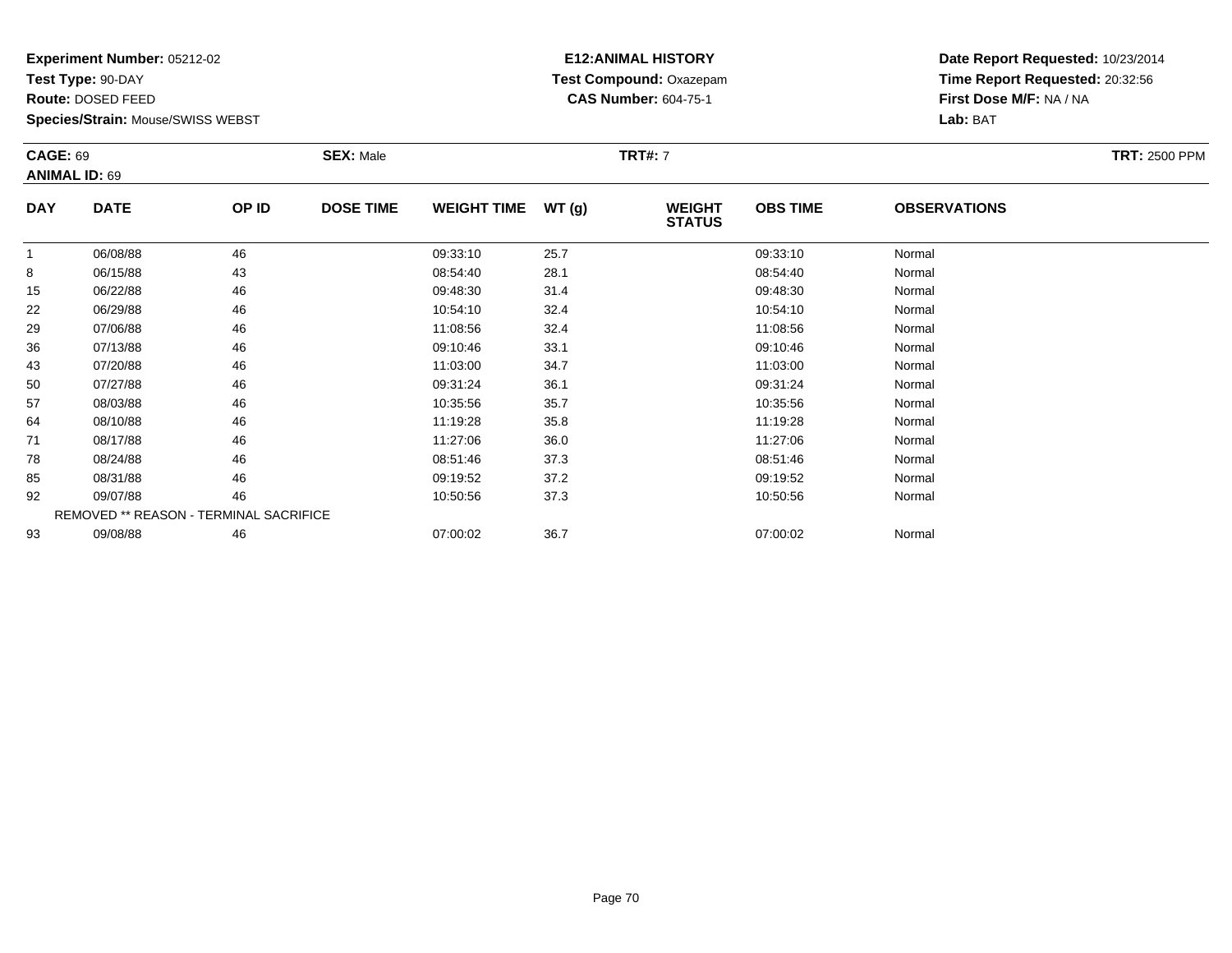**Test Type:** 90-DAY

**Route:** DOSED FEED

92

93

**Species/Strain:** Mouse/SWISS WEBST

REMOVED \*\* REASON - TERMINAL SACRIFICE

#### **E12:ANIMAL HISTORY Test Compound:** Oxazepam**CAS Number:** 604-75-1

**Date Report Requested:** 10/23/2014**Time Report Requested:** 20:32:56**First Dose M/F:** NA / NA**Lab:** BAT

| <b>CAGE: 70</b><br><b>ANIMAL ID: 70</b> |             |       | <b>SEX: Male</b> |                    |       | <b>TRT#: 7</b>                 |                 |                     | <b>TRT: 2500 PPM</b> |
|-----------------------------------------|-------------|-------|------------------|--------------------|-------|--------------------------------|-----------------|---------------------|----------------------|
| <b>DAY</b>                              | <b>DATE</b> | OP ID | <b>DOSE TIME</b> | <b>WEIGHT TIME</b> | WT(g) | <b>WEIGHT</b><br><b>STATUS</b> | <b>OBS TIME</b> | <b>OBSERVATIONS</b> |                      |
|                                         | 06/08/88    | 46    |                  | 09:33:26           | 27.7  |                                | 09:33:26        | Normal              |                      |
| 8                                       | 06/15/88    | 43    |                  | 08:55:16           | 32.0  |                                | 08:55:16        | Normal              |                      |
| 15                                      | 06/22/88    | 46    |                  | 09:49:26           | 33.3  |                                | 09:49:26        | Normal              |                      |
| 22                                      | 06/29/88    | 46    |                  | 10:54:44           | 34.5  |                                | 10:54:44        | Normal              |                      |
| 29                                      | 07/06/88    | 46    |                  | 11:09:28           | 35.1  |                                | 11:09:28        | Normal              |                      |
| 36                                      | 07/13/88    | 46    |                  | 09:11:20           | 35.8  |                                | 09:11:20        | Normal              |                      |
| 43                                      | 07/20/88    | 46    |                  | 11:03:30           | 36.1  |                                | 11:03:30        | Normal              |                      |
| 50                                      | 07/27/88    | 46    |                  | 09:29:06           | 37.6  |                                | 09:29:06        | Normal              |                      |
| 57                                      | 08/03/88    | 46    |                  | 10:30:22           | 38.1  |                                | 10:30:22        | Normal              |                      |
| 64                                      | 08/10/88    | 46    |                  | 11:19:58           | 39.1  |                                | 11:19:58        | Normal              |                      |
| 71                                      | 08/17/88    | 46    |                  | 11:27:32           | 38.7  |                                | 11:27:32        | Normal              |                      |
| 78                                      | 08/24/88    | 46    |                  | 08:52:16           | 39.6  |                                | 08:52:16        | Normal              |                      |
| 85                                      | 08/31/88    | 46    |                  | 09:20:22           | 39.0  |                                | 09:20:22        | Normal              |                      |

2 09/07/88 46 46 10:51:22 40.0 10:51:22 10:51:22 10:51:22 Normal

3 09/08/88 46 46 07:00:38 40.3 001 07:00:38 107:00:38 07:00:38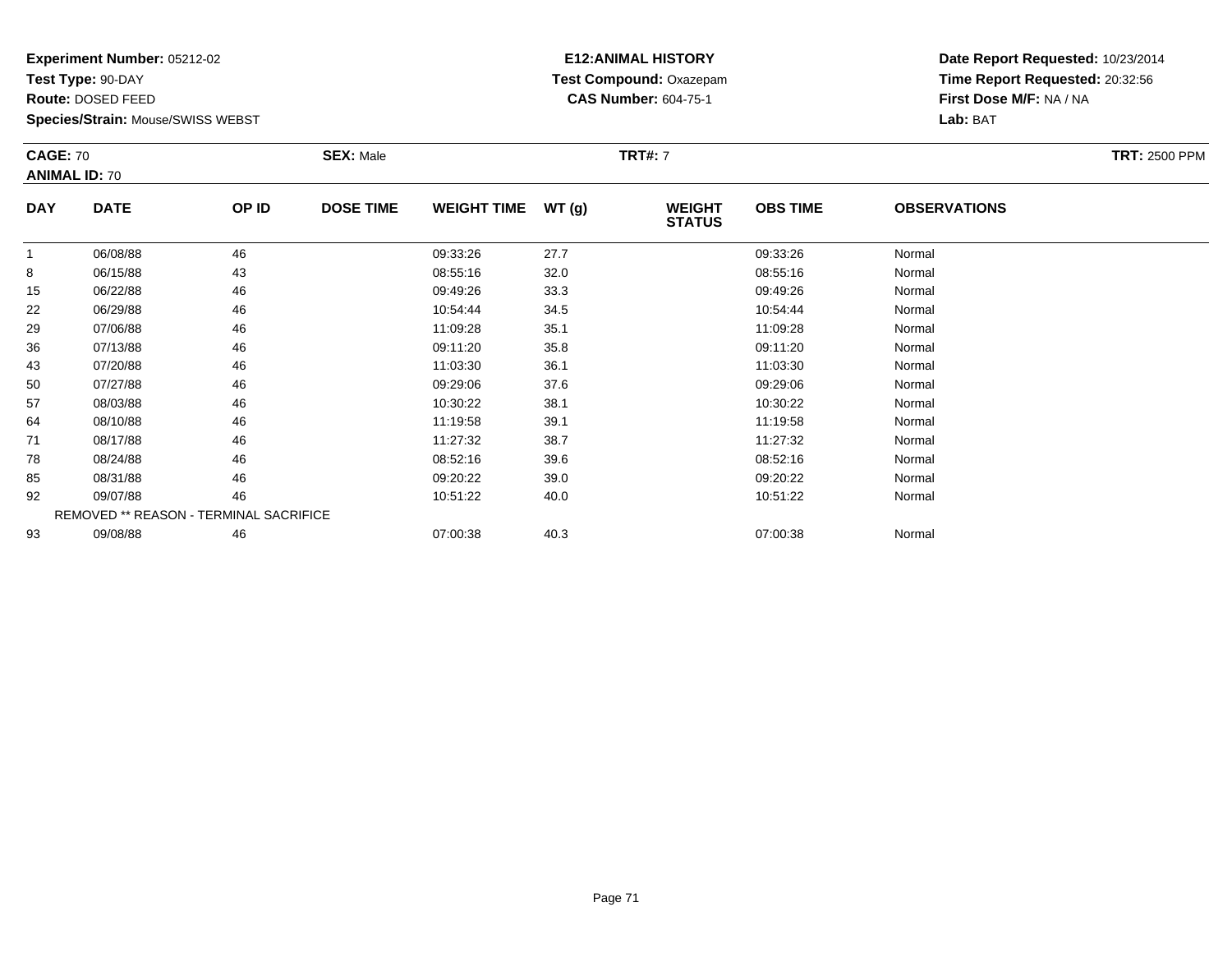|                                                                  | Experiment Number: 05212-02<br>Test Type: 90-DAY<br>Route: DOSED FEED<br><b>Species/Strain: Mouse/SWISS WEBST</b> |          |                  |                              |          | <b>E12: ANIMAL HISTORY</b><br><b>Test Compound: Oxazepam</b><br><b>CAS Number: 604-75-1</b> | Date Report Requested: 10/23/2014<br>Time Report Requested: 20:32:56<br>First Dose M/F: NA / NA<br>Lab: BAT |                     |
|------------------------------------------------------------------|-------------------------------------------------------------------------------------------------------------------|----------|------------------|------------------------------|----------|---------------------------------------------------------------------------------------------|-------------------------------------------------------------------------------------------------------------|---------------------|
| <b>CAGE: 71</b><br><b>ANIMAL ID: 71</b>                          |                                                                                                                   |          | <b>SEX: Male</b> |                              |          | <b>TRT#: 7</b>                                                                              | <b>TRT: 2500 PPM</b>                                                                                        |                     |
| <b>DAY</b>                                                       | <b>DATE</b>                                                                                                       | OP ID    | <b>DOSE TIME</b> | <b>WEIGHT TIME</b>           | WT(q)    | <b>WEIGHT</b><br><b>STATUS</b>                                                              | <b>OBS TIME</b>                                                                                             | <b>OBSERVATIONS</b> |
| 46<br>06/08/88<br><b>REMOVED ** REASON - SCHEDULED SACRIFICE</b> |                                                                                                                   | 09:18:44 | 24.9             |                              | 09:18:44 | Normal                                                                                      |                                                                                                             |                     |
| 8                                                                | 06/15/88<br>43                                                                                                    |          |                  | 29.4<br>08:44:30<br>08:44:30 |          |                                                                                             | Normal                                                                                                      |                     |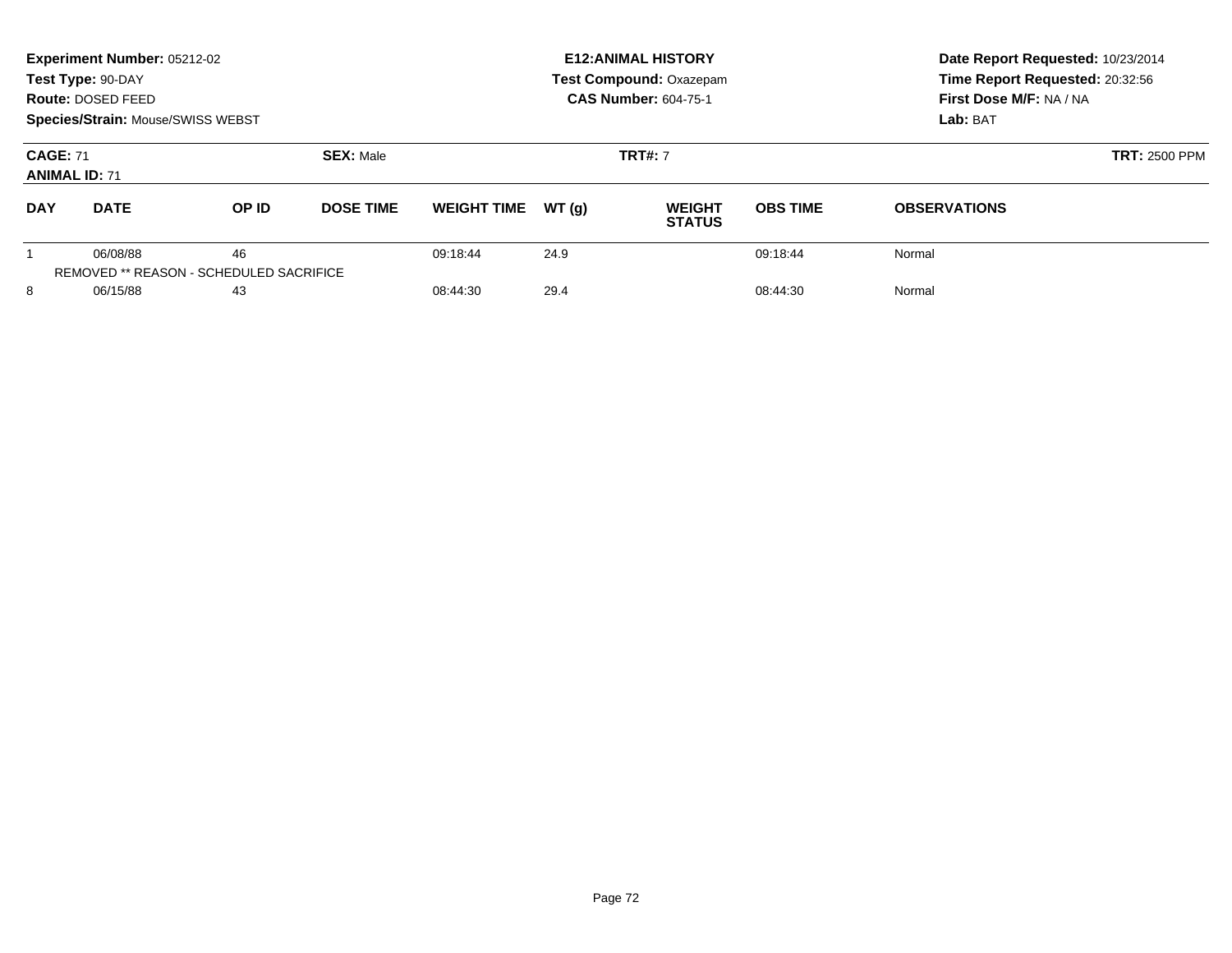|                                         | Experiment Number: 05212-02<br>Test Type: 90-DAY<br>Route: DOSED FEED<br><b>Species/Strain: Mouse/SWISS WEBST</b> |       |                  |                    |       | <b>E12: ANIMAL HISTORY</b><br><b>Test Compound: Oxazepam</b><br><b>CAS Number: 604-75-1</b> | Date Report Requested: 10/23/2014<br>Time Report Requested: 20:32:56<br>First Dose M/F: NA / NA<br>Lab: BAT |                      |
|-----------------------------------------|-------------------------------------------------------------------------------------------------------------------|-------|------------------|--------------------|-------|---------------------------------------------------------------------------------------------|-------------------------------------------------------------------------------------------------------------|----------------------|
| <b>CAGE: 72</b><br><b>ANIMAL ID: 72</b> |                                                                                                                   |       | <b>SEX: Male</b> | <b>TRT#: 7</b>     |       |                                                                                             |                                                                                                             | <b>TRT: 2500 PPM</b> |
| <b>DAY</b>                              | <b>DATE</b>                                                                                                       | OP ID | <b>DOSE TIME</b> | <b>WEIGHT TIME</b> | WT(q) | <b>WEIGHT</b><br><b>STATUS</b>                                                              | <b>OBS TIME</b>                                                                                             | <b>OBSERVATIONS</b>  |
|                                         | 06/08/88<br><b>REMOVED ** REASON - SCHEDULED SACRIFICE</b>                                                        | 46    |                  | 09:19:00           | 27.1  |                                                                                             | 09:19:00                                                                                                    | Normal               |
| 8                                       | 06/15/88                                                                                                          | 43    |                  | 08:41:54           | 30.0  |                                                                                             | 08:41:54                                                                                                    | Normal               |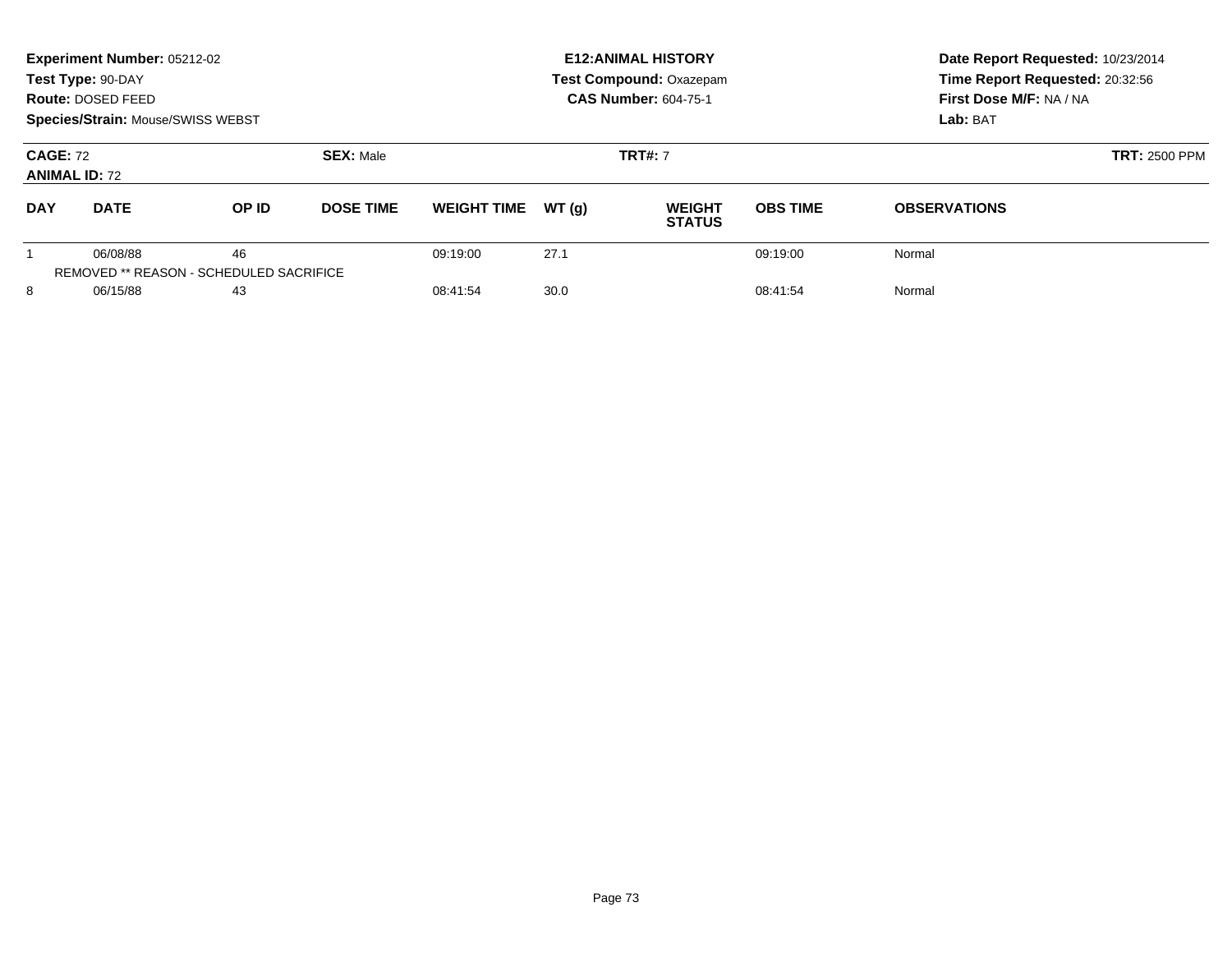|                                         | Experiment Number: 05212-02<br>Test Type: 90-DAY<br>Route: DOSED FEED<br><b>Species/Strain: Mouse/SWISS WEBST</b> |       |                  |                    |       | <b>E12: ANIMAL HISTORY</b><br><b>Test Compound: Oxazepam</b><br><b>CAS Number: 604-75-1</b> | Date Report Requested: 10/23/2014<br>Time Report Requested: 20:32:56<br>First Dose M/F: NA / NA<br>Lab: BAT |                      |
|-----------------------------------------|-------------------------------------------------------------------------------------------------------------------|-------|------------------|--------------------|-------|---------------------------------------------------------------------------------------------|-------------------------------------------------------------------------------------------------------------|----------------------|
| <b>CAGE: 73</b><br><b>ANIMAL ID: 73</b> |                                                                                                                   |       | <b>SEX: Male</b> | <b>TRT#: 7</b>     |       |                                                                                             |                                                                                                             | <b>TRT: 2500 PPM</b> |
| <b>DAY</b>                              | <b>DATE</b>                                                                                                       | OP ID | <b>DOSE TIME</b> | <b>WEIGHT TIME</b> | WT(q) | <b>WEIGHT</b><br><b>STATUS</b>                                                              | <b>OBS TIME</b>                                                                                             | <b>OBSERVATIONS</b>  |
|                                         | 06/08/88<br><b>REMOVED ** REASON - SCHEDULED SACRIFICE</b>                                                        | 46    |                  | 09:19:28           | 25.7  |                                                                                             | 09:19:28                                                                                                    | Normal               |
| 8                                       | 06/15/88                                                                                                          | 43    |                  | 08:42:34           | 27.5  |                                                                                             | 08:42:34                                                                                                    | Normal               |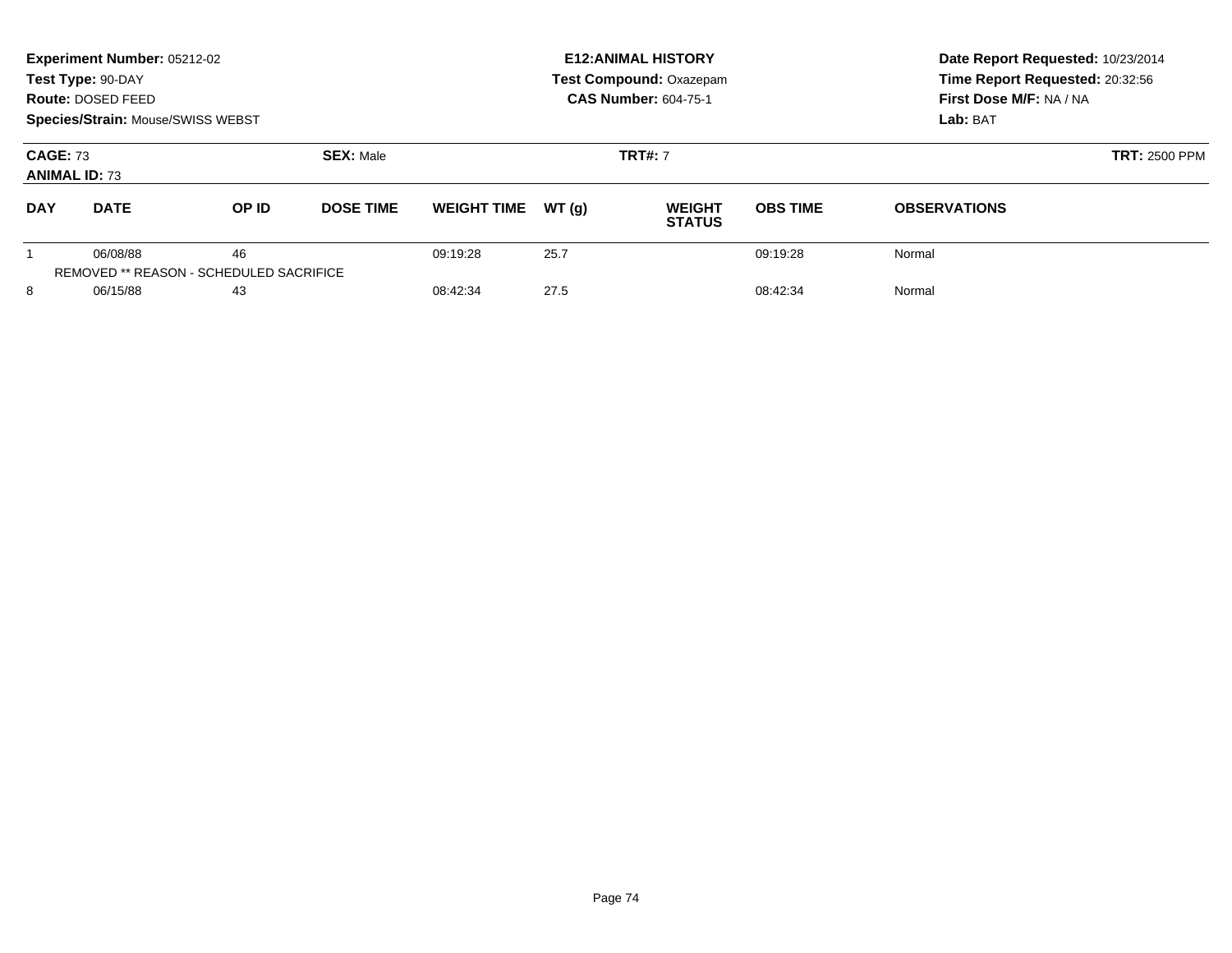|                                         | Experiment Number: 05212-02<br>Test Type: 90-DAY<br>Route: DOSED FEED<br><b>Species/Strain: Mouse/SWISS WEBST</b> |       |                  |                    |       | <b>E12: ANIMAL HISTORY</b><br><b>Test Compound: Oxazepam</b><br><b>CAS Number: 604-75-1</b> | Date Report Requested: 10/23/2014<br>Time Report Requested: 20:32:56<br>First Dose M/F: NA / NA<br>Lab: BAT |                      |
|-----------------------------------------|-------------------------------------------------------------------------------------------------------------------|-------|------------------|--------------------|-------|---------------------------------------------------------------------------------------------|-------------------------------------------------------------------------------------------------------------|----------------------|
| <b>CAGE: 74</b><br><b>ANIMAL ID: 74</b> |                                                                                                                   |       | <b>SEX: Male</b> | <b>TRT#: 7</b>     |       |                                                                                             |                                                                                                             | <b>TRT: 2500 PPM</b> |
| <b>DAY</b>                              | <b>DATE</b>                                                                                                       | OP ID | <b>DOSE TIME</b> | <b>WEIGHT TIME</b> | WT(q) | <b>WEIGHT</b><br><b>STATUS</b>                                                              | <b>OBS TIME</b>                                                                                             | <b>OBSERVATIONS</b>  |
|                                         | 06/08/88<br><b>REMOVED ** REASON - SCHEDULED SACRIFICE</b>                                                        | 46    |                  | 09:19:46           | 25.8  |                                                                                             | 09:19:46                                                                                                    | Normal               |
| 8                                       | 06/15/88                                                                                                          | 43    |                  | 08:43:08           | 28.8  |                                                                                             | 08:43:08                                                                                                    | Normal               |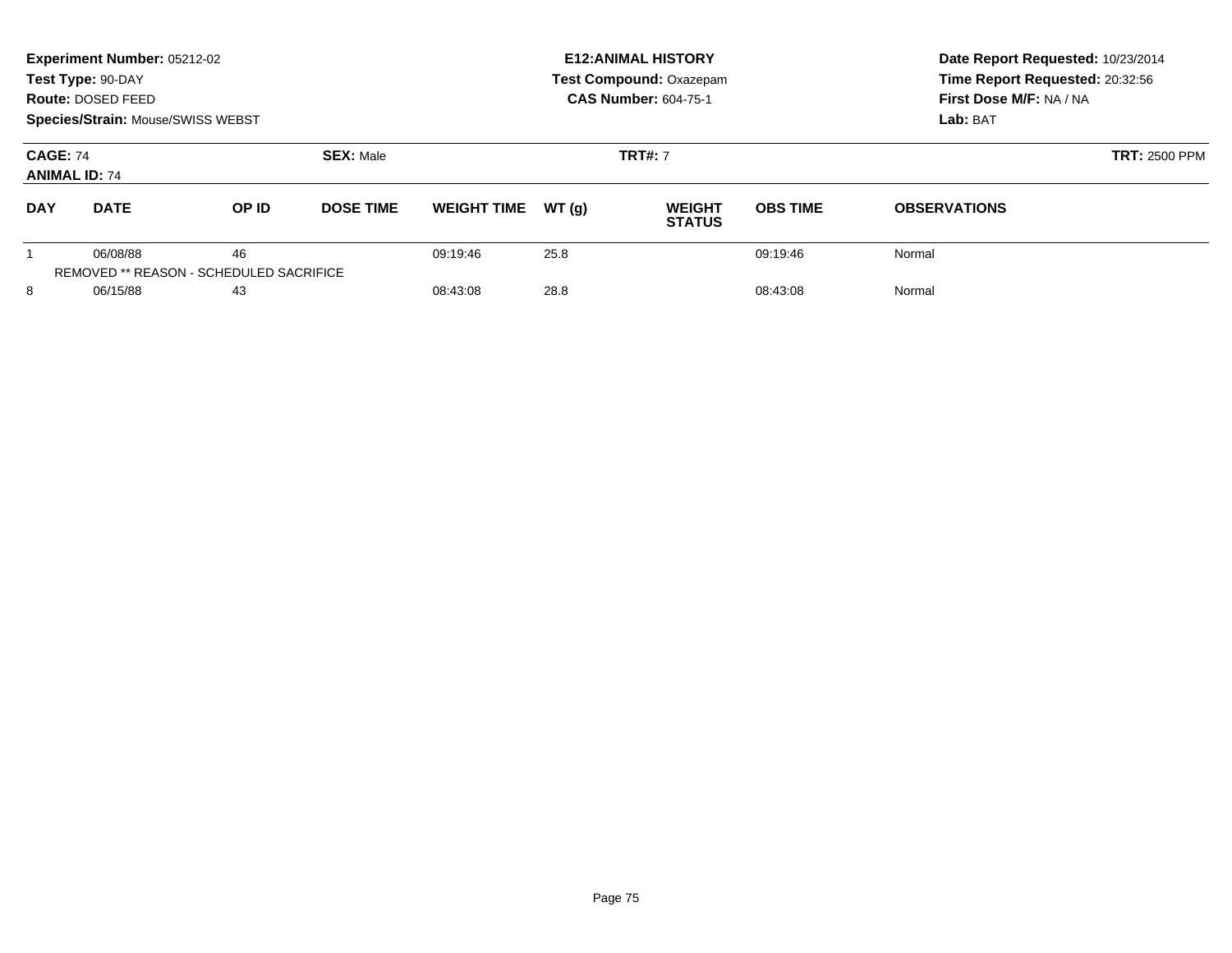|                                         | Experiment Number: 05212-02<br>Test Type: 90-DAY<br>Route: DOSED FEED<br>Species/Strain: Mouse/SWISS WEBST |                                                      |                  |                    |       | <b>E12: ANIMAL HISTORY</b><br>Test Compound: Oxazepam<br><b>CAS Number: 604-75-1</b> | Date Report Requested: 10/23/2014<br>Time Report Requested: 20:32:56<br>First Dose M/F: NA / NA<br>Lab: BAT |                      |
|-----------------------------------------|------------------------------------------------------------------------------------------------------------|------------------------------------------------------|------------------|--------------------|-------|--------------------------------------------------------------------------------------|-------------------------------------------------------------------------------------------------------------|----------------------|
| <b>CAGE: 75</b><br><b>ANIMAL ID: 75</b> |                                                                                                            |                                                      | <b>SEX: Male</b> |                    |       | <b>TRT#: 7</b>                                                                       |                                                                                                             | <b>TRT: 2500 PPM</b> |
| <b>DAY</b>                              | <b>DATE</b>                                                                                                | OP ID                                                | <b>DOSE TIME</b> | <b>WEIGHT TIME</b> | WT(q) | <b>WEIGHT</b><br><b>STATUS</b>                                                       | <b>OBS TIME</b>                                                                                             | <b>OBSERVATIONS</b>  |
|                                         | 06/08/88                                                                                                   | 46<br><b>REMOVED ** REASON - SCHEDULED SACRIFICE</b> |                  | 09:20:04           | 26.6  |                                                                                      | 09:20:04                                                                                                    | Normal               |
| 8<br>06/15/88                           |                                                                                                            | 43                                                   |                  | 08:43:46           | 31.1  |                                                                                      | 08:43:46                                                                                                    | Normal               |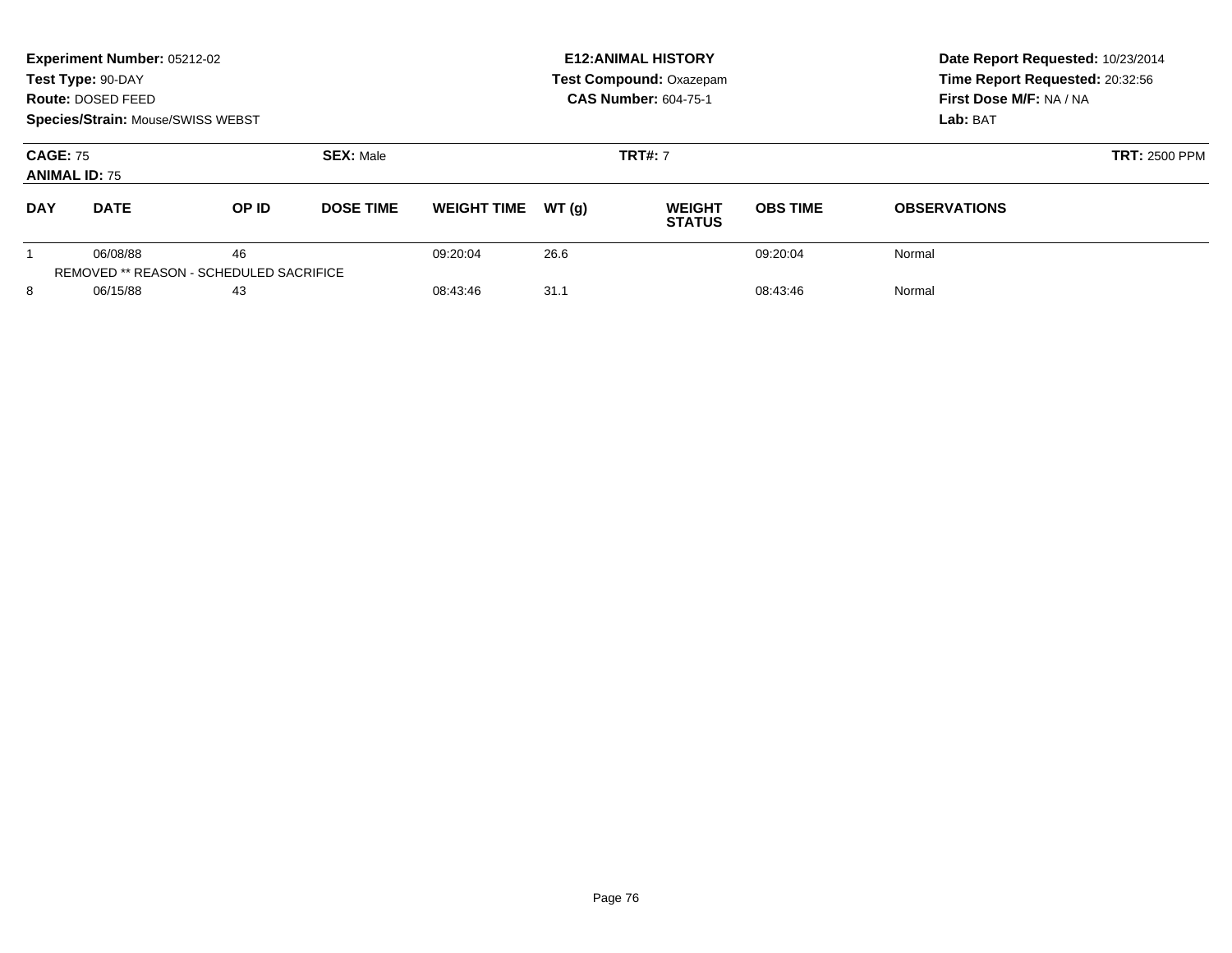**Test Type:** 90-DAY

**Route:** DOSED FEED

78

**Species/Strain:** Mouse/SWISS WEBST

#### **E12:ANIMAL HISTORY Test Compound:** Oxazepam**CAS Number:** 604-75-1

**Date Report Requested:** 10/23/2014**Time Report Requested:** 20:32:56**First Dose M/F:** NA / NA**Lab:** BAT

| <b>CAGE: 76</b><br><b>ANIMAL ID: 76</b> |                                                | <b>SEX: Male</b> |                  |                    | <b>TRT#: 7</b> |                                | <b>TRT: 2500 PPM</b> |                     |  |
|-----------------------------------------|------------------------------------------------|------------------|------------------|--------------------|----------------|--------------------------------|----------------------|---------------------|--|
| <b>DAY</b>                              | <b>DATE</b>                                    | OP ID            | <b>DOSE TIME</b> | <b>WEIGHT TIME</b> | WT(g)          | <b>WEIGHT</b><br><b>STATUS</b> | <b>OBS TIME</b>      | <b>OBSERVATIONS</b> |  |
|                                         | 06/08/88                                       | 46               |                  | 08:53:58           | 25.8           |                                | 08:53:58             | Normal              |  |
| 8                                       | 06/15/88                                       | 43               |                  | 09:37:48           | 27.9           |                                | 09:37:48             | Normal              |  |
| 15                                      | 06/22/88                                       | 46               |                  | 11:27:50           | 30.9           |                                | 11:27:50             | Normal              |  |
| 22                                      | 06/29/88                                       | 46               |                  | 09:23:16           | 31.2           |                                | 09:23:16             | Normal              |  |
| 29                                      | 07/06/88                                       | 46               |                  | 09:17:16           | 32.0           |                                | 09:17:16             | Normal              |  |
| 36                                      | 07/13/88                                       | 46               |                  | 11:10:12           | 31.7           |                                | 11:10:12             | Normal              |  |
| 43                                      | 07/20/88                                       | 46               |                  | 11:18:54           | 31.7           |                                | 11:18:54             | Normal              |  |
| 50                                      | 07/27/88                                       | 46               |                  | 10:43:40           | 31.9           |                                | 10:43:40             | Normal              |  |
| 57                                      | 08/03/88                                       | 46               |                  | 10:48:02           | 32.4           |                                | 10:48:02             | Normal              |  |
| 64                                      | 08/10/88                                       | 46               |                  | 09:18:12           | 33.0           |                                | 09:18:12             | Normal              |  |
| 71                                      | 08/17/88                                       | 46               |                  | 09:03:30           | 33.6           |                                | 09:03:30             | Normal              |  |
|                                         | <b>REMOVED ** REASON - SCHEDULED SACRIFICE</b> |                  |                  |                    |                |                                |                      |                     |  |

8 08/24/88 46 46 08:06:52 33.4 08:06:52 08:06:52 Normal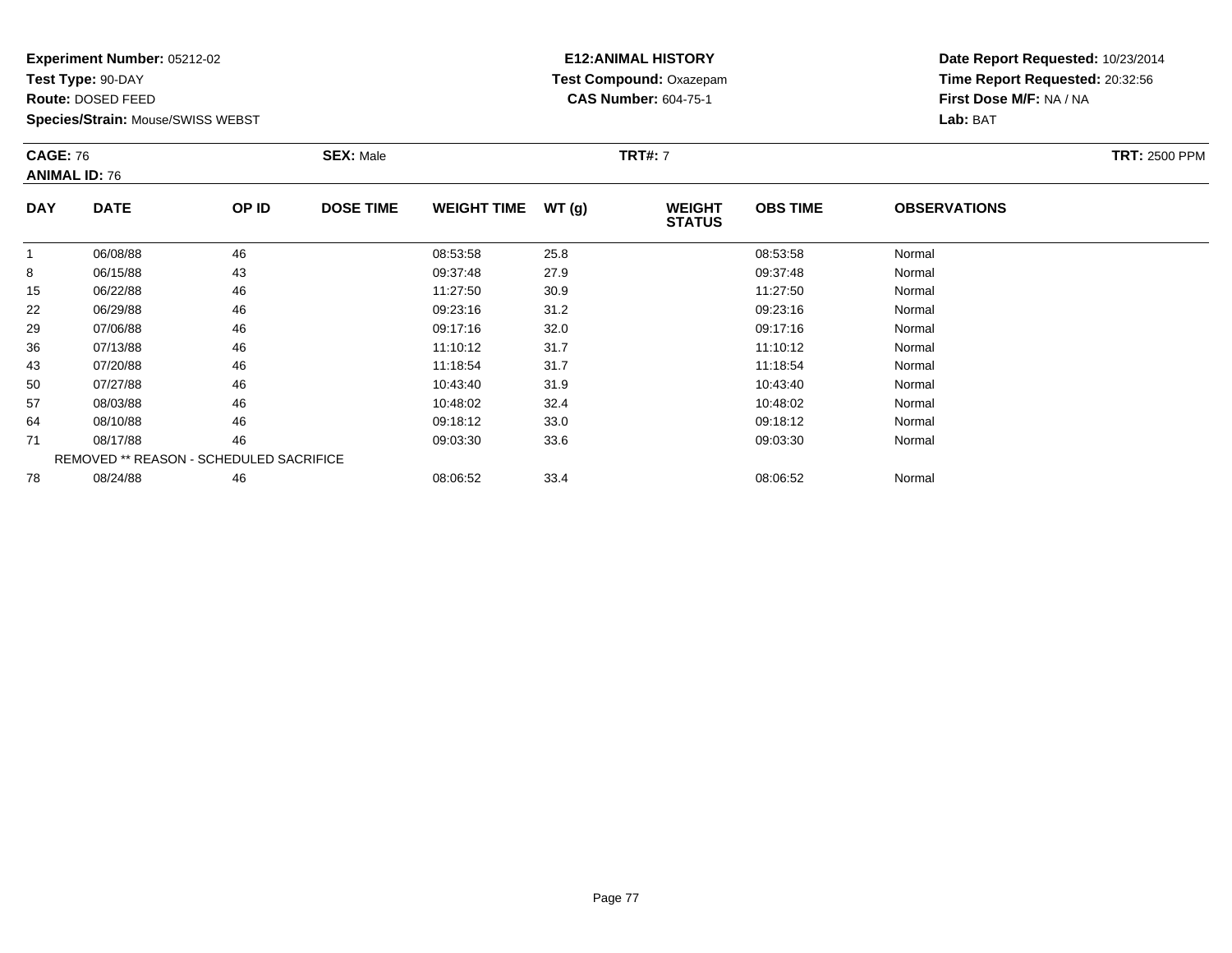**Test Type:** 90-DAY

**Route:** DOSED FEED

78

**Species/Strain:** Mouse/SWISS WEBST

#### **E12:ANIMAL HISTORY Test Compound:** Oxazepam**CAS Number:** 604-75-1

**Date Report Requested:** 10/23/2014**Time Report Requested:** 20:32:56**First Dose M/F:** NA / NA**Lab:** BAT

| <b>CAGE: 77</b><br><b>ANIMAL ID: 77</b> |                                         | <b>SEX: Male</b><br><b>TRT#: 7</b> |                  |                    |       |                                |                 | <b>TRT: 2500 PPM</b> |  |
|-----------------------------------------|-----------------------------------------|------------------------------------|------------------|--------------------|-------|--------------------------------|-----------------|----------------------|--|
| <b>DAY</b>                              | <b>DATE</b>                             | OP ID                              | <b>DOSE TIME</b> | <b>WEIGHT TIME</b> | WT(g) | <b>WEIGHT</b><br><b>STATUS</b> | <b>OBS TIME</b> | <b>OBSERVATIONS</b>  |  |
|                                         | 06/08/88                                | 46                                 |                  | 08:54:20           | 24.5  |                                | 08:54:20        | Normal               |  |
| 8                                       | 06/15/88                                | 43                                 |                  | 09:36:00           | 27.8  |                                | 09:36:00        | Normal               |  |
| 15                                      | 06/22/88                                | 46                                 |                  | 11:25:04           | 29.2  |                                | 11:25:04        | Normal               |  |
| 22                                      | 06/29/88                                | 46                                 |                  | 09:23:58           | 29.7  |                                | 09:23:58        | Normal               |  |
| 29                                      | 07/06/88                                | 46                                 |                  | 09:17:50           | 30.9  |                                | 09:17:50        | Normal               |  |
| 36                                      | 07/13/88                                | 46                                 |                  | 11:10:48           | 31.3  |                                | 11:10:48        | Normal               |  |
| 43                                      | 07/20/88                                | 46                                 |                  | 11:19:26           | 30.0  |                                | 11:19:26        | Normal               |  |
| 50                                      | 07/27/88                                | 46                                 |                  | 10:44:14           | 31.0  |                                | 10:44:14        | Normal               |  |
| 57                                      | 08/03/88                                | 46                                 |                  | 10:48:36           | 31.8  |                                | 10:48:36        | Normal               |  |
| 64                                      | 08/10/88                                | 46                                 |                  | 09:19:38           | 32.2  |                                | 09:19:38        | Normal               |  |
| 71                                      | 08/17/88                                | 46                                 |                  | 09:04:56           | 32.1  |                                | 09:04:56        | Normal               |  |
|                                         | REMOVED ** REASON - SCHEDULED SACRIFICE |                                    |                  |                    |       |                                |                 |                      |  |

8 08/24/88 46 46 07:57:06 33.3 07:57:06 07:57:06 Normal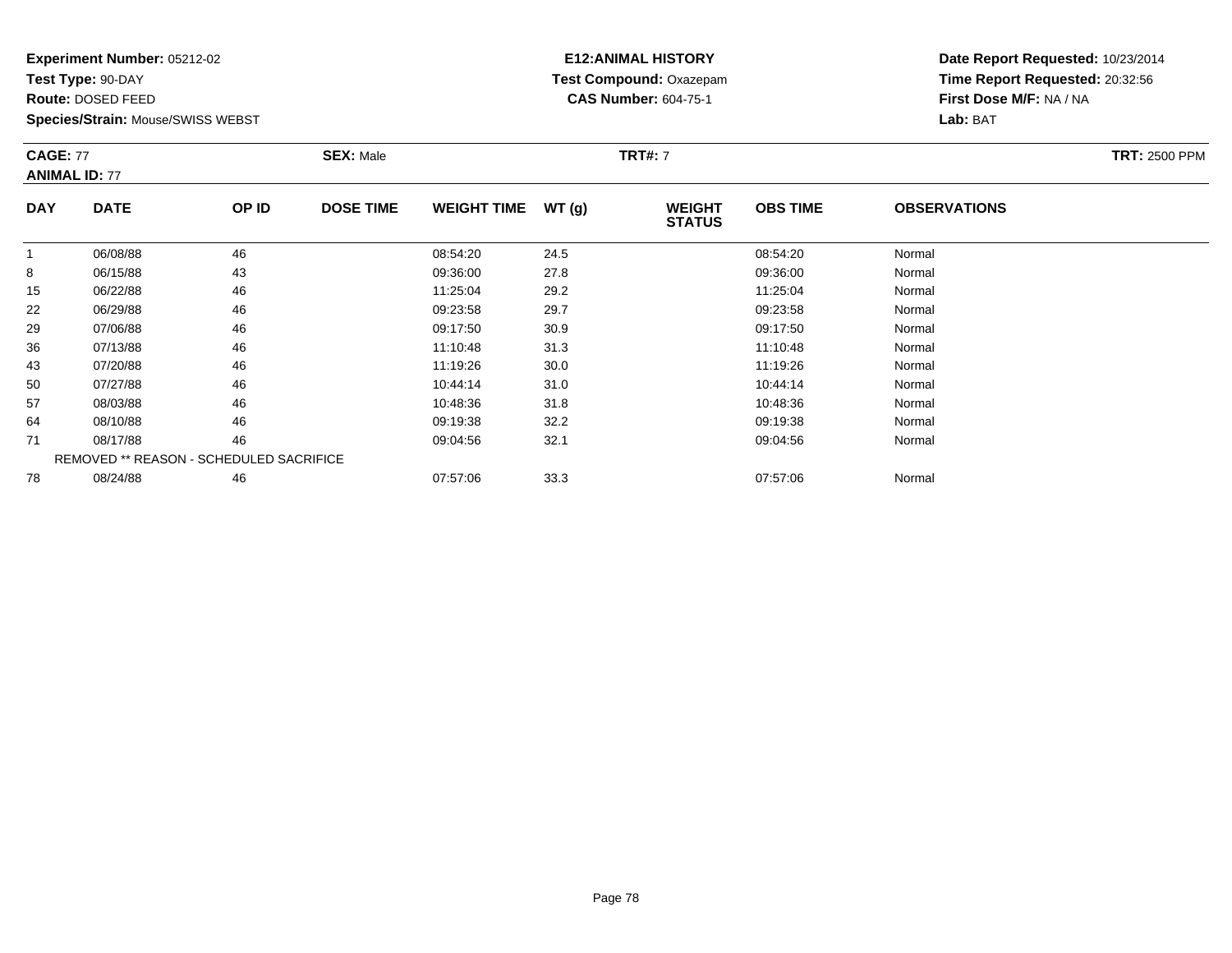**Test Type:** 90-DAY

**Route:** DOSED FEED

**Species/Strain:** Mouse/SWISS WEBST

# **E12:ANIMAL HISTORY Test Compound:** Oxazepam**CAS Number:** 604-75-1

| <b>CAGE: 78</b><br><b>ANIMAL ID: 78</b> |                                                | <b>SEX: Male</b> |                  |                    | <b>TRT#: 7</b> | <b>TRT: 2500 PPM</b>           |                 |                     |  |
|-----------------------------------------|------------------------------------------------|------------------|------------------|--------------------|----------------|--------------------------------|-----------------|---------------------|--|
| <b>DAY</b>                              | <b>DATE</b>                                    | OP ID            | <b>DOSE TIME</b> | <b>WEIGHT TIME</b> | WT(g)          | <b>WEIGHT</b><br><b>STATUS</b> | <b>OBS TIME</b> | <b>OBSERVATIONS</b> |  |
|                                         | 06/08/88                                       | 46               |                  | 08:54:46           | 25.6           |                                | 08:54:46        | Normal              |  |
| 8                                       | 06/15/88                                       | 43               |                  | 09:36:28           | 29.1           |                                | 09:36:28        | Normal              |  |
| 15                                      | 06/22/88                                       | 46               |                  | 11:26:00           | 30.7           |                                | 11:26:00        | Normal              |  |
| 22                                      | 06/29/88                                       | 46               |                  | 09:21:06           | 33.1           |                                | 09:21:06        | Normal              |  |
| 29                                      | 07/06/88                                       | 46               |                  | 09:15:22           | 33.8           |                                | 09:15:22        | Normal              |  |
| 36                                      | 07/13/88                                       | 46               |                  | 11:11:32           | 34.6           |                                | 11:11:32        | Normal              |  |
| 43                                      | 07/20/88                                       | 46               |                  | 11:20:00           | 34.5           |                                | 11:20:00        | Normal              |  |
| 50                                      | 07/27/88                                       | 46               |                  | 10:44:48           | 35.1           |                                | 10:44:48        | Normal              |  |
| 57                                      | 08/03/88                                       | 46               |                  | 10:49:12           | 35.5           |                                | 10:49:12        | Normal              |  |
| 64                                      | 08/10/88                                       | 46               |                  | 09:20:12           | 35.8           |                                | 09:20:12        | Normal              |  |
| 71                                      | 08/17/88                                       | 46               |                  | 09:05:26           | 37.0           |                                | 09:05:26        | Normal              |  |
|                                         | <b>REMOVED ** REASON - SCHEDULED SACRIFICE</b> |                  |                  |                    |                |                                |                 |                     |  |
| 78                                      | 08/24/88                                       | 46               |                  | 07:56:30           | 37.2           |                                | 07:56:30        | Normal              |  |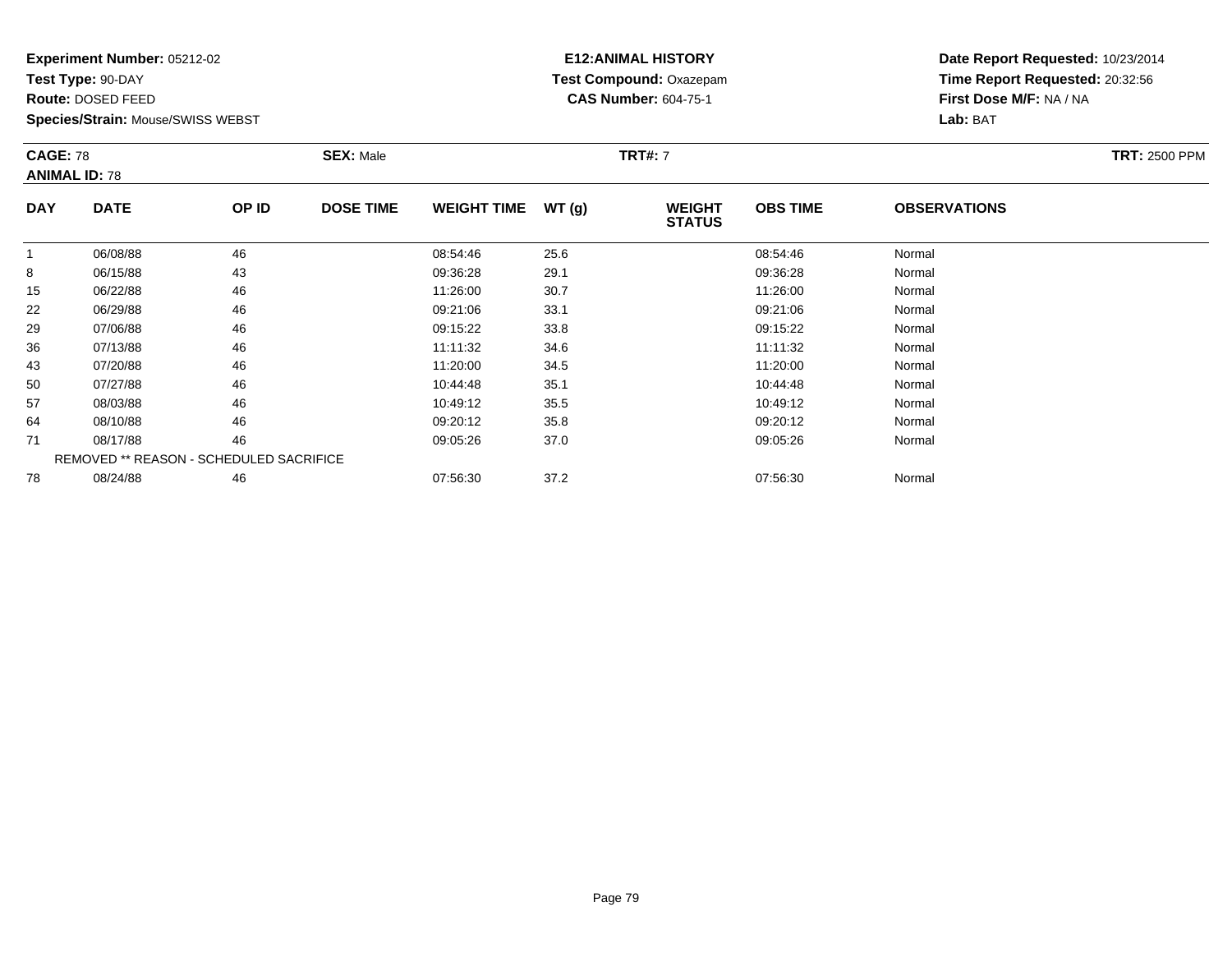**Test Type:** 90-DAY

**Route:** DOSED FEED

**Species/Strain:** Mouse/SWISS WEBST

# **E12:ANIMAL HISTORY Test Compound:** Oxazepam**CAS Number:** 604-75-1

| <b>CAGE: 79</b><br><b>ANIMAL ID: 79</b> |                                         | <b>SEX: Male</b> |                  |                    | <b>TRT#: 7</b> | <b>TRT: 2500 PPM</b>           |                 |                     |  |
|-----------------------------------------|-----------------------------------------|------------------|------------------|--------------------|----------------|--------------------------------|-----------------|---------------------|--|
| <b>DAY</b>                              | <b>DATE</b>                             | OP ID            | <b>DOSE TIME</b> | <b>WEIGHT TIME</b> | WT(g)          | <b>WEIGHT</b><br><b>STATUS</b> | <b>OBS TIME</b> | <b>OBSERVATIONS</b> |  |
|                                         | 06/08/88                                | 46               |                  | 08:58:38           | 24.1           |                                | 08:58:38        | Normal              |  |
| 8                                       | 06/15/88                                | 43               |                  | 09:36:52           | 28.4           |                                | 09:36:52        | Normal              |  |
| 15                                      | 06/22/88                                | 46               |                  | 11:26:38           | 31.1           |                                | 11:26:38        | Normal              |  |
| 22                                      | 06/29/88                                | 46               |                  | 09:21:44           | 31.9           |                                | 09:21:44        | Normal              |  |
| 29                                      | 07/06/88                                | 46               |                  | 09:15:58           | 32.7           |                                | 09:15:58        | Normal              |  |
| 36                                      | 07/13/88                                | 46               |                  | 11:08:48           | 32.4           |                                | 11:08:48        | Normal              |  |
| 43                                      | 07/20/88                                | 46               |                  | 11:17:48           | 33.3           |                                | 11:17:48        | Normal              |  |
| 50                                      | 07/27/88                                | 46               |                  | 10:45:22           | 34.1           |                                | 10:45:22        | Normal              |  |
| 57                                      | 08/03/88                                | 46               |                  | 10:49:48           | 34.8           |                                | 10:49:48        | Normal              |  |
| 64                                      | 08/10/88                                | 46               |                  | 09:20:44           | 36.0           |                                | 09:20:44        | Normal              |  |
| 71                                      | 08/17/88                                | 46               |                  | 09:06:00           | 36.3           |                                | 09:06:00        | Normal              |  |
|                                         | REMOVED ** REASON - SCHEDULED SACRIFICE |                  |                  |                    |                |                                |                 |                     |  |
| 78                                      | 08/24/88                                | 46               |                  | 07:53:22           | 36.4           |                                | 07:53:22        | Normal              |  |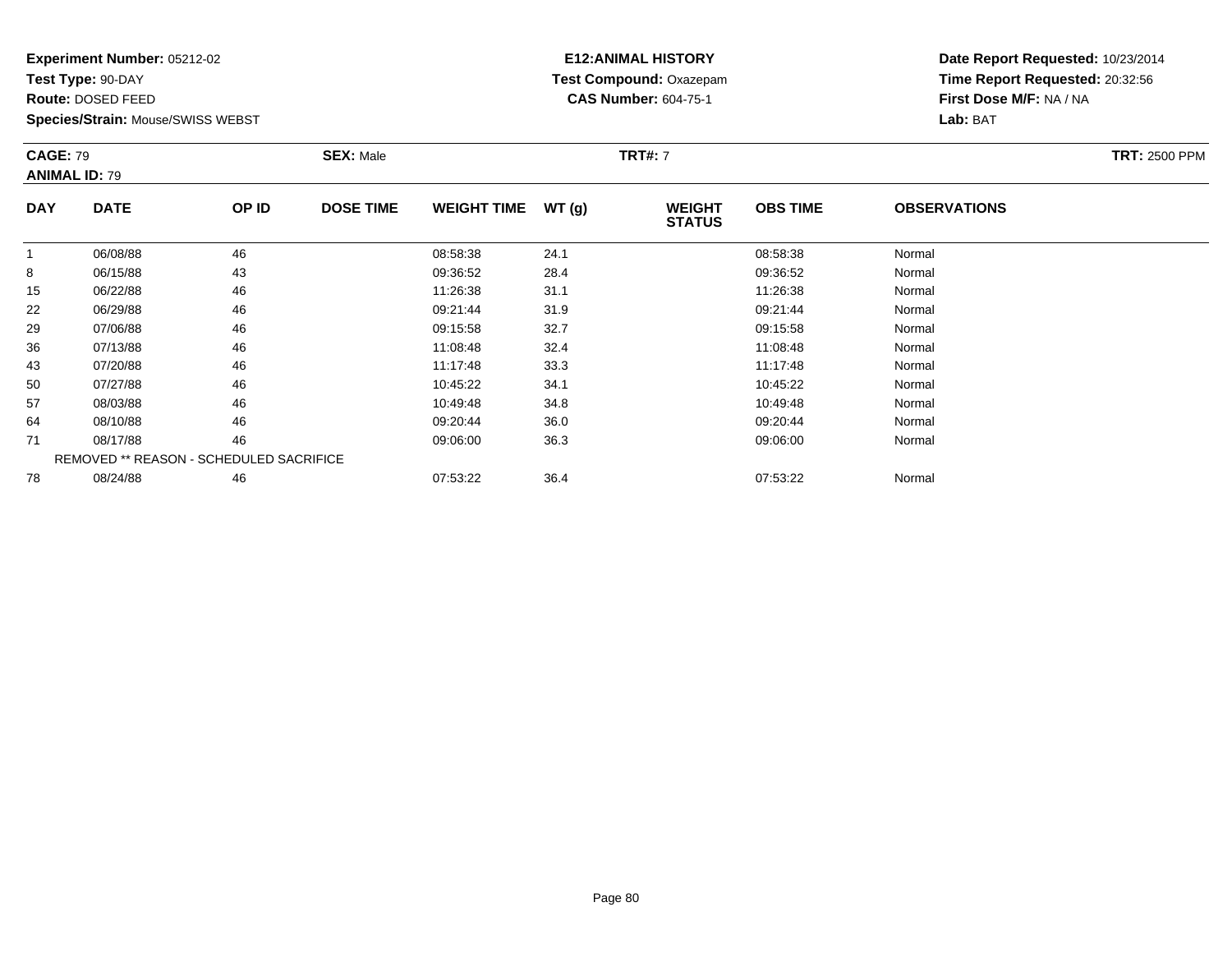**Test Type:** 90-DAY

**Route:** DOSED FEED

78

**Species/Strain:** Mouse/SWISS WEBST

#### **E12:ANIMAL HISTORY Test Compound:** Oxazepam**CAS Number:** 604-75-1

**Date Report Requested:** 10/23/2014**Time Report Requested:** 20:32:56**First Dose M/F:** NA / NA**Lab:** BAT

| <b>CAGE: 80</b><br><b>ANIMAL ID: 80</b> |                                         | <b>SEX: Male</b> |                  |                    | <b>TRT#: 7</b> | <b>TRT: 2500 PPM</b>           |                 |                     |  |
|-----------------------------------------|-----------------------------------------|------------------|------------------|--------------------|----------------|--------------------------------|-----------------|---------------------|--|
| <b>DAY</b>                              | <b>DATE</b>                             | OP ID            | <b>DOSE TIME</b> | <b>WEIGHT TIME</b> | WT(g)          | <b>WEIGHT</b><br><b>STATUS</b> | <b>OBS TIME</b> | <b>OBSERVATIONS</b> |  |
|                                         | 06/08/88                                | 46               |                  | 08:59:18           | 24.9           |                                | 08:59:18        | Normal              |  |
| 8                                       | 06/15/88                                | 43               |                  | 09:37:20           | 28.4           |                                | 09:37:20        | Normal              |  |
| 15                                      | 06/22/88                                | 46               |                  | 11:27:12           | 30.9           |                                | 11:27:12        | Normal              |  |
| 22                                      | 06/29/88                                | 46               |                  | 09:22:28           | 32.4           |                                | 09:22:28        | Normal              |  |
| 29                                      | 07/06/88                                | 46               |                  | 09:16:34           | 30.2           |                                | 09:16:34        | Normal              |  |
| 36                                      | 07/13/88                                | 46               |                  | 11:09:34           | 31.5           |                                | 11:09:34        | Normal              |  |
| 43                                      | 07/20/88                                | 46               |                  | 11:18:18           | 30.9           |                                | 11:18:18        | Normal              |  |
| 50                                      | 07/27/88                                | 46               |                  | 10:42:56           | 31.9           |                                | 10:42:56        | Normal              |  |
| 57                                      | 08/03/88                                | 46               |                  | 10:47:26           | 32.0           |                                | 10:47:26        | Normal              |  |
| 64                                      | 08/10/88                                | 46               |                  | 09:21:24           | 32.7           |                                | 09:21:24        | Normal              |  |
| 71                                      | 08/17/88                                | 46               |                  | 09:06:36           | 32.9           |                                | 09:06:36        | Normal              |  |
|                                         | REMOVED ** REASON - SCHEDULED SACRIFICE |                  |                  |                    |                |                                |                 |                     |  |

8 08/24/88 46 46 08:01:52 34.1 08:01:52 08:01:52 08:01:52 Normal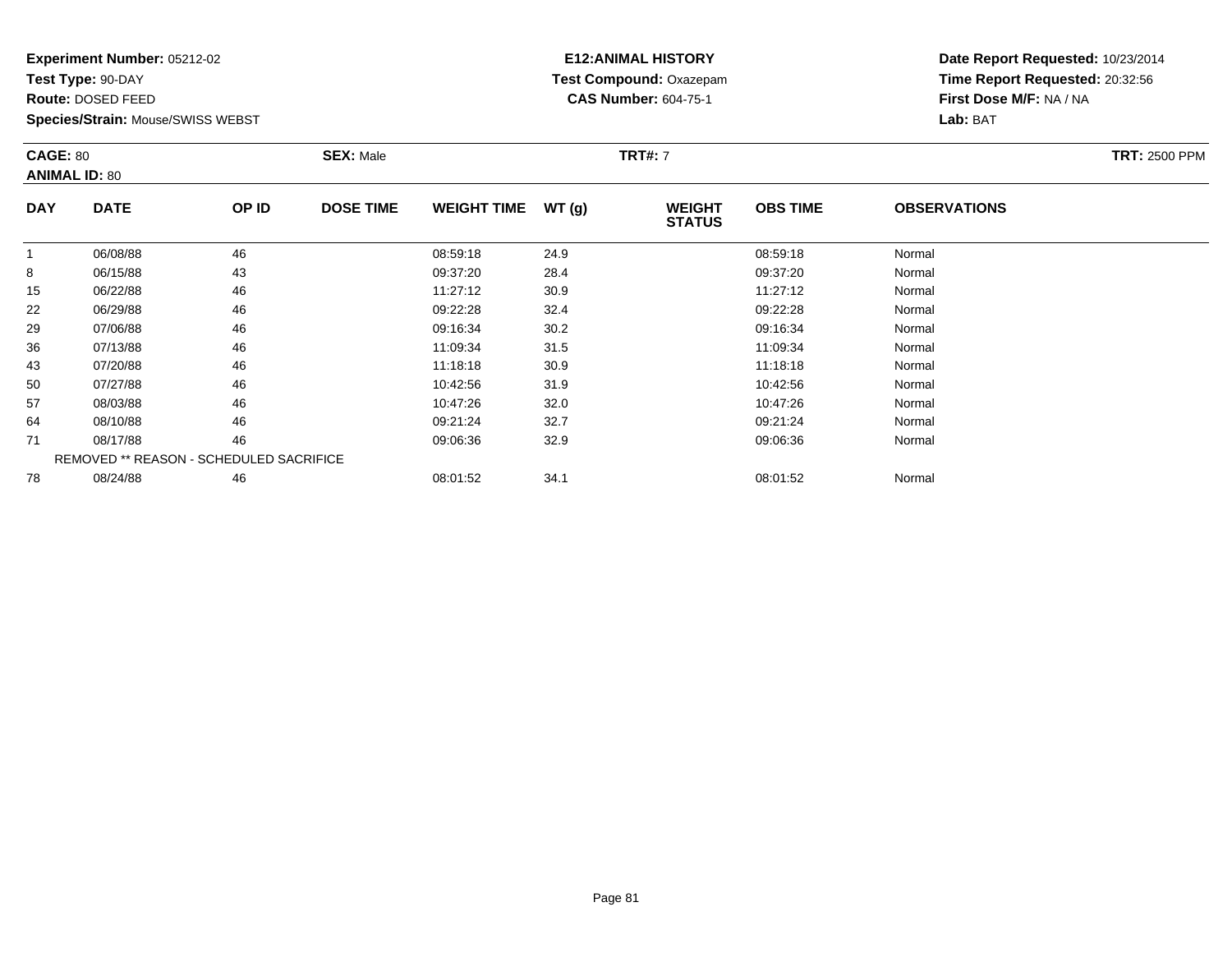**Test Type:** 90-DAY

**Route:** DOSED FEED

93

**Species/Strain:** Mouse/SWISS WEBST

#### **E12:ANIMAL HISTORY Test Compound:** Oxazepam**CAS Number:** 604-75-1

**Date Report Requested:** 10/23/2014**Time Report Requested:** 20:32:56**First Dose M/F:** NA / NA**Lab:** BAT

| <b>CAGE: 81</b><br><b>ANIMAL ID: 81</b> |                                        | <b>SEX: Male</b> |                  |                    | <b>TRT#: 9</b> | <b>TRT: 5000 PPM</b>           |                 |                     |  |
|-----------------------------------------|----------------------------------------|------------------|------------------|--------------------|----------------|--------------------------------|-----------------|---------------------|--|
| <b>DAY</b>                              | <b>DATE</b>                            | OP ID            | <b>DOSE TIME</b> | <b>WEIGHT TIME</b> | WT(g)          | <b>WEIGHT</b><br><b>STATUS</b> | <b>OBS TIME</b> | <b>OBSERVATIONS</b> |  |
| $\overline{1}$                          | 06/08/88                               | 46               |                  | 09:16:00           | 25.5           |                                | 09:16:00        | Normal              |  |
| 8                                       | 06/15/88                               | 43               |                  | 13:37:28           | 28.1           |                                | 13:37:28        | Normal              |  |
| 15                                      | 06/22/88                               | 46               |                  | 10:59:56           | 30.4           |                                | 10:59:56        | Normal              |  |
| 22                                      | 06/29/88                               | 46               |                  | 11:20:20           | 30.6           |                                | 11:20:20        | Normal              |  |
| 29                                      | 07/06/88                               | 46               |                  | 11:03:00           | 32.1           |                                | 11:03:00        | Normal              |  |
| 36                                      | 07/13/88                               | 46               |                  | 09:35:28           | 33.0           |                                | 09:35:28        | Normal              |  |
| 43                                      | 07/20/88                               | 46               |                  | 10:57:06           | 32.5           |                                | 10:57:06        | Normal              |  |
| 50                                      | 07/27/88                               | 46               |                  | 09:07:22           | 32.8           |                                | 09:07:22        | Normal              |  |
| 57                                      | 08/03/88                               | 46               |                  | 08:50:36           | 33.9           |                                | 08:50:36        | Normal              |  |
| 64                                      | 08/10/88                               | 46               |                  | 11:33:58           | 34.2           |                                | 11:33:58        | Normal              |  |
| 71                                      | 08/17/88                               | 46               |                  | 11:05:58           | 33.6           |                                | 11:05:58        | Normal              |  |
| 78                                      | 08/24/88                               | 46               |                  | 13:23:42           | 33.3           |                                | 13:23:42        | Normal              |  |
| 85                                      | 08/31/88                               | 46               |                  |                    |                |                                | 10:31:48        | Normal              |  |
| 86                                      | 09/01/88                               | 46               |                  | 08:42:14           | 31.6           |                                |                 |                     |  |
| 92                                      | 09/07/88                               | 46               |                  | 10:44:24           | 32.6           |                                | 10:44:24        | Normal              |  |
|                                         | REMOVED ** REASON - TERMINAL SACRIFICE |                  |                  |                    |                |                                |                 |                     |  |

3 09/08/88 46 46 06:47:38 33.7 38 06:47:38 06:47:38 Normal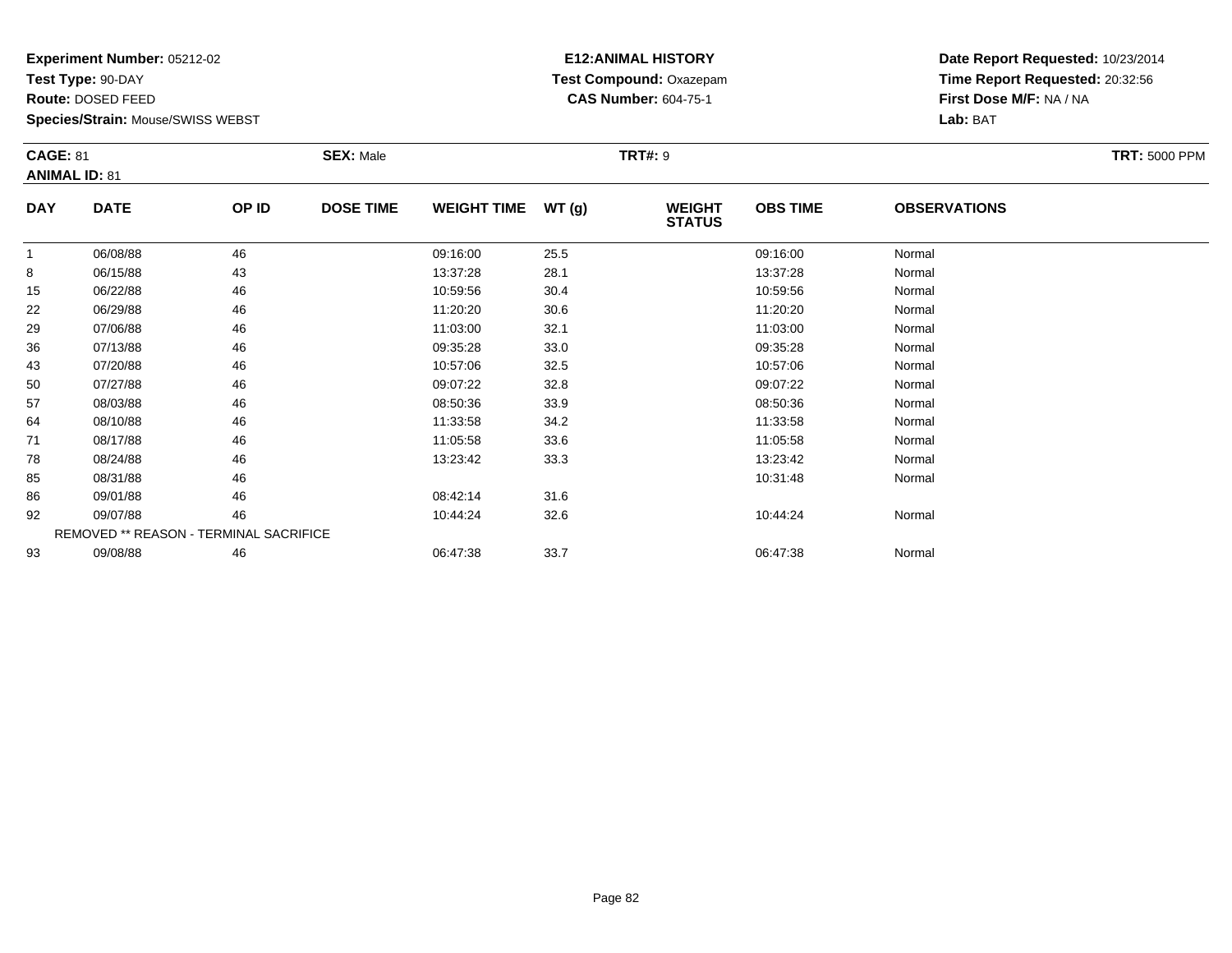**Test Type:** 90-DAY

**Route:** DOSED FEED

93

**Species/Strain:** Mouse/SWISS WEBST

# **E12:ANIMAL HISTORY Test Compound:** Oxazepam**CAS Number:** 604-75-1

**Date Report Requested:** 10/23/2014**Time Report Requested:** 20:32:56**First Dose M/F:** NA / NA**Lab:** BAT

| <b>CAGE: 82</b><br><b>ANIMAL ID: 82</b> |                                               | <b>SEX: Male</b> | <b>TRT: 5000 PPM</b> |                    |       |                                |                 |                     |  |
|-----------------------------------------|-----------------------------------------------|------------------|----------------------|--------------------|-------|--------------------------------|-----------------|---------------------|--|
| <b>DAY</b>                              | <b>DATE</b>                                   | OP ID            | <b>DOSE TIME</b>     | <b>WEIGHT TIME</b> | WT(g) | <b>WEIGHT</b><br><b>STATUS</b> | <b>OBS TIME</b> | <b>OBSERVATIONS</b> |  |
|                                         | 06/08/88                                      | 46               |                      | 09:16:26           | 24.6  |                                | 09:16:26        | Normal              |  |
| 8                                       | 06/15/88                                      | 43               |                      | 13:38:04           | 25.9  |                                | 13:38:04        | Normal              |  |
| 15                                      | 06/22/88                                      | 46               |                      | 10:56:48           | 29.8  |                                | 10:56:48        | Normal              |  |
| 22                                      | 06/29/88                                      | 46               |                      | 11:21:20           | 30.9  |                                | 11:21:20        | Normal              |  |
| 29                                      | 07/06/88                                      | 46               |                      | 11:03:32           | 30.7  |                                | 11:03:32        | Normal              |  |
| 36                                      | 07/13/88                                      | 46               |                      | 09:36:28           | 30.1  |                                | 09:36:28        | Normal              |  |
| 43                                      | 07/20/88                                      | 46               |                      | 10:57:44           | 30.1  |                                | 10:57:44        | Normal              |  |
| 50                                      | 07/27/88                                      | 46               |                      | 09:07:58           | 31.0  |                                | 09:07:58        | Normal              |  |
| 57                                      | 08/03/88                                      | 46               |                      | 08:51:06           | 32.1  |                                | 08:51:06        | Normal              |  |
| 64                                      | 08/10/88                                      | 46               |                      | 11:34:36           | 32.4  |                                | 11:34:36        | Normal              |  |
| 71                                      | 08/17/88                                      | 46               |                      | 11:06:30           | 32.4  |                                | 11:06:30        | Normal              |  |
| 78                                      | 08/24/88                                      | 46               |                      | 13:24:20           | 32.1  |                                | 13:24:20        | Normal              |  |
| 85                                      | 08/31/88                                      | 46               |                      | 10:31:14           | 32.4  |                                | 10:31:14        | Normal              |  |
| 92                                      | 09/07/88                                      | 46               |                      | 10:42:44           | 32.9  |                                | 10:42:44        | Normal              |  |
|                                         | <b>REMOVED ** REASON - TERMINAL SACRIFICE</b> |                  |                      |                    |       |                                |                 |                     |  |

3 09/08/88 46 46 06:48:12 33.1 06:48:12 06:48:12 06:48:12 06:48:12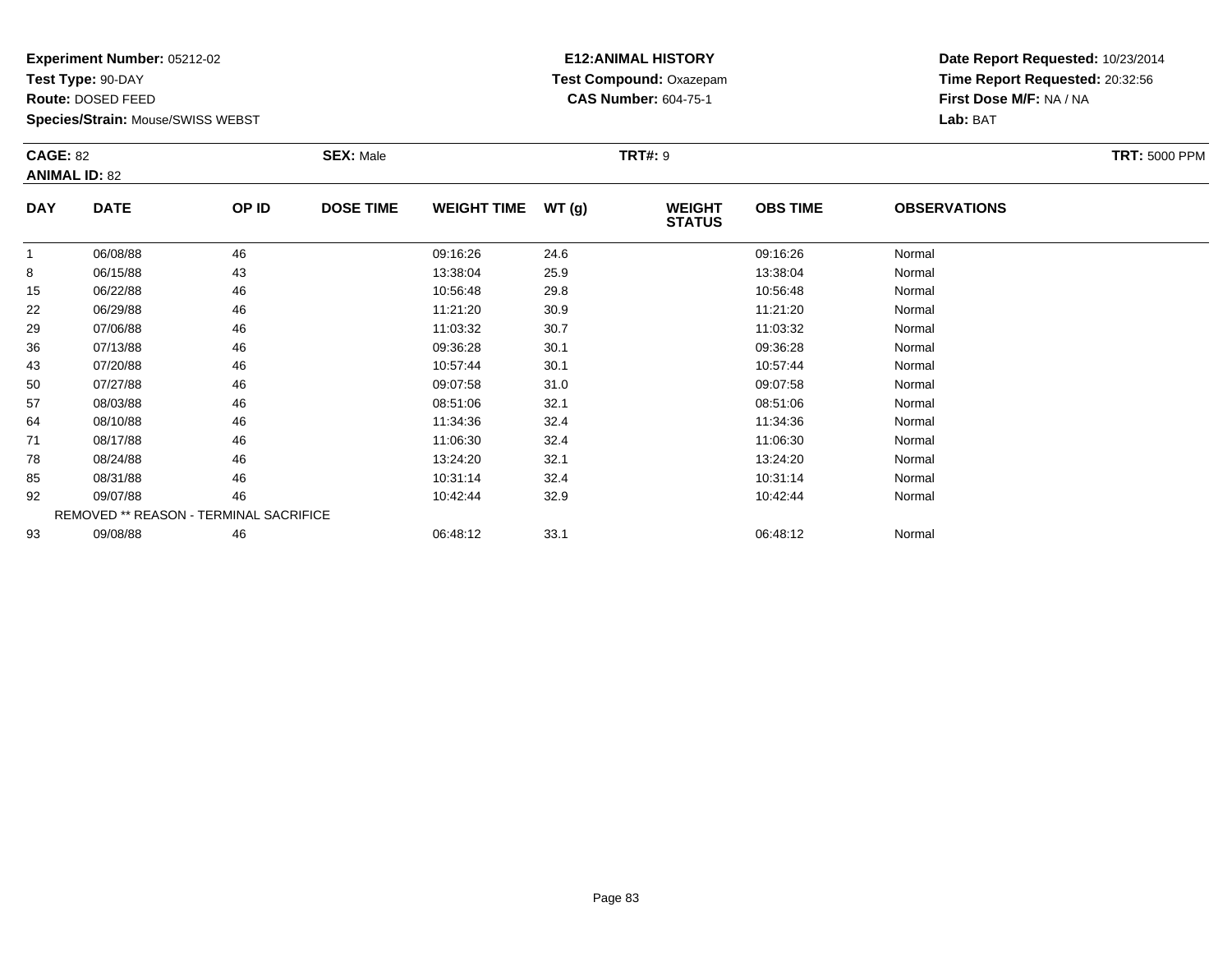**Test Type:** 90-DAY

**Route:** DOSED FEED

**Species/Strain:** Mouse/SWISS WEBST

# **E12:ANIMAL HISTORY Test Compound:** Oxazepam**CAS Number:** 604-75-1

| <b>CAGE: 83</b><br><b>ANIMAL ID: 83</b> |                                        | <b>SEX: Male</b> |                  |                    | <b>TRT#: 9</b> |                                | <b>TRT: 5000 PPM</b> |                     |  |
|-----------------------------------------|----------------------------------------|------------------|------------------|--------------------|----------------|--------------------------------|----------------------|---------------------|--|
| <b>DAY</b>                              | <b>DATE</b>                            | OP ID            | <b>DOSE TIME</b> | <b>WEIGHT TIME</b> | WT(g)          | <b>WEIGHT</b><br><b>STATUS</b> | <b>OBS TIME</b>      | <b>OBSERVATIONS</b> |  |
|                                         | 06/08/88                               | 46               |                  | 09:16:50           | 25.6           |                                | 09:16:50             | Normal              |  |
| 8                                       | 06/15/88                               | 43               |                  | 13:38:40           | 27.8           |                                | 13:38:40             | Normal              |  |
| 15                                      | 06/22/88                               | 46               |                  | 10:57:36           | 31.4           |                                | 10:57:36             | Normal              |  |
| 22                                      | 06/29/88                               | 46               |                  | 11:17:26           | 30.8           |                                | 11:17:26             | Normal              |  |
| 29                                      | 07/06/88                               | 46               |                  | 11:01:20           | 32.1           |                                | 11:01:20             | Normal              |  |
| 36                                      | 07/13/88                               | 46               |                  | 09:37:12           | 32.0           |                                | 09:37:12             | Normal              |  |
| 43                                      | 07/20/88                               | 46               |                  | 10:58:14           | 32.0           |                                | 10:58:14             | Normal              |  |
| 50                                      | 07/27/88                               | 46               |                  | 09:08:30           | 33.2           |                                | 09:08:30             | Normal              |  |
| 57                                      | 08/03/88                               | 46               |                  | 08:51:40           | 34.0           |                                | 08:51:40             | Normal              |  |
| 64                                      | 08/10/88                               | 46               |                  | 11:35:02           | 34.1           |                                | 11:35:02             | Normal              |  |
| 71                                      | 08/17/88                               | 46               |                  | 11:07:04           | 35.1           |                                | 11:07:04             | Normal              |  |
| 78                                      | 08/24/88                               | 46               |                  | 13:24:56           | 34.6           |                                | 13:24:56             | Normal              |  |
| 85                                      | 08/31/88                               | 46               |                  | 10:30:44           | 34.6           |                                | 10:30:44             | Normal              |  |
| 92                                      | 09/07/88                               | 46               |                  | 10:43:12           | 35.4           |                                | 10:43:12             | Normal              |  |
|                                         | REMOVED ** REASON - TERMINAL SACRIFICE |                  |                  |                    |                |                                |                      |                     |  |
| 93                                      | 09/08/88                               | 46               |                  | 06:48:44           | 35.6           |                                | 06:48:44             | Normal              |  |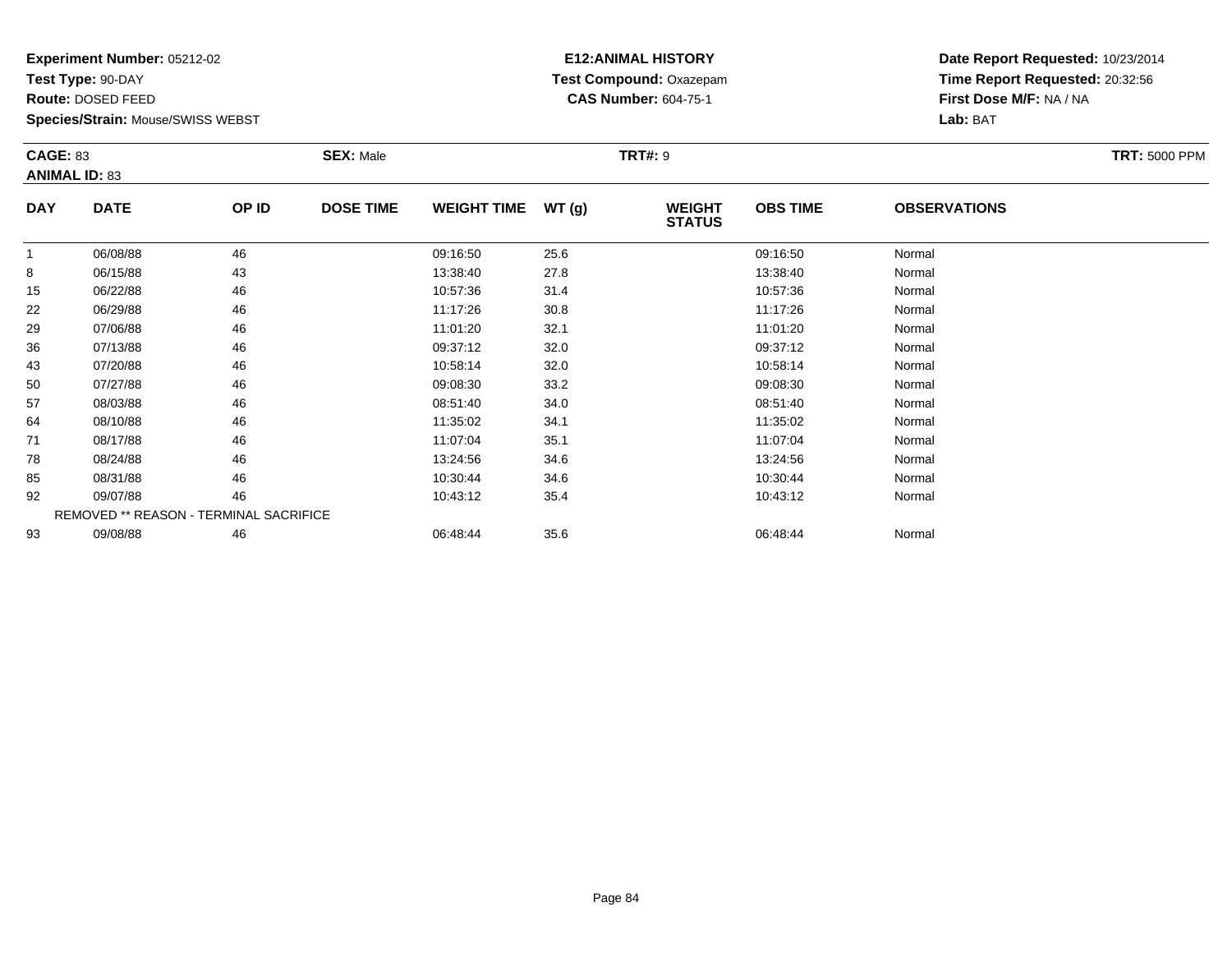**Test Type:** 90-DAY

**Route:** DOSED FEED

**Species/Strain:** Mouse/SWISS WEBST

# **E12:ANIMAL HISTORY Test Compound:** Oxazepam**CAS Number:** 604-75-1

**Date Report Requested:** 10/23/2014**Time Report Requested:** 20:32:56**First Dose M/F:** NA / NA**Lab:** BAT

| <b>CAGE: 84</b> | <b>ANIMAL ID: 84</b>                          |       | <b>SEX: Male</b> | <b>TRT: 5000 PPM</b> |       |                                |                 |                     |  |
|-----------------|-----------------------------------------------|-------|------------------|----------------------|-------|--------------------------------|-----------------|---------------------|--|
| <b>DAY</b>      | <b>DATE</b>                                   | OP ID | <b>DOSE TIME</b> | <b>WEIGHT TIME</b>   | WT(g) | <b>WEIGHT</b><br><b>STATUS</b> | <b>OBS TIME</b> | <b>OBSERVATIONS</b> |  |
|                 | 06/08/88                                      | 46    |                  | 09:17:16             | 24.3  |                                | 09:17:16        | Normal              |  |
| 8               | 06/15/88                                      | 43    |                  | 13:39:12             | 27.9  |                                | 13:39:12        | Normal              |  |
| 15              | 06/22/88                                      | 46    |                  | 10:58:24             | 31.5  |                                | 10:58:24        | Normal              |  |
| 22              | 06/29/88                                      | 46    |                  | 11:18:00             | 30.2  |                                | 11:18:00        | Normal              |  |
| 29              | 07/06/88                                      | 46    |                  | 11:01:56             | 31.5  |                                | 11:01:56        | Normal              |  |
| 36              | 07/13/88                                      | 46    |                  | 09:33:54             | 33.3  |                                | 09:33:54        | Normal              |  |
| 43              | 07/20/88                                      | 46    |                  | 10:55:52             | 33.4  |                                | 10:55:52        | Normal              |  |
| 50              | 07/27/88                                      | 46    |                  | 09:09:00             | 34.4  |                                | 09:09:00        | Normal              |  |
| 57              | 08/03/88                                      | 46    |                  | 08:52:16             | 34.8  |                                | 08:52:16        | Normal              |  |
| 64              | 08/10/88                                      | 46    |                  | 11:35:34             | 34.7  |                                | 11:35:34        | Normal              |  |
| 71              | 08/17/88                                      | 46    |                  | 11:07:34             | 35.8  |                                | 11:07:34        | Normal              |  |
| 78              | 08/24/88                                      | 46    |                  | 13:25:28             | 35.0  |                                | 13:25:28        | Normal              |  |
| 85              | 08/31/88                                      | 46    |                  | 10:30:12             | 34.2  |                                | 10:30:12        | Normal              |  |
| 92              | 09/07/88                                      | 46    |                  | 10:43:34             | 36.0  |                                | 10:43:34        | Normal              |  |
|                 | <b>REMOVED ** REASON - TERMINAL SACRIFICE</b> |       |                  |                      |       |                                |                 |                     |  |
| 93              | 09/08/88                                      | 46    |                  | 06:49:16             | 35.7  |                                | 06:49:16        | Normal              |  |

3 09/08/88 46 46 06:49:16 35.7 3 06:49:16 35.7 06:49:16 06:49:16 35.7 3 06:49:16 106:49:16 06:49:16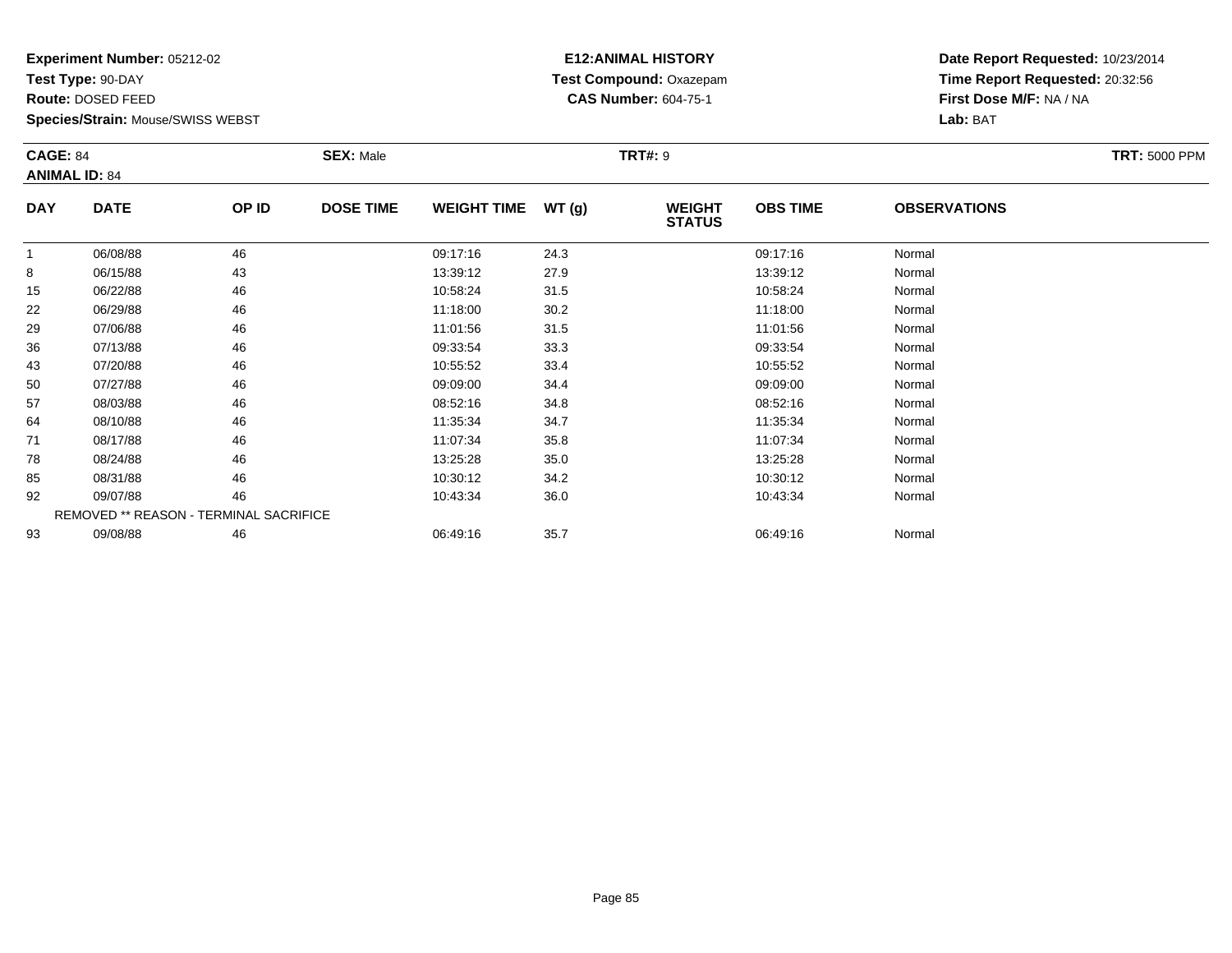**Test Type:** 90-DAY

**Route:** DOSED FEED

**Species/Strain:** Mouse/SWISS WEBST

# **E12:ANIMAL HISTORY Test Compound:** Oxazepam**CAS Number:** 604-75-1

**Date Report Requested:** 10/23/2014**Time Report Requested:** 20:32:56**First Dose M/F:** NA / NA**Lab:** BAT

| <b>CAGE: 85</b> |                                               | <b>SEX: Male</b> |                  |                    |       | <b>TRT: 5000 PPM</b>           |                 |                     |  |
|-----------------|-----------------------------------------------|------------------|------------------|--------------------|-------|--------------------------------|-----------------|---------------------|--|
|                 | <b>ANIMAL ID: 85</b>                          |                  |                  |                    |       |                                |                 |                     |  |
| <b>DAY</b>      | <b>DATE</b>                                   | OP ID            | <b>DOSE TIME</b> | <b>WEIGHT TIME</b> | WT(g) | <b>WEIGHT</b><br><b>STATUS</b> | <b>OBS TIME</b> | <b>OBSERVATIONS</b> |  |
|                 | 06/08/88                                      | 46               |                  | 09:18:10           | 26.3  |                                | 09:18:10        | Normal              |  |
| 8               | 06/15/88                                      | 43               |                  | 13:39:58           | 28.1  |                                | 13:39:58        | Normal              |  |
| 15              | 06/22/88                                      | 46               |                  | 10:59:04           | 30.7  |                                | 10:59:04        | Normal              |  |
| 22              | 06/29/88                                      | 46               |                  | 11:19:28           | 31.6  |                                | 11:19:28        | Normal              |  |
| 29              | 07/06/88                                      | 46               |                  | 11:02:28           | 31.4  |                                | 11:02:28        | Normal              |  |
| 36              | 07/13/88                                      | 46               |                  | 09:34:46           | 30.5  |                                | 09:34:46        | Normal              |  |
| 43              | 07/20/88                                      | 46               |                  | 10:56:36           | 30.3  |                                | 10:56:36        | Normal              |  |
| 50              | 07/27/88                                      | 46               |                  | 09:06:02           | 31.1  |                                | 09:06:02        | Normal              |  |
| 57              | 08/03/88                                      | 46               |                  | 08:48:56           | 31.9  |                                | 08:48:56        | Normal              |  |
| 64              | 08/10/88                                      | 46               |                  | 11:36:10           | 32.7  |                                | 11:36:10        | Normal              |  |
| 71              | 08/17/88                                      | 46               |                  | 11:08:06           | 32.1  |                                | 11:08:06        | Normal              |  |
| 78              | 08/24/88                                      | 46               |                  | 13:26:02           | 32.3  |                                | 13:26:02        | Normal              |  |
| 85              | 08/31/88                                      | 46               |                  | 10:29:34           | 32.4  |                                | 10:29:34        | Normal              |  |
| 92              | 09/07/88                                      | 46               |                  | 10:44:00           | 33.6  |                                | 10:44:00        | Normal              |  |
|                 | <b>REMOVED ** REASON - TERMINAL SACRIFICE</b> |                  |                  |                    |       |                                |                 |                     |  |
| 93              | 09/08/88                                      | 46               |                  | 06:49:46           | 33.3  |                                | 06:49:46        | Normal              |  |

3 09/08/88 46 46 06:49:46 06:49:46 33.3 06:49 06:49:46 53.3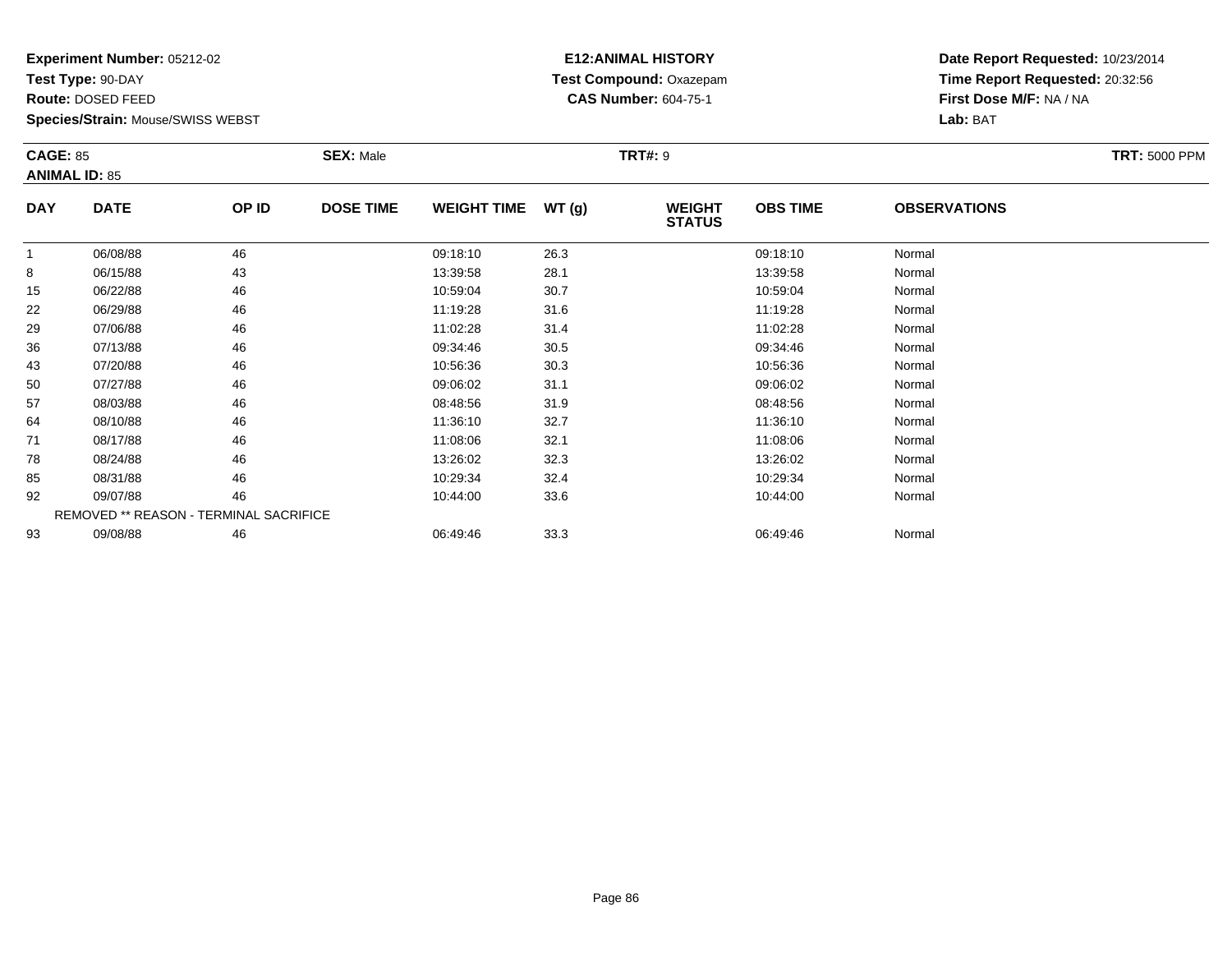**Test Type:** 90-DAY

**Route:** DOSED FEED

**Species/Strain:** Mouse/SWISS WEBST

# **E12:ANIMAL HISTORY Test Compound:** Oxazepam**CAS Number:** 604-75-1

**Date Report Requested:** 10/23/2014**Time Report Requested:** 20:32:56**First Dose M/F:** NA / NA**Lab:** BAT

| <b>CAGE: 86</b> | <b>ANIMAL ID: 86</b>                          |       | <b>SEX: Male</b> |                    | <b>TRT#: 9</b> |                                | <b>TRT: 5000 PPM</b> |                     |  |
|-----------------|-----------------------------------------------|-------|------------------|--------------------|----------------|--------------------------------|----------------------|---------------------|--|
| <b>DAY</b>      | <b>DATE</b>                                   | OP ID | <b>DOSE TIME</b> | <b>WEIGHT TIME</b> | WT(g)          | <b>WEIGHT</b><br><b>STATUS</b> | <b>OBS TIME</b>      | <b>OBSERVATIONS</b> |  |
|                 | 06/08/88                                      | 46    |                  | 09:05:12           | 23.0           |                                | 09:05:12             | Normal              |  |
| 8               | 06/15/88                                      | 43    |                  | 09:27:40           | 25.8           |                                | 09:27:40             | Normal              |  |
| 15              | 06/22/88                                      | 46    |                  | 13:31:26           | 27.7           |                                | 13:31:26             | Normal              |  |
| 22              | 06/29/88                                      | 46    |                  | 09:34:14           | 27.3           |                                | 09:34:14             | Normal              |  |
| 29              | 07/06/88                                      | 46    |                  | 09:21:48           | 28.6           |                                | 09:21:48             | Normal              |  |
| 36              | 07/13/88                                      | 46    |                  | 10:39:48           | 28.3           |                                | 10:39:48             | Normal              |  |
| 43              | 07/20/88                                      | 46    |                  | 08:54:30           | 29.5           |                                | 08:54:30             | Normal              |  |
| 50              | 07/27/88                                      | 46    |                  | 11:22:44           | 29.5           |                                | 11:22:44             | Normal              |  |
| 57              | 08/03/88                                      | 46    |                  | 11:20:46           | 30.0           |                                | 11:20:46             | Normal              |  |
| 64              | 08/10/88                                      | 46    |                  | 11:04:52           | 30.7           |                                | 11:04:52             | Normal              |  |
| 71              | 08/17/88                                      | 46    |                  | 10:56:08           | 30.7           |                                | 10:56:08             | Normal              |  |
| 78              | 08/24/88                                      | 46    |                  | 08:41:26           | 31.5           |                                | 08:41:26             | Normal              |  |
| 85              | 08/31/88                                      | 46    |                  | 08:36:24           | 31.3           |                                | 08:36:24             | Normal              |  |
| 92              | 09/07/88                                      | 46    |                  | 11:10:22           | 31.4           |                                | 11:10:22             | Normal              |  |
|                 | <b>REMOVED ** REASON - TERMINAL SACRIFICE</b> |       |                  |                    |                |                                |                      |                     |  |
| 93              | 09/08/88                                      | 46    |                  | 06:51:14           | 32.0           |                                | 06:51:14             | Normal              |  |

09/08/88 <sup>46</sup> 06:51:14 32.0 06:51:14 Normal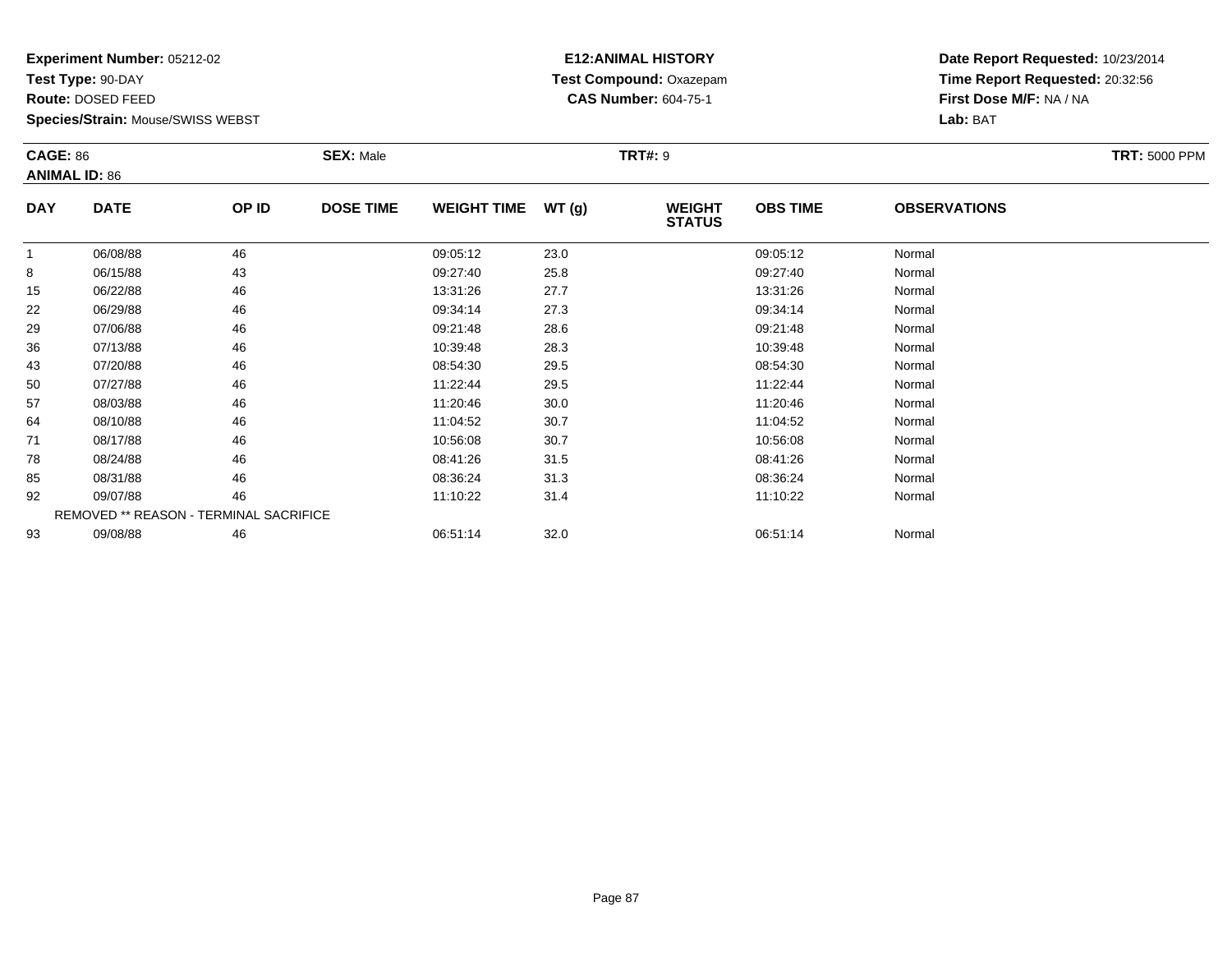**Test Type:** 90-DAY

**Route:** DOSED FEED

93

**Species/Strain:** Mouse/SWISS WEBST

# **E12:ANIMAL HISTORY Test Compound:** Oxazepam**CAS Number:** 604-75-1

**Date Report Requested:** 10/23/2014**Time Report Requested:** 20:32:56**First Dose M/F:** NA / NA**Lab:** BAT

| <b>CAGE: 87</b><br><b>ANIMAL ID: 87</b> |                                        | <b>SEX: Male</b><br><b>TRT#: 9</b> |                  |                    |       |                                |                 | <b>TRT: 5000 PPM</b> |  |
|-----------------------------------------|----------------------------------------|------------------------------------|------------------|--------------------|-------|--------------------------------|-----------------|----------------------|--|
| <b>DAY</b>                              | <b>DATE</b>                            | OP ID                              | <b>DOSE TIME</b> | <b>WEIGHT TIME</b> | WT(g) | <b>WEIGHT</b><br><b>STATUS</b> | <b>OBS TIME</b> | <b>OBSERVATIONS</b>  |  |
|                                         | 06/08/88                               | 46                                 |                  | 09:05:48           | 25.4  |                                | 09:05:48        | Normal               |  |
| 8                                       | 06/15/88                               | 43                                 |                  | 09:26:00           | 28.6  |                                | 09:26:00        | Normal               |  |
| 15                                      | 06/22/88                               | 46                                 |                  | 13:26:26           | 31.8  |                                | 13:26:26        | Normal               |  |
| 22                                      | 06/29/88                               | 46                                 |                  | 09:34:48           | 32.8  |                                | 09:34:48        | Normal               |  |
| 29                                      | 07/06/88                               | 46                                 |                  | 09:22:26           | 30.5  |                                | 09:22:26        | Normal               |  |
| 36                                      | 07/13/88                               | 46                                 |                  | 10:40:34           | 33.6  |                                | 10:40:34        | Normal               |  |
| 43                                      | 07/20/88                               | 46                                 |                  | 08:55:14           | 33.2  |                                | 08:55:14        | Normal               |  |
| 50                                      | 07/27/88                               | 46                                 |                  | 11:23:18           | 34.0  |                                | 11:23:18        | Normal               |  |
| 57                                      | 08/03/88                               | 46                                 |                  | 11:21:12           | 34.3  |                                | 11:21:12        | Normal               |  |
| 64                                      | 08/10/88                               | 46                                 |                  | 11:05:28           | 35.0  |                                | 11:05:28        | Normal               |  |
| 71                                      | 08/17/88                               | 46                                 |                  | 10:56:44           | 35.5  |                                | 10:56:44        | Normal               |  |
| 78                                      | 08/24/88                               | 46                                 |                  | 08:38:00           | 36.2  |                                | 08:38:00        | Normal               |  |
| 85                                      | 08/31/88                               | 46                                 |                  | 08:37:44           | 36.6  |                                | 08:37:44        | Normal               |  |
| 92                                      | 09/07/88                               | 46                                 |                  | 11:08:40           | 36.6  |                                | 11:08:40        | Normal               |  |
|                                         | REMOVED ** REASON - TERMINAL SACRIFICE |                                    |                  |                    |       |                                |                 |                      |  |

3 09/08/88 46 46 06:51:44 37.0 06:51:44 06:51:44 06:51:44 Normal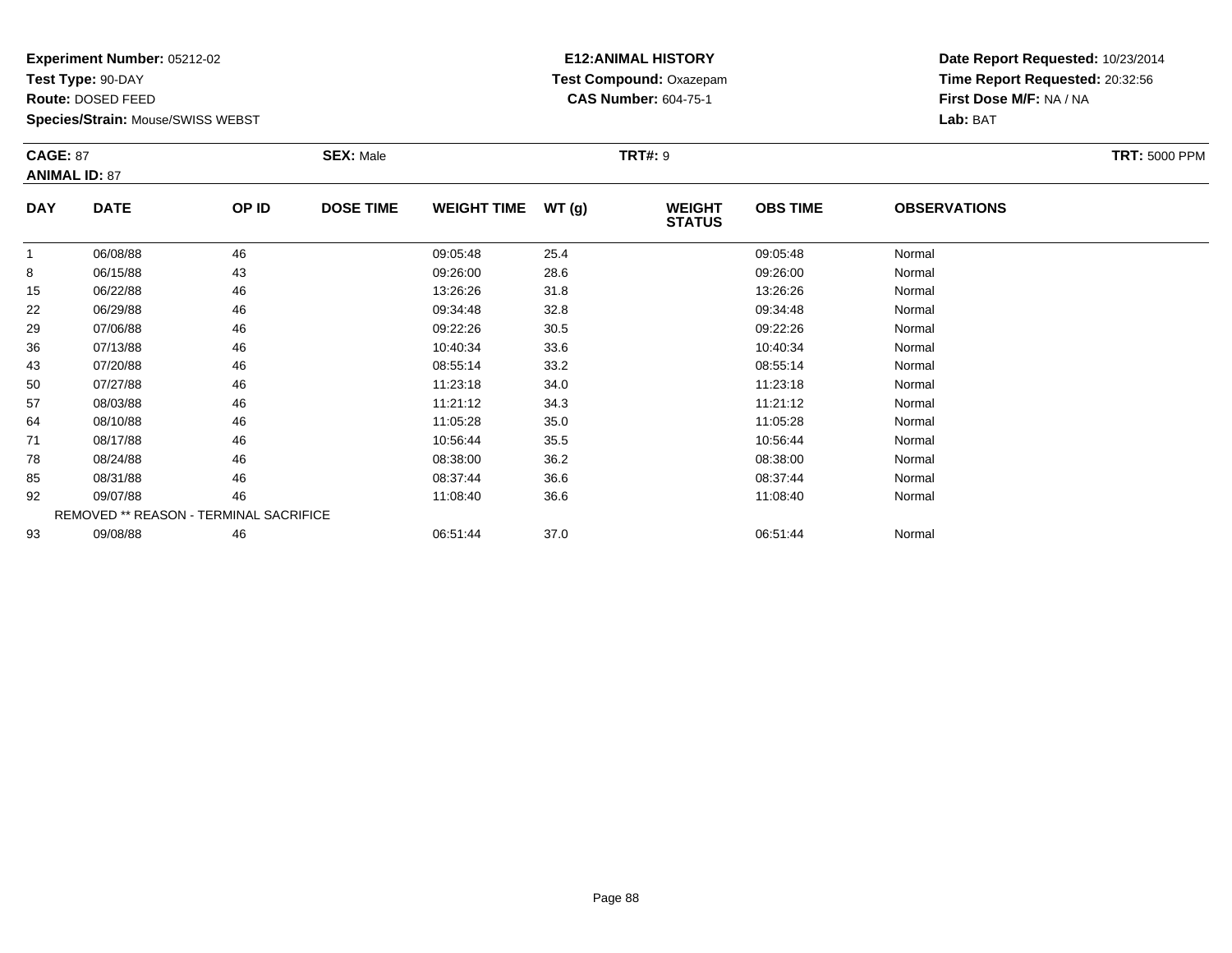**Test Type:** 90-DAY

**Route:** DOSED FEED

**Species/Strain:** Mouse/SWISS WEBST

#### **E12:ANIMAL HISTORY Test Compound:** Oxazepam**CAS Number:** 604-75-1

| <b>CAGE: 88</b><br><b>ANIMAL ID: 88</b> |                                        |       | <b>SEX: Male</b> |                    |       | <b>TRT: 5000 PPM</b>           |                 |                     |  |
|-----------------------------------------|----------------------------------------|-------|------------------|--------------------|-------|--------------------------------|-----------------|---------------------|--|
| <b>DAY</b>                              | <b>DATE</b>                            | OP ID | <b>DOSE TIME</b> | <b>WEIGHT TIME</b> | WT(g) | <b>WEIGHT</b><br><b>STATUS</b> | <b>OBS TIME</b> | <b>OBSERVATIONS</b> |  |
| $\mathbf{1}$                            | 06/08/88                               | 46    |                  | 09:06:16           | 26.1  |                                | 09:06:16        | Normal              |  |
| 8                                       | 06/15/88                               | 43    |                  | 09:26:22           | 31.2  |                                | 09:26:22        | Normal              |  |
| 15                                      | 06/22/88                               | 46    |                  | 13:28:28           | 35.6  |                                | 13:28:28        | Normal              |  |
| 22                                      | 06/29/88                               | 46    |                  | 09:32:16           | 35.0  |                                | 09:32:16        | Normal              |  |
| 29                                      | 07/06/88                               | 46    |                  | 09:19:46           | 36.9  |                                | 09:19:46        | Normal              |  |
| 36                                      | 07/13/88                               | 46    |                  | 10:41:06           | 35.6  |                                | 10:41:06        | Normal              |  |
| 43                                      | 07/20/88                               | 46    |                  | 08:56:36           | 36.3  |                                | 08:56:36        | Normal              |  |
| 50                                      | 07/27/88                               | 46    |                  | 11:23:48           | 37.2  |                                | 11:23:48        | Normal              |  |
| 57                                      | 08/03/88                               | 46    |                  | 11:21:42           | 37.9  |                                | 11:21:42        | Normal              |  |
| 64                                      | 08/10/88                               | 46    |                  | 11:06:00           | 38.9  |                                | 11:06:00        | Normal              |  |
| 71                                      | 08/17/88                               | 46    |                  | 11:03:18           | 39.7  |                                | 11:03:18        | Normal              |  |
| 78                                      | 08/24/88                               | 46    |                  | 08:38:54           | 41.6  |                                | 08:38:54        | Normal              |  |
| 85                                      | 08/31/88                               | 46    |                  | 08:38:16           | 41.4  |                                | 08:38:16        | Normal              |  |
| 92                                      | 09/07/88                               | 46    |                  | 11:09:04           | 40.9  |                                | 11:09:04        | Normal              |  |
|                                         | REMOVED ** REASON - TERMINAL SACRIFICE |       |                  |                    |       |                                |                 |                     |  |
| 93                                      | 09/08/88                               | 46    |                  | 06:52:28           | 41.8  |                                | 06:52:28        | Normal              |  |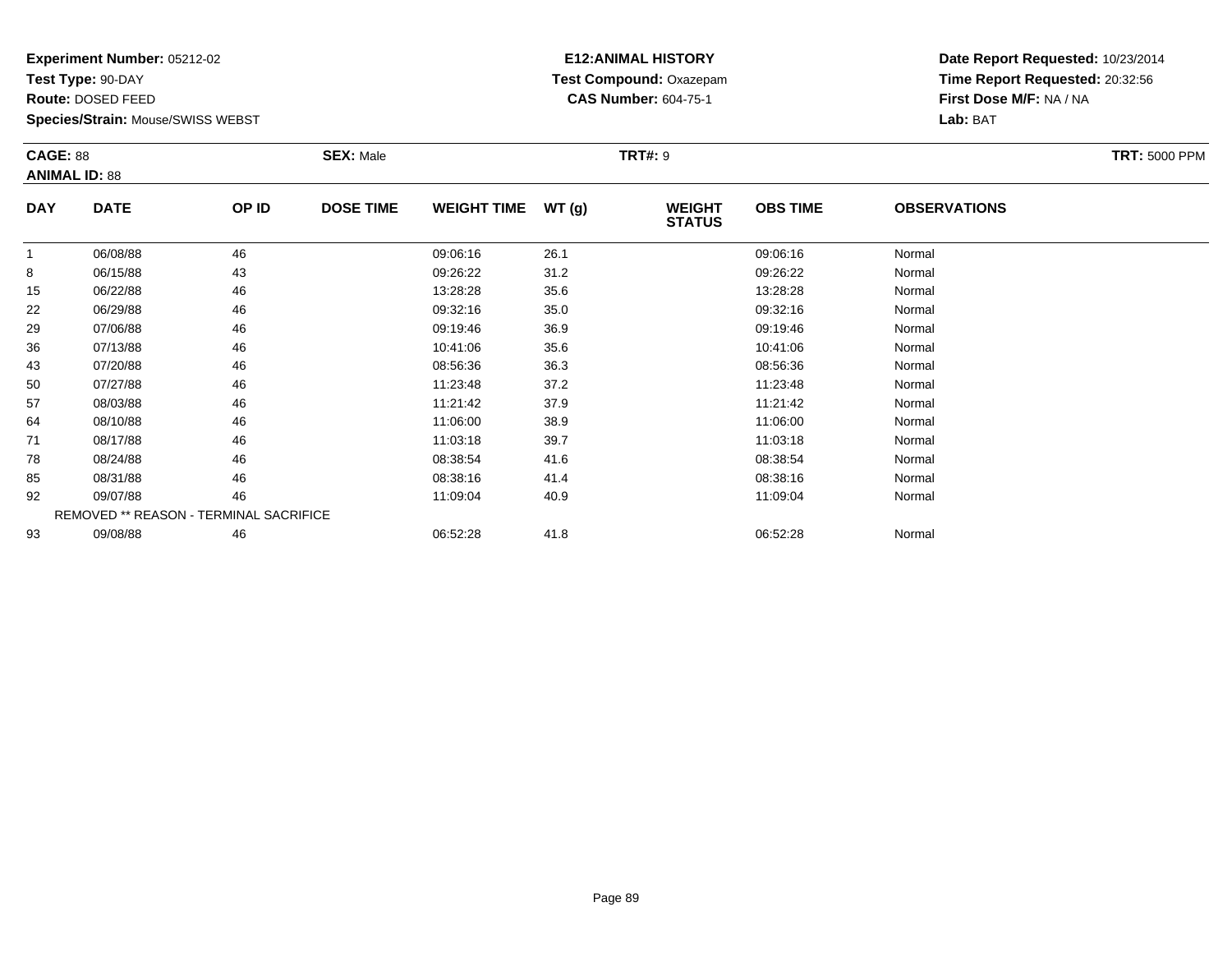**Test Type:** 90-DAY

**Route:** DOSED FEED

**Species/Strain:** Mouse/SWISS WEBST

# **E12:ANIMAL HISTORY Test Compound:** Oxazepam**CAS Number:** 604-75-1

| <b>CAGE: 89</b><br><b>ANIMAL ID: 89</b> |                                        |       | <b>SEX: Male</b> |                    |       | <b>TRT: 5000 PPM</b>           |                 |                     |  |
|-----------------------------------------|----------------------------------------|-------|------------------|--------------------|-------|--------------------------------|-----------------|---------------------|--|
| <b>DAY</b>                              | <b>DATE</b>                            | OP ID | <b>DOSE TIME</b> | <b>WEIGHT TIME</b> | WT(g) | <b>WEIGHT</b><br><b>STATUS</b> | <b>OBS TIME</b> | <b>OBSERVATIONS</b> |  |
| $\mathbf{1}$                            | 06/08/88                               | 46    |                  | 09:06:48           | 26.5  |                                | 09:06:48        | Normal              |  |
| 8                                       | 06/15/88                               | 43    |                  | 09:26:48           | 31.1  |                                | 09:26:48        | Normal              |  |
| 15                                      | 06/22/88                               | 46    |                  | 13:29:10           | 35.5  |                                | 13:29:10        | Normal              |  |
| 22                                      | 06/29/88                               | 46    |                  | 09:32:54           | 35.3  |                                | 09:32:54        | Normal              |  |
| 29                                      | 07/06/88                               | 46    |                  | 09:20:24           | 36.6  |                                | 09:20:24        | Normal              |  |
| 36                                      | 07/13/88                               | 46    |                  | 10:38:40           | 36.4  |                                | 10:38:40        | Normal              |  |
| 43                                      | 07/20/88                               | 46    |                  | 08:53:04           | 38.1  |                                | 08:53:04        | Normal              |  |
| 50                                      | 07/27/88                               | 46    |                  | 11:24:20           | 37.7  |                                | 11:24:20        | Normal              |  |
| 57                                      | 08/03/88                               | 46    |                  | 11:22:20           | 37.3  |                                | 11:22:20        | Normal              |  |
| 64                                      | 08/10/88                               | 46    |                  | 11:06:34           | 37.7  |                                | 11:06:34        | Normal              |  |
| 71                                      | 08/17/88                               | 46    |                  | 11:03:56           | 38.0  |                                | 11:03:56        | Normal              |  |
| 78                                      | 08/24/88                               | 46    |                  | 08:39:54           | 39.0  |                                | 08:39:54        | Normal              |  |
| 85                                      | 08/31/88                               | 46    |                  | 08:38:50           | 39.9  |                                | 08:38:50        | Normal              |  |
| 92                                      | 09/07/88                               | 46    |                  | 11:09:28           | 39.0  |                                | 11:09:28        | Normal              |  |
|                                         | REMOVED ** REASON - TERMINAL SACRIFICE |       |                  |                    |       |                                |                 |                     |  |
| 93                                      | 09/08/88                               | 46    |                  | 06:53:06           | 39.7  |                                | 06:53:06        | Normal              |  |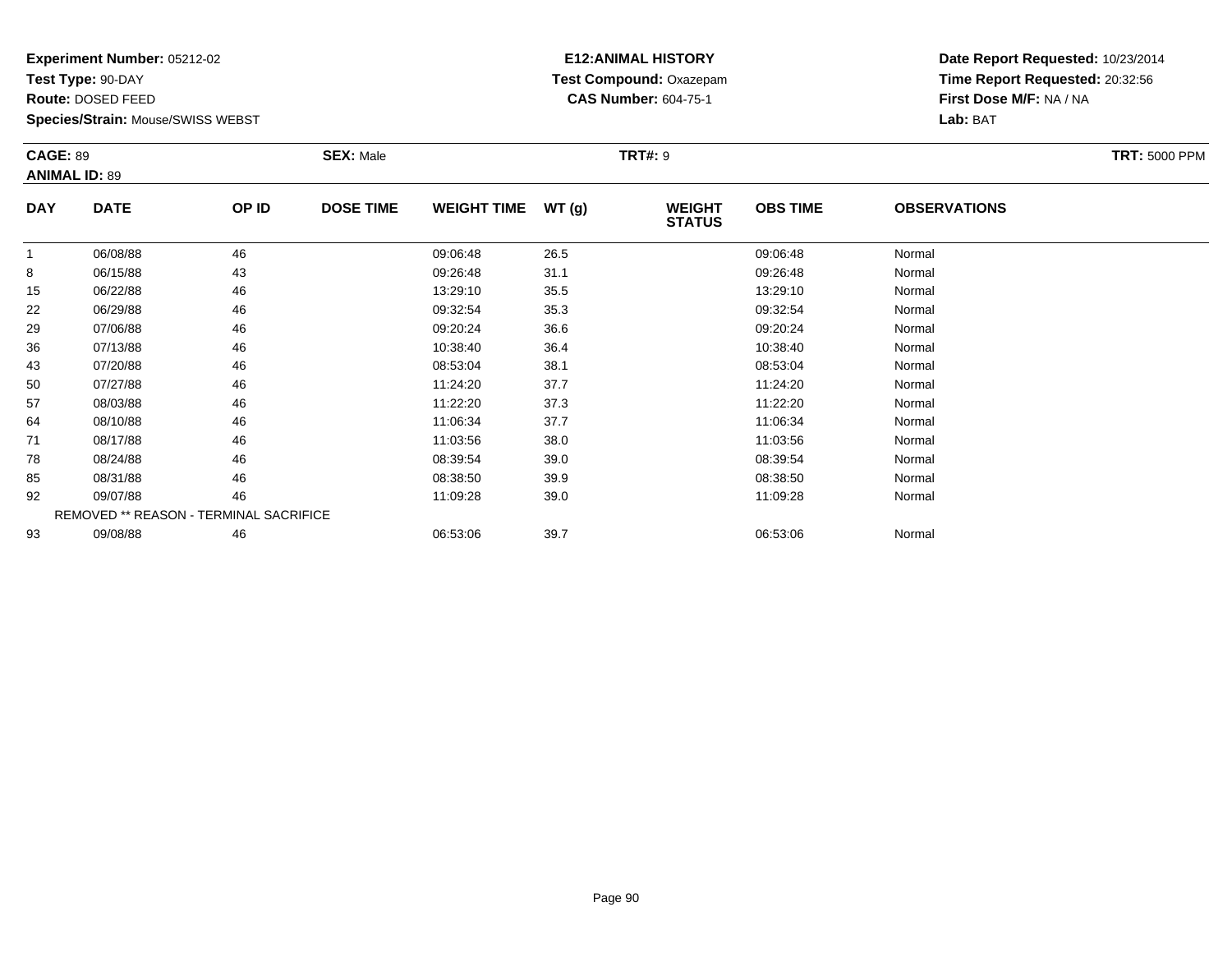**Test Type:** 90-DAY

**Route:** DOSED FEED

**Species/Strain:** Mouse/SWISS WEBST

# **E12:ANIMAL HISTORY Test Compound:** Oxazepam**CAS Number:** 604-75-1

**Date Report Requested:** 10/23/2014**Time Report Requested:** 20:32:57**First Dose M/F:** NA / NA**Lab:** BAT

| <b>CAGE: 90</b> | <b>ANIMAL ID: 90</b>                          |       | <b>TRT#: 9</b><br><b>SEX: Male</b> |                    |       |                                |                 |                     | <b>TRT: 5000 PPM</b> |
|-----------------|-----------------------------------------------|-------|------------------------------------|--------------------|-------|--------------------------------|-----------------|---------------------|----------------------|
| <b>DAY</b>      | <b>DATE</b>                                   | OP ID | <b>DOSE TIME</b>                   | <b>WEIGHT TIME</b> | WT(g) | <b>WEIGHT</b><br><b>STATUS</b> | <b>OBS TIME</b> | <b>OBSERVATIONS</b> |                      |
|                 | 06/08/88                                      | 46    |                                    | 09:07:18           | 26.2  |                                | 09:07:18        | Normal              |                      |
| 8               | 06/15/88                                      | 43    |                                    | 09:27:14           | 28.9  |                                | 09:27:14        | Normal              |                      |
| 15              | 06/22/88                                      | 46    |                                    | 13:30:48           | 30.3  |                                | 13:30:48        | Normal              |                      |
| 22              | 06/29/88                                      | 46    |                                    | 09:33:36           | 31.6  |                                | 09:33:36        | Normal              |                      |
| 29              | 07/06/88                                      | 46    |                                    | 09:21:02           | 32.4  |                                | 09:21:02        | Normal              |                      |
| 36              | 07/13/88                                      | 46    |                                    | 10:39:14           | 31.5  |                                | 10:39:14        | Normal              |                      |
| 43              | 07/20/88                                      | 46    |                                    | 08:53:44           | 31.1  |                                | 08:53:44        | Normal              |                      |
| 50              | 07/27/88                                      | 46    |                                    | 11:22:10           | 30.9  |                                | 11:22:10        | Normal              |                      |
| 57              | 08/03/88                                      | 46    |                                    | 11:20:16           | 31.0  |                                | 11:20:16        | Normal              |                      |
| 64              | 08/10/88                                      | 46    |                                    | 11:07:06           | 31.4  |                                | 11:07:06        | Normal              |                      |
| 71              | 08/17/88                                      | 46    |                                    | 11:04:28           | 31.5  |                                | 11:04:28        | Normal              |                      |
| 78              | 08/24/88                                      | 46    |                                    | 08:40:38           | 31.9  |                                | 08:40:38        | Normal              |                      |
| 85              | 08/31/88                                      | 46    |                                    | 08:39:20           | 32.5  |                                | 08:39:20        | Normal              |                      |
| 92              | 09/07/88                                      | 46    |                                    | 11:09:56           | 32.1  |                                | 11:09:56        | Normal              |                      |
|                 | <b>REMOVED ** REASON - TERMINAL SACRIFICE</b> |       |                                    |                    |       |                                |                 |                     |                      |
| 93              | 09/08/88                                      | 46    |                                    | 06:54:14           | 33.4  |                                | 06:54:14        | Normal              |                      |

09/08/88 <sup>46</sup> 06:54:14 33.4 06:54:14 Normal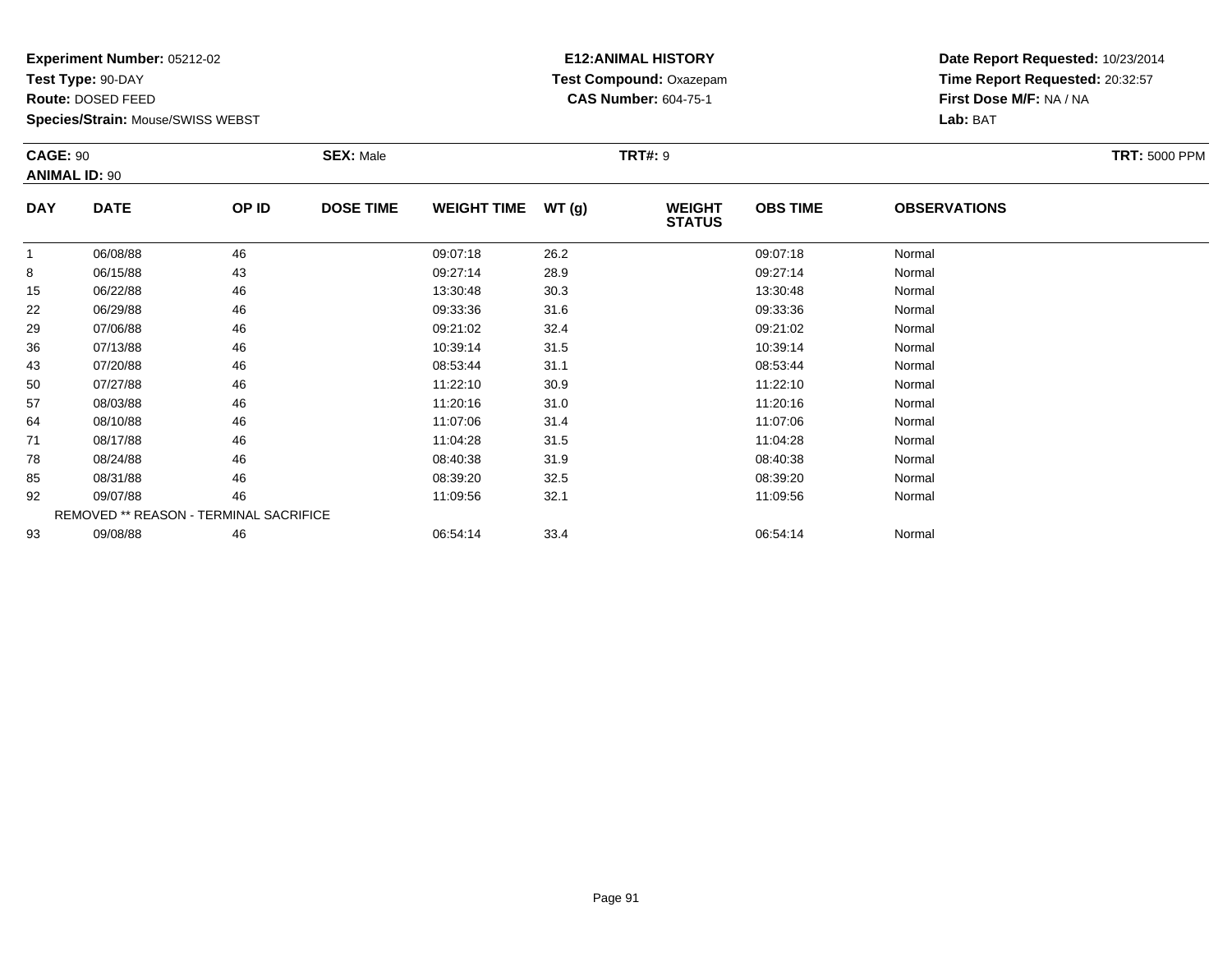| Experiment Number: 05212-02<br>Test Type: 90-DAY<br>Route: DOSED FEED<br><b>Species/Strain: Mouse/SWISS WEBST</b> |                                                            |       |                  | <b>E12: ANIMAL HISTORY</b><br><b>Test Compound: Oxazepam</b><br><b>CAS Number: 604-75-1</b> |       |                                |                      | Date Report Requested: 10/23/2014<br>Time Report Requested: 20:32:57<br>First Dose M/F: NA / NA<br>Lab: BAT |
|-------------------------------------------------------------------------------------------------------------------|------------------------------------------------------------|-------|------------------|---------------------------------------------------------------------------------------------|-------|--------------------------------|----------------------|-------------------------------------------------------------------------------------------------------------|
| <b>CAGE: 91</b><br><b>ANIMAL ID: 91</b>                                                                           |                                                            |       | <b>SEX: Male</b> |                                                                                             |       | <b>TRT#: 9</b>                 | <b>TRT: 5000 PPM</b> |                                                                                                             |
| <b>DAY</b>                                                                                                        | <b>DATE</b>                                                | OP ID | <b>DOSE TIME</b> | <b>WEIGHT TIME</b>                                                                          | WT(q) | <b>WEIGHT</b><br><b>STATUS</b> | <b>OBS TIME</b>      | <b>OBSERVATIONS</b>                                                                                         |
|                                                                                                                   | 06/08/88<br><b>REMOVED ** REASON - SCHEDULED SACRIFICE</b> | 46    |                  | 09:35:42                                                                                    | 26.9  |                                | 09:35:42             | Normal                                                                                                      |
| 8<br>06/15/88<br>43                                                                                               |                                                            |       | 08:41:00         | 30.2                                                                                        |       | 08:41:00                       | Normal               |                                                                                                             |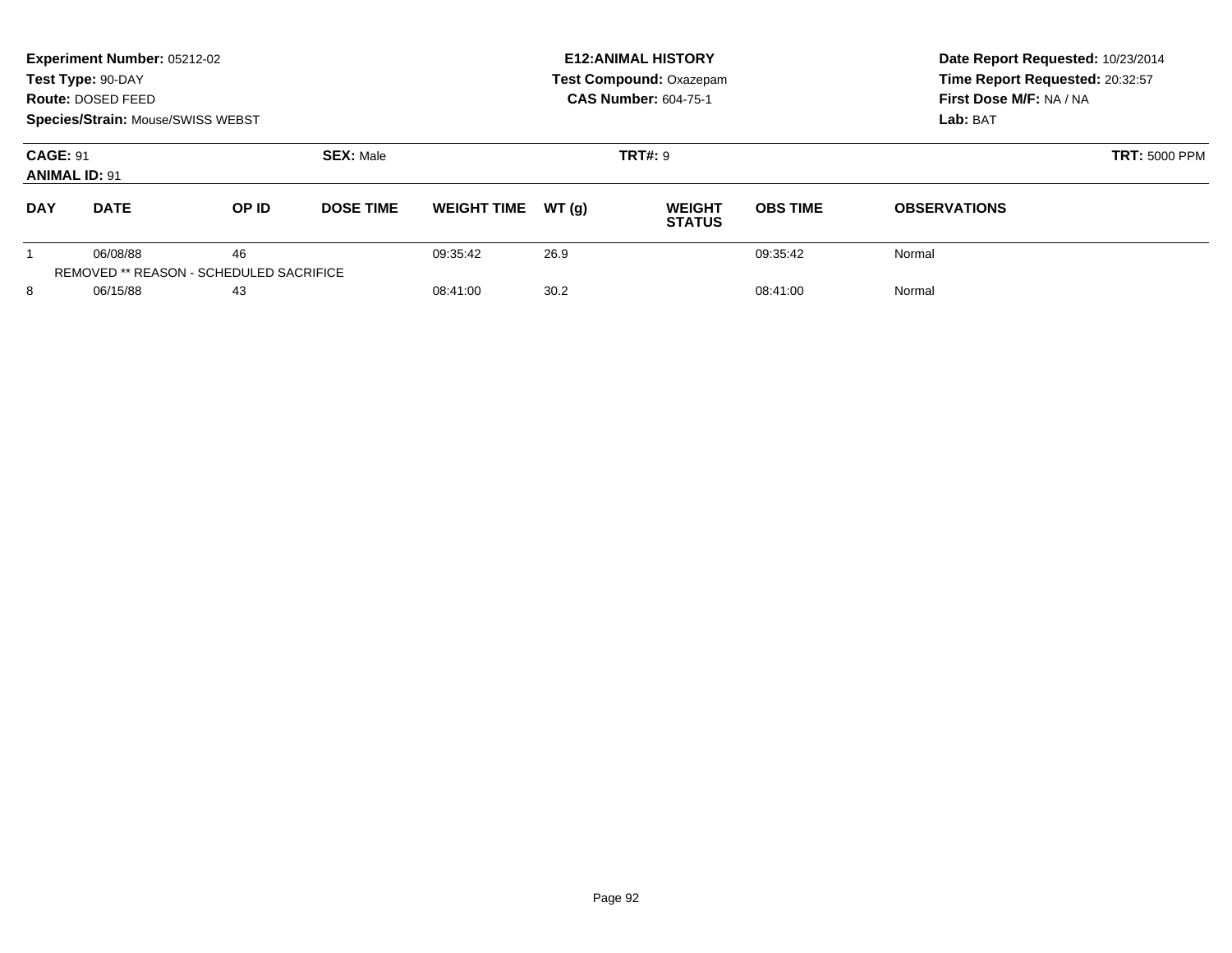| Experiment Number: 05212-02<br>Test Type: 90-DAY<br>Route: DOSED FEED<br><b>Species/Strain: Mouse/SWISS WEBST</b> |                                                     |       |                  |                    |       | <b>E12: ANIMAL HISTORY</b><br><b>Test Compound: Oxazepam</b><br><b>CAS Number: 604-75-1</b> |                 | Date Report Requested: 10/23/2014<br>Time Report Requested: 20:32:57<br>First Dose M/F: NA / NA<br>Lab: BAT |  |
|-------------------------------------------------------------------------------------------------------------------|-----------------------------------------------------|-------|------------------|--------------------|-------|---------------------------------------------------------------------------------------------|-----------------|-------------------------------------------------------------------------------------------------------------|--|
| <b>CAGE: 92</b><br><b>ANIMAL ID: 92</b>                                                                           |                                                     |       | <b>SEX: Male</b> |                    |       | <b>TRT#: 9</b>                                                                              |                 | <b>TRT: 5000 PPM</b>                                                                                        |  |
| <b>DAY</b>                                                                                                        | <b>DATE</b>                                         | OP ID | <b>DOSE TIME</b> | <b>WEIGHT TIME</b> | WT(q) | <b>WEIGHT</b><br><b>STATUS</b>                                                              | <b>OBS TIME</b> | <b>OBSERVATIONS</b>                                                                                         |  |
|                                                                                                                   | 06/08/88<br>REMOVED ** REASON - SCHEDULED SACRIFICE | 46    |                  | 09:35:56           | 24.8  |                                                                                             | 09:35:56        | Normal                                                                                                      |  |
| 8<br>06/15/88<br>43                                                                                               |                                                     |       | 08:38:34         | 27.7               |       | 08:38:34                                                                                    | Normal          |                                                                                                             |  |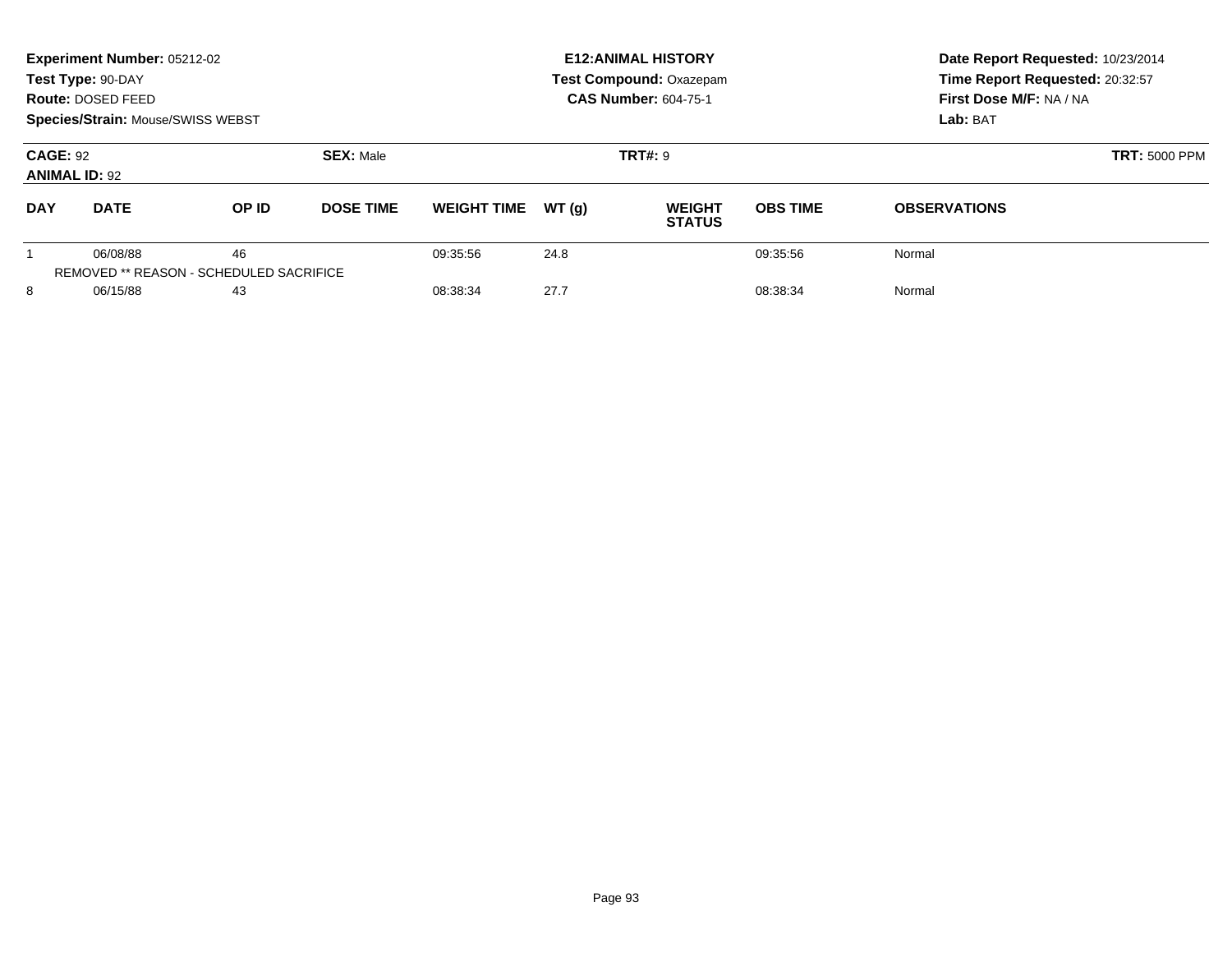| Experiment Number: 05212-02<br>Test Type: 90-DAY<br>Route: DOSED FEED<br>Species/Strain: Mouse/SWISS WEBST |             |                                               |                  |                    |       | <b>E12: ANIMAL HISTORY</b><br>Test Compound: Oxazepam<br><b>CAS Number: 604-75-1</b> | Date Report Requested: 10/23/2014<br>Time Report Requested: 20:32:57<br>First Dose M/F: NA / NA<br>Lab: BAT |                     |
|------------------------------------------------------------------------------------------------------------|-------------|-----------------------------------------------|------------------|--------------------|-------|--------------------------------------------------------------------------------------|-------------------------------------------------------------------------------------------------------------|---------------------|
| <b>CAGE: 93</b><br><b>ANIMAL ID: 93</b>                                                                    |             |                                               | <b>SEX: Male</b> |                    |       | <b>TRT#: 9</b>                                                                       | <b>TRT: 5000 PPM</b>                                                                                        |                     |
| <b>DAY</b>                                                                                                 | <b>DATE</b> | OP ID                                         | <b>DOSE TIME</b> | <b>WEIGHT TIME</b> | WT(q) | <b>WEIGHT</b><br><b>STATUS</b>                                                       | <b>OBS TIME</b>                                                                                             | <b>OBSERVATIONS</b> |
|                                                                                                            | 06/08/88    | 46<br>REMOVED ** REASON - SCHEDULED SACRIFICE |                  | 09:36:16           | 26.5  |                                                                                      | 09:36:16                                                                                                    | Normal              |
| 8<br>06/15/88<br>43                                                                                        |             |                                               | 08:39:18         | 29.4               |       | 08:39:18                                                                             | Normal                                                                                                      |                     |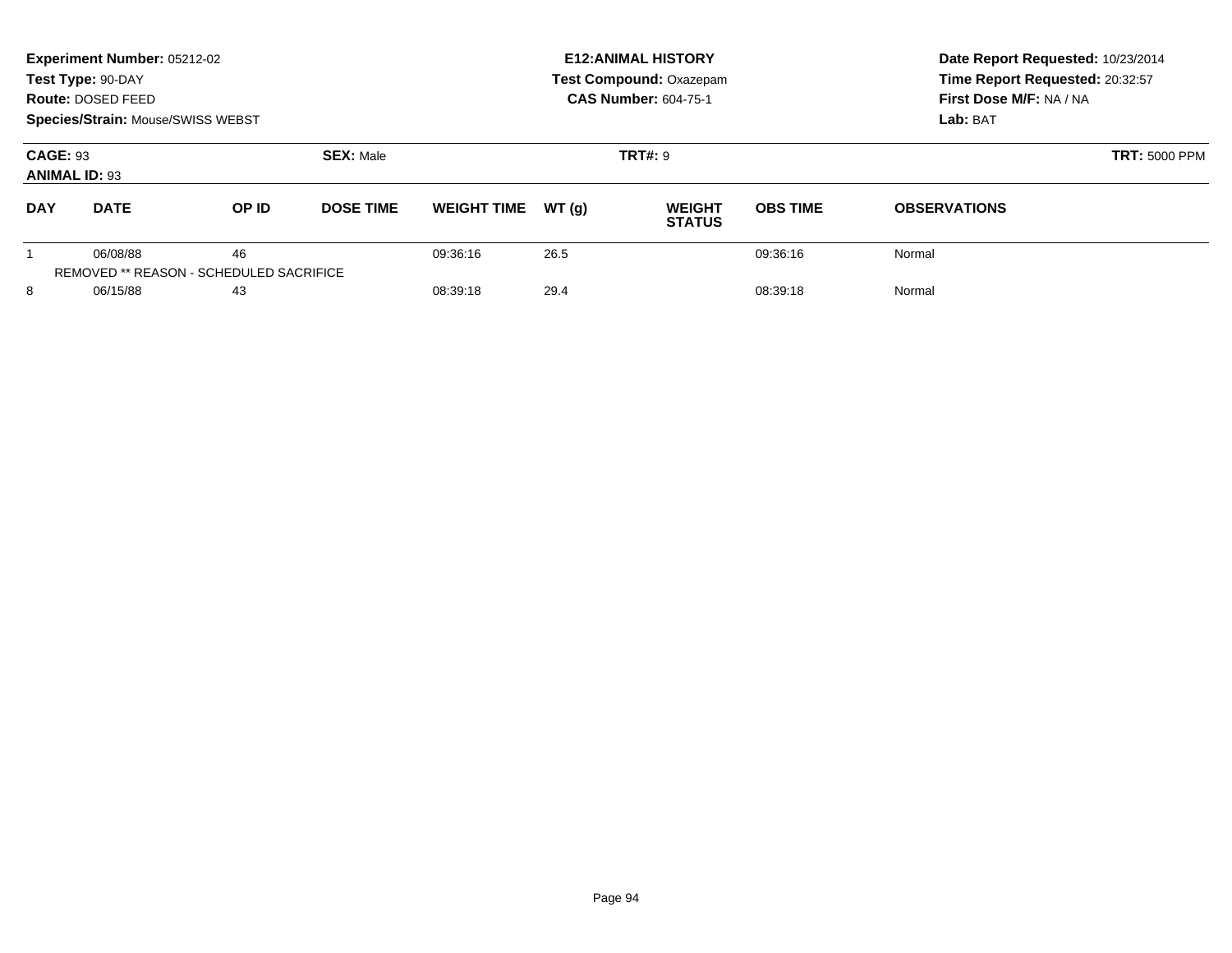| <b>Experiment Number: 05212-02</b><br>Test Type: 90-DAY<br>Route: DOSED FEED<br><b>Species/Strain: Mouse/SWISS WEBST</b> |             |                                               |                  |                    |          | <b>E12: ANIMAL HISTORY</b><br><b>Test Compound: Oxazepam</b><br><b>CAS Number: 604-75-1</b> | Date Report Requested: 10/23/2014<br>Time Report Requested: 20:32:57<br>First Dose M/F: NA / NA<br>Lab: BAT |                     |
|--------------------------------------------------------------------------------------------------------------------------|-------------|-----------------------------------------------|------------------|--------------------|----------|---------------------------------------------------------------------------------------------|-------------------------------------------------------------------------------------------------------------|---------------------|
| <b>CAGE: 94</b><br><b>ANIMAL ID: 94</b>                                                                                  |             |                                               | <b>SEX: Male</b> |                    |          | <b>TRT#: 9</b>                                                                              | <b>TRT: 5000 PPM</b>                                                                                        |                     |
| <b>DAY</b>                                                                                                               | <b>DATE</b> | OP ID                                         | <b>DOSE TIME</b> | <b>WEIGHT TIME</b> | WT(q)    | <b>WEIGHT</b><br><b>STATUS</b>                                                              | <b>OBS TIME</b>                                                                                             | <b>OBSERVATIONS</b> |
|                                                                                                                          | 06/08/88    | 46<br>REMOVED ** REASON - SCHEDULED SACRIFICE |                  | 09:36:32           | 27.0     |                                                                                             | 09:36:32                                                                                                    | Normal              |
| 8<br>06/15/88<br>43                                                                                                      |             | 08:39:48                                      | 28.9             |                    | 08:39:48 | Normal                                                                                      |                                                                                                             |                     |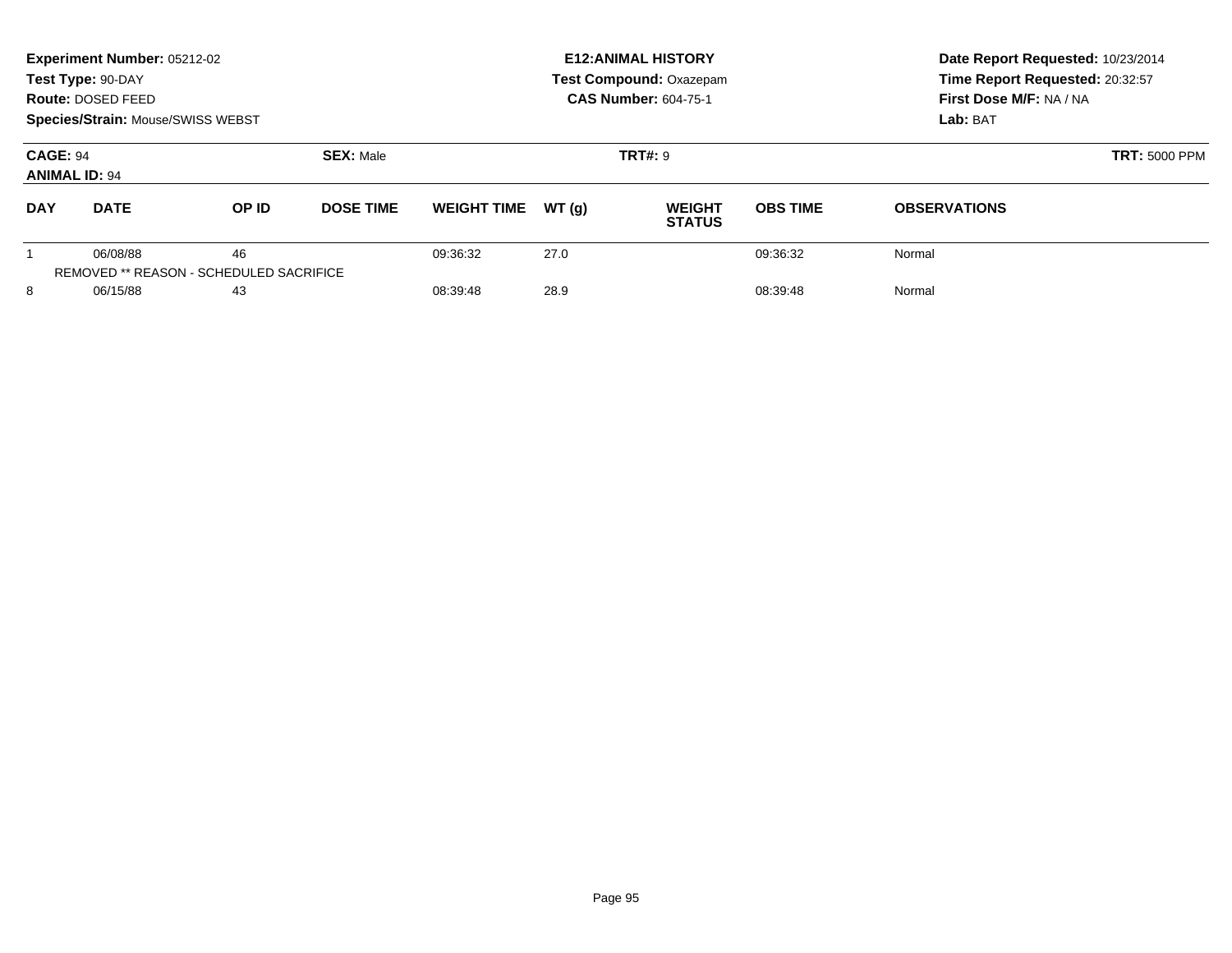| Experiment Number: 05212-02<br>Test Type: 90-DAY<br>Route: DOSED FEED<br><b>Species/Strain: Mouse/SWISS WEBST</b> |                                                     |       |                  |                              |       | <b>E12: ANIMAL HISTORY</b><br><b>Test Compound: Oxazepam</b><br><b>CAS Number: 604-75-1</b> |                 | Date Report Requested: 10/23/2014<br>Time Report Requested: 20:32:57<br>First Dose M/F: NA / NA<br>Lab: BAT<br><b>TRT: 5000 PPM</b> |  |
|-------------------------------------------------------------------------------------------------------------------|-----------------------------------------------------|-------|------------------|------------------------------|-------|---------------------------------------------------------------------------------------------|-----------------|-------------------------------------------------------------------------------------------------------------------------------------|--|
| <b>CAGE: 95</b><br><b>ANIMAL ID: 95</b>                                                                           |                                                     |       | <b>SEX: Male</b> |                              |       | <b>TRT#: 9</b>                                                                              |                 |                                                                                                                                     |  |
| <b>DAY</b>                                                                                                        | <b>DATE</b>                                         | OP ID | <b>DOSE TIME</b> | <b>WEIGHT TIME</b>           | WT(q) | <b>WEIGHT</b><br><b>STATUS</b>                                                              | <b>OBS TIME</b> | <b>OBSERVATIONS</b>                                                                                                                 |  |
|                                                                                                                   | 06/08/88<br>REMOVED ** REASON - SCHEDULED SACRIFICE | 46    |                  | 09:36:52                     | 26.9  |                                                                                             | 09:36:52        | Normal                                                                                                                              |  |
| 8                                                                                                                 | 06/15/88<br>43                                      |       |                  | 29.5<br>08:40:22<br>08:40:22 |       |                                                                                             | Normal          |                                                                                                                                     |  |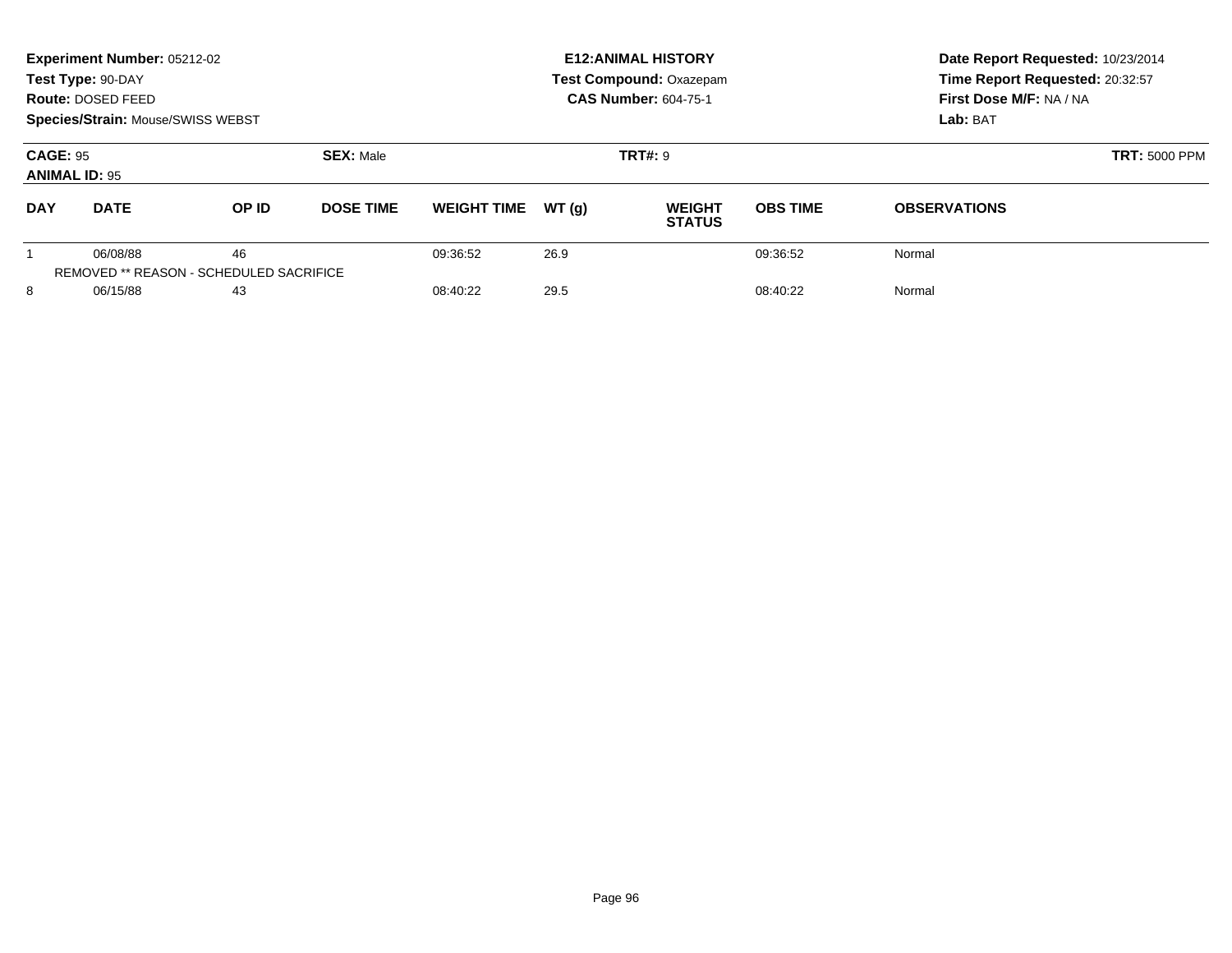**Test Type:** 90-DAY

**Route:** DOSED FEED

**Species/Strain:** Mouse/SWISS WEBST

# **E12:ANIMAL HISTORY Test Compound:** Oxazepam**CAS Number:** 604-75-1

| <b>CAGE: 96</b> | <b>ANIMAL ID: 96</b>                    |       | <b>SEX: Male</b> |                    |       | <b>TRT#: 9</b>                 |                 |                     | <b>TRT: 5000 PPM</b> |
|-----------------|-----------------------------------------|-------|------------------|--------------------|-------|--------------------------------|-----------------|---------------------|----------------------|
| <b>DAY</b>      | <b>DATE</b>                             | OP ID | <b>DOSE TIME</b> | <b>WEIGHT TIME</b> | WT(g) | <b>WEIGHT</b><br><b>STATUS</b> | <b>OBS TIME</b> | <b>OBSERVATIONS</b> |                      |
|                 | 06/08/88                                | 46    |                  | 09:10:56           | 25.0  |                                | 09:10:56        | Normal              |                      |
| 8               | 06/15/88                                | 43    |                  | 09:20:16           | 29.1  |                                | 09:20:16        | Normal              |                      |
| 15              | 06/22/88                                | 46    |                  | 13:48:06           | 31.8  |                                | 13:48:06        | Normal              |                      |
| 22              | 06/29/88                                | 46    |                  | 10:42:56           | 32.1  |                                | 10:42:56        | Normal              |                      |
| 29              | 07/06/88                                | 46    |                  | 10:41:34           | 33.5  |                                | 10:41:34        | Normal              |                      |
| 36              | 07/13/88                                | 46    |                  | 10:48:32           | 33.1  |                                | 10:48:32        | Normal              |                      |
| 43              | 07/20/88                                | 46    |                  | 09:09:38           | 34.5  |                                | 09:09:38        | Normal              |                      |
| 50              | 07/27/88                                | 46    |                  | 11:10:48           | 35.1  |                                | 11:10:48        | Normal              |                      |
| 57              | 08/03/88                                | 46    |                  | 11:06:54           | 34.6  |                                | 11:06:54        | Normal              |                      |
| 64              | 08/10/88                                | 46    |                  | 09:40:02           | 35.9  |                                | 09:40:02        | Normal              |                      |
| 71              | 08/17/88                                | 46    |                  | 10:39:26           | 35.9  |                                | 10:39:26        | Normal              |                      |
|                 | REMOVED ** REASON - SCHEDULED SACRIFICE |       |                  |                    |       |                                |                 |                     |                      |
| 78              | 08/24/88                                | 46    |                  | 08:08:50           | 36.1  |                                | 08:08:50        | Normal              |                      |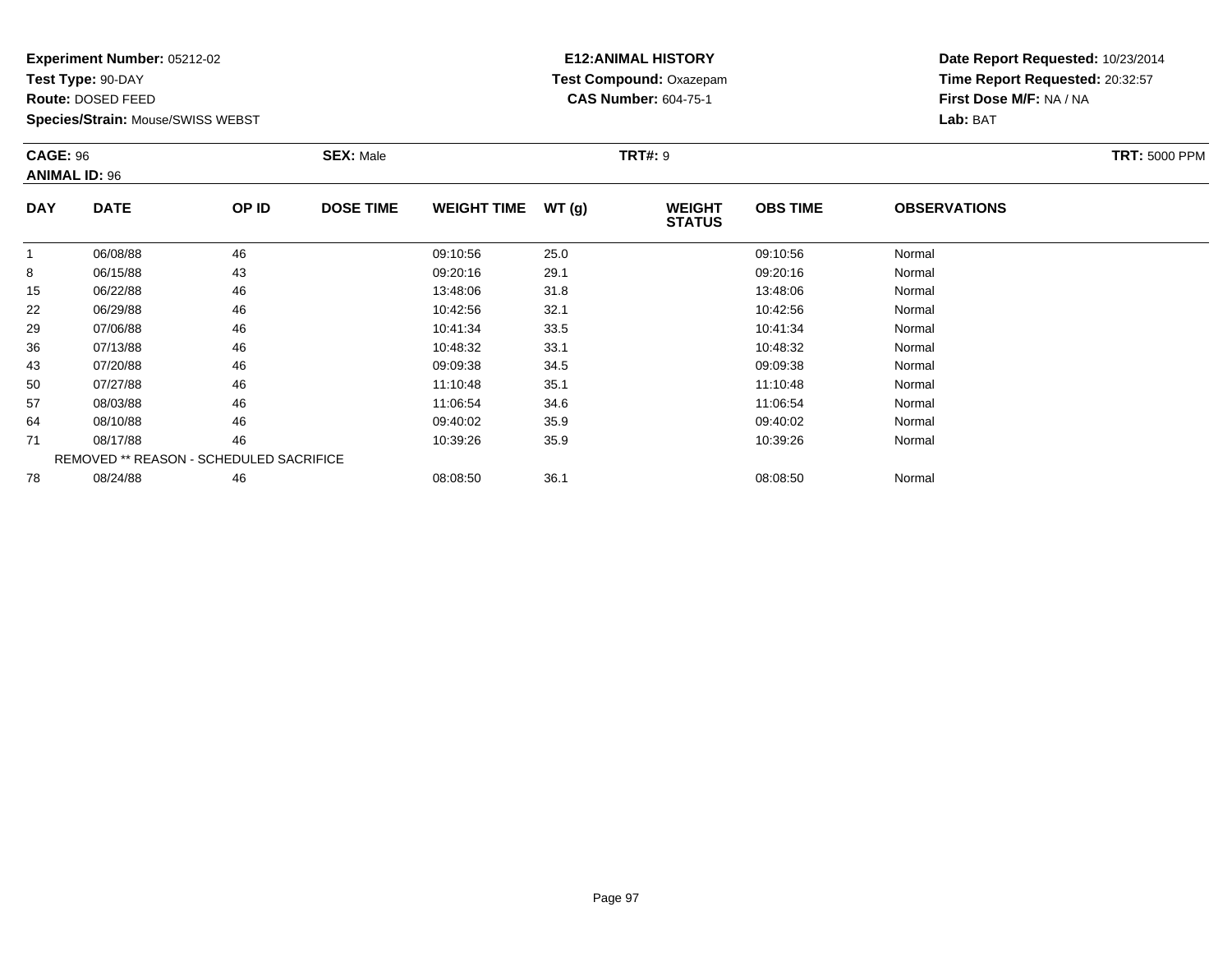**Test Type:** 90-DAY

**Route:** DOSED FEED

**Species/Strain:** Mouse/SWISS WEBST

# **E12:ANIMAL HISTORY Test Compound:** Oxazepam**CAS Number:** 604-75-1

| <b>CAGE: 97</b> | <b>ANIMAL ID: 97</b>                    |       | <b>SEX: Male</b> |                    |       | <b>TRT#: 9</b>                 |                 |                     | <b>TRT: 5000 PPM</b> |
|-----------------|-----------------------------------------|-------|------------------|--------------------|-------|--------------------------------|-----------------|---------------------|----------------------|
| <b>DAY</b>      | <b>DATE</b>                             | OP ID | <b>DOSE TIME</b> | <b>WEIGHT TIME</b> | WT(g) | <b>WEIGHT</b><br><b>STATUS</b> | <b>OBS TIME</b> | <b>OBSERVATIONS</b> |                      |
|                 | 06/08/88                                | 46    |                  | 09:11:14           | 26.4  |                                | 09:11:14        | Normal              |                      |
| 8               | 06/15/88                                | 43    |                  | 09:11:40           | 31.4  |                                | 09:11:40        | Normal              |                      |
| 15              | 06/22/88                                | 46    |                  | 13:45:16           | 34.9  |                                | 13:45:16        | Normal              |                      |
| 22              | 06/29/88                                | 46    |                  | 10:43:34           | 34.5  |                                | 10:43:34        | Normal              |                      |
| 29              | 07/06/88                                | 46    |                  | 10:42:12           | 35.8  |                                | 10:42:12        | Normal              |                      |
| 36              | 07/13/88                                | 46    |                  | 10:49:02           | 35.4  |                                | 10:49:02        | Normal              |                      |
| 43              | 07/20/88                                | 46    |                  | 09:10:16           | 36.4  |                                | 09:10:16        | Normal              |                      |
| 50              | 07/27/88                                | 46    |                  | 11:11:16           | 37.1  |                                | 11:11:16        | Normal              |                      |
| 57              | 08/03/88                                | 46    |                  | 11:07:24           | 37.2  |                                | 11:07:24        | Normal              |                      |
| 64              | 08/10/88                                | 46    |                  | 09:40:38           | 38.1  |                                | 09:40:38        | Normal              |                      |
| 71              | 08/17/88                                | 46    |                  | 10:40:04           | 38.5  |                                | 10:40:04        | Normal              |                      |
|                 | REMOVED ** REASON - SCHEDULED SACRIFICE |       |                  |                    |       |                                |                 |                     |                      |
| 78              | 08/24/88                                | 46    |                  | 08:07:46           | 39.5  |                                | 08:07:46        | Normal              |                      |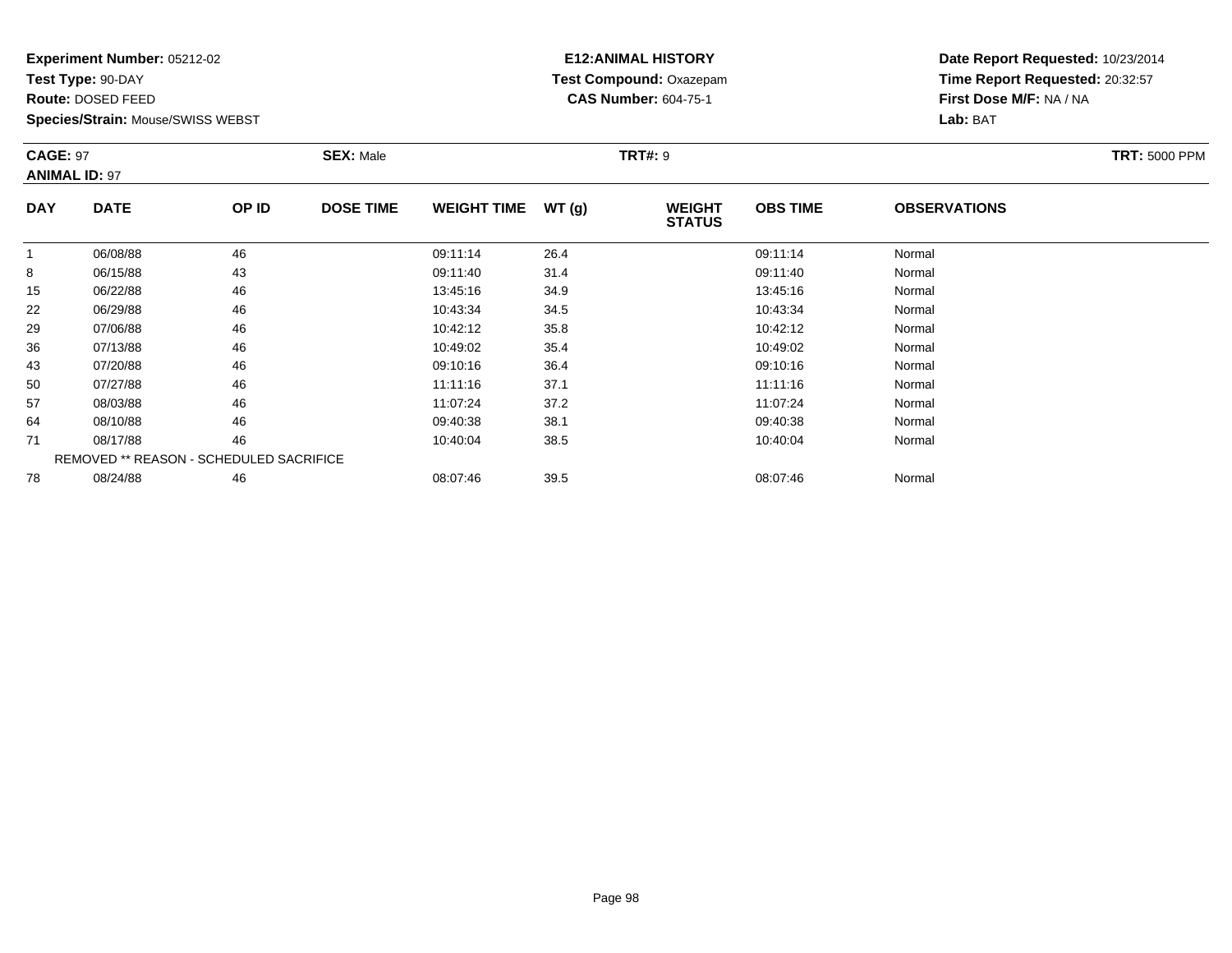**Test Type:** 90-DAY

**Route:** DOSED FEED

**Species/Strain:** Mouse/SWISS WEBST

# **E12:ANIMAL HISTORY Test Compound:** Oxazepam**CAS Number:** 604-75-1

| <b>CAGE: 98</b> | <b>ANIMAL ID: 98</b>                    |       | <b>SEX: Male</b> |                    |       | <b>TRT#: 9</b>                 |                 |                     | <b>TRT: 5000 PPM</b> |
|-----------------|-----------------------------------------|-------|------------------|--------------------|-------|--------------------------------|-----------------|---------------------|----------------------|
| <b>DAY</b>      | <b>DATE</b>                             | OP ID | <b>DOSE TIME</b> | <b>WEIGHT TIME</b> | WT(g) | <b>WEIGHT</b><br><b>STATUS</b> | <b>OBS TIME</b> | <b>OBSERVATIONS</b> |                      |
|                 | 06/08/88                                | 46    |                  | 09:11:32           | 24.9  |                                | 09:11:32        | Normal              |                      |
| 8               | 06/15/88                                | 43    |                  | 09:12:10           | 28.4  |                                | 09:12:10        | Normal              |                      |
| 15              | 06/22/88                                | 46    |                  | 13:46:08           | 29.3  |                                | 13:46:08        | Normal              |                      |
| 22              | 06/29/88                                | 46    |                  | 10:41:04           | 31.8  |                                | 10:41:04        | Normal              |                      |
| 29              | 07/06/88                                | 46    |                  | 10:39:56           | 32.8  |                                | 10:39:56        | Normal              |                      |
| 36              | 07/13/88                                | 46    |                  | 10:49:36           | 32.1  |                                | 10:49:36        | Normal              |                      |
| 43              | 07/20/88                                | 46    |                  | 09:10:54           | 32.1  |                                | 09:10:54        | Normal              |                      |
| 50              | 07/27/88                                | 46    |                  | 11:11:46           | 32.6  |                                | 11:11:46        | Normal              |                      |
| 57              | 08/03/88                                | 46    |                  | 11:07:56           | 32.5  |                                | 11:07:56        | Normal              |                      |
| 64              | 08/10/88                                | 46    |                  | 09:41:12           | 34.0  |                                | 09:41:12        | Normal              |                      |
| 71              | 08/17/88                                | 46    |                  | 10:40:44           | 34.1  |                                | 10:40:44        | Normal              |                      |
|                 | REMOVED ** REASON - SCHEDULED SACRIFICE |       |                  |                    |       |                                |                 |                     |                      |
| 78              | 08/24/88                                | 46    |                  | 07:53:58           | 35.1  |                                | 07:53:58        | Normal              |                      |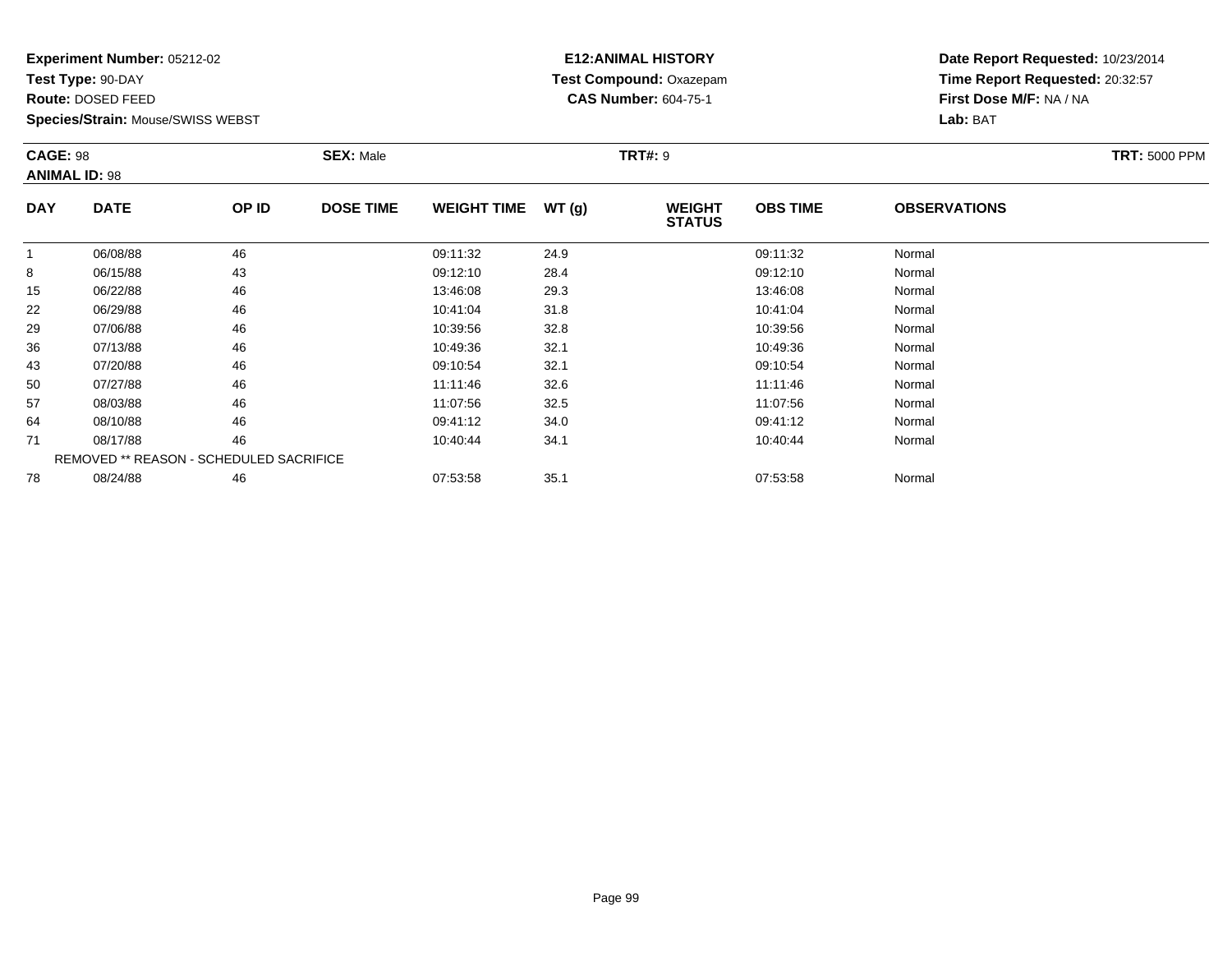**Test Type:** 90-DAY

**Route:** DOSED FEED

**Species/Strain:** Mouse/SWISS WEBST

# **E12:ANIMAL HISTORY Test Compound:** Oxazepam**CAS Number:** 604-75-1

**Date Report Requested:** 10/23/2014**Time Report Requested:** 20:32:57**First Dose M/F:** NA / NA**Lab:** BAT

| <b>CAGE: 99</b> | <b>ANIMAL ID: 99</b><br><b>DATE</b><br>OP ID |    | <b>SEX: Male</b> |                    |       | <b>TRT#: 9</b>                 |                 |                     | <b>TRT: 5000 PPM</b> |
|-----------------|----------------------------------------------|----|------------------|--------------------|-------|--------------------------------|-----------------|---------------------|----------------------|
| <b>DAY</b>      |                                              |    | <b>DOSE TIME</b> | <b>WEIGHT TIME</b> | WT(g) | <b>WEIGHT</b><br><b>STATUS</b> | <b>OBS TIME</b> | <b>OBSERVATIONS</b> |                      |
| 1               | 06/08/88                                     | 46 |                  | 09:12:02           | 25.4  |                                | 09:12:02        | Normal              |                      |
| 8               | 06/15/88                                     | 43 |                  | 09:18:00           | 28.6  |                                | 09:18:00        | Normal              |                      |
| 15              | 06/22/88                                     | 46 |                  | 13:46:46           | 31.3  |                                | 13:46:46        | Normal              |                      |
| 22              | 06/29/88                                     | 46 |                  | 10:41:40           | 32.4  |                                | 10:41:40        | Normal              |                      |
| 29              | 07/06/88                                     | 46 |                  | 10:40:26           | 31.9  |                                | 10:40:26        | Normal              |                      |
| 36              | 07/13/88                                     | 46 |                  | 10:47:28           | 32.1  |                                | 10:47:28        | Normal              |                      |
| 43              | 07/20/88                                     | 46 |                  | 09:08:08           | 33.6  |                                | 09:08:08        | Normal              |                      |
| 50              | 07/27/88                                     | 46 |                  | 11:12:20           | 33.9  |                                | 11:12:20        | Normal              |                      |
| 57              | 08/03/88                                     | 46 |                  | 11:08:28           | 33.5  |                                | 11:08:28        | Normal              |                      |
| 64              | 08/10/88                                     | 46 |                  | 09:41:48           | 35.3  |                                | 09:41:48        | Normal              |                      |
| 71              | 08/17/88                                     | 46 |                  | 10:41:20           | 35.7  |                                | 10:41:20        | Normal              |                      |
|                 | REMOVED ** REASON - SCHEDULED SACRIFICE      |    |                  |                    |       |                                |                 |                     |                      |
| 78              | 08/24/88                                     | 46 |                  | 08:05:18           | 35.1  |                                | 08:05:18        | Normal              |                      |

8 08/24/88 46 08:05:18 35.1 08:05:18 Normal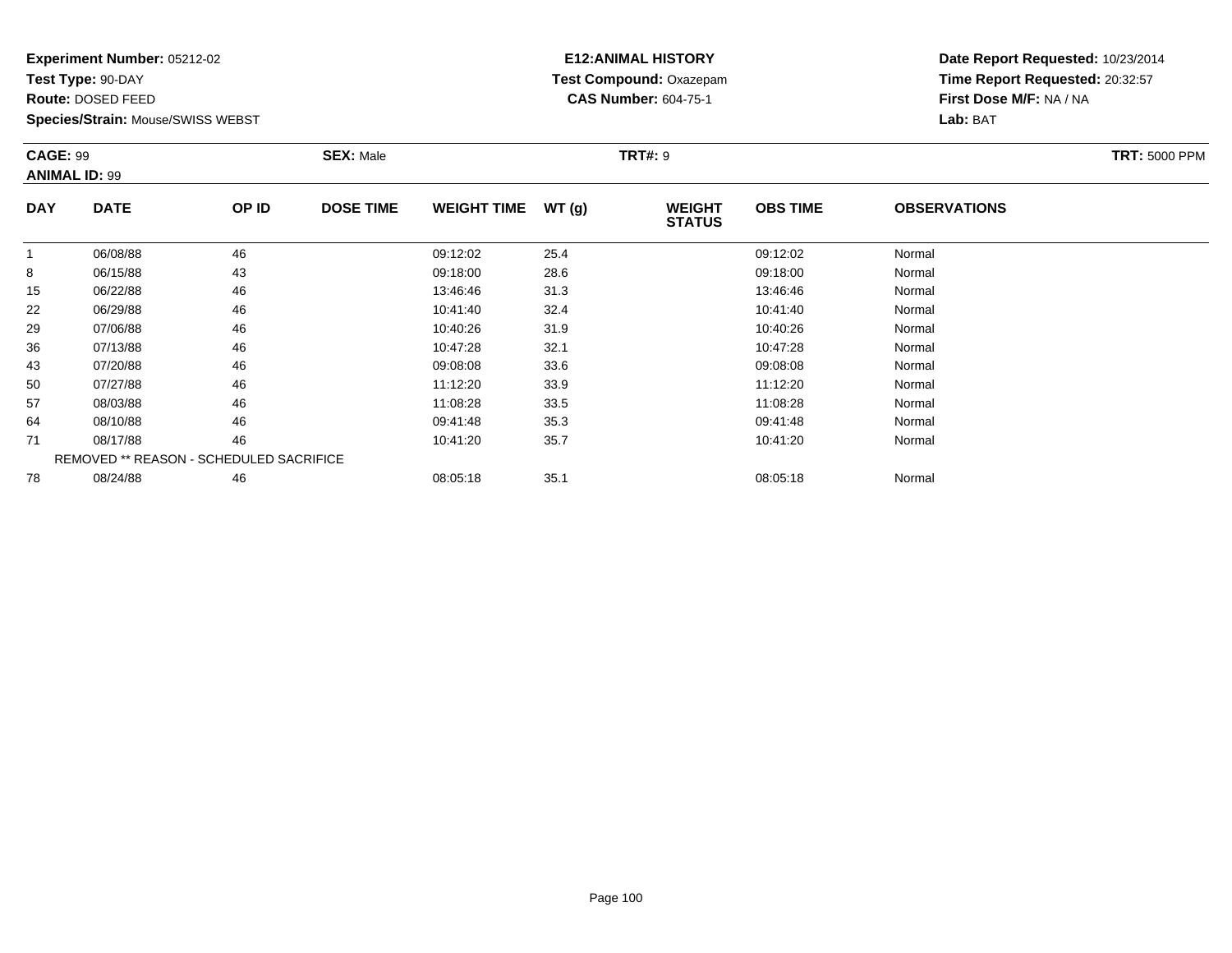**Test Type:** 90-DAY

**Route:** DOSED FEED

**Species/Strain:** Mouse/SWISS WEBST

# **E12:ANIMAL HISTORY Test Compound:** Oxazepam**CAS Number:** 604-75-1

|            | <b>CAGE: 100</b><br><b>ANIMAL ID: 100</b><br><b>DATE</b><br>OP ID |    | <b>SEX: Male</b> |                    |       | <b>TRT#: 9</b>                 |                 |                     | <b>TRT: 5000 PPM</b> |
|------------|-------------------------------------------------------------------|----|------------------|--------------------|-------|--------------------------------|-----------------|---------------------|----------------------|
| <b>DAY</b> |                                                                   |    | <b>DOSE TIME</b> | <b>WEIGHT TIME</b> | WT(g) | <b>WEIGHT</b><br><b>STATUS</b> | <b>OBS TIME</b> | <b>OBSERVATIONS</b> |                      |
|            | 06/08/88                                                          | 46 |                  | 09:12:20           | 27.7  |                                | 09:12:20        | Normal              |                      |
| 8          | 06/15/88                                                          | 43 |                  | 09:18:30           | 31.6  |                                | 09:18:30        | Normal              |                      |
| 15         | 06/22/88                                                          | 46 |                  | 13:47:28           | 34.4  |                                | 13:47:28        | Normal              |                      |
| 22         | 06/29/88                                                          | 46 |                  | 10:42:16           | 33.5  |                                | 10:42:16        | Normal              |                      |
| 29         | 07/06/88                                                          | 46 |                  | 10:41:00           | 34.3  |                                | 10:41:00        | Normal              |                      |
| 36         | 07/13/88                                                          | 46 |                  | 10:48:00           | 33.4  |                                | 10:48:00        | Normal              |                      |
| 43         | 07/20/88                                                          | 46 |                  | 09:08:48           | 34.0  |                                | 09:08:48        | Normal              |                      |
| 50         | 07/27/88                                                          | 46 |                  | 11:10:18           | 34.9  |                                | 11:10:18        | Normal              |                      |
| 57         | 08/03/88                                                          | 46 |                  | 11:06:20           | 34.5  |                                | 11:06:20        | Normal              |                      |
| 64         | 08/10/88                                                          | 46 |                  | 09:42:20           | 36.0  |                                | 09:42:20        | Normal              |                      |
| 71         | 08/17/88                                                          | 46 |                  | 10:42:02           | 36.6  |                                | 10:42:02        | Normal              |                      |
|            | <b>REMOVED ** REASON - SCHEDULED SACRIFICE</b>                    |    |                  |                    |       |                                |                 |                     |                      |
| 78         | 08/24/88                                                          | 46 |                  | 08:00:26           | 37.7  |                                | 08:00:26        | Normal              |                      |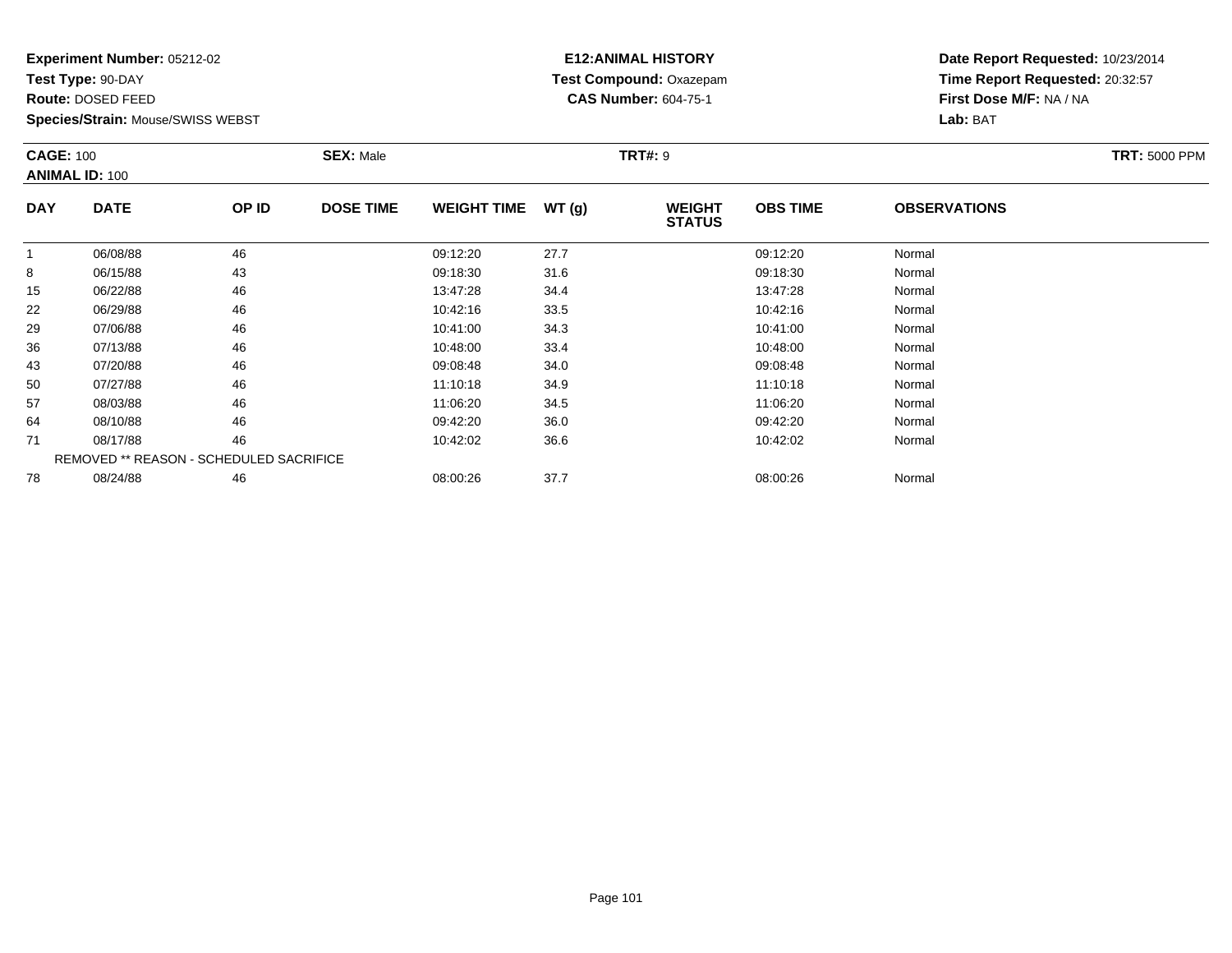**Test Type:** 90-DAY

**Route:** DOSED FEED

92

93

**Species/Strain:** Mouse/SWISS WEBST

REMOVED \*\* REASON - TERMINAL SACRIFICE

#### **E12:ANIMAL HISTORY Test Compound:** Oxazepam**CAS Number:** 604-75-1

**Date Report Requested:** 10/23/2014**Time Report Requested:** 20:32:57**First Dose M/F:** NA / NA**Lab:** BAT

| <b>CAGE: 101</b><br><b>ANIMAL ID: 101</b> |             |       | <b>SEX: Male</b> |                    |       | <b>TRT#: 11</b>                |                 |                     | <b>TRT: 10,000</b><br><b>PPM</b> |
|-------------------------------------------|-------------|-------|------------------|--------------------|-------|--------------------------------|-----------------|---------------------|----------------------------------|
| <b>DAY</b>                                | <b>DATE</b> | OP ID | <b>DOSE TIME</b> | <b>WEIGHT TIME</b> | WT(g) | <b>WEIGHT</b><br><b>STATUS</b> | <b>OBS TIME</b> | <b>OBSERVATIONS</b> |                                  |
|                                           | 06/08/88    | 46    |                  | 09:20:28           | 25.2  |                                | 09:20:28        | Normal              |                                  |
| 8                                         | 06/15/88    | 43    |                  | 13:33:38           | 23.7  |                                | 13:33:38        | Normal              |                                  |
| 15                                        | 06/22/88    | 46    |                  | 11:05:40           | 27.0  |                                | 11:05:40        | Normal              |                                  |
| 22                                        | 06/29/88    | 46    |                  | 11:15:54           | 27.9  |                                | 11:15:54        | Normal              |                                  |
| 29                                        | 07/06/88    | 46    |                  | 10:58:52           | 31.2  |                                | 10:58:52        | Normal              |                                  |
| 36                                        | 07/13/88    | 46    |                  | 09:30:54           | 29.7  |                                | 09:30:54        | Normal              |                                  |
| 43                                        | 07/20/88    | 46    |                  | 10:50:42           | 29.5  |                                | 10:50:42        | Normal              |                                  |
| 50                                        | 07/27/88    | 46    |                  | 09:11:16           | 29.5  |                                | 09:11:16        | Normal              |                                  |
| 57                                        | 08/03/88    | 46    |                  | 08:55:04           | 30.9  |                                | 08:55:04        | Normal              |                                  |
| 64                                        | 08/10/88    | 46    |                  | 11:31:32           | 30.5  |                                | 11:31:32        | Normal              |                                  |
| 71                                        | 08/17/88    | 46    |                  | 11:09:40           | 31.4  |                                | 11:09:40        | Normal              |                                  |
| 78                                        | 08/24/88    | 46    |                  | 13:27:54           | 30.9  |                                | 13:27:54        | Normal              |                                  |
| 85                                        | 08/31/88    | 46    |                  | 10:34:20           | 31.2  |                                | 10:34:20        | Normal              |                                  |

2 09/07/88 46 46 10:42:00 31.9 10:42:00 31.9 10:42:00 10:42:00 Normal

3 09/08/88 46 46 06:37:42 31.1 06:37:42 06:37:42 Normal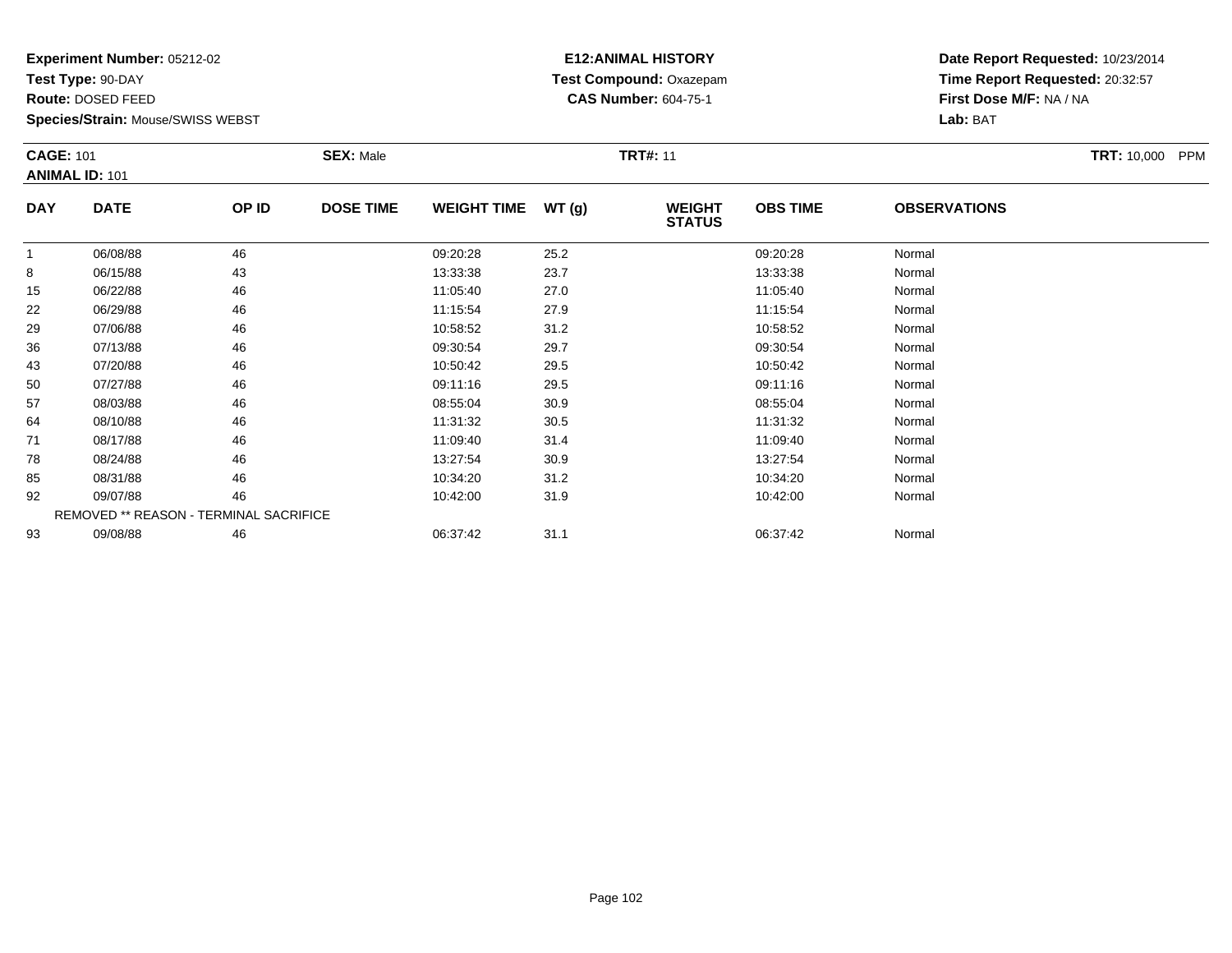**Test Type:** 90-DAY

**Route:** DOSED FEED

92

93

**Species/Strain:** Mouse/SWISS WEBST

REMOVED \*\* REASON - TERMINAL SACRIFICE

#### **E12:ANIMAL HISTORY Test Compound:** Oxazepam**CAS Number:** 604-75-1

**Date Report Requested:** 10/23/2014**Time Report Requested:** 20:32:57**First Dose M/F:** NA / NA**Lab:** BAT

| <b>CAGE: 102</b><br><b>ANIMAL ID: 102</b> |             |       | <b>SEX: Male</b> |                    |       | <b>TRT#: 11</b>                |                 |                     | <b>TRT: 10,000</b><br><b>PPM</b> |
|-------------------------------------------|-------------|-------|------------------|--------------------|-------|--------------------------------|-----------------|---------------------|----------------------------------|
| <b>DAY</b>                                | <b>DATE</b> | OP ID | <b>DOSE TIME</b> | <b>WEIGHT TIME</b> | WT(g) | <b>WEIGHT</b><br><b>STATUS</b> | <b>OBS TIME</b> | <b>OBSERVATIONS</b> |                                  |
|                                           | 06/08/88    | 46    |                  | 09:20:50           | 26.0  |                                | 09:20:50        | Normal              |                                  |
| 8                                         | 06/15/88    | 43    |                  | 13:34:36           | 27.8  |                                | 13:34:36        | Normal              |                                  |
| 15                                        | 06/22/88    | 46    |                  | 11:02:02           | 30.2  |                                | 11:02:02        | Normal              |                                  |
| 22                                        | 06/29/88    | 46    |                  | 11:16:32           | 32.0  |                                | 11:16:32        | Normal              |                                  |
| 29                                        | 07/06/88    | 46    |                  | 10:59:32           | 32.1  |                                | 10:59:32        | Normal              |                                  |
| 36                                        | 07/13/88    | 46    |                  | 09:31:28           | 31.3  |                                | 09:31:28        | Normal              |                                  |
| 43                                        | 07/20/88    | 46    |                  | 10:53:38           | 30.6  |                                | 10:53:38        | Normal              |                                  |
| 50                                        | 07/27/88    | 46    |                  | 09:11:48           | 31.3  |                                | 09:11:48        | Normal              |                                  |
| 57                                        | 08/03/88    | 46    |                  | 08:55:38           | 32.4  |                                | 08:55:38        | Normal              |                                  |
| 64                                        | 08/10/88    | 46    |                  | 11:32:04           | 32.4  |                                | 11:32:04        | Normal              |                                  |
| 71                                        | 08/17/88    | 46    |                  | 11:10:20           | 33.9  |                                | 11:10:20        | Normal              |                                  |
| 78                                        | 08/24/88    | 46    |                  | 13:28:34           | 34.2  |                                | 13:28:34        | Normal              |                                  |
| 85                                        | 08/31/88    | 46    |                  | 10:34:52           | 35.8  |                                | 10:34:52        | Normal              |                                  |

2 09/07/88 46 46 10:40:08 38.1 10:40:08 38.1 10:40:08 Normal

3 09/08/88 46 46 06:39:42 37.5 66:39:42 06:39:42 06:39:42 Normal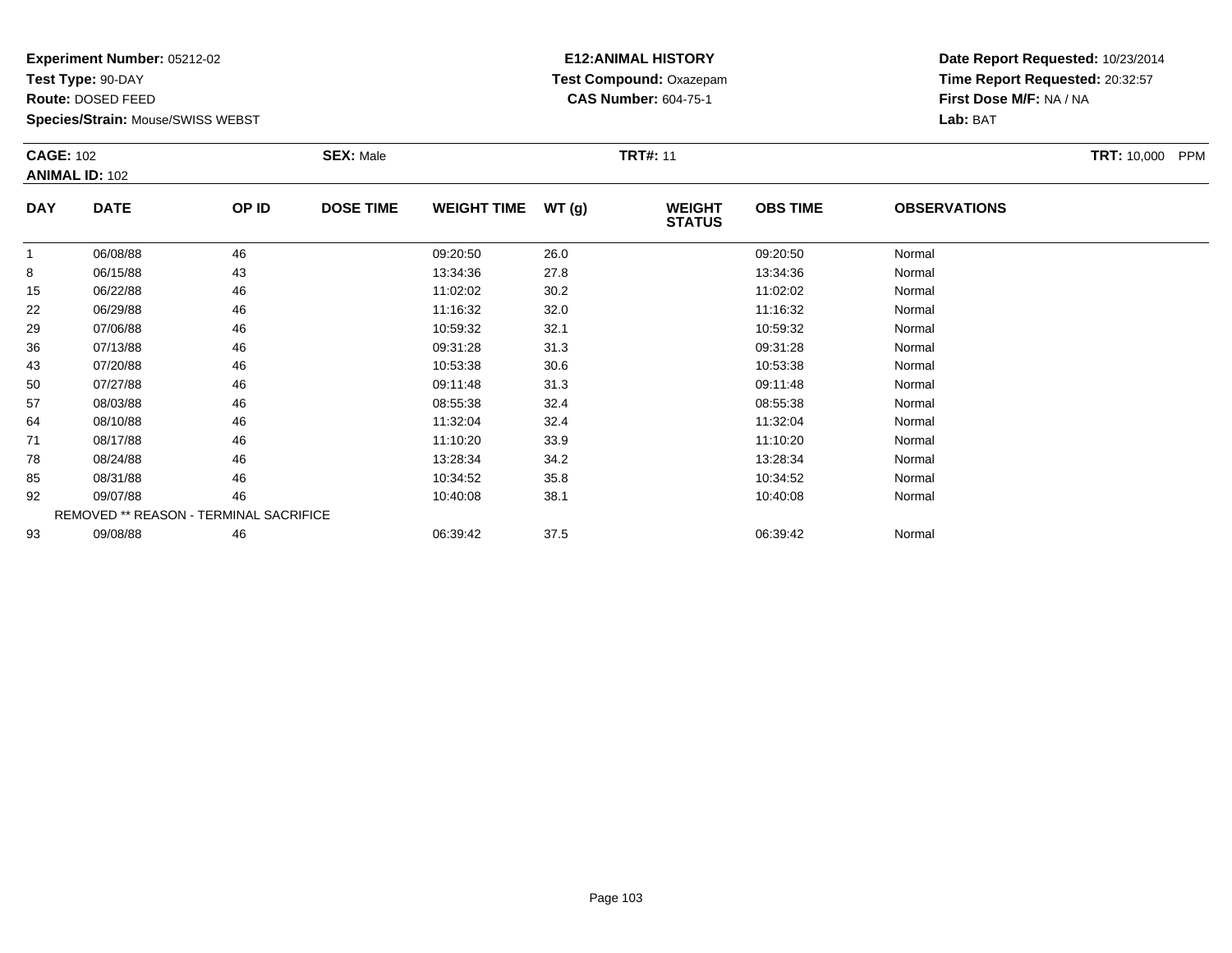**Test Type:** 90-DAY

**Route:** DOSED FEED

**Species/Strain:** Mouse/SWISS WEBST

#### **E12:ANIMAL HISTORY Test Compound:** Oxazepam**CAS Number:** 604-75-1

**Date Report Requested:** 10/23/2014**Time Report Requested:** 20:32:57**First Dose M/F:** NA / NA**Lab:** BAT

| <b>CAGE: 103</b> | <b>ANIMAL ID: 103</b>                         |       | <b>SEX: Male</b> |                    |       | <b>TRT#: 11</b>                |                 |                     | <b>TRT: 10,000</b><br><b>PPM</b> |
|------------------|-----------------------------------------------|-------|------------------|--------------------|-------|--------------------------------|-----------------|---------------------|----------------------------------|
| <b>DAY</b>       | <b>DATE</b>                                   | OP ID | <b>DOSE TIME</b> | <b>WEIGHT TIME</b> | WT(g) | <b>WEIGHT</b><br><b>STATUS</b> | <b>OBS TIME</b> | <b>OBSERVATIONS</b> |                                  |
|                  | 06/08/88                                      | 46    |                  | 09:21:12           | 27.5  |                                | 09:21:12        | Normal              |                                  |
| 8                | 06/15/88                                      | 43    |                  | 13:35:14           | 28.3  |                                | 13:35:14        | Normal              |                                  |
| 15               | 06/22/88                                      | 46    |                  | 11:02:54           | 33.0  |                                | 11:02:54        | Normal              |                                  |
| 22               | 06/29/88                                      | 46    |                  | 11:14:00           | 34.6  |                                | 11:14:00        | Normal              |                                  |
| 29               | 07/06/88                                      | 46    |                  | 10:55:48           | 35.4  |                                | 10:55:48        | Normal              |                                  |
| 36               | 07/13/88                                      | 46    |                  | 09:32:04           | 35.4  |                                | 09:32:04        | Normal              |                                  |
| 43               | 07/20/88                                      | 46    |                  | 10:54:16           | 36.3  |                                | 10:54:16        | Normal              |                                  |
| 50               | 07/27/88                                      | 46    |                  | 09:12:26           | 35.5  |                                | 09:12:26        | Normal              |                                  |
| 57               | 08/03/88                                      | 46    |                  | 08:56:14           | 36.7  |                                | 08:56:14        | Normal              |                                  |
| 64               | 08/10/88                                      | 46    |                  |                    |       |                                | 11:32:30        | Normal              |                                  |
| 65               | 08/11/88                                      | 46    |                  | 08:34:00           | 32.3  |                                |                 |                     |                                  |
| 71               | 08/17/88                                      | 46    |                  | 11:10:54           | 36.6  |                                | 11:10:54        | Malocclusion        |                                  |
| 78               | 08/24/88                                      | 46    |                  | 13:29:10           | 36.4  |                                | 13:29:10        | Malocclusion        |                                  |
| 85               | 08/31/88                                      | 46    |                  | 10:35:36           | 36.4  |                                | 10:35:36        | Malocclusion        |                                  |
| 92               | 09/07/88                                      | 46    |                  | 10:40:32           | 37.7  |                                | 10:40:32        | Malocclusion        |                                  |
|                  | <b>REMOVED ** REASON - TERMINAL SACRIFICE</b> |       |                  |                    |       |                                |                 |                     |                                  |
| 93               | 09/08/88                                      | 46    |                  | 06:40:22           | 38.2  |                                | 06:40:22        | Malocclusion        |                                  |

09/08/88 <sup>46</sup> 06:40:22 38.2 06:40:22 Malocclusion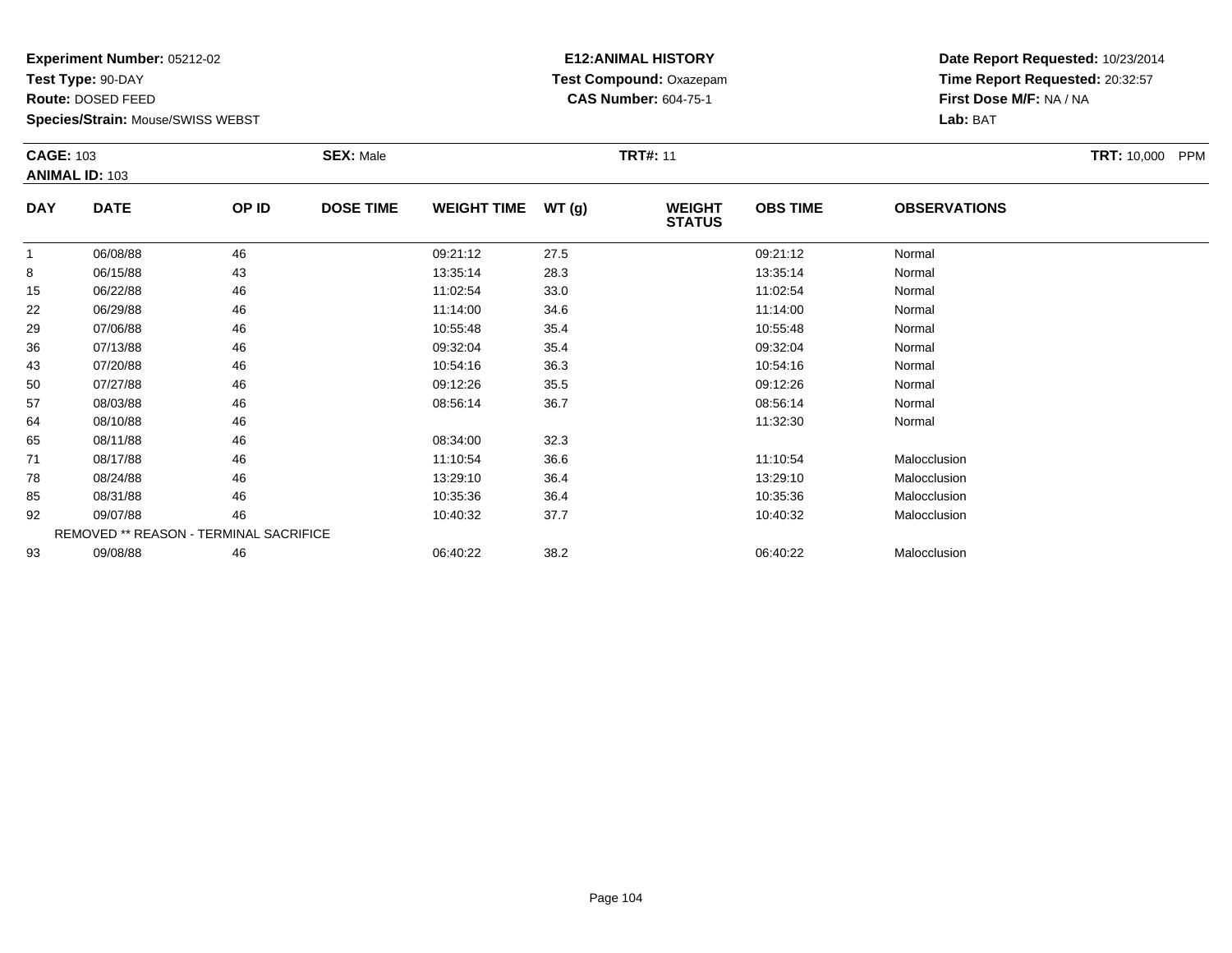**Test Type:** 90-DAY

**Species/Strain:** Mouse/SWISS WEBST

#### **E12:ANIMAL HISTORY Test Compound:** Oxazepam**CAS Number:** 604-75-1

**Date Report Requested:** 10/23/2014**Time Report Requested:** 20:32:57**First Dose M/F:** NA / NA**Lab:** BAT

| <b>CAGE: 104</b> | <b>ANIMAL ID: 104</b> |       | <b>SEX: Male</b> |                    |       | <b>TRT#: 11</b>                |                 |                     | <b>TRT: 10,000</b><br><b>PPM</b> |
|------------------|-----------------------|-------|------------------|--------------------|-------|--------------------------------|-----------------|---------------------|----------------------------------|
| <b>DAY</b>       | <b>DATE</b>           | OP ID | <b>DOSE TIME</b> | <b>WEIGHT TIME</b> | WT(g) | <b>WEIGHT</b><br><b>STATUS</b> | <b>OBS TIME</b> | <b>OBSERVATIONS</b> |                                  |
|                  | 06/08/88              | 46    |                  | 09:21:26           | 25.0  |                                | 09:21:26        | Normal              |                                  |
| 8                | 06/15/88              | 43    |                  | 13:35:52           | 25.2  |                                | 13:35:52        | Normal              |                                  |
| 15               | 06/22/88              | 46    |                  | 11:03:50           | 28.8  |                                | 11:03:50        | Normal              |                                  |
| 22               | 06/29/88              | 46    |                  | 11:14:40           | 31.2  |                                | 11:14:40        | Normal              |                                  |
| 29               | 07/06/88              | 46    |                  | 10:57:00           | 30.5  |                                | 10:57:00        | Normal              |                                  |
| 36               | 07/13/88              | 46    |                  | 09:29:40           | 31.5  |                                | 09:29:40        | Normal              |                                  |
| 43               | 07/20/88              | 46    |                  | 10:49:18           | 31.3  |                                | 10:49:18        | Normal              |                                  |
| 50               | 07/27/88              | 46    |                  | 09:13:00           | 32.3  |                                | 09:13:00        | Normal              |                                  |
| 57               | 08/03/88              | 46    |                  | 08:56:48           | 33.5  |                                | 08:56:48        | Normal              |                                  |
| 64               | 08/10/88              | 46    |                  | 11:33:02           | 33.0  |                                | 11:33:02        | Normal              |                                  |
| 71               | 08/17/88              | 46    |                  | 11:11:54           | 33.7  |                                | 11:11:54        | Normal              |                                  |
| 78               | 08/24/88              | 46    |                  | 13:29:58           | 34.0  |                                | 13:29:58        | Normal              |                                  |
| 85               | 08/31/88              | 46    |                  | 10:36:26           | 34.1  |                                | 10:36:26        | Normal              |                                  |
| 92               | 09/07/88              | 46    |                  | 10:41:10           | 35.5  |                                | 10:41:10        | Normal              |                                  |

3 09/08/88 46 46 06:41:28 35.9 35.9 06:41:28 06:41:28 Normal

REMOVED \*\* REASON - TERMINAL SACRIFICE

**Route:** DOSED FEED

93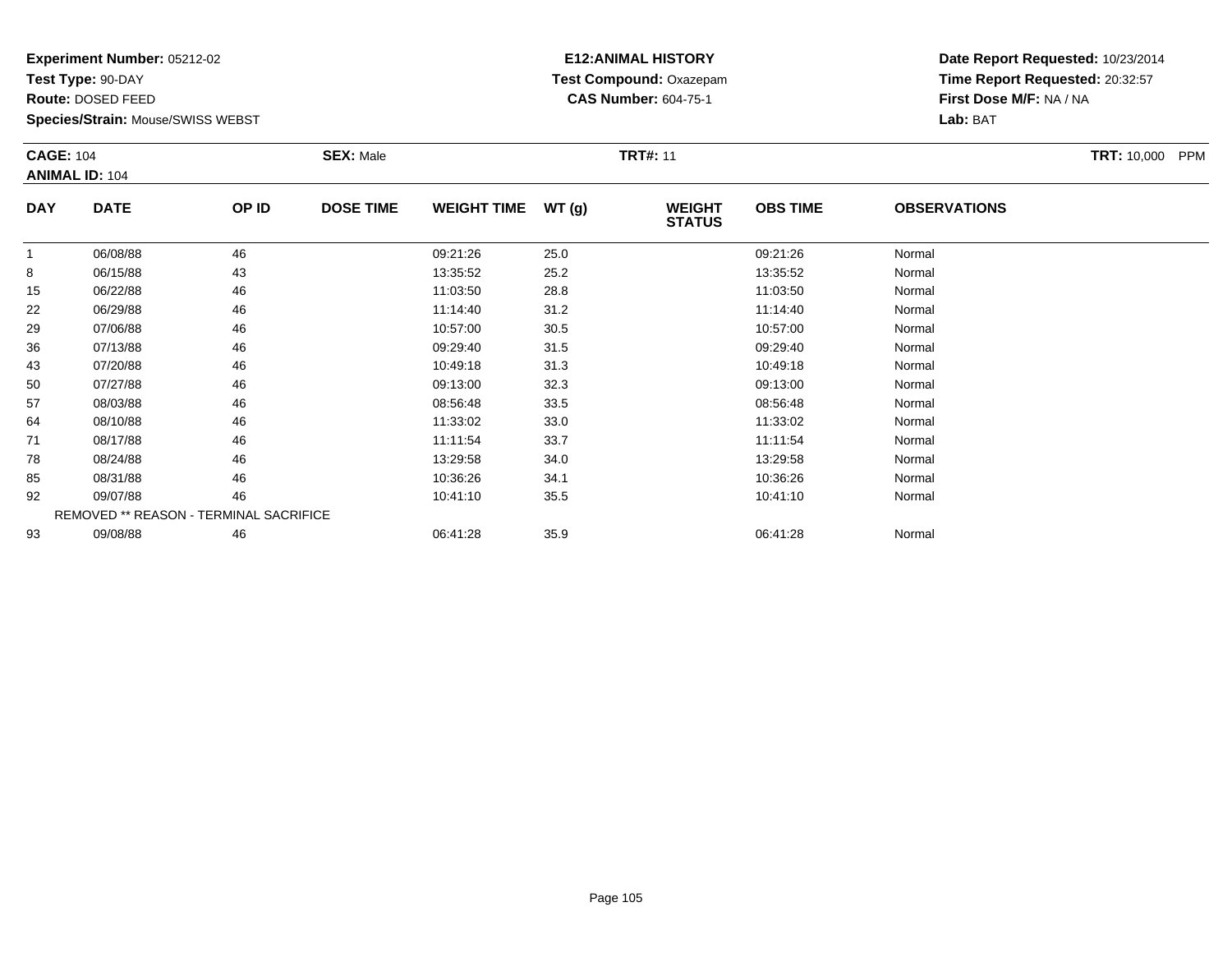**Test Type:** 90-DAY

**Route:** DOSED FEED

93

**Species/Strain:** Mouse/SWISS WEBST

# **E12:ANIMAL HISTORY Test Compound:** Oxazepam**CAS Number:** 604-75-1

**Date Report Requested:** 10/23/2014**Time Report Requested:** 20:32:57**First Dose M/F:** NA / NA**Lab:** BAT

| <b>CAGE: 105</b> | <b>ANIMAL ID: 105</b>                         |       | <b>SEX: Male</b> |                    |       | <b>TRT#: 11</b>                |                 |                     | <b>TRT: 10,000</b><br><b>PPM</b> |
|------------------|-----------------------------------------------|-------|------------------|--------------------|-------|--------------------------------|-----------------|---------------------|----------------------------------|
| <b>DAY</b>       | <b>DATE</b>                                   | OP ID | <b>DOSE TIME</b> | <b>WEIGHT TIME</b> | WT(g) | <b>WEIGHT</b><br><b>STATUS</b> | <b>OBS TIME</b> | <b>OBSERVATIONS</b> |                                  |
| $\mathbf{1}$     | 06/08/88                                      | 46    |                  | 09:21:48           | 27.2  |                                | 09:21:48        | Normal              |                                  |
| 8                | 06/15/88                                      | 43    |                  | 13:36:30           | 27.2  |                                | 13:36:30        | Normal              |                                  |
| 15               | 06/22/88                                      | 46    |                  | 11:04:48           | 29.8  |                                | 11:04:48        | Normal              |                                  |
| 22               | 06/29/88                                      | 46    |                  | 11:15:14           | 30.8  |                                | 11:15:14        | Normal              |                                  |
| 29               | 07/06/88                                      | 46    |                  | 10:58:20           | 31.0  |                                | 10:58:20        | Normal              |                                  |
| 36               | 07/13/88                                      | 46    |                  | 09:30:20           | 31.5  |                                | 09:30:20        | Normal              |                                  |
| 43               | 07/20/88                                      | 46    |                  | 10:49:54           | 31.5  |                                | 10:49:54        | Normal              |                                  |
| 50               | 07/27/88                                      | 46    |                  | 09:10:38           | 32.7  |                                | 09:10:38        | Normal              |                                  |
| 57               | 08/03/88                                      | 46    |                  | 08:54:26           | 33.7  |                                | 08:54:26        | Normal              |                                  |
| 64               | 08/10/88                                      | 46    |                  | 11:33:28           | 33.1  |                                | 11:33:28        | Normal              |                                  |
| 71               | 08/17/88                                      | 46    |                  | 11:12:28           | 33.3  |                                | 11:12:28        | Normal              |                                  |
| 78               | 08/24/88                                      | 46    |                  | 13:30:32           | 31.9  |                                | 13:30:32        | Normal              |                                  |
| 85               | 08/31/88                                      | 46    |                  | 10:36:56           | 33.3  |                                | 10:36:56        | Normal              |                                  |
| 92               | 09/07/88                                      | 46    |                  | 10:41:36           | 33.4  |                                | 10:41:36        | Normal              |                                  |
|                  | <b>REMOVED ** REASON - TERMINAL SACRIFICE</b> |       |                  |                    |       |                                |                 |                     |                                  |

3 09/08/88 46 46 06:42:10 34.0 34.0 06:42:10 06:42:10 06:42:10 06:42:10 06:42:10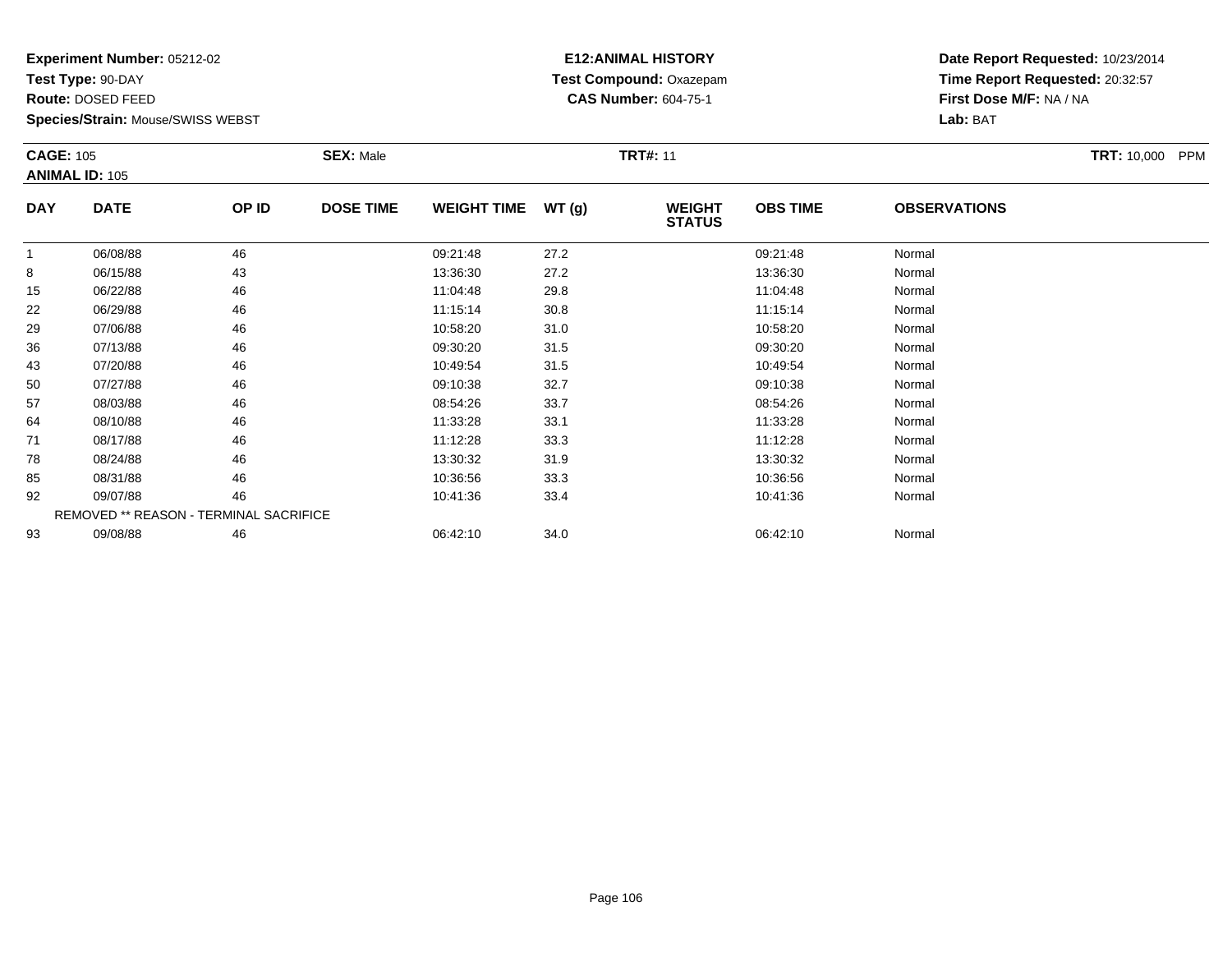**Test Type:** 90-DAY

**Route:** DOSED FEED

93

**Species/Strain:** Mouse/SWISS WEBST

# **E12:ANIMAL HISTORY Test Compound:** Oxazepam**CAS Number:** 604-75-1

**Date Report Requested:** 10/23/2014**Time Report Requested:** 20:32:57**First Dose M/F:** NA / NA**Lab:** BAT

| <b>CAGE: 106</b> | <b>ANIMAL ID: 106</b>                  |       | <b>SEX: Male</b> |                    |       | <b>TRT#: 11</b>                |                 |                     | <b>TRT: 10,000</b><br><b>PPM</b> |
|------------------|----------------------------------------|-------|------------------|--------------------|-------|--------------------------------|-----------------|---------------------|----------------------------------|
| <b>DAY</b>       | <b>DATE</b>                            | OP ID | <b>DOSE TIME</b> | <b>WEIGHT TIME</b> | WT(g) | <b>WEIGHT</b><br><b>STATUS</b> | <b>OBS TIME</b> | <b>OBSERVATIONS</b> |                                  |
|                  | 06/08/88                               | 46    |                  | 09:00:14           | 25.6  |                                | 09:00:14        | Normal              |                                  |
| 8                | 06/15/88                               | 43    |                  | 09:23:10           | 28.0  |                                | 09:23:10        | Normal              |                                  |
| 15               | 06/22/88                               | 46    |                  | 13:39:26           | 31.6  |                                | 13:39:26        | Normal              |                                  |
| 22               | 06/29/88                               | 46    |                  | 09:40:34           | 32.5  |                                | 09:40:34        | Normal              |                                  |
| 29               | 07/06/88                               | 46    |                  | 09:29:52           | 31.9  |                                | 09:29:52        | Normal              |                                  |
| 36               | 07/13/88                               | 46    |                  | 10:33:20           | 32.4  |                                | 10:33:20        | Normal              |                                  |
| 43               | 07/20/88                               | 46    |                  | 08:47:12           | 33.2  |                                | 08:47:12        | Normal              |                                  |
| 50               | 07/27/88                               | 46    |                  | 11:17:14           | 33.6  |                                | 11:17:14        | Normal              |                                  |
| 57               | 08/03/88                               | 46    |                  | 11:15:42           | 34.7  |                                | 11:15:42        | Normal              |                                  |
| 64               | 08/10/88                               | 46    |                  | 10:49:50           | 34.8  |                                | 10:49:50        | Normal              |                                  |
| 71               | 08/17/88                               | 46    |                  | 10:49:44           | 35.4  |                                | 10:49:44        | Normal              |                                  |
| 78               | 08/24/88                               | 46    |                  | 08:37:14           | 35.4  |                                | 08:37:14        | Normal              |                                  |
| 85               | 08/31/88                               | 46    |                  | 08:40:02           | 35.7  |                                | 08:40:02        | Normal              |                                  |
| 92               | 09/07/88                               | 46    |                  | 11:12:58           | 35.2  |                                | 11:12:58        | Normal              |                                  |
|                  | REMOVED ** REASON - TERMINAL SACRIFICE |       |                  |                    |       |                                |                 |                     |                                  |

3 09/08/88 46 46 06:43:20 35.7 35.7 06:43:20 06:43:20 Normal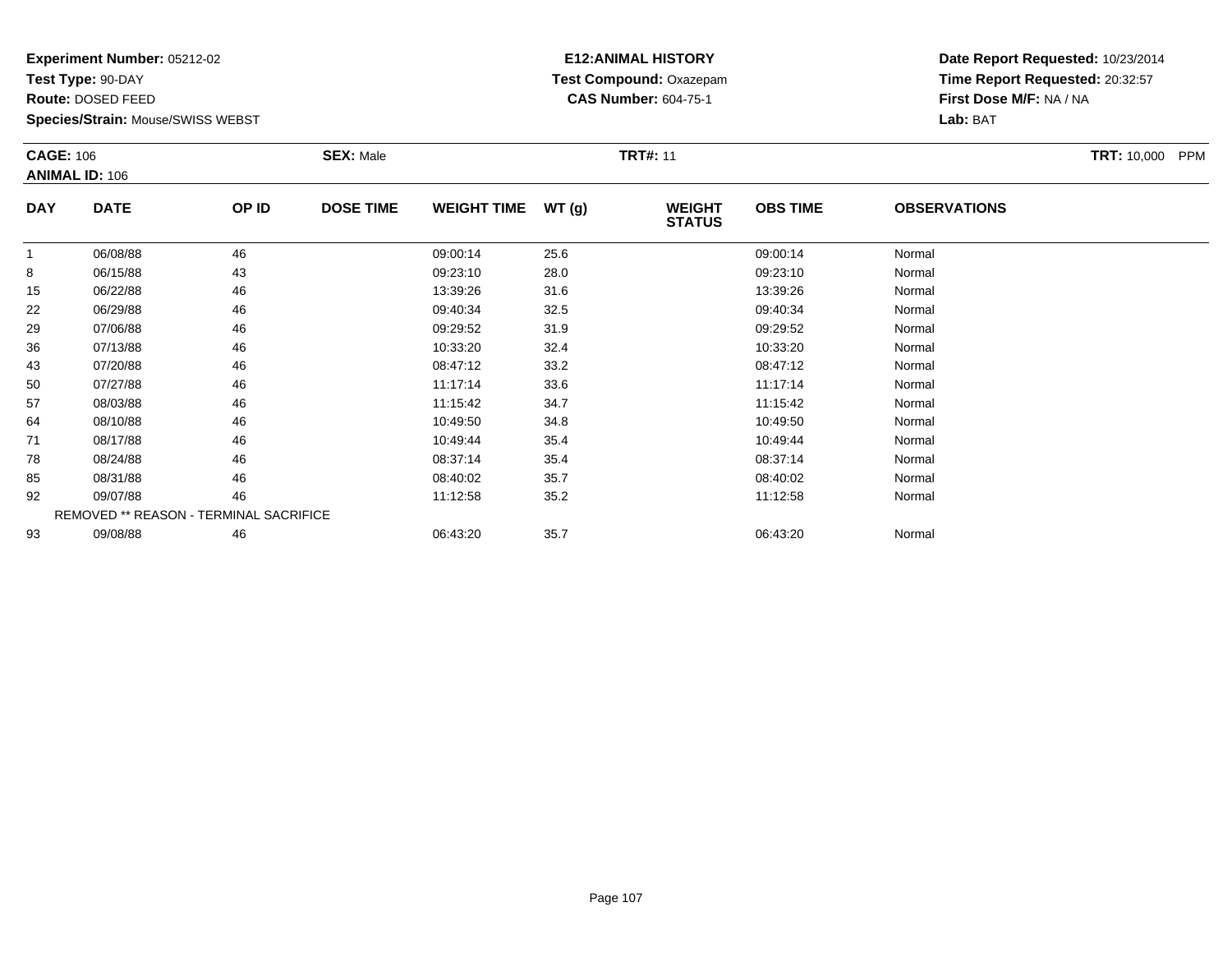**Test Type:** 90-DAY

**Route:** DOSED FEED

93

**Species/Strain:** Mouse/SWISS WEBST

#### **E12:ANIMAL HISTORY Test Compound:** Oxazepam**CAS Number:** 604-75-1

**Date Report Requested:** 10/23/2014**Time Report Requested:** 20:32:57**First Dose M/F:** NA / NA**Lab:** BAT

| <b>CAGE: 107</b> | <b>ANIMAL ID: 107</b>                         |       | <b>SEX: Male</b> |                    |       | <b>TRT#: 11</b>                |                 |                     | TRT: 10,000 PPM |
|------------------|-----------------------------------------------|-------|------------------|--------------------|-------|--------------------------------|-----------------|---------------------|-----------------|
| <b>DAY</b>       | <b>DATE</b>                                   | OP ID | <b>DOSE TIME</b> | <b>WEIGHT TIME</b> | WT(g) | <b>WEIGHT</b><br><b>STATUS</b> | <b>OBS TIME</b> | <b>OBSERVATIONS</b> |                 |
| 1                | 06/08/88                                      | 46    |                  | 09:00:38           | 25.4  |                                | 09:00:38        | Normal              |                 |
| 8                | 06/15/88                                      | 43    |                  | 09:21:00           | 27.1  |                                | 09:21:00        | Hypoactivity        |                 |
| 15               | 06/22/88                                      | 46    |                  | 13:36:14           | 28.1  |                                | 13:36:14        | Normal              |                 |
| 22               | 06/29/88                                      | 46    |                  | 09:41:10           | 30.1  |                                | 09:41:10        | Normal              |                 |
| 29               | 07/06/88                                      | 46    |                  |                    |       |                                | 09:30:44        | Emaciated           |                 |
|                  |                                               |       |                  |                    |       |                                |                 | <b>Ruffled Fur</b>  |                 |
| 30               | 07/07/88                                      | 46    |                  | 08:24:00           | 24.9  |                                |                 |                     |                 |
| 36               | 07/13/88                                      | 46    |                  | 10:34:08           | 29.3  |                                | 10:34:08        | Normal              |                 |
| 43               | 07/20/88                                      | 46    |                  | 08:47:52           | 29.8  |                                | 08:47:52        | Normal              |                 |
| 50               | 07/27/88                                      | 46    |                  | 11:17:44           | 31.1  |                                | 11:17:44        | Normal              |                 |
| 57               | 08/03/88                                      | 46    |                  | 11:16:10           | 32.4  |                                | 11:16:10        | Normal              |                 |
| 64               | 08/10/88                                      | 46    |                  | 10:50:30           | 32.8  |                                | 10:50:30        | Normal              |                 |
| 71               | 08/17/88                                      | 46    |                  | 10:50:18           | 32.6  |                                | 10:50:18        | Normal              |                 |
| 78               | 08/24/88                                      | 46    |                  | 08:32:18           | 33.3  |                                | 08:32:18        | Normal              |                 |
| 85               | 08/31/88                                      | 46    |                  | 08:40:42           | 33.4  |                                | 08:40:42        | Normal              |                 |
| 92               | 09/07/88                                      | 46    |                  | 11:10:54           | 32.6  |                                | 11:10:54        | Normal              |                 |
|                  | <b>REMOVED ** REASON - TERMINAL SACRIFICE</b> |       |                  |                    |       |                                |                 |                     |                 |

3 09/08/88 46 46 06:44:26 33.2 69/08/88 Normal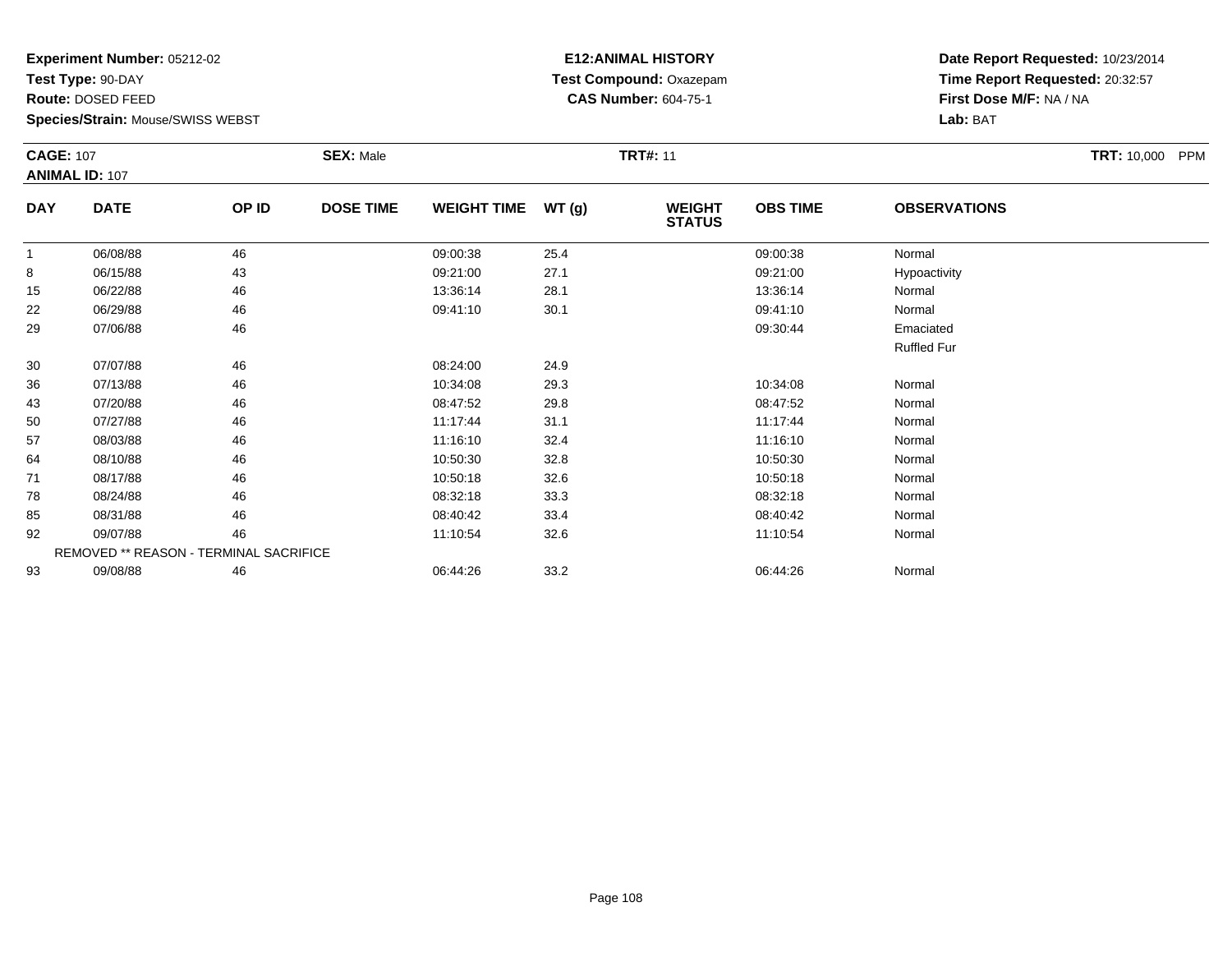**Test Type:** 90-DAY

**Route:** DOSED FEED

**Species/Strain:** Mouse/SWISS WEBST

# **E12:ANIMAL HISTORY Test Compound:** Oxazepam**CAS Number:** 604-75-1

|                | <b>CAGE: 108</b><br><b>ANIMAL ID: 108</b> |       | <b>SEX: Male</b> |                    |       | <b>TRT#: 11</b>                |                 | <b>TRT: 10,000</b><br><b>PPM</b> |  |
|----------------|-------------------------------------------|-------|------------------|--------------------|-------|--------------------------------|-----------------|----------------------------------|--|
| <b>DAY</b>     | <b>DATE</b>                               | OP ID | <b>DOSE TIME</b> | <b>WEIGHT TIME</b> | WT(g) | <b>WEIGHT</b><br><b>STATUS</b> | <b>OBS TIME</b> | <b>OBSERVATIONS</b>              |  |
| $\overline{1}$ | 06/08/88                                  | 46    |                  | 09:01:00           | 28.1  |                                | 09:01:00        | Normal                           |  |
| 8              | 06/15/88                                  | 43    |                  | 09:21:52           | 29.1  |                                | 09:21:52        | Normal                           |  |
| 15             | 06/22/88                                  | 46    |                  | 13:37:14           | 31.5  |                                | 13:37:14        | Normal                           |  |
| 22             | 06/29/88                                  | 46    |                  | 09:38:42           | 32.9  |                                | 09:38:42        | Normal                           |  |
| 29             | 07/06/88                                  | 46    |                  | 09:27:44           | 34.4  |                                | 09:27:44        | Normal                           |  |
| 36             | 07/13/88                                  | 46    |                  | 10:34:44           | 34.0  |                                | 10:34:44        | Normal                           |  |
| 43             | 07/20/88                                  | 46    |                  | 08:48:32           | 35.1  |                                | 08:48:32        | Normal                           |  |
| 50             | 07/27/88                                  | 46    |                  | 11:18:16           | 35.4  |                                | 11:18:16        | Normal                           |  |
| 57             | 08/03/88                                  | 46    |                  | 11:16:42           | 35.6  |                                | 11:16:42        | Normal                           |  |
| 64             | 08/10/88                                  | 46    |                  | 10:51:08           | 36.9  |                                | 10:51:08        | Normal                           |  |
| 71             | 08/17/88                                  | 46    |                  | 10:50:50           | 38.0  |                                | 10:50:50        | Normal                           |  |
| 78             | 08/24/88                                  | 46    |                  | 08:34:56           | 37.9  |                                | 08:34:56        | Normal                           |  |
| 85             | 08/31/88                                  | 46    |                  | 08:41:12           | 37.5  |                                | 08:41:12        | Normal                           |  |
| 92             | 09/07/88                                  | 46    |                  | 11:11:24           | 37.4  |                                | 11:11:24        | Normal                           |  |
|                | REMOVED ** REASON - TERMINAL SACRIFICE    |       |                  |                    |       |                                |                 |                                  |  |
| 93             | 09/08/88                                  | 46    |                  | 06:45:28           | 38.7  |                                | 06:45:28        | Normal                           |  |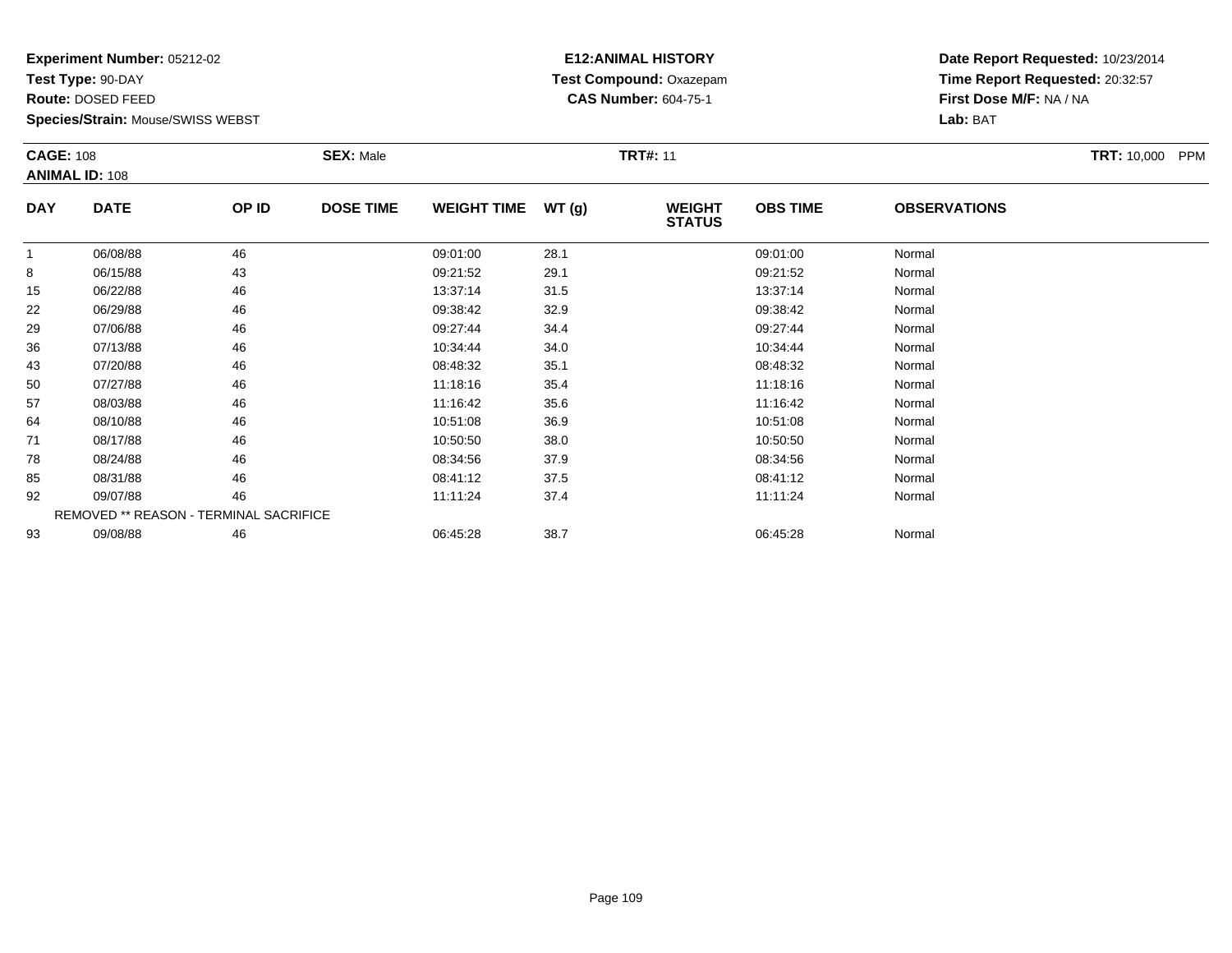**Test Type:** 90-DAY

**Route:** DOSED FEED

**Species/Strain:** Mouse/SWISS WEBST

# **E12:ANIMAL HISTORY Test Compound:** Oxazepam**CAS Number:** 604-75-1

**Date Report Requested:** 10/23/2014**Time Report Requested:** 20:32:57**First Dose M/F:** NA / NA**Lab:** BAT

|            | <b>CAGE: 109</b><br><b>ANIMAL ID: 109</b>     |       | <b>SEX: Male</b> |                    |       | <b>TRT#: 11</b>                |                 |                     | <b>TRT: 10,000</b><br><b>PPM</b> |
|------------|-----------------------------------------------|-------|------------------|--------------------|-------|--------------------------------|-----------------|---------------------|----------------------------------|
| <b>DAY</b> | <b>DATE</b>                                   | OP ID | <b>DOSE TIME</b> | <b>WEIGHT TIME</b> | WT(g) | <b>WEIGHT</b><br><b>STATUS</b> | <b>OBS TIME</b> | <b>OBSERVATIONS</b> |                                  |
|            | 06/08/88                                      | 46    |                  | 09:01:24           | 24.8  |                                | 09:01:24        | Normal              |                                  |
| 8          | 06/15/88                                      | 43    |                  | 09:22:16           | 28.4  |                                | 09:22:16        | Normal              |                                  |
| 15         | 06/22/88                                      | 46    |                  | 13:38:00           | 31.5  |                                | 13:38:00        | Normal              |                                  |
| 22         | 06/29/88                                      | 46    |                  | 09:39:18           | 33.1  |                                | 09:39:18        | Normal              |                                  |
| 29         | 07/06/88                                      | 46    |                  | 09:28:18           | 33.8  |                                | 09:28:18        | Normal              |                                  |
| 36         | 07/13/88                                      | 46    |                  | 10:31:38           | 33.5  |                                | 10:31:38        | Normal              |                                  |
| 43         | 07/20/88                                      | 46    |                  | 08:45:00           | 32.6  |                                | 08:45:00        | Normal              |                                  |
| 50         | 07/27/88                                      | 46    |                  | 11:18:46           | 32.7  |                                | 11:18:46        | Normal              |                                  |
| 57         | 08/03/88                                      | 46    |                  | 11:17:14           | 33.1  |                                | 11:17:14        | Normal              |                                  |
| 64         | 08/10/88                                      | 46    |                  | 10:51:42           | 34.0  |                                | 10:51:42        | Normal              |                                  |
| 71         | 08/17/88                                      | 46    |                  | 10:51:24           | 34.1  |                                | 10:51:24        | Normal              |                                  |
| 78         | 08/24/88                                      | 46    |                  | 08:35:44           | 35.5  |                                | 08:35:44        | Normal              |                                  |
| 85         | 08/31/88                                      | 46    |                  | 08:41:42           | 34.9  |                                | 08:41:42        | Normal              |                                  |
| 92         | 09/07/88                                      | 46    |                  | 11:11:50           | 34.8  |                                | 11:11:50        | Normal              |                                  |
|            | <b>REMOVED ** REASON - TERMINAL SACRIFICE</b> |       |                  |                    |       |                                |                 |                     |                                  |
| 93         | 09/08/88                                      | 46    |                  | 06:45:56           | 34.6  |                                | 06:45:56        | Normal              |                                  |

3 09/08/88 46 46 06:45:56 34.6 34.6 06:45:56 06:45:56 06:45:56 06:45:56 06:45:56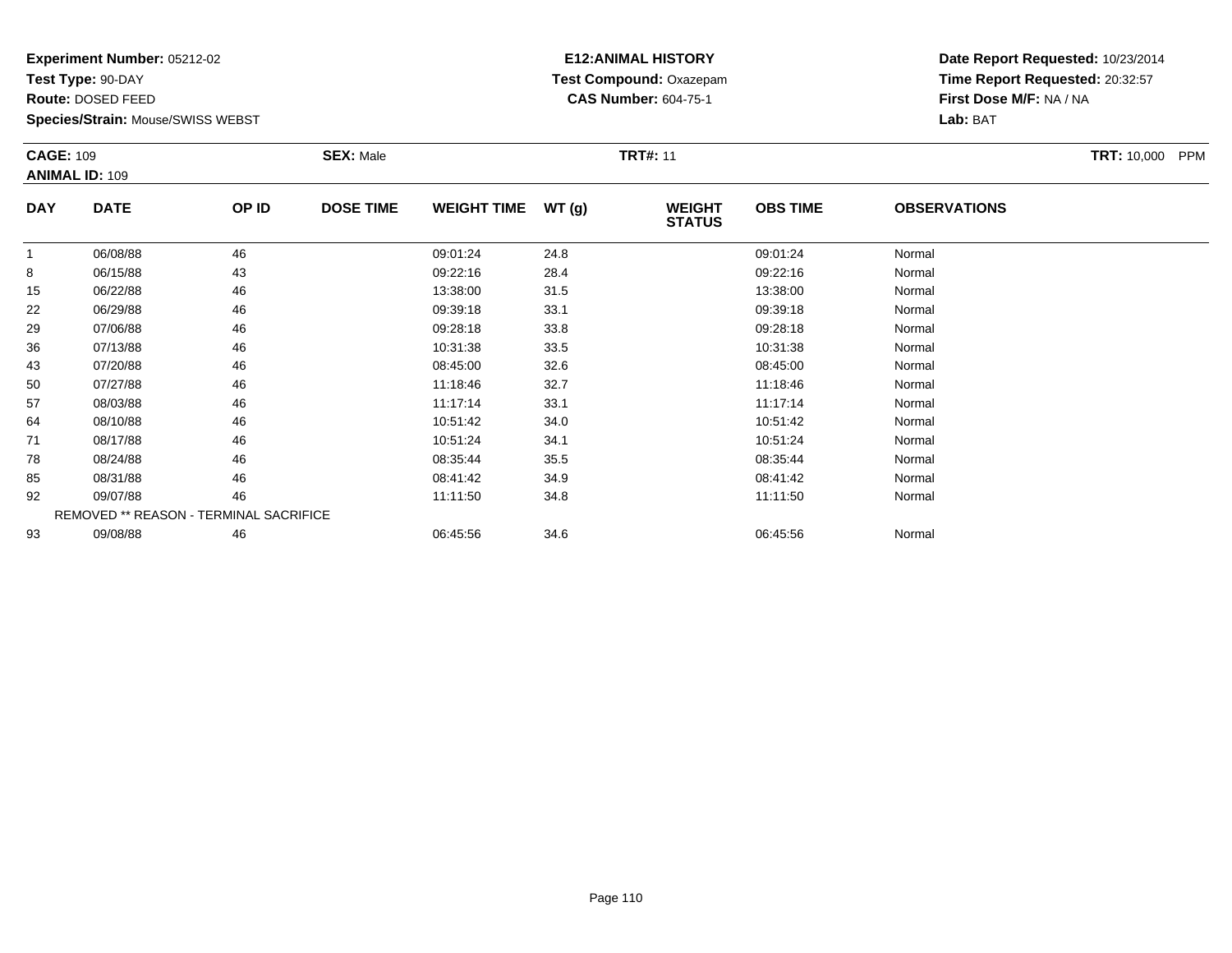**Test Type:** 90-DAY

**Route:** DOSED FEED

93

**Species/Strain:** Mouse/SWISS WEBST

REMOVED \*\* REASON - TERMINAL SACRIFICE

#### **E12:ANIMAL HISTORY Test Compound:** Oxazepam**CAS Number:** 604-75-1

**Date Report Requested:** 10/23/2014**Time Report Requested:** 20:32:57**First Dose M/F:** NA / NA**Lab:** BAT

|            | <b>CAGE: 110</b><br><b>ANIMAL ID: 110</b> |       | <b>SEX: Male</b> |                    | <b>TRT#: 11</b> |                                |                 |                     | TRT: 10,000 PPM |
|------------|-------------------------------------------|-------|------------------|--------------------|-----------------|--------------------------------|-----------------|---------------------|-----------------|
| <b>DAY</b> | <b>DATE</b>                               | OP ID | <b>DOSE TIME</b> | <b>WEIGHT TIME</b> | WT(g)           | <b>WEIGHT</b><br><b>STATUS</b> | <b>OBS TIME</b> | <b>OBSERVATIONS</b> |                 |
|            | 06/08/88                                  | 46    |                  | 09:01:58           | 25.3            |                                | 09:01:58        | Normal              |                 |
| 8          | 06/15/88                                  | 43    |                  | 09:22:44           | 27.3            |                                | 09:22:44        | Normal              |                 |
| 15         | 06/22/88                                  | 46    |                  | 13:38:44           | 30.2            |                                | 13:38:44        | Normal              |                 |
| 22         | 06/29/88                                  | 46    |                  | 09:39:56           | 32.0            |                                | 09:39:56        | Normal              |                 |
| 29         | 07/06/88                                  | 46    |                  | 09:28:58           | 32.9            |                                | 09:28:58        | Normal              |                 |
| 36         | 07/13/88                                  | 46    |                  | 10:32:22           | 33.5            |                                | 10:32:22        | Normal              |                 |
| 43         | 07/20/88                                  | 46    |                  | 08:46:32           | 32.5            |                                | 08:46:32        | Normal              |                 |
| 50         | 07/27/88                                  | 46    |                  | 11:16:38           | 32.3            |                                | 11:16:38        | Normal              |                 |
| 57         | 08/03/88                                  | 46    |                  | 11:15:04           | 32.8            |                                | 11:15:04        | Normal              |                 |
| 64         | 08/10/88                                  | 46    |                  | 10:52:16           | 34.3            |                                | 10:52:16        | Normal              |                 |
| 71         | 08/17/88                                  | 46    |                  | 10:51:58           | 35.0            |                                | 10:51:58        | Normal              |                 |
| 78         | 08/24/88                                  | 46    |                  | 08:36:28           | 33.9            |                                | 08:36:28        | Normal              |                 |
| 85         | 08/31/88                                  | 46    |                  | 08:42:18           | 34.2            |                                | 08:42:18        | Normal              |                 |
| 92         | 09/07/88                                  | 46    |                  | 11:12:22           | 34.1            |                                | 11:12:22        | Normal              |                 |

3 09/08/88 46 46 06:46:48 35.0 3 06:46:48 06:46:48 20 06:46:48 06:46:48 35.0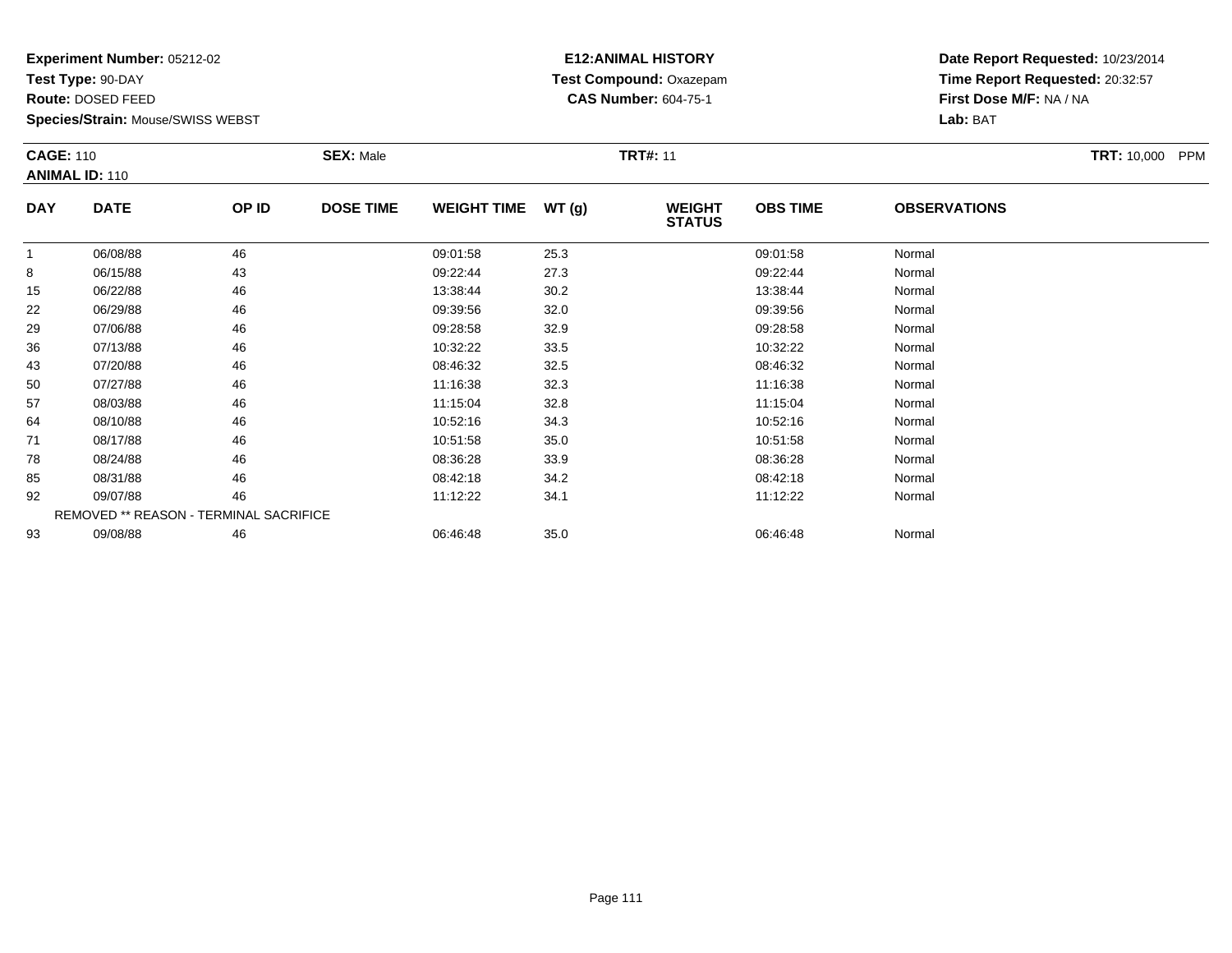|                                           | Experiment Number: 05212-02<br>Test Type: 90-DAY<br>Route: DOSED FEED<br>Species/Strain: Mouse/SWISS WEBST |                                                      |                  |                    |       | <b>E12: ANIMAL HISTORY</b><br><b>Test Compound: Oxazepam</b><br><b>CAS Number: 604-75-1</b> | Date Report Requested: 10/23/2014<br>Time Report Requested: 20:32:57<br>First Dose M/F: NA / NA<br>Lab: BAT |                           |
|-------------------------------------------|------------------------------------------------------------------------------------------------------------|------------------------------------------------------|------------------|--------------------|-------|---------------------------------------------------------------------------------------------|-------------------------------------------------------------------------------------------------------------|---------------------------|
| <b>CAGE: 111</b><br><b>ANIMAL ID: 111</b> |                                                                                                            |                                                      | <b>SEX: Male</b> | <b>TRT#: 11</b>    |       |                                                                                             |                                                                                                             | <b>TRT: 10,000</b><br>PPM |
| <b>DAY</b>                                | <b>DATE</b>                                                                                                | <b>OP ID</b>                                         | <b>DOSE TIME</b> | <b>WEIGHT TIME</b> | WT(q) | <b>WEIGHT</b><br><b>STATUS</b>                                                              | <b>OBS TIME</b>                                                                                             | <b>OBSERVATIONS</b>       |
|                                           | 06/08/88                                                                                                   | 46<br><b>REMOVED ** REASON - SCHEDULED SACRIFICE</b> |                  | 09:28:00           | 23.9  |                                                                                             | 09:28:00                                                                                                    | Normal                    |
| 8                                         | 06/15/88                                                                                                   | 43                                                   |                  | 08:47:06           | 26.5  |                                                                                             | 08:47:06                                                                                                    | Normal                    |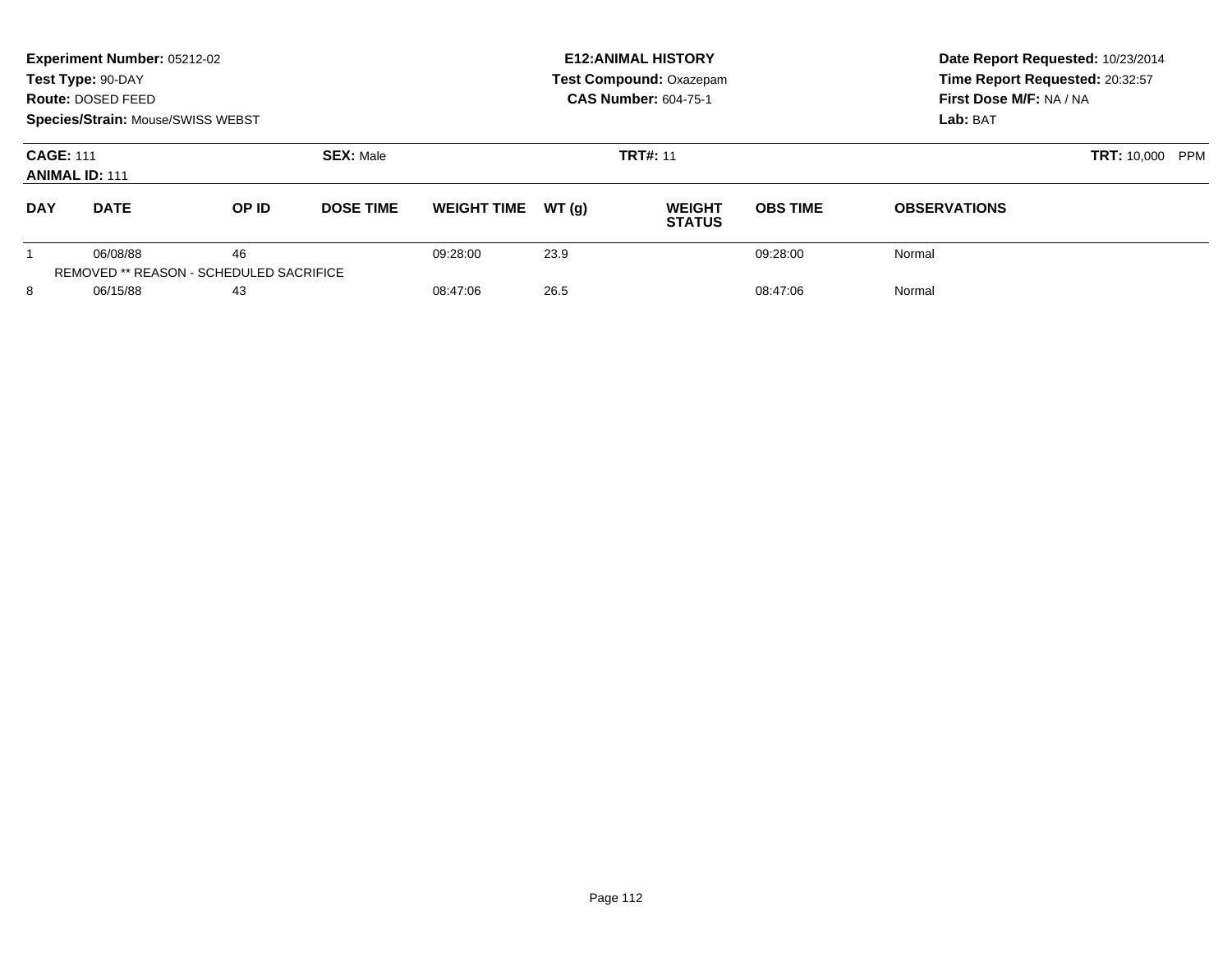|                                           | Experiment Number: 05212-02<br>Test Type: 90-DAY<br>Route: DOSED FEED<br>Species/Strain: Mouse/SWISS WEBST |                                                      |                  |                    |       | <b>E12: ANIMAL HISTORY</b><br>Test Compound: Oxazepam<br><b>CAS Number: 604-75-1</b> | Date Report Requested: 10/23/2014<br>Time Report Requested: 20:32:57<br>First Dose M/F: NA / NA<br>Lab: BAT |                                  |
|-------------------------------------------|------------------------------------------------------------------------------------------------------------|------------------------------------------------------|------------------|--------------------|-------|--------------------------------------------------------------------------------------|-------------------------------------------------------------------------------------------------------------|----------------------------------|
| <b>CAGE: 112</b><br><b>ANIMAL ID: 112</b> |                                                                                                            |                                                      | <b>SEX: Male</b> |                    |       | <b>TRT#: 11</b>                                                                      |                                                                                                             | <b>TRT: 10,000</b><br><b>PPM</b> |
| <b>DAY</b>                                | <b>DATE</b>                                                                                                | <b>OP ID</b>                                         | <b>DOSE TIME</b> | <b>WEIGHT TIME</b> | WT(q) | <b>WEIGHT</b><br><b>STATUS</b>                                                       | <b>OBS TIME</b>                                                                                             | <b>OBSERVATIONS</b>              |
|                                           | 06/08/88                                                                                                   | 46<br><b>REMOVED ** REASON - SCHEDULED SACRIFICE</b> |                  | 09:28:32           | 26.8  |                                                                                      | 09:28:32                                                                                                    | Normal                           |
| 8                                         | 06/15/88                                                                                                   | 43                                                   |                  | 08:45:04           | 28.5  |                                                                                      | 08:45:04                                                                                                    | Normal                           |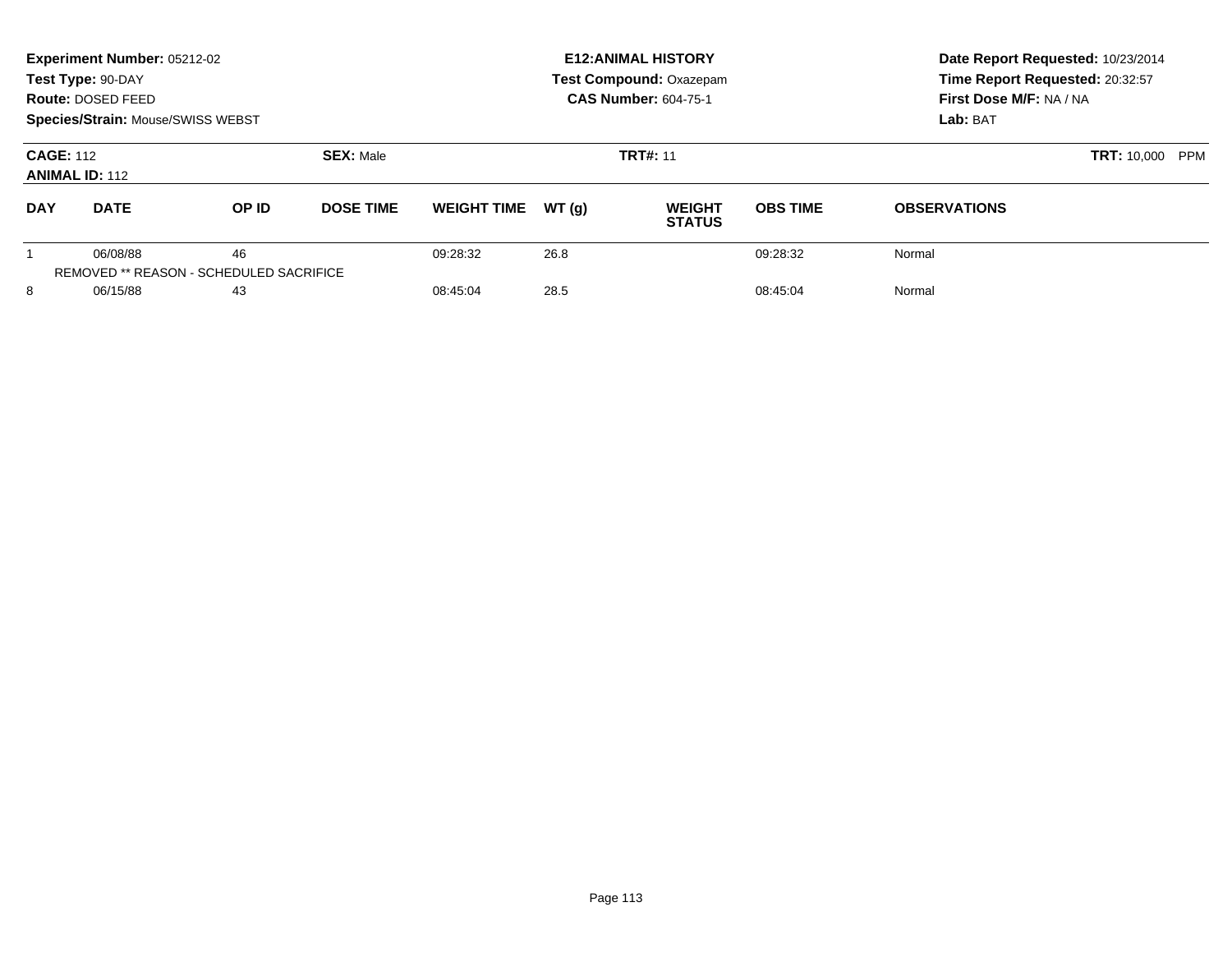|                                           | Experiment Number: 05212-02<br>Test Type: 90-DAY<br>Route: DOSED FEED<br>Species/Strain: Mouse/SWISS WEBST |                                                      |                  |                    |       | <b>E12: ANIMAL HISTORY</b><br><b>Test Compound: Oxazepam</b><br><b>CAS Number: 604-75-1</b> | Date Report Requested: 10/23/2014<br>Time Report Requested: 20:32:57<br>First Dose M/F: NA / NA<br>Lab: BAT |                     |  |
|-------------------------------------------|------------------------------------------------------------------------------------------------------------|------------------------------------------------------|------------------|--------------------|-------|---------------------------------------------------------------------------------------------|-------------------------------------------------------------------------------------------------------------|---------------------|--|
| <b>CAGE: 113</b><br><b>ANIMAL ID: 113</b> |                                                                                                            |                                                      | <b>SEX: Male</b> |                    |       | <b>TRT#: 11</b>                                                                             | <b>TRT: 10,000</b>                                                                                          | PPM                 |  |
| <b>DAY</b>                                | <b>DATE</b>                                                                                                | <b>OP ID</b>                                         | <b>DOSE TIME</b> | <b>WEIGHT TIME</b> | WT(q) | <b>WEIGHT</b><br><b>STATUS</b>                                                              | <b>OBS TIME</b>                                                                                             | <b>OBSERVATIONS</b> |  |
|                                           | 06/08/88                                                                                                   | 46<br><b>REMOVED ** REASON - SCHEDULED SACRIFICE</b> |                  | 09:29:02           | 25.2  |                                                                                             | 09:29:02                                                                                                    | Normal              |  |
| 8                                         | 06/15/88                                                                                                   | 43                                                   |                  | 08:45:34           | 25.8  |                                                                                             | 08:45:34                                                                                                    | Normal              |  |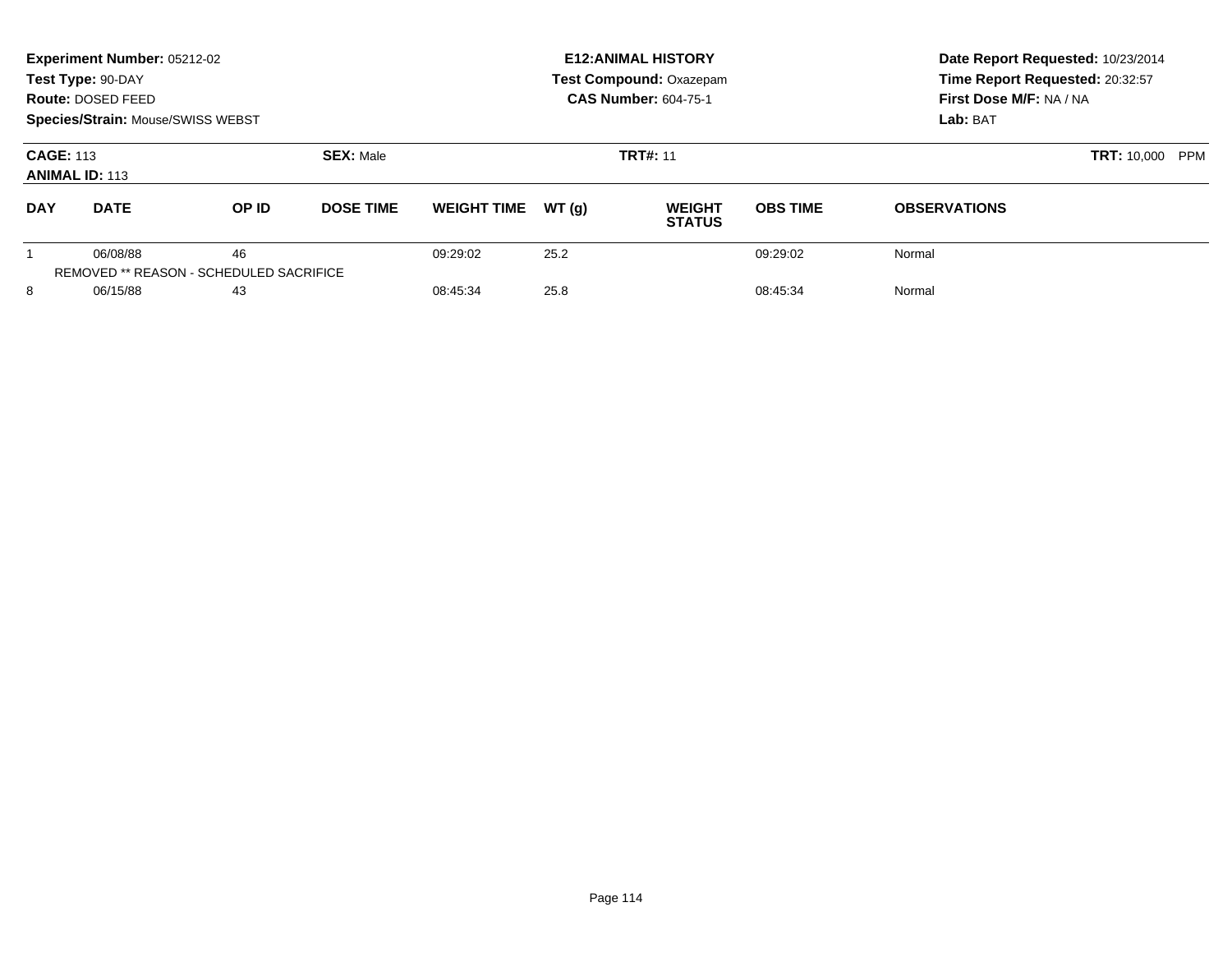|                                           | Experiment Number: 05212-02<br>Test Type: 90-DAY<br>Route: DOSED FEED<br><b>Species/Strain: Mouse/SWISS WEBST</b> |                                               |                  |                    |                 | <b>E12: ANIMAL HISTORY</b><br><b>Test Compound: Oxazepam</b><br><b>CAS Number: 604-75-1</b> | Date Report Requested: 10/23/2014<br>Time Report Requested: 20:32:57<br>First Dose M/F: NA / NA<br>Lab: BAT |                     |  |
|-------------------------------------------|-------------------------------------------------------------------------------------------------------------------|-----------------------------------------------|------------------|--------------------|-----------------|---------------------------------------------------------------------------------------------|-------------------------------------------------------------------------------------------------------------|---------------------|--|
| <b>CAGE: 114</b><br><b>ANIMAL ID: 114</b> |                                                                                                                   | <b>SEX: Male</b>                              |                  |                    | <b>TRT#: 11</b> | <b>TRT: 10,000</b>                                                                          | <b>PPM</b>                                                                                                  |                     |  |
| <b>DAY</b>                                | <b>DATE</b>                                                                                                       | OP ID                                         | <b>DOSE TIME</b> | <b>WEIGHT TIME</b> | WT(q)           | <b>WEIGHT</b><br><b>STATUS</b>                                                              | <b>OBS TIME</b>                                                                                             | <b>OBSERVATIONS</b> |  |
|                                           | 06/08/88                                                                                                          | 46<br>REMOVED ** REASON - SCHEDULED SACRIFICE |                  | 09:29:28           | 26.8            |                                                                                             | 09:29:28                                                                                                    | Normal              |  |
| 8                                         | 06/15/88                                                                                                          | 43                                            |                  | 08:46:06           | 30.7            |                                                                                             | 08:46:06                                                                                                    | Normal              |  |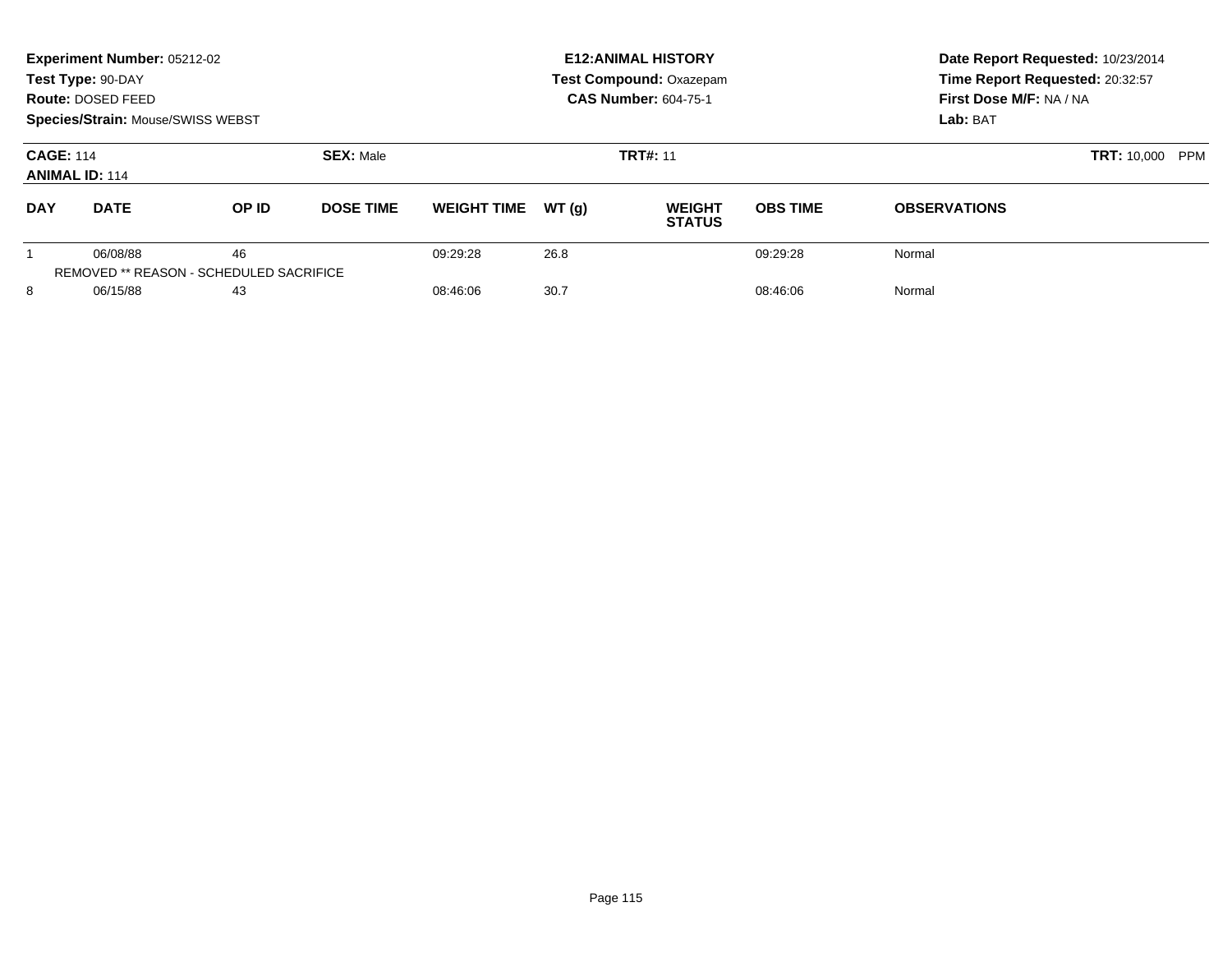|                                           | Experiment Number: 05212-02<br>Test Type: 90-DAY<br>Route: DOSED FEED<br><b>Species/Strain: Mouse/SWISS WEBST</b> |                                               |                  |                    |       | <b>E12: ANIMAL HISTORY</b><br>Test Compound: Oxazepam<br><b>CAS Number: 604-75-1</b> | Date Report Requested: 10/23/2014<br>Time Report Requested: 20:32:57<br>First Dose M/F: NA / NA<br>Lab: BAT |                     |
|-------------------------------------------|-------------------------------------------------------------------------------------------------------------------|-----------------------------------------------|------------------|--------------------|-------|--------------------------------------------------------------------------------------|-------------------------------------------------------------------------------------------------------------|---------------------|
| <b>CAGE: 115</b><br><b>ANIMAL ID: 115</b> |                                                                                                                   |                                               | <b>SEX: Male</b> |                    |       | <b>TRT#: 11</b>                                                                      | <b>TRT: 10,000</b><br><b>PPM</b>                                                                            |                     |
| <b>DAY</b>                                | <b>DATE</b>                                                                                                       | OP ID                                         | <b>DOSE TIME</b> | <b>WEIGHT TIME</b> | WT(q) | <b>WEIGHT</b><br><b>STATUS</b>                                                       | <b>OBS TIME</b>                                                                                             | <b>OBSERVATIONS</b> |
|                                           | 06/08/88                                                                                                          | 46<br>REMOVED ** REASON - SCHEDULED SACRIFICE |                  | 09:29:52           | 27.6  |                                                                                      | 09:29:52                                                                                                    | Normal              |
| 8                                         | 06/15/88                                                                                                          | 43                                            |                  | 08:46:38           | 29.4  |                                                                                      | 08:46:38                                                                                                    | Normal              |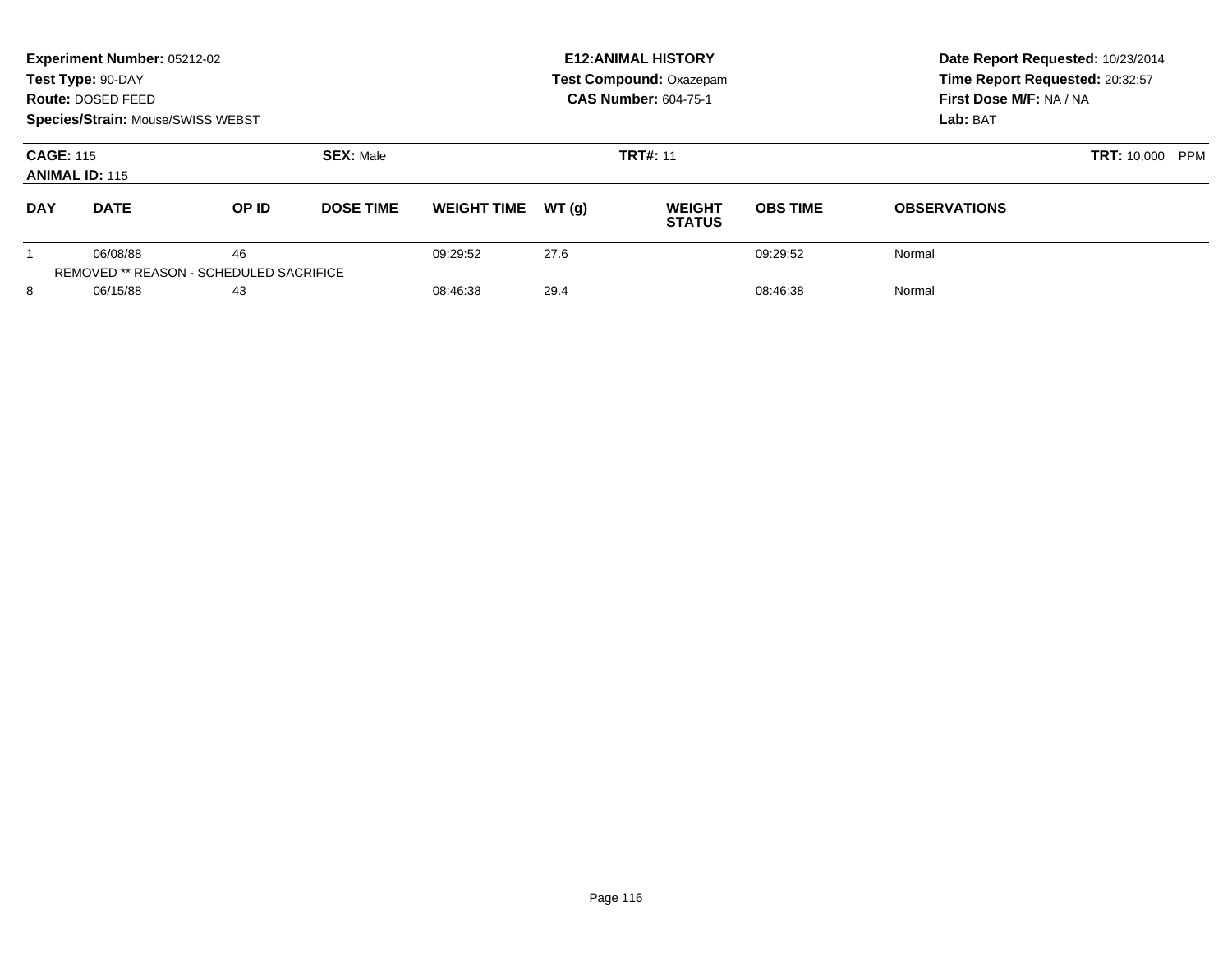**Test Type:** 90-DAY

**Route:** DOSED FEED

**Species/Strain:** Mouse/SWISS WEBST

# **E12:ANIMAL HISTORY Test Compound:** Oxazepam**CAS Number:** 604-75-1

|            | <b>CAGE: 116</b><br><b>ANIMAL ID: 116</b> |       | <b>SEX: Male</b> |                    |       | <b>TRT#: 11</b>                |                 | <b>TRT: 10,000</b><br><b>PPM</b> |  |
|------------|-------------------------------------------|-------|------------------|--------------------|-------|--------------------------------|-----------------|----------------------------------|--|
| <b>DAY</b> | <b>DATE</b>                               | OP ID | <b>DOSE TIME</b> | <b>WEIGHT TIME</b> | WT(g) | <b>WEIGHT</b><br><b>STATUS</b> | <b>OBS TIME</b> | <b>OBSERVATIONS</b>              |  |
|            | 06/08/88                                  | 46    |                  | 08:45:28           | 25.8  |                                | 08:45:28        | Normal                           |  |
| 8          | 06/15/88                                  | 43    |                  | 09:43:14           | 29.1  |                                | 09:43:14        | Normal                           |  |
| 15         | 06/22/88                                  | 46    |                  | 11:24:14           | 33.1  |                                | 11:24:14        | Normal                           |  |
| 22         | 06/29/88                                  | 46    |                  | 08:47:08           | 33.2  |                                | 08:47:08        | Normal                           |  |
| 29         | 07/06/88                                  | 46    |                  | 08:59:32           | 33.5  |                                | 08:59:32        | Normal                           |  |
| 36         | 07/13/88                                  | 46    |                  | 11:16:00           | 33.9  |                                | 11:16:00        | Normal                           |  |
| 43         | 07/20/88                                  | 46    |                  | 11:21:54           | 34.0  |                                | 11:21:54        | Normal                           |  |
| 50         | 07/27/88                                  | 46    |                  | 10:47:26           | 35.2  |                                | 10:47:26        | Normal                           |  |
| 57         | 08/03/88                                  | 46    |                  | 10:51:56           | 35.2  |                                | 10:51:56        | Normal                           |  |
| 64         | 08/10/88                                  | 46    |                  | 09:31:48           | 37.5  |                                | 09:31:48        | Normal                           |  |
| 71         | 08/17/88                                  | 46    |                  | 09:36:18           | 37.4  |                                | 09:36:18        | Normal                           |  |
|            | REMOVED ** REASON - SCHEDULED SACRIFICE   |       |                  |                    |       |                                |                 |                                  |  |
| 78         | 08/24/88                                  | 46    |                  | 07:52:04           | 36.9  |                                | 07:52:04        | Normal                           |  |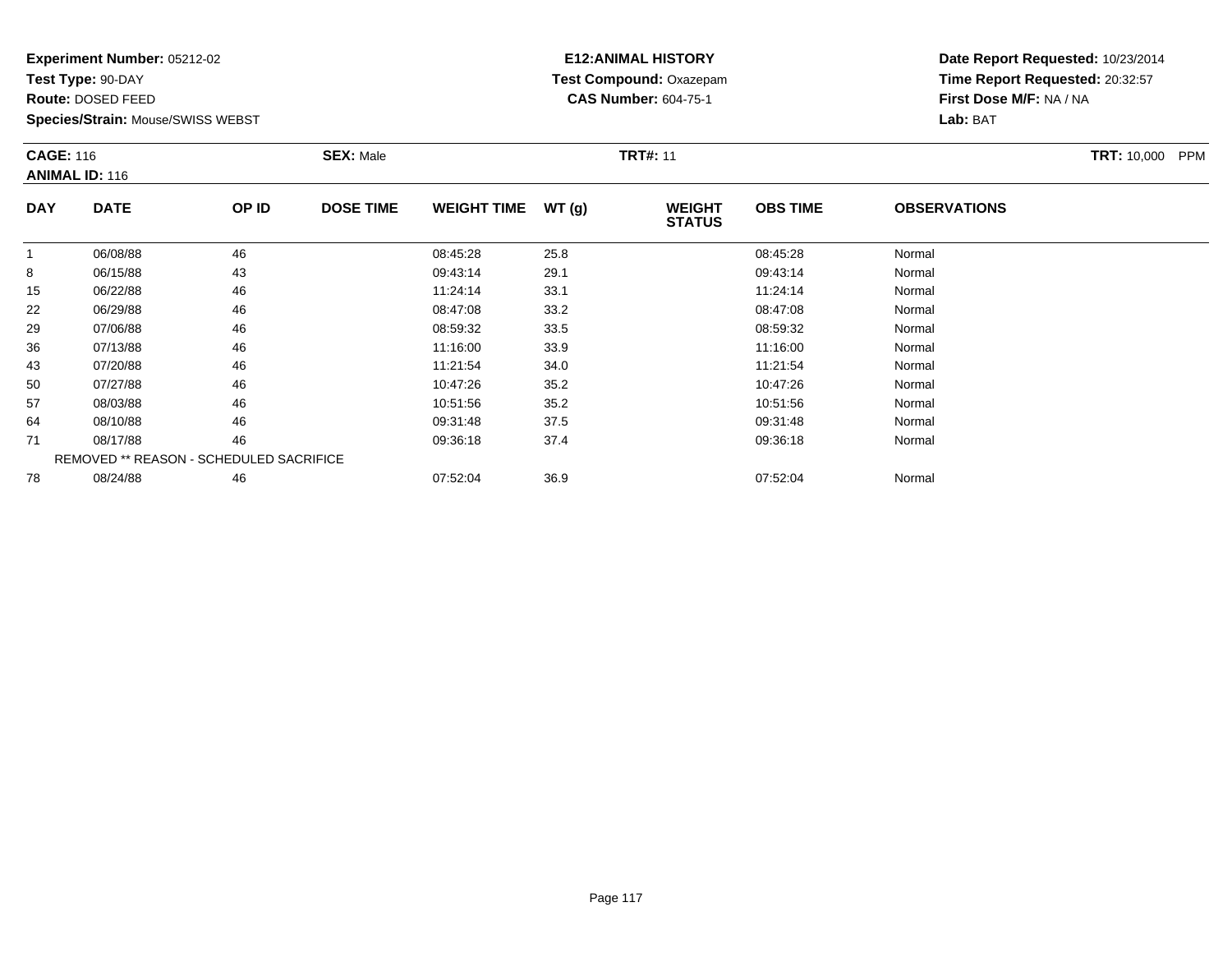**Test Type:** 90-DAY

**Route:** DOSED FEED

78

**Species/Strain:** Mouse/SWISS WEBST

#### **E12:ANIMAL HISTORY Test Compound:** Oxazepam**CAS Number:** 604-75-1

**Date Report Requested:** 10/23/2014**Time Report Requested:** 20:32:57**First Dose M/F:** NA / NA**Lab:** BAT

|              | <b>CAGE: 117</b><br><b>ANIMAL ID: 117</b> |       | <b>SEX: Male</b> | TRT: 10,000 PPM    |       |                                |                 |                     |  |
|--------------|-------------------------------------------|-------|------------------|--------------------|-------|--------------------------------|-----------------|---------------------|--|
| <b>DAY</b>   | <b>DATE</b>                               | OP ID | <b>DOSE TIME</b> | <b>WEIGHT TIME</b> | WT(g) | <b>WEIGHT</b><br><b>STATUS</b> | <b>OBS TIME</b> | <b>OBSERVATIONS</b> |  |
| $\mathbf{1}$ | 06/08/88                                  | 46    |                  | 08:45:54           | 27.3  |                                | 08:45:54        | Normal              |  |
| 8            | 06/15/88                                  | 43    |                  | 09:41:46           | 29.3  |                                | 09:41:46        | Normal              |  |
| 15           | 06/22/88                                  | 46    |                  | 11:21:04           | 30.9  |                                | 11:21:04        | Normal              |  |
| 22           | 06/29/88                                  | 46    |                  | 08:47:54           | 29.4  |                                | 08:47:54        | Normal              |  |
| 29           | 07/06/88                                  | 46    |                  | 09:00:16           | 29.0  |                                | 09:00:16        | Normal              |  |
| 36           | 07/13/88                                  | 46    |                  | 11:16:34           | 31.3  |                                | 11:16:34        | Normal              |  |
| 43           | 07/20/88                                  | 46    |                  | 11:22:30           | 29.9  |                                | 11:22:30        | Normal              |  |
| 50           | 07/27/88                                  | 46    |                  | 10:47:58           | 27.0  |                                | 10:47:58        | Normal              |  |
| 57           | 08/03/88                                  | 46    |                  | 10:53:58           | 29.6  |                                | 10:53:58        | Normal              |  |
| 64           | 08/10/88                                  | 46    |                  | 09:32:34           | 31.4  |                                | 09:32:34        | Malocclusion        |  |
| 71           | 08/17/88                                  | 46    |                  | 09:37:06           | 33.1  |                                | 09:37:06        | Malocclusion        |  |

8 08/24/88 46 46 07:57:44 34.6 07:57:44 07:57:44 Malocclusion

REMOVED \*\* REASON - SCHEDULED SACRIFICE

Page 118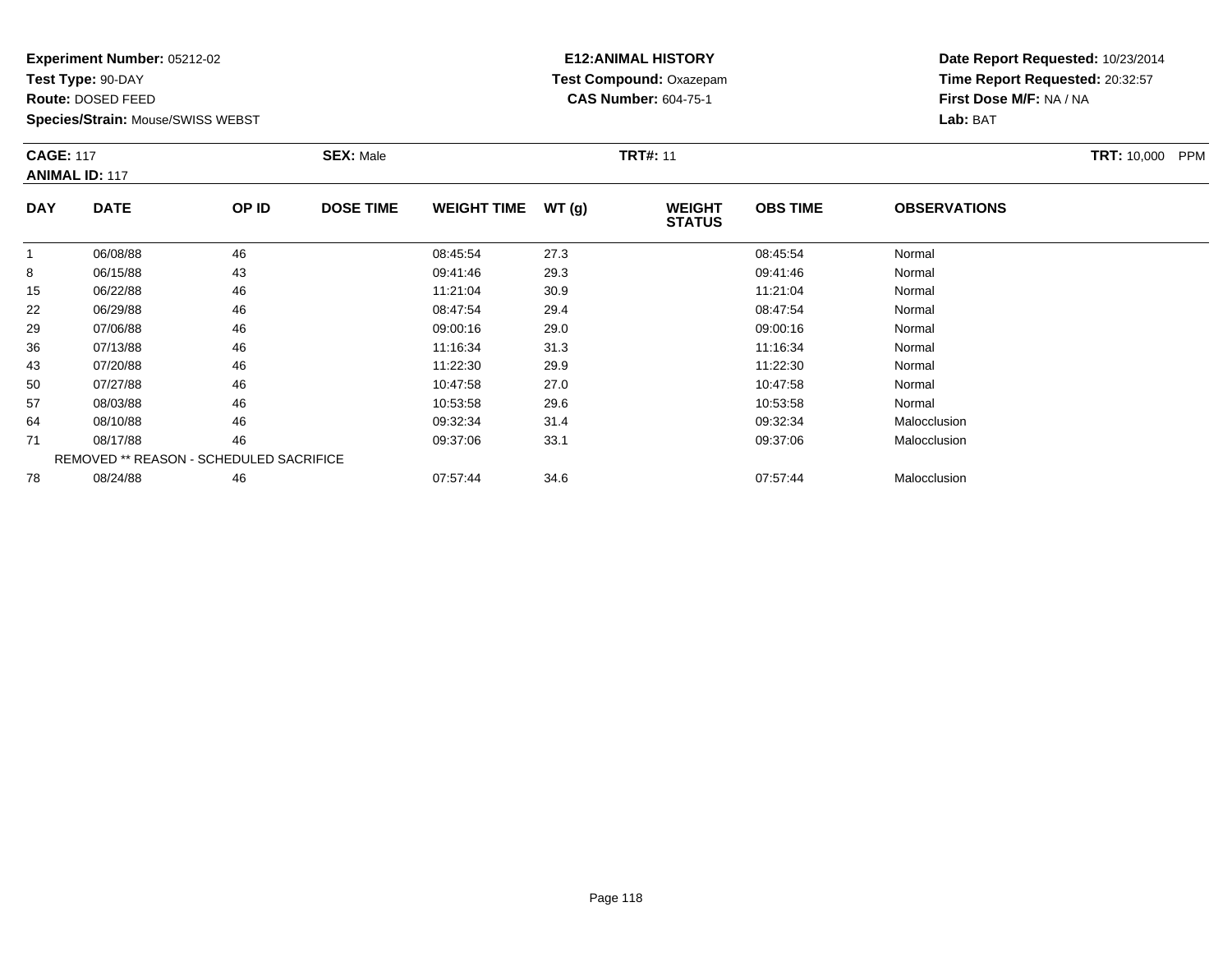**Test Type:** 90-DAY

**Route:** DOSED FEED

**Species/Strain:** Mouse/SWISS WEBST

#### **E12:ANIMAL HISTORY Test Compound:** Oxazepam**CAS Number:** 604-75-1

|            | <b>CAGE: 118</b><br><b>ANIMAL ID: 118</b> |       | <b>SEX: Male</b> |                    |       | <b>TRT#: 11</b>                |                 | <b>TRT: 10,000</b><br><b>PPM</b> |  |
|------------|-------------------------------------------|-------|------------------|--------------------|-------|--------------------------------|-----------------|----------------------------------|--|
| <b>DAY</b> | <b>DATE</b>                               | OP ID | <b>DOSE TIME</b> | <b>WEIGHT TIME</b> | WT(g) | <b>WEIGHT</b><br><b>STATUS</b> | <b>OBS TIME</b> | <b>OBSERVATIONS</b>              |  |
|            | 06/08/88                                  | 46    |                  | 08:46:24           | 25.6  |                                | 08:46:24        | Normal                           |  |
| 8          | 06/15/88                                  | 43    |                  | 09:42:08           | 29.1  |                                | 09:42:08        | Hypoactivity                     |  |
| 15         | 06/22/88                                  | 46    |                  | 11:21:52           | 31.9  |                                | 11:21:52        | Normal                           |  |
| 22         | 06/29/88                                  | 46    |                  | 08:43:48           | 32.1  |                                | 08:43:48        | Normal                           |  |
| 29         | 07/06/88                                  | 46    |                  | 08:56:36           | 32.5  |                                | 08:56:36        | Normal                           |  |
| 36         | 07/13/88                                  | 46    |                  | 11:17:10           | 32.3  |                                | 11:17:10        | Normal                           |  |
| 43         | 07/20/88                                  | 46    |                  | 11:23:00           | 31.1  |                                | 11:23:00        | Normal                           |  |
| 50         | 07/27/88                                  | 46    |                  | 11:01:18           | 31.9  |                                | 11:01:18        | Normal                           |  |
| 57         | 08/03/88                                  | 46    |                  | 10:54:46           | 32.4  |                                | 10:54:46        | Normal                           |  |
| 64         | 08/10/88                                  | 46    |                  | 09:34:20           | 32.8  |                                | 09:34:20        | Normal                           |  |
| 71         | 08/17/88                                  | 46    |                  | 10:33:34           | 33.1  |                                | 10:33:34        | Normal                           |  |
|            | REMOVED ** REASON - SCHEDULED SACRIFICE   |       |                  |                    |       |                                |                 |                                  |  |
| 78         | 08/24/88                                  | 46    |                  | 07:52:38           | 33.9  |                                | 07:52:38        | Normal                           |  |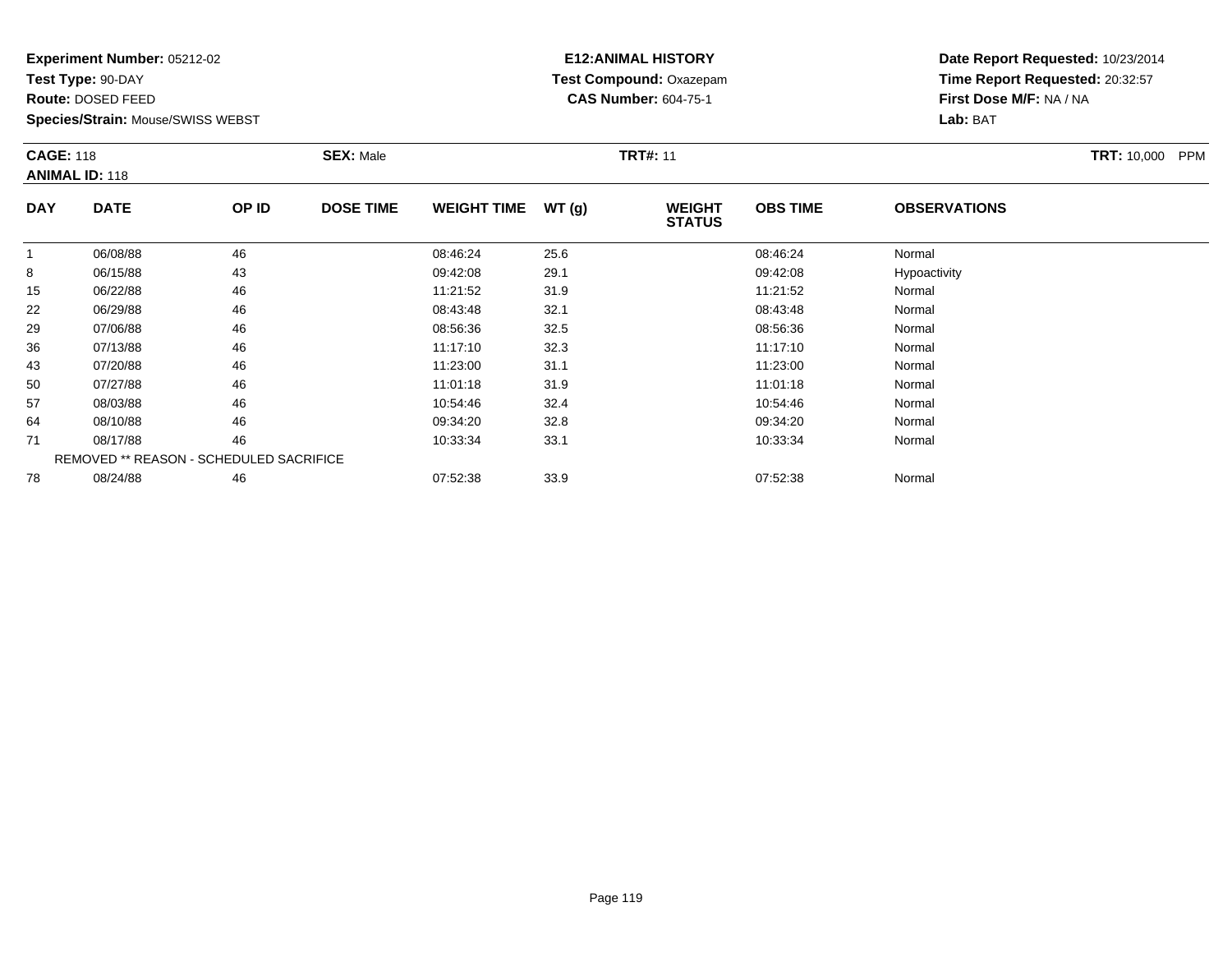**Test Type:** 90-DAY

**Route:** DOSED FEED

**Species/Strain:** Mouse/SWISS WEBST

# **E12:ANIMAL HISTORY Test Compound:** Oxazepam**CAS Number:** 604-75-1

**Date Report Requested:** 10/23/2014**Time Report Requested:** 20:32:57**First Dose M/F:** NA / NA**Lab:** BAT

|            | <b>CAGE: 119</b><br><b>ANIMAL ID: 119</b>      |       | <b>SEX: Male</b> |                    | <b>TRT#: 11</b> |                                |                 | <b>TRT: 10,000</b><br>PPM |  |
|------------|------------------------------------------------|-------|------------------|--------------------|-----------------|--------------------------------|-----------------|---------------------------|--|
| <b>DAY</b> | <b>DATE</b>                                    | OP ID | <b>DOSE TIME</b> | <b>WEIGHT TIME</b> | WT(g)           | <b>WEIGHT</b><br><b>STATUS</b> | <b>OBS TIME</b> | <b>OBSERVATIONS</b>       |  |
| -1         | 06/08/88                                       | 46    |                  | 08:46:48           | 24.6            |                                | 08:46:48        | Normal                    |  |
| 8          | 06/15/88                                       | 43    |                  | 09:42:30           | 27.8            |                                | 09:42:30        | Normal                    |  |
| 15         | 06/22/88                                       | 46    |                  | 11:22:50           | 31.3            |                                | 11:22:50        | Normal                    |  |
| 22         | 06/29/88                                       | 46    |                  | 08:45:36           | 32.3            |                                | 08:45:36        | Normal                    |  |
| 29         | 07/06/88                                       | 46    |                  | 08:58:02           | 32.4            |                                | 08:58:02        | Normal                    |  |
| 36         | 07/13/88                                       | 46    |                  | 11:14:28           | 32.9            |                                | 11:14:28        | Normal                    |  |
| 43         | 07/20/88                                       | 46    |                  | 11:20:42           | 33.6            |                                | 11:20:42        | Normal                    |  |
| 50         | 07/27/88                                       | 46    |                  | 11:01:46           | 34.7            |                                | 11:01:46        | Normal                    |  |
| 57         | 08/03/88                                       | 46    |                  | 10:55:18           | 35.6            |                                | 10:55:18        | Normal                    |  |
| 64         | 08/10/88                                       | 46    |                  | 09:34:58           | 36.1            |                                | 09:34:58        | Normal                    |  |
| 71         | 08/17/88                                       | 46    |                  | 10:34:16           | 35.7            |                                | 10:34:16        | Normal                    |  |
|            | <b>REMOVED ** REASON - SCHEDULED SACRIFICE</b> |       |                  |                    |                 |                                |                 |                           |  |
| 78         | 08/24/88                                       | 46    |                  | 08:03:08           | 35.6            |                                | 08:03:08        | Normal                    |  |

8 08/24/88 46 46 08:03:08 35.6 08:03:08 08:03:08 08:03:08 08:03:08 08:03:08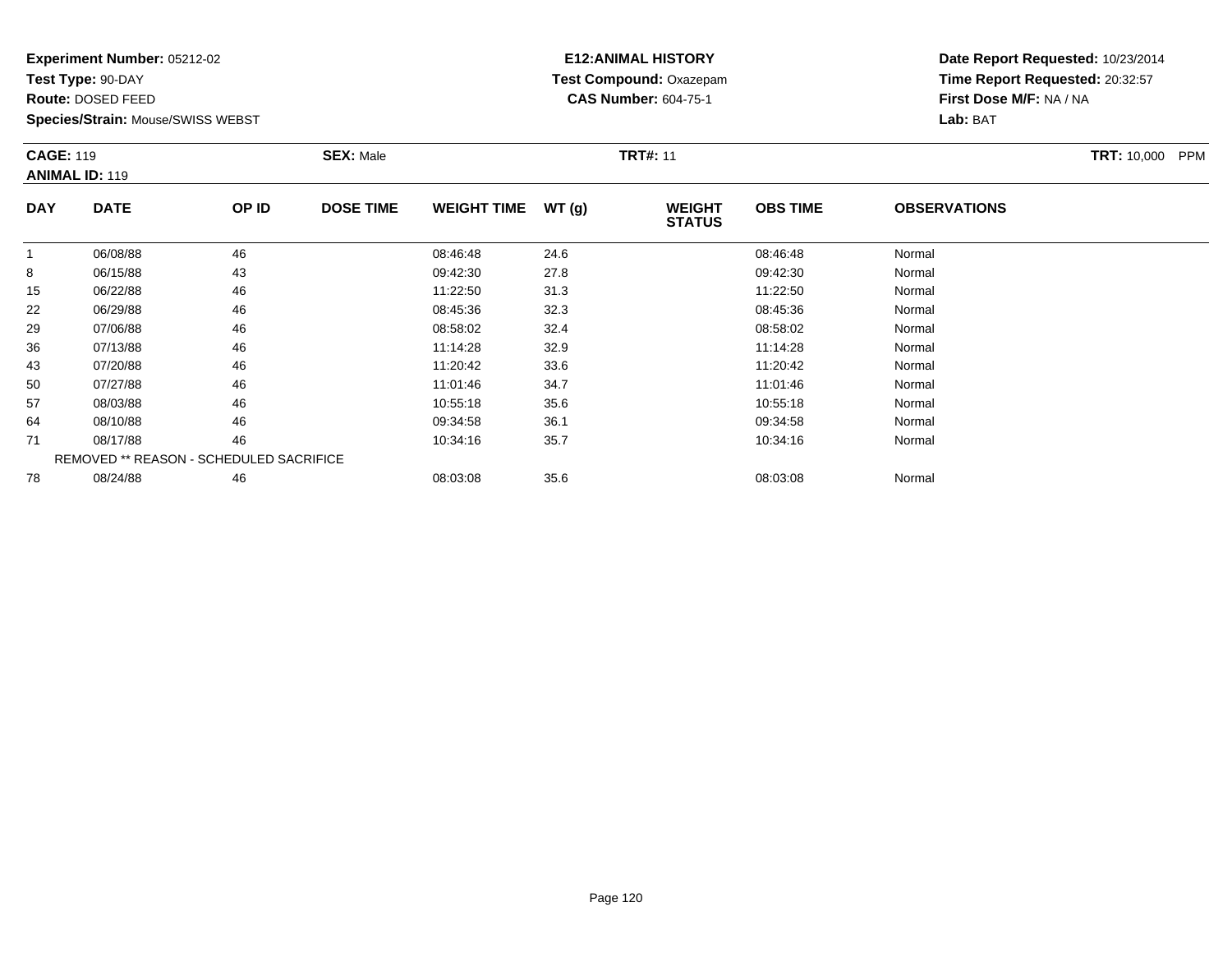**Test Type:** 90-DAY

**Route:** DOSED FEED

**Species/Strain:** Mouse/SWISS WEBST

#### **E12:ANIMAL HISTORY Test Compound:** Oxazepam**CAS Number:** 604-75-1

| <b>CAGE: 120</b> | <b>ANIMAL ID: 120</b>                          |       | <b>SEX: Male</b> |                    |       | <b>TRT#: 11</b>                |                 |                     | <b>TRT: 10,000</b><br><b>PPM</b> |
|------------------|------------------------------------------------|-------|------------------|--------------------|-------|--------------------------------|-----------------|---------------------|----------------------------------|
| <b>DAY</b>       | <b>DATE</b>                                    | OP ID | <b>DOSE TIME</b> | <b>WEIGHT TIME</b> | WT(g) | <b>WEIGHT</b><br><b>STATUS</b> | <b>OBS TIME</b> | <b>OBSERVATIONS</b> |                                  |
|                  | 06/08/88                                       | 46    |                  | 08:47:10           | 27.3  |                                | 08:47:10        | Normal              |                                  |
| 8                | 06/15/88                                       | 43    |                  | 09:42:54           | 29.0  |                                | 09:42:54        | Normal              |                                  |
| 15               | 06/22/88                                       | 46    |                  | 11:23:30           | 30.4  |                                | 11:23:30        | Normal              |                                  |
| 22               | 06/29/88                                       | 46    |                  | 08:46:22           | 32.1  |                                | 08:46:22        | Normal              |                                  |
| 29               | 07/06/88                                       | 46    |                  | 08:58:38           | 33.3  |                                | 08:58:38        | Normal              |                                  |
| 36               | 07/13/88                                       | 46    |                  | 11:15:30           | 33.6  |                                | 11:15:30        | Normal              |                                  |
| 43               | 07/20/88                                       | 46    |                  | 11:21:24           | 33.2  |                                | 11:21:24        | Normal              |                                  |
| 50               | 07/27/88                                       | 46    |                  | 10:46:52           | 32.8  |                                | 10:46:52        | Normal              |                                  |
| 57               | 08/03/88                                       | 46    |                  | 10:51:22           | 33.3  |                                | 10:51:22        | Normal              |                                  |
| 64               | 08/10/88                                       | 46    |                  | 09:35:32           | 34.3  |                                | 09:35:32        | Normal              |                                  |
| 71               | 08/17/88                                       | 46    |                  | 10:34:58           | 34.7  |                                | 10:34:58        | Normal              |                                  |
|                  | <b>REMOVED ** REASON - SCHEDULED SACRIFICE</b> |       |                  |                    |       |                                |                 |                     |                                  |
| 78               | 08/24/88                                       | 46    |                  | 08:01:14           | 34.1  |                                | 08:01:14        | Normal              |                                  |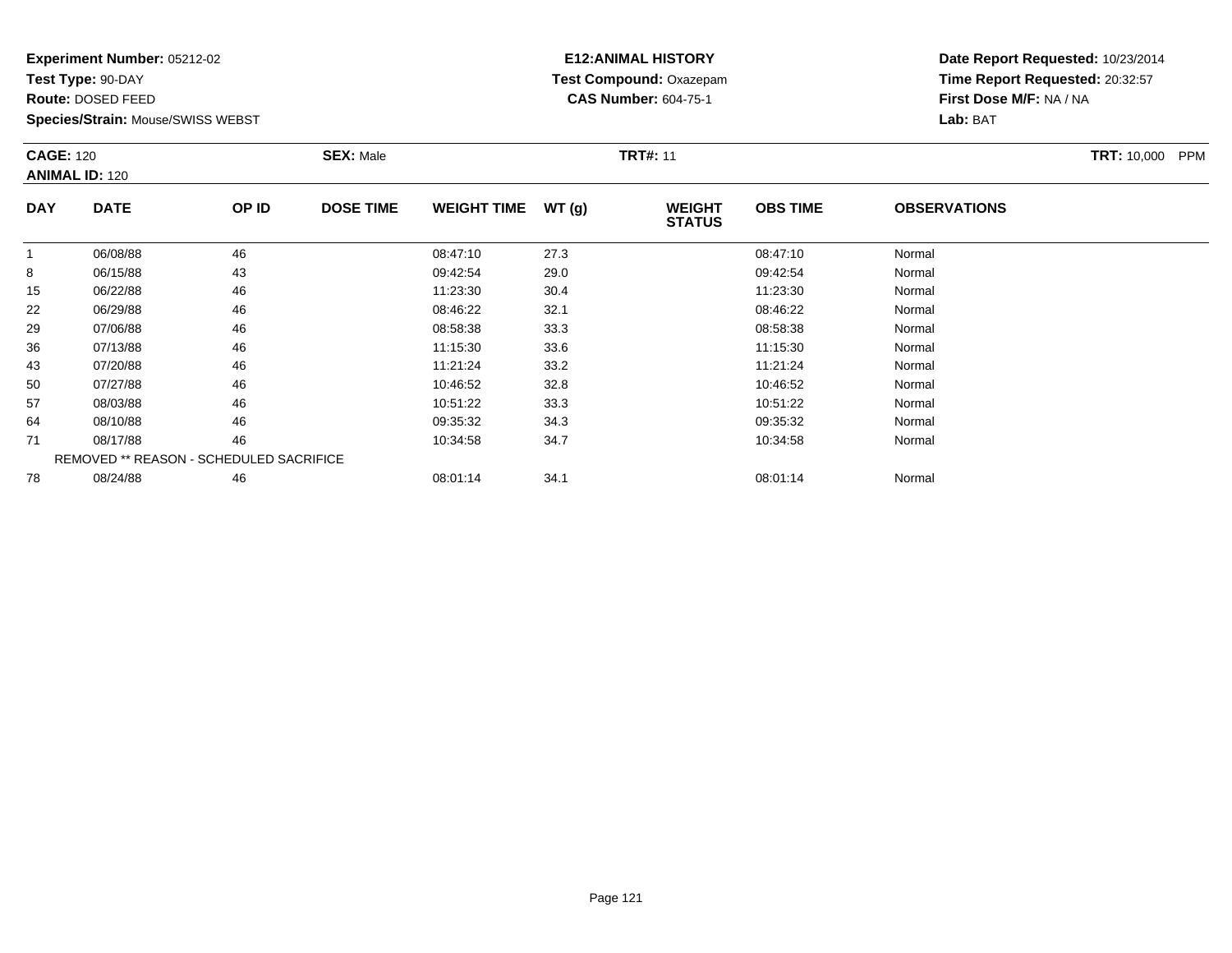**Test Type:** 90-DAY

**Route:** DOSED FEED

**Species/Strain:** Mouse/SWISS WEBST

# **E12:ANIMAL HISTORY Test Compound:** Oxazepam**CAS Number:** 604-75-1

| <b>CAGE: 121</b> | <b>ANIMAL ID: 121</b>                  |       | <b>SEX: Female</b> |                    |       | <b>TRT#: 2</b>                 |                 |                     | TRT: 0 PPM |
|------------------|----------------------------------------|-------|--------------------|--------------------|-------|--------------------------------|-----------------|---------------------|------------|
| <b>DAY</b>       | <b>DATE</b>                            | OP ID | <b>DOSE TIME</b>   | <b>WEIGHT TIME</b> | WT(g) | <b>WEIGHT</b><br><b>STATUS</b> | <b>OBS TIME</b> | <b>OBSERVATIONS</b> |            |
| $\overline{1}$   | 06/09/88                               | 46    |                    | 08:55:36           | 23.3  |                                | 08:55:36        | Normal              |            |
| 8                | 06/16/88                               | 43    |                    | 09:39:22           | 24.1  |                                | 09:39:22        | Normal              |            |
| 15               | 06/23/88                               | 46    |                    | 13:49:20           | 23.9  |                                | 13:49:20        | Normal              |            |
| 22               | 06/30/88                               | 46    |                    | 11:03:20           | 25.7  |                                | 11:03:20        | Normal              |            |
| 29               | 07/07/88                               | 46    |                    | 11:19:46           | 26.9  |                                | 11:19:46        | Normal              |            |
| 36               | 07/14/88                               | 46    |                    | 09:16:06           | 25.7  |                                | 09:16:06        | Normal              |            |
| 43               | 07/21/88                               | 46    |                    | 09:07:12           | 26.1  |                                | 09:07:12        | Normal              |            |
| 50               | 07/28/88                               | 46    |                    | 11:17:12           | 27.1  |                                | 11:17:12        | Normal              |            |
| 57               | 08/04/88                               | 46    |                    | 11:10:50           | 27.7  |                                | 11:10:50        | Normal              |            |
| 64               | 08/11/88                               | 46    |                    | 10:41:48           | 26.9  |                                | 10:41:48        | Normal              |            |
| 71               | 08/18/88                               | 46    |                    | 10:44:28           | 28.0  |                                | 10:44:28        | Normal              |            |
| 78               | 08/25/88                               | 46    |                    | 08:47:16           | 28.6  |                                | 08:47:16        | Normal              |            |
| 85               | 09/01/88                               | 46    |                    | 08:59:16           | 27.9  |                                | 08:59:16        | Normal              |            |
| 92               | 09/08/88                               | 46    |                    | 08:05:16           | 29.9  |                                | 08:05:16        | Normal              |            |
|                  | REMOVED ** REASON - TERMINAL SACRIFICE |       |                    |                    |       |                                |                 |                     |            |
| 93               | 09/09/88                               | 46    |                    | 07:11:24           | 29.2  |                                | 07:11:24        | Normal              |            |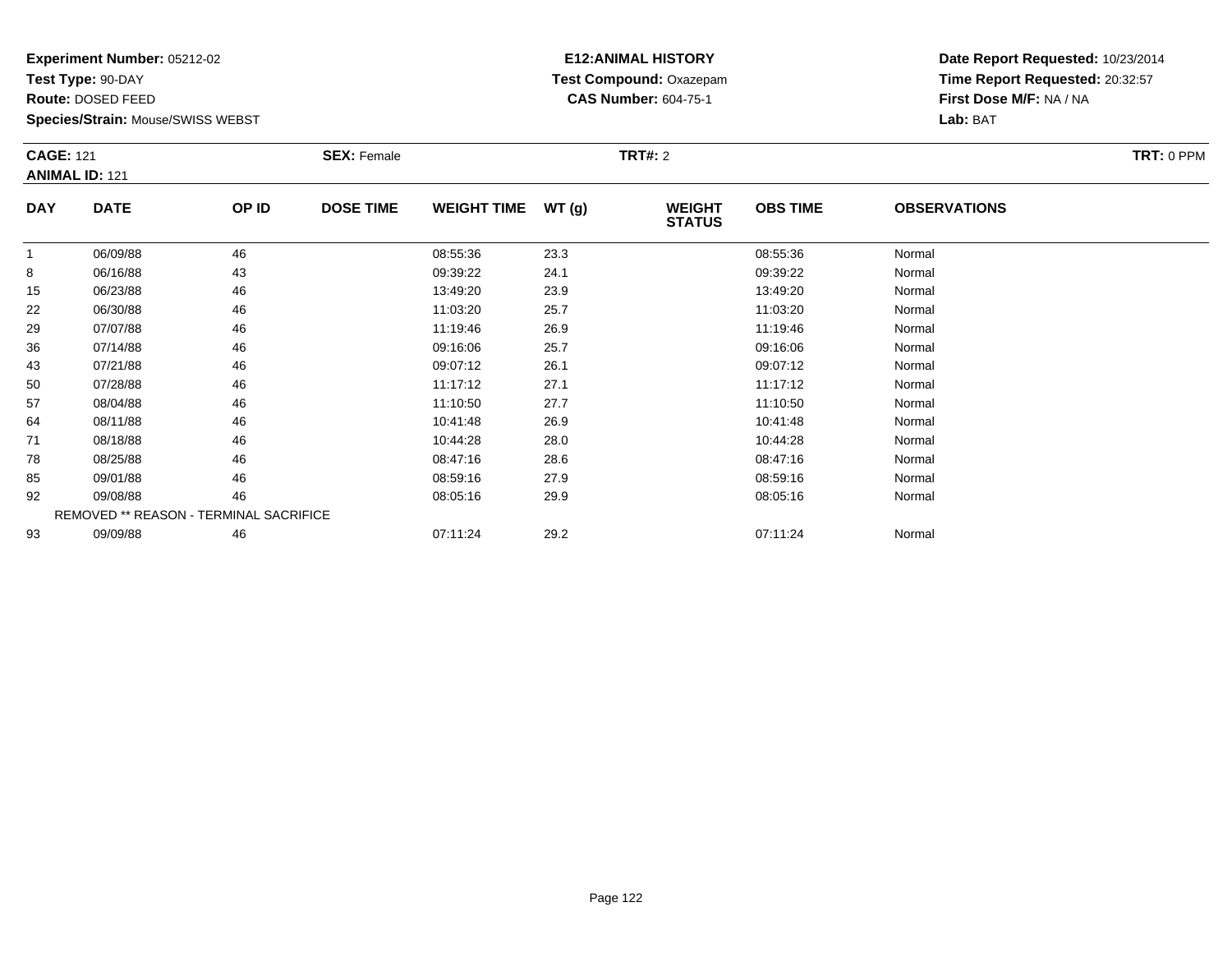**Test Type:** 90-DAY

**Route:** DOSED FEED

**Species/Strain:** Mouse/SWISS WEBST

# **E12:ANIMAL HISTORY Test Compound:** Oxazepam**CAS Number:** 604-75-1

| <b>CAGE: 122</b> | <b>ANIMAL ID: 122</b>                  |       | <b>SEX: Female</b> |                    |       | <b>TRT#: 2</b>                 |                 |                     | TRT: 0 PPM |
|------------------|----------------------------------------|-------|--------------------|--------------------|-------|--------------------------------|-----------------|---------------------|------------|
| <b>DAY</b>       | <b>DATE</b>                            | OP ID | <b>DOSE TIME</b>   | <b>WEIGHT TIME</b> | WT(g) | <b>WEIGHT</b><br><b>STATUS</b> | <b>OBS TIME</b> | <b>OBSERVATIONS</b> |            |
| $\mathbf{1}$     | 06/09/88                               | 46    |                    | 08:55:58           | 23.2  |                                | 08:55:58        | Normal              |            |
| 8                | 06/16/88                               | 43    |                    | 09:36:50           | 21.9  |                                | 09:36:50        | Normal              |            |
| 15               | 06/23/88                               | 46    |                    | 13:46:10           | 25.5  |                                | 13:46:10        | Normal              |            |
| 22               | 06/30/88                               | 46    |                    | 11:04:08           | 25.5  |                                | 11:04:08        | Normal              |            |
| 29               | 07/07/88                               | 46    |                    | 11:20:20           | 25.9  |                                | 11:20:20        | Normal              |            |
| 36               | 07/14/88                               | 46    |                    | 09:16:54           | 25.8  |                                | 09:16:54        | Normal              |            |
| 43               | 07/21/88                               | 46    |                    | 09:08:12           | 28.0  |                                | 09:08:12        | Normal              |            |
| 50               | 07/28/88                               | 46    |                    | 11:17:56           | 27.8  |                                | 11:17:56        | Normal              |            |
| 57               | 08/04/88                               | 46    |                    | 11:11:36           | 28.2  |                                | 11:11:36        | Normal              |            |
| 64               | 08/11/88                               | 46    |                    | 10:42:26           | 28.0  |                                | 10:42:26        | Normal              |            |
| 71               | 08/18/88                               | 46    |                    | 10:45:10           | 27.7  |                                | 10:45:10        | Normal              |            |
| 78               | 08/25/88                               | 46    |                    | 08:43:54           | 28.7  |                                | 08:43:54        | Normal              |            |
| 85               | 09/01/88                               | 46    |                    | 08:59:50           | 28.8  |                                | 08:59:50        | Normal              |            |
| 92               | 09/08/88                               | 46    |                    | 08:02:52           | 29.9  |                                | 08:02:52        | Normal              |            |
|                  | REMOVED ** REASON - TERMINAL SACRIFICE |       |                    |                    |       |                                |                 |                     |            |
| 93               | 09/09/88                               | 46    |                    | 07:12:00           | 29.7  |                                | 07:12:00        | Normal              |            |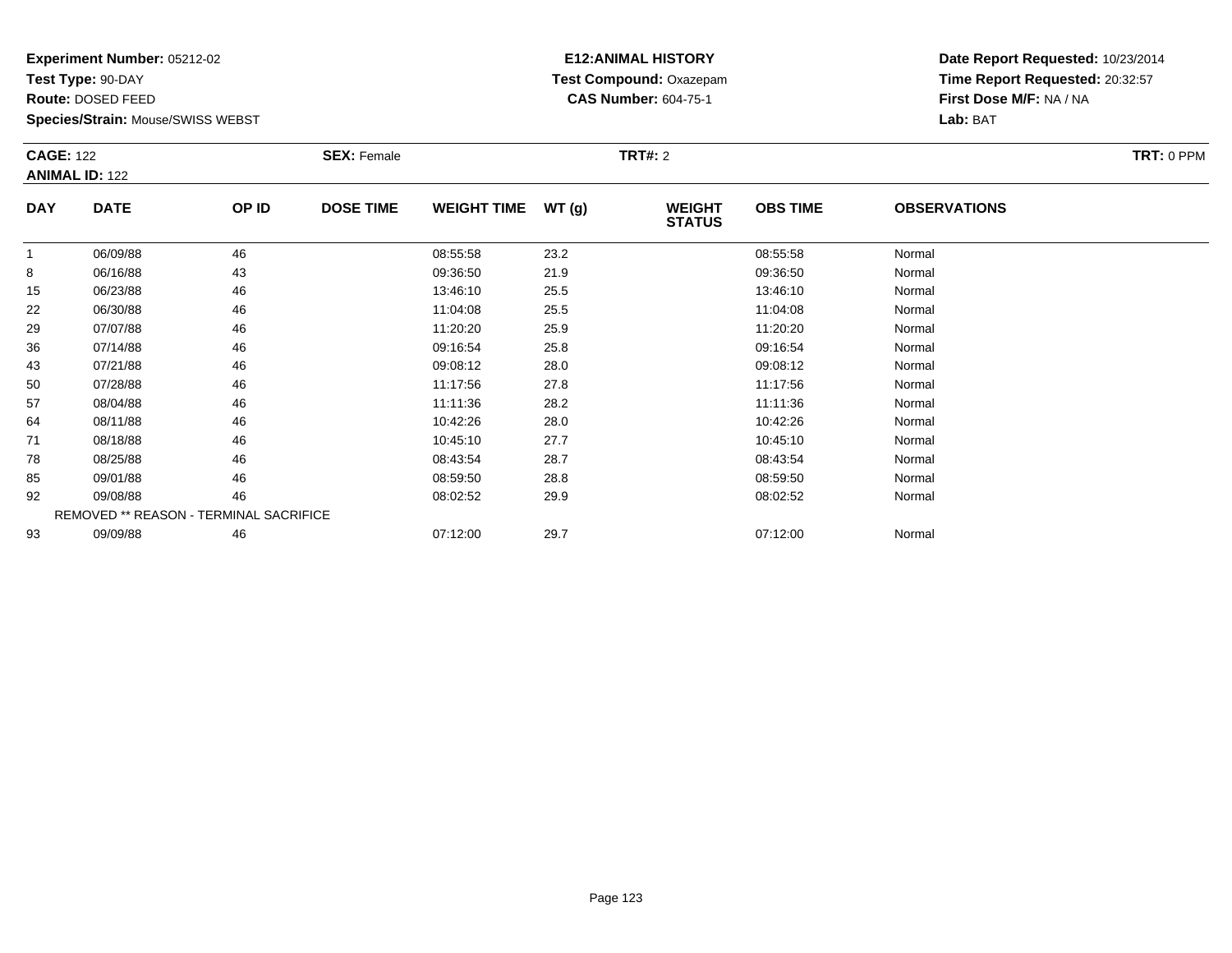**Test Type:** 90-DAY

**Route:** DOSED FEED

**Species/Strain:** Mouse/SWISS WEBST

# **E12:ANIMAL HISTORY Test Compound:** Oxazepam**CAS Number:** 604-75-1

| <b>CAGE: 123</b> | <b>ANIMAL ID: 123</b> |                                        | <b>SEX: Female</b> |                    |        | <b>TRT#: 2</b>                 |                 |                     | TRT: 0 PPM |
|------------------|-----------------------|----------------------------------------|--------------------|--------------------|--------|--------------------------------|-----------------|---------------------|------------|
| <b>DAY</b>       | <b>DATE</b>           | OP ID                                  | <b>DOSE TIME</b>   | <b>WEIGHT TIME</b> | WT (g) | <b>WEIGHT</b><br><b>STATUS</b> | <b>OBS TIME</b> | <b>OBSERVATIONS</b> |            |
|                  | 06/09/88              | 46                                     |                    | 08:56:24           | 21.4   |                                | 08:56:24        | Normal              |            |
| 8                | 06/16/88              | 43                                     |                    | 09:37:20           | 23.6   |                                | 09:37:20        | Normal              |            |
| 15               | 06/23/88              | 46                                     |                    | 13:47:06           | 24.9   |                                | 13:47:06        | Normal              |            |
| 22               | 06/30/88              | 46                                     |                    | 10:59:00           | 25.7   |                                | 10:59:00        | Normal              |            |
| 29               | 07/07/88              | 46                                     |                    | 11:17:46           | 27.1   |                                | 11:17:46        | Normal              |            |
| 36               | 07/14/88              | 46                                     |                    | 09:17:36           | 27.1   |                                | 09:17:36        | Normal              |            |
| 43               | 07/21/88              | 46                                     |                    | 09:09:02           | 28.3   |                                | 09:09:02        | Normal              |            |
| 50               | 07/28/88              | 46                                     |                    | 11:18:34           | 30.9   |                                | 11:18:34        | Normal              |            |
| 57               | 08/04/88              | 46                                     |                    | 11:12:22           | 31.0   |                                | 11:12:22        | Normal              |            |
| 64               | 08/11/88              | 46                                     |                    | 10:43:02           | 32.5   |                                | 10:43:02        | Normal              |            |
| 71               | 08/18/88              | 46                                     |                    | 10:46:00           | 31.9   |                                | 10:46:00        | Normal              |            |
| 78               | 08/25/88              | 46                                     |                    | 08:44:34           | 32.3   |                                | 08:44:34        | Normal              |            |
| 85               | 09/01/88              | 46                                     |                    | 09:00:30           | 33.3   |                                | 09:00:30        | Normal              |            |
| 92               | 09/08/88              | 46                                     |                    | 08:03:34           | 35.4   |                                | 08:03:34        | Normal              |            |
|                  |                       | REMOVED ** REASON - TERMINAL SACRIFICE |                    |                    |        |                                |                 |                     |            |
| 93               | 09/09/88              | 46                                     |                    | 07:12:28           | 34.5   |                                | 07:12:28        | Normal              |            |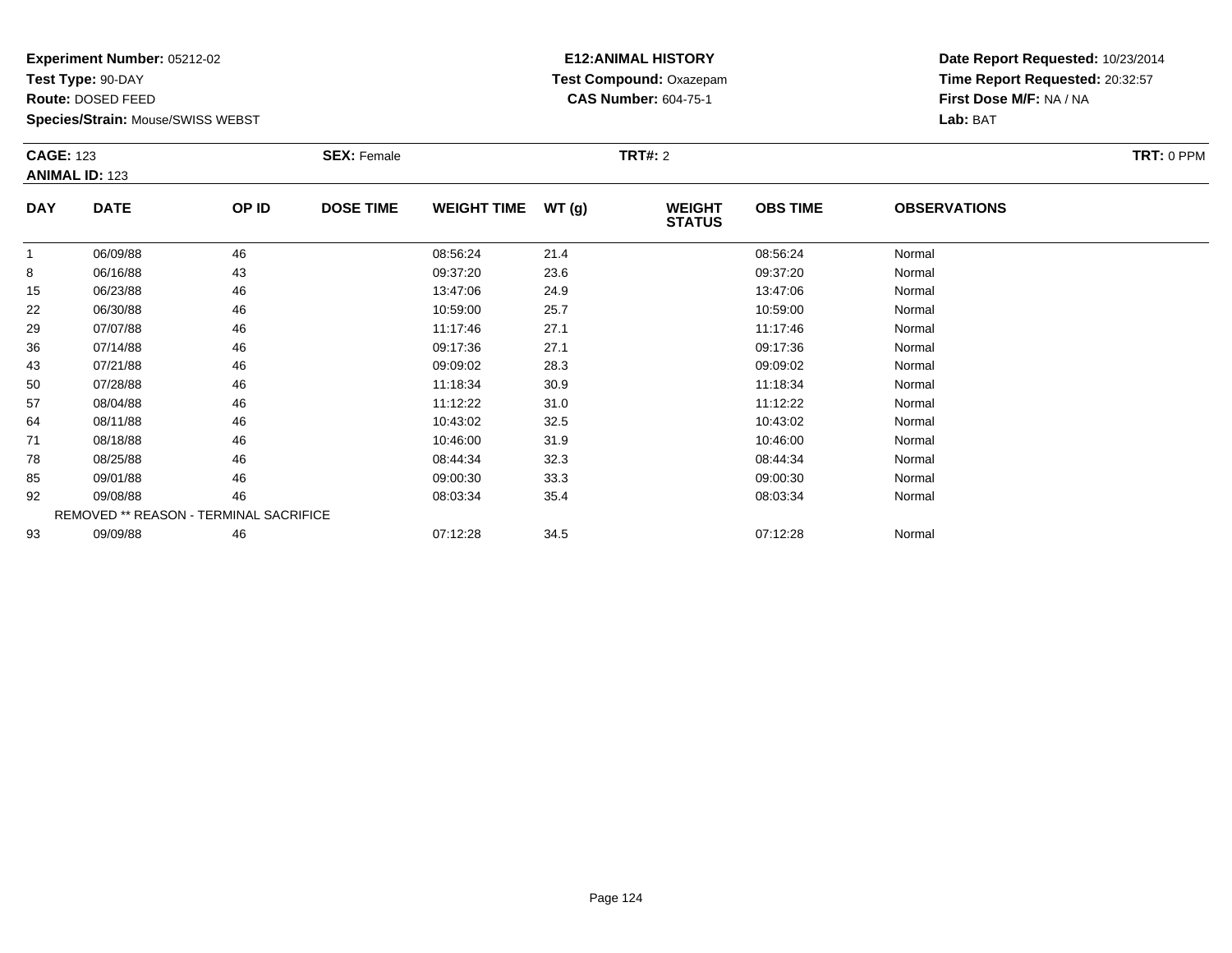**Test Type:** 90-DAY

**Route:** DOSED FEED

**Species/Strain:** Mouse/SWISS WEBST

# **E12:ANIMAL HISTORY Test Compound:** Oxazepam**CAS Number:** 604-75-1

| <b>CAGE: 124</b> | <b>ANIMAL ID: 124</b> |                                        | <b>SEX: Female</b> |                    |      | <b>TRT#: 2</b>                 |                 |                     | TRT: 0 PPM |
|------------------|-----------------------|----------------------------------------|--------------------|--------------------|------|--------------------------------|-----------------|---------------------|------------|
| <b>DAY</b>       | <b>DATE</b>           | OP ID                                  | <b>DOSE TIME</b>   | WEIGHT TIME WT (g) |      | <b>WEIGHT</b><br><b>STATUS</b> | <b>OBS TIME</b> | <b>OBSERVATIONS</b> |            |
| $\overline{1}$   | 06/09/88              | 46                                     |                    | 08:56:54           | 21.4 |                                | 08:56:54        | Normal              |            |
| 8                | 06/16/88              | 43                                     |                    | 09:37:54           | 23.6 |                                | 09:37:54        | Normal              |            |
| 15               | 06/23/88              | 46                                     |                    | 13:47:52           | 23.8 |                                | 13:47:52        | Normal              |            |
| 22               | 06/30/88              | 46                                     |                    | 11:00:28           | 24.6 |                                | 11:00:28        | Normal              |            |
| 29               | 07/07/88              | 46                                     |                    | 11:18:24           | 26.5 |                                | 11:18:24        | Normal              |            |
| 36               | 07/14/88              | 46                                     |                    | 09:14:30           | 27.1 |                                | 09:14:30        | Normal              |            |
| 43               | 07/21/88              | 46                                     |                    | 09:05:18           | 27.4 |                                | 09:05:18        | Normal              |            |
| 50               | 07/28/88              | 46                                     |                    | 11:19:10           | 26.9 |                                | 11:19:10        | Normal              |            |
| 57               | 08/04/88              | 46                                     |                    | 11:12:54           | 28.4 |                                | 11:12:54        | Normal              |            |
| 64               | 08/11/88              | 46                                     |                    | 10:43:40           | 28.4 |                                | 10:43:40        | Normal              |            |
| 71               | 08/18/88              | 46                                     |                    | 10:46:30           | 28.3 |                                | 10:46:30        | Normal              |            |
| 78               | 08/25/88              | 46                                     |                    | 08:45:26           | 30.1 |                                | 08:45:26        | Normal              |            |
| 85               | 09/01/88              | 46                                     |                    | 09:01:06           | 29.2 |                                | 09:01:06        | Normal              |            |
| 92               | 09/08/88              | 46                                     |                    | 08:03:58           | 29.1 |                                | 08:03:58        | Normal              |            |
|                  |                       | REMOVED ** REASON - TERMINAL SACRIFICE |                    |                    |      |                                |                 |                     |            |
| 93               | 09/09/88              | 46                                     |                    | 07:13:04           | 29.4 |                                | 07:13:04        | Normal              |            |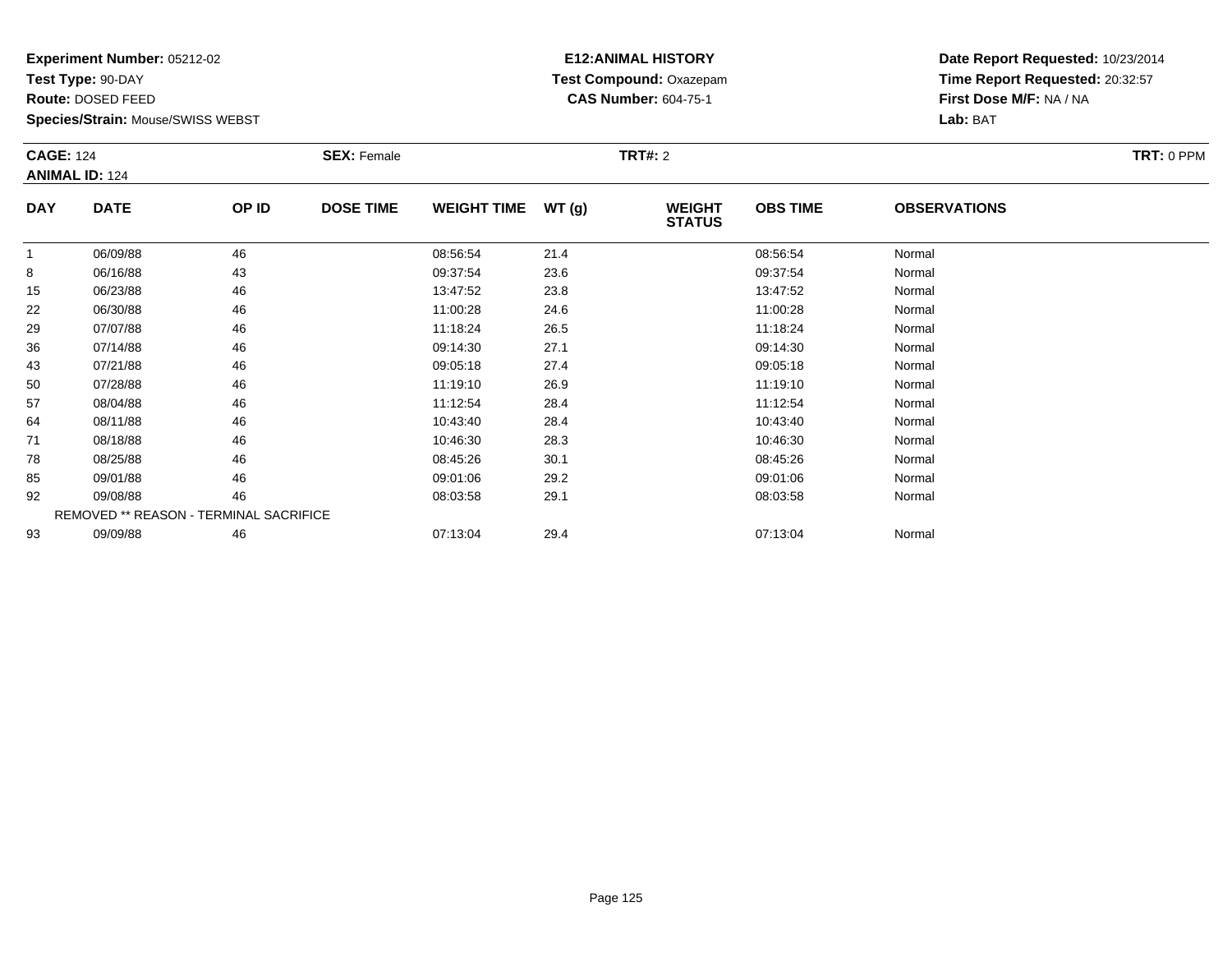**Test Type:** 90-DAY

**Route:** DOSED FEED

**Species/Strain:** Mouse/SWISS WEBST

# **E12:ANIMAL HISTORY Test Compound:** Oxazepam**CAS Number:** 604-75-1

| <b>CAGE: 125</b> |                       |                                        | <b>SEX: Female</b> |                    |       | <b>TRT#: 2</b>                 |                 |                     | TRT: 0 PPM |
|------------------|-----------------------|----------------------------------------|--------------------|--------------------|-------|--------------------------------|-----------------|---------------------|------------|
|                  | <b>ANIMAL ID: 125</b> |                                        |                    |                    |       |                                |                 |                     |            |
| <b>DAY</b>       | <b>DATE</b>           | OP ID                                  | <b>DOSE TIME</b>   | <b>WEIGHT TIME</b> | WT(g) | <b>WEIGHT</b><br><b>STATUS</b> | <b>OBS TIME</b> | <b>OBSERVATIONS</b> |            |
|                  | 06/09/88              | 46                                     |                    | 08:57:26           | 20.6  |                                | 08:57:26        | Normal              |            |
| 8                | 06/16/88              | 43                                     |                    | 09:38:36           | 22.0  |                                | 09:38:36        | Normal              |            |
| 15               | 06/23/88              | 46                                     |                    | 13:48:34           | 22.2  |                                | 13:48:34        | Normal              |            |
| 22               | 06/30/88              | 46                                     |                    | 11:02:20           | 24.4  |                                | 11:02:20        | Normal              |            |
| 29               | 07/07/88              | 46                                     |                    | 11:19:10           | 25.4  |                                | 11:19:10        | Normal              |            |
| 36               | 07/14/88              | 46                                     |                    | 09:15:22           | 26.2  |                                | 09:15:22        | Normal              |            |
| 43               | 07/21/88              | 46                                     |                    | 09:06:08           | 26.7  |                                | 09:06:08        | Normal              |            |
| 50               | 07/28/88              | 46                                     |                    | 11:16:28           | 27.0  |                                | 11:16:28        | Normal              |            |
| 57               | 08/04/88              | 46                                     |                    | 11:10:12           | 27.7  |                                | 11:10:12        | Normal              |            |
| 64               | 08/11/88              | 46                                     |                    | 10:44:22           | 28.8  |                                | 10:44:22        | Normal              |            |
| 71               | 08/18/88              | 46                                     |                    | 10:47:08           | 27.9  |                                | 10:47:08        | Normal              |            |
| 78               | 08/25/88              | 46                                     |                    | 08:46:18           | 29.1  |                                | 08:46:18        | Normal              |            |
| 85               | 09/01/88              | 46                                     |                    | 09:01:38           | 29.1  |                                | 09:01:38        | Normal              |            |
| 92               | 09/08/88              | 46                                     |                    | 08:04:40           | 31.1  |                                | 08:04:40        | Normal              |            |
|                  |                       | REMOVED ** REASON - TERMINAL SACRIFICE |                    |                    |       |                                |                 |                     |            |
| 93               | 09/09/88              | 46                                     |                    | 07:13:34           | 31.0  |                                | 07:13:34        | Normal              |            |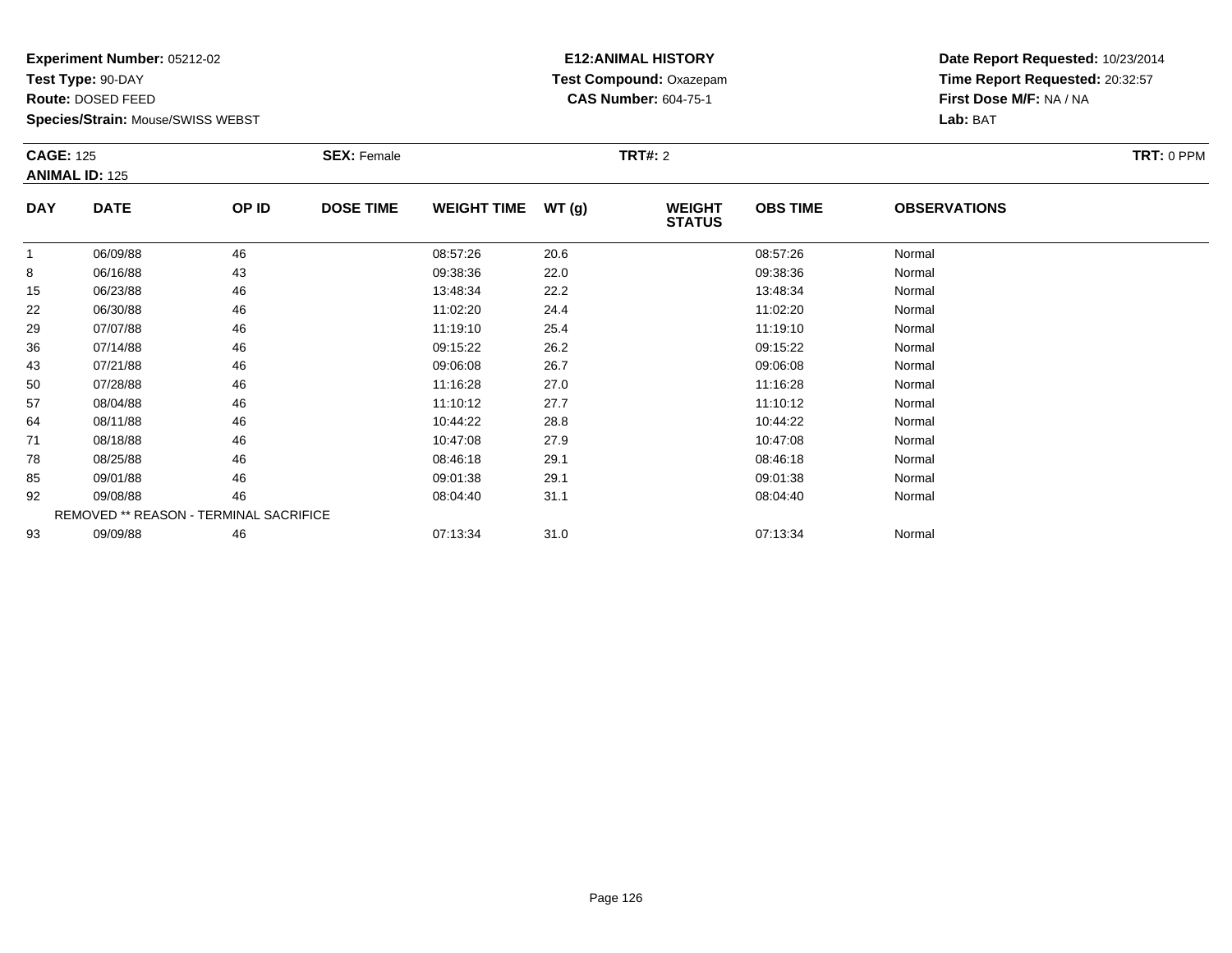**Test Type:** 90-DAY

**Route:** DOSED FEED

**Species/Strain:** Mouse/SWISS WEBST

# **E12:ANIMAL HISTORY Test Compound:** Oxazepam**CAS Number:** 604-75-1

| <b>CAGE: 126</b> |                       |                                        | <b>SEX: Female</b> |                    |       | <b>TRT#:</b> 2                 |                 |                     | TRT: 0 PPM |
|------------------|-----------------------|----------------------------------------|--------------------|--------------------|-------|--------------------------------|-----------------|---------------------|------------|
|                  | <b>ANIMAL ID: 126</b> |                                        |                    |                    |       |                                |                 |                     |            |
| <b>DAY</b>       | <b>DATE</b>           | OP ID                                  | <b>DOSE TIME</b>   | <b>WEIGHT TIME</b> | WT(g) | <b>WEIGHT</b><br><b>STATUS</b> | <b>OBS TIME</b> | <b>OBSERVATIONS</b> |            |
|                  | 06/09/88              | 46                                     |                    | 09:22:34           | 20.8  |                                | 09:22:34        | Normal              |            |
| 8                | 06/16/88              | 43                                     |                    | 10:10:36           | 22.8  |                                | 10:10:36        | Normal              |            |
| 15               | 06/23/88              | 46                                     |                    | 10:58:22           | 23.5  |                                | 10:58:22        | Normal              |            |
| 22               | 06/30/88              | 46                                     |                    | 11:19:18           | 24.0  |                                | 11:19:18        | Normal              |            |
| 29               | 07/07/88              | 46                                     |                    | 09:11:24           | 25.1  |                                | 09:11:24        | Normal              |            |
| 36               | 07/14/88              | 46                                     |                    | 09:27:30           | 24.4  |                                | 09:27:30        | Normal              |            |
| 43               | 07/21/88              | 46                                     |                    | 09:22:34           | 25.9  |                                | 09:22:34        | Normal              |            |
| 50               | 07/28/88              | 46                                     |                    | 09:08:54           | 26.0  |                                | 09:08:54        | Normal              |            |
| 57               | 08/04/88              | 46                                     |                    | 09:04:22           | 27.4  |                                | 09:04:22        | Normal              |            |
| 64               | 08/11/88              | 46                                     |                    | 11:19:24           | 27.5  |                                | 11:19:24        | Normal              |            |
| 71               | 08/18/88              | 46                                     |                    | 11:19:26           | 27.9  |                                | 11:19:26        | Normal              |            |
| 78               | 08/25/88              | 46                                     |                    | 09:05:26           | 28.5  |                                | 09:05:26        | Normal              |            |
| 85               | 09/01/88              | 46                                     |                    | 10:48:04           | 28.4  |                                | 10:48:04        | Normal              |            |
| 92               | 09/08/88              | 46                                     |                    | 07:33:10           | 30.7  |                                | 07:33:10        | Normal              |            |
|                  |                       | REMOVED ** REASON - TERMINAL SACRIFICE |                    |                    |       |                                |                 |                     |            |
| 93               | 09/09/88              | 46                                     |                    | 07:14:22           | 30.6  |                                | 07:14:22        | Normal              |            |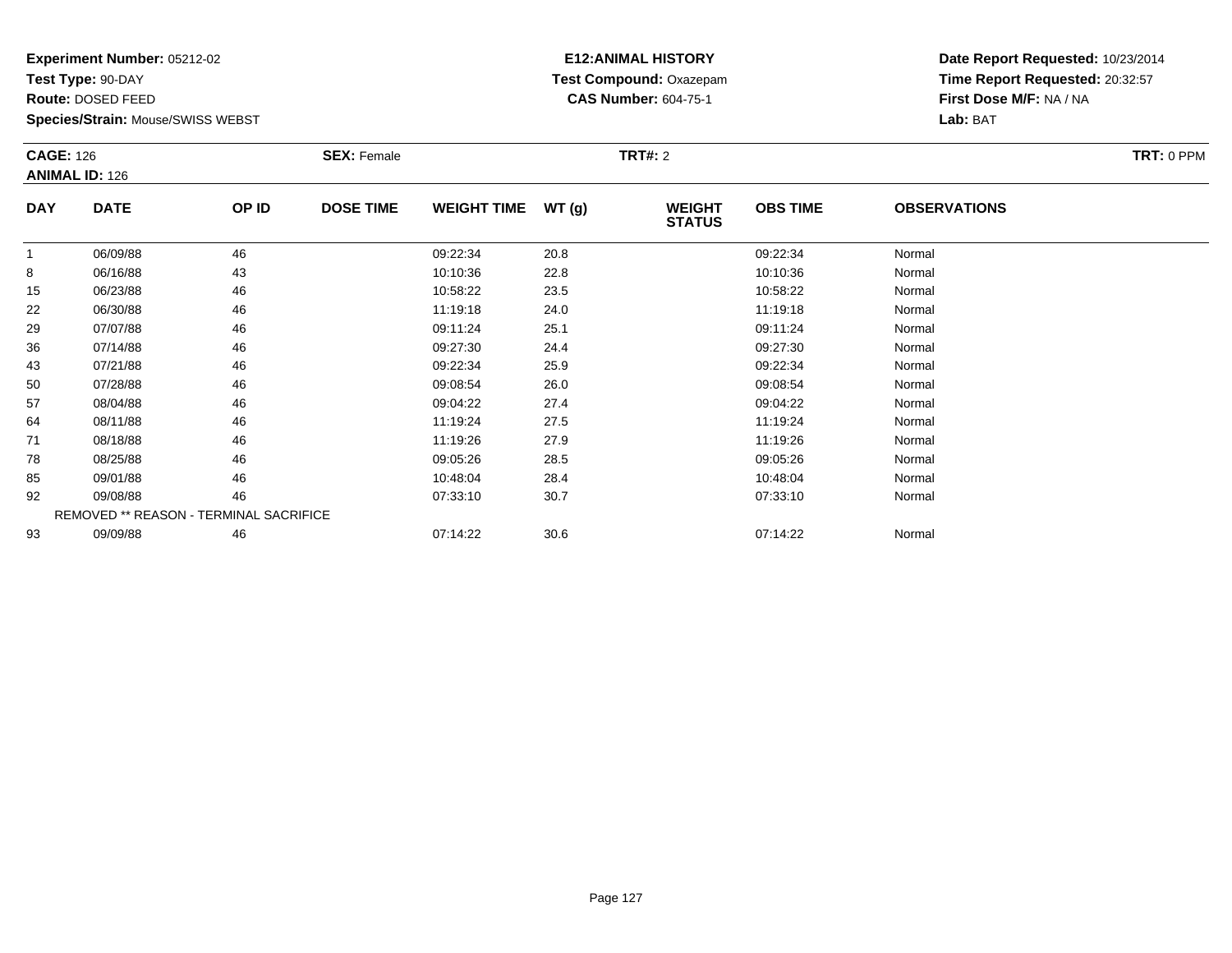**Test Type:** 90-DAY

**Route:** DOSED FEED

**Species/Strain:** Mouse/SWISS WEBST

# **E12:ANIMAL HISTORY Test Compound:** Oxazepam**CAS Number:** 604-75-1

| <b>CAGE: 127</b> |                                        |       | <b>SEX: Female</b> |                    |       | <b>TRT#: 2</b>                 |                 |                     | TRT: 0 PPM |
|------------------|----------------------------------------|-------|--------------------|--------------------|-------|--------------------------------|-----------------|---------------------|------------|
|                  | <b>ANIMAL ID: 127</b>                  |       |                    |                    |       |                                |                 |                     |            |
| <b>DAY</b>       | <b>DATE</b>                            | OP ID | <b>DOSE TIME</b>   | <b>WEIGHT TIME</b> | WT(g) | <b>WEIGHT</b><br><b>STATUS</b> | <b>OBS TIME</b> | <b>OBSERVATIONS</b> |            |
|                  | 06/09/88                               | 46    |                    | 09:23:00           | 19.7  |                                | 09:23:00        | Normal              |            |
| 8                | 06/16/88                               | 43    |                    | 10:08:38           | 22.0  |                                | 10:08:38        | Normal              |            |
| 15               | 06/23/88                               | 46    |                    | 10:54:16           | 23.3  |                                | 10:54:16        | Normal              |            |
| 22               | 06/30/88                               | 46    |                    | 11:20:04           | 23.7  |                                | 11:20:04        | Normal              |            |
| 29               | 07/07/88                               | 46    |                    | 09:12:20           | 25.0  |                                | 09:12:20        | Normal              |            |
| 36               | 07/14/88                               | 46    |                    | 09:28:14           | 25.3  |                                | 09:28:14        | Normal              |            |
| 43               | 07/21/88                               | 46    |                    | 09:23:20           | 26.3  |                                | 09:23:20        | Normal              |            |
| 50               | 07/28/88                               | 46    |                    | 09:10:30           | 27.3  |                                | 09:10:30        | Normal              |            |
| 57               | 08/04/88                               | 46    |                    | 09:05:52           | 26.7  |                                | 09:05:52        | Normal              |            |
| 64               | 08/11/88                               | 46    |                    | 11:16:26           | 27.8  |                                | 11:16:26        | Normal              |            |
| 71               | 08/18/88                               | 46    |                    | 11:17:06           | 28.8  |                                | 11:17:06        | Normal              |            |
| 78               | 08/25/88                               | 46    |                    | 09:02:56           | 29.1  |                                | 09:02:56        | Normal              |            |
| 85               | 09/01/88                               | 46    |                    | 10:48:54           | 29.1  |                                | 10:48:54        | Normal              |            |
| 92               | 09/08/88                               | 46    |                    | 07:30:22           | 29.1  |                                | 07:30:22        | Normal              |            |
|                  | REMOVED ** REASON - TERMINAL SACRIFICE |       |                    |                    |       |                                |                 |                     |            |
| 93               | 09/09/88                               | 46    |                    | 07:14:58           | 28.3  |                                | 07:14:58        | Normal              |            |
|                  |                                        |       |                    |                    |       |                                |                 |                     |            |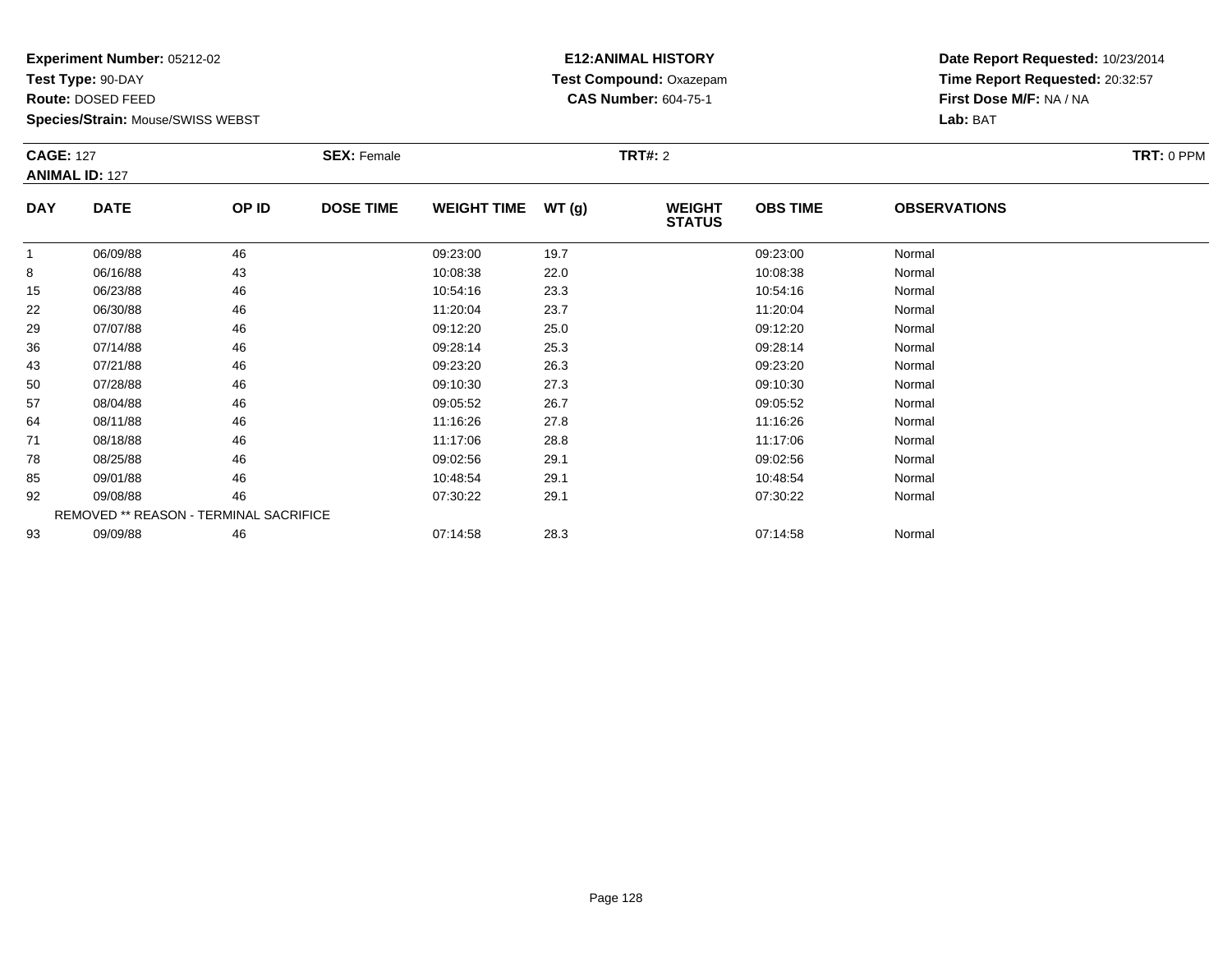**Test Type:** 90-DAY

**Route:** DOSED FEED

**Species/Strain:** Mouse/SWISS WEBST

# **E12:ANIMAL HISTORY Test Compound:** Oxazepam**CAS Number:** 604-75-1

| <b>CAGE: 128</b> | <b>ANIMAL ID: 128</b>                  |       | <b>SEX: Female</b> |                    |       | <b>TRT#: 2</b>                 |                 |                             | TRT: 0 PPM |
|------------------|----------------------------------------|-------|--------------------|--------------------|-------|--------------------------------|-----------------|-----------------------------|------------|
| <b>DAY</b>       | <b>DATE</b>                            | OP ID | <b>DOSE TIME</b>   | <b>WEIGHT TIME</b> | WT(g) | <b>WEIGHT</b><br><b>STATUS</b> | <b>OBS TIME</b> | <b>OBSERVATIONS</b>         |            |
|                  | 06/09/88                               | 46    |                    | 09:23:18           | 21.0  |                                | 09:23:18        | Normal                      |            |
| 8                | 06/16/88                               | 43    |                    | 10:09:18           | 22.4  |                                | 10:09:18        | Normal                      |            |
| 15               | 06/23/88                               | 46    |                    | 10:55:24           | 24.0  |                                | 10:55:24        | Normal                      |            |
| 22               | 06/30/88                               | 46    |                    | 11:16:14           | 24.5  |                                | 11:16:14        | Normal                      |            |
| 29               | 07/07/88                               | 46    |                    | 09:08:28           | 24.7  |                                | 09:08:28        | Normal                      |            |
| 36               | 07/14/88                               | 46    |                    | 09:29:00           | 25.6  |                                | 09:29:00        | Normal                      |            |
| 43               | 07/21/88                               | 46    |                    | 09:24:06           | 26.9  |                                | 09:24:06        | Normal                      |            |
| 50               | 07/28/88                               | 46    |                    | 09:11:14           | 26.6  |                                | 09:11:14        | Missing Anatomy Tail 0-2 Mm |            |
| 57               | 08/04/88                               | 46    |                    | 09:06:44           | 27.4  |                                | 09:06:44        | Missing Anatomy Tail 0-2 Mm |            |
| 64               | 08/11/88                               | 46    |                    | 11:17:00           | 28.0  |                                | 11:17:00        | Missing Anatomy Tail 0-2 Mm |            |
| 71               | 08/18/88                               | 46    |                    | 11:17:46           | 27.0  |                                | 11:17:46        | Missing Anatomy Tail 0-2 Mm |            |
| 78               | 08/25/88                               | 46    |                    | 09:03:30           | 26.7  |                                | 09:03:30        | Missing Anatomy Tail 0-2 Mm |            |
| 85               | 09/01/88                               | 46    |                    | 10:49:38           | 27.8  |                                | 10:49:38        | Missing Anatomy Tail 0-2 Mm |            |
| 92               | 09/08/88                               | 46    |                    | 07:30:48           | 27.0  |                                | 07:30:48        | Missing Anatomy Tail 0-2 Mm |            |
|                  | REMOVED ** REASON - TERMINAL SACRIFICE |       |                    |                    |       |                                |                 |                             |            |
| 93               | 09/09/88                               | 46    |                    | 07:15:46           | 27.2  |                                | 07:15:46        | Missing Anatomy Tail 0-2 Mm |            |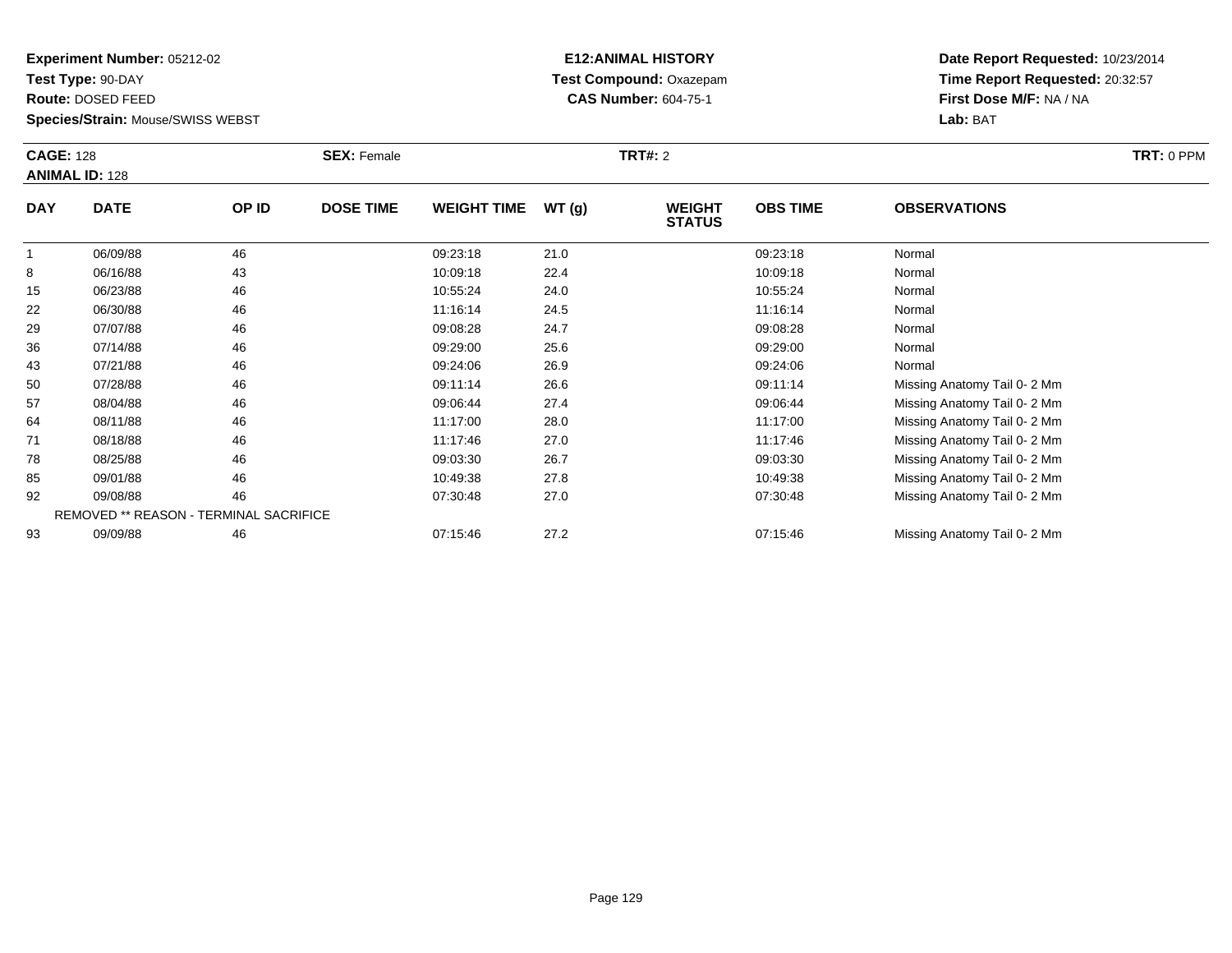**Test Type:** 90-DAY

**Route:** DOSED FEED

**Species/Strain:** Mouse/SWISS WEBST

# **E12:ANIMAL HISTORY Test Compound:** Oxazepam**CAS Number:** 604-75-1

| <b>CAGE: 129</b> | <b>ANIMAL ID: 129</b>                  |       | <b>SEX: Female</b> |                    |       | <b>TRT#: 2</b>                 |                 |                     | TRT: 0 PPM |
|------------------|----------------------------------------|-------|--------------------|--------------------|-------|--------------------------------|-----------------|---------------------|------------|
| <b>DAY</b>       | <b>DATE</b>                            | OP ID | <b>DOSE TIME</b>   | <b>WEIGHT TIME</b> | WT(g) | <b>WEIGHT</b><br><b>STATUS</b> | <b>OBS TIME</b> | <b>OBSERVATIONS</b> |            |
| $\mathbf{1}$     | 06/09/88                               | 46    |                    | 09:23:40           | 22.4  |                                | 09:23:40        | Normal              |            |
| 8                | 06/16/88                               | 43    |                    | 10:09:46           | 25.1  |                                | 10:09:46        | Normal              |            |
| 15               | 06/23/88                               | 46    |                    | 10:56:38           | 25.1  |                                | 10:56:38        | Normal              |            |
| 22               | 06/30/88                               | 46    |                    | 11:17:14           | 26.4  |                                | 11:17:14        | Normal              |            |
| 29               | 07/07/88                               | 46    |                    | 09:09:20           | 26.9  |                                | 09:09:20        | Normal              |            |
| 36               | 07/14/88                               | 46    |                    | 09:24:54           | 26.7  |                                | 09:24:54        | Normal              |            |
| 43               | 07/21/88                               | 46    |                    | 09:20:48           | 28.4  |                                | 09:20:48        | Normal              |            |
| 50               | 07/28/88                               | 46    |                    | 09:13:34           | 27.5  |                                | 09:13:34        | Normal              |            |
| 57               | 08/04/88                               | 46    |                    | 09:07:36           | 28.5  |                                | 09:07:36        | Normal              |            |
| 64               | 08/11/88                               | 46    |                    | 11:17:54           | 29.0  |                                | 11:17:54        | Normal              |            |
| 71               | 08/18/88                               | 46    |                    | 11:18:48           | 29.7  |                                | 11:18:48        | Normal              |            |
| 78               | 08/25/88                               | 46    |                    | 09:04:30           | 29.0  |                                | 09:04:30        | Normal              |            |
| 85               | 09/01/88                               | 46    |                    | 10:50:32           | 28.9  |                                | 10:50:32        | Normal              |            |
| 92               | 09/08/88                               | 46    |                    | 07:31:36           | 29.1  |                                | 07:31:36        | Normal              |            |
|                  | REMOVED ** REASON - TERMINAL SACRIFICE |       |                    |                    |       |                                |                 |                     |            |
| 93               | 09/09/88                               | 46    |                    | 07:16:38           | 29.4  |                                | 07:16:38        | Normal              |            |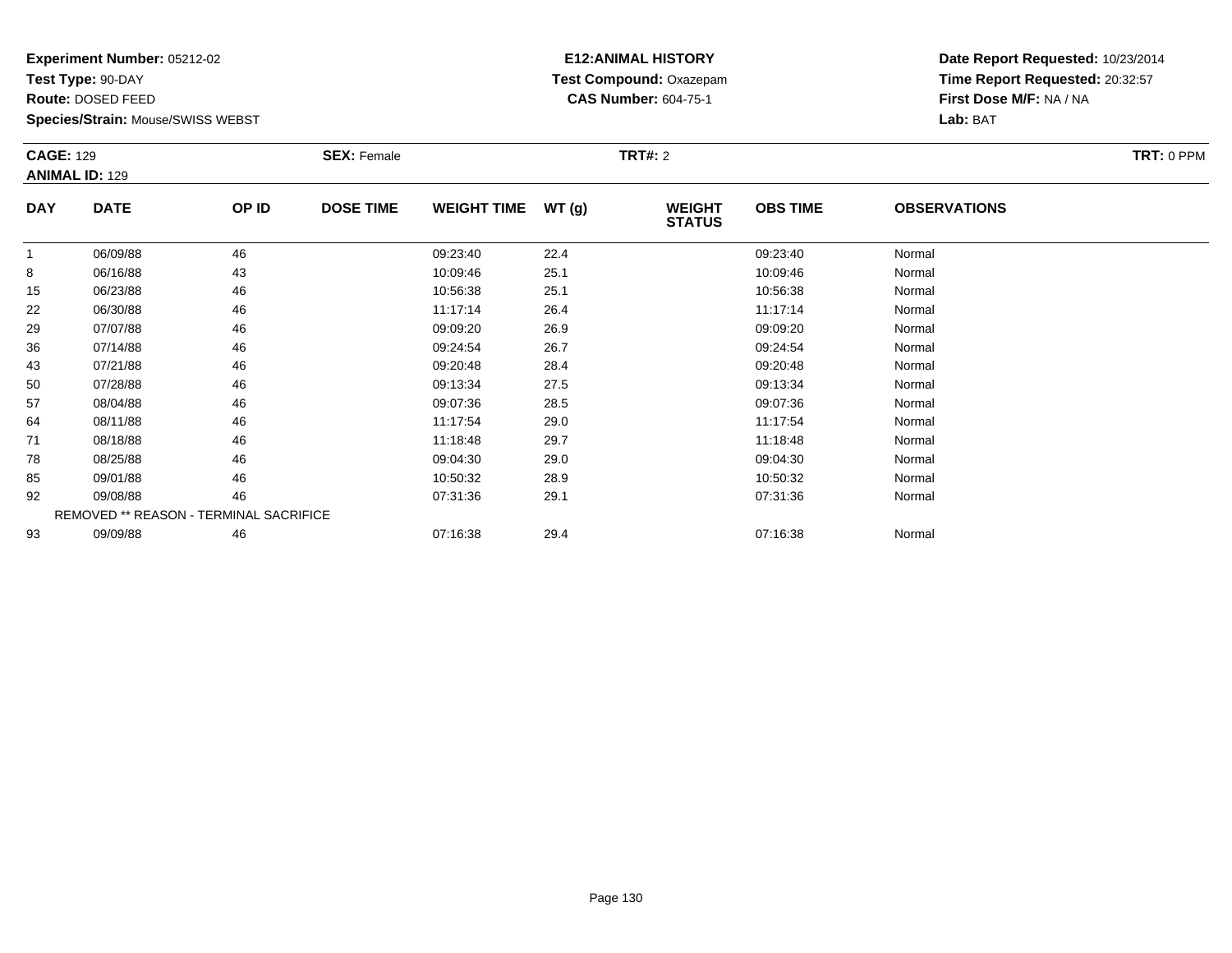**Test Type:** 90-DAY

**Route:** DOSED FEED

**Species/Strain:** Mouse/SWISS WEBST

# **E12:ANIMAL HISTORY Test Compound:** Oxazepam**CAS Number:** 604-75-1

| <b>CAGE: 130</b> |                                        |       | <b>SEX: Female</b> |                    |       | <b>TRT#: 2</b>                 |                 |                     | TRT: 0 PPM |
|------------------|----------------------------------------|-------|--------------------|--------------------|-------|--------------------------------|-----------------|---------------------|------------|
|                  | <b>ANIMAL ID: 130</b>                  |       |                    |                    |       |                                |                 |                     |            |
| <b>DAY</b>       | <b>DATE</b>                            | OP ID | <b>DOSE TIME</b>   | <b>WEIGHT TIME</b> | WT(g) | <b>WEIGHT</b><br><b>STATUS</b> | <b>OBS TIME</b> | <b>OBSERVATIONS</b> |            |
|                  | 06/09/88                               | 46    |                    | 09:24:00           | 21.6  |                                | 09:24:00        | Normal              |            |
| 8                | 06/16/88                               | 43    |                    | 10:10:12           | 22.0  |                                | 10:10:12        | Normal              |            |
| 15               | 06/23/88                               | 46    |                    | 10:57:28           | 23.2  |                                | 10:57:28        | Normal              |            |
| 22               | 06/30/88                               | 46    |                    | 11:18:00           | 24.1  |                                | 11:18:00        | Normal              |            |
| 29               | 07/07/88                               | 46    |                    | 09:10:04           | 25.2  |                                | 09:10:04        | Normal              |            |
| 36               | 07/14/88                               | 46    |                    |                    |       |                                | 09:25:42        | Normal              |            |
| 37               | 07/15/88                               | 46    |                    | 07:25:20           | 25.5  |                                |                 |                     |            |
| 43               | 07/21/88                               | 46    |                    | 09:21:32           | 26.2  |                                | 09:21:32        | Normal              |            |
| 50               | 07/28/88                               | 46    |                    | 09:09:42           | 26.9  |                                | 09:09:42        | Normal              |            |
| 57               | 08/04/88                               | 46    |                    | 09:05:12           | 29.1  |                                | 09:05:12        | Normal              |            |
| 64               | 08/11/88                               | 46    |                    | 11:15:38           | 28.6  |                                | 11:15:38        | Normal              |            |
| 71               | 08/18/88                               | 46    |                    | 11:16:20           | 29.9  |                                | 11:16:20        | Normal              |            |
| 78               | 08/25/88                               | 46    |                    | 09:06:14           | 29.3  |                                | 09:06:14        | Normal              |            |
| 85               | 09/01/88                               | 46    |                    | 10:51:08           | 27.9  |                                | 10:51:08        | Normal              |            |
| 92               | 09/08/88                               | 46    |                    | 07:32:04           | 27.7  |                                | 07:32:04        | Normal              |            |
|                  | REMOVED ** REASON - TERMINAL SACRIFICE |       |                    |                    |       |                                |                 |                     |            |
| 93               | 09/09/88                               | 46    |                    | 07:17:12           | 28.4  |                                | 07:17:12        | Normal              |            |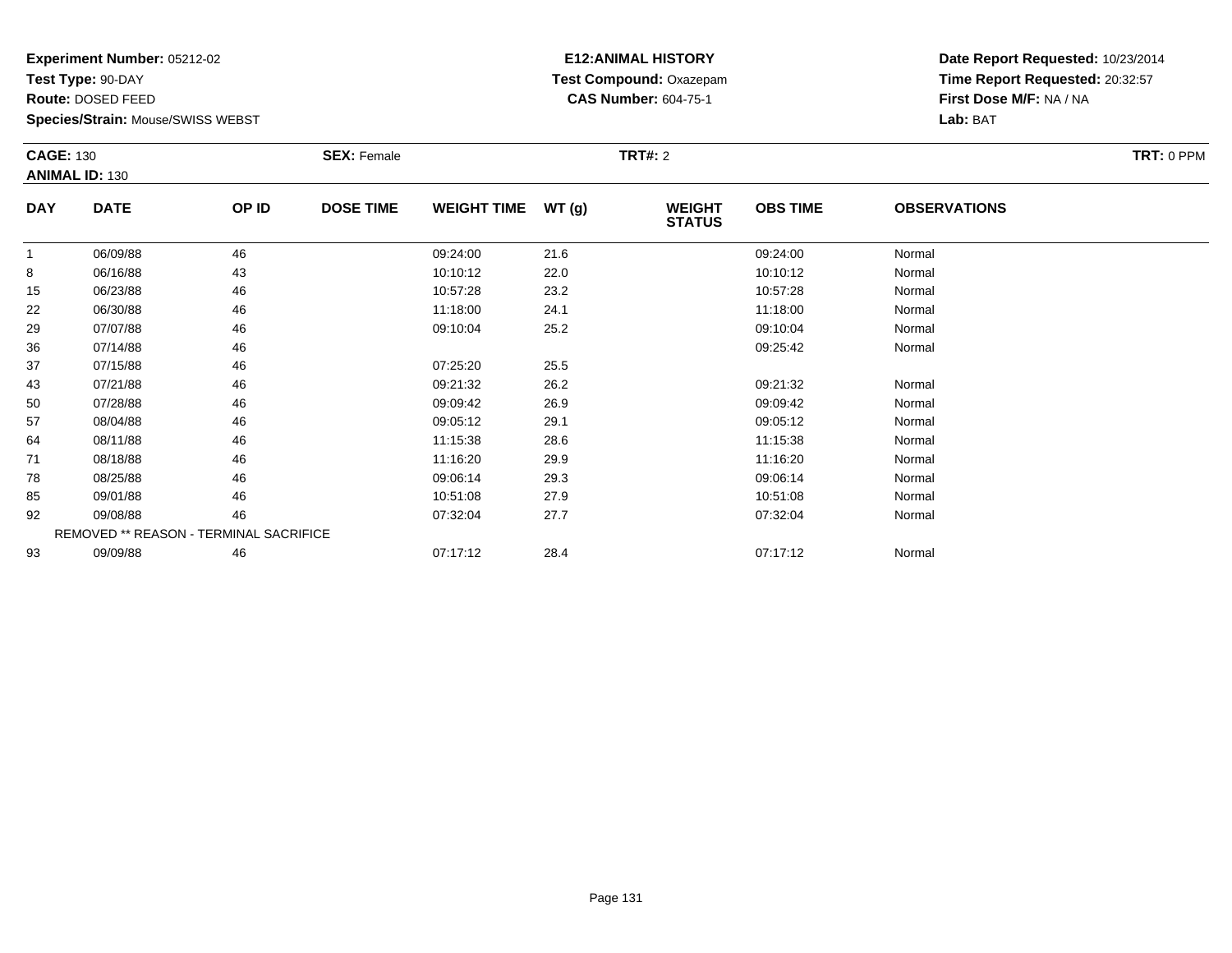|                                                                 | Experiment Number: 05212-02<br>Test Type: 90-DAY<br>Route: DOSED FEED<br>Species/Strain: Mouse/SWISS WEBST |                                                      |                              |                    |         | <b>E12: ANIMAL HISTORY</b><br>Test Compound: Oxazepam<br><b>CAS Number: 604-75-1</b> | Date Report Requested: 10/23/2014<br>Time Report Requested: 20:32:57<br>First Dose M/F: NA / NA<br>Lab: BAT |                     |
|-----------------------------------------------------------------|------------------------------------------------------------------------------------------------------------|------------------------------------------------------|------------------------------|--------------------|---------|--------------------------------------------------------------------------------------|-------------------------------------------------------------------------------------------------------------|---------------------|
| <b>CAGE: 131</b><br><b>SEX: Female</b><br><b>ANIMAL ID: 131</b> |                                                                                                            |                                                      |                              |                    | TRT#: 2 | $TRT: 0$ PPM                                                                         |                                                                                                             |                     |
| <b>DAY</b><br><b>DATE</b>                                       |                                                                                                            | <b>DOSE TIME</b><br>OP ID                            |                              | <b>WEIGHT TIME</b> | WT(q)   | <b>WEIGHT</b><br><b>STATUS</b>                                                       | <b>OBS TIME</b>                                                                                             | <b>OBSERVATIONS</b> |
|                                                                 | 06/09/88                                                                                                   | 46<br><b>REMOVED ** REASON - SCHEDULED SACRIFICE</b> |                              | 08:37:24           | 18.4    |                                                                                      | 08:37:24                                                                                                    | Normal              |
| 8                                                               | 06/16/88<br>43                                                                                             |                                                      | 22.2<br>07:39:50<br>07:39:50 |                    |         | Normal                                                                               |                                                                                                             |                     |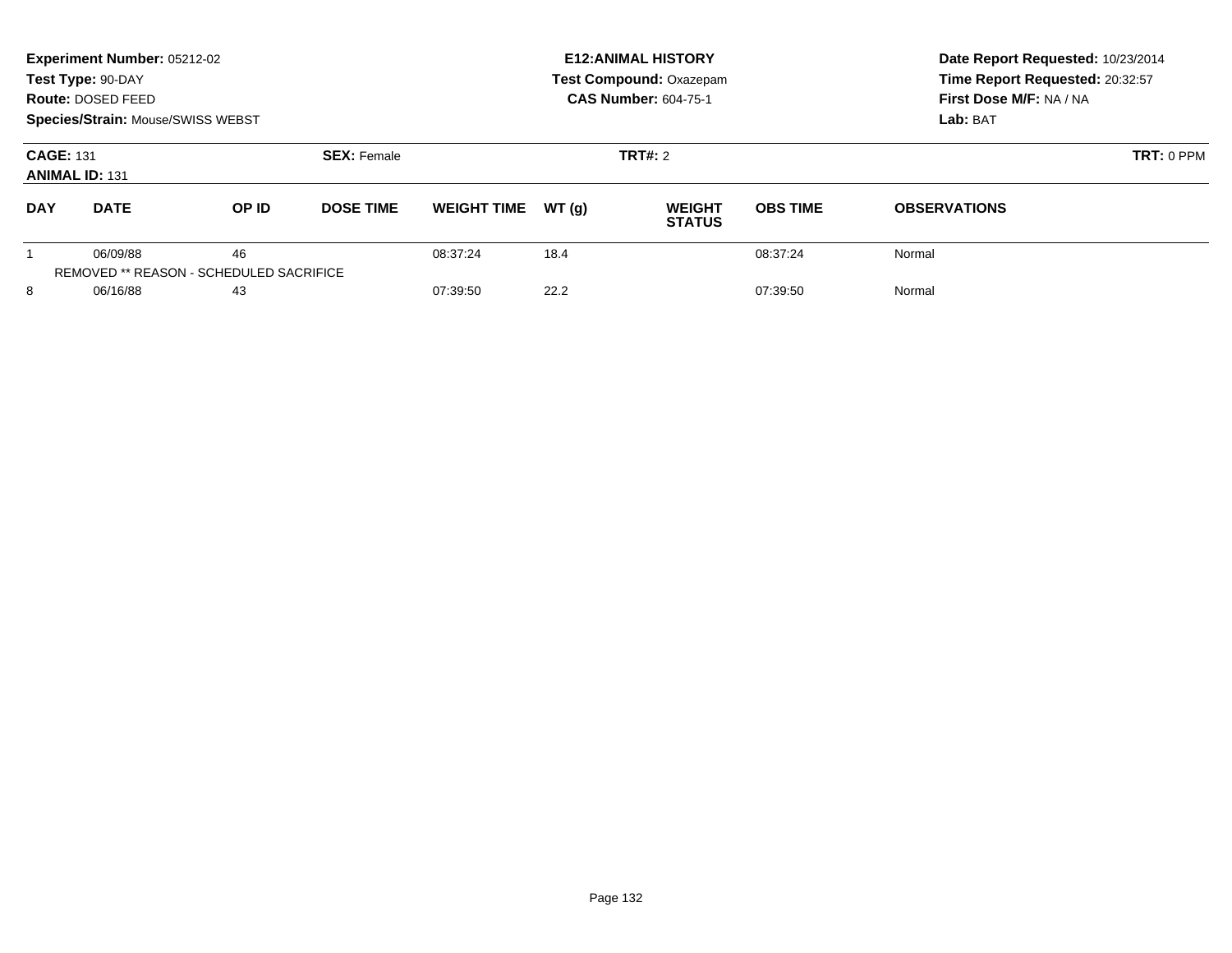|                                           | Experiment Number: 05212-02<br>Test Type: 90-DAY<br>Route: DOSED FEED<br>Species/Strain: Mouse/SWISS WEBST |                                                      |                    |                    |       | <b>E12: ANIMAL HISTORY</b><br>Test Compound: Oxazepam<br><b>CAS Number: 604-75-1</b> | Date Report Requested: 10/23/2014<br>Time Report Requested: 20:32:57<br>First Dose M/F: NA / NA<br>Lab: BAT |                     |
|-------------------------------------------|------------------------------------------------------------------------------------------------------------|------------------------------------------------------|--------------------|--------------------|-------|--------------------------------------------------------------------------------------|-------------------------------------------------------------------------------------------------------------|---------------------|
| <b>CAGE: 132</b><br><b>ANIMAL ID: 132</b> |                                                                                                            |                                                      | <b>SEX: Female</b> |                    |       | TRT#: 2                                                                              |                                                                                                             | $TRT: 0$ PPM        |
| <b>DAY</b>                                | <b>DATE</b>                                                                                                | OP ID                                                | <b>DOSE TIME</b>   | <b>WEIGHT TIME</b> | WT(q) | <b>WEIGHT</b><br><b>STATUS</b>                                                       | <b>OBS TIME</b>                                                                                             | <b>OBSERVATIONS</b> |
|                                           | 06/09/88                                                                                                   | 46<br><b>REMOVED ** REASON - SCHEDULED SACRIFICE</b> |                    | 08:37:52           | 21.7  |                                                                                      | 08:37:52                                                                                                    | Normal              |
| 8<br>06/16/88                             |                                                                                                            | 43                                                   |                    | 07:35:40           | 23.2  |                                                                                      | 07:35:40                                                                                                    | Normal              |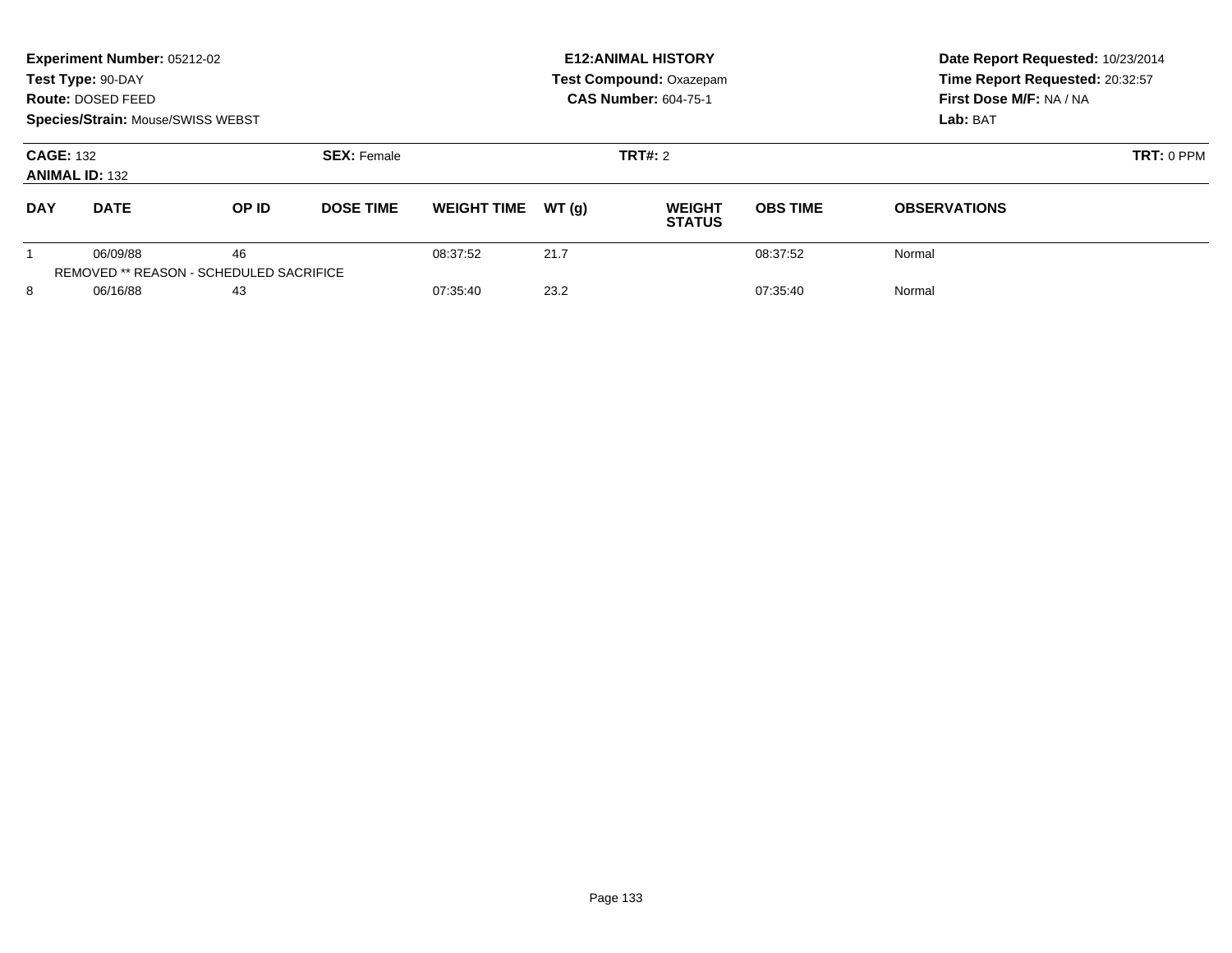|                                                 | Experiment Number: 05212-02<br>Test Type: 90-DAY<br>Route: DOSED FEED<br><b>Species/Strain: Mouse/SWISS WEBST</b> |       |                    |                    |          | <b>E12: ANIMAL HISTORY</b><br>Test Compound: Oxazepam<br><b>CAS Number: 604-75-1</b> | Date Report Requested: 10/23/2014<br>Time Report Requested: 20:32:57<br>First Dose M/F: NA / NA<br>Lab: BAT |                     |
|-------------------------------------------------|-------------------------------------------------------------------------------------------------------------------|-------|--------------------|--------------------|----------|--------------------------------------------------------------------------------------|-------------------------------------------------------------------------------------------------------------|---------------------|
| <b>CAGE: 133</b><br><b>ANIMAL ID: 133</b>       |                                                                                                                   |       | <b>SEX: Female</b> |                    |          | TRT#: 2                                                                              | TRT: 0 PPM                                                                                                  |                     |
| <b>DAY</b>                                      | <b>DATE</b>                                                                                                       | OP ID | <b>DOSE TIME</b>   | <b>WEIGHT TIME</b> | WT(q)    | <b>WEIGHT</b><br><b>STATUS</b>                                                       | <b>OBS TIME</b>                                                                                             | <b>OBSERVATIONS</b> |
|                                                 | 06/09/88                                                                                                          | 46    |                    | 08:38:18           | 23.3     |                                                                                      | 08:38:18                                                                                                    | Normal              |
| 43<br>8<br>**NOTE-OLD FEEDER IS WET<br>06/16/88 |                                                                                                                   |       |                    |                    | 07:35:40 |                                                                                      |                                                                                                             |                     |
|                                                 | <b>REMOVED ** REASON - SCHEDULED SACRIFICE</b>                                                                    |       |                    |                    |          |                                                                                      |                                                                                                             |                     |
| 8                                               | 06/16/88                                                                                                          | 43    |                    | 07:36:24           | 23.6     |                                                                                      | 07:36:24                                                                                                    | Normal              |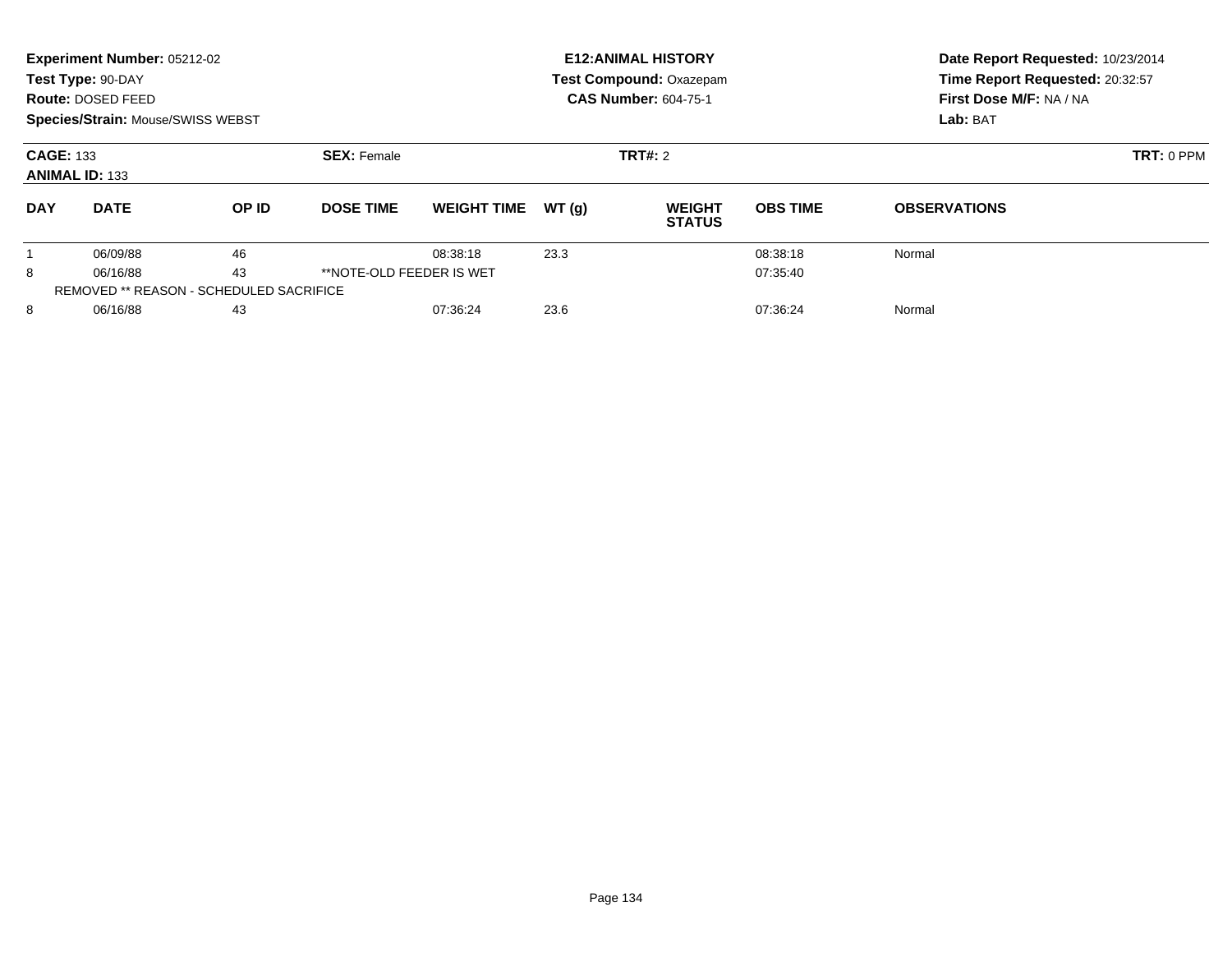|                                           | Experiment Number: 05212-02<br>Test Type: 90-DAY<br>Route: DOSED FEED<br>Species/Strain: Mouse/SWISS WEBST |                                                      |                    |                    |         | <b>E12: ANIMAL HISTORY</b><br>Test Compound: Oxazepam<br><b>CAS Number: 604-75-1</b> | Date Report Requested: 10/23/2014<br>Time Report Requested: 20:32:57<br>First Dose M/F: NA / NA<br>Lab: BAT |                     |
|-------------------------------------------|------------------------------------------------------------------------------------------------------------|------------------------------------------------------|--------------------|--------------------|---------|--------------------------------------------------------------------------------------|-------------------------------------------------------------------------------------------------------------|---------------------|
| <b>CAGE: 134</b><br><b>ANIMAL ID: 134</b> |                                                                                                            |                                                      | <b>SEX: Female</b> |                    | TRT#: 2 | $TRT: 0$ PPM                                                                         |                                                                                                             |                     |
| <b>DAY</b>                                | <b>DATE</b>                                                                                                | OP ID                                                | <b>DOSE TIME</b>   | <b>WEIGHT TIME</b> | WT(q)   | <b>WEIGHT</b><br><b>STATUS</b>                                                       | <b>OBS TIME</b>                                                                                             | <b>OBSERVATIONS</b> |
|                                           | 06/09/88                                                                                                   | 46<br><b>REMOVED ** REASON - SCHEDULED SACRIFICE</b> |                    | 08:38:40           | 22.9    |                                                                                      | 08:38:40                                                                                                    | Normal              |
| 8                                         | 06/16/88                                                                                                   | 43                                                   |                    | 07:37:42           | 24.5    |                                                                                      | 07:37:42                                                                                                    | Normal              |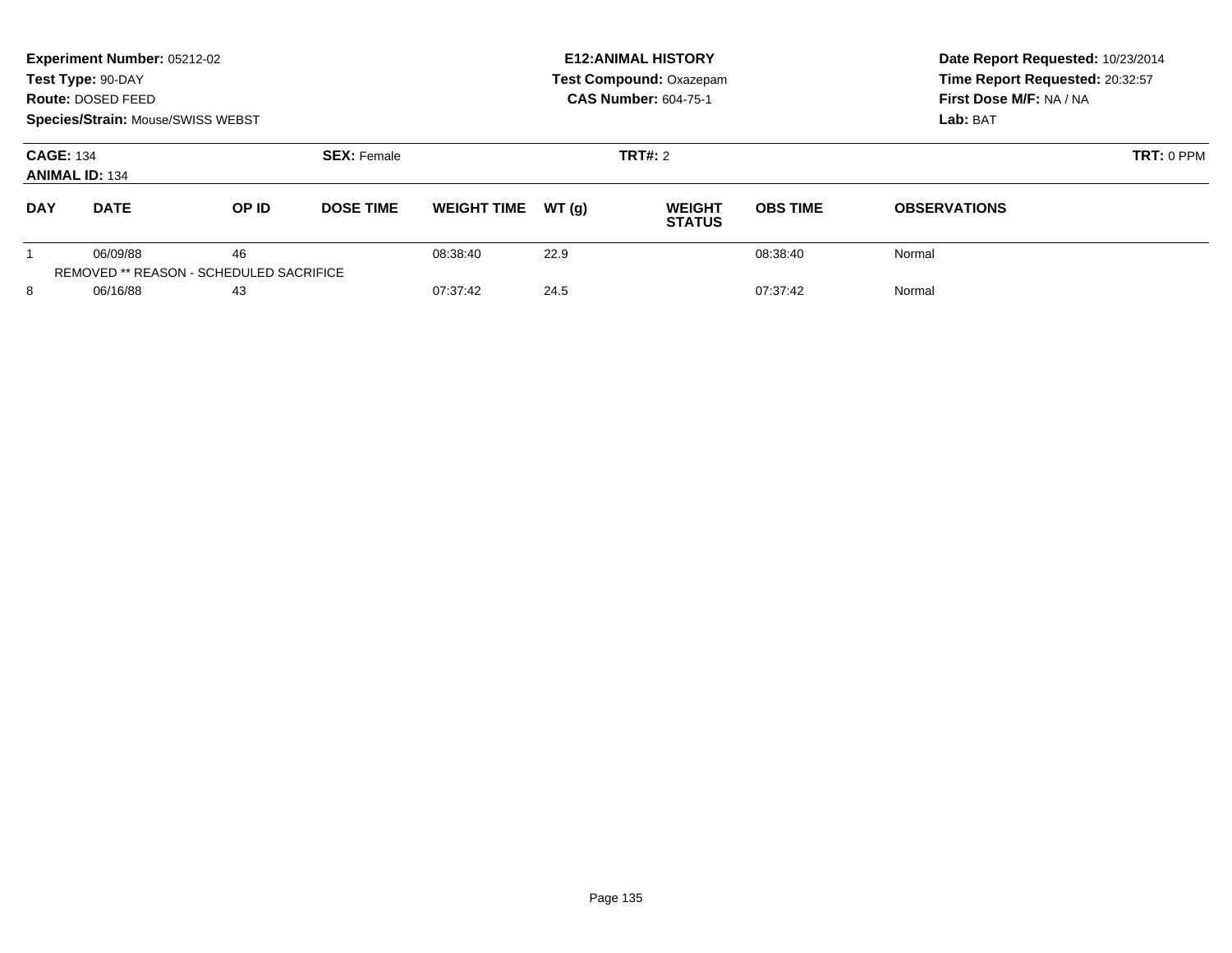|                                           | Experiment Number: 05212-02<br>Test Type: 90-DAY<br>Route: DOSED FEED<br>Species/Strain: Mouse/SWISS WEBST |                                                      |                    |                    |         | <b>E12: ANIMAL HISTORY</b><br>Test Compound: Oxazepam<br><b>CAS Number: 604-75-1</b> | Date Report Requested: 10/23/2014<br>Time Report Requested: 20:32:57<br>First Dose M/F: NA / NA<br>Lab: BAT |                     |
|-------------------------------------------|------------------------------------------------------------------------------------------------------------|------------------------------------------------------|--------------------|--------------------|---------|--------------------------------------------------------------------------------------|-------------------------------------------------------------------------------------------------------------|---------------------|
| <b>CAGE: 135</b><br><b>ANIMAL ID: 135</b> |                                                                                                            |                                                      | <b>SEX: Female</b> |                    | TRT#: 2 | $TRT: 0$ PPM                                                                         |                                                                                                             |                     |
| <b>DAY</b>                                | <b>DATE</b>                                                                                                | OP ID                                                | <b>DOSE TIME</b>   | <b>WEIGHT TIME</b> | WT(q)   | <b>WEIGHT</b><br><b>STATUS</b>                                                       | <b>OBS TIME</b>                                                                                             | <b>OBSERVATIONS</b> |
|                                           | 06/09/88                                                                                                   | 46<br><b>REMOVED ** REASON - SCHEDULED SACRIFICE</b> |                    | 08:39:18           | 22.5    |                                                                                      | 08:39:18                                                                                                    | Normal              |
| 8<br>06/16/88                             |                                                                                                            | 43                                                   |                    | 07:39:04           | 22.5    |                                                                                      | 07:39:04                                                                                                    | Normal              |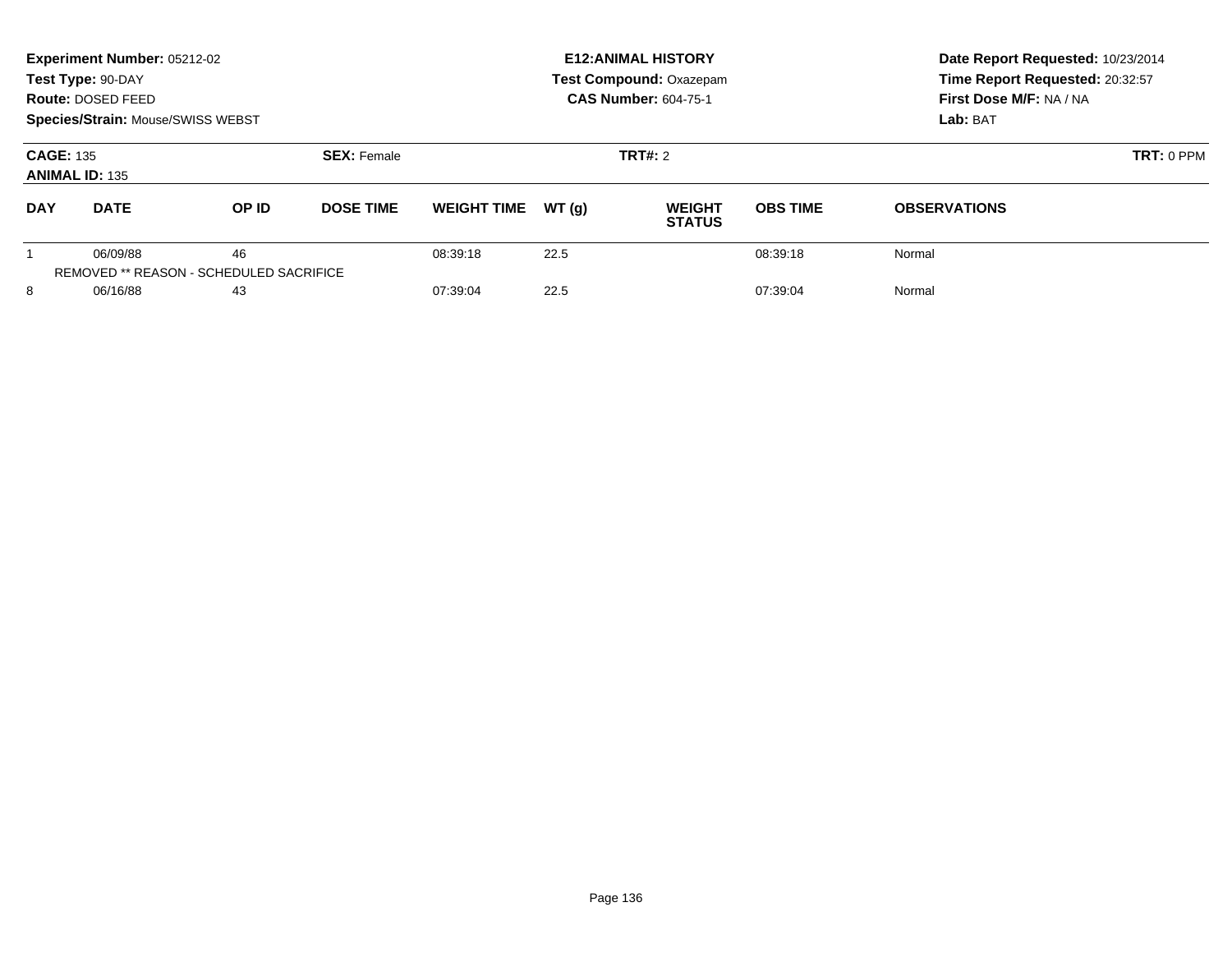**Test Type:** 90-DAY

**Route:** DOSED FEED

**Species/Strain:** Mouse/SWISS WEBST

# **E12:ANIMAL HISTORY Test Compound:** Oxazepam**CAS Number:** 604-75-1

|            | <b>CAGE: 136</b><br><b>ANIMAL ID: 136</b> |       | <b>SEX:</b> Female |                    |       | <b>TRT#:</b> 2                 |                 | <b>TRT: 0 PPM</b>   |  |
|------------|-------------------------------------------|-------|--------------------|--------------------|-------|--------------------------------|-----------------|---------------------|--|
| <b>DAY</b> | <b>DATE</b>                               | OP ID | <b>DOSE TIME</b>   | <b>WEIGHT TIME</b> | WT(g) | <b>WEIGHT</b><br><b>STATUS</b> | <b>OBS TIME</b> | <b>OBSERVATIONS</b> |  |
| 1          | 06/09/88                                  | 46    |                    | 09:15:14           | 22.2  |                                | 09:15:14        | Normal              |  |
| 8          | 06/16/88                                  | 43    |                    | 10:05:56           | 22.6  |                                | 10:05:56        | Normal              |  |
| 15         | 06/23/88                                  | 46    |                    | 09:26:16           | 24.7  |                                | 09:26:16        | Normal              |  |
| 22         | 06/30/88                                  | 46    |                    | 11:35:16           | 26.3  |                                | 11:35:16        | Normal              |  |
| 29         | 07/07/88                                  | 46    |                    | 09:27:06           | 26.8  |                                | 09:27:06        | Normal              |  |
| 36         | 07/14/88                                  | 46    |                    | 11:03:58           | 26.9  |                                | 11:03:58        | Normal              |  |
| 43         | 07/21/88                                  | 46    |                    | 10:47:12           | 28.0  |                                | 10:47:12        | Normal              |  |
| 50         | 07/28/88                                  | 46    |                    | 09:20:56           | 28.1  |                                | 09:20:56        | Normal              |  |
| 57         | 08/04/88                                  | 46    |                    | 09:13:00           | 27.8  |                                | 09:13:00        | Normal              |  |
| 64         | 08/11/88                                  | 46    |                    | 11:25:46           | 29.7  |                                | 11:25:46        | Normal              |  |
| 71         | 08/18/88                                  | 46    |                    | 11:05:36           | 30.3  |                                | 11:05:36        | Normal              |  |
|            | REMOVED ** REASON - SCHEDULED SACRIFICE   |       |                    |                    |       |                                |                 |                     |  |
| 78         | 08/25/88                                  | 46    |                    | 07:58:18           | 28.8  |                                | 07:58:18        | Normal              |  |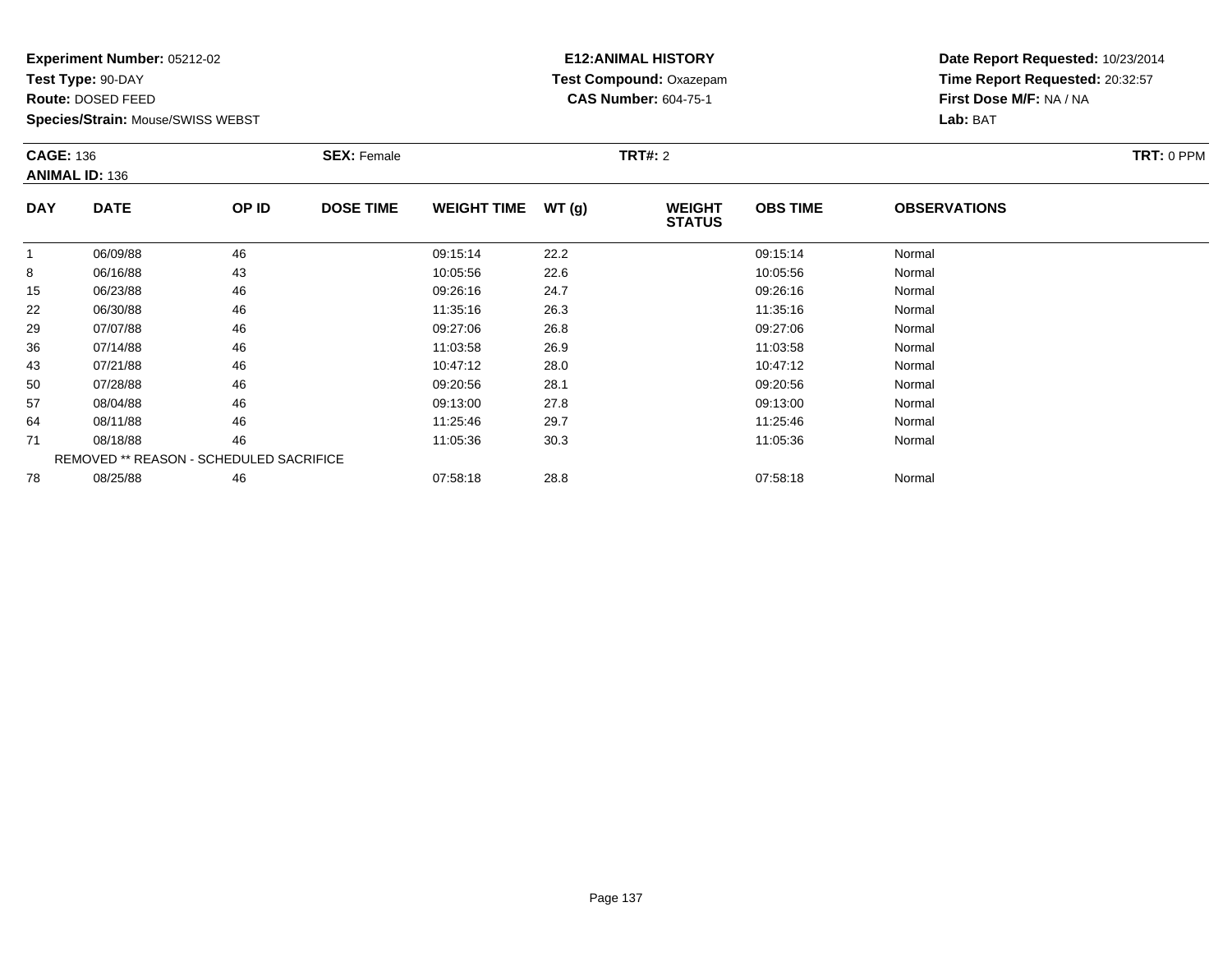**Test Type:** 90-DAY

**Route:** DOSED FEED

**Species/Strain:** Mouse/SWISS WEBST

# **E12:ANIMAL HISTORY Test Compound:** Oxazepam**CAS Number:** 604-75-1

| <b>CAGE: 137</b> | <b>ANIMAL ID: 137</b>                   |       | <b>SEX: Female</b> |                    |       | <b>TRT#: 2</b>                 | TRT: 0 PPM      |                     |  |
|------------------|-----------------------------------------|-------|--------------------|--------------------|-------|--------------------------------|-----------------|---------------------|--|
| <b>DAY</b>       | <b>DATE</b>                             | OP ID | <b>DOSE TIME</b>   | <b>WEIGHT TIME</b> | WT(g) | <b>WEIGHT</b><br><b>STATUS</b> | <b>OBS TIME</b> | <b>OBSERVATIONS</b> |  |
| 1                | 06/09/88                                | 46    |                    | 09:15:38           | 23.4  |                                | 09:15:38        | Normal              |  |
| 8                | 06/16/88                                | 43    |                    | 10:04:08           | 24.5  |                                | 10:04:08        | Normal              |  |
| 15               | 06/23/88                                | 46    |                    | 09:22:16           | 26.2  |                                | 09:22:16        | Normal              |  |
| 22               | 06/30/88                                | 46    |                    | 11:36:02           | 27.6  |                                | 11:36:02        | Normal              |  |
| 29               | 07/07/88                                | 46    |                    | 09:27:58           | 26.6  |                                | 09:27:58        | Normal              |  |
| 36               | 07/14/88                                | 46    |                    | 11:04:46           | 27.9  |                                | 11:04:46        | Normal              |  |
| 43               | 07/21/88                                | 46    |                    | 10:48:00           | 29.0  |                                | 10:48:00        | Normal              |  |
| 50               | 07/28/88                                | 46    |                    | 09:21:46           | 29.4  |                                | 09:21:46        | Normal              |  |
| 57               | 08/04/88                                | 46    |                    | 09:13:52           | 28.9  |                                | 09:13:52        | Normal              |  |
| 64               | 08/11/88                                | 46    |                    | 11:26:34           | 30.1  |                                | 11:26:34        | Normal              |  |
| 71               | 08/18/88                                | 46    |                    | 11:06:08           | 30.0  |                                | 11:06:08        | Normal              |  |
|                  | REMOVED ** REASON - SCHEDULED SACRIFICE |       |                    |                    |       |                                |                 |                     |  |
| 78               | 08/25/88                                | 46    |                    | 07:59:20           | 30.4  |                                | 07:59:20        | Normal              |  |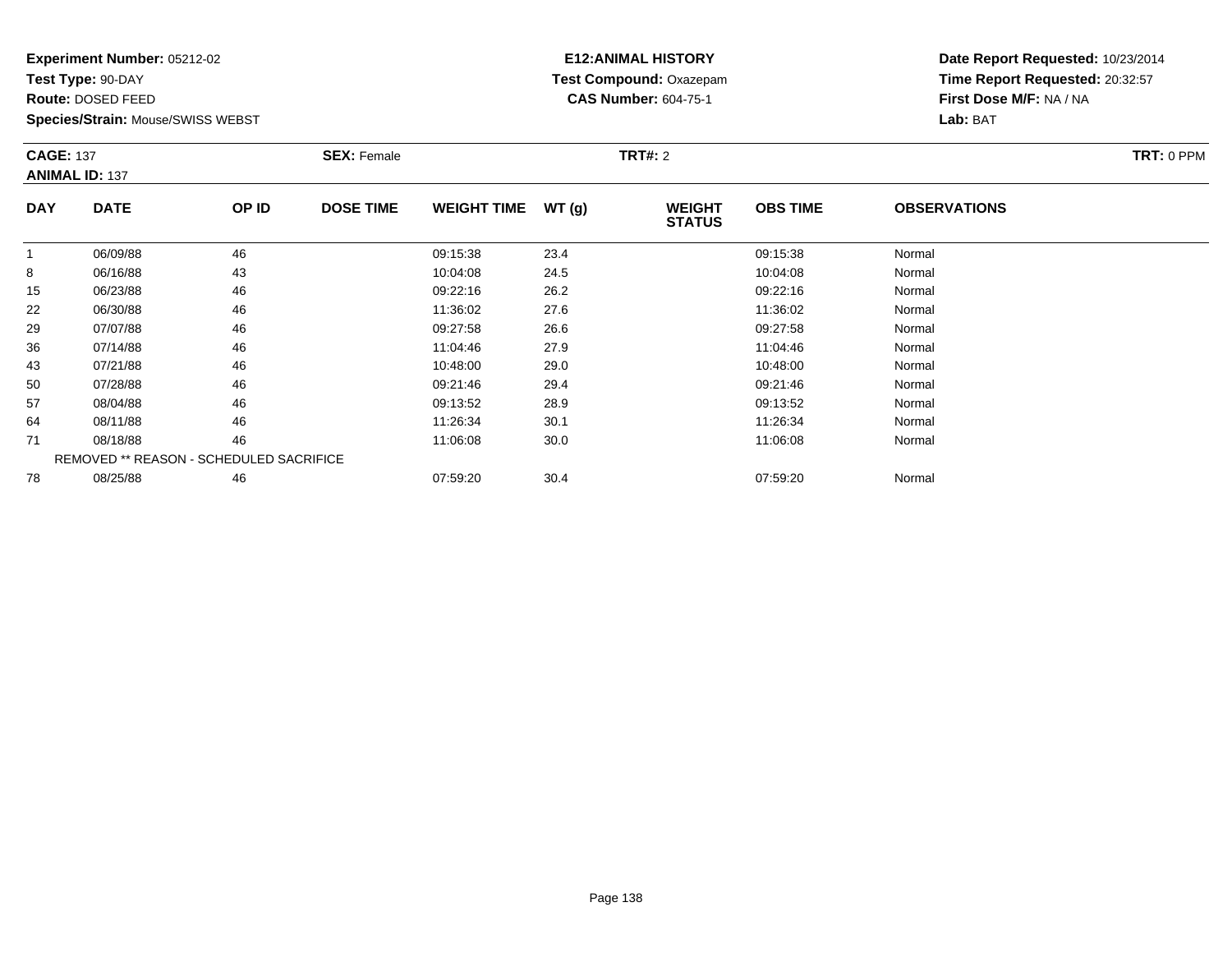**Test Type:** 90-DAY

**Route:** DOSED FEED

**Species/Strain:** Mouse/SWISS WEBST

# **E12:ANIMAL HISTORY Test Compound:** Oxazepam**CAS Number:** 604-75-1

|            | <b>CAGE: 138</b><br><b>ANIMAL ID: 138</b> |       | <b>SEX: Female</b> |                    |       | <b>TRT#:</b> 2                 | <b>TRT: 0 PPM</b> |                     |  |
|------------|-------------------------------------------|-------|--------------------|--------------------|-------|--------------------------------|-------------------|---------------------|--|
| <b>DAY</b> | <b>DATE</b>                               | OP ID | <b>DOSE TIME</b>   | <b>WEIGHT TIME</b> | WT(g) | <b>WEIGHT</b><br><b>STATUS</b> | <b>OBS TIME</b>   | <b>OBSERVATIONS</b> |  |
| 1          | 06/09/88                                  | 46    |                    | 09:16:06           | 22.7  |                                | 09:16:06          | Normal              |  |
| 8          | 06/16/88                                  | 43    |                    | 10:04:28           | 23.1  |                                | 10:04:28          | Normal              |  |
| 15         | 06/23/88                                  | 46    |                    | 09:23:16           | 23.7  |                                | 09:23:16          | Normal              |  |
| 22         | 06/30/88                                  | 46    |                    | 11:32:46           | 24.7  |                                | 11:32:46          | Normal              |  |
| 29         | 07/07/88                                  | 46    |                    | 09:24:46           | 25.1  |                                | 09:24:46          | Normal              |  |
| 36         | 07/14/88                                  | 46    |                    | 11:05:44           | 25.9  |                                | 11:05:44          | Normal              |  |
| 43         | 07/21/88                                  | 46    |                    | 10:48:44           | 27.0  |                                | 10:48:44          | Normal              |  |
| 50         | 07/28/88                                  | 46    |                    | 09:22:24           | 27.0  |                                | 09:22:24          | Normal              |  |
| 57         | 08/04/88                                  | 46    |                    | 09:14:32           | 26.3  |                                | 09:14:32          | Normal              |  |
| 64         | 08/11/88                                  | 46    |                    | 11:27:16           | 26.7  |                                | 11:27:16          | Normal              |  |
| 71         | 08/18/88                                  | 46    |                    | 11:06:42           | 26.7  |                                | 11:06:42          | Normal              |  |
|            | REMOVED ** REASON - SCHEDULED SACRIFICE   |       |                    |                    |       |                                |                   |                     |  |
| 78         | 08/25/88                                  | 46    |                    | 07:57:28           | 26.6  |                                | 07:57:28          | Normal              |  |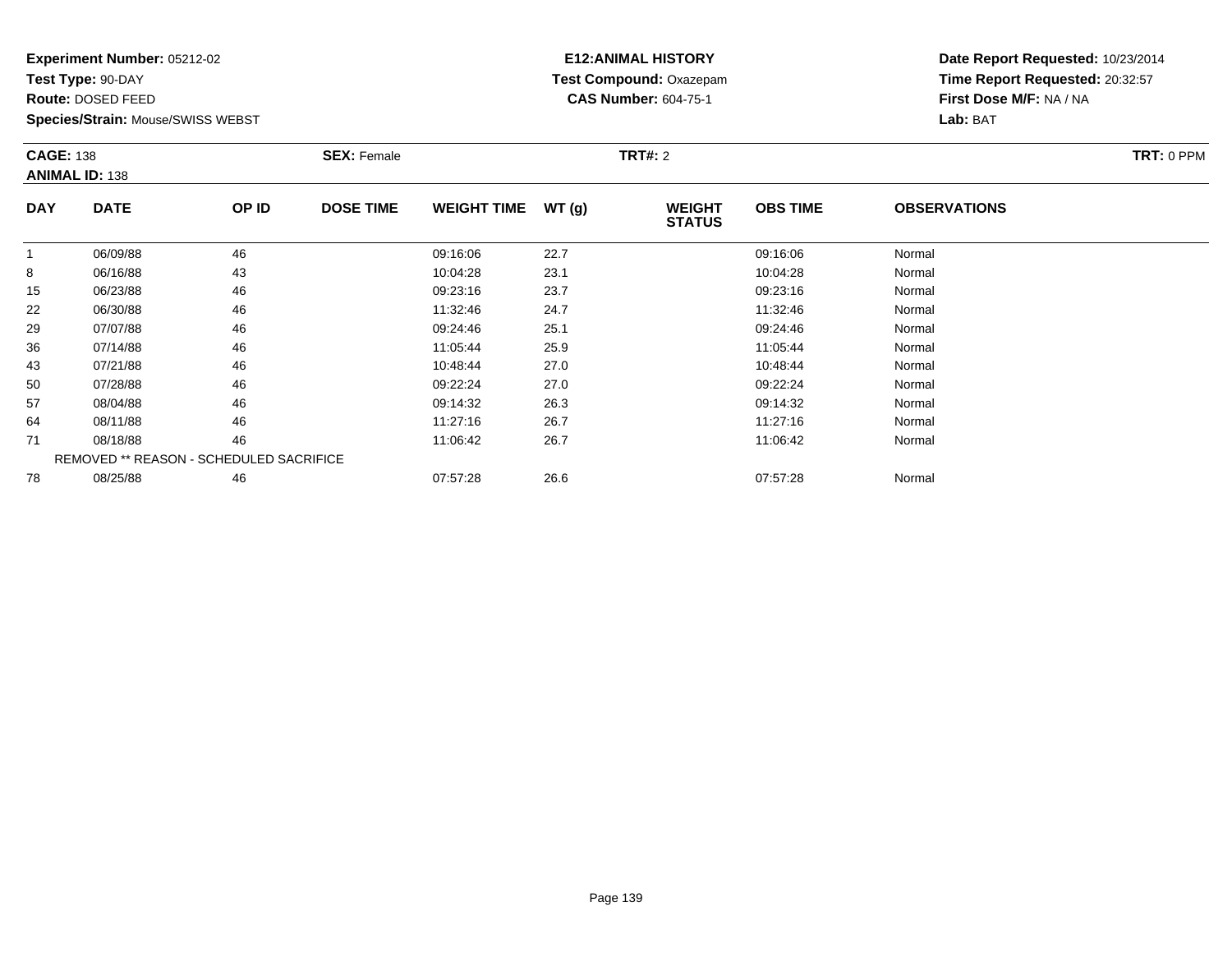**Test Type:** 90-DAY

**Route:** DOSED FEED

**Species/Strain:** Mouse/SWISS WEBST

# **E12:ANIMAL HISTORY Test Compound:** Oxazepam**CAS Number:** 604-75-1

|            | <b>CAGE: 139</b><br><b>ANIMAL ID: 139</b> |       | <b>SEX:</b> Female |                    |       | <b>TRT#:</b> 2                 |                 | <b>TRT: 0 PPM</b>   |  |
|------------|-------------------------------------------|-------|--------------------|--------------------|-------|--------------------------------|-----------------|---------------------|--|
| <b>DAY</b> | <b>DATE</b>                               | OP ID | <b>DOSE TIME</b>   | <b>WEIGHT TIME</b> | WT(g) | <b>WEIGHT</b><br><b>STATUS</b> | <b>OBS TIME</b> | <b>OBSERVATIONS</b> |  |
| 1          | 06/09/88                                  | 46    |                    | 09:16:38           | 21.0  |                                | 09:16:38        | Normal              |  |
| 8          | 06/16/88                                  | 43    |                    | 10:05:00           | 21.8  |                                | 10:05:00        | Normal              |  |
| 15         | 06/23/88                                  | 46    |                    | 09:24:16           | 21.8  |                                | 09:24:16        | Normal              |  |
| 22         | 06/30/88                                  | 46    |                    | 11:33:34           | 22.7  |                                | 11:33:34        | Normal              |  |
| 29         | 07/07/88                                  | 46    |                    | 09:25:34           | 22.7  |                                | 09:25:34        | Normal              |  |
| 36         | 07/14/88                                  | 46    |                    | 11:01:44           | 24.1  |                                | 11:01:44        | Normal              |  |
| 43         | 07/21/88                                  | 46    |                    | 10:45:36           | 24.4  |                                | 10:45:36        | Normal              |  |
| 50         | 07/28/88                                  | 46    |                    | 09:23:18           | 24.3  |                                | 09:23:18        | Normal              |  |
| 57         | 08/04/88                                  | 46    |                    | 09:15:22           | 24.8  |                                | 09:15:22        | Normal              |  |
| 64         | 08/11/88                                  | 46    |                    | 11:28:04           | 26.1  |                                | 11:28:04        | Normal              |  |
| 71         | 08/18/88                                  | 46    |                    | 11:07:28           | 26.7  |                                | 11:07:28        | Normal              |  |
|            | REMOVED ** REASON - SCHEDULED SACRIFICE   |       |                    |                    |       |                                |                 |                     |  |
| 78         | 08/25/88                                  | 46    |                    | 07:53:20           | 26.4  |                                | 07:53:20        | Normal              |  |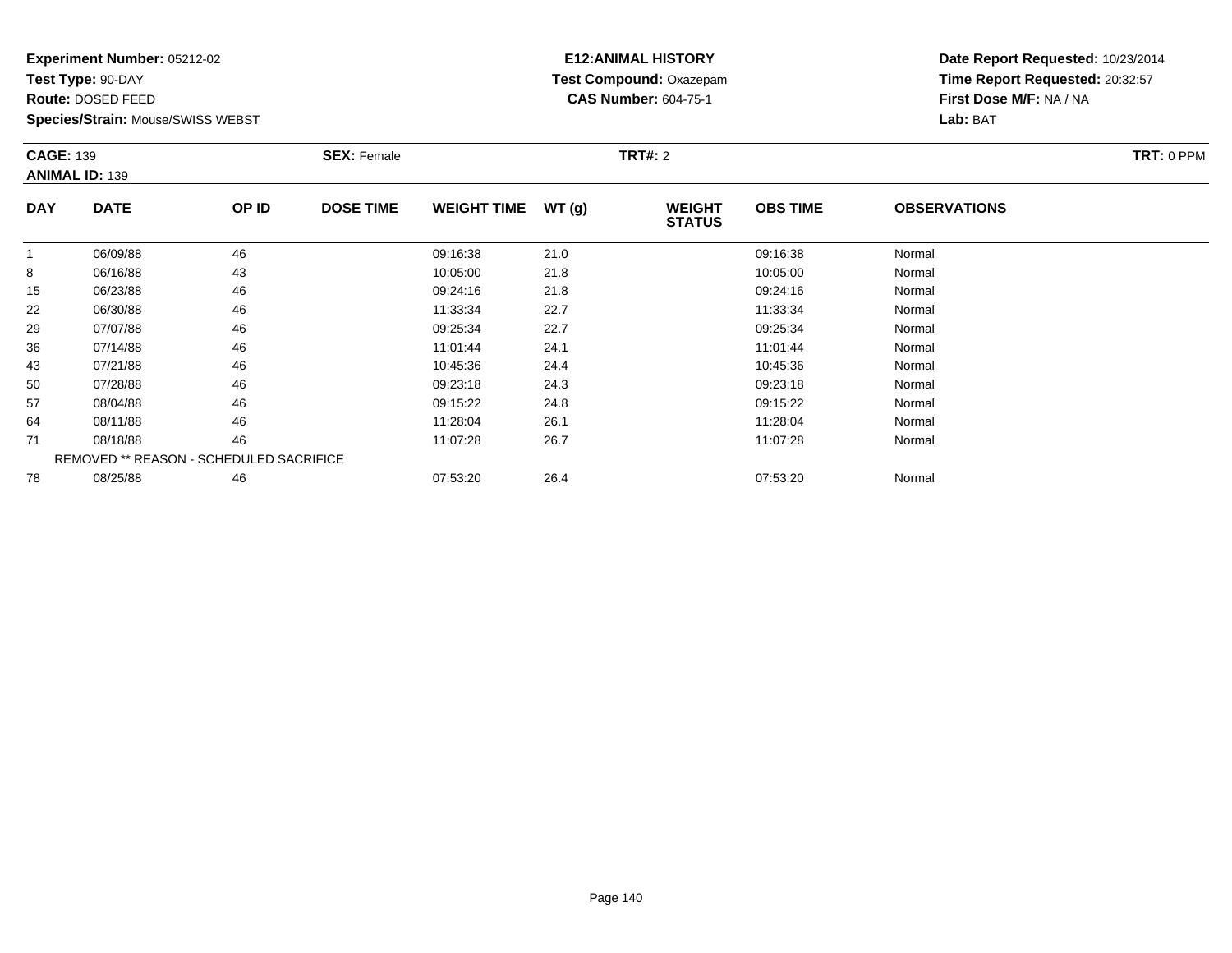**Test Type:** 90-DAY

**Route:** DOSED FEED

**Species/Strain:** Mouse/SWISS WEBST

# **E12:ANIMAL HISTORY Test Compound:** Oxazepam**CAS Number:** 604-75-1

|              | <b>CAGE: 140</b><br><b>ANIMAL ID: 140</b> |       | <b>SEX: Female</b> |                    |       | <b>TRT#:</b> 2                 | TRT: 0 PPM      |                     |  |
|--------------|-------------------------------------------|-------|--------------------|--------------------|-------|--------------------------------|-----------------|---------------------|--|
| <b>DAY</b>   | <b>DATE</b>                               | OP ID | <b>DOSE TIME</b>   | <b>WEIGHT TIME</b> | WT(g) | <b>WEIGHT</b><br><b>STATUS</b> | <b>OBS TIME</b> | <b>OBSERVATIONS</b> |  |
| $\mathbf{1}$ | 06/09/88                                  | 46    |                    | 09:17:02           | 20.7  |                                | 09:17:02        | Normal              |  |
| 8            | 06/16/88                                  | 43    |                    | 10:05:28           | 20.5  |                                | 10:05:28        | Normal              |  |
| 15           | 06/23/88                                  | 46    |                    | 09:25:12           | 22.4  |                                | 09:25:12        | Normal              |  |
| 22           | 06/30/88                                  | 46    |                    | 11:34:28           | 23.4  |                                | 11:34:28        | Normal              |  |
| 29           | 07/07/88                                  | 46    |                    | 09:26:22           | 24.4  |                                | 09:26:22        | Normal              |  |
| 36           | 07/14/88                                  | 46    |                    | 11:02:50           | 25.1  |                                | 11:02:50        | Normal              |  |
| 43           | 07/21/88                                  | 46    |                    | 10:46:22           | 26.1  |                                | 10:46:22        | Normal              |  |
| 50           | 07/28/88                                  | 46    |                    | 09:20:12           | 26.6  |                                | 09:20:12        | Normal              |  |
| 57           | 08/04/88                                  | 46    |                    | 09:12:02           | 25.5  |                                | 09:12:02        | Normal              |  |
| 64           | 08/11/88                                  | 46    |                    | 11:28:52           | 26.3  |                                | 11:28:52        | Normal              |  |
| 71           | 08/18/88                                  | 46    |                    | 11:08:10           | 27.7  |                                | 11:08:10        | Normal              |  |
|              | REMOVED ** REASON - SCHEDULED SACRIFICE   |       |                    |                    |       |                                |                 |                     |  |
| 78           | 08/25/88                                  | 46    |                    | 08:03:28           | 27.4  |                                | 08:03:28        | Normal              |  |
|              |                                           |       |                    |                    |       |                                |                 |                     |  |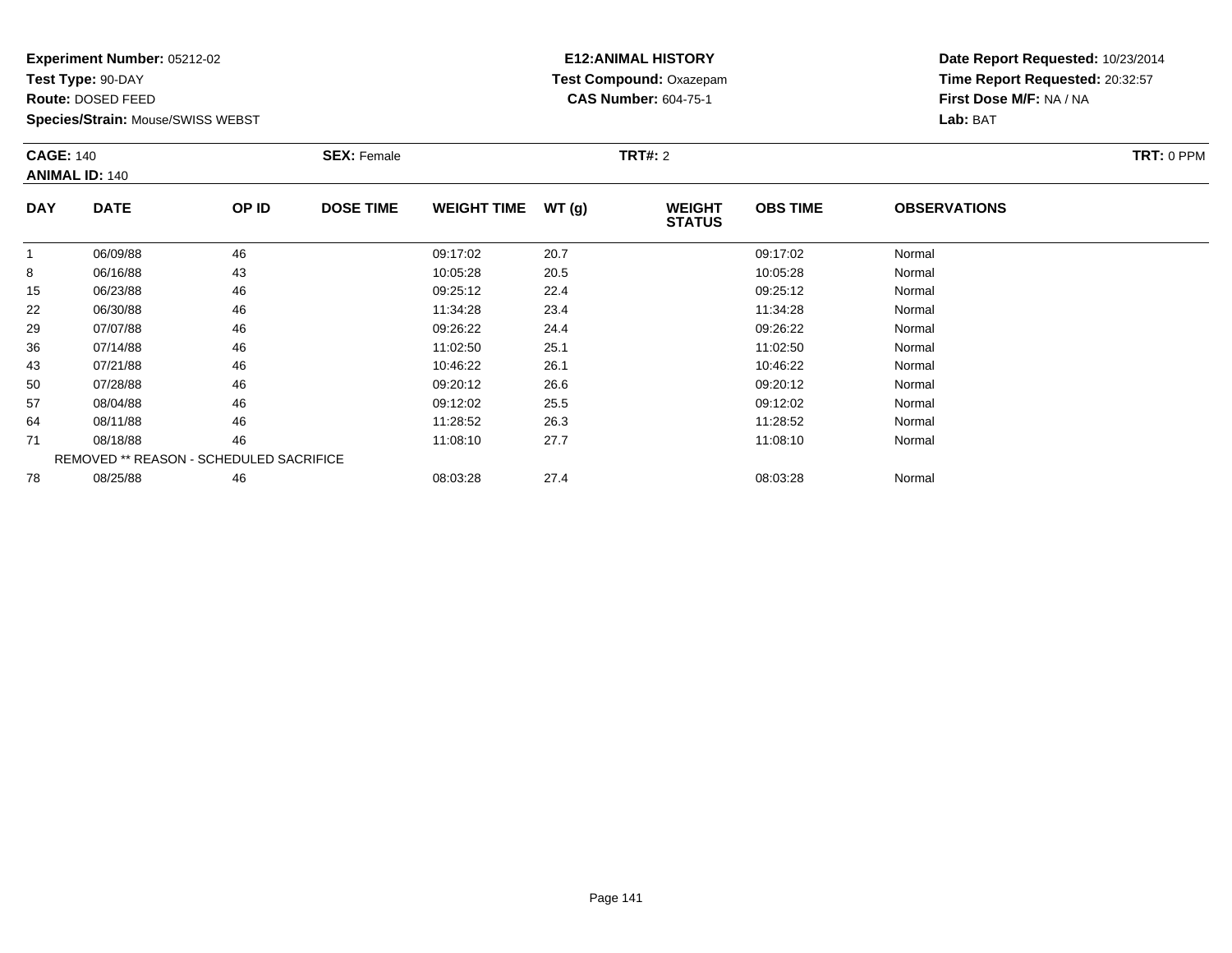**Test Type:** 90-DAY

**Route:** DOSED FEED

**Species/Strain:** Mouse/SWISS WEBST

# **E12:ANIMAL HISTORY Test Compound:** Oxazepam**CAS Number:** 604-75-1

| <b>CAGE: 141</b><br><b>ANIMAL ID: 141</b> |             | <b>SEX: Female</b>                     |                  |                    | <b>TRT#: 4</b> |                                | <b>TRT: 625 PPM</b> |                     |  |
|-------------------------------------------|-------------|----------------------------------------|------------------|--------------------|----------------|--------------------------------|---------------------|---------------------|--|
| <b>DAY</b>                                | <b>DATE</b> | OP ID                                  | <b>DOSE TIME</b> | <b>WEIGHT TIME</b> | WT(g)          | <b>WEIGHT</b><br><b>STATUS</b> | <b>OBS TIME</b>     | <b>OBSERVATIONS</b> |  |
| 1                                         | 06/09/88    | 46                                     |                  | 09:00:06           | 22.5           |                                | 09:00:06            | Normal              |  |
| 8                                         | 06/16/88    | 43                                     |                  | 09:41:24           | 26.6           |                                | 09:41:24            | Normal              |  |
| 15                                        | 06/23/88    | 46                                     |                  | 13:45:18           | 27.9           |                                | 13:45:18            | Normal              |  |
| 22                                        | 06/30/88    | 46                                     |                  | 10:56:32           | 29.0           |                                | 10:56:32            | Normal              |  |
| 29                                        | 07/07/88    | 46                                     |                  | 11:16:30           | 30.7           |                                | 11:16:30            | Normal              |  |
| 36                                        | 07/14/88    | 46                                     |                  | 09:19:34           | 31.2           |                                | 09:19:34            | Normal              |  |
| 43                                        | 07/21/88    | 46                                     |                  | 09:11:22           | 32.3           |                                | 09:11:22            | Normal              |  |
| 50                                        | 07/28/88    | 46                                     |                  | 11:20:36           | 33.1           |                                | 11:20:36            | Normal              |  |
| 57                                        | 08/04/88    | 46                                     |                  | 11:14:24           | 33.4           |                                | 11:14:24            | Normal              |  |
| 64                                        | 08/11/88    | 46                                     |                  | 10:48:26           | 33.4           |                                | 10:48:26            | Normal              |  |
| 71                                        | 08/18/88    | 46                                     |                  | 10:48:22           | 34.3           |                                | 10:48:22            | Normal              |  |
| 78                                        | 08/25/88    | 46                                     |                  | 08:53:36           | 34.3           |                                | 08:53:36            | Normal              |  |
| 85                                        | 09/01/88    | 46                                     |                  | 09:02:36           | 34.1           |                                | 09:02:36            | Normal              |  |
| 92                                        | 09/08/88    | 46                                     |                  | 08:08:12           | 35.2           |                                | 08:08:12            | Normal              |  |
|                                           |             | REMOVED ** REASON - TERMINAL SACRIFICE |                  |                    |                |                                |                     |                     |  |
| 93                                        | 09/09/88    | 46                                     |                  | 07:04:28           | 35.0           |                                | 07:04:28            | Normal              |  |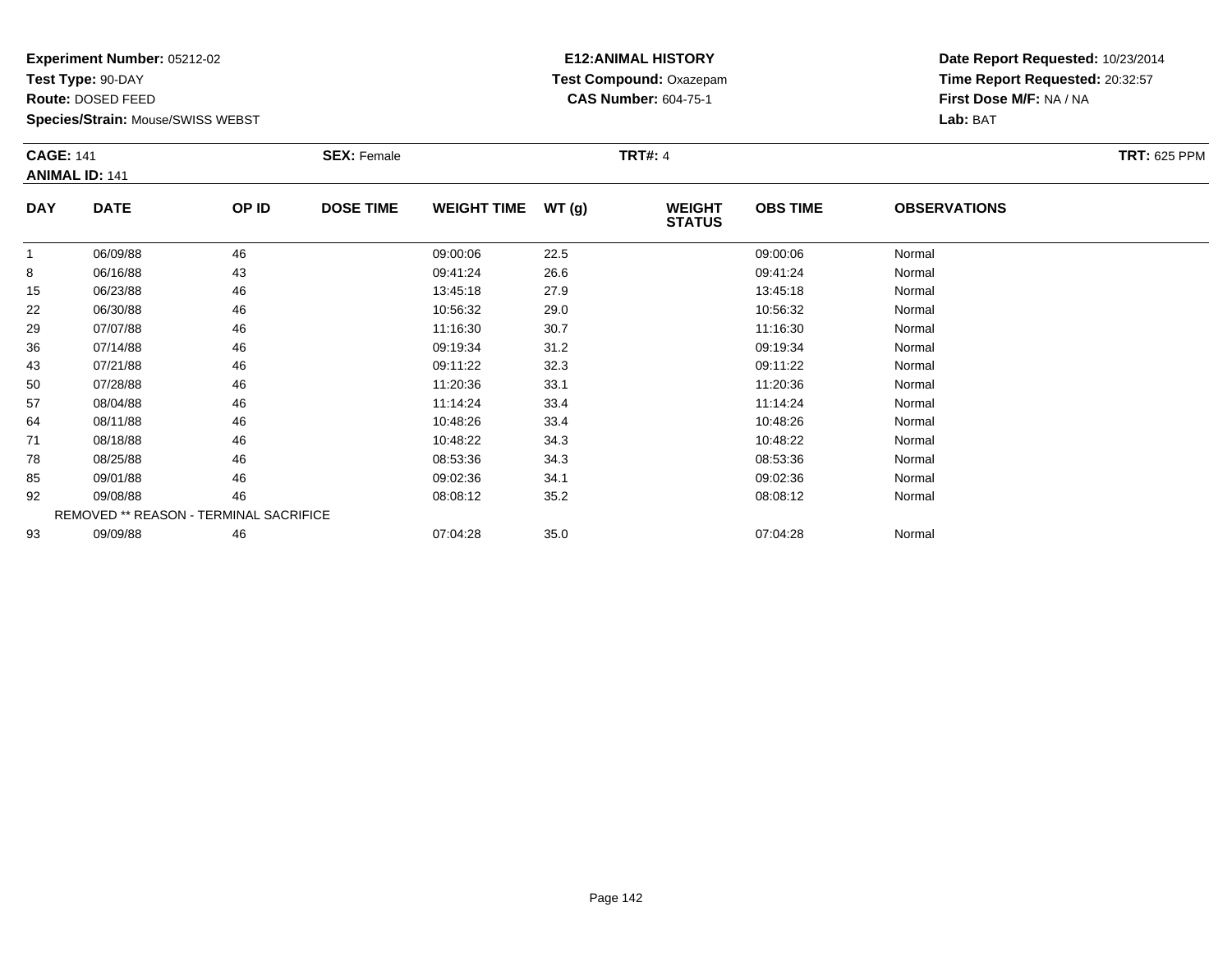**Test Type:** 90-DAY

**Route:** DOSED FEED

**Species/Strain:** Mouse/SWISS WEBST

# **E12:ANIMAL HISTORY Test Compound:** Oxazepam**CAS Number:** 604-75-1

|            | <b>CAGE: 142</b><br><b>ANIMAL ID: 142</b> |                                        | <b>SEX: Female</b> |                    |       | <b>TRT#: 4</b>                 |                 | <b>TRT: 625 PPM</b> |  |
|------------|-------------------------------------------|----------------------------------------|--------------------|--------------------|-------|--------------------------------|-----------------|---------------------|--|
| <b>DAY</b> | <b>DATE</b>                               | OP ID                                  | <b>DOSE TIME</b>   | <b>WEIGHT TIME</b> | WT(g) | <b>WEIGHT</b><br><b>STATUS</b> | <b>OBS TIME</b> | <b>OBSERVATIONS</b> |  |
| 1          | 06/09/88                                  | 46                                     |                    | 09:00:38           | 21.4  |                                | 09:00:38        | Normal              |  |
| 8          | 06/16/88                                  | 43                                     |                    | 09:39:58           | 25.1  |                                | 09:39:58        | Normal              |  |
| 15         | 06/23/88                                  | 46                                     |                    | 13:41:18           | 25.9  |                                | 13:41:18        | Normal              |  |
| 22         | 06/30/88                                  | 46                                     |                    | 10:57:12           | 27.2  |                                | 10:57:12        | Normal              |  |
| 29         | 07/07/88                                  | 46                                     |                    | 11:17:08           | 28.2  |                                | 11:17:08        | Normal              |  |
| 36         | 07/14/88                                  | 46                                     |                    | 09:20:20           | 28.9  |                                | 09:20:20        | Normal              |  |
| 43         | 07/21/88                                  | 46                                     |                    | 09:12:10           | 29.6  |                                | 09:12:10        | Normal              |  |
| 50         | 07/28/88                                  | 46                                     |                    | 11:21:14           | 28.8  |                                | 11:21:14        | Normal              |  |
| 57         | 08/04/88                                  | 46                                     |                    | 11:14:58           | 29.1  |                                | 11:14:58        | Normal              |  |
| 64         | 08/11/88                                  | 46                                     |                    | 10:49:02           | 28.8  |                                | 10:49:02        | Normal              |  |
| 71         | 08/18/88                                  | 46                                     |                    | 10:48:50           | 29.7  |                                | 10:48:50        | Normal              |  |
| 78         | 08/25/88                                  | 46                                     |                    | 08:51:04           | 29.0  |                                | 08:51:04        | Normal              |  |
| 85         | 09/01/88                                  | 46                                     |                    | 09:03:12           | 29.1  |                                | 09:03:12        | Normal              |  |
| 92         | 09/08/88                                  | 46                                     |                    | 08:05:58           | 28.9  |                                | 08:05:58        | Normal              |  |
|            |                                           | REMOVED ** REASON - TERMINAL SACRIFICE |                    |                    |       |                                |                 |                     |  |
| 93         | 09/09/88                                  | 46                                     |                    | 07:05:00           | 29.1  |                                | 07:05:00        | Normal              |  |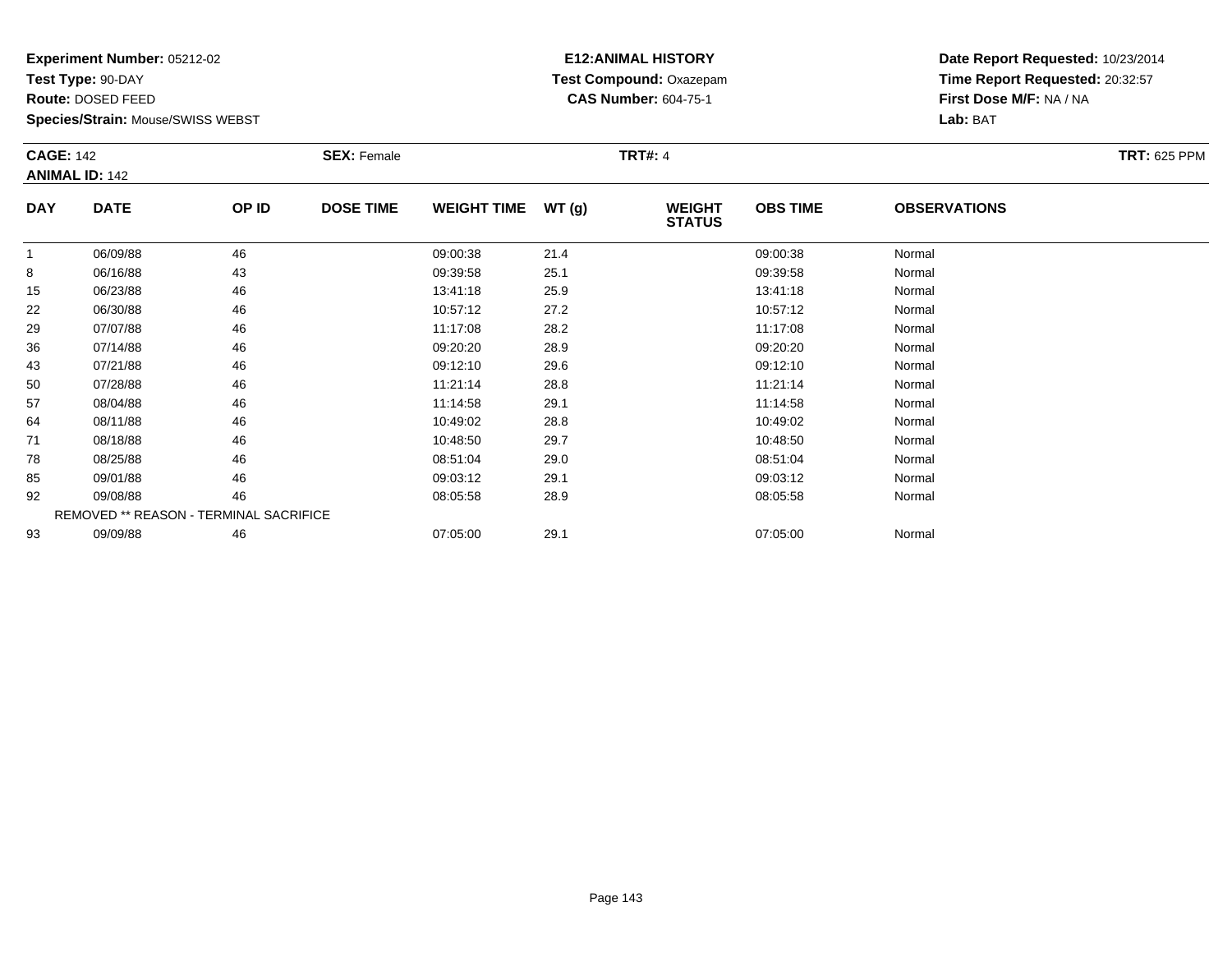**Test Type:** 90-DAY

**Route:** DOSED FEED

**Species/Strain:** Mouse/SWISS WEBST

# **E12:ANIMAL HISTORY Test Compound:** Oxazepam**CAS Number:** 604-75-1

| <b>CAGE: 143</b><br><b>ANIMAL ID: 143</b> |             | <b>SEX: Female</b>                     |                  |                    | <b>TRT#: 4</b> |                                | <b>TRT: 625 PPM</b> |                     |  |
|-------------------------------------------|-------------|----------------------------------------|------------------|--------------------|----------------|--------------------------------|---------------------|---------------------|--|
| <b>DAY</b>                                | <b>DATE</b> | OP ID                                  | <b>DOSE TIME</b> | <b>WEIGHT TIME</b> | WT(g)          | <b>WEIGHT</b><br><b>STATUS</b> | <b>OBS TIME</b>     | <b>OBSERVATIONS</b> |  |
| 1                                         | 06/09/88    | 46                                     |                  | 09:01:06           | 21.0           |                                | 09:01:06            | Normal              |  |
| 8                                         | 06/16/88    | 43                                     |                  | 09:40:20           | 23.5           |                                | 09:40:20            | Normal              |  |
| 15                                        | 06/23/88    | 46                                     |                  | 13:42:16           | 25.4           |                                | 13:42:16            | Normal              |  |
| 22                                        | 06/30/88    | 46                                     |                  | 10:54:24           | 26.4           |                                | 10:54:24            | Normal              |  |
| 29                                        | 07/07/88    | 46                                     |                  | 11:14:52           | 26.6           |                                | 11:14:52            | Normal              |  |
| 36                                        | 07/14/88    | 46                                     |                  | 09:21:04           | 27.6           |                                | 09:21:04            | Normal              |  |
| 43                                        | 07/21/88    | 46                                     |                  | 09:13:06           | 27.4           |                                | 09:13:06            | Normal              |  |
| 50                                        | 07/28/88    | 46                                     |                  | 11:21:52           | 28.1           |                                | 11:21:52            | Normal              |  |
| 57                                        | 08/04/88    | 46                                     |                  | 11:15:42           | 29.2           |                                | 11:15:42            | Normal              |  |
| 64                                        | 08/11/88    | 46                                     |                  | 10:51:22           | 29.6           |                                | 10:51:22            | Normal              |  |
| 71                                        | 08/18/88    | 46                                     |                  | 10:49:30           | 29.3           |                                | 10:49:30            | Normal              |  |
| 78                                        | 08/25/88    | 46                                     |                  | 08:51:42           | 29.1           |                                | 08:51:42            | Normal              |  |
| 85                                        | 09/01/88    | 46                                     |                  | 09:04:00           | 29.8           |                                | 09:04:00            | Normal              |  |
| 92                                        | 09/08/88    | 46                                     |                  | 08:06:56           | 30.9           |                                | 08:06:56            | Normal              |  |
|                                           |             | REMOVED ** REASON - TERMINAL SACRIFICE |                  |                    |                |                                |                     |                     |  |
| 93                                        | 09/09/88    | 46                                     |                  | 07:05:38           | 30.4           |                                | 07:05:38            | Normal              |  |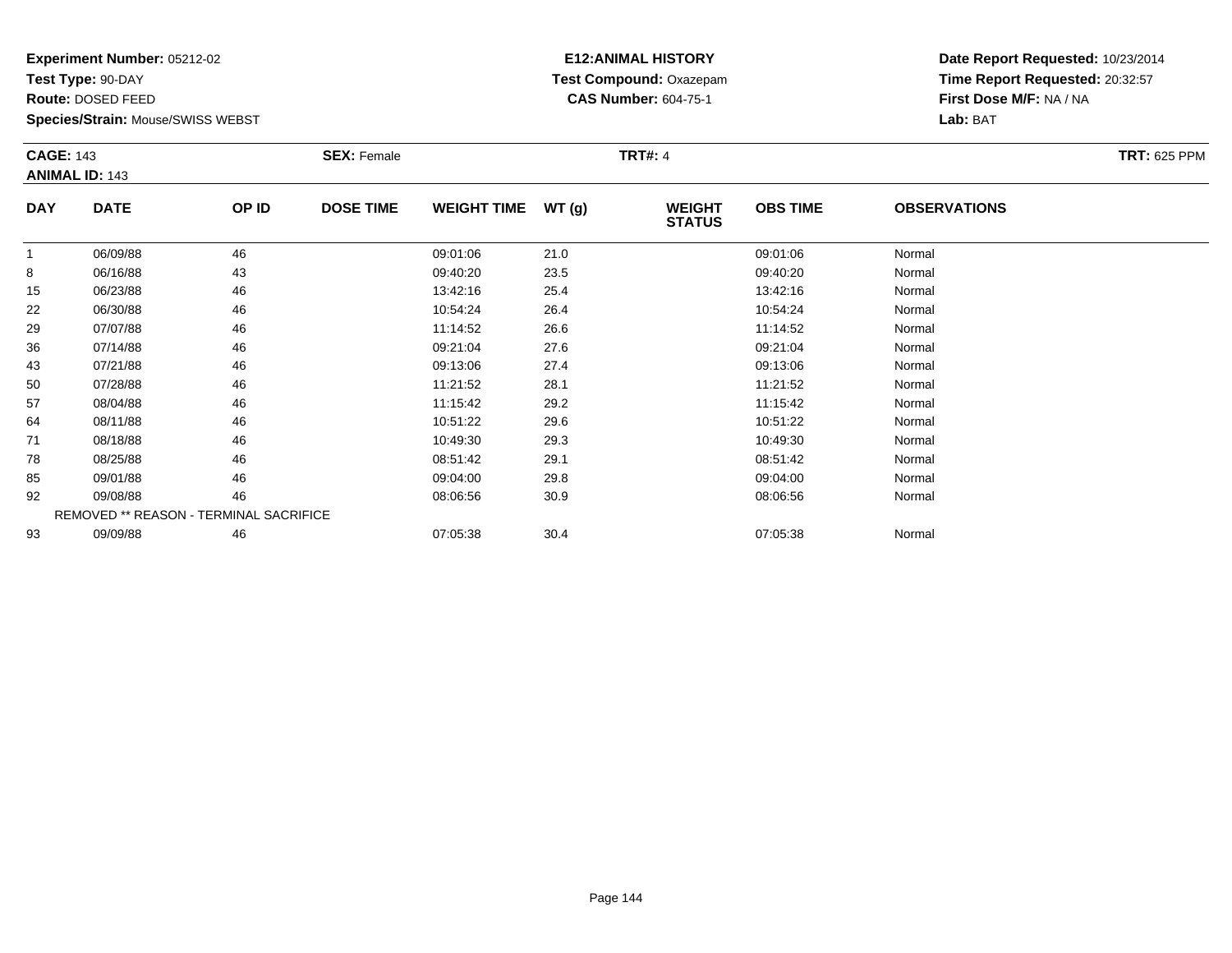**Test Type:** 90-DAY

**Route:** DOSED FEED

**Species/Strain:** Mouse/SWISS WEBST

# **E12:ANIMAL HISTORY Test Compound:** Oxazepam**CAS Number:** 604-75-1

| <b>CAGE: 144</b> |                                        | <b>SEX: Female</b> |                  |                    | <b>TRT#: 4</b> | <b>TRT: 625 PPM</b>            |                 |                     |  |
|------------------|----------------------------------------|--------------------|------------------|--------------------|----------------|--------------------------------|-----------------|---------------------|--|
|                  | <b>ANIMAL ID: 144</b>                  |                    |                  |                    |                |                                |                 |                     |  |
| <b>DAY</b>       | <b>DATE</b>                            | OP ID              | <b>DOSE TIME</b> | <b>WEIGHT TIME</b> | WT(g)          | <b>WEIGHT</b><br><b>STATUS</b> | <b>OBS TIME</b> | <b>OBSERVATIONS</b> |  |
| 1                | 06/09/88                               | 46                 |                  | 09:01:28           | 20.7           |                                | 09:01:28        | Normal              |  |
| 8                | 06/16/88                               | 43                 |                  | 09:40:40           | 24.2           |                                | 09:40:40        | Normal              |  |
| 15               | 06/23/88                               | 46                 |                  | 13:43:12           | 22.0           |                                | 13:43:12        | Normal              |  |
| 22               | 06/30/88                               | 46                 |                  | 10:55:16           | 25.6           |                                | 10:55:16        | Normal              |  |
| 29               | 07/07/88                               | 46                 |                  | 11:15:24           | 27.1           |                                | 11:15:24        | Normal              |  |
| 36               | 07/14/88                               | 46                 |                  | 09:18:24           | 27.3           |                                | 09:18:24        | Normal              |  |
| 43               | 07/21/88                               | 46                 |                  | 09:10:00           | 27.3           |                                | 09:10:00        | Normal              |  |
| 50               | 07/28/88                               | 46                 |                  | 11:22:34           | 27.6           |                                | 11:22:34        | Normal              |  |
| 57               | 08/04/88                               | 46                 |                  | 11:16:28           | 28.4           |                                | 11:16:28        | Normal              |  |
| 64               | 08/11/88                               | 46                 |                  | 10:52:04           | 28.8           |                                | 10:52:04        | Normal              |  |
| 71               | 08/18/88                               | 46                 |                  | 10:50:08           | 29.0           |                                | 10:50:08        | Normal              |  |
| 78               | 08/25/88                               | 46                 |                  | 08:52:20           | 28.6           |                                | 08:52:20        | Normal              |  |
| 85               | 09/01/88                               | 46                 |                  | 09:04:28           | 28.6           |                                | 09:04:28        | Normal              |  |
| 92               | 09/08/88                               | 46                 |                  | 08:07:20           | 29.3           |                                | 08:07:20        | Normal              |  |
|                  | REMOVED ** REASON - TERMINAL SACRIFICE |                    |                  |                    |                |                                |                 |                     |  |
| 93               | 09/09/88                               | 46                 |                  | 07:06:06           | 28.6           |                                | 07:06:06        | Normal              |  |
|                  |                                        |                    |                  |                    |                |                                |                 |                     |  |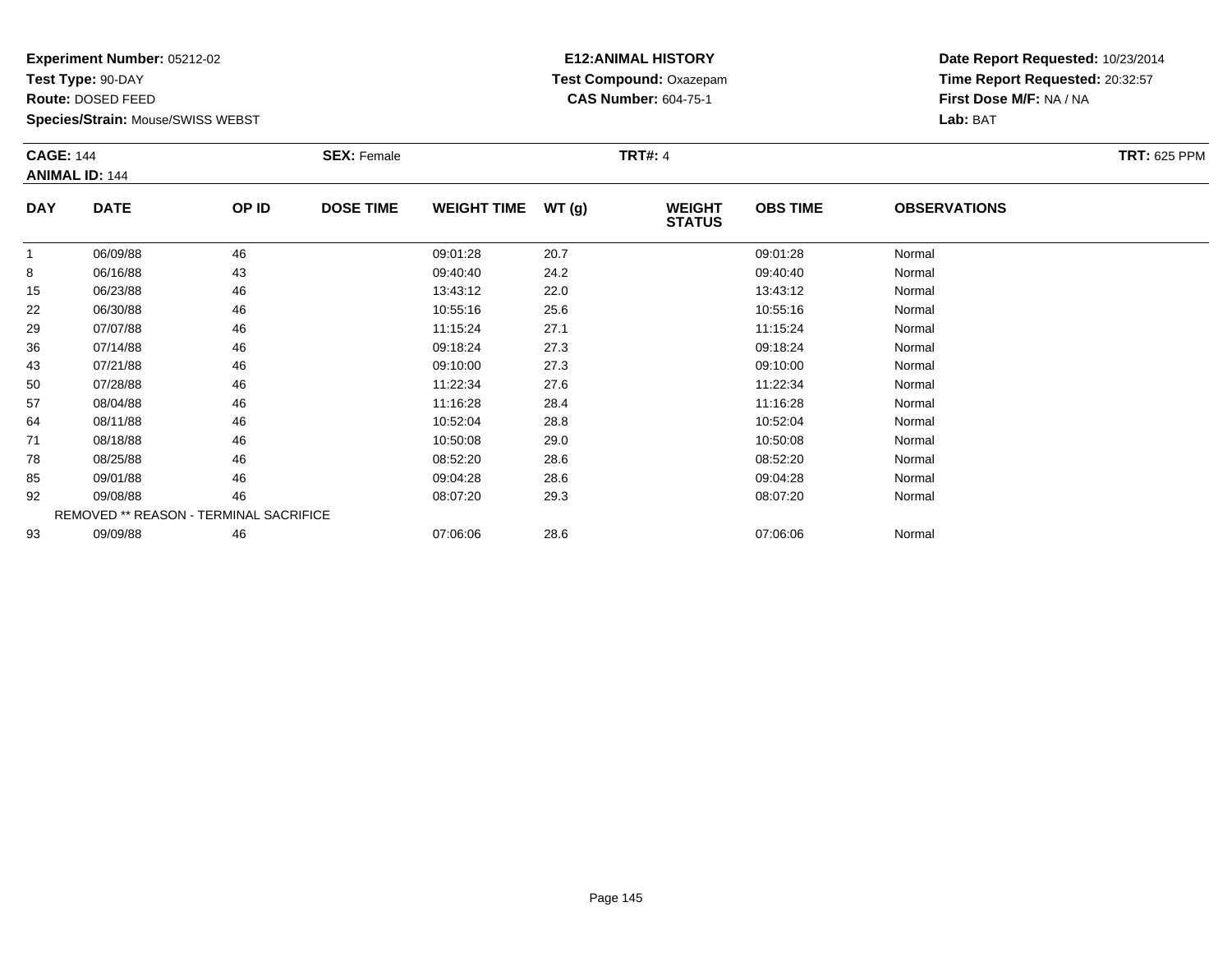**Test Type:** 90-DAY

**Route:** DOSED FEED

**Species/Strain:** Mouse/SWISS WEBST

# **E12:ANIMAL HISTORY Test Compound:** Oxazepam**CAS Number:** 604-75-1

| <b>CAGE: 145</b> |                                        | <b>SEX: Female</b> |                  |                    | <b>TRT#: 4</b> | <b>TRT: 625 PPM</b>            |                 |                     |  |
|------------------|----------------------------------------|--------------------|------------------|--------------------|----------------|--------------------------------|-----------------|---------------------|--|
|                  | <b>ANIMAL ID: 145</b>                  |                    |                  |                    |                |                                |                 |                     |  |
| <b>DAY</b>       | <b>DATE</b>                            | OP ID              | <b>DOSE TIME</b> | <b>WEIGHT TIME</b> | WT(g)          | <b>WEIGHT</b><br><b>STATUS</b> | <b>OBS TIME</b> | <b>OBSERVATIONS</b> |  |
| 1                | 06/09/88                               | 46                 |                  | 09:01:54           | 21.7           |                                | 09:01:54        | Normal              |  |
| 8                | 06/16/88                               | 43                 |                  | 09:41:02           | 25.9           |                                | 09:41:02        | Normal              |  |
| 15               | 06/23/88                               | 46                 |                  | 13:44:30           | 28.0           |                                | 13:44:30        | Normal              |  |
| 22               | 06/30/88                               | 46                 |                  | 10:55:56           | 27.7           |                                | 10:55:56        | Normal              |  |
| 29               | 07/07/88                               | 46                 |                  | 11:15:56           | 28.3           |                                | 11:15:56        | Normal              |  |
| 36               | 07/14/88                               | 46                 |                  | 09:18:58           | 28.7           |                                | 09:18:58        | Normal              |  |
| 43               | 07/21/88                               | 46                 |                  | 09:10:44           | 28.8           |                                | 09:10:44        | Normal              |  |
| 50               | 07/28/88                               | 46                 |                  | 11:20:04           | 29.8           |                                | 11:20:04        | Normal              |  |
| 57               | 08/04/88                               | 46                 |                  | 11:13:44           | 31.6           |                                | 11:13:44        | Normal              |  |
| 64               | 08/11/88                               | 46                 |                  | 10:52:46           | 31.4           |                                | 10:52:46        | Normal              |  |
| 71               | 08/18/88                               | 46                 |                  | 10:50:48           | 32.2           |                                | 10:50:48        | Normal              |  |
| 78               | 08/25/88                               | 46                 |                  | 08:52:58           | 32.3           |                                | 08:52:58        | Normal              |  |
| 85               | 09/01/88                               | 46                 |                  | 09:05:06           | 32.1           |                                | 09:05:06        | Normal              |  |
| 92               | 09/08/88                               | 46                 |                  | 08:07:44           | 31.5           |                                | 08:07:44        | Normal              |  |
|                  | REMOVED ** REASON - TERMINAL SACRIFICE |                    |                  |                    |                |                                |                 |                     |  |
| 93               | 09/09/88                               | 46                 |                  | 07:07:24           | 31.3           |                                | 07:07:24        | Normal              |  |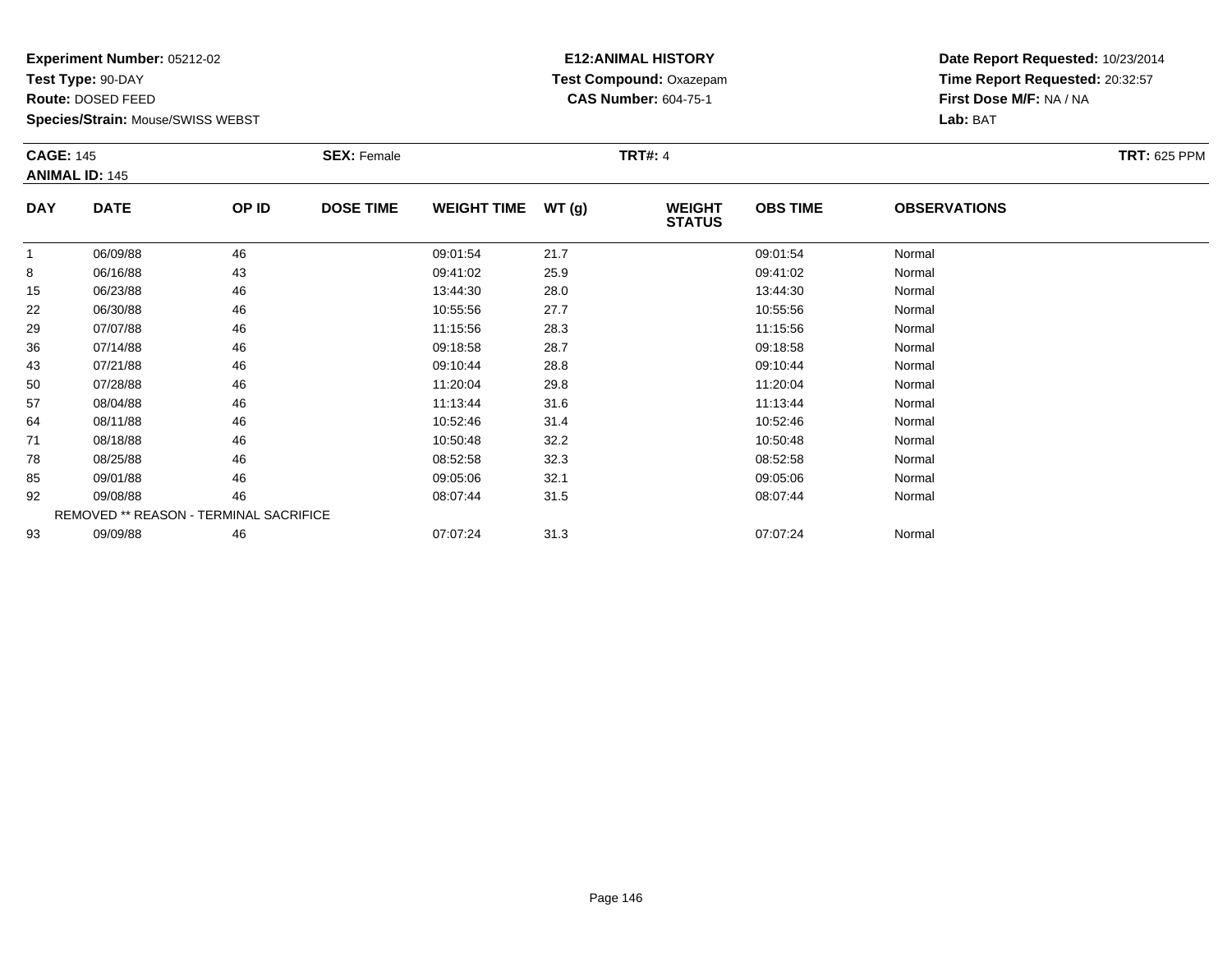**Test Type:** 90-DAY

**Route:** DOSED FEED

**Species/Strain:** Mouse/SWISS WEBST

# **E12:ANIMAL HISTORY Test Compound:** Oxazepam**CAS Number:** 604-75-1

| <b>CAGE: 146</b><br><b>ANIMAL ID: 146</b> |                                        | <b>SEX: Female</b> |                  |          | <b>TRT#: 4</b> |                                | <b>TRT: 625 PPM</b> |                     |  |
|-------------------------------------------|----------------------------------------|--------------------|------------------|----------|----------------|--------------------------------|---------------------|---------------------|--|
| <b>DAY</b>                                | <b>DATE</b>                            | OP ID              | <b>DOSE TIME</b> |          | WT(g)          | <b>WEIGHT</b><br><b>STATUS</b> | <b>OBS TIME</b>     | <b>OBSERVATIONS</b> |  |
| $\mathbf{1}$                              | 06/09/88                               | 46                 |                  | 08:39:46 | 22.3           |                                | 08:39:46            | Normal              |  |
| 8                                         | 06/16/88                               | 43                 |                  | 09:28:42 | 26.7           |                                | 09:28:42            | Normal              |  |
| 15                                        | 06/23/88                               | 46                 |                  | 13:40:26 | 28.2           |                                | 13:40:26            | Normal              |  |
| 22                                        | 06/30/88                               | 46                 |                  | 10:52:06 | 28.4           |                                | 10:52:06            | Normal              |  |
| 29                                        | 07/07/88                               | 46                 |                  | 11:13:00 | 30.1           |                                | 11:13:00            | Normal              |  |
| 36                                        | 07/14/88                               | 46                 |                  | 08:53:56 | 30.7           |                                | 08:53:56            | Normal              |  |
| 43                                        | 07/21/88                               | 46                 |                  | 08:54:10 | 32.1           |                                | 08:54:10            | Normal              |  |
| 50                                        | 07/28/88                               | 46                 |                  | 11:24:02 | 32.8           |                                | 11:24:02            | Normal              |  |
| 57                                        | 08/04/88                               | 46                 |                  | 11:18:02 | 32.3           |                                | 11:18:02            | Normal              |  |
| 64                                        | 08/11/88                               | 46                 |                  | 10:54:30 | 33.5           |                                | 10:54:30            | Normal              |  |
| 71                                        | 08/18/88                               | 46                 |                  | 10:52:36 | 33.9           |                                | 10:52:36            | Normal              |  |
| 78                                        | 08/25/88                               | 46                 |                  | 08:36:44 | 33.8           |                                | 08:36:44            | Normal              |  |
| 85                                        | 09/01/88                               | 46                 |                  | 08:43:56 | 33.6           |                                | 08:43:56            | Normal              |  |
| 92                                        | 09/08/88                               | 46                 |                  | 08:10:44 | 33.5           |                                | 08:10:44            | Normal              |  |
|                                           | REMOVED ** REASON - TERMINAL SACRIFICE |                    |                  |          |                |                                |                     |                     |  |
| 93                                        | 09/09/88                               | 46                 |                  | 07:08:12 | 33.2           |                                | 07:08:12            | Normal              |  |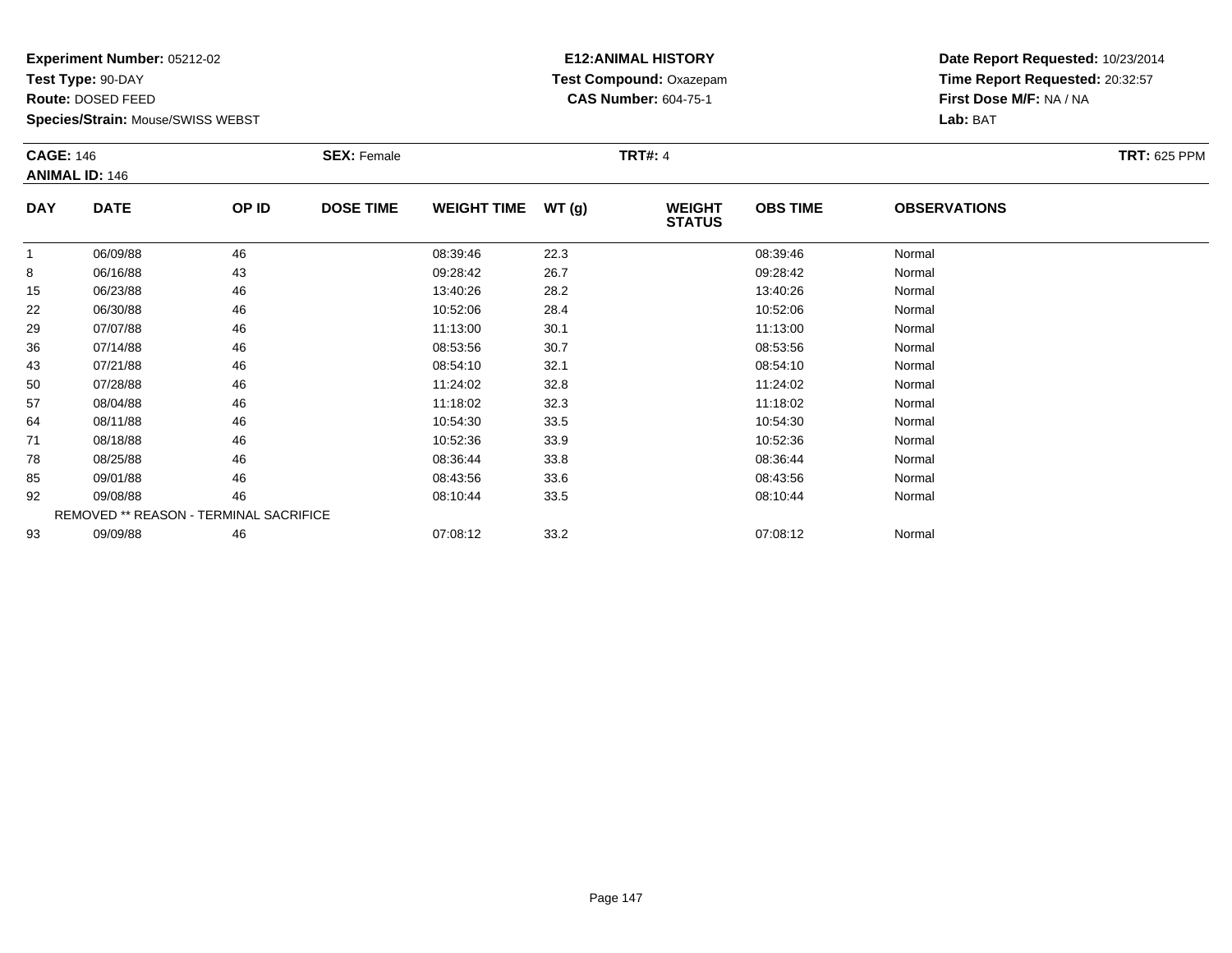**Test Type:** 90-DAY

**Route:** DOSED FEED

**Species/Strain:** Mouse/SWISS WEBST

# **E12:ANIMAL HISTORY Test Compound:** Oxazepam**CAS Number:** 604-75-1

| <b>CAGE: 147</b>      |             | <b>SEX: Female</b>                     |                  |                    | <b>TRT#: 4</b> | <b>TRT: 625 PPM</b>            |                 |                     |  |
|-----------------------|-------------|----------------------------------------|------------------|--------------------|----------------|--------------------------------|-----------------|---------------------|--|
| <b>ANIMAL ID: 147</b> |             |                                        |                  |                    |                |                                |                 |                     |  |
| <b>DAY</b>            | <b>DATE</b> | OP ID                                  | <b>DOSE TIME</b> | <b>WEIGHT TIME</b> | WT(g)          | <b>WEIGHT</b><br><b>STATUS</b> | <b>OBS TIME</b> | <b>OBSERVATIONS</b> |  |
|                       | 06/09/88    | 46                                     |                  | 08:40:14           | 21.8           |                                | 08:40:14        | Normal              |  |
| 8                     | 06/16/88    | 43                                     |                  | 09:23:14           | 25.9           |                                | 09:23:14        | Normal              |  |
| 15                    | 06/23/88    | 46                                     |                  | 13:36:24           | 27.0           |                                | 13:36:24        | Normal              |  |
| 22                    | 06/30/88    | 46                                     |                  | 10:52:50           | 27.8           |                                | 10:52:50        | Normal              |  |
| 29                    | 07/07/88    | 46                                     |                  | 11:13:32           | 27.7           |                                | 11:13:32        | Normal              |  |
| 36                    | 07/14/88    | 46                                     |                  | 08:54:40           | 28.9           |                                | 08:54:40        | Normal              |  |
| 43                    | 07/21/88    | 46                                     |                  | 08:54:52           | 29.2           |                                | 08:54:52        | Normal              |  |
| 50                    | 07/28/88    | 46                                     |                  | 11:24:36           | 31.1           |                                | 11:24:36        | Normal              |  |
| 57                    | 08/04/88    | 46                                     |                  | 11:18:42           | 31.5           |                                | 11:18:42        | Normal              |  |
| 64                    | 08/11/88    | 46                                     |                  | 10:55:06           | 31.6           |                                | 10:55:06        | Normal              |  |
| 71                    | 08/18/88    | 46                                     |                  | 10:53:12           | 31.2           |                                | 10:53:12        | Normal              |  |
| 78                    | 08/25/88    | 46                                     |                  | 08:33:10           | 32.4           |                                | 08:33:10        | Normal              |  |
| 85                    | 09/01/88    | 46                                     |                  | 08:48:20           | 32.4           |                                | 08:48:20        | Normal              |  |
| 92                    | 09/08/88    | 46                                     |                  | 08:08:52           | 33.4           |                                | 08:08:52        | Normal              |  |
|                       |             | REMOVED ** REASON - TERMINAL SACRIFICE |                  |                    |                |                                |                 |                     |  |
| 93                    | 09/09/88    | 46                                     |                  | 07:08:42           | 32.5           |                                | 07:08:42        | Normal              |  |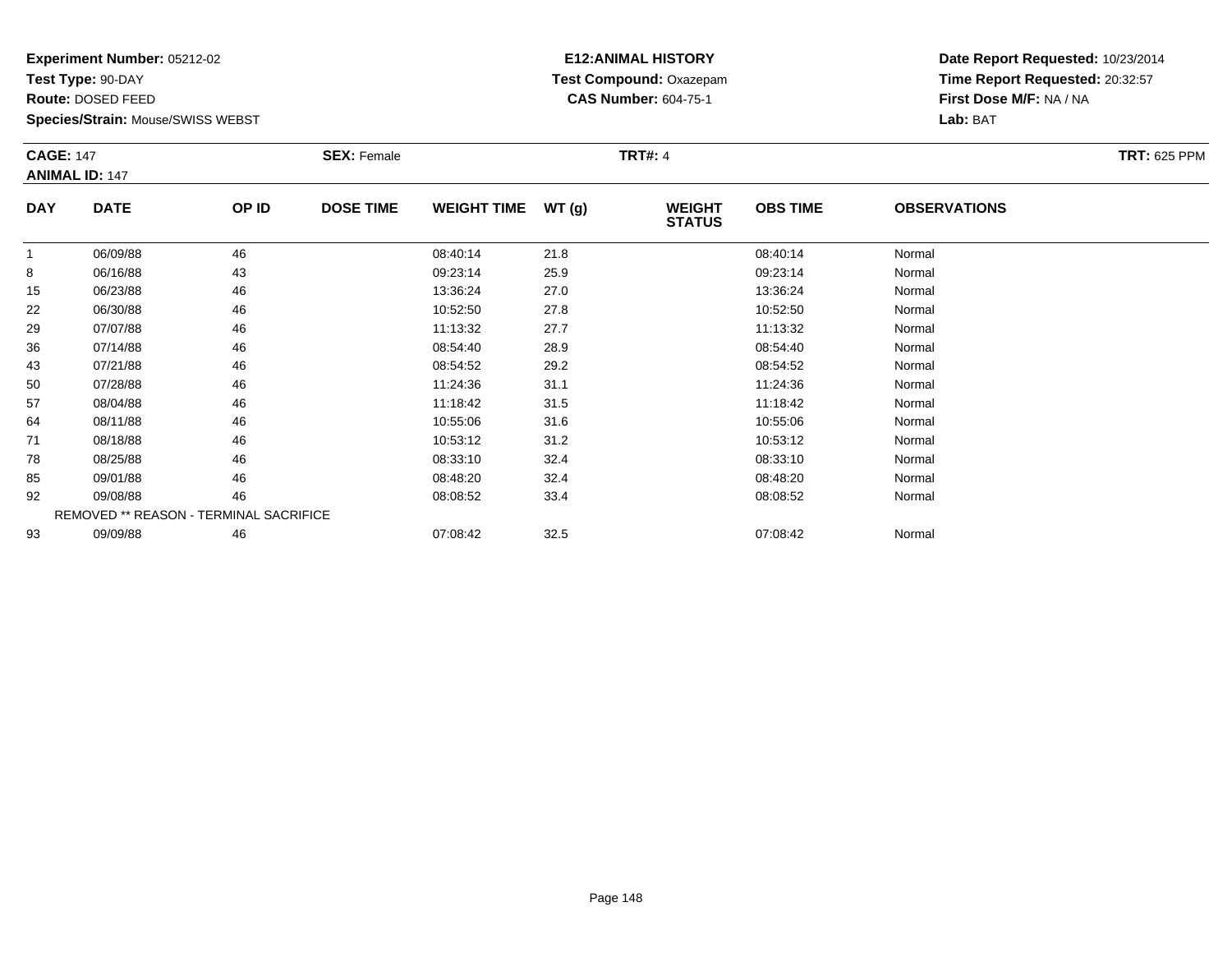**Test Type:** 90-DAY

**Route:** DOSED FEED

**Species/Strain:** Mouse/SWISS WEBST

# **E12:ANIMAL HISTORY Test Compound:** Oxazepam**CAS Number:** 604-75-1

| <b>CAGE: 148</b> |                                        | <b>SEX: Female</b> |                  |                    | <b>TRT#: 4</b> | <b>TRT: 625 PPM</b>            |                 |                     |  |
|------------------|----------------------------------------|--------------------|------------------|--------------------|----------------|--------------------------------|-----------------|---------------------|--|
|                  | <b>ANIMAL ID: 148</b>                  |                    |                  |                    |                |                                |                 |                     |  |
| <b>DAY</b>       | <b>DATE</b>                            | OP ID              | <b>DOSE TIME</b> | <b>WEIGHT TIME</b> | WT(g)          | <b>WEIGHT</b><br><b>STATUS</b> | <b>OBS TIME</b> | <b>OBSERVATIONS</b> |  |
| -1               | 06/09/88                               | 46                 |                  | 08:40:40           | 22.8           |                                | 08:40:40        | Normal              |  |
| 8                | 06/16/88                               | 43                 |                  | 09:24:28           | 23.9           |                                | 09:24:28        | Normal              |  |
| 15               | 06/23/88                               | 46                 |                  | 13:38:04           | 26.5           |                                | 13:38:04        | Normal              |  |
| 22               | 06/30/88                               | 46                 |                  | 10:49:44           | 29.5           |                                | 10:49:44        | Normal              |  |
| 29               | 07/07/88                               | 46                 |                  | 11:11:04           | 30.2           |                                | 11:11:04        | Normal              |  |
| 36               | 07/14/88                               | 46                 |                  | 08:55:22           | 31.1           |                                | 08:55:22        | Normal              |  |
| 43               | 07/21/88                               | 46                 |                  | 08:55:46           | 31.2           |                                | 08:55:46        | Normal              |  |
| 50               | 07/28/88                               | 46                 |                  | 11:25:14           | 32.8           |                                | 11:25:14        | Normal              |  |
| 57               | 08/04/88                               | 46                 |                  | 11:19:22           | 33.4           |                                | 11:19:22        | Normal              |  |
| 64               | 08/11/88                               | 46                 |                  | 10:55:38           | 34.1           |                                | 10:55:38        | Normal              |  |
| 71               | 08/18/88                               | 46                 |                  | 10:53:48           | 34.5           |                                | 10:53:48        | Normal              |  |
| 78               | 08/25/88                               | 46                 |                  | 08:34:38           | 34.7           |                                | 08:34:38        | Normal              |  |
| 85               | 09/01/88                               | 46                 |                  | 08:48:54           | 34.2           |                                | 08:48:54        | Normal              |  |
| 92               | 09/08/88                               | 46                 |                  | 08:09:18           | 35.3           |                                | 08:09:18        | Normal              |  |
|                  | REMOVED ** REASON - TERMINAL SACRIFICE |                    |                  |                    |                |                                |                 |                     |  |
| 93               | 09/09/88                               | 46                 |                  | 07:09:18           | 34.8           |                                | 07:09:18        | Normal              |  |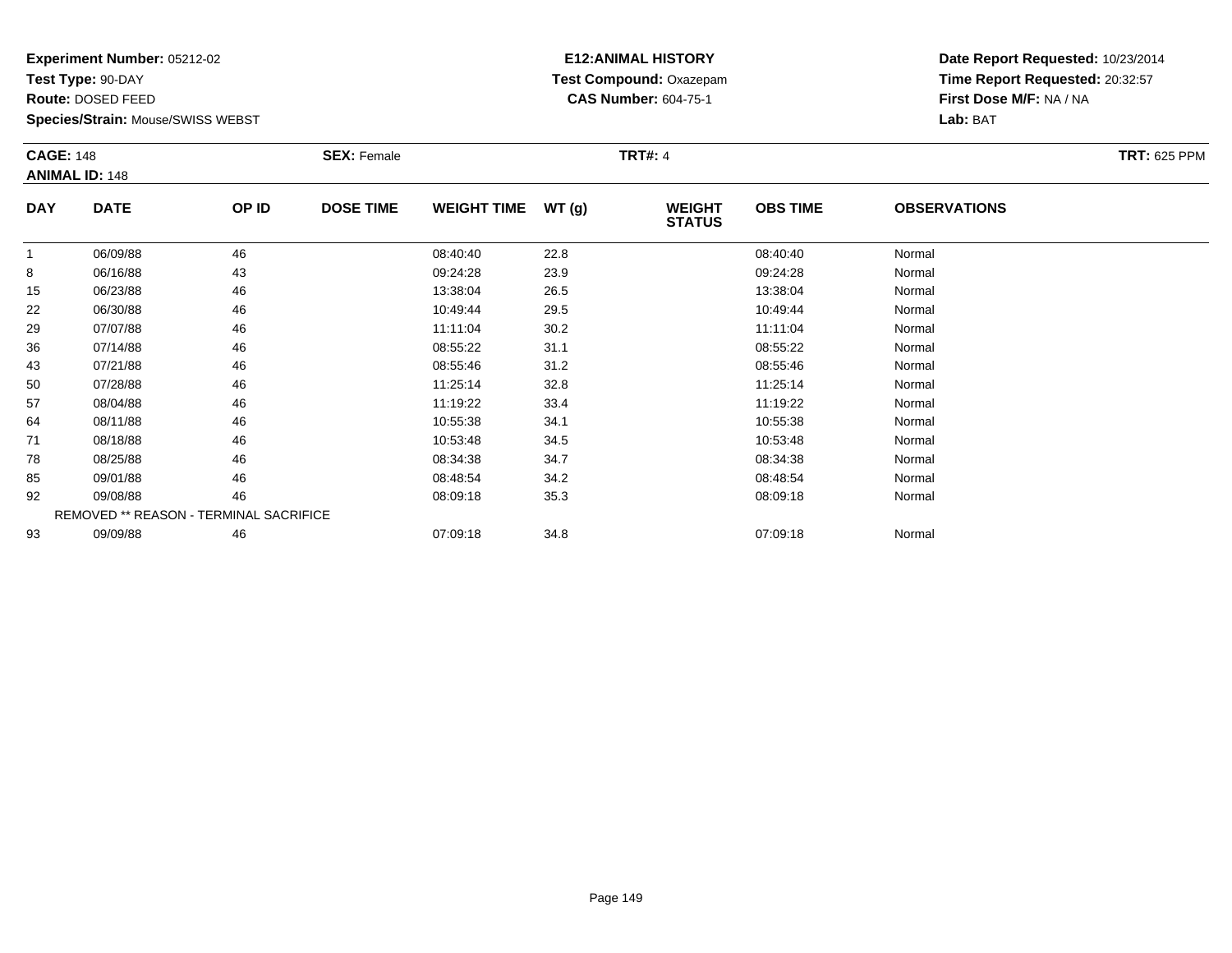**Test Type:** 90-DAY

**Route:** DOSED FEED

**Species/Strain:** Mouse/SWISS WEBST

# **E12:ANIMAL HISTORY Test Compound:** Oxazepam**CAS Number:** 604-75-1

| <b>CAGE: 149</b><br><b>ANIMAL ID: 149</b> |                                        |    | <b>SEX: Female</b> |                    |       | <b>TRT#: 4</b>                 |                 |                     |  |  |  |
|-------------------------------------------|----------------------------------------|----|--------------------|--------------------|-------|--------------------------------|-----------------|---------------------|--|--|--|
| <b>DAY</b>                                | <b>DATE</b><br>OP ID                   |    | <b>DOSE TIME</b>   | <b>WEIGHT TIME</b> | WT(g) | <b>WEIGHT</b><br><b>STATUS</b> | <b>OBS TIME</b> | <b>OBSERVATIONS</b> |  |  |  |
|                                           | 06/09/88                               | 46 |                    | 08:41:06           | 23.1  |                                | 08:41:06        | Normal              |  |  |  |
| 8                                         | 06/16/88                               | 43 |                    | 09:27:48           | 27.1  |                                | 09:27:48        | Normal              |  |  |  |
| 15                                        | 06/23/88                               | 46 |                    | 13:38:44           | 27.6  |                                | 13:38:44        | Normal              |  |  |  |
| 22                                        | 06/30/88                               | 46 |                    | 10:50:28           | 28.8  |                                | 10:50:28        | Normal              |  |  |  |
| 29                                        | 07/07/88                               | 46 |                    | 11:11:40           | 30.4  |                                | 11:11:40        | Normal              |  |  |  |
| 36                                        | 07/14/88                               | 46 |                    | 08:51:40           | 30.8  |                                | 08:51:40        | Normal              |  |  |  |
| 43                                        | 07/21/88                               | 46 |                    | 08:52:10           | 31.0  |                                | 08:52:10        | Normal              |  |  |  |
| 50                                        | 07/28/88                               | 46 |                    | 11:25:58           | 31.8  |                                | 11:25:58        | Normal              |  |  |  |
| 57                                        | 08/04/88                               | 46 |                    | 11:20:04           | 33.1  |                                | 11:20:04        | Normal              |  |  |  |
| 64                                        | 08/11/88                               | 46 |                    | 10:56:14           | 33.6  |                                | 10:56:14        | Normal              |  |  |  |
| 71                                        | 08/18/88                               | 46 |                    | 10:54:22           | 33.8  |                                | 10:54:22        | Normal              |  |  |  |
| 78                                        | 08/25/88                               | 46 |                    | 08:35:20           | 34.1  |                                | 08:35:20        | Normal              |  |  |  |
| 85                                        | 09/01/88                               | 46 |                    | 08:49:32           | 33.9  |                                | 08:49:32        | Normal              |  |  |  |
| 92                                        | 09/08/88                               | 46 |                    | 08:09:48           | 34.3  |                                | 08:09:48        | Normal              |  |  |  |
|                                           | REMOVED ** REASON - TERMINAL SACRIFICE |    |                    |                    |       |                                |                 |                     |  |  |  |
| 93                                        | 09/09/88                               | 46 |                    | 07:09:50           | 33.6  |                                | 07:09:50        | Normal              |  |  |  |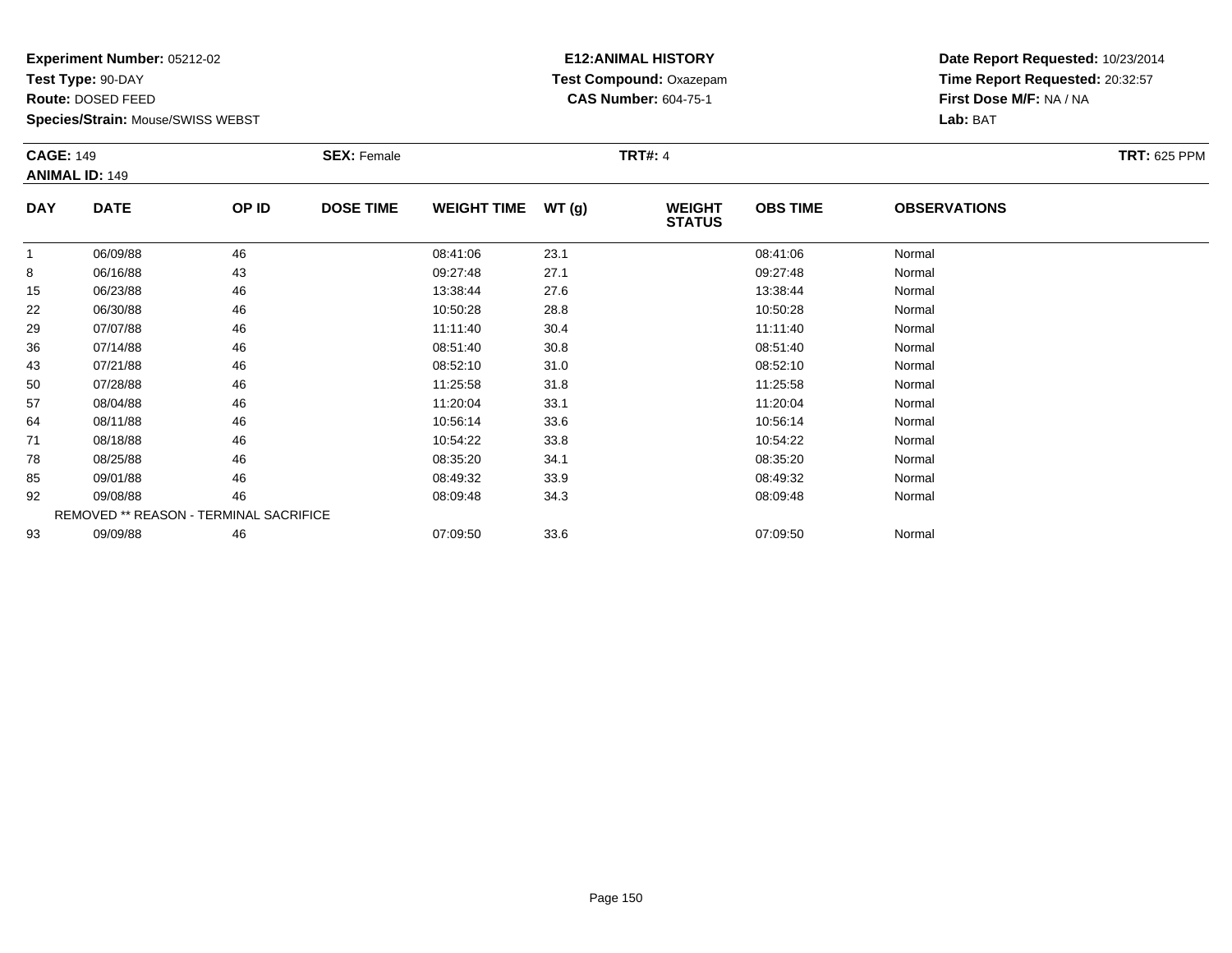**Test Type:** 90-DAY

**Route:** DOSED FEED

**Species/Strain:** Mouse/SWISS WEBST

# **E12:ANIMAL HISTORY Test Compound:** Oxazepam**CAS Number:** 604-75-1

| <b>CAGE: 150</b><br><b>ANIMAL ID: 150</b> |                                        |       | <b>SEX: Female</b> |                    |       | <b>TRT#: 4</b>                 |                 |                     | <b>TRT: 625 PPM</b> |
|-------------------------------------------|----------------------------------------|-------|--------------------|--------------------|-------|--------------------------------|-----------------|---------------------|---------------------|
| <b>DAY</b>                                | <b>DATE</b>                            | OP ID | <b>DOSE TIME</b>   | <b>WEIGHT TIME</b> | WT(g) | <b>WEIGHT</b><br><b>STATUS</b> | <b>OBS TIME</b> | <b>OBSERVATIONS</b> |                     |
|                                           | 06/09/88                               | 46    |                    | 08:41:30           | 21.7  |                                | 08:41:30        | Normal              |                     |
| 8                                         | 06/16/88                               | 43    |                    | 09:28:20           | 25.0  |                                | 09:28:20        | Normal              |                     |
| 15                                        | 06/23/88                               | 46    |                    | 13:39:40           | 25.5  |                                | 13:39:40        | Normal              |                     |
| 22                                        | 06/30/88                               | 46    |                    | 10:51:20           | 25.4  |                                | 10:51:20        | Normal              |                     |
| 29                                        | 07/07/88                               | 46    |                    | 11:12:14           | 26.4  |                                | 11:12:14        | Normal              |                     |
| 36                                        | 07/14/88                               | 46    |                    | 08:53:20           | 27.5  |                                | 08:53:20        | Normal              |                     |
| 43                                        | 07/21/88                               | 46    |                    | 08:53:28           | 28.2  |                                | 08:53:28        | Normal              |                     |
| 50                                        | 07/28/88                               | 46    |                    | 11:23:24           | 28.5  |                                | 11:23:24        | Normal              |                     |
| 57                                        | 08/04/88                               | 46    |                    | 11:17:24           | 30.1  |                                | 11:17:24        | Normal              |                     |
| 64                                        | 08/11/88                               | 46    |                    | 10:57:06           | 30.1  |                                | 10:57:06        | Normal              |                     |
| 71                                        | 08/18/88                               | 46    |                    | 10:55:12           | 30.5  |                                | 10:55:12        | Normal              |                     |
| 78                                        | 08/25/88                               | 46    |                    | 08:35:58           | 29.4  |                                | 08:35:58        | Normal              |                     |
| 85                                        | 09/01/88                               | 46    |                    | 08:50:16           | 30.1  |                                | 08:50:16        | Normal              |                     |
| 92                                        | 09/08/88                               | 46    |                    | 08:10:18           | 30.7  |                                | 08:10:18        | Normal              |                     |
|                                           | REMOVED ** REASON - TERMINAL SACRIFICE |       |                    |                    |       |                                |                 |                     |                     |
| 93                                        | 09/09/88                               | 46    |                    | 07:10:22           | 31.0  |                                | 07:10:22        | Normal              |                     |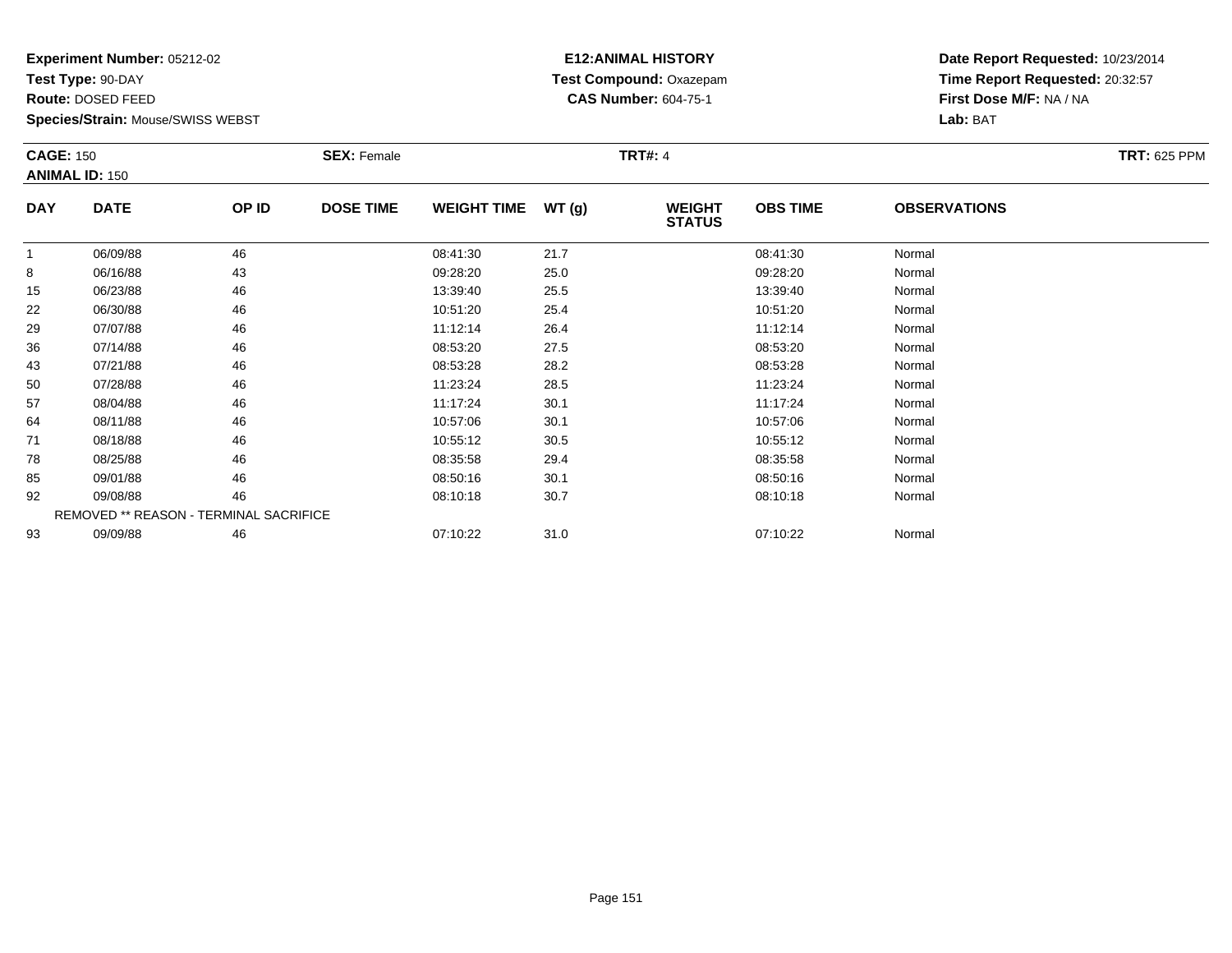|                                                                 | Experiment Number: 05212-02<br>Test Type: 90-DAY<br>Route: DOSED FEED<br>Species/Strain: Mouse/SWISS WEBST |                                               |                  |                    |                | <b>E12: ANIMAL HISTORY</b><br>Test Compound: Oxazepam<br><b>CAS Number: 604-75-1</b> | Date Report Requested: 10/23/2014<br>Time Report Requested: 20:32:57<br>First Dose M/F: NA / NA<br>Lab: BAT |                     |
|-----------------------------------------------------------------|------------------------------------------------------------------------------------------------------------|-----------------------------------------------|------------------|--------------------|----------------|--------------------------------------------------------------------------------------|-------------------------------------------------------------------------------------------------------------|---------------------|
| <b>CAGE: 151</b><br><b>SEX: Female</b><br><b>ANIMAL ID: 151</b> |                                                                                                            |                                               |                  |                    | <b>TRT#: 4</b> | <b>TRT: 625 PPM</b>                                                                  |                                                                                                             |                     |
| <b>DAY</b>                                                      | <b>DATE</b>                                                                                                | OP ID                                         | <b>DOSE TIME</b> | <b>WEIGHT TIME</b> | WT(q)          | <b>WEIGHT</b><br><b>STATUS</b>                                                       | <b>OBS TIME</b>                                                                                             | <b>OBSERVATIONS</b> |
|                                                                 | 06/09/88                                                                                                   | 46<br>REMOVED ** REASON - SCHEDULED SACRIFICE |                  | 09:17:42           | 23.3           |                                                                                      | 09:17:42                                                                                                    | Normal              |
| 8<br>06/16/88<br>43                                             |                                                                                                            | 07:43:40                                      | 26.0             |                    | 07:43:40       | Normal                                                                               |                                                                                                             |                     |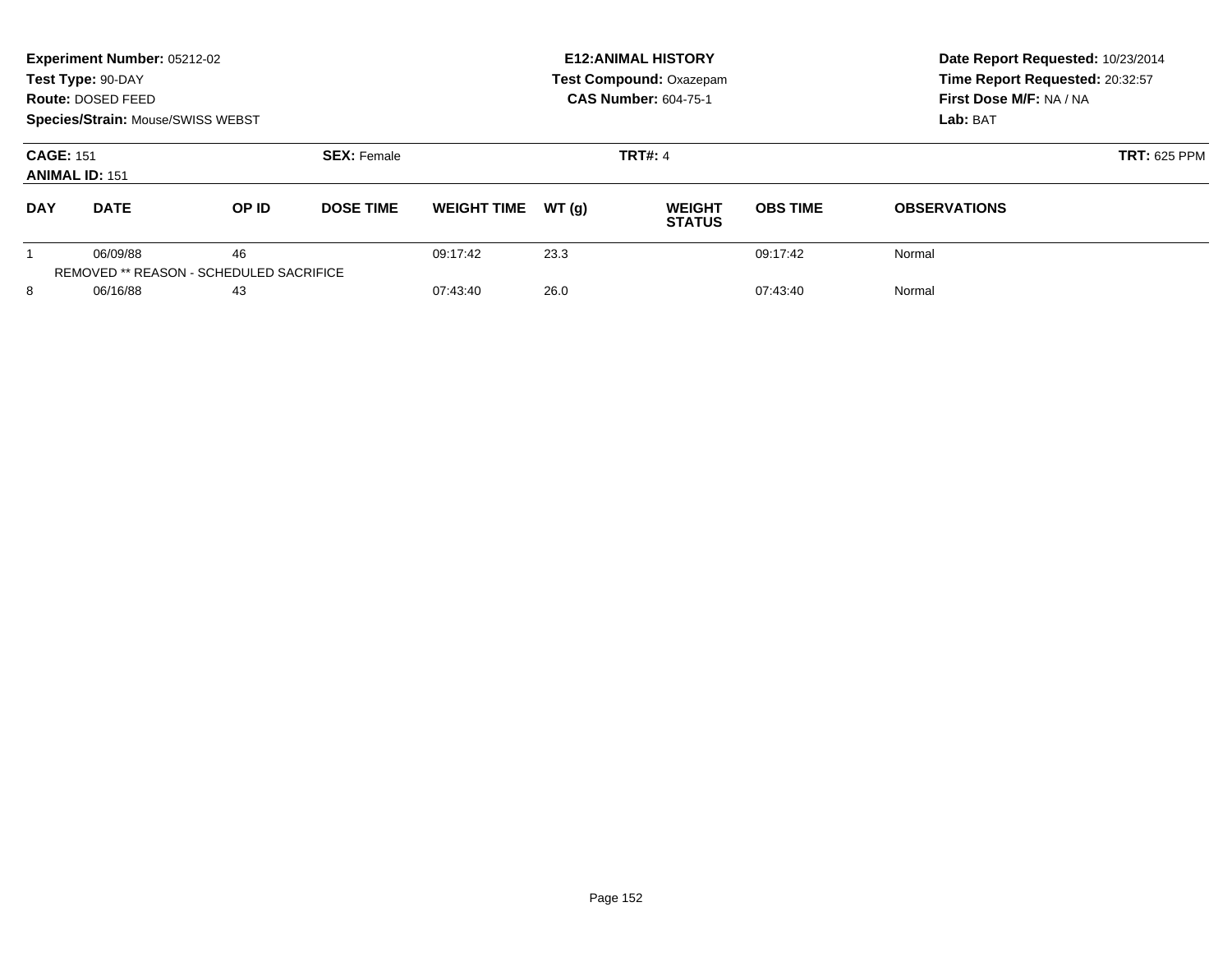|                                                                 | Experiment Number: 05212-02<br>Test Type: 90-DAY<br>Route: DOSED FEED<br>Species/Strain: Mouse/SWISS WEBST |                                                      |                  |                    |                | <b>E12: ANIMAL HISTORY</b><br><b>Test Compound: Oxazepam</b><br><b>CAS Number: 604-75-1</b> | Date Report Requested: 10/23/2014<br>Time Report Requested: 20:32:57<br>First Dose M/F: NA / NA<br>Lab: BAT |                     |
|-----------------------------------------------------------------|------------------------------------------------------------------------------------------------------------|------------------------------------------------------|------------------|--------------------|----------------|---------------------------------------------------------------------------------------------|-------------------------------------------------------------------------------------------------------------|---------------------|
| <b>CAGE: 152</b><br><b>SEX: Female</b><br><b>ANIMAL ID: 152</b> |                                                                                                            |                                                      |                  |                    | <b>TRT#: 4</b> | <b>TRT: 625 PPM</b>                                                                         |                                                                                                             |                     |
| <b>DAY</b>                                                      | <b>DATE</b>                                                                                                | <b>OP ID</b>                                         | <b>DOSE TIME</b> | <b>WEIGHT TIME</b> | WT(q)          | <b>WEIGHT</b><br><b>STATUS</b>                                                              | <b>OBS TIME</b>                                                                                             | <b>OBSERVATIONS</b> |
|                                                                 | 06/09/88                                                                                                   | 46<br><b>REMOVED ** REASON - SCHEDULED SACRIFICE</b> |                  | 09:18:26           | 23.2           |                                                                                             | 09:18:26                                                                                                    | Normal              |
| 8<br>06/16/88<br>43                                             |                                                                                                            |                                                      | 07:41:00         | 27.5               |                | 07:41:00                                                                                    | Normal                                                                                                      |                     |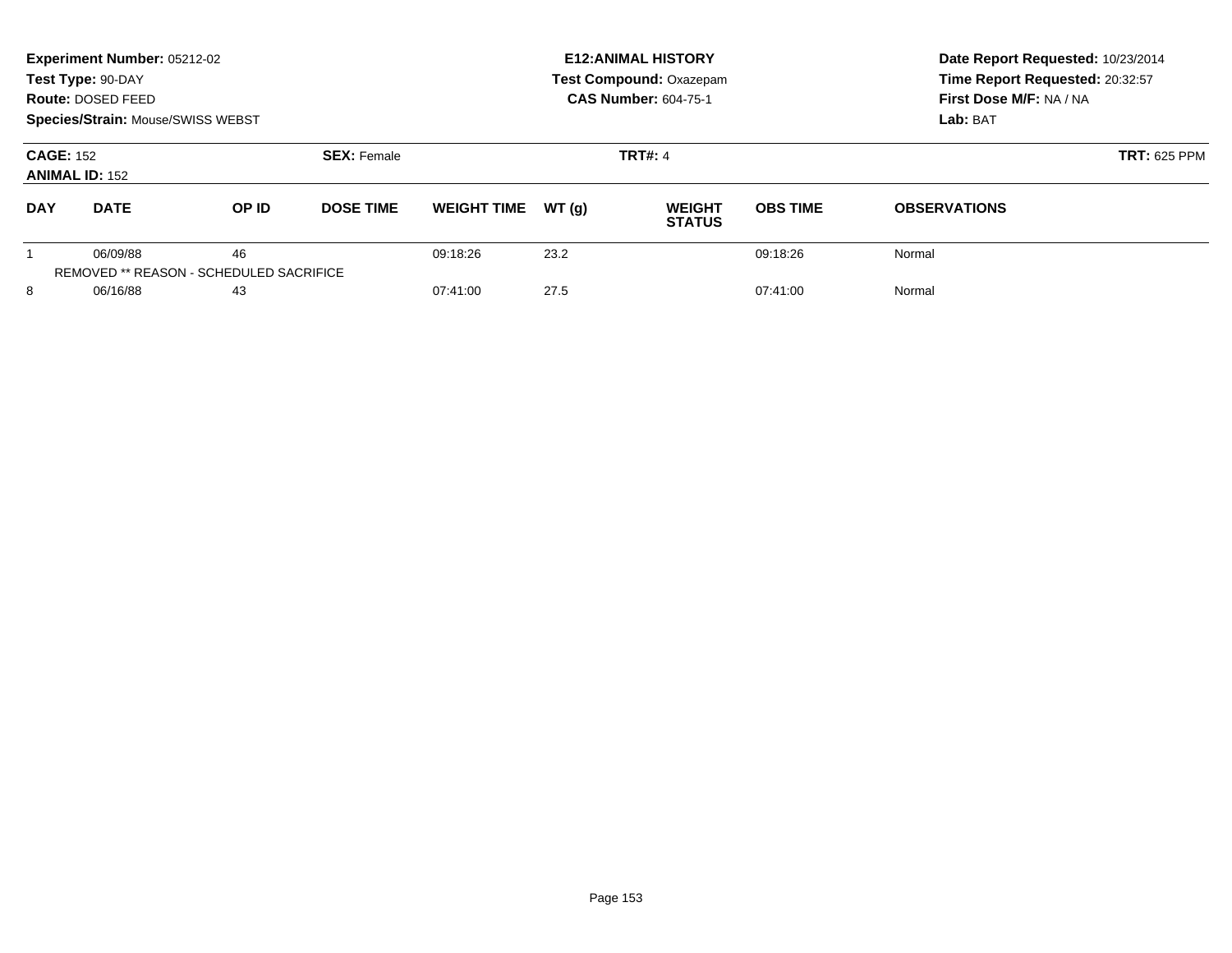|                                                                 | Experiment Number: 05212-02<br>Test Type: 90-DAY<br><b>Route: DOSED FEED</b><br>Species/Strain: Mouse/SWISS WEBST |                                                      |                  |                    |                | <b>E12: ANIMAL HISTORY</b><br><b>Test Compound: Oxazepam</b><br><b>CAS Number: 604-75-1</b> | Date Report Requested: 10/23/2014<br>Time Report Requested: 20:32:57<br>First Dose M/F: NA / NA<br>Lab: BAT |                     |
|-----------------------------------------------------------------|-------------------------------------------------------------------------------------------------------------------|------------------------------------------------------|------------------|--------------------|----------------|---------------------------------------------------------------------------------------------|-------------------------------------------------------------------------------------------------------------|---------------------|
| <b>CAGE: 153</b><br><b>SEX: Female</b><br><b>ANIMAL ID: 153</b> |                                                                                                                   |                                                      |                  |                    | <b>TRT#: 4</b> | <b>TRT: 625 PPM</b>                                                                         |                                                                                                             |                     |
| <b>DAY</b>                                                      | <b>DATE</b>                                                                                                       | OP ID                                                | <b>DOSE TIME</b> | <b>WEIGHT TIME</b> | WT(q)          | <b>WEIGHT</b><br><b>STATUS</b>                                                              | <b>OBS TIME</b>                                                                                             | <b>OBSERVATIONS</b> |
|                                                                 | 06/09/88                                                                                                          | 46<br><b>REMOVED ** REASON - SCHEDULED SACRIFICE</b> |                  | 09:19:06           | 22.9           |                                                                                             | 09:19:06                                                                                                    | Normal              |
| 8<br>06/16/88<br>43                                             |                                                                                                                   |                                                      |                  | 07:41:38           | 27.1           |                                                                                             | 07:41:38                                                                                                    | Normal              |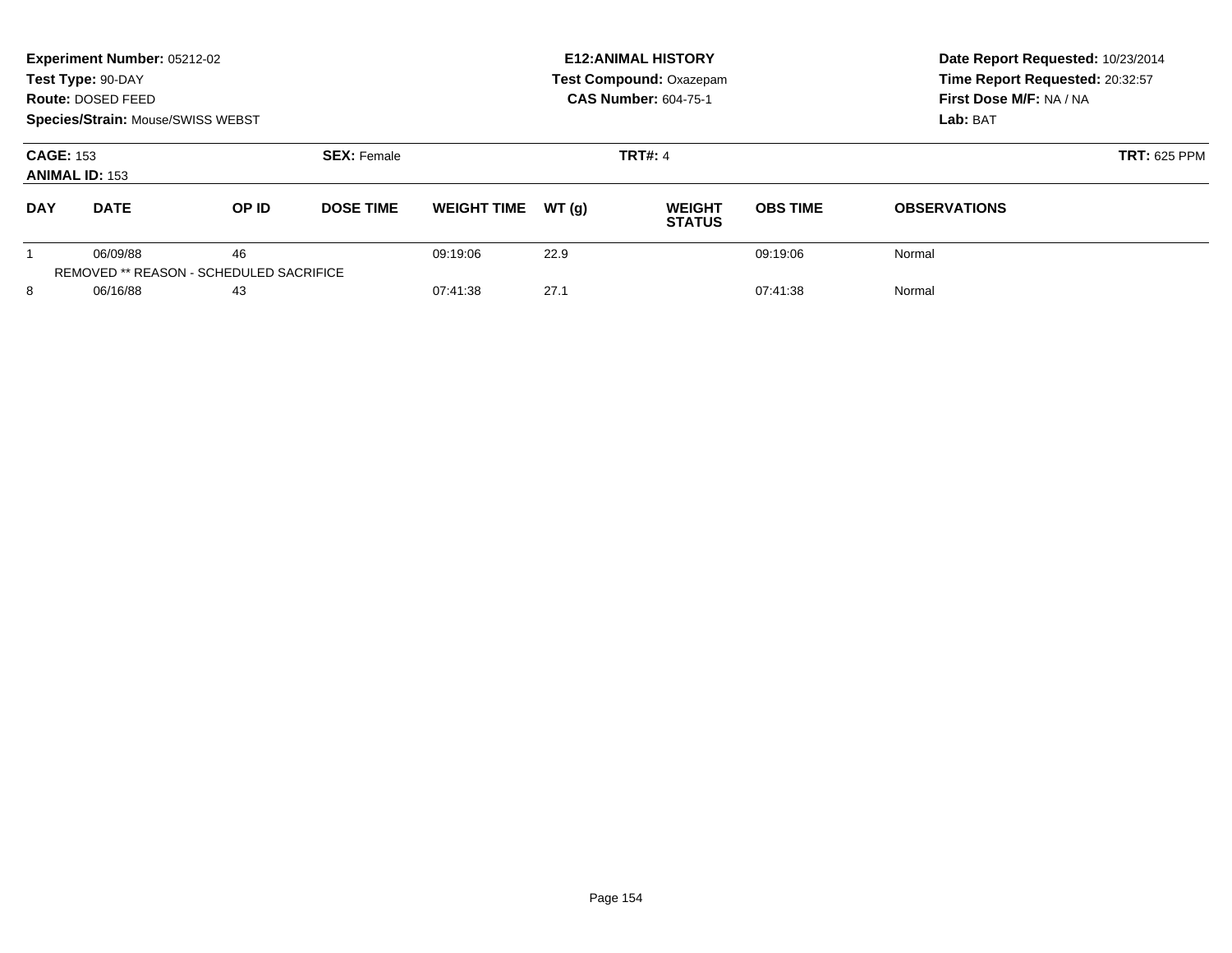|                                                                 | Experiment Number: 05212-02<br>Test Type: 90-DAY<br><b>Route: DOSED FEED</b><br>Species/Strain: Mouse/SWISS WEBST |                                                      |                  |                    |                | <b>E12: ANIMAL HISTORY</b><br><b>Test Compound: Oxazepam</b><br><b>CAS Number: 604-75-1</b> | Date Report Requested: 10/23/2014<br>Time Report Requested: 20:32:57<br>First Dose M/F: NA / NA<br>Lab: BAT |                     |
|-----------------------------------------------------------------|-------------------------------------------------------------------------------------------------------------------|------------------------------------------------------|------------------|--------------------|----------------|---------------------------------------------------------------------------------------------|-------------------------------------------------------------------------------------------------------------|---------------------|
| <b>CAGE: 154</b><br><b>SEX: Female</b><br><b>ANIMAL ID: 154</b> |                                                                                                                   |                                                      |                  |                    | <b>TRT#: 4</b> | <b>TRT: 625 PPM</b>                                                                         |                                                                                                             |                     |
| <b>DAY</b>                                                      | <b>DATE</b>                                                                                                       | OP ID                                                | <b>DOSE TIME</b> | <b>WEIGHT TIME</b> | WT(q)          | <b>WEIGHT</b><br><b>STATUS</b>                                                              | <b>OBS TIME</b>                                                                                             | <b>OBSERVATIONS</b> |
|                                                                 | 06/09/88                                                                                                          | 46<br><b>REMOVED ** REASON - SCHEDULED SACRIFICE</b> |                  | 09:19:28           | 21.4           |                                                                                             | 09:19:28                                                                                                    | Normal              |
| 8<br>06/16/88<br>43                                             |                                                                                                                   |                                                      |                  | 07:42:18           | 24.3           |                                                                                             | 07:42:18                                                                                                    | Normal              |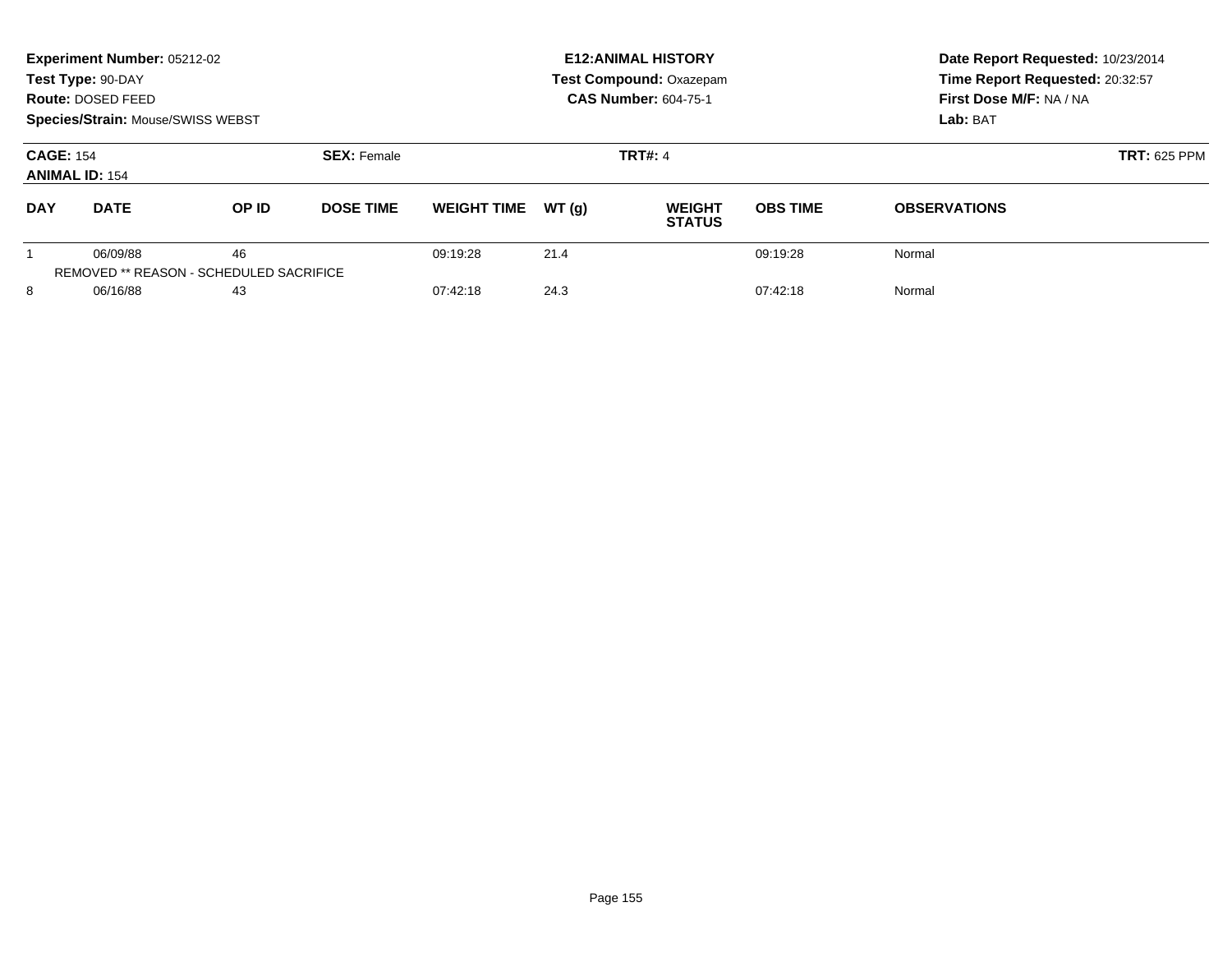|                                                                 | Experiment Number: 05212-02<br>Test Type: 90-DAY<br>Route: DOSED FEED<br>Species/Strain: Mouse/SWISS WEBST |                                               |                  |                    |                | <b>E12: ANIMAL HISTORY</b><br>Test Compound: Oxazepam<br><b>CAS Number: 604-75-1</b> | Date Report Requested: 10/23/2014<br>Time Report Requested: 20:32:57<br>First Dose M/F: NA / NA<br>Lab: BAT |                     |
|-----------------------------------------------------------------|------------------------------------------------------------------------------------------------------------|-----------------------------------------------|------------------|--------------------|----------------|--------------------------------------------------------------------------------------|-------------------------------------------------------------------------------------------------------------|---------------------|
| <b>CAGE: 155</b><br><b>SEX: Female</b><br><b>ANIMAL ID: 155</b> |                                                                                                            |                                               |                  |                    | <b>TRT#: 4</b> | <b>TRT: 625 PPM</b>                                                                  |                                                                                                             |                     |
| <b>DAY</b>                                                      | <b>DATE</b>                                                                                                | OP ID                                         | <b>DOSE TIME</b> | <b>WEIGHT TIME</b> | WT(q)          | <b>WEIGHT</b><br><b>STATUS</b>                                                       | <b>OBS TIME</b>                                                                                             | <b>OBSERVATIONS</b> |
|                                                                 | 06/09/88                                                                                                   | 46<br>REMOVED ** REASON - SCHEDULED SACRIFICE |                  | 09:19:46           | 22.4           |                                                                                      | 09:19:46                                                                                                    | Normal              |
| 8<br>06/16/88<br>43                                             |                                                                                                            |                                               | 07:42:58         | 28.2               |                | 07:42:58                                                                             | Normal                                                                                                      |                     |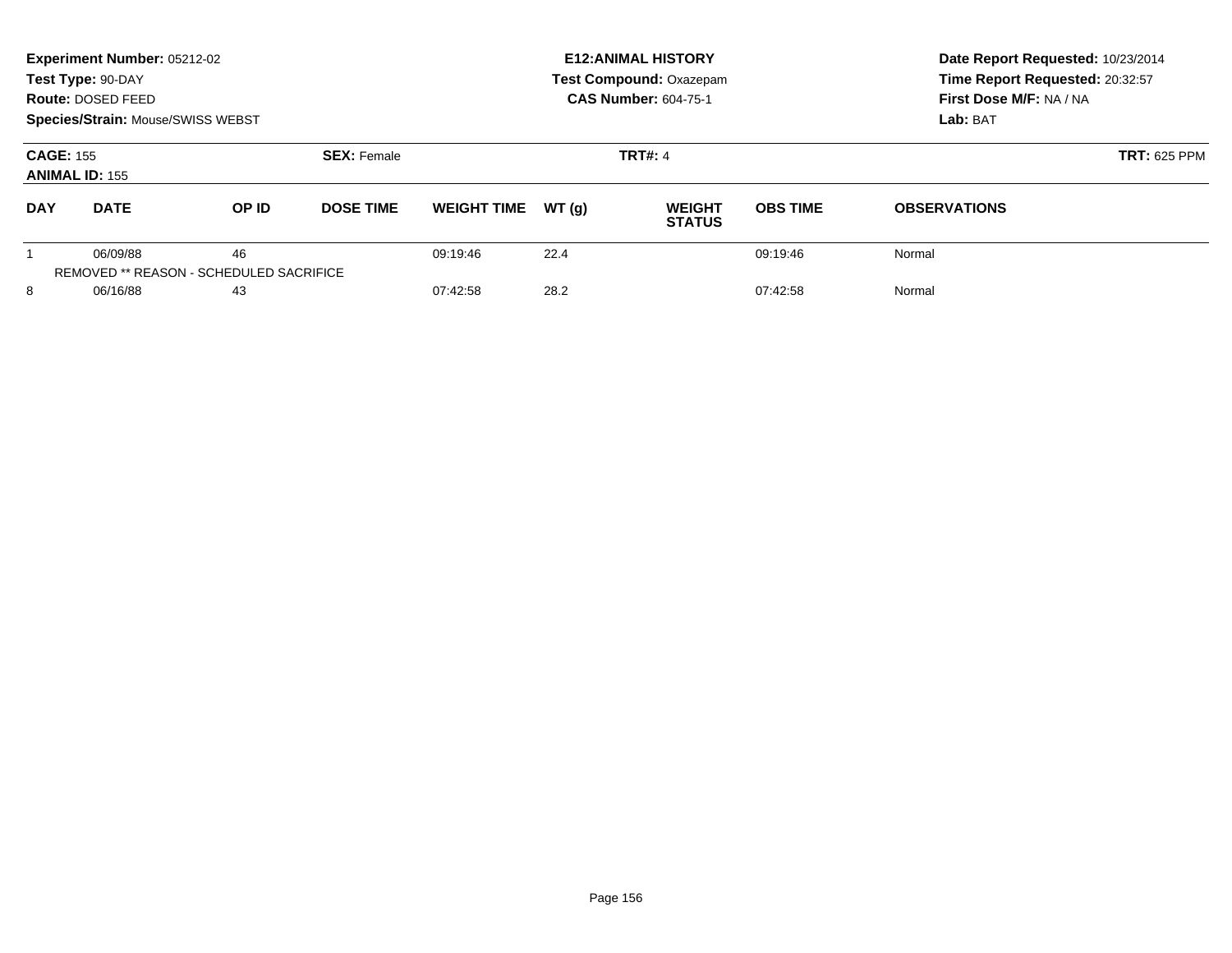**Test Type:** 90-DAY

**Route:** DOSED FEED

**Species/Strain:** Mouse/SWISS WEBST

# **E12:ANIMAL HISTORY Test Compound:** Oxazepam**CAS Number:** 604-75-1

|            | <b>CAGE: 156</b><br><b>ANIMAL ID: 156</b>      |       | <b>SEX: Female</b> |                    |       | <b>TRT#: 4</b>                 | <b>TRT: 625 PPM</b> |                     |  |
|------------|------------------------------------------------|-------|--------------------|--------------------|-------|--------------------------------|---------------------|---------------------|--|
| <b>DAY</b> | <b>DATE</b>                                    | OP ID | <b>DOSE TIME</b>   | <b>WEIGHT TIME</b> | WT(g) | <b>WEIGHT</b><br><b>STATUS</b> | <b>OBS TIME</b>     | <b>OBSERVATIONS</b> |  |
| 1          | 06/09/88                                       | 46    |                    | 09:06:58           | 20.7  |                                | 09:06:58            | Normal              |  |
| 8          | 06/16/88                                       | 43    |                    | 10:13:08           | 23.7  |                                | 10:13:08            | Normal              |  |
| 15         | 06/23/88                                       | 46    |                    | 10:48:14           | 25.3  |                                | 10:48:14            | Normal              |  |
| 22         | 06/30/88                                       | 46    |                    | 11:27:32           | 26.1  |                                | 11:27:32            | Normal              |  |
| 29         | 07/07/88                                       | 46    |                    | 09:19:26           | 27.1  |                                | 09:19:26            | Normal              |  |
| 36         | 07/14/88                                       | 46    |                    | 10:53:46           | 27.3  |                                | 10:53:46            | Normal              |  |
| 43         | 07/21/88                                       | 46    |                    | 09:30:24           | 28.5  |                                | 09:30:24            | Normal              |  |
| 50         | 07/28/88                                       | 46    |                    | 09:01:38           | 29.6  |                                | 09:01:38            | Normal              |  |
| 57         | 08/04/88                                       | 46    |                    | 08:56:46           | 30.2  |                                | 08:56:46            | Normal              |  |
| 64         | 08/11/88                                       | 46    |                    | 10:59:32           | 30.4  |                                | 10:59:32            | Normal              |  |
| 71         | 08/18/88                                       | 46    |                    | 11:09:42           | 31.6  |                                | 11:09:42            | Normal              |  |
|            | <b>REMOVED ** REASON - SCHEDULED SACRIFICE</b> |       |                    |                    |       |                                |                     |                     |  |
| 78         | 08/25/88                                       | 46    |                    | 08:06:06           | 31.9  |                                | 08:06:06            | Normal              |  |
|            |                                                |       |                    |                    |       |                                |                     |                     |  |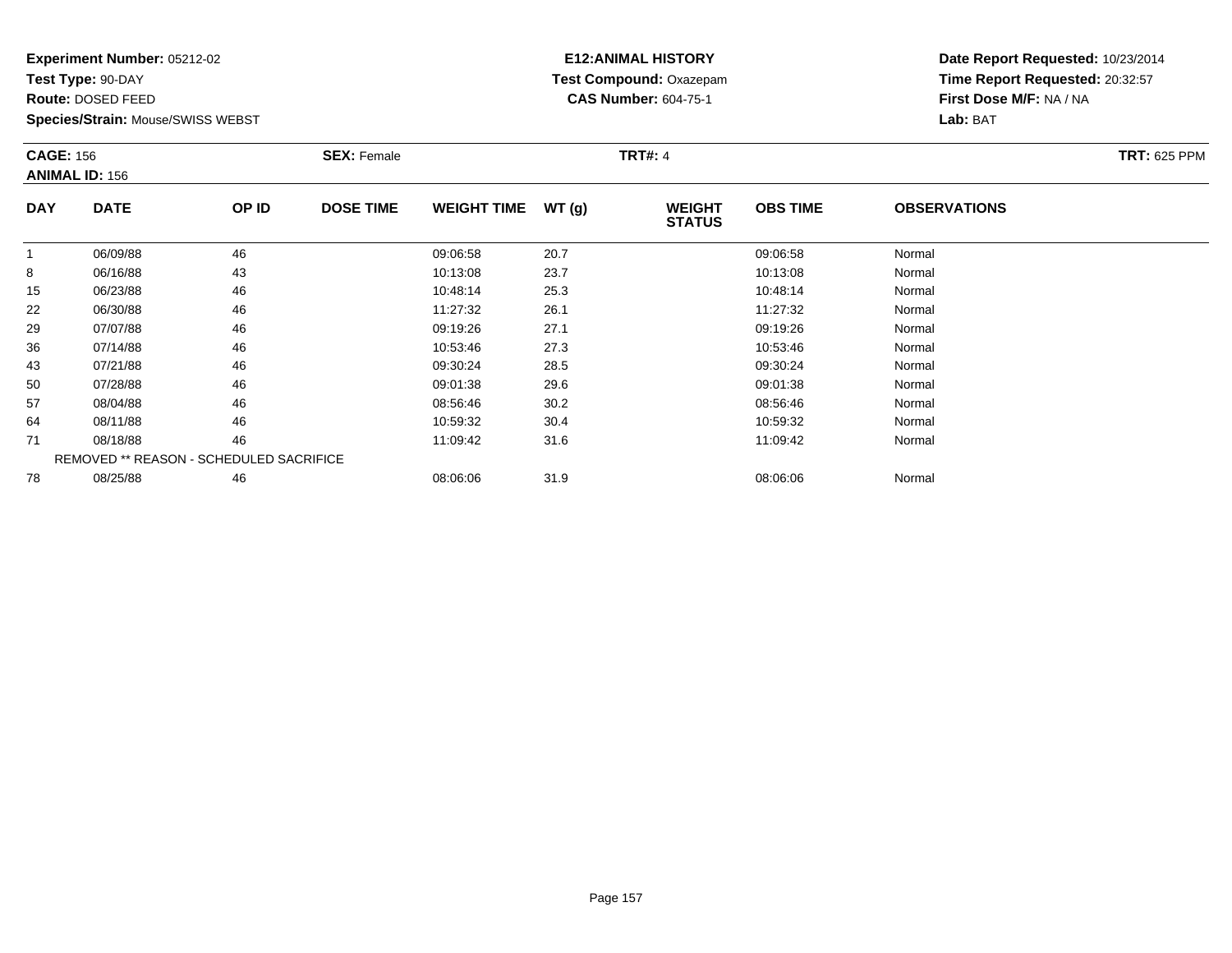**Test Type:** 90-DAY

**Route:** DOSED FEED

**Species/Strain:** Mouse/SWISS WEBST

# **E12:ANIMAL HISTORY Test Compound:** Oxazepam**CAS Number:** 604-75-1

| <b>CAGE: 157</b> | <b>ANIMAL ID: 157</b>                   |       | <b>SEX: Female</b> |                    |       | <b>TRT#: 4</b>                 |                 |                     | <b>TRT: 625 PPM</b> |
|------------------|-----------------------------------------|-------|--------------------|--------------------|-------|--------------------------------|-----------------|---------------------|---------------------|
| <b>DAY</b>       | <b>DATE</b>                             | OP ID | <b>DOSE TIME</b>   | <b>WEIGHT TIME</b> | WT(g) | <b>WEIGHT</b><br><b>STATUS</b> | <b>OBS TIME</b> | <b>OBSERVATIONS</b> |                     |
|                  | 06/09/88                                | 46    |                    | 09:07:26           | 21.0  |                                | 09:07:26        | Normal              |                     |
| 8                | 06/16/88                                | 43    |                    | 10:11:26           | 24.8  |                                | 10:11:26        | Normal              |                     |
| 15               | 06/23/88                                | 46    |                    | 10:45:00           | 26.6  |                                | 10:45:00        | Normal              |                     |
| 22               | 06/30/88                                | 46    |                    |                    |       |                                | 11:28:16        | Normal              |                     |
| 23               | 07/01/88                                | 46    |                    | 08:12:52           | 26.4  |                                |                 |                     |                     |
| 29               | 07/07/88                                | 46    |                    | 09:20:02           | 27.1  |                                | 09:20:02        | Normal              |                     |
| 36               | 07/14/88                                | 46    |                    | 10:54:24           | 28.9  |                                | 10:54:24        | Normal              |                     |
| 43               | 07/21/88                                | 46    |                    | 09:31:08           | 30.4  |                                | 09:31:08        | Normal              |                     |
| 50               | 07/28/88                                | 46    |                    | 09:02:34           | 30.6  |                                | 09:02:34        | Normal              |                     |
| 57               | 08/04/88                                | 46    |                    | 08:57:22           | 30.7  |                                | 08:57:22        | Normal              |                     |
| 64               | 08/11/88                                | 46    |                    | 11:00:06           | 31.0  |                                | 11:00:06        | Normal              |                     |
| 71               | 08/18/88                                | 46    |                    | 11:10:16           | 31.4  |                                | 11:10:16        | Normal              |                     |
|                  | REMOVED ** REASON - SCHEDULED SACRIFICE |       |                    |                    |       |                                |                 |                     |                     |
| 78               | 08/25/88                                | 46    |                    | 08:02:00           | 32.8  |                                | 08:02:00        | Normal              |                     |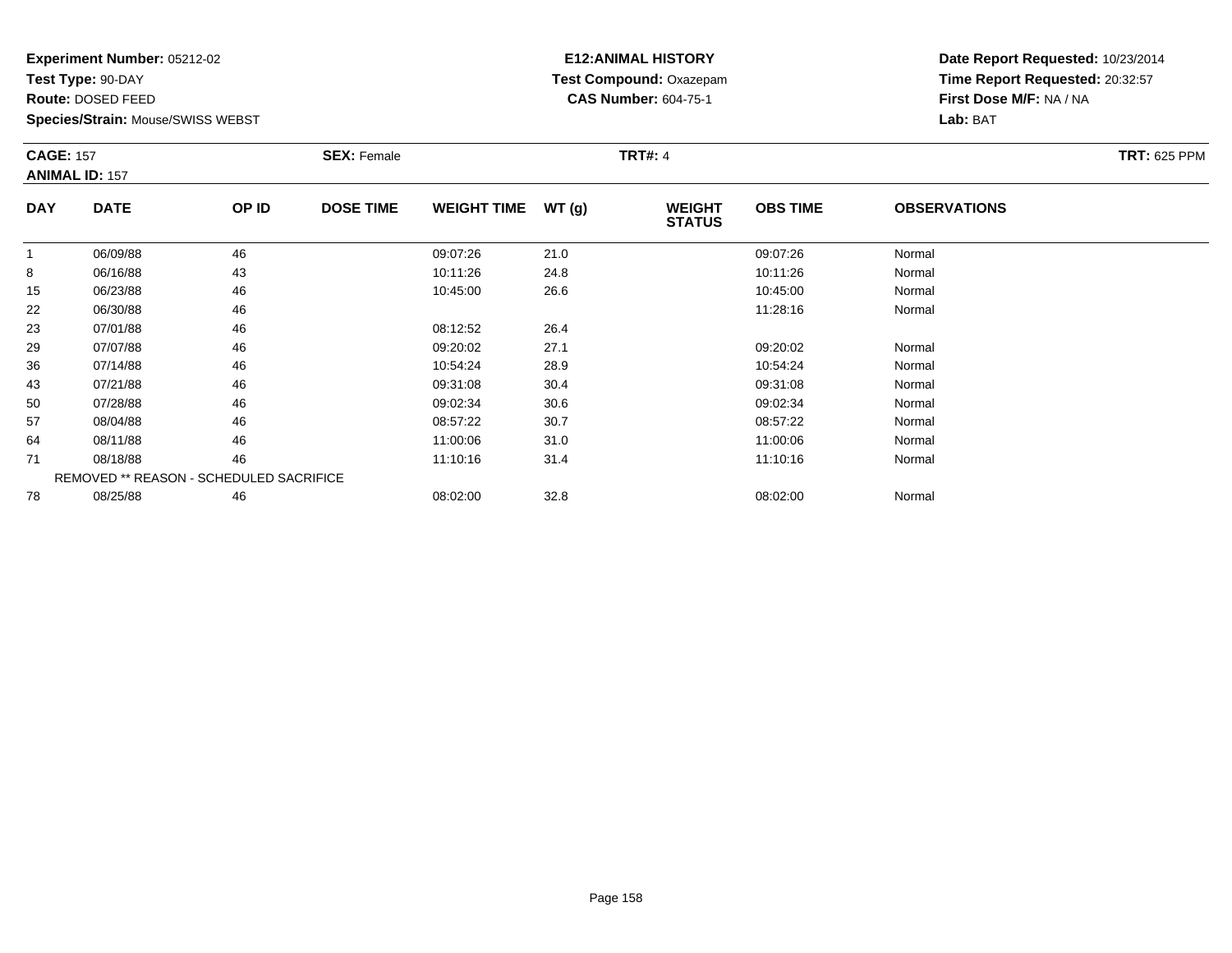**Test Type:** 90-DAY

**Route:** DOSED FEED

**Species/Strain:** Mouse/SWISS WEBST

# **E12:ANIMAL HISTORY Test Compound:** Oxazepam**CAS Number:** 604-75-1

| <b>CAGE: 158</b> | <b>ANIMAL ID: 158</b>                   |       | <b>SEX: Female</b> |                    |       | <b>TRT#: 4</b>                 |                 |                     | <b>TRT: 625 PPM</b> |
|------------------|-----------------------------------------|-------|--------------------|--------------------|-------|--------------------------------|-----------------|---------------------|---------------------|
| <b>DAY</b>       | <b>DATE</b>                             | OP ID | <b>DOSE TIME</b>   | <b>WEIGHT TIME</b> | WT(g) | <b>WEIGHT</b><br><b>STATUS</b> | <b>OBS TIME</b> | <b>OBSERVATIONS</b> |                     |
| -1               | 06/09/88                                | 46    |                    | 09:08:02           | 21.2  |                                | 09:08:02        | Normal              |                     |
| 8                | 06/16/88                                | 43    |                    | 10:11:48           | 25.0  |                                | 10:11:48        | Normal              |                     |
| 15               | 06/23/88                                | 46    |                    | 10:45:52           | 25.8  |                                | 10:45:52        | Normal              |                     |
| 22               | 06/30/88                                | 46    |                    | 11:24:50           | 26.1  |                                | 11:24:50        | Normal              |                     |
| 29               | 07/07/88                                | 46    |                    | 09:17:18           | 26.2  |                                | 09:17:18        | Normal              |                     |
| 36               | 07/14/88                                | 46    |                    | 10:55:00           | 26.4  |                                | 10:55:00        | Normal              |                     |
| 43               | 07/21/88                                | 46    |                    | 09:31:42           | 27.3  |                                | 09:31:42        | Normal              |                     |
| 50               | 07/28/88                                | 46    |                    | 09:03:14           | 27.5  |                                | 09:03:14        | Normal              |                     |
| 57               | 08/04/88                                | 46    |                    | 08:57:58           | 27.5  |                                | 08:57:58        | Normal              |                     |
| 64               | 08/11/88                                | 46    |                    | 11:00:38           | 27.8  |                                | 11:00:38        | Normal              |                     |
| 71               | 08/18/88                                | 46    |                    | 11:10:48           | 27.1  |                                | 11:10:48        | Normal              |                     |
|                  | REMOVED ** REASON - SCHEDULED SACRIFICE |       |                    |                    |       |                                |                 |                     |                     |
| 78               | 08/25/88                                | 46    |                    | 07:56:34           | 27.0  |                                | 07:56:34        | Normal              |                     |
|                  |                                         |       |                    |                    |       |                                |                 |                     |                     |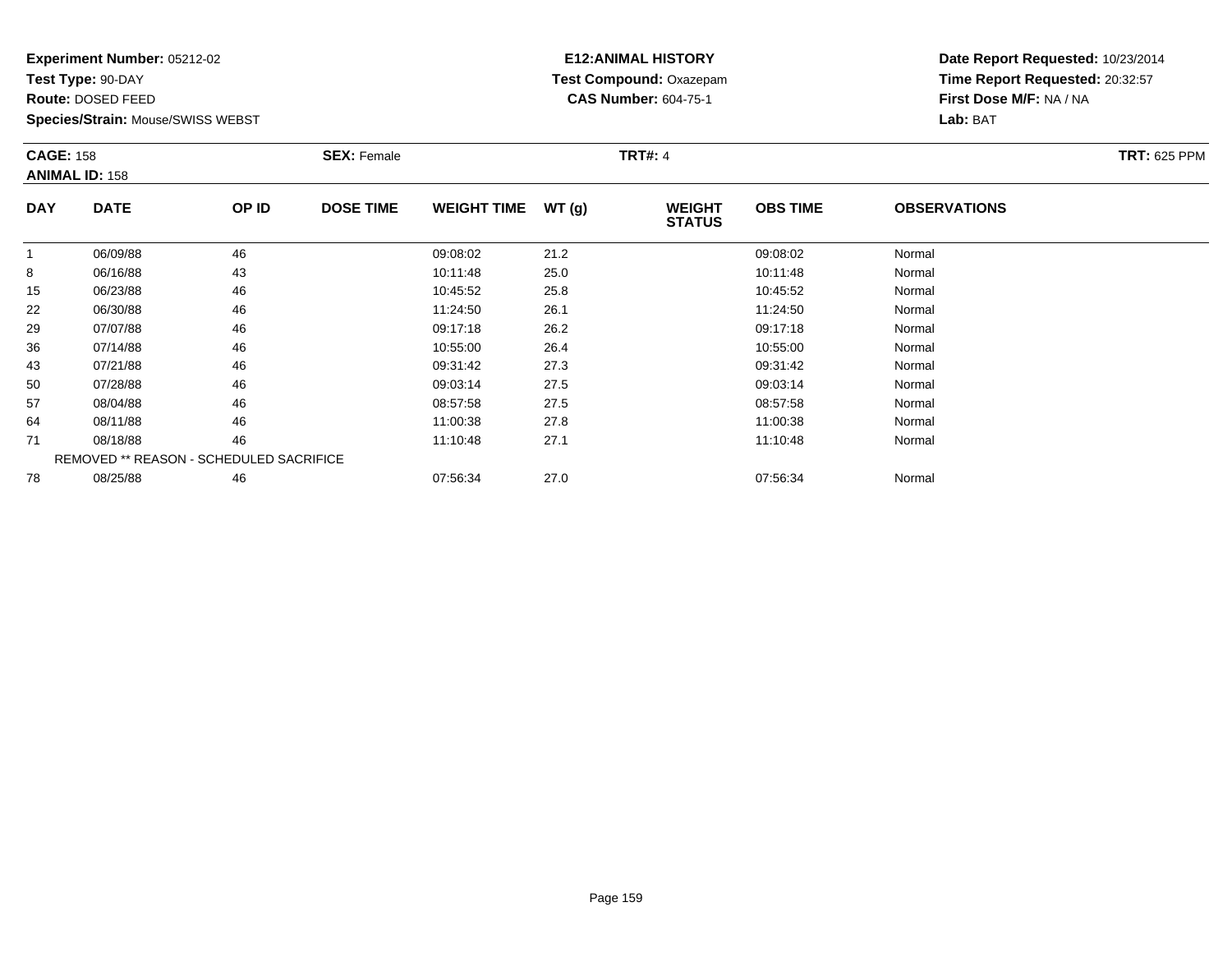**Test Type:** 90-DAY

**Route:** DOSED FEED

**Species/Strain:** Mouse/SWISS WEBST

# **E12:ANIMAL HISTORY Test Compound:** Oxazepam**CAS Number:** 604-75-1

|            | <b>CAGE: 159</b><br><b>ANIMAL ID: 159</b> |       | <b>SEX: Female</b> |                    |       | <b>TRT#: 4</b>                 | <b>TRT: 625 PPM</b> |                     |  |
|------------|-------------------------------------------|-------|--------------------|--------------------|-------|--------------------------------|---------------------|---------------------|--|
| <b>DAY</b> | <b>DATE</b>                               | OP ID | <b>DOSE TIME</b>   | <b>WEIGHT TIME</b> | WT(g) | <b>WEIGHT</b><br><b>STATUS</b> | <b>OBS TIME</b>     | <b>OBSERVATIONS</b> |  |
| 1          | 06/09/88                                  | 46    |                    | 09:08:28           | 23.0  |                                | 09:08:28            | Normal              |  |
| 8          | 06/16/88                                  | 43    |                    | 10:12:20           | 26.7  |                                | 10:12:20            | Normal              |  |
| 15         | 06/23/88                                  | 46    |                    | 10:46:44           | 27.3  |                                | 10:46:44            | Normal              |  |
| 22         | 06/30/88                                  | 46    |                    | 11:25:24           | 28.4  |                                | 11:25:24            | Normal              |  |
| 29         | 07/07/88                                  | 46    |                    | 09:17:54           | 30.6  |                                | 09:17:54            | Normal              |  |
| 36         | 07/14/88                                  | 46    |                    | 10:52:14           | 32.0  |                                | 10:52:14            | Normal              |  |
| 43         | 07/21/88                                  | 46    |                    | 09:28:54           | 31.0  |                                | 09:28:54            | Normal              |  |
| 50         | 07/28/88                                  | 46    |                    | 09:03:56           | 33.0  |                                | 09:03:56            | Normal              |  |
| 57         | 08/04/88                                  | 46    |                    | 08:58:50           | 34.1  |                                | 08:58:50            | Normal              |  |
| 64         | 08/11/88                                  | 46    |                    | 11:10:58           | 34.2  |                                | 11:10:58            | Normal              |  |
| 71         | 08/18/88                                  | 46    |                    | 11:11:28           | 35.1  |                                | 11:11:28            | Normal              |  |
|            | REMOVED ** REASON - SCHEDULED SACRIFICE   |       |                    |                    |       |                                |                     |                     |  |
| 78         | 08/25/88                                  | 46    |                    | 08:08:42           | 35.5  |                                | 08:08:42            | Normal              |  |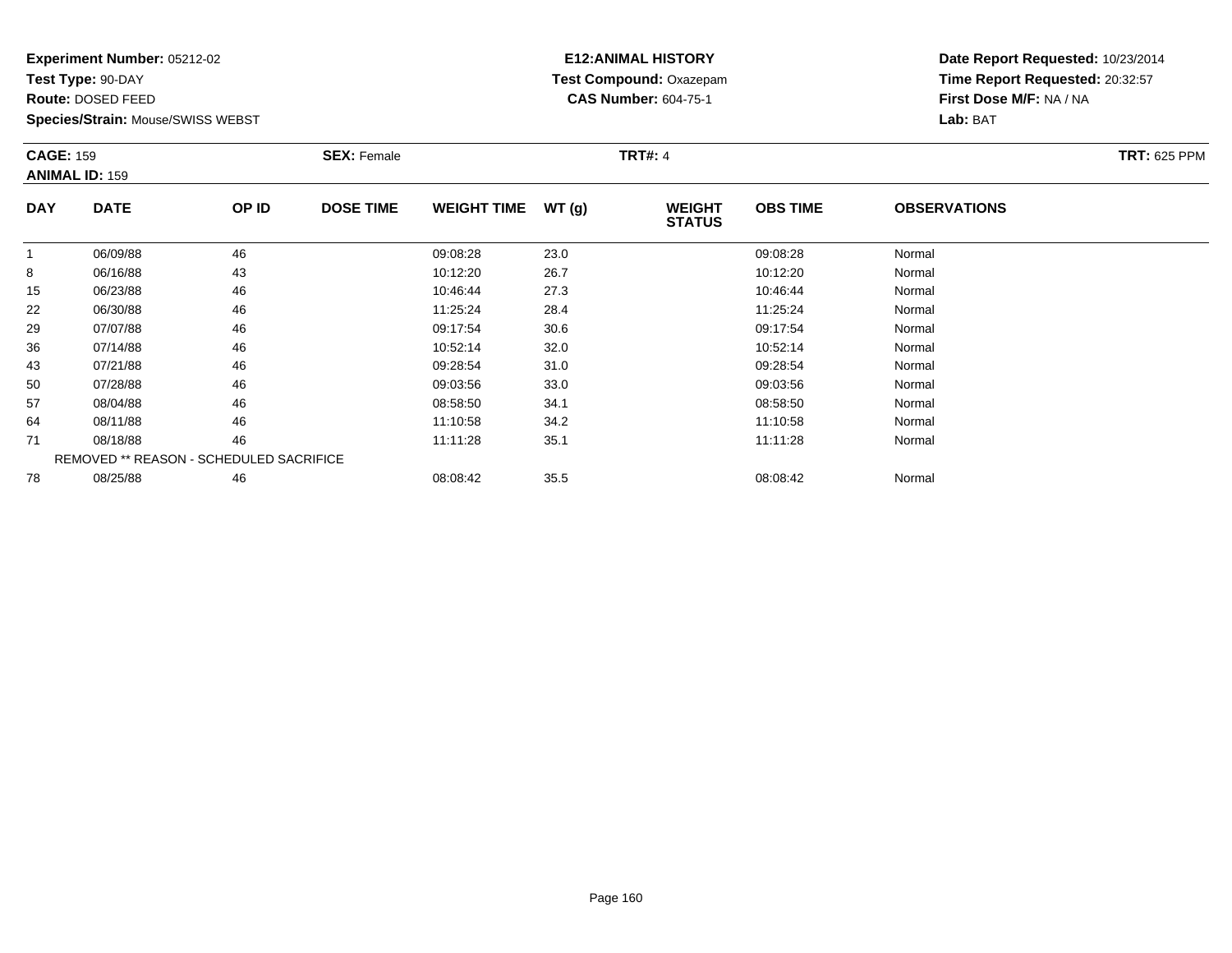**Test Type:** 90-DAY

**Route:** DOSED FEED

**Species/Strain:** Mouse/SWISS WEBST

# **E12:ANIMAL HISTORY Test Compound:** Oxazepam**CAS Number:** 604-75-1

| <b>CAGE: 160</b> | <b>ANIMAL ID: 160</b> |                                         | <b>SEX: Female</b> |                    |       | <b>TRT#: 4</b>                 |                 |                     | <b>TRT: 625 PPM</b> |
|------------------|-----------------------|-----------------------------------------|--------------------|--------------------|-------|--------------------------------|-----------------|---------------------|---------------------|
| <b>DAY</b>       | <b>DATE</b>           | OP ID                                   | <b>DOSE TIME</b>   | <b>WEIGHT TIME</b> | WT(g) | <b>WEIGHT</b><br><b>STATUS</b> | <b>OBS TIME</b> | <b>OBSERVATIONS</b> |                     |
|                  | 06/09/88              | 46                                      |                    | 09:09:14           | 21.4  |                                | 09:09:14        | Normal              |                     |
| 8                | 06/16/88              | 43                                      |                    | 10:12:46           | 25.9  |                                | 10:12:46        | Normal              |                     |
| 15               | 06/23/88              | 46                                      |                    | 10:47:26           | 27.4  |                                | 10:47:26        | Normal              |                     |
| 22               | 06/30/88              | 46                                      |                    |                    |       |                                | 11:25:58        | Normal              |                     |
| 23               | 07/01/88              | 46                                      |                    | 08:14:28           | 24.3  |                                |                 |                     |                     |
| 29               | 07/07/88              | 46                                      |                    | 09:18:42           | 24.8  |                                | 09:18:42        | Normal              |                     |
| 36               | 07/14/88              | 46                                      |                    | 10:52:56           | 29.6  |                                | 10:52:56        | Normal              |                     |
| 43               | 07/21/88              | 46                                      |                    | 09:29:42           | 29.5  |                                | 09:29:42        | Normal              |                     |
| 50               | 07/28/88              | 46                                      |                    | 08:59:24           | 30.0  |                                | 08:59:24        | Normal              |                     |
| 57               | 08/04/88              | 46                                      |                    | 08:54:40           | 30.7  |                                | 08:54:40        | Normal              |                     |
| 64               | 08/11/88              | 46                                      |                    | 11:11:28           | 31.6  |                                | 11:11:28        | Normal              |                     |
| 71               | 08/18/88              | 46                                      |                    | 11:11:58           | 31.8  |                                | 11:11:58        | Normal              |                     |
|                  |                       | REMOVED ** REASON - SCHEDULED SACRIFICE |                    |                    |       |                                |                 |                     |                     |
| 78               | 08/25/88              | 46                                      |                    | 08:07:50           | 32.2  |                                | 08:07:50        | Normal              |                     |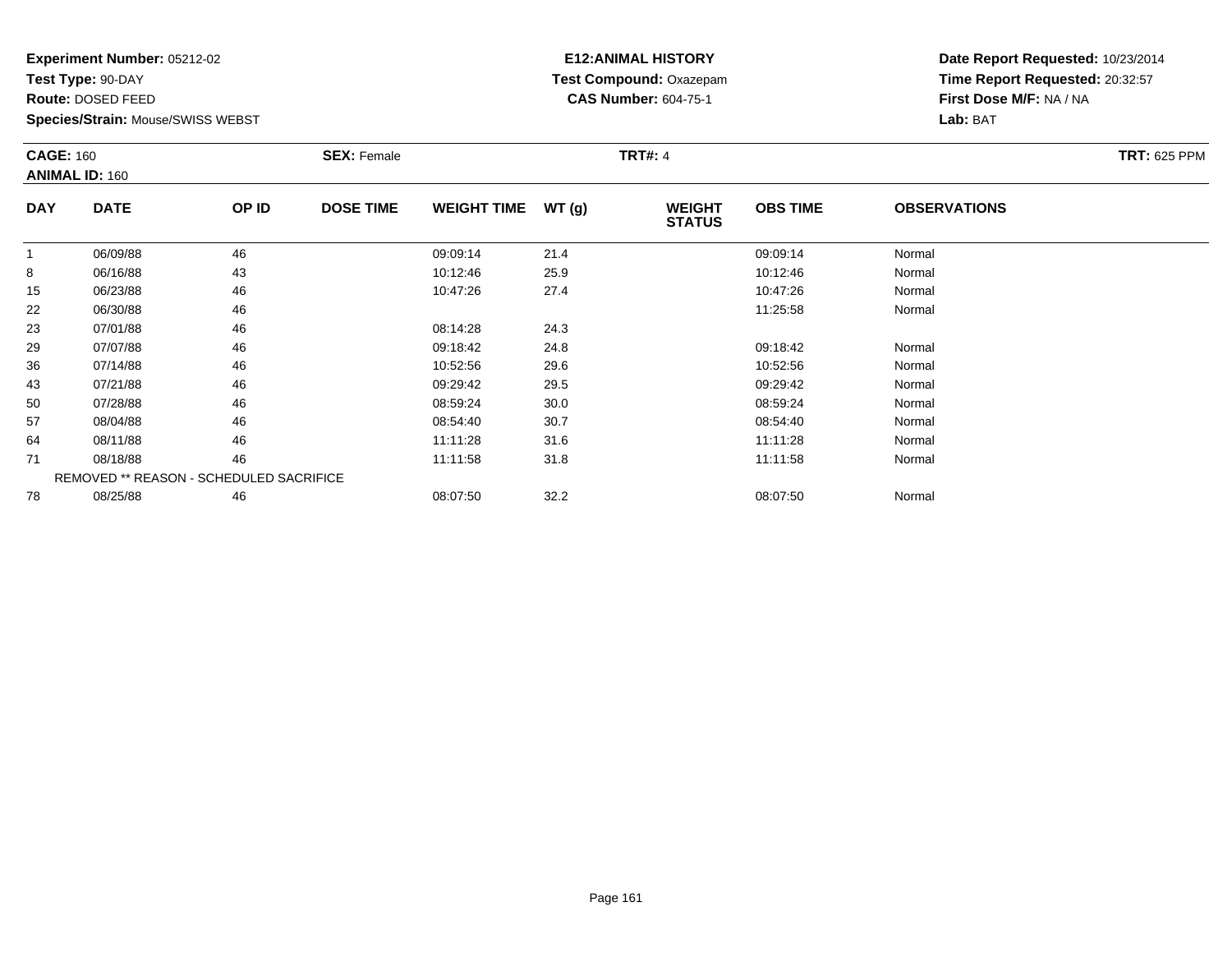**Test Type:** 90-DAY

**Route:** DOSED FEED

**Species/Strain:** Mouse/SWISS WEBST

# **E12:ANIMAL HISTORY Test Compound:** Oxazepam**CAS Number:** 604-75-1

|              | <b>CAGE: 161</b><br><b>ANIMAL ID: 161</b> |       | <b>SEX: Female</b> |                    |       | <b>TRT#: 6</b>                 | <b>TRT: 1250 PPM</b> |                     |  |
|--------------|-------------------------------------------|-------|--------------------|--------------------|-------|--------------------------------|----------------------|---------------------|--|
| <b>DAY</b>   | <b>DATE</b>                               | OP ID | <b>DOSE TIME</b>   | <b>WEIGHT TIME</b> | WT(g) | <b>WEIGHT</b><br><b>STATUS</b> | <b>OBS TIME</b>      | <b>OBSERVATIONS</b> |  |
| $\mathbf{1}$ | 06/09/88                                  | 46    |                    | 08:18:00           | 23.0  |                                | 08:18:00             | Normal              |  |
| 8            | 06/16/88                                  | 43    |                    | 09:44:44           | 25.9  |                                | 09:44:44             | Normal              |  |
| 15           | 06/23/88                                  | 46    |                    | 11:33:36           | 27.1  |                                | 11:33:36             | Normal              |  |
| 22           | 06/30/88                                  | 46    |                    | 09:36:36           | 27.7  |                                | 09:36:36             | Normal              |  |
| 29           | 07/07/88                                  | 46    |                    | 11:02:52           | 29.7  |                                | 11:02:52             | Normal              |  |
| 36           | 07/14/88                                  | 46    |                    | 11:09:04           | 29.2  |                                | 11:09:04             | Normal              |  |
| 43           | 07/21/88                                  | 46    |                    | 10:51:46           | 29.9  |                                | 10:51:46             | Normal              |  |
| 50           | 07/28/88                                  | 46    |                    | 09:32:36           | 30.6  |                                | 09:32:36             | Normal              |  |
| 57           | 08/04/88                                  | 46    |                    | 10:38:06           | 30.2  |                                | 10:38:06             | Normal              |  |
| 64           | 08/11/88                                  | 46    |                    | 09:06:10           | 31.0  |                                | 09:06:10             | Normal              |  |
| 71           | 08/18/88                                  | 46    |                    | 09:22:10           | 30.7  |                                | 09:22:10             | Normal              |  |
| 78           | 08/25/88                                  | 46    |                    | 13:28:24           | 30.1  |                                | 13:28:24             | Normal              |  |
| 85           | 09/01/88                                  | 46    |                    | 09:06:12           | 30.6  |                                | 09:06:12             | Normal              |  |
| 92           | 09/08/88                                  | 46    |                    | 07:40:50           | 30.6  |                                | 07:40:50             | Normal              |  |
|              | REMOVED ** REASON - TERMINAL SACRIFICE    |       |                    |                    |       |                                |                      |                     |  |
| 93           | 09/09/88                                  | 46    |                    | 06:59:02           | 30.2  |                                | 06:59:02             | Normal              |  |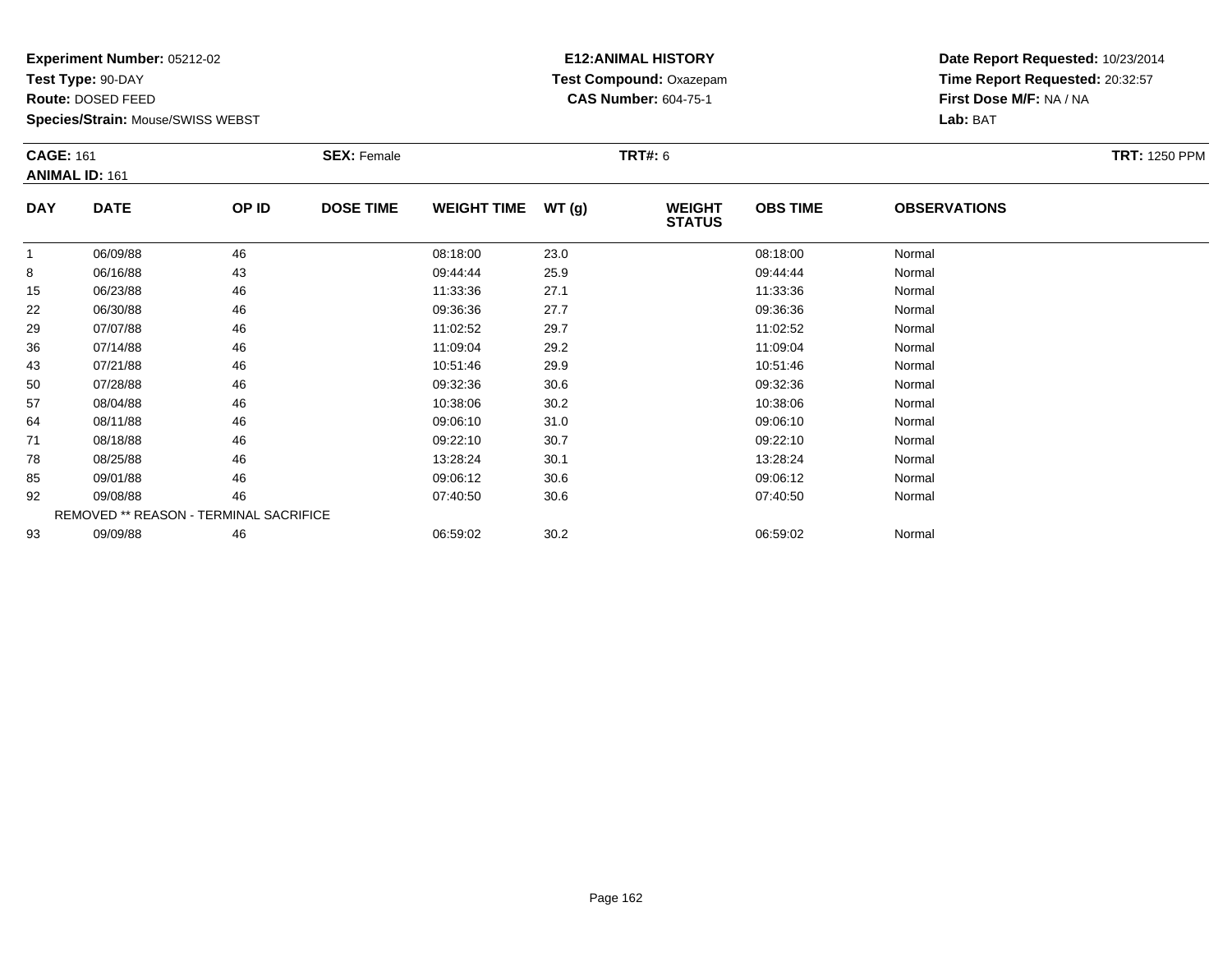**Test Type:** 90-DAY

**Route:** DOSED FEED

**Species/Strain:** Mouse/SWISS WEBST

# **E12:ANIMAL HISTORY Test Compound:** Oxazepam**CAS Number:** 604-75-1

| <b>CAGE: 162</b> |                                        |       | <b>SEX: Female</b> |                    |       | <b>TRT#:</b> 6                 |                 |                     | <b>TRT: 1250 PPM</b> |
|------------------|----------------------------------------|-------|--------------------|--------------------|-------|--------------------------------|-----------------|---------------------|----------------------|
|                  | <b>ANIMAL ID: 162</b>                  |       |                    |                    |       |                                |                 |                     |                      |
| <b>DAY</b>       | <b>DATE</b>                            | OP ID | <b>DOSE TIME</b>   | <b>WEIGHT TIME</b> | WT(g) | <b>WEIGHT</b><br><b>STATUS</b> | <b>OBS TIME</b> | <b>OBSERVATIONS</b> |                      |
| -1               | 06/09/88                               | 46    |                    | 08:18:40           | 21.4  |                                | 08:18:40        | Normal              |                      |
| 8                | 06/16/88                               | 43    |                    | 09:43:10           | 25.0  |                                | 09:43:10        | Normal              |                      |
| 15               | 06/23/88                               | 46    |                    | 11:30:30           | 26.2  |                                | 11:30:30        | Normal              |                      |
| 22               | 06/30/88                               | 46    |                    | 09:37:26           | 27.4  |                                | 09:37:26        | Normal              |                      |
| 29               | 07/07/88                               | 46    |                    | 11:03:32           | 27.2  |                                | 11:03:32        | Normal              |                      |
| 36               | 07/14/88                               | 46    |                    | 11:10:16           | 28.8  |                                | 11:10:16        | Normal              |                      |
| 43               | 07/21/88                               | 46    |                    | 10:52:30           | 29.1  |                                | 10:52:30        | Normal              |                      |
| 50               | 07/28/88                               | 46    |                    | 09:33:08           | 29.7  |                                | 09:33:08        | Normal              |                      |
| 57               | 08/04/88                               | 46    |                    | 10:38:40           | 30.0  |                                | 10:38:40        | Normal              |                      |
| 64               | 08/11/88                               | 46    |                    | 09:06:48           | 30.7  |                                | 09:06:48        | Normal              |                      |
| 71               | 08/18/88                               | 46    |                    | 09:22:52           | 30.9  |                                | 09:22:52        | Normal              |                      |
| 78               | 08/25/88                               | 46    |                    | 13:25:06           | 30.0  |                                | 13:25:06        | Normal              |                      |
| 85               | 09/01/88                               | 46    |                    | 09:06:46           | 31.5  |                                | 09:06:46        | Normal              |                      |
| 92               | 09/08/88                               | 46    |                    | 07:39:02           | 31.5  |                                | 07:39:02        | Normal              |                      |
|                  | REMOVED ** REASON - TERMINAL SACRIFICE |       |                    |                    |       |                                |                 |                     |                      |
| 93               | 09/09/88                               | 46    |                    | 06:59:32           | 30.3  |                                | 06:59:32        | Normal              |                      |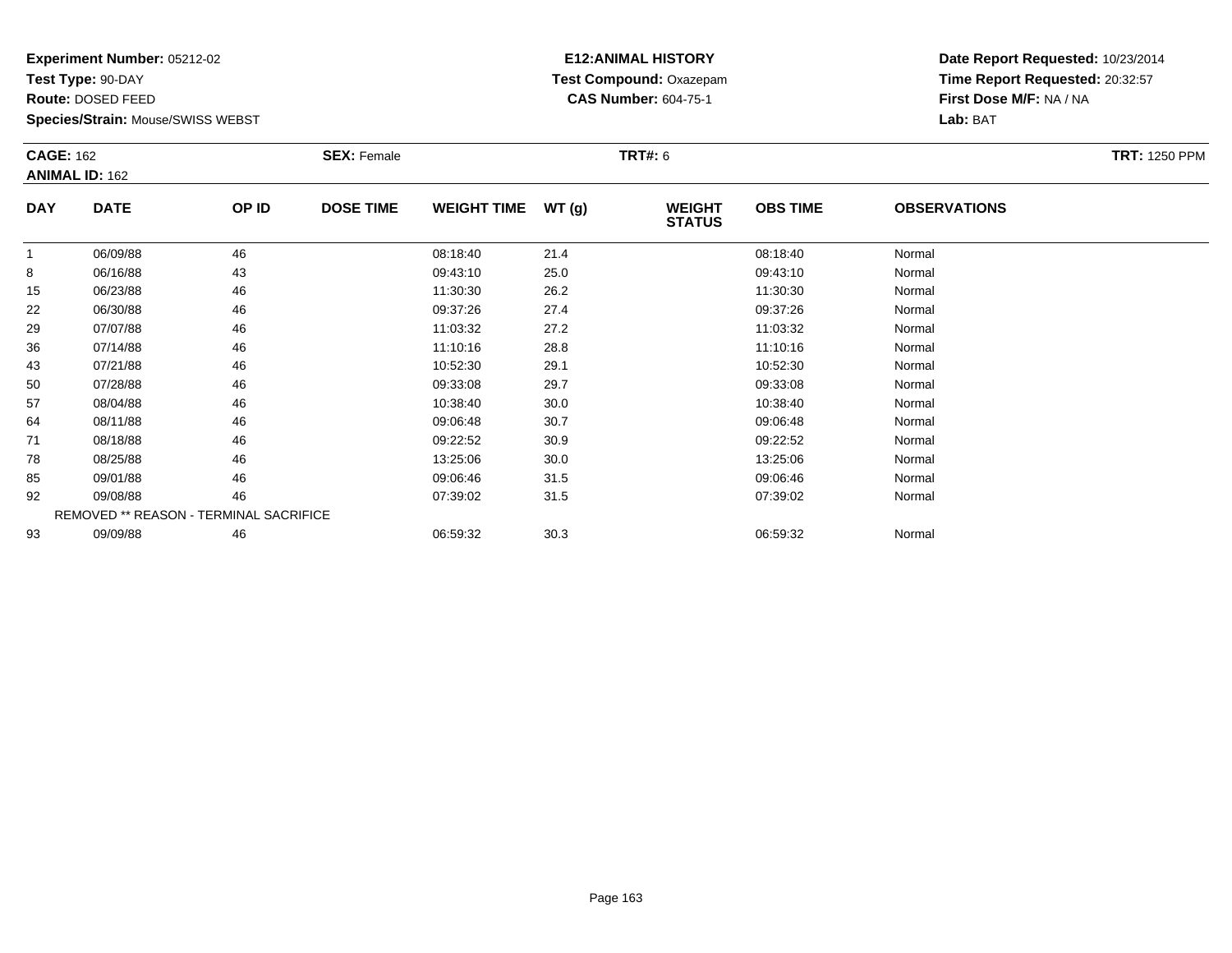**Test Type:** 90-DAY

**Route:** DOSED FEED

**Species/Strain:** Mouse/SWISS WEBST

# **E12:ANIMAL HISTORY Test Compound:** Oxazepam**CAS Number:** 604-75-1

| <b>CAGE: 163</b> | <b>ANIMAL ID: 163</b>                  |       | <b>SEX: Female</b> |                    |       | <b>TRT#:</b> 6                 |                 |                     | <b>TRT: 1250 PPM</b> |
|------------------|----------------------------------------|-------|--------------------|--------------------|-------|--------------------------------|-----------------|---------------------|----------------------|
| <b>DAY</b>       | <b>DATE</b>                            | OP ID | <b>DOSE TIME</b>   | <b>WEIGHT TIME</b> | WT(g) | <b>WEIGHT</b><br><b>STATUS</b> | <b>OBS TIME</b> | <b>OBSERVATIONS</b> |                      |
|                  | 06/09/88                               | 46    |                    | 08:19:00           | 21.4  |                                | 08:19:00        | Normal              |                      |
| 8                | 06/16/88                               | 43    |                    | 09:43:32           | 24.9  |                                | 09:43:32        | Normal              |                      |
| 15               | 06/23/88                               | 46    |                    | 11:31:08           | 25.3  |                                | 11:31:08        | Normal              |                      |
| 22               | 06/30/88                               | 46    |                    | 09:34:26           | 27.1  |                                | 09:34:26        | Normal              |                      |
| 29               | 07/07/88                               | 46    |                    | 11:00:28           | 26.9  |                                | 11:00:28        | Normal              |                      |
| 36               | 07/14/88                               | 46    |                    | 11:11:54           | 27.5  |                                | 11:11:54        | Normal              |                      |
| 43               | 07/21/88                               | 46    |                    | 10:53:04           | 29.7  |                                | 10:53:04        | Normal              |                      |
| 50               | 07/28/88                               | 46    |                    | 09:33:50           | 28.8  |                                | 09:33:50        | Normal              |                      |
| 57               | 08/04/88                               | 46    |                    | 10:39:12           | 30.1  |                                | 10:39:12        | Normal              |                      |
| 64               | 08/11/88                               | 46    |                    | 09:10:12           | 31.0  |                                | 09:10:12        | Normal              |                      |
| 71               | 08/18/88                               | 46    |                    | 09:23:26           | 31.4  |                                | 09:23:26        | Normal              |                      |
| 78               | 08/25/88                               | 46    |                    | 13:26:44           | 30.8  |                                | 13:26:44        | Normal              |                      |
| 85               | 09/01/88                               | 46    |                    | 09:07:16           | 31.4  |                                | 09:07:16        | Normal              |                      |
| 92               | 09/08/88                               | 46    |                    | 07:39:30           | 31.5  |                                | 07:39:30        | Normal              |                      |
|                  | REMOVED ** REASON - TERMINAL SACRIFICE |       |                    |                    |       |                                |                 |                     |                      |
| 93               | 09/09/88                               | 46    |                    | 07:00:12           | 31.5  |                                | 07:00:12        | Normal              |                      |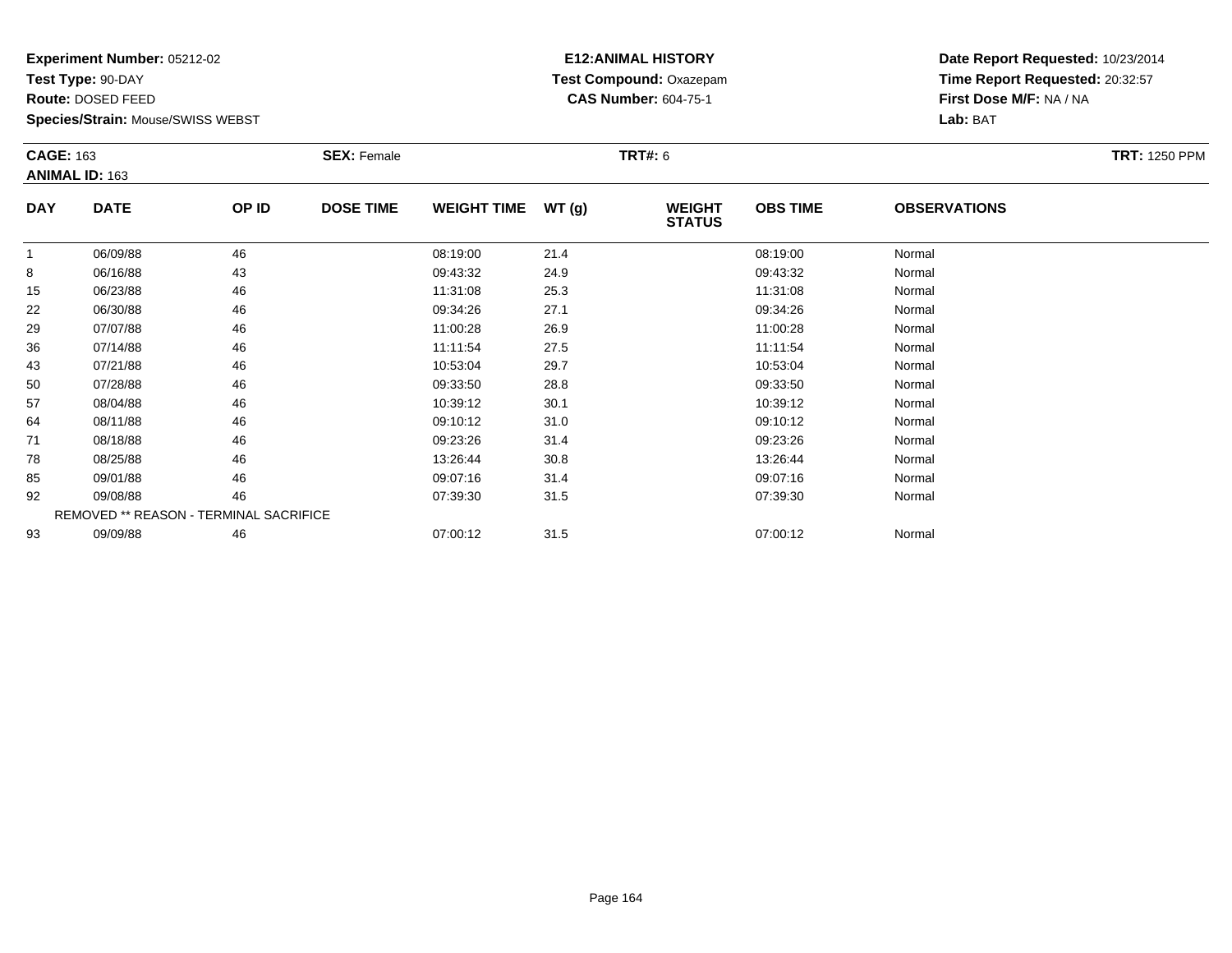**Test Type:** 90-DAY

**Route:** DOSED FEED

**Species/Strain:** Mouse/SWISS WEBST

# **E12:ANIMAL HISTORY Test Compound:** Oxazepam**CAS Number:** 604-75-1

| <b>CAGE: 164</b> | <b>ANIMAL ID: 164</b>                         |       | <b>SEX: Female</b> |                    |       | <b>TRT#: 6</b>                 |                 |                     | <b>TRT: 1250 PPM</b> |
|------------------|-----------------------------------------------|-------|--------------------|--------------------|-------|--------------------------------|-----------------|---------------------|----------------------|
| <b>DAY</b>       | <b>DATE</b>                                   | OP ID | <b>DOSE TIME</b>   | <b>WEIGHT TIME</b> | WT(g) | <b>WEIGHT</b><br><b>STATUS</b> | <b>OBS TIME</b> | <b>OBSERVATIONS</b> |                      |
|                  | 06/09/88                                      | 46    |                    | 08:19:26           | 24.3  |                                | 08:19:26        | Normal              |                      |
| 8                | 06/16/88                                      | 43    |                    | 09:43:54           | 28.1  |                                | 09:43:54        | Normal              |                      |
| 15               | 06/23/88                                      | 46    |                    | 11:32:02           | 28.2  |                                | 11:32:02        | Normal              |                      |
| 22               | 06/30/88                                      | 46    |                    | 09:35:12           | 27.6  |                                | 09:35:12        | Normal              |                      |
| 29               | 07/07/88                                      | 46    |                    | 11:01:14           | 29.6  |                                | 11:01:14        | Normal              |                      |
| 36               | 07/14/88                                      | 46    |                    | 11:07:44           | 29.8  |                                | 11:07:44        | Normal              |                      |
| 43               | 07/21/88                                      | 46    |                    | 10:50:18           | 30.1  |                                | 10:50:18        | Normal              |                      |
| 50               | 07/28/88                                      | 46    |                    | 09:34:34           | 32.1  |                                | 09:34:34        | Normal              |                      |
| 57               | 08/04/88                                      | 46    |                    | 10:39:54           | 32.5  |                                | 10:39:54        | Normal              |                      |
| 64               | 08/11/88                                      | 46    |                    | 09:10:58           | 32.8  |                                | 09:10:58        | Normal              |                      |
| 71               | 08/18/88                                      | 46    |                    | 09:24:06           | 32.3  |                                | 09:24:06        | Normal              |                      |
| 78               | 08/25/88                                      | 46    |                    | 13:27:18           | 31.7  |                                | 13:27:18        | Normal              |                      |
| 85               | 09/01/88                                      | 46    |                    | 09:07:52           | 32.2  |                                | 09:07:52        | Normal              |                      |
| 92               | 09/08/88                                      | 46    |                    | 07:40:00           | 32.2  |                                | 07:40:00        | Normal              |                      |
|                  | <b>REMOVED ** REASON - TERMINAL SACRIFICE</b> |       |                    |                    |       |                                |                 |                     |                      |
| 93               | 09/09/88                                      | 46    |                    | 07:00:48           | 31.9  |                                | 07:00:48        | Normal              |                      |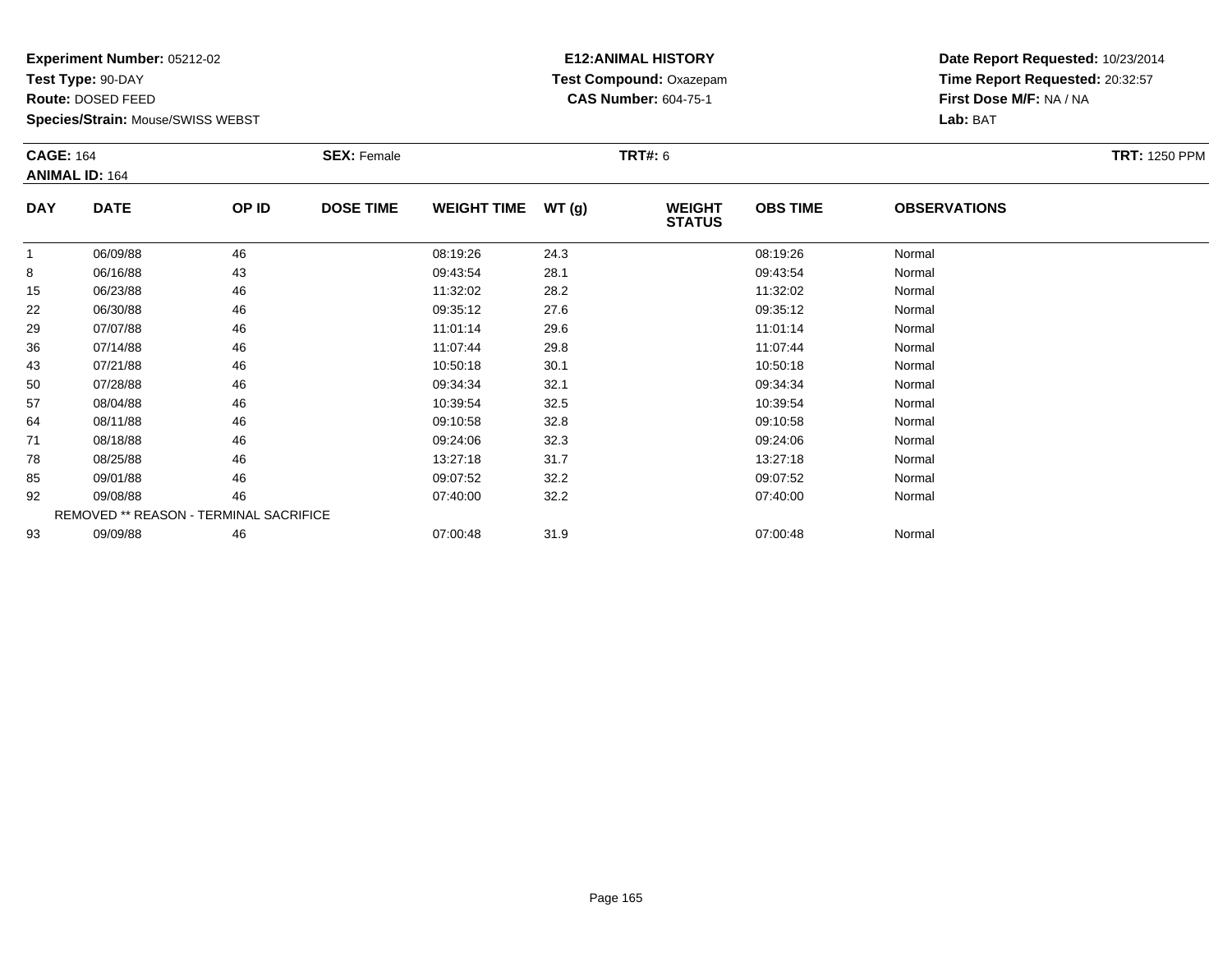**Test Type:** 90-DAY

**Route:** DOSED FEED

**Species/Strain:** Mouse/SWISS WEBST

# **E12:ANIMAL HISTORY Test Compound:** Oxazepam**CAS Number:** 604-75-1

| <b>CAGE: 165</b> |                       |                                        | <b>SEX: Female</b> |                    |       | <b>TRT#:</b> 6                 |                 |                     | <b>TRT: 1250 PPM</b> |
|------------------|-----------------------|----------------------------------------|--------------------|--------------------|-------|--------------------------------|-----------------|---------------------|----------------------|
|                  | <b>ANIMAL ID: 165</b> |                                        |                    |                    |       |                                |                 |                     |                      |
| <b>DAY</b>       | <b>DATE</b>           | OP ID                                  | <b>DOSE TIME</b>   | <b>WEIGHT TIME</b> | WT(g) | <b>WEIGHT</b><br><b>STATUS</b> | <b>OBS TIME</b> | <b>OBSERVATIONS</b> |                      |
|                  | 06/09/88              | 46                                     |                    | 08:19:52           | 21.3  |                                | 08:19:52        | Normal              |                      |
| 8                | 06/16/88              | 43                                     |                    | 09:44:18           | 24.1  |                                | 09:44:18        | Normal              |                      |
| 15               | 06/23/88              | 46                                     |                    | 11:32:48           | 24.6  |                                | 11:32:48        | Normal              |                      |
| 22               | 06/30/88              | 46                                     |                    | 09:35:54           | 25.4  |                                | 09:35:54        | Normal              |                      |
| 29               | 07/07/88              | 46                                     |                    | 11:02:10           | 27.0  |                                | 11:02:10        | Normal              |                      |
| 36               | 07/14/88              | 46                                     |                    | 11:08:24           | 26.7  |                                | 11:08:24        | Normal              |                      |
| 43               | 07/21/88              | 46                                     |                    | 10:51:06           | 27.9  |                                | 10:51:06        | Normal              |                      |
| 50               | 07/28/88              | 46                                     |                    | 09:31:54           | 29.6  |                                | 09:31:54        | Normal              |                      |
| 57               | 08/04/88              | 46                                     |                    | 10:37:28           | 29.6  |                                | 10:37:28        | Normal              |                      |
| 64               | 08/11/88              | 46                                     |                    | 09:11:46           | 29.7  |                                | 09:11:46        | Normal              |                      |
| 71               | 08/18/88              | 46                                     |                    | 09:24:42           | 30.4  |                                | 09:24:42        | Normal              |                      |
| 78               | 08/25/88              | 46                                     |                    | 13:27:50           | 29.9  |                                | 13:27:50        | Normal              |                      |
| 85               | 09/01/88              | 46                                     |                    | 09:08:38           | 29.9  |                                | 09:08:38        | Normal              |                      |
| 92               | 09/08/88              | 46                                     |                    | 07:40:24           | 30.5  |                                | 07:40:24        | Normal              |                      |
|                  |                       | REMOVED ** REASON - TERMINAL SACRIFICE |                    |                    |       |                                |                 |                     |                      |
| 93               | 09/09/88              | 46                                     |                    | 07:01:30           | 30.0  |                                | 07:01:30        | Normal              |                      |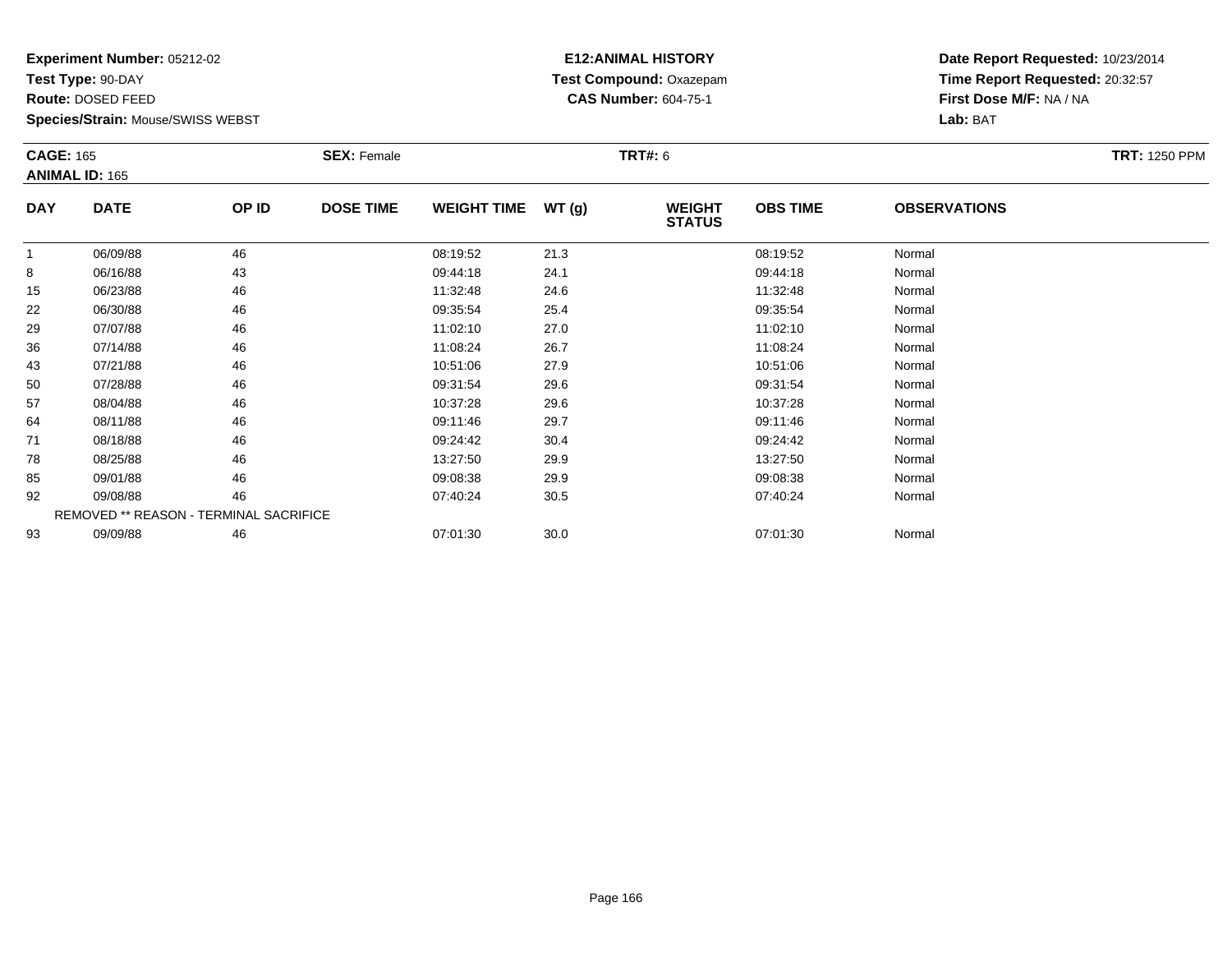**Test Type:** 90-DAY

**Route:** DOSED FEED

**Species/Strain:** Mouse/SWISS WEBST

# **E12:ANIMAL HISTORY Test Compound:** Oxazepam**CAS Number:** 604-75-1

|              | <b>CAGE: 166</b><br><b>ANIMAL ID: 166</b> |       | <b>SEX: Female</b> |                    |       | <b>TRT#: 6</b>                 | <b>TRT: 1250 PPM</b> |                     |  |
|--------------|-------------------------------------------|-------|--------------------|--------------------|-------|--------------------------------|----------------------|---------------------|--|
| <b>DAY</b>   | <b>DATE</b>                               | OP ID | <b>DOSE TIME</b>   | <b>WEIGHT TIME</b> | WT(g) | <b>WEIGHT</b><br><b>STATUS</b> | <b>OBS TIME</b>      | <b>OBSERVATIONS</b> |  |
| $\mathbf{1}$ | 06/09/88                                  | 46    |                    | 09:12:56           | 23.3  |                                | 09:12:56             | Normal              |  |
| 8            | 06/16/88                                  | 43    |                    | 10:17:20           | 26.1  |                                | 10:17:20             | Normal              |  |
| 15           | 06/23/88                                  | 46    |                    | 11:02:42           | 27.1  |                                | 11:02:42             | Normal              |  |
| 22           | 06/30/88                                  | 46    |                    | 11:14:36           | 26.6  |                                | 11:14:36             | Normal              |  |
| 29           | 07/07/88                                  | 46    |                    | 09:07:08           | 28.3  |                                | 09:07:08             | Normal              |  |
| 36           | 07/14/88                                  | 46    |                    | 09:22:56           | 28.8  |                                | 09:22:56             | Normal              |  |
| 43           | 07/21/88                                  | 46    |                    | 09:18:54           | 30.7  |                                | 09:18:54             | Normal              |  |
| 50           | 07/28/88                                  | 46    |                    | 09:14:32           | 30.6  |                                | 09:14:32             | Normal              |  |
| 57           | 08/04/88                                  | 46    |                    | 09:08:32           | 31.2  |                                | 09:08:32             | Normal              |  |
| 64           | 08/11/88                                  | 46    |                    | 11:22:02           | 31.9  |                                | 11:22:02             | Normal              |  |
| 71           | 08/18/88                                  | 46    |                    | 11:22:02           | 31.6  |                                | 11:22:02             | Normal              |  |
| 78           | 08/25/88                                  | 46    |                    | 09:08:22           | 32.3  |                                | 09:08:22             | Normal              |  |
| 85           | 09/01/88                                  | 46    |                    | 10:52:00           | 32.6  |                                | 10:52:00             | Normal              |  |
| 92           | 09/08/88                                  | 46    |                    | 07:29:54           | 32.0  |                                | 07:29:54             | Normal              |  |
|              | REMOVED ** REASON - TERMINAL SACRIFICE    |       |                    |                    |       |                                |                      |                     |  |
| 93           | 09/09/88                                  | 46    |                    | 07:02:06           | 32.1  |                                | 07:02:06             | Normal              |  |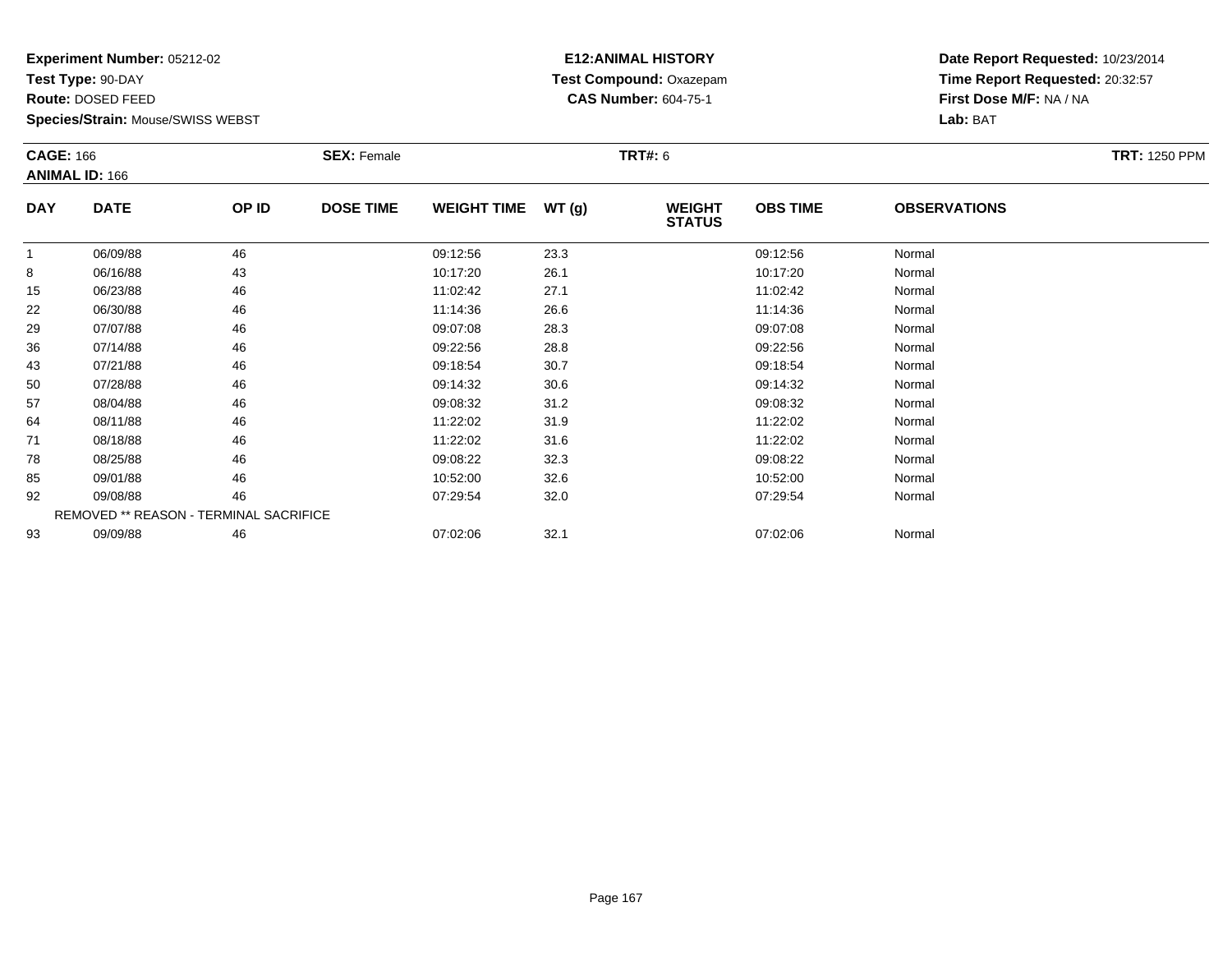**Test Type:** 90-DAY

**Route:** DOSED FEED

**Species/Strain:** Mouse/SWISS WEBST

# **E12:ANIMAL HISTORY Test Compound:** Oxazepam**CAS Number:** 604-75-1

| <b>CAGE: 167</b> |                                        |       | <b>SEX: Female</b> |                    |       | <b>TRT#: 6</b>                 |                 |                     | <b>TRT: 1250 PPM</b> |
|------------------|----------------------------------------|-------|--------------------|--------------------|-------|--------------------------------|-----------------|---------------------|----------------------|
|                  | <b>ANIMAL ID: 167</b>                  |       |                    |                    |       |                                |                 |                     |                      |
| <b>DAY</b>       | <b>DATE</b>                            | OP ID | <b>DOSE TIME</b>   | <b>WEIGHT TIME</b> | WT(g) | <b>WEIGHT</b><br><b>STATUS</b> | <b>OBS TIME</b> | <b>OBSERVATIONS</b> |                      |
| 1                | 06/09/88                               | 46    |                    | 09:13:24           | 22.0  |                                | 09:13:24        | Normal              |                      |
| 8                | 06/16/88                               | 43    |                    | 10:15:50           | 25.7  |                                | 10:15:50        | Normal              |                      |
| 15               | 06/23/88                               | 46    |                    | 10:59:28           | 26.5  |                                | 10:59:28        | Normal              |                      |
| 22               | 06/30/88                               | 46    |                    | 11:15:20           | 26.9  |                                | 11:15:20        | Normal              |                      |
| 29               | 07/07/88                               | 46    |                    | 09:07:46           | 28.3  |                                | 09:07:46        | Normal              |                      |
| 36               | 07/14/88                               | 46    |                    | 09:23:34           | 28.7  |                                | 09:23:34        | Normal              |                      |
| 43               | 07/21/88                               | 46    |                    | 09:19:32           | 29.1  |                                | 09:19:32        | Normal              |                      |
| 50               | 07/28/88                               | 46    |                    | 09:15:10           | 30.2  |                                | 09:15:10        | Normal              |                      |
| 57               | 08/04/88                               | 46    |                    | 09:09:16           | 31.2  |                                | 09:09:16        | Normal              |                      |
| 64               | 08/11/88                               | 46    |                    | 11:20:24           | 30.9  |                                | 11:20:24        | Normal              |                      |
| 71               | 08/18/88                               | 46    |                    | 11:20:12           | 32.4  |                                | 11:20:12        | Normal              |                      |
| 78               | 08/25/88                               | 46    |                    | 09:08:58           | 31.2  |                                | 09:08:58        | Normal              |                      |
| 85               | 09/01/88                               | 46    |                    | 10:52:34           | 31.3  |                                | 10:52:34        | Normal              |                      |
| 92               | 09/08/88                               | 46    |                    | 07:27:18           | 32.2  |                                | 07:27:18        | Normal              |                      |
|                  | REMOVED ** REASON - TERMINAL SACRIFICE |       |                    |                    |       |                                |                 |                     |                      |
| 93               | 09/09/88                               | 46    |                    | 07:02:36           | 30.9  |                                | 07:02:36        | Normal              |                      |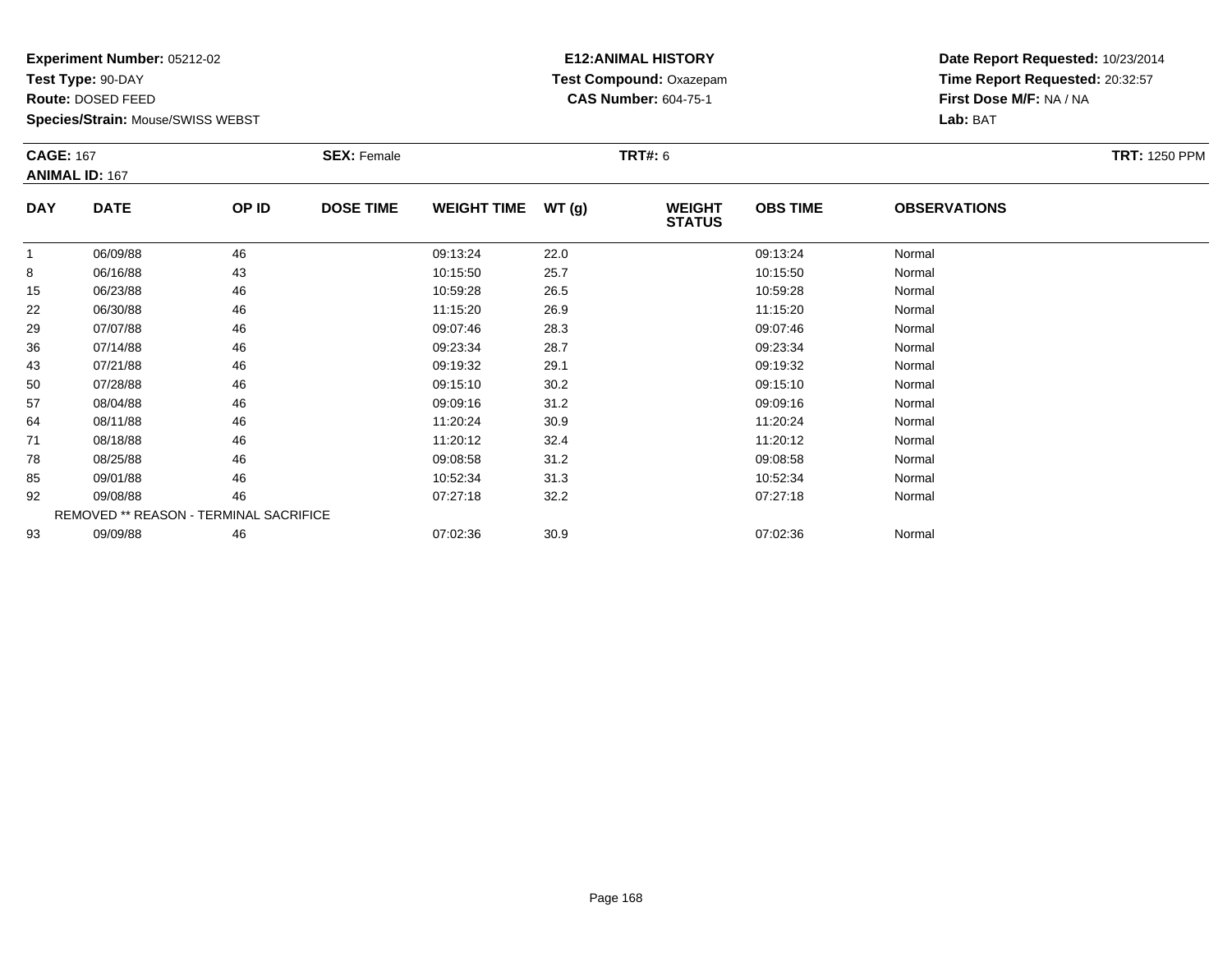**Test Type:** 90-DAY

**Route:** DOSED FEED

**Species/Strain:** Mouse/SWISS WEBST

# **E12:ANIMAL HISTORY Test Compound:** Oxazepam**CAS Number:** 604-75-1

| <b>CAGE: 168</b><br><b>ANIMAL ID: 168</b> |                                        | <b>SEX: Female</b> |                  |                    | <b>TRT#: 6</b> |                                | <b>TRT: 1250 PPM</b> |                     |  |
|-------------------------------------------|----------------------------------------|--------------------|------------------|--------------------|----------------|--------------------------------|----------------------|---------------------|--|
| <b>DAY</b>                                | <b>DATE</b>                            | OP ID              | <b>DOSE TIME</b> | <b>WEIGHT TIME</b> | WT(g)          | <b>WEIGHT</b><br><b>STATUS</b> | <b>OBS TIME</b>      | <b>OBSERVATIONS</b> |  |
|                                           | 06/09/88                               | 46                 |                  | 09:13:42           | 22.2           |                                | 09:13:42             | Normal              |  |
| 8                                         | 06/16/88                               | 43                 |                  | 10:16:10           | 26.2           |                                | 10:16:10             | Normal              |  |
| 15                                        | 06/23/88                               | 46                 |                  | 11:00:20           | 26.7           |                                | 11:00:20             | Normal              |  |
| 22                                        | 06/30/88                               | 46                 |                  | 11:12:22           | 28.2           |                                | 11:12:22             | Normal              |  |
| 29                                        | 07/07/88                               | 46                 |                  | 09:04:40           | 29.1           |                                | 09:04:40             | Normal              |  |
| 36                                        | 07/14/88                               | 46                 |                  | 09:24:08           | 29.2           |                                | 09:24:08             | Normal              |  |
| 43                                        | 07/21/88                               | 46                 |                  | 09:20:06           | 28.8           |                                | 09:20:06             | Normal              |  |
| 50                                        | 07/28/88                               | 46                 |                  | 09:15:48           | 30.4           |                                | 09:15:48             | Normal              |  |
| 57                                        | 08/04/88                               | 46                 |                  | 09:09:56           | 30.0           |                                | 09:09:56             | Normal              |  |
| 64                                        | 08/11/88                               | 46                 |                  | 11:20:54           | 31.2           |                                | 11:20:54             | Normal              |  |
| 71                                        | 08/18/88                               | 46                 |                  | 11:20:48           | 30.9           |                                | 11:20:48             | Normal              |  |
| 78                                        | 08/25/88                               | 46                 |                  | 09:07:12           | 32.8           |                                | 09:07:12             | Normal              |  |
| 85                                        | 09/01/88                               | 46                 |                  | 10:53:14           | 32.0           |                                | 10:53:14             | Normal              |  |
| 92                                        | 09/08/88                               | 46                 |                  | 07:28:50           | 31.3           |                                | 07:28:50             | Normal              |  |
|                                           | REMOVED ** REASON - TERMINAL SACRIFICE |                    |                  |                    |                |                                |                      |                     |  |
| 93                                        | 09/09/88                               | 46                 |                  | 07:03:06           | 30.5           |                                | 07:03:06             | Normal              |  |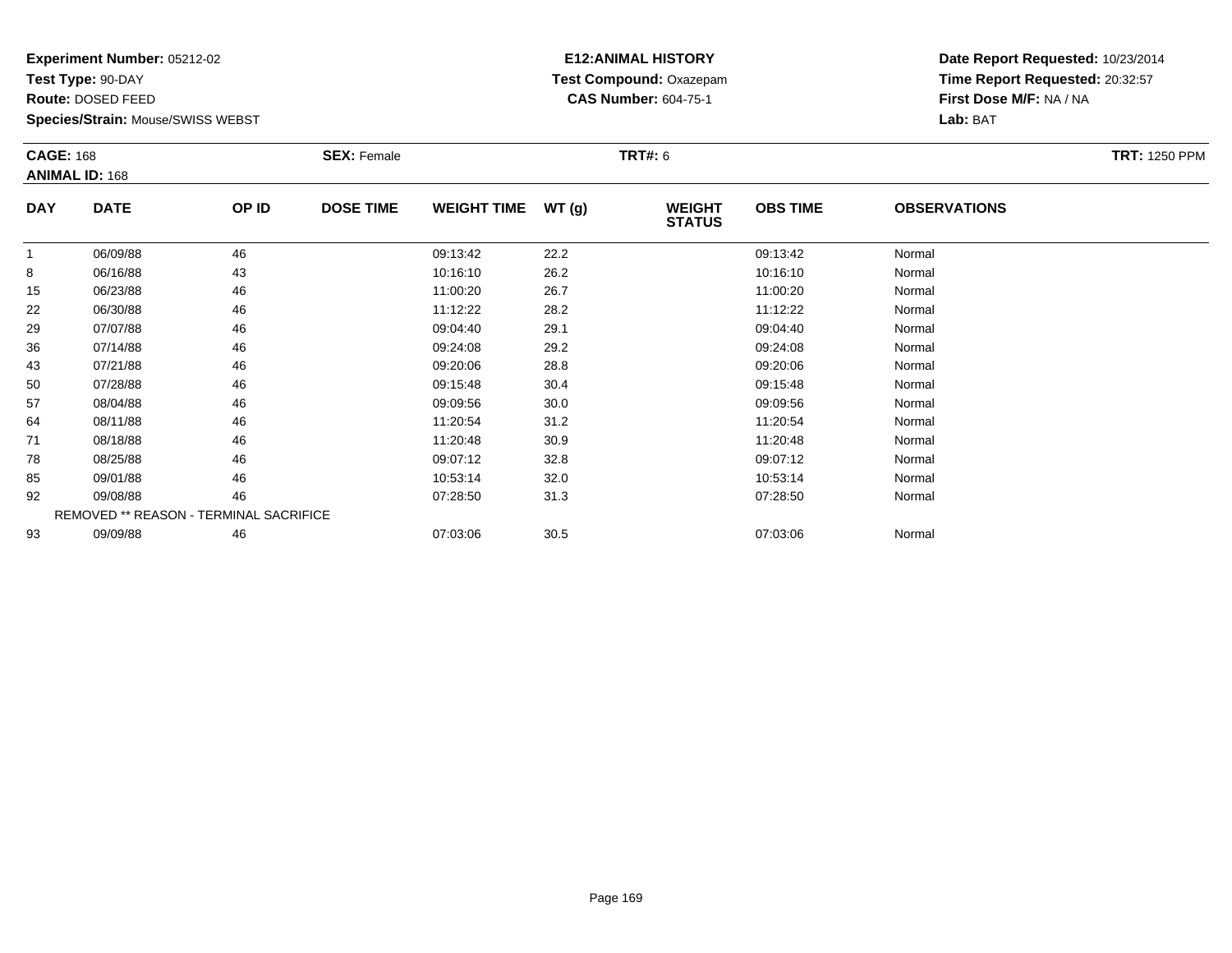**Test Type:** 90-DAY

**Route:** DOSED FEED

**Species/Strain:** Mouse/SWISS WEBST

# **E12:ANIMAL HISTORY Test Compound:** Oxazepam**CAS Number:** 604-75-1

| <b>CAGE: 169</b><br><b>ANIMAL ID: 169</b> |             | <b>SEX: Female</b>                             |                  |                    | <b>TRT#:</b> 6 | <b>TRT: 1250 PPM</b>           |                 |                     |  |
|-------------------------------------------|-------------|------------------------------------------------|------------------|--------------------|----------------|--------------------------------|-----------------|---------------------|--|
| <b>DAY</b>                                | <b>DATE</b> | OP ID                                          | <b>DOSE TIME</b> | <b>WEIGHT TIME</b> | WT(g)          | <b>WEIGHT</b><br><b>STATUS</b> | <b>OBS TIME</b> | <b>OBSERVATIONS</b> |  |
|                                           | 06/09/88    | 46                                             |                  | 09:14:08           | 21.2           |                                | 09:14:08        | Normal              |  |
| 8                                         | 06/16/88    | 43                                             |                  | 10:16:32           | 26.6           |                                | 10:16:32        | Normal              |  |
| 15                                        | 06/23/88    | 46                                             |                  | 11:01:16           | 27.0           |                                | 11:01:16        | Normal              |  |
| 22                                        | 06/30/88    | 46                                             |                  | 11:13:00           | 28.9           |                                | 11:13:00        | Normal              |  |
| 29                                        | 07/07/88    | 46                                             |                  | 09:05:38           | 29.1           |                                | 09:05:38        | Normal              |  |
|                                           |             | <b>REMOVED ** REASON - ACCIDENTALLY KILLED</b> |                  |                    |                |                                |                 |                     |  |
| 34                                        | 07/12/88    | 46                                             |                  | 14:47:14           | 27.9           |                                | 14:47:14        | Normal              |  |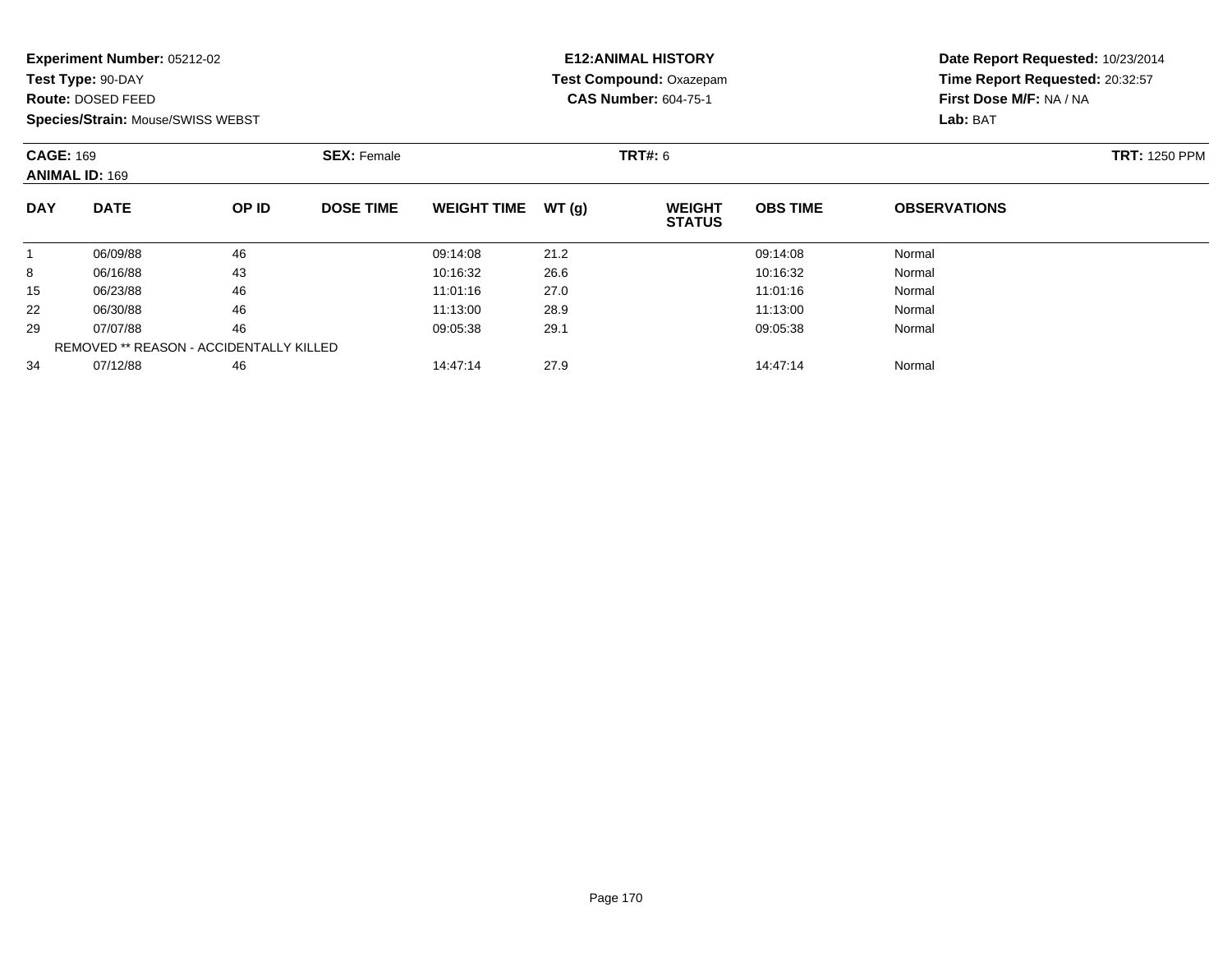**Test Type:** 90-DAY

**Route:** DOSED FEED

**Species/Strain:** Mouse/SWISS WEBST

# **E12:ANIMAL HISTORY Test Compound:** Oxazepam**CAS Number:** 604-75-1

| <b>CAGE: 170</b><br><b>ANIMAL ID: 170</b> |                                        | <b>SEX: Female</b> |                  |                    | <b>TRT#:</b> 6 |                                | <b>TRT: 1250 PPM</b> |                     |  |
|-------------------------------------------|----------------------------------------|--------------------|------------------|--------------------|----------------|--------------------------------|----------------------|---------------------|--|
|                                           |                                        |                    |                  |                    |                |                                |                      |                     |  |
| <b>DAY</b>                                | <b>DATE</b>                            | OP ID              | <b>DOSE TIME</b> | <b>WEIGHT TIME</b> | WT(g)          | <b>WEIGHT</b><br><b>STATUS</b> | <b>OBS TIME</b>      | <b>OBSERVATIONS</b> |  |
| $\overline{1}$                            | 06/09/88                               | 46                 |                  | 09:14:26           | 22.4           |                                | 09:14:26             | Normal              |  |
| 8                                         | 06/16/88                               | 43                 |                  | 10:16:56           | 27.0           |                                | 10:16:56             | Normal              |  |
| 15                                        | 06/23/88                               | 46                 |                  | 11:01:56           | 28.5           |                                | 11:01:56             | Normal              |  |
| 22                                        | 06/30/88                               | 46                 |                  | 11:13:44           | 29.6           |                                | 11:13:44             | Normal              |  |
| 29                                        | 07/07/88                               | 46                 |                  | 09:06:32           | 30.4           |                                | 09:06:32             | Normal              |  |
| 36                                        | 07/14/88                               | 46                 |                  | 09:22:12           | 32.6           |                                | 09:22:12             | Normal              |  |
| 43                                        | 07/21/88                               | 46                 |                  | 09:18:18           | 29.5           |                                | 09:18:18             | Normal              |  |
| 50                                        | 07/28/88                               | 46                 |                  | 09:16:20           | 32.4           |                                | 09:16:20             | Normal              |  |
| 57                                        | 08/04/88                               | 46                 |                  | 09:10:36           | 33.1           |                                | 09:10:36             | Normal              |  |
| 64                                        | 08/11/88                               | 46                 |                  | 11:21:26           | 34.4           |                                | 11:21:26             | Normal              |  |
| 71                                        | 08/18/88                               | 46                 |                  | 11:21:28           | 34.5           |                                | 11:21:28             | Normal              |  |
| 78                                        | 08/25/88                               | 46                 |                  | 09:07:46           | 35.2           |                                | 09:07:46             | Normal              |  |
| 85                                        | 09/01/88                               | 46                 |                  | 10:53:50           | 35.7           |                                | 10:53:50             | Normal              |  |
| 92                                        | 09/08/88                               | 46                 |                  | 07:29:30           | 35.4           |                                | 07:29:30             | Normal              |  |
|                                           | REMOVED ** REASON - TERMINAL SACRIFICE |                    |                  |                    |                |                                |                      |                     |  |
| 93                                        | 09/09/88                               | 46                 |                  | 07:03:36           | 34.4           |                                | 07:03:36             | Normal              |  |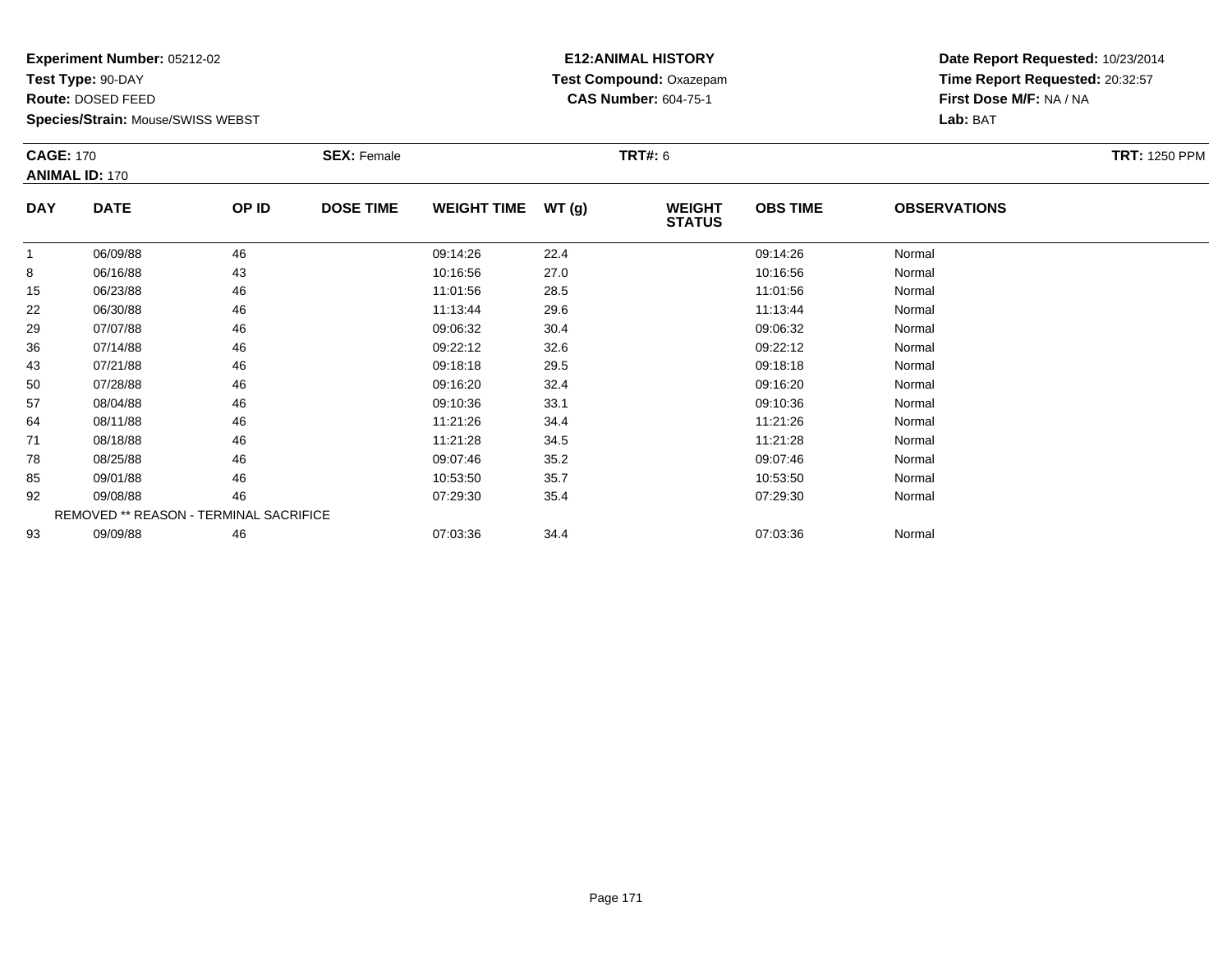|                                           | Experiment Number: 05212-02<br>Test Type: 90-DAY<br><b>Route: DOSED FEED</b><br>Species/Strain: Mouse/SWISS WEBST |                                               |                    |                    |       | <b>E12: ANIMAL HISTORY</b><br>Test Compound: Oxazepam<br><b>CAS Number: 604-75-1</b> | Date Report Requested: 10/23/2014<br>Time Report Requested: 20:32:57<br>First Dose M/F: NA / NA<br>Lab: BAT |                      |
|-------------------------------------------|-------------------------------------------------------------------------------------------------------------------|-----------------------------------------------|--------------------|--------------------|-------|--------------------------------------------------------------------------------------|-------------------------------------------------------------------------------------------------------------|----------------------|
| <b>CAGE: 171</b><br><b>ANIMAL ID: 171</b> |                                                                                                                   |                                               | <b>SEX: Female</b> |                    |       | <b>TRT#: 6</b>                                                                       |                                                                                                             | <b>TRT: 1250 PPM</b> |
| <b>DAY</b>                                | <b>DATE</b>                                                                                                       | <b>OP ID</b>                                  | <b>DOSE TIME</b>   | <b>WEIGHT TIME</b> | WT(q) | <b>WEIGHT</b><br><b>STATUS</b>                                                       | <b>OBS TIME</b>                                                                                             | <b>OBSERVATIONS</b>  |
|                                           | 06/09/88                                                                                                          | 46<br>REMOVED ** REASON - SCHEDULED SACRIFICE |                    | 08:29:18           | 21.8  |                                                                                      | 08:29:18                                                                                                    | Normal               |
| 8<br>06/16/88                             |                                                                                                                   | 43                                            |                    | 07:25:52           | 25.2  |                                                                                      | 07:25:52                                                                                                    | Normal               |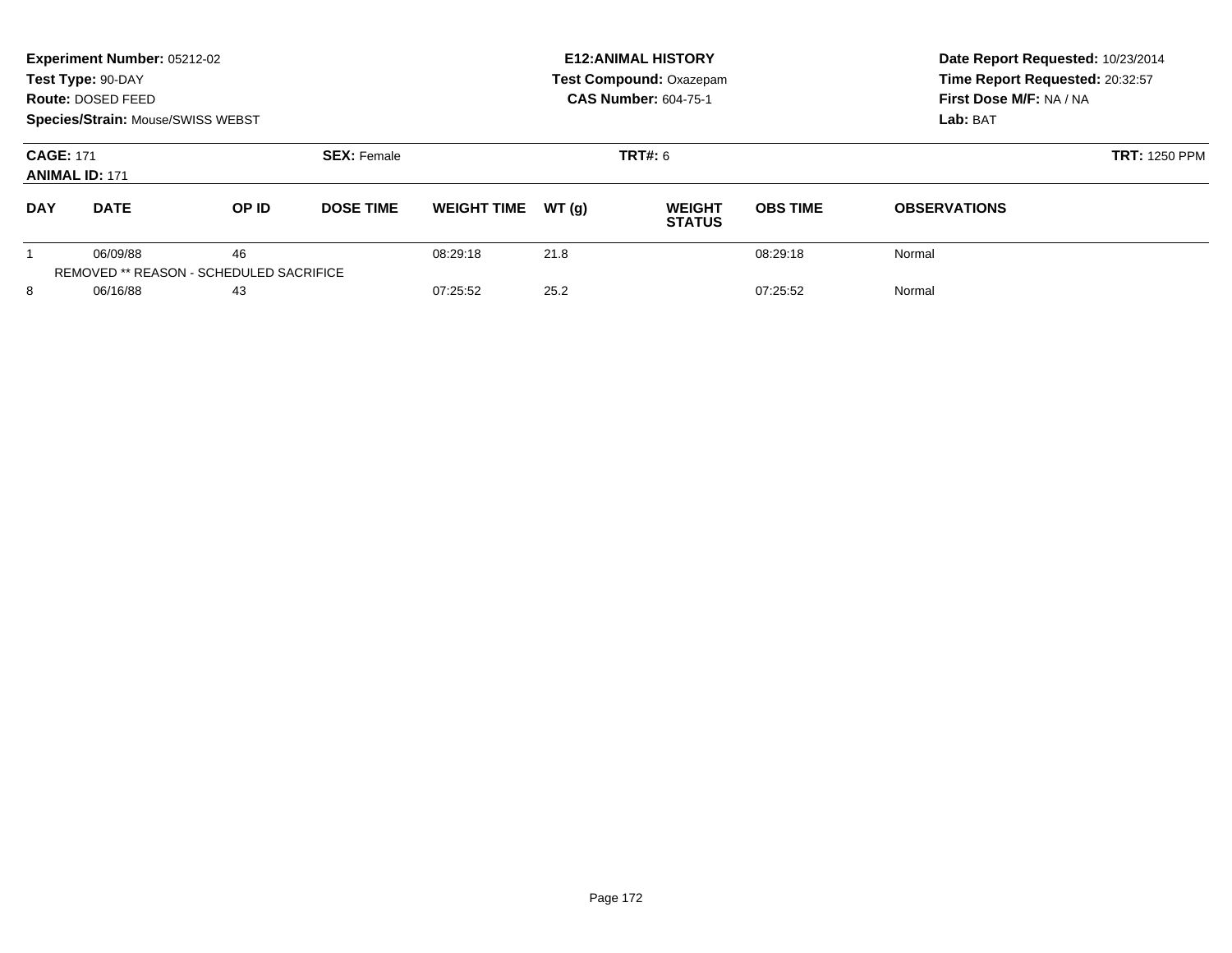|                                           | Experiment Number: 05212-02<br>Test Type: 90-DAY<br><b>Route: DOSED FEED</b><br>Species/Strain: Mouse/SWISS WEBST |                                               |                    |                    |       | <b>E12: ANIMAL HISTORY</b><br>Test Compound: Oxazepam<br><b>CAS Number: 604-75-1</b> | Date Report Requested: 10/23/2014<br>Time Report Requested: 20:32:57<br>First Dose M/F: NA / NA<br>Lab: BAT |                     |
|-------------------------------------------|-------------------------------------------------------------------------------------------------------------------|-----------------------------------------------|--------------------|--------------------|-------|--------------------------------------------------------------------------------------|-------------------------------------------------------------------------------------------------------------|---------------------|
| <b>CAGE: 172</b><br><b>ANIMAL ID: 172</b> |                                                                                                                   |                                               | <b>SEX: Female</b> |                    |       | <b>TRT#: 6</b>                                                                       | <b>TRT: 1250 PPM</b>                                                                                        |                     |
| <b>DAY</b>                                | <b>DATE</b>                                                                                                       | <b>OP ID</b>                                  | <b>DOSE TIME</b>   | <b>WEIGHT TIME</b> | WT(q) | <b>WEIGHT</b><br><b>STATUS</b>                                                       | <b>OBS TIME</b>                                                                                             | <b>OBSERVATIONS</b> |
|                                           | 06/09/88                                                                                                          | 46<br>REMOVED ** REASON - SCHEDULED SACRIFICE |                    | 08:29:38           | 23.5  |                                                                                      | 08:29:38                                                                                                    | Normal              |
| 8<br>06/16/88                             |                                                                                                                   | 43                                            |                    | 07:19:08           | 25.7  |                                                                                      | 07:19:08                                                                                                    | Normal              |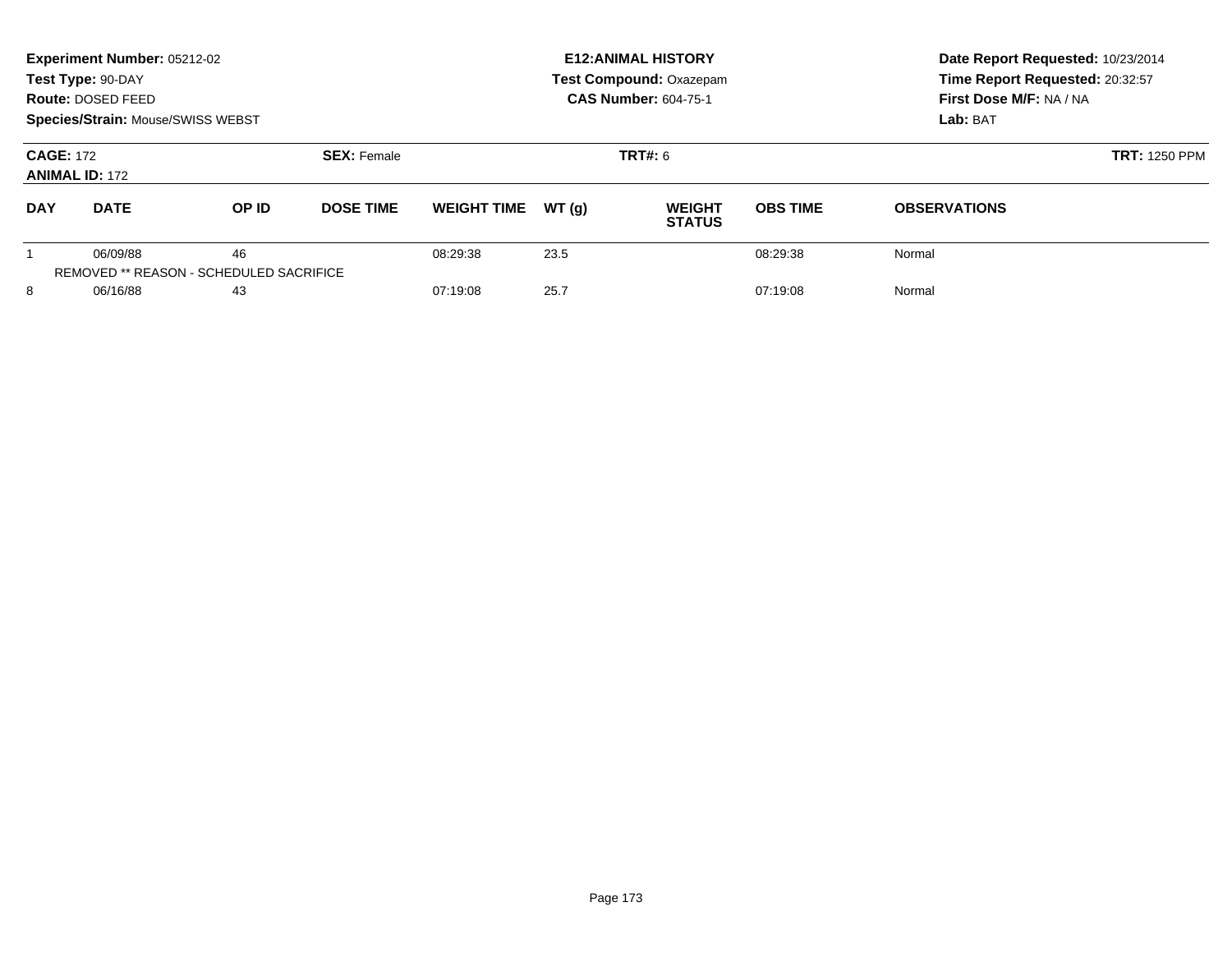|                                           | Experiment Number: 05212-02<br>Test Type: 90-DAY<br><b>Route: DOSED FEED</b><br>Species/Strain: Mouse/SWISS WEBST |                                               |                    |                    |       | <b>E12: ANIMAL HISTORY</b><br>Test Compound: Oxazepam<br><b>CAS Number: 604-75-1</b> | Date Report Requested: 10/23/2014<br>Time Report Requested: 20:32:57<br>First Dose M/F: NA / NA<br>Lab: BAT |                     |
|-------------------------------------------|-------------------------------------------------------------------------------------------------------------------|-----------------------------------------------|--------------------|--------------------|-------|--------------------------------------------------------------------------------------|-------------------------------------------------------------------------------------------------------------|---------------------|
| <b>CAGE: 173</b><br><b>ANIMAL ID: 173</b> |                                                                                                                   |                                               | <b>SEX: Female</b> |                    |       | <b>TRT#: 6</b>                                                                       | <b>TRT: 1250 PPM</b>                                                                                        |                     |
| <b>DAY</b>                                | <b>DATE</b>                                                                                                       | <b>OP ID</b>                                  | <b>DOSE TIME</b>   | <b>WEIGHT TIME</b> | WT(q) | <b>WEIGHT</b><br><b>STATUS</b>                                                       | <b>OBS TIME</b>                                                                                             | <b>OBSERVATIONS</b> |
|                                           | 06/09/88                                                                                                          | 46<br>REMOVED ** REASON - SCHEDULED SACRIFICE |                    | 08:30:14           | 22.5  |                                                                                      | 08:30:14                                                                                                    | Normal              |
| 8<br>06/16/88                             |                                                                                                                   | 43                                            |                    | 07:20:34           | 27.0  |                                                                                      | 07:20:34                                                                                                    | Normal              |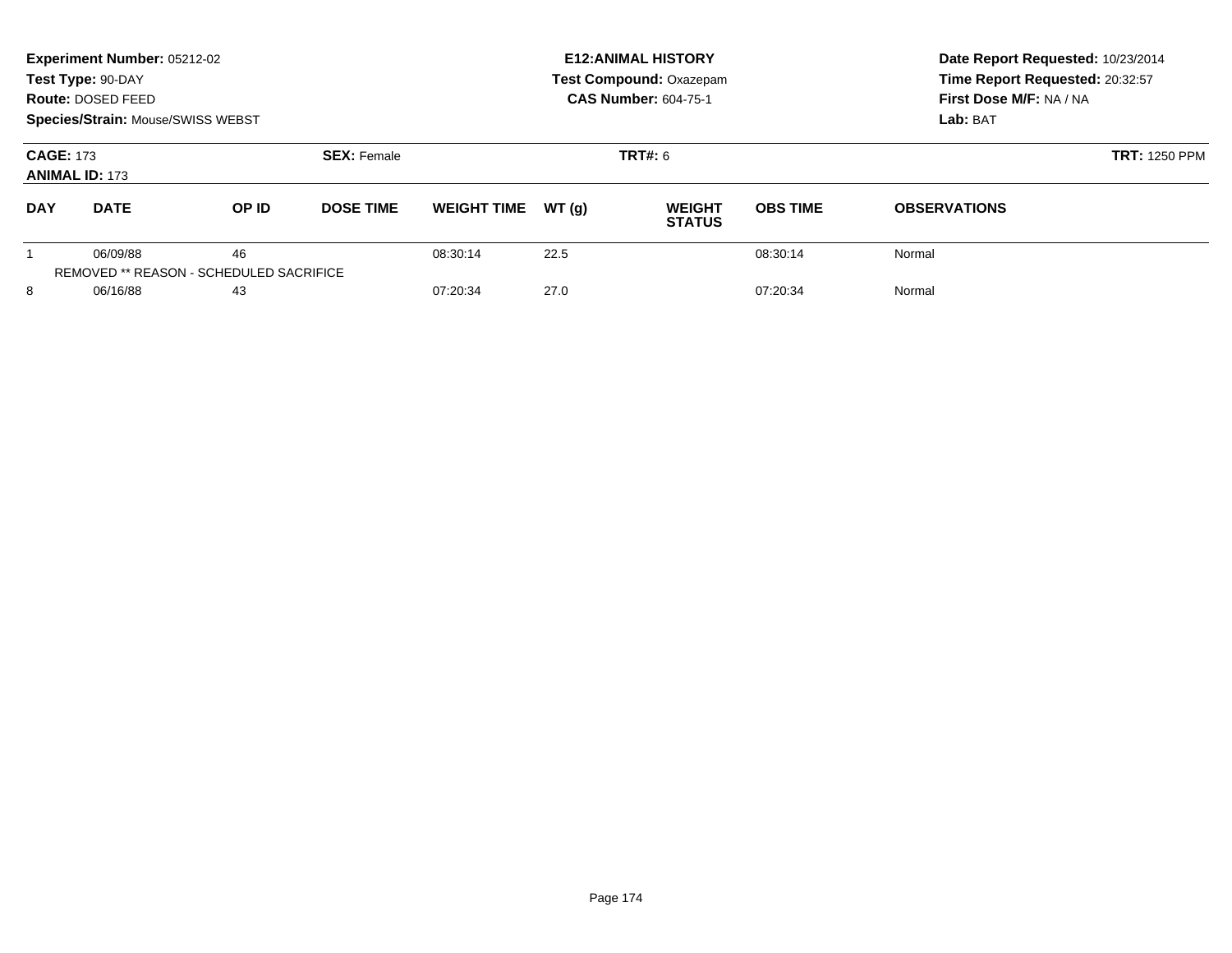|                                           | Experiment Number: 05212-02<br>Test Type: 90-DAY<br><b>Route: DOSED FEED</b><br>Species/Strain: Mouse/SWISS WEBST |                                               |                    |                    |       | <b>E12: ANIMAL HISTORY</b><br>Test Compound: Oxazepam<br><b>CAS Number: 604-75-1</b> | Date Report Requested: 10/23/2014<br>Time Report Requested: 20:32:57<br>First Dose M/F: NA / NA<br>Lab: BAT |                     |
|-------------------------------------------|-------------------------------------------------------------------------------------------------------------------|-----------------------------------------------|--------------------|--------------------|-------|--------------------------------------------------------------------------------------|-------------------------------------------------------------------------------------------------------------|---------------------|
| <b>CAGE: 174</b><br><b>ANIMAL ID: 174</b> |                                                                                                                   |                                               | <b>SEX: Female</b> |                    |       | <b>TRT#: 6</b>                                                                       | <b>TRT: 1250 PPM</b>                                                                                        |                     |
| <b>DAY</b>                                | <b>DATE</b>                                                                                                       | <b>OP ID</b>                                  | <b>DOSE TIME</b>   | <b>WEIGHT TIME</b> | WT(q) | <b>WEIGHT</b><br><b>STATUS</b>                                                       | <b>OBS TIME</b>                                                                                             | <b>OBSERVATIONS</b> |
|                                           | 06/09/88                                                                                                          | 46<br>REMOVED ** REASON - SCHEDULED SACRIFICE |                    | 08:30:36           | 23.7  |                                                                                      | 08:30:36                                                                                                    | Normal              |
| 8<br>06/16/88                             |                                                                                                                   | 43                                            |                    | 07:21:20           | 29.5  |                                                                                      | 07:21:20                                                                                                    | Normal              |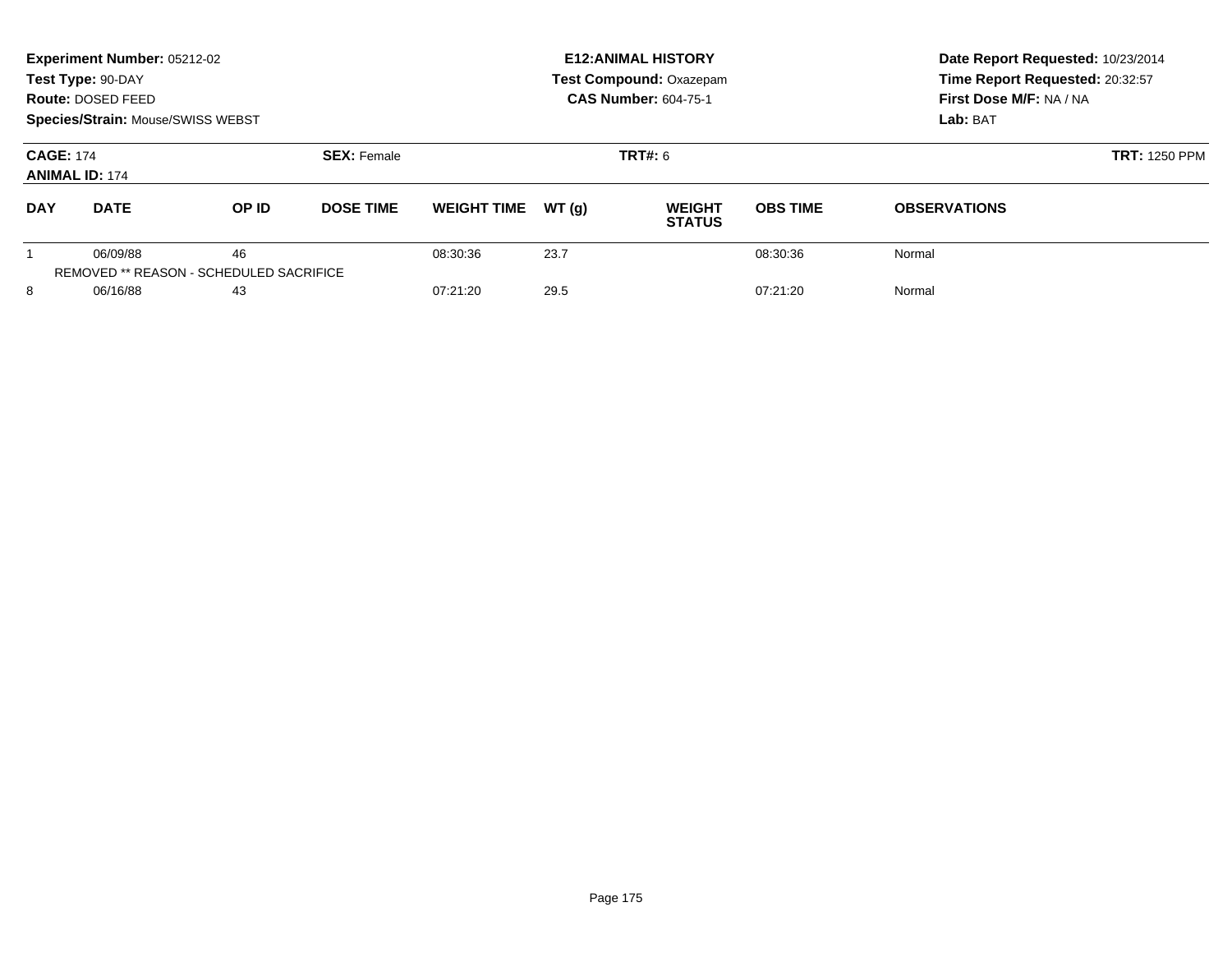|                  | Experiment Number: 05212-02<br>Test Type: 90-DAY<br><b>Route: DOSED FEED</b><br>Species/Strain: Mouse/SWISS WEBST |                                               |                    |                    |                | <b>E12: ANIMAL HISTORY</b><br>Test Compound: Oxazepam<br><b>CAS Number: 604-75-1</b> | Date Report Requested: 10/23/2014<br>Time Report Requested: 20:32:57<br>First Dose M/F: NA / NA<br>Lab: BAT |                     |
|------------------|-------------------------------------------------------------------------------------------------------------------|-----------------------------------------------|--------------------|--------------------|----------------|--------------------------------------------------------------------------------------|-------------------------------------------------------------------------------------------------------------|---------------------|
| <b>CAGE: 175</b> | <b>ANIMAL ID: 175</b>                                                                                             |                                               | <b>SEX: Female</b> |                    | <b>TRT#: 6</b> |                                                                                      | <b>TRT: 1250 PPM</b>                                                                                        |                     |
| <b>DAY</b>       | <b>DATE</b>                                                                                                       | <b>OP ID</b>                                  | <b>DOSE TIME</b>   | <b>WEIGHT TIME</b> | WT(q)          | <b>WEIGHT</b><br><b>STATUS</b>                                                       | <b>OBS TIME</b>                                                                                             | <b>OBSERVATIONS</b> |
|                  | 06/09/88                                                                                                          | 46<br>REMOVED ** REASON - SCHEDULED SACRIFICE |                    | 08:31:12           | 19.4           |                                                                                      | 08:31:12                                                                                                    | Normal              |
| 8<br>06/16/88    |                                                                                                                   | 43                                            |                    | 07:25:08           | 22.5           |                                                                                      | 07:25:08                                                                                                    | Normal              |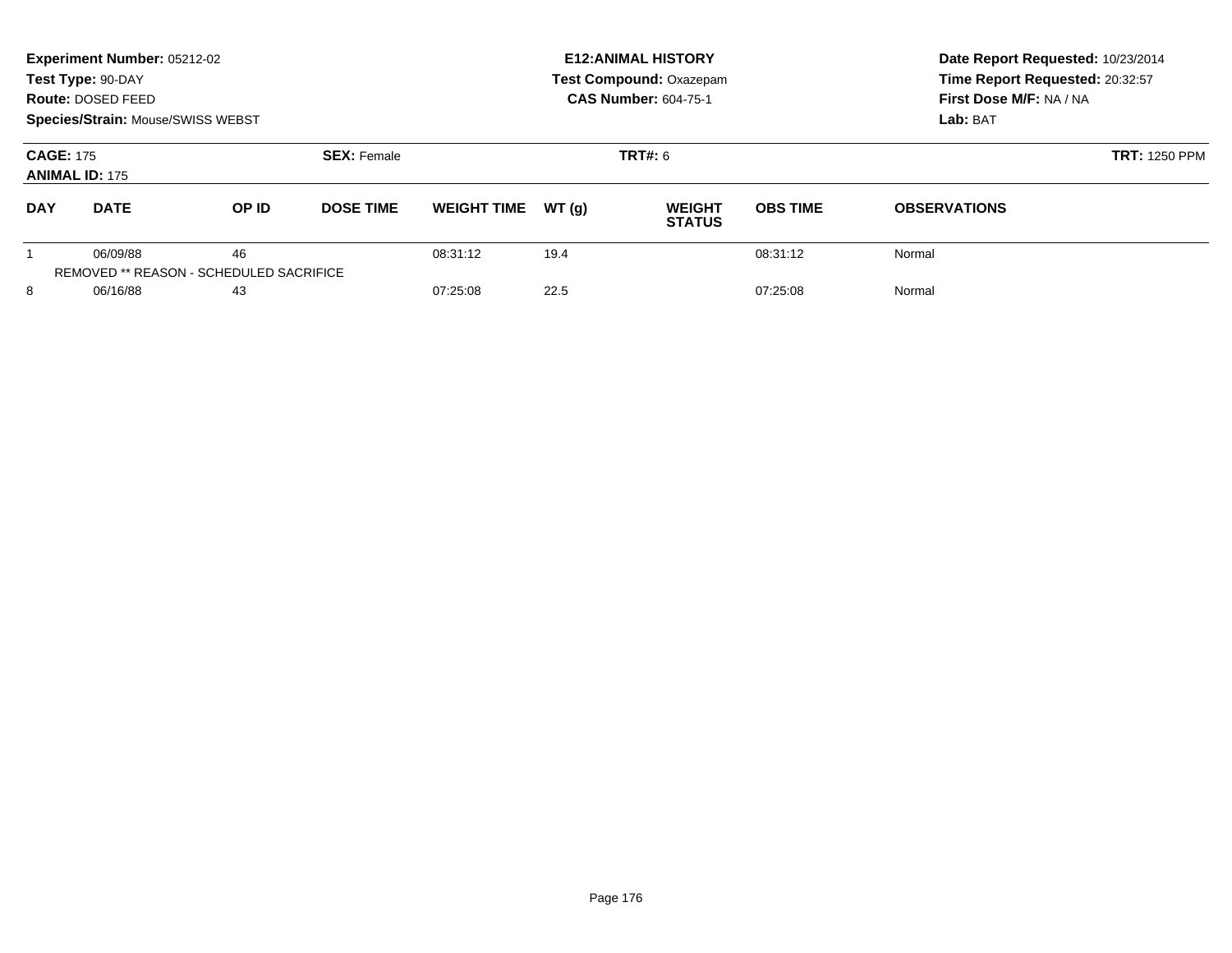**Test Type:** 90-DAY

**Route:** DOSED FEED

**Species/Strain:** Mouse/SWISS WEBST

# **E12:ANIMAL HISTORY Test Compound:** Oxazepam**CAS Number:** 604-75-1

| <b>CAGE: 176</b> | <b>ANIMAL ID: 176</b>                   |       | <b>SEX: Female</b> |                    |       | <b>TRT#: 6</b>                 | <b>TRT: 1250 PPM</b> |                     |  |
|------------------|-----------------------------------------|-------|--------------------|--------------------|-------|--------------------------------|----------------------|---------------------|--|
| <b>DAY</b>       | <b>DATE</b>                             | OP ID | <b>DOSE TIME</b>   | <b>WEIGHT TIME</b> | WT(g) | <b>WEIGHT</b><br><b>STATUS</b> | <b>OBS TIME</b>      | <b>OBSERVATIONS</b> |  |
| $\mathbf{1}$     | 06/09/88                                | 46    |                    | 08:06:58           | 22.8  |                                | 08:06:58             | Normal              |  |
| 9                | 06/17/88                                | 45    |                    | 09:01:38           | 21.8  |                                | 09:01:38             | Normal              |  |
| 15               | 06/23/88                                | 46    |                    | 11:17:46           | 28.0  |                                | 11:17:46             | Normal              |  |
| 22               | 06/30/88                                | 46    |                    | 09:24:26           | 29.9  |                                | 09:24:26             | Normal              |  |
| 29               | 07/07/88                                | 46    |                    | 09:36:12           | 31.4  |                                | 09:36:12             | Normal              |  |
| 36               | 07/14/88                                | 46    |                    | 13:48:54           | 32.7  |                                | 13:48:54             | Normal              |  |
| 43               | 07/21/88                                | 46    |                    | 11:04:04           | 32.8  |                                | 11:04:04             | Normal              |  |
| 50               | 07/28/88                                | 46    |                    | 10:59:30           | 32.1  |                                | 10:59:30             | Normal              |  |
| 57               | 08/04/88                                | 46    |                    | 10:51:02           | 33.6  |                                | 10:51:02             | Normal              |  |
| 64               | 08/11/88                                | 46    |                    | 09:22:38           | 33.9  |                                | 09:22:38             | Normal              |  |
| 71               | 08/18/88                                | 46    |                    | 09:31:06           | 34.9  |                                | 09:31:06             | Normal              |  |
|                  | REMOVED ** REASON - SCHEDULED SACRIFICE |       |                    |                    |       |                                |                      |                     |  |
| 78               | 08/25/88                                | 46    |                    | 07:59:48           | 34.2  |                                | 07:59:48             | Normal              |  |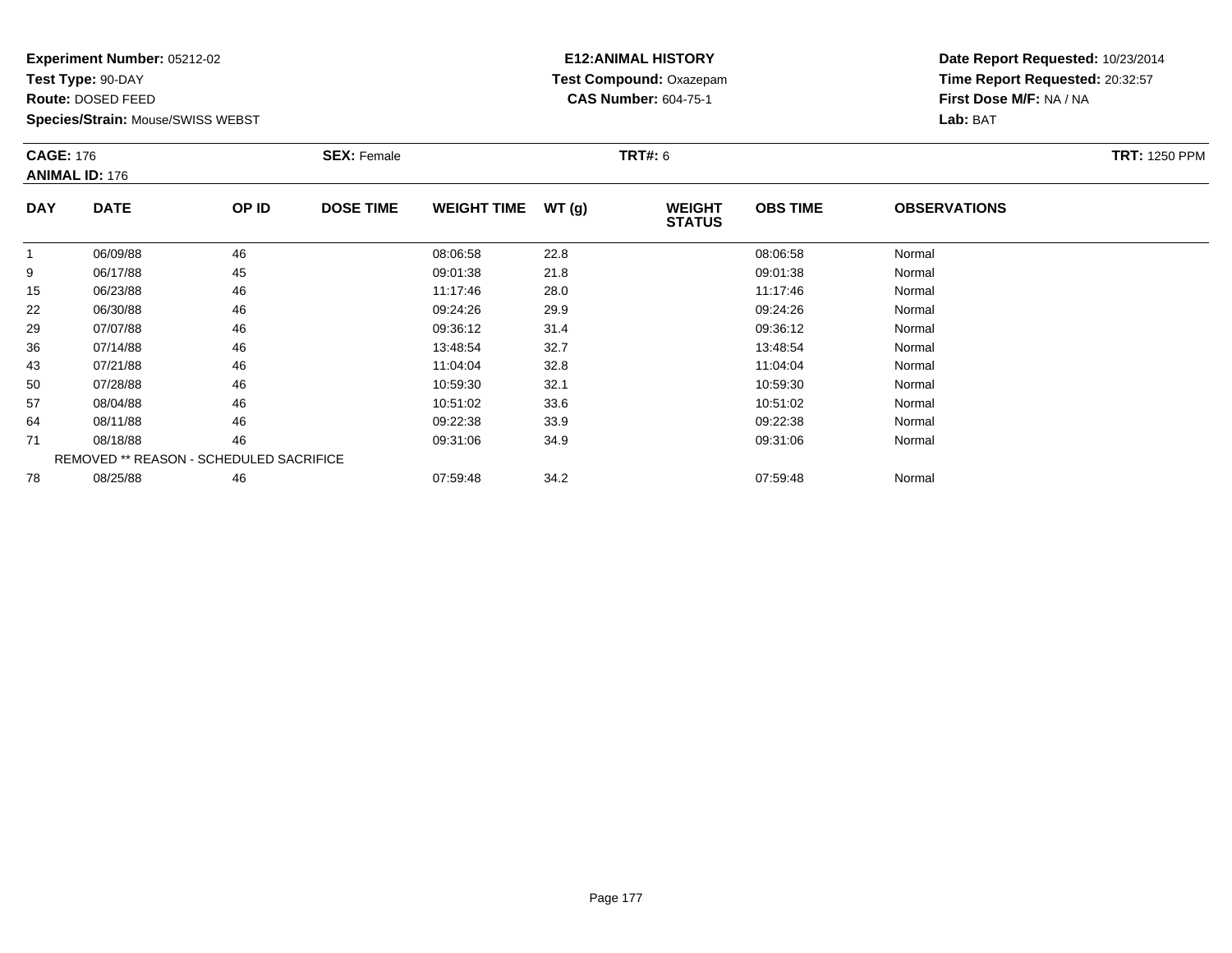**Test Type:** 90-DAY

**Route:** DOSED FEED

**Species/Strain:** Mouse/SWISS WEBST

# **E12:ANIMAL HISTORY Test Compound:** Oxazepam**CAS Number:** 604-75-1

| <b>CAGE: 177</b><br><b>ANIMAL ID: 177</b> |                                         | <b>SEX: Female</b> |                  |                    | <b>TRT#: 6</b> | <b>TRT: 1250 PPM</b>           |                 |                     |  |
|-------------------------------------------|-----------------------------------------|--------------------|------------------|--------------------|----------------|--------------------------------|-----------------|---------------------|--|
| <b>DAY</b>                                | <b>DATE</b>                             | OP ID              | <b>DOSE TIME</b> | <b>WEIGHT TIME</b> | WT(g)          | <b>WEIGHT</b><br><b>STATUS</b> | <b>OBS TIME</b> | <b>OBSERVATIONS</b> |  |
|                                           | 06/09/88                                | 46                 |                  | 08:07:24           | 21.3           |                                | 08:07:24        | Normal              |  |
| 8                                         | 06/16/88                                | 43                 |                  | 09:51:32           | 25.5           |                                | 09:51:32        | Normal              |  |
| 15                                        | 06/23/88                                | 46                 |                  | 11:11:04           | 27.3           |                                | 11:11:04        | Normal              |  |
| 22                                        | 06/30/88                                | 46                 |                  | 09:25:12           | 27.8           |                                | 09:25:12        | Normal              |  |
| 29                                        | 07/07/88                                | 46                 |                  | 09:36:56           | 27.8           |                                | 09:36:56        | Normal              |  |
| 36                                        | 07/14/88                                | 46                 |                  | 13:49:34           | 27.6           |                                | 13:49:34        | Normal              |  |
| 43                                        | 07/21/88                                | 46                 |                  | 11:04:42           | 27.8           |                                | 11:04:42        | Normal              |  |
| 50                                        | 07/28/88                                | 46                 |                  | 11:00:02           | 28.6           |                                | 11:00:02        | Normal              |  |
| 57                                        | 08/04/88                                | 46                 |                  | 10:51:40           | 29.2           |                                | 10:51:40        | Normal              |  |
| 64                                        | 08/11/88                                | 46                 |                  | 09:23:16           | 30.0           |                                | 09:23:16        | Normal              |  |
| 71                                        | 08/18/88                                | 46                 |                  | 09:31:46           | 31.2           |                                | 09:31:46        | Normal              |  |
|                                           | REMOVED ** REASON - SCHEDULED SACRIFICE |                    |                  |                    |                |                                |                 |                     |  |
| 78                                        | 08/25/88                                | 46                 |                  | 08:09:42           | 30.8           |                                | 08:09:42        | Normal              |  |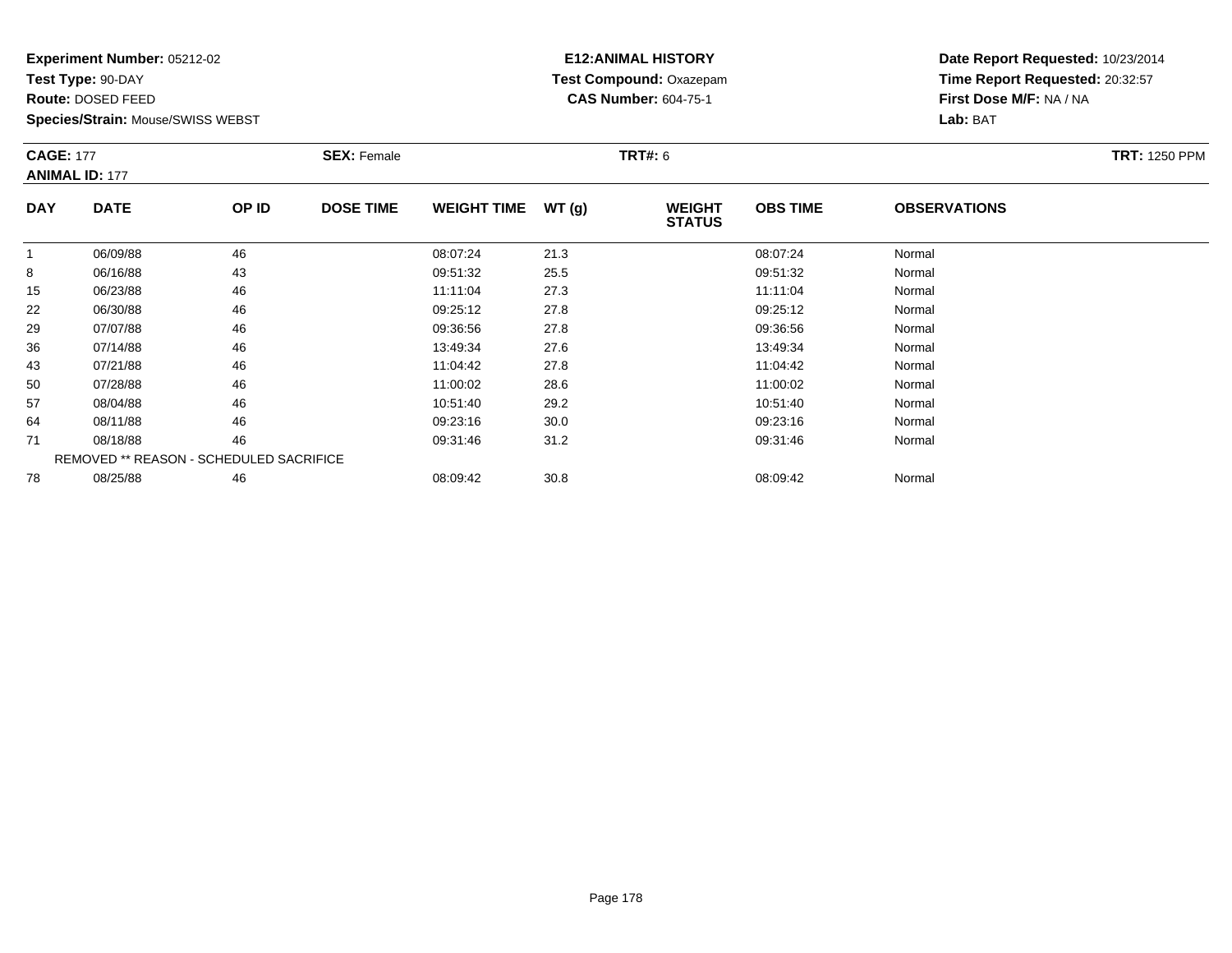**Test Type:** 90-DAY

**Route:** DOSED FEED

**Species/Strain:** Mouse/SWISS WEBST

# **E12:ANIMAL HISTORY Test Compound:** Oxazepam**CAS Number:** 604-75-1

| <b>CAGE: 178</b><br><b>ANIMAL ID: 178</b> |                                         | <b>SEX: Female</b> |                  |                    | <b>TRT#: 6</b> | <b>TRT: 1250 PPM</b>           |                 |                     |  |
|-------------------------------------------|-----------------------------------------|--------------------|------------------|--------------------|----------------|--------------------------------|-----------------|---------------------|--|
| <b>DAY</b>                                | <b>DATE</b>                             | OP ID              | <b>DOSE TIME</b> | <b>WEIGHT TIME</b> | WT(g)          | <b>WEIGHT</b><br><b>STATUS</b> | <b>OBS TIME</b> | <b>OBSERVATIONS</b> |  |
| $\mathbf{1}$                              | 06/09/88                                | 46                 |                  | 08:07:52           | 20.2           |                                | 08:07:52        | Normal              |  |
| 8                                         | 06/16/88                                | 43                 |                  | 09:51:58           | 22.9           |                                | 09:51:58        | Normal              |  |
| 15                                        | 06/23/88                                | 46                 |                  | 11:12:44           | 24.0           |                                | 11:12:44        | Normal              |  |
| 22                                        | 06/30/88                                | 46                 |                  | 09:21:36           | 23.0           |                                | 09:21:36        | Normal              |  |
| 29                                        | 07/07/88                                | 46                 |                  | 09:34:00           | 23.6           |                                | 09:34:00        | Normal              |  |
| 36                                        | 07/14/88                                | 46                 |                  | 13:50:08           | 24.8           |                                | 13:50:08        | Normal              |  |
| 43                                        | 07/21/88                                | 46                 |                  | 11:05:18           | 24.5           |                                | 11:05:18        | Normal              |  |
| 50                                        | 07/28/88                                | 46                 |                  | 11:00:32           | 25.8           |                                | 11:00:32        | Normal              |  |
| 57                                        | 08/04/88                                | 46                 |                  | 10:52:22           | 25.9           |                                | 10:52:22        | Normal              |  |
| 64                                        | 08/11/88                                | 46                 |                  | 09:23:52           | 26.8           |                                | 09:23:52        | Normal              |  |
| 71                                        | 08/18/88                                | 46                 |                  | 09:32:16           | 27.5           |                                | 09:32:16        | Normal              |  |
|                                           | REMOVED ** REASON - SCHEDULED SACRIFICE |                    |                  |                    |                |                                |                 |                     |  |
| 78                                        | 08/25/88                                | 46                 |                  | 08:00:44           | 27.5           |                                | 08:00:44        | Normal              |  |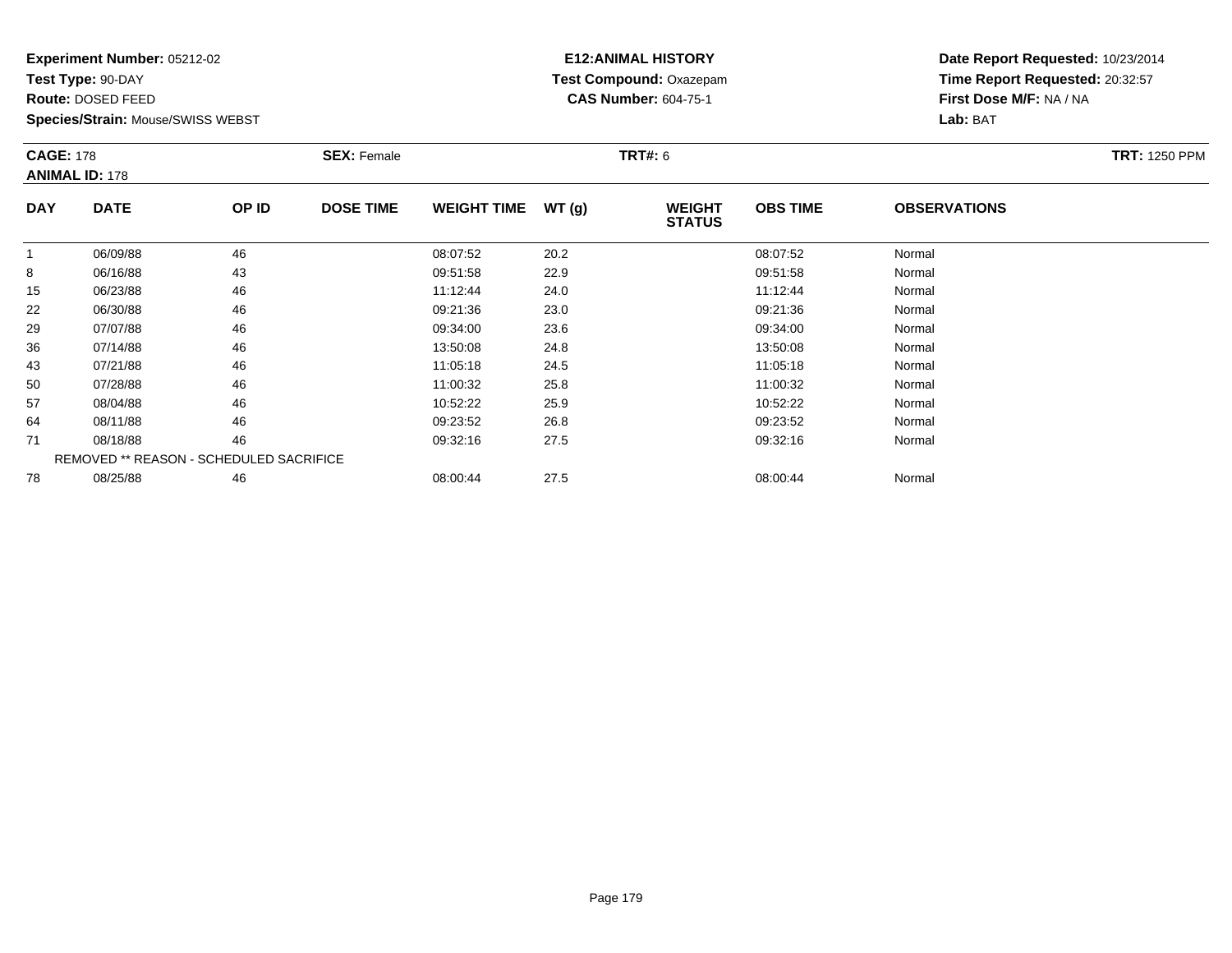**Test Type:** 90-DAY

**Route:** DOSED FEED

**Species/Strain:** Mouse/SWISS WEBST

#### **E12:ANIMAL HISTORY Test Compound:** Oxazepam**CAS Number:** 604-75-1

| <b>CAGE: 179</b><br><b>ANIMAL ID: 179</b> |                                                | <b>SEX: Female</b> |                  |                    | <b>TRT#: 6</b> | <b>TRT: 1250 PPM</b>           |                 |                     |  |
|-------------------------------------------|------------------------------------------------|--------------------|------------------|--------------------|----------------|--------------------------------|-----------------|---------------------|--|
| <b>DAY</b>                                | <b>DATE</b>                                    | OP ID              | <b>DOSE TIME</b> | <b>WEIGHT TIME</b> | WT(g)          | <b>WEIGHT</b><br><b>STATUS</b> | <b>OBS TIME</b> | <b>OBSERVATIONS</b> |  |
| -1                                        | 06/09/88                                       | 46                 |                  | 08:08:20           | 22.0           |                                | 08:08:20        | Normal              |  |
| 8                                         | 06/16/88                                       | 43                 |                  | 09:52:24           | 26.6           |                                | 09:52:24        | Normal              |  |
| 15                                        | 06/23/88                                       | 46                 |                  | 11:14:26           | 24.3           |                                | 11:14:26        | Normal              |  |
| 22                                        | 06/30/88                                       | 46                 |                  | 09:22:32           | 29.1           |                                | 09:22:32        | Normal              |  |
| 29                                        | 07/07/88                                       | 46                 |                  | 09:34:44           | 29.7           |                                | 09:34:44        | Normal              |  |
| 36                                        | 07/14/88                                       | 46                 |                  |                    |                |                                | 13:47:28        | Normal              |  |
| 37                                        | 07/15/88                                       | 46                 |                  | 12:32:44           | 30.0           |                                |                 |                     |  |
| 43                                        | 07/21/88                                       | 46                 |                  | 11:02:54           | 30.1           |                                | 11:02:54        | Normal              |  |
| 50                                        | 07/28/88                                       | 46                 |                  | 11:01:14           | 30.1           |                                | 11:01:14        | Normal              |  |
| 57                                        | 08/04/88                                       | 46                 |                  | 10:53:18           | 31.3           |                                | 10:53:18        | Normal              |  |
| 64                                        | 08/11/88                                       | 46                 |                  | 09:25:58           | 30.9           |                                | 09:25:58        | Normal              |  |
| 71                                        | 08/18/88                                       | 46                 |                  | 09:33:08           | 31.7           |                                | 09:33:08        | Normal              |  |
|                                           | <b>REMOVED ** REASON - SCHEDULED SACRIFICE</b> |                    |                  |                    |                |                                |                 |                     |  |
| 78                                        | 08/25/88                                       | 46                 |                  | 08:07:00           | 30.7           |                                | 08:07:00        | Normal              |  |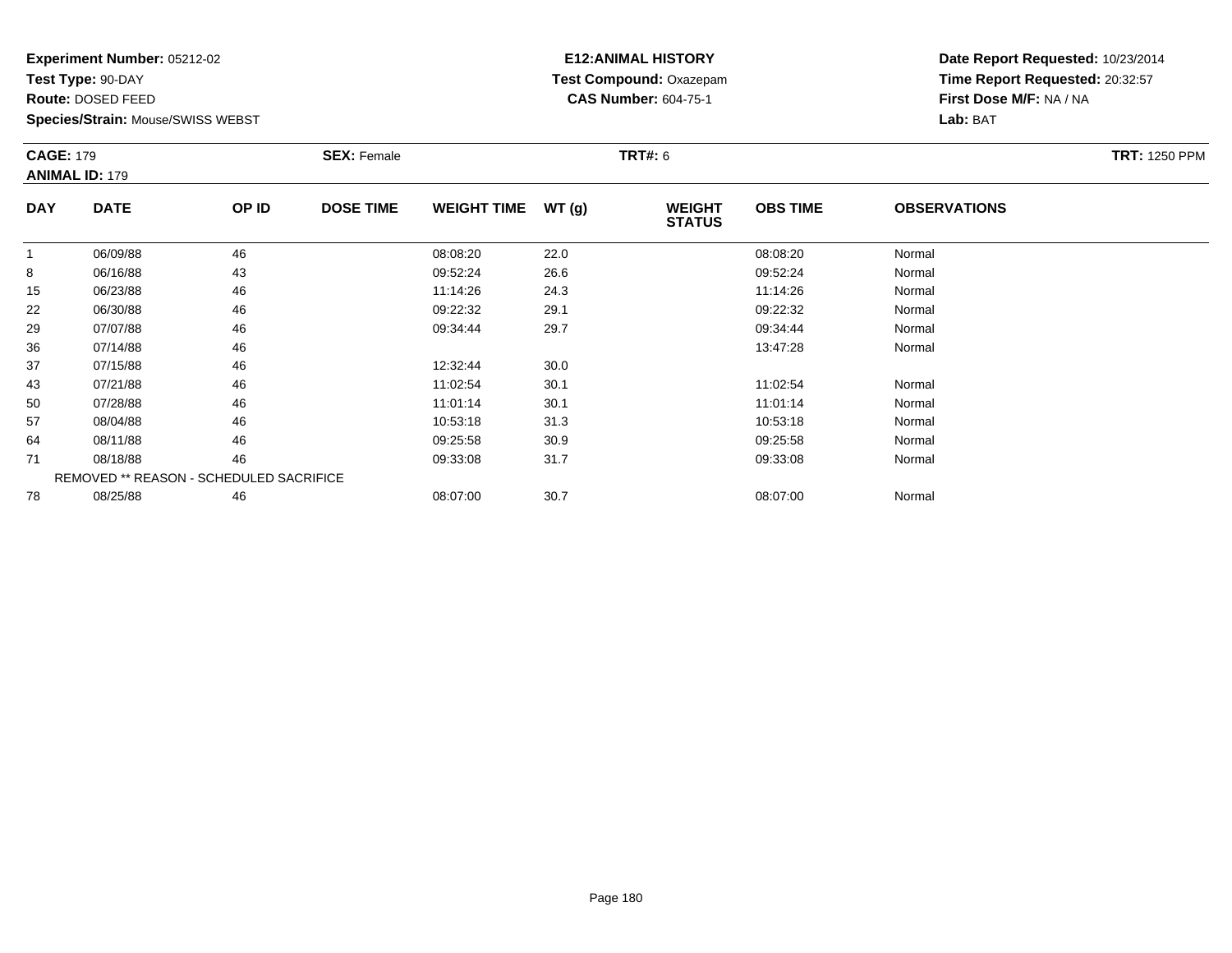**Test Type:** 90-DAY

**Route:** DOSED FEED

**Species/Strain:** Mouse/SWISS WEBST

## **E12:ANIMAL HISTORY Test Compound:** Oxazepam**CAS Number:** 604-75-1

|            | <b>CAGE: 180</b><br><b>ANIMAL ID: 180</b> |       | <b>SEX: Female</b> |                    |       | <b>TRT#: 6</b>                 | <b>TRT: 1250 PPM</b> |                     |  |
|------------|-------------------------------------------|-------|--------------------|--------------------|-------|--------------------------------|----------------------|---------------------|--|
| <b>DAY</b> | <b>DATE</b>                               | OP ID | <b>DOSE TIME</b>   | <b>WEIGHT TIME</b> | WT(g) | <b>WEIGHT</b><br><b>STATUS</b> | <b>OBS TIME</b>      | <b>OBSERVATIONS</b> |  |
| -1         | 06/09/88                                  | 46    |                    | 08:08:56           | 23.0  |                                | 08:08:56             | Normal              |  |
| 8          | 06/16/88                                  | 43    |                    | 09:53:18           | 25.5  |                                | 09:53:18             | Normal              |  |
| 15         | 06/23/88                                  | 46    |                    | 11:16:42           | 26.4  |                                | 11:16:42             | Normal              |  |
| 22         | 06/30/88                                  | 46    |                    | 09:23:26           | 25.9  |                                | 09:23:26             | Normal              |  |
| 29         | 07/07/88                                  | 46    |                    | 09:35:32           | 26.7  |                                | 09:35:32             | Normal              |  |
| 36         | 07/14/88                                  | 46    |                    | 13:48:20           | 28.5  |                                | 13:48:20             | Normal              |  |
| 43         | 07/21/88                                  | 46    |                    |                    |       |                                | 11:03:30             | Normal              |  |
| 44         | 07/22/88                                  | 46    |                    | 08:35:12           | 28.9  |                                |                      |                     |  |
| 50         | 07/28/88                                  | 46    |                    | 10:58:56           | 29.5  |                                | 10:58:56             | Normal              |  |
| 57         | 08/04/88                                  | 46    |                    | 10:50:30           | 29.6  |                                | 10:50:30             | Normal              |  |
| 64         | 08/11/88                                  | 46    |                    | 09:26:40           | 32.3  |                                | 09:26:40             | Normal              |  |
| 71         | 08/18/88                                  | 46    |                    | 09:33:44           | 31.4  |                                | 09:33:44             | Normal              |  |
|            | REMOVED ** REASON - SCHEDULED SACRIFICE   |       |                    |                    |       |                                |                      |                     |  |
| 78         | 08/25/88                                  | 46    |                    | 07:57:02           | 30.8  |                                | 07:57:02             | Normal              |  |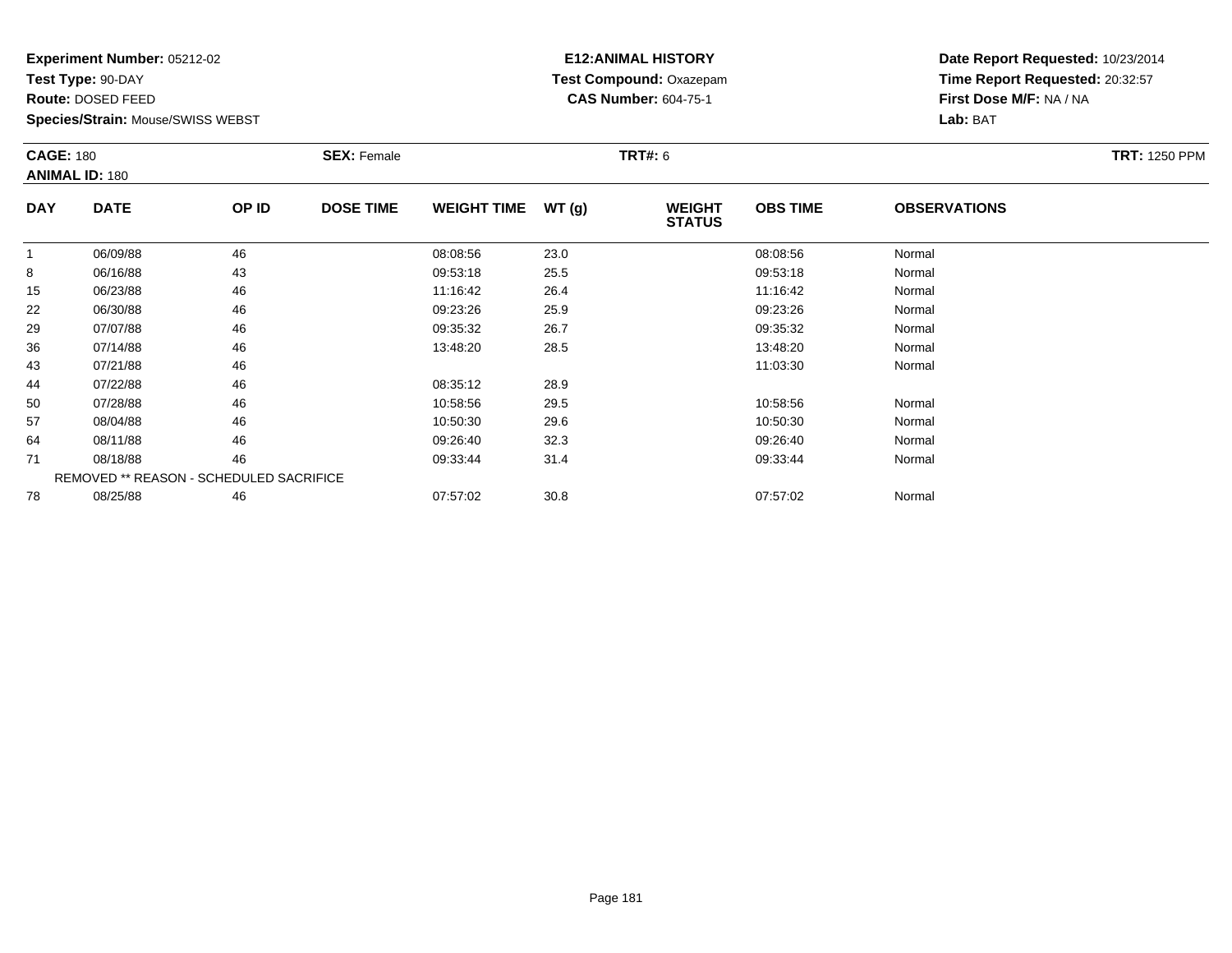**Test Type:** 90-DAY

**Route:** DOSED FEED

**Species/Strain:** Mouse/SWISS WEBST

## **E12:ANIMAL HISTORY Test Compound:** Oxazepam**CAS Number:** 604-75-1

| <b>CAGE: 181</b> | <b>ANIMAL ID: 181</b>                  |       | <b>SEX: Female</b> |                    |       | <b>TRT#: 8</b>                 |                 |                     | <b>TRT: 2500 PPM</b> |
|------------------|----------------------------------------|-------|--------------------|--------------------|-------|--------------------------------|-----------------|---------------------|----------------------|
| <b>DAY</b>       | <b>DATE</b>                            | OP ID | <b>DOSE TIME</b>   | <b>WEIGHT TIME</b> | WT(g) | <b>WEIGHT</b><br><b>STATUS</b> | <b>OBS TIME</b> | <b>OBSERVATIONS</b> |                      |
|                  | 06/09/88                               | 46    |                    | 08:09:52           | 21.4  |                                | 08:09:52        | Normal              |                      |
| 8                | 06/16/88                               | 43    |                    | 13:38:32           | 26.9  |                                | 13:38:32        | Normal              |                      |
| 15               | 06/23/88                               | 46    |                    | 14:04:08           | 27.3  |                                | 14:04:08        | Normal              |                      |
| 22               | 06/30/88                               | 46    |                    | 09:28:52           | 28.2  |                                | 09:28:52        | Normal              |                      |
| 29               | 07/07/88                               | 46    |                    | 10:56:02           | 28.8  |                                | 10:56:02        | Normal              |                      |
| 36               | 07/14/88                               | 46    |                    | 13:52:32           | 30.9  |                                | 13:52:32        | Normal              |                      |
| 43               | 07/21/88                               | 46    |                    | 11:07:24           | 30.2  |                                | 11:07:24        | Normal              |                      |
| 50               | 07/28/88                               | 46    |                    | 11:02:54           | 31.2  |                                | 11:02:54        | Normal              |                      |
| 57               | 08/04/88                               | 46    |                    | 10:54:58           | 30.6  |                                | 10:54:58        | Normal              |                      |
| 64               | 08/11/88                               | 46    |                    | 09:16:46           | 31.3  |                                | 09:16:46        | Normal              |                      |
| 71               | 08/18/88                               | 46    |                    | 09:28:08           | 32.9  |                                | 09:28:08        | Normal              |                      |
| 78               | 08/25/88                               | 46    |                    | 13:36:42           | 32.0  |                                | 13:36:42        | Normal              |                      |
| 85               | 09/01/88                               | 46    |                    | 09:16:56           | 32.0  |                                | 09:16:56        | Normal              |                      |
| 92               | 09/08/88                               | 46    |                    | 07:46:00           | 32.8  |                                | 07:46:00        | Normal              |                      |
|                  | REMOVED ** REASON - TERMINAL SACRIFICE |       |                    |                    |       |                                |                 |                     |                      |
| 93               | 09/09/88                               | 46    |                    | 06:52:00           | 32.3  |                                | 06:52:00        | Normal              |                      |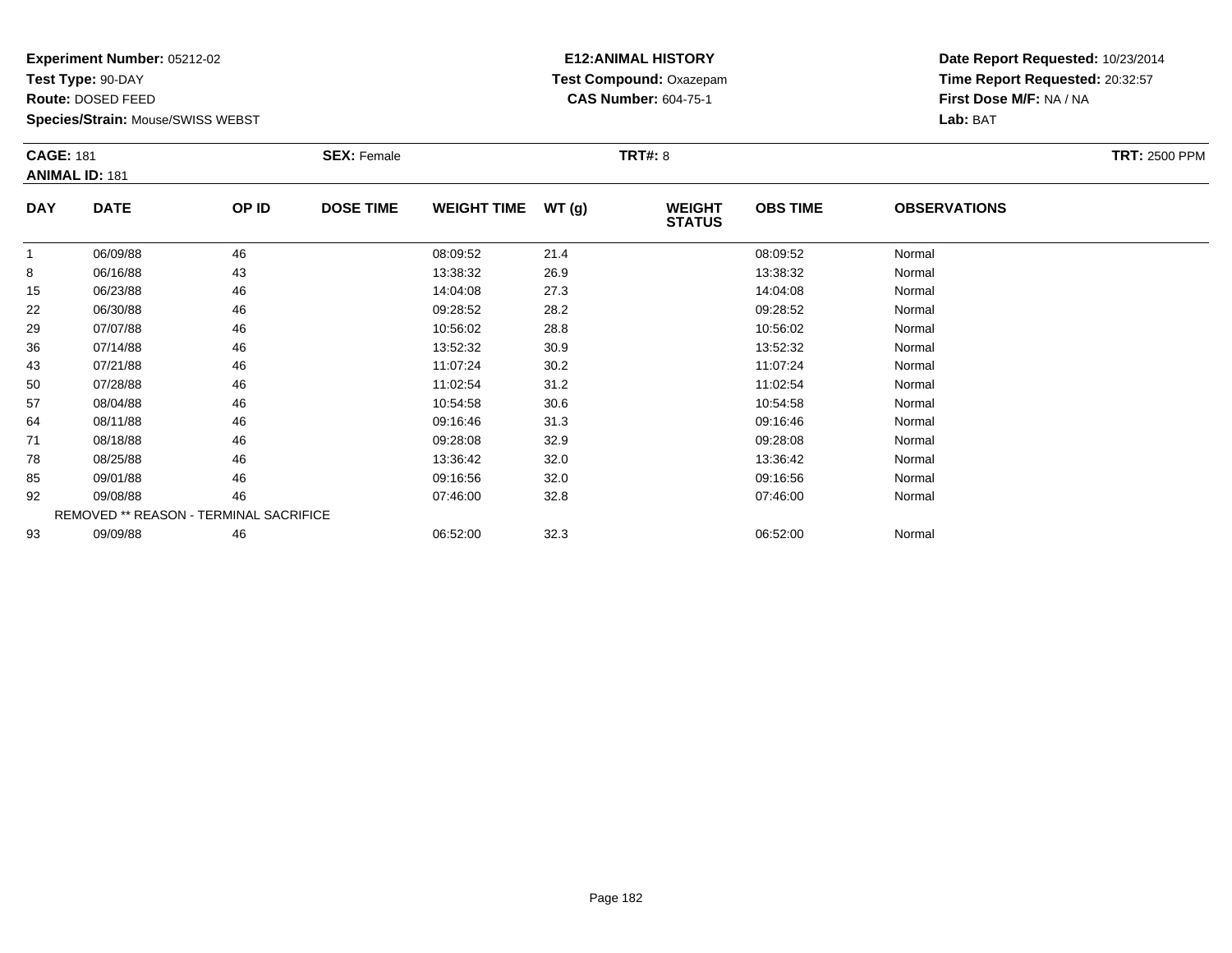**Test Type:** 90-DAY

**Route:** DOSED FEED

**Species/Strain:** Mouse/SWISS WEBST

## **E12:ANIMAL HISTORY Test Compound:** Oxazepam**CAS Number:** 604-75-1

| <b>CAGE: 182</b> |                                        |       | <b>SEX: Female</b> |                    |       | <b>TRT#: 8</b>                 |                 |                     | <b>TRT: 2500 PPM</b> |
|------------------|----------------------------------------|-------|--------------------|--------------------|-------|--------------------------------|-----------------|---------------------|----------------------|
|                  | <b>ANIMAL ID: 182</b>                  |       |                    |                    |       |                                |                 |                     |                      |
| <b>DAY</b>       | <b>DATE</b>                            | OP ID | <b>DOSE TIME</b>   | <b>WEIGHT TIME</b> | WT(g) | <b>WEIGHT</b><br><b>STATUS</b> | <b>OBS TIME</b> | <b>OBSERVATIONS</b> |                      |
| -1               | 06/09/88                               | 46    |                    | 08:10:28           | 21.4  |                                | 08:10:28        | Normal              |                      |
| 8                | 06/16/88                               | 43    |                    | 13:36:34           | 25.0  |                                | 13:36:34        | Normal              |                      |
| 15               | 06/23/88                               | 46    |                    | 13:59:26           | 25.5  |                                | 13:59:26        | Normal              |                      |
| 22               | 06/30/88                               | 46    |                    | 09:29:32           | 27.4  |                                | 09:29:32        | Normal              |                      |
| 29               | 07/07/88                               | 46    |                    | 10:56:40           | 27.6  |                                | 10:56:40        | Normal              |                      |
| 36               | 07/14/88                               | 46    |                    | 13:53:08           | 29.3  |                                | 13:53:08        | Normal              |                      |
| 43               | 07/21/88                               | 46    |                    | 11:08:06           | 29.3  |                                | 11:08:06        | Normal              |                      |
| 50               | 07/28/88                               | 46    |                    | 11:03:34           | 29.5  |                                | 11:03:34        | Normal              |                      |
| 57               | 08/04/88                               | 46    |                    | 10:55:36           | 30.0  |                                | 10:55:36        | Normal              |                      |
| 64               | 08/11/88                               | 46    |                    | 09:17:22           | 29.9  |                                | 09:17:22        | Normal              |                      |
| 71               | 08/18/88                               | 46    |                    | 09:28:42           | 30.7  |                                | 09:28:42        | Normal              |                      |
| 78               | 08/25/88                               | 46    |                    | 13:34:14           | 30.0  |                                | 13:34:14        | Normal              |                      |
| 86               | 09/02/88                               | 46    |                    | 08:08:52           | 26.0  |                                | 08:08:52        | Normal              |                      |
| 92               | 09/08/88                               | 46    |                    | 07:44:16           | 30.1  |                                | 07:44:16        | Normal              |                      |
|                  | REMOVED ** REASON - TERMINAL SACRIFICE |       |                    |                    |       |                                |                 |                     |                      |
| 93               | 09/09/88                               | 46    |                    | 06:52:28           | 29.4  |                                | 06:52:28        | Normal              |                      |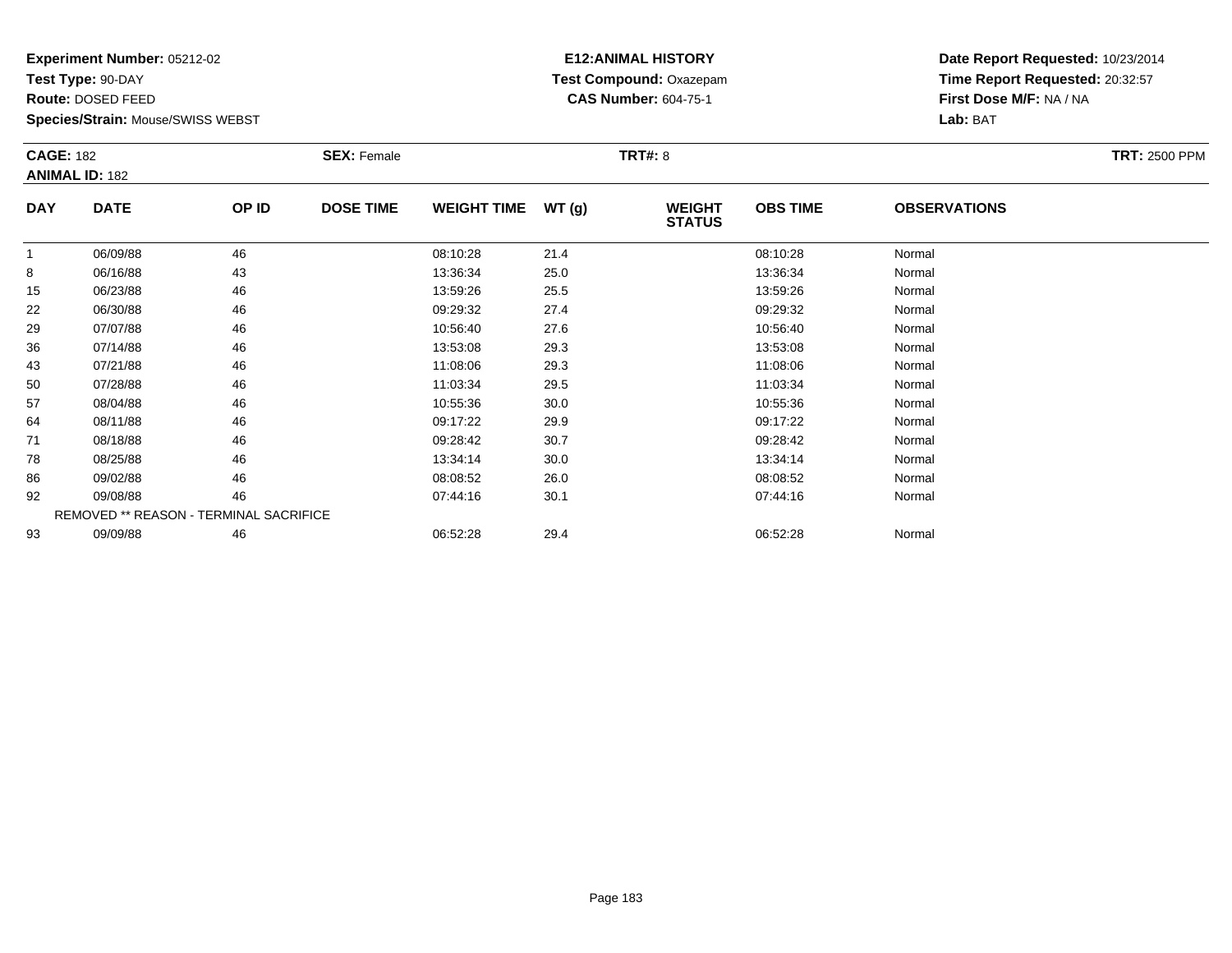**Test Type:** 90-DAY

**Route:** DOSED FEED

**Species/Strain:** Mouse/SWISS WEBST

## **E12:ANIMAL HISTORY Test Compound:** Oxazepam**CAS Number:** 604-75-1

| <b>CAGE: 183</b> | <b>ANIMAL ID: 183</b>                  |       | <b>SEX: Female</b> |                    |       | <b>TRT#: 8</b>                 |                 |                     | <b>TRT: 2500 PPM</b> |
|------------------|----------------------------------------|-------|--------------------|--------------------|-------|--------------------------------|-----------------|---------------------|----------------------|
| <b>DAY</b>       | <b>DATE</b>                            | OP ID | <b>DOSE TIME</b>   | <b>WEIGHT TIME</b> | WT(g) | <b>WEIGHT</b><br><b>STATUS</b> | <b>OBS TIME</b> | <b>OBSERVATIONS</b> |                      |
|                  | 06/09/88                               | 46    |                    | 08:10:50           | 23.2  |                                | 08:10:50        | Normal              |                      |
| 8                | 06/16/88                               | 43    |                    | 13:37:26           | 27.2  |                                | 13:37:26        | Normal              |                      |
| 15               | 06/23/88                               | 46    |                    | 14:00:24           | 29.1  |                                | 14:00:24        | Normal              |                      |
| 22               | 06/30/88                               | 46    |                    | 09:26:14           | 30.1  |                                | 09:26:14        | Normal              |                      |
| 29               | 07/07/88                               | 46    |                    | 10:53:42           | 32.1  |                                | 10:53:42        | Normal              |                      |
| 36               | 07/14/88                               | 46    |                    | 13:53:50           | 33.0  |                                | 13:53:50        | Normal              |                      |
| 43               | 07/21/88                               | 46    |                    | 11:08:46           | 33.1  |                                | 11:08:46        | Normal              |                      |
| 50               | 07/28/88                               | 46    |                    | 11:04:14           | 33.9  |                                | 11:04:14        | Normal              |                      |
| 57               | 08/04/88                               | 46    |                    | 10:56:14           | 34.1  |                                | 10:56:14        | Normal              |                      |
| 64               | 08/11/88                               | 46    |                    |                    |       |                                | 09:18:14        | Normal              |                      |
| 65               | 08/12/88                               | 46    |                    | 08:06:14           | 34.7  |                                |                 |                     |                      |
| 71               | 08/18/88                               | 46    |                    | 09:29:18           | 35.6  |                                | 09:29:18        | Normal              |                      |
| 78               | 08/25/88                               | 46    |                    | 13:34:50           | 35.1  |                                | 13:34:50        | Normal              |                      |
| 85               | 09/01/88                               | 46    |                    | 09:18:58           | 36.2  |                                | 09:18:58        | Normal              |                      |
| 92               | 09/08/88                               | 46    |                    | 07:44:44           | 37.3  |                                | 07:44:44        | Normal              |                      |
|                  | REMOVED ** REASON - TERMINAL SACRIFICE |       |                    |                    |       |                                |                 |                     |                      |
| 93               | 09/09/88                               | 46    |                    | 06:53:00           | 36.4  |                                | 06:53:00        | Normal              |                      |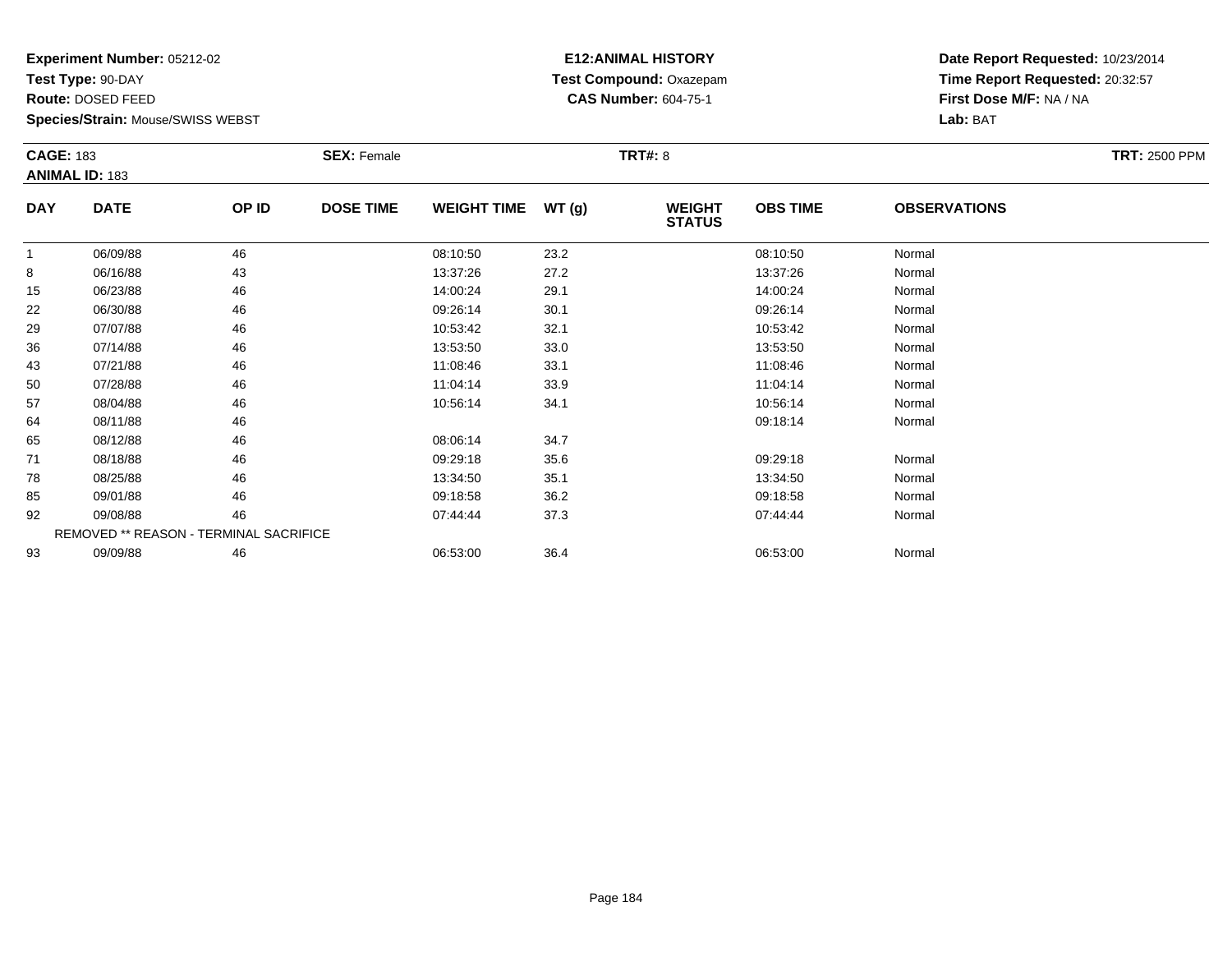**Test Type:** 90-DAY

**Route:** DOSED FEED

**Species/Strain:** Mouse/SWISS WEBST

## **E12:ANIMAL HISTORY Test Compound:** Oxazepam**CAS Number:** 604-75-1

| <b>CAGE: 184</b> |                                        |       | <b>SEX: Female</b> |                    |       | <b>TRT#:</b> 8                 |                 |                     | <b>TRT: 2500 PPM</b> |
|------------------|----------------------------------------|-------|--------------------|--------------------|-------|--------------------------------|-----------------|---------------------|----------------------|
|                  | <b>ANIMAL ID: 184</b>                  |       |                    |                    |       |                                |                 |                     |                      |
| <b>DAY</b>       | <b>DATE</b>                            | OP ID | <b>DOSE TIME</b>   | <b>WEIGHT TIME</b> | WT(g) | <b>WEIGHT</b><br><b>STATUS</b> | <b>OBS TIME</b> | <b>OBSERVATIONS</b> |                      |
|                  | 06/09/88                               | 46    |                    | 08:11:22           | 23.8  |                                | 08:11:22        | Normal              |                      |
| 8                | 06/16/88                               | 43    |                    | 13:37:52           | 29.0  |                                | 13:37:52        | Normal              |                      |
| 15               | 06/23/88                               | 46    |                    | 14:01:08           | 26.9  |                                | 14:01:08        | Normal              |                      |
| 22               | 06/30/88                               | 46    |                    | 09:27:06           | 29.1  |                                | 09:27:06        | Normal              |                      |
| 29               | 07/07/88                               | 46    |                    | 10:54:26           | 30.8  |                                | 10:54:26        | Normal              |                      |
| 36               | 07/14/88                               | 46    |                    | 13:51:24           | 32.2  |                                | 13:51:24        | Normal              |                      |
| 43               | 07/21/88                               | 46    |                    | 11:06:10           | 31.9  |                                | 11:06:10        | Normal              |                      |
| 50               | 07/28/88                               | 46    |                    | 11:04:50           | 33.3  |                                | 11:04:50        | Normal              |                      |
| 57               | 08/04/88                               | 46    |                    | 10:56:52           | 33.8  |                                | 10:56:52        | Normal              |                      |
| 64               | 08/11/88                               | 46    |                    | 09:20:02           | 34.3  |                                | 09:20:02        | Normal              |                      |
| 71               | 08/18/88                               | 46    |                    | 09:29:50           | 34.6  |                                | 09:29:50        | Normal              |                      |
| 78               | 08/25/88                               | 46    |                    | 13:35:32           | 34.4  |                                | 13:35:32        | Normal              |                      |
| 85               | 09/01/88                               | 46    |                    | 09:19:38           | 34.2  |                                | 09:19:38        | Normal              |                      |
| 92               | 09/08/88                               | 46    |                    | 07:45:08           | 33.5  |                                | 07:45:08        | Normal              |                      |
|                  | REMOVED ** REASON - TERMINAL SACRIFICE |       |                    |                    |       |                                |                 |                     |                      |
| 93               | 09/09/88                               | 46    |                    | 06:53:28           | 34.2  |                                | 06:53:28        | Normal              |                      |
|                  |                                        |       |                    |                    |       |                                |                 |                     |                      |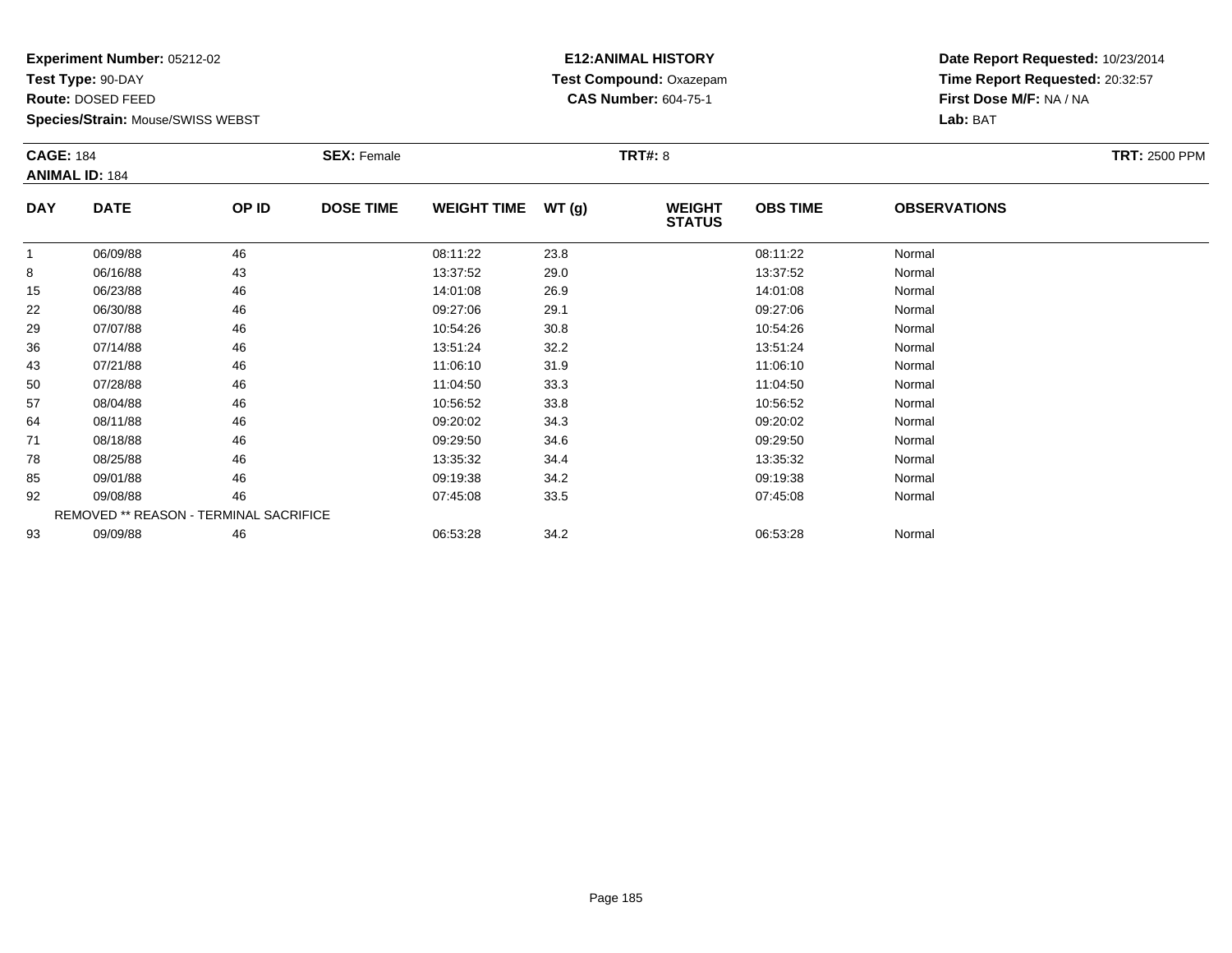**Test Type:** 90-DAY

**Route:** DOSED FEED

**Species/Strain:** Mouse/SWISS WEBST

## **E12:ANIMAL HISTORY Test Compound:** Oxazepam**CAS Number:** 604-75-1

| <b>CAGE: 185</b> | <b>ANIMAL ID: 185</b>                  |       | <b>SEX: Female</b> |                    |       | <b>TRT#: 8</b>                 |                 |                     | <b>TRT: 2500 PPM</b> |
|------------------|----------------------------------------|-------|--------------------|--------------------|-------|--------------------------------|-----------------|---------------------|----------------------|
| <b>DAY</b>       | <b>DATE</b>                            | OP ID | <b>DOSE TIME</b>   | <b>WEIGHT TIME</b> | WT(g) | <b>WEIGHT</b><br><b>STATUS</b> | <b>OBS TIME</b> | <b>OBSERVATIONS</b> |                      |
| $\mathbf{1}$     | 06/09/88                               | 46    |                    | 08:11:54           | 21.9  |                                | 08:11:54        | Normal              |                      |
| 8                | 06/16/88                               | 43    |                    | 13:38:14           | 24.7  |                                | 13:38:14        | Normal              |                      |
| 15               | 06/23/88                               | 46    |                    | 14:03:08           | 25.7  |                                | 14:03:08        | Normal              |                      |
| 22               | 06/30/88                               | 46    |                    | 09:28:16           | 26.5  |                                | 09:28:16        | Normal              |                      |
| 29               | 07/07/88                               | 46    |                    | 10:55:10           | 28.3  |                                | 10:55:10        | Normal              |                      |
| 36               | 07/14/88                               | 46    |                    | 13:51:54           | 27.9  |                                | 13:51:54        | Normal              |                      |
| 43               | 07/21/88                               | 46    |                    | 11:06:44           | 28.8  |                                | 11:06:44        | Normal              |                      |
| 50               | 07/28/88                               | 46    |                    | 11:02:14           | 29.6  |                                | 11:02:14        | Normal              |                      |
| 57               | 08/04/88                               | 46    |                    | 10:54:08           | 30.2  |                                | 10:54:08        | Normal              |                      |
| 64               | 08/11/88                               | 46    |                    | 09:20:34           | 31.4  |                                | 09:20:34        | Normal              |                      |
| 71               | 08/18/88                               | 46    |                    | 09:30:18           | 32.0  |                                | 09:30:18        | Normal              |                      |
| 78               | 08/25/88                               | 46    |                    | 13:36:08           | 31.6  |                                | 13:36:08        | Normal              |                      |
| 85               | 09/01/88                               | 46    |                    | 09:20:16           | 31.7  |                                | 09:20:16        | Normal              |                      |
| 92               | 09/08/88                               | 46    |                    | 07:45:34           | 32.2  |                                | 07:45:34        | Normal              |                      |
|                  | REMOVED ** REASON - TERMINAL SACRIFICE |       |                    |                    |       |                                |                 |                     |                      |
| 93               | 09/09/88                               | 46    |                    | 06:54:36           | 32.4  |                                | 06:54:36        | Normal              |                      |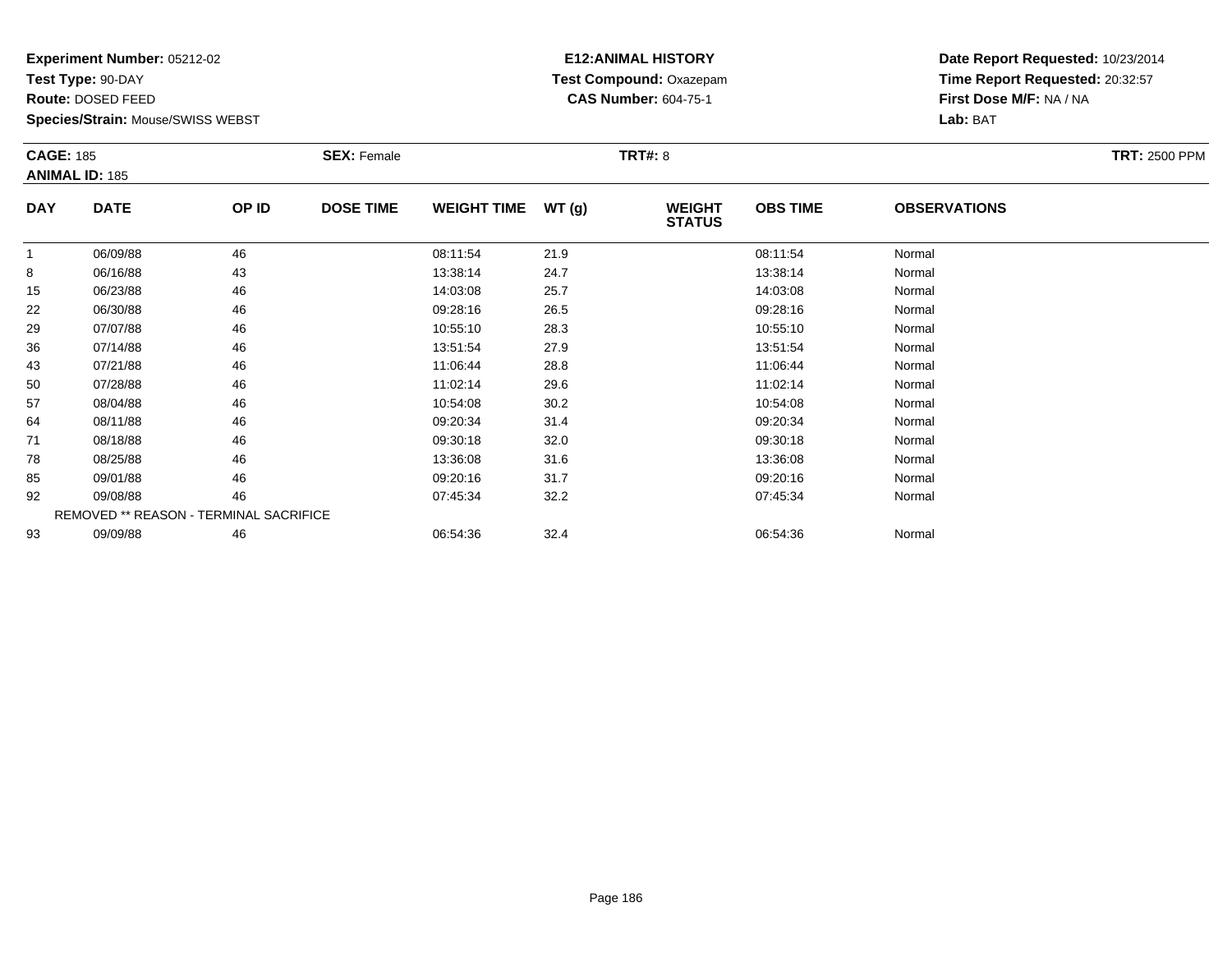**Test Type:** 90-DAY

**Route:** DOSED FEED

**Species/Strain:** Mouse/SWISS WEBST

## **E12:ANIMAL HISTORY Test Compound:** Oxazepam**CAS Number:** 604-75-1

|            | <b>CAGE: 186</b><br><b>ANIMAL ID: 186</b> |       | <b>SEX: Female</b> |                    |       | <b>TRT#: 8</b>                 | <b>TRT: 2500 PPM</b> |                     |  |
|------------|-------------------------------------------|-------|--------------------|--------------------|-------|--------------------------------|----------------------|---------------------|--|
| <b>DAY</b> | <b>DATE</b>                               | OP ID | <b>DOSE TIME</b>   | <b>WEIGHT TIME</b> | WT(g) | <b>WEIGHT</b><br><b>STATUS</b> | <b>OBS TIME</b>      | <b>OBSERVATIONS</b> |  |
|            | 06/09/88                                  | 46    |                    | 07:49:18           | 22.0  |                                | 07:49:18             | Normal              |  |
| 8          | 06/16/88                                  | 43    |                    | 10:00:38           | 22.3  |                                | 10:00:38             | Normal              |  |
| 15         | 06/23/88                                  | 46    |                    | 11:22:18           | 27.1  |                                | 11:22:18             | Normal              |  |
| 22         | 06/30/88                                  | 46    |                    | 09:13:42           | 28.0  |                                | 09:13:42             | Normal              |  |
| 29         | 07/07/88                                  | 46    |                    | 09:32:20           | 29.3  |                                | 09:32:20             | Normal              |  |
| 36         | 07/14/88                                  | 46    |                    | 13:42:44           | 29.8  |                                | 13:42:44             | Normal              |  |
| 43         | 07/21/88                                  | 46    |                    | 11:00:44           | 30.4  |                                | 11:00:44             | Normal              |  |
| 50         | 07/28/88                                  | 46    |                    | 10:56:26           | 30.9  |                                | 10:56:26             | Normal              |  |
| 57         | 08/04/88                                  | 46    |                    | 10:48:10           | 31.0  |                                | 10:48:10             | Normal              |  |
| 64         | 08/11/88                                  | 46    |                    | 09:27:32           | 31.7  |                                | 09:27:32             | Normal              |  |
| 71         | 08/18/88                                  | 46    |                    | 09:34:34           | 32.4  |                                | 09:34:34             | Normal              |  |
| 78         | 08/25/88                                  | 46    |                    | 13:33:26           | 32.2  |                                | 13:33:26             | Normal              |  |
| 85         | 09/01/88                                  | 46    |                    | 09:13:50           | 32.9  |                                | 09:13:50             | Normal              |  |
| 92         | 09/08/88                                  | 46    |                    | 07:43:36           | 33.6  |                                | 07:43:36             | Normal              |  |
|            | REMOVED ** REASON - TERMINAL SACRIFICE    |       |                    |                    |       |                                |                      |                     |  |
| 93         | 09/09/88                                  | 46    |                    | 06:55:30           | 33.1  |                                | 06:55:30             | Normal              |  |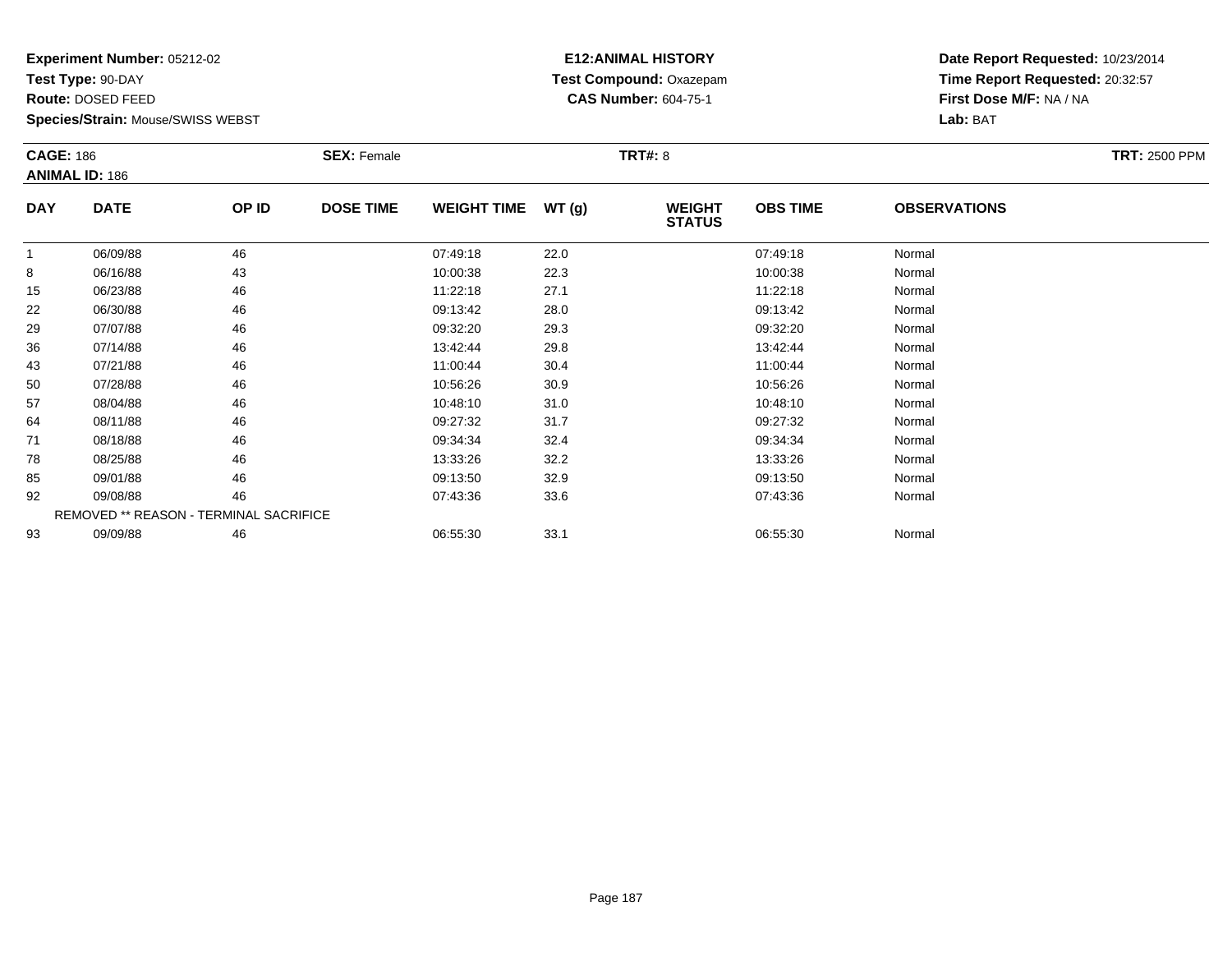**Test Type:** 90-DAY

**Route:** DOSED FEED

**Species/Strain:** Mouse/SWISS WEBST

## **E12:ANIMAL HISTORY Test Compound:** Oxazepam**CAS Number:** 604-75-1

| <b>CAGE: 187</b> | <b>ANIMAL ID: 187</b>                  |       | <b>SEX: Female</b> |                    |       | <b>TRT#: 8</b>                 |                 |                     | <b>TRT: 2500 PPM</b> |
|------------------|----------------------------------------|-------|--------------------|--------------------|-------|--------------------------------|-----------------|---------------------|----------------------|
|                  |                                        |       |                    |                    |       |                                |                 |                     |                      |
| <b>DAY</b>       | <b>DATE</b>                            | OP ID | <b>DOSE TIME</b>   | <b>WEIGHT TIME</b> | WT(g) | <b>WEIGHT</b><br><b>STATUS</b> | <b>OBS TIME</b> | <b>OBSERVATIONS</b> |                      |
| $\overline{1}$   | 06/09/88                               | 46    |                    | 08:04:22           | 22.5  |                                | 08:04:22        | Normal              |                      |
| 8                | 06/16/88                               | 43    |                    | 09:58:52           | 28.0  |                                | 09:58:52        | Normal              |                      |
| 15               | 06/23/88                               | 46    |                    | 11:19:04           | 28.7  |                                | 11:19:04        | Normal              |                      |
| 22               | 06/30/88                               | 46    |                    | 09:20:48           | 29.3  |                                | 09:20:48        | Normal              |                      |
| 29               | 07/07/88                               | 46    |                    | 09:32:58           | 30.7  |                                | 09:32:58        | Normal              |                      |
| 36               | 07/14/88                               | 46    |                    | 13:43:22           | 31.4  |                                | 13:43:22        | Normal              |                      |
| 43               | 07/21/88                               | 46    |                    | 11:01:22           | 30.8  |                                | 11:01:22        | Normal              |                      |
| 50               | 07/28/88                               | 46    |                    | 10:57:04           | 32.0  |                                | 10:57:04        | Normal              |                      |
| 57               | 08/04/88                               | 46    |                    | 10:48:42           | 33.1  |                                | 10:48:42        | Normal              |                      |
| 64               | 08/11/88                               | 46    |                    | 09:28:08           | 33.4  |                                | 09:28:08        | Normal              |                      |
| 71               | 08/18/88                               | 46    |                    | 09:35:08           | 33.6  |                                | 09:35:08        | Normal              |                      |
| 78               | 08/25/88                               | 46    |                    | 13:29:02           | 34.2  |                                | 13:29:02        | Normal              |                      |
| 85               | 09/01/88                               | 46    |                    | 09:14:20           | 33.4  |                                | 09:14:20        | Normal              |                      |
| 92               | 09/08/88                               | 46    |                    | 07:41:38           | 34.3  |                                | 07:41:38        | Normal              |                      |
|                  | REMOVED ** REASON - TERMINAL SACRIFICE |       |                    |                    |       |                                |                 |                     |                      |
| 93               | 09/09/88                               | 46    |                    | 06:56:14           | 34.4  |                                | 06:56:14        | Normal              |                      |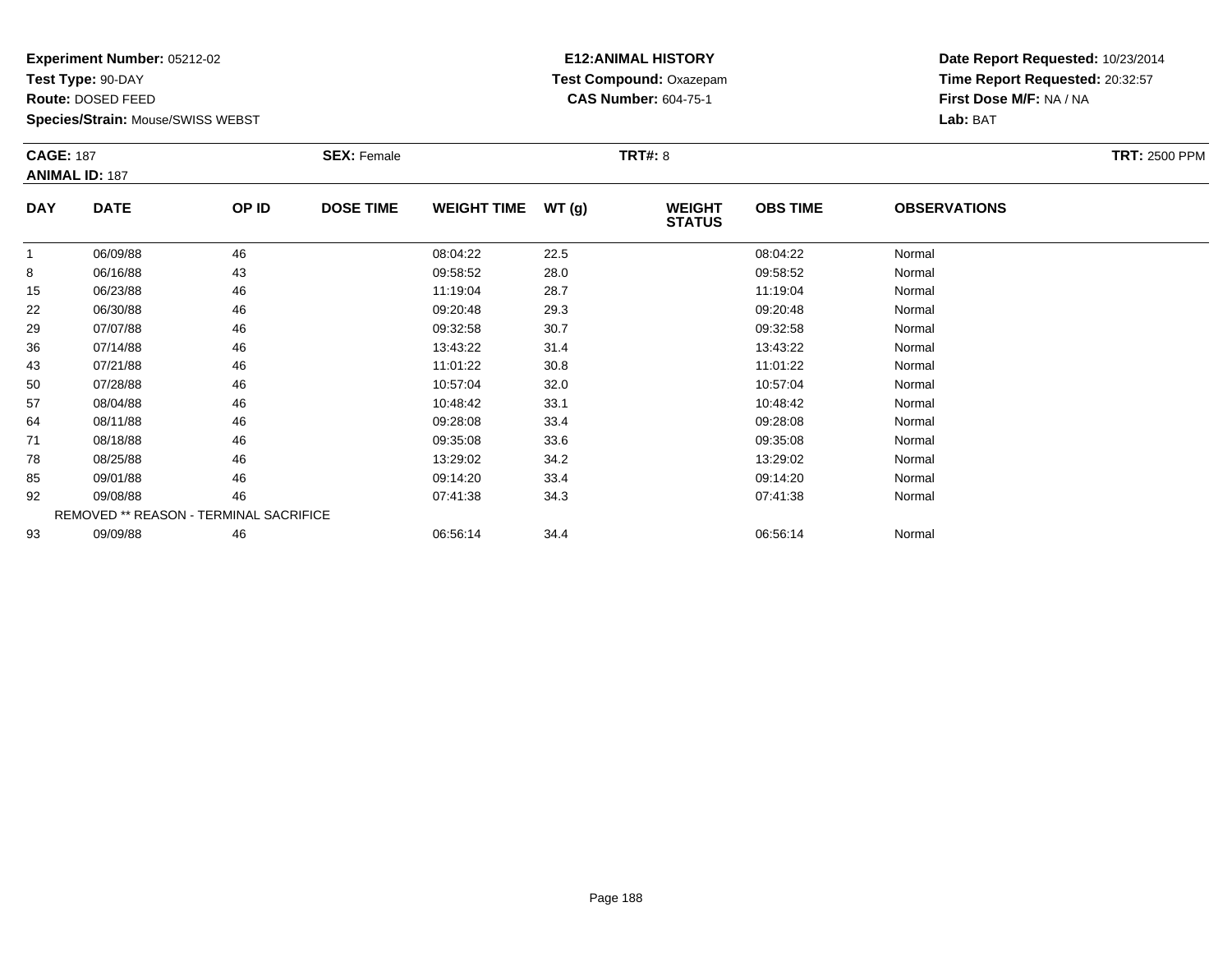**Test Type:** 90-DAY

**Route:** DOSED FEED

**Species/Strain:** Mouse/SWISS WEBST

## **E12:ANIMAL HISTORY Test Compound:** Oxazepam**CAS Number:** 604-75-1

|            | <b>CAGE: 188</b><br><b>ANIMAL ID: 188</b> |       | <b>SEX: Female</b> |                    |       | <b>TRT#: 8</b>                 | <b>TRT: 2500 PPM</b> |                     |  |
|------------|-------------------------------------------|-------|--------------------|--------------------|-------|--------------------------------|----------------------|---------------------|--|
| <b>DAY</b> | <b>DATE</b>                               | OP ID | <b>DOSE TIME</b>   | <b>WEIGHT TIME</b> | WT(g) | <b>WEIGHT</b><br><b>STATUS</b> | <b>OBS TIME</b>      | <b>OBSERVATIONS</b> |  |
|            | 06/09/88                                  | 46    |                    | 08:05:30           | 22.6  |                                | 08:05:30             | Normal              |  |
| 8          | 06/16/88                                  | 43    |                    | 09:59:18           | 24.3  |                                | 09:59:18             | Normal              |  |
| 15         | 06/23/88                                  | 46    |                    | 11:19:48           | 24.4  |                                | 11:19:48             | Normal              |  |
| 22         | 06/30/88                                  | 46    |                    | 09:10:06           | 24.8  |                                | 09:10:06             | Normal              |  |
| 29         | 07/07/88                                  | 46    |                    | 09:30:20           | 25.8  |                                | 09:30:20             | Normal              |  |
| 36         | 07/14/88                                  | 46    |                    | 13:46:52           | 26.6  |                                | 13:46:52             | Normal              |  |
| 43         | 07/21/88                                  | 46    |                    | 11:02:20           | 27.0  |                                | 11:02:20             | Normal              |  |
| 50         | 07/28/88                                  | 46    |                    | 10:57:38           | 27.2  |                                | 10:57:38             | Normal              |  |
| 57         | 08/04/88                                  | 46    |                    | 10:49:16           | 27.9  |                                | 10:49:16             | Normal              |  |
| 64         | 08/11/88                                  | 46    |                    | 09:28:48           | 28.9  |                                | 09:28:48             | Normal              |  |
| 71         | 08/18/88                                  | 46    |                    | 09:35:44           | 29.0  |                                | 09:35:44             | Normal              |  |
| 79         | 08/26/88                                  | 46    |                    | 08:36:44           | 26.3  |                                | 08:38:26             | Normal              |  |
| 85         | 09/01/88                                  | 46    |                    | 09:14:54           | 28.1  |                                | 09:14:54             | Normal              |  |
| 92         | 09/08/88                                  | 46    |                    | 07:42:16           | 27.4  |                                | 07:42:16             | Normal              |  |
|            | REMOVED ** REASON - TERMINAL SACRIFICE    |       |                    |                    |       |                                |                      |                     |  |
| 93         | 09/09/88                                  | 46    |                    | 06:57:02           | 27.2  |                                | 06:57:02             | Normal              |  |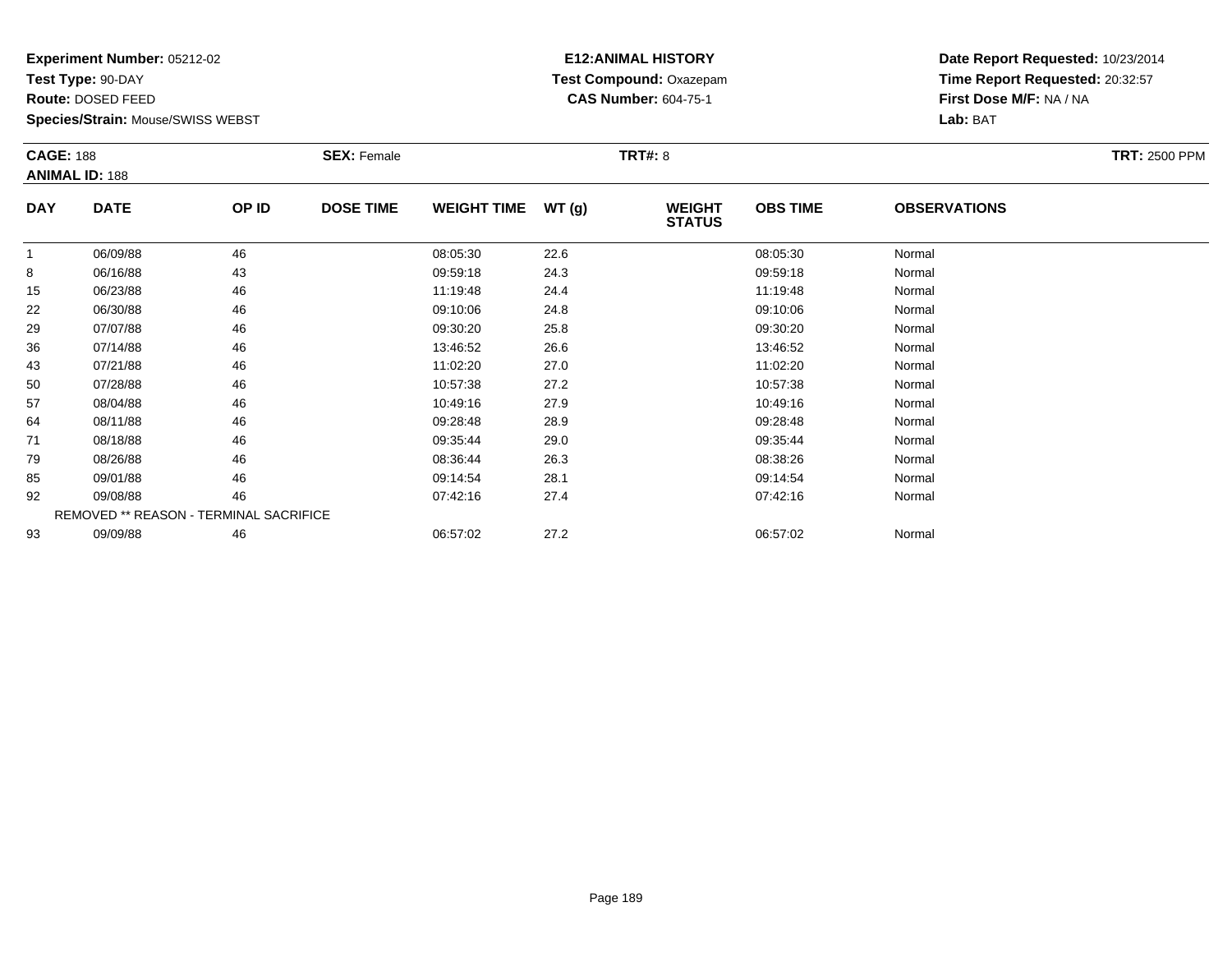**Test Type:** 90-DAY

**Route:** DOSED FEED

**Species/Strain:** Mouse/SWISS WEBST

## **E12:ANIMAL HISTORY Test Compound:** Oxazepam**CAS Number:** 604-75-1

| <b>CAGE: 189</b> | <b>ANIMAL ID: 189</b>                         |       | <b>SEX: Female</b> |                    |       | <b>TRT#: 8</b>                 |                 |                     | <b>TRT: 2500 PPM</b> |
|------------------|-----------------------------------------------|-------|--------------------|--------------------|-------|--------------------------------|-----------------|---------------------|----------------------|
| <b>DAY</b>       | <b>DATE</b>                                   | OP ID | <b>DOSE TIME</b>   | <b>WEIGHT TIME</b> | WT(g) | <b>WEIGHT</b><br><b>STATUS</b> | <b>OBS TIME</b> | <b>OBSERVATIONS</b> |                      |
|                  | 06/09/88                                      | 46    |                    | 08:05:58           | 20.8  |                                | 08:05:58        | Normal              |                      |
| 8                | 06/16/88                                      | 43    |                    | 09:59:50           | 24.0  |                                | 09:59:50        | Normal              |                      |
| 15               | 06/23/88                                      | 46    |                    | 11:20:38           | 24.7  |                                | 11:20:38        | Normal              |                      |
| 22               | 06/30/88                                      | 46    |                    | 09:11:54           | 25.5  |                                | 09:11:54        | Normal              |                      |
| 29               | 07/07/88                                      | 46    |                    | 09:30:56           | 27.8  |                                | 09:30:56        | Normal              |                      |
| 36               | 07/14/88                                      | 46    |                    | 13:40:54           | 28.4  |                                | 13:40:54        | Normal              |                      |
| 43               | 07/21/88                                      | 46    |                    | 10:59:30           | 28.5  |                                | 10:59:30        | Normal              |                      |
| 50               | 07/28/88                                      | 46    |                    | 10:58:20           | 29.2  |                                | 10:58:20        | Normal              |                      |
| 57               | 08/04/88                                      | 46    |                    | 10:49:48           | 30.0  |                                | 10:49:48        | Normal              |                      |
| 64               | 08/11/88                                      | 46    |                    | 09:29:30           | 31.0  |                                | 09:29:30        | Normal              |                      |
| 71               | 08/18/88                                      | 46    |                    | 09:36:22           | 31.0  |                                | 09:36:22        | Normal              |                      |
| 78               | 08/25/88                                      | 46    |                    | 13:31:56           | 30.5  |                                | 13:31:56        | Normal              |                      |
| 85               | 09/01/88                                      | 46    |                    | 09:15:44           | 31.4  |                                | 09:15:44        | Normal              |                      |
| 92               | 09/08/88                                      | 46    |                    | 07:42:46           | 31.3  |                                | 07:42:46        | Normal              |                      |
|                  | <b>REMOVED ** REASON - TERMINAL SACRIFICE</b> |       |                    |                    |       |                                |                 |                     |                      |
| 93               | 09/09/88                                      | 46    |                    | 06:57:30           | 30.6  |                                | 06:57:30        | Normal              |                      |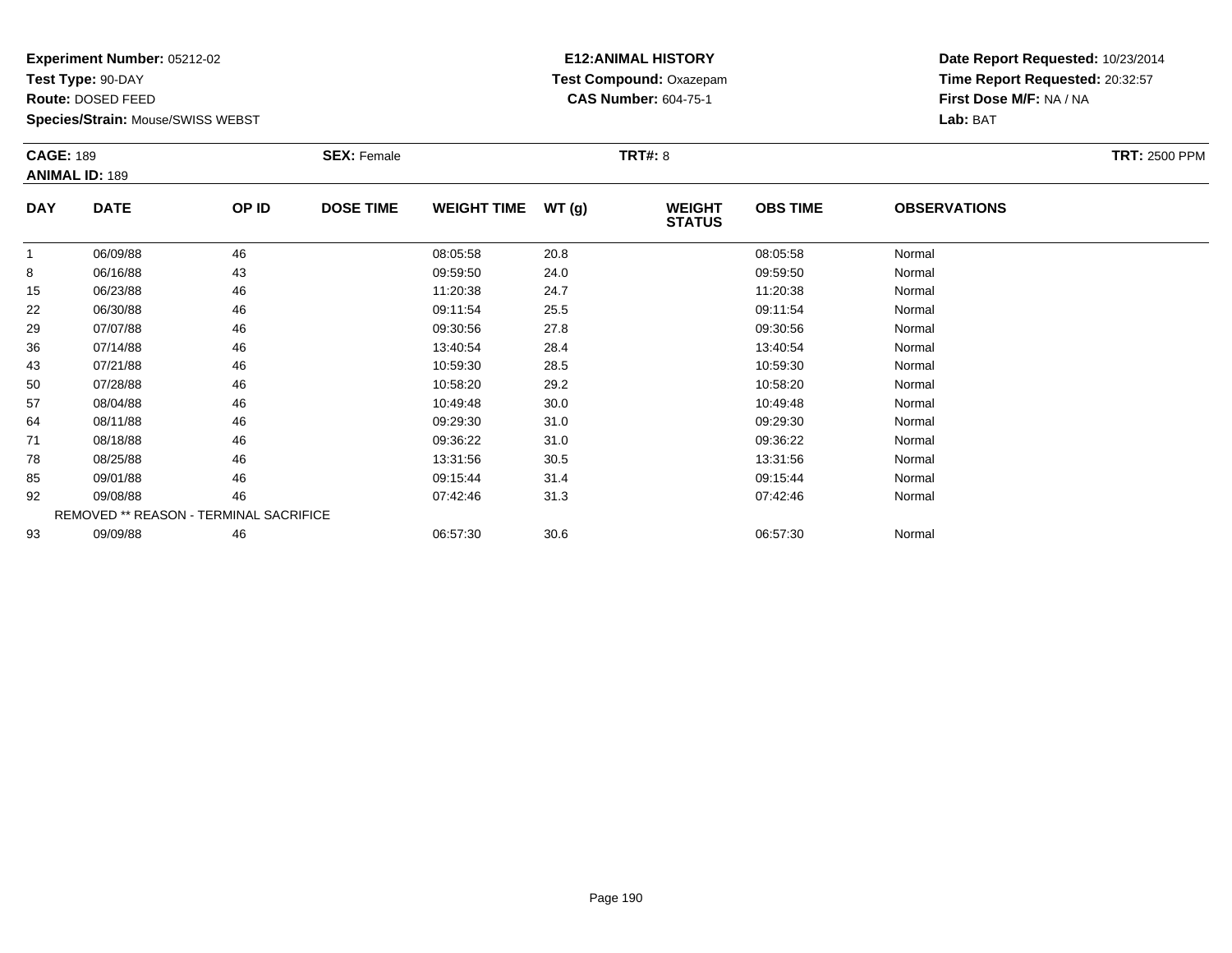**Test Type:** 90-DAY

**Route:** DOSED FEED

**Species/Strain:** Mouse/SWISS WEBST

## **E12:ANIMAL HISTORY Test Compound:** Oxazepam**CAS Number:** 604-75-1

| <b>CAGE: 190</b> | <b>ANIMAL ID: 190</b>                         |       | <b>SEX: Female</b> |                    |       | <b>TRT#: 8</b>                 |                 |                     | <b>TRT: 2500 PPM</b> |
|------------------|-----------------------------------------------|-------|--------------------|--------------------|-------|--------------------------------|-----------------|---------------------|----------------------|
| <b>DAY</b>       | <b>DATE</b>                                   | OP ID | <b>DOSE TIME</b>   | <b>WEIGHT TIME</b> | WT(g) | <b>WEIGHT</b><br><b>STATUS</b> | <b>OBS TIME</b> | <b>OBSERVATIONS</b> |                      |
|                  | 06/09/88                                      | 46    |                    | 08:06:24           | 21.1  |                                | 08:06:24        | Normal              |                      |
| 8                | 06/16/88                                      | 43    |                    | 10:00:12           | 26.0  |                                | 10:00:12        | Normal              |                      |
| 15               | 06/23/88                                      | 46    |                    | 11:21:22           | 27.3  |                                | 11:21:22        | Normal              |                      |
| 22               | 06/30/88                                      | 46    |                    | 09:12:52           | 28.8  |                                | 09:12:52        | Normal              |                      |
| 29               | 07/07/88                                      | 46    |                    | 09:31:36           | 28.6  |                                | 09:31:36        | Normal              |                      |
| 36               | 07/14/88                                      | 46    |                    | 13:42:06           | 28.6  |                                | 13:42:06        | Normal              |                      |
| 43               | 07/21/88                                      | 46    |                    | 11:00:10           | 29.3  |                                | 11:00:10        | Normal              |                      |
| 50               | 07/28/88                                      | 46    |                    | 10:55:50           | 29.0  |                                | 10:55:50        | Normal              |                      |
| 57               | 08/04/88                                      | 46    |                    | 10:47:40           | 30.6  |                                | 10:47:40        | Normal              |                      |
| 64               | 08/11/88                                      | 46    |                    | 09:30:12           | 31.3  |                                | 09:30:12        | Normal              |                      |
| 71               | 08/18/88                                      | 46    |                    | 09:36:52           | 31.3  |                                | 09:36:52        | Normal              |                      |
| 78               | 08/25/88                                      | 46    |                    | 13:32:38           | 30.6  |                                | 13:32:38        | Normal              |                      |
| 85               | 09/01/88                                      | 46    |                    | 09:16:20           | 31.7  |                                | 09:16:20        | Normal              |                      |
| 92               | 09/08/88                                      | 46    |                    | 07:43:10           | 32.3  |                                | 07:43:10        | Normal              |                      |
|                  | <b>REMOVED ** REASON - TERMINAL SACRIFICE</b> |       |                    |                    |       |                                |                 |                     |                      |
| 93               | 09/09/88                                      | 46    |                    | 06:58:00           | 31.5  |                                | 06:58:00        | Normal              |                      |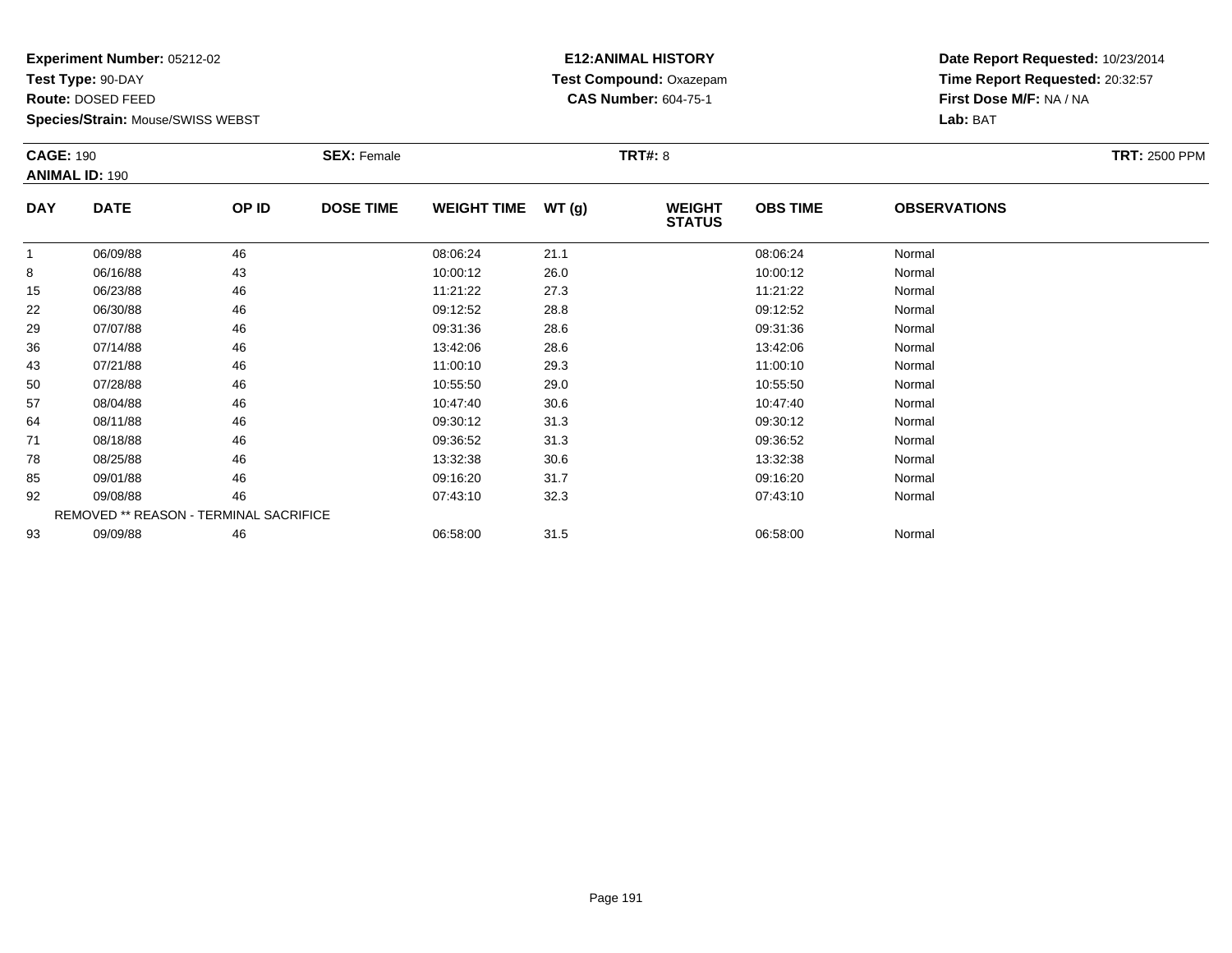|                                                                  | Experiment Number: 05212-02<br>Test Type: 90-DAY<br>Route: DOSED FEED<br><b>Species/Strain: Mouse/SWISS WEBST</b> |       |                              |                    |                | <b>E12: ANIMAL HISTORY</b><br><b>Test Compound: Oxazepam</b><br><b>CAS Number: 604-75-1</b> | Date Report Requested: 10/23/2014<br>Time Report Requested: 20:32:57<br>First Dose M/F: NA / NA<br>Lab: BAT |                     |
|------------------------------------------------------------------|-------------------------------------------------------------------------------------------------------------------|-------|------------------------------|--------------------|----------------|---------------------------------------------------------------------------------------------|-------------------------------------------------------------------------------------------------------------|---------------------|
| <b>CAGE: 191</b><br><b>SEX: Female</b><br><b>ANIMAL ID: 191</b>  |                                                                                                                   |       |                              |                    | <b>TRT#: 8</b> | <b>TRT: 2500 PPM</b>                                                                        |                                                                                                             |                     |
| <b>DAY</b><br><b>DATE</b>                                        |                                                                                                                   | OP ID | <b>DOSE TIME</b>             | <b>WEIGHT TIME</b> | WT(q)          | <b>WEIGHT</b><br><b>STATUS</b>                                                              | <b>OBS TIME</b>                                                                                             | <b>OBSERVATIONS</b> |
| 46<br>06/09/88<br><b>REMOVED ** REASON - SCHEDULED SACRIFICE</b> |                                                                                                                   |       | 08:24:54                     | 22.0               |                | 08:24:54                                                                                    | Normal                                                                                                      |                     |
| 8<br>06/16/88<br>43                                              |                                                                                                                   |       | 24.1<br>07:18:14<br>07:18:14 |                    |                |                                                                                             | Normal                                                                                                      |                     |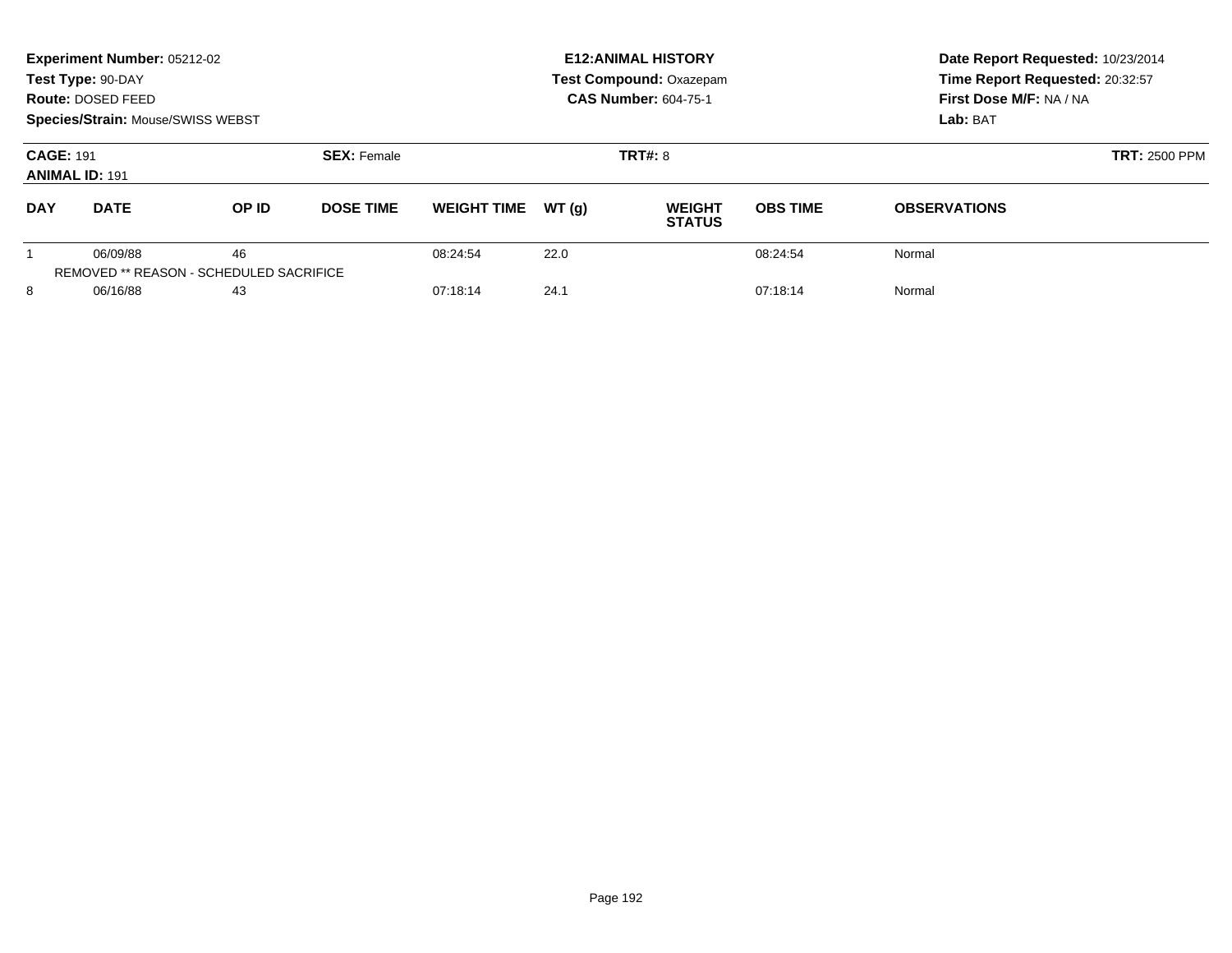|                                                                 | Experiment Number: 05212-02<br>Test Type: 90-DAY<br>Route: DOSED FEED<br><b>Species/Strain: Mouse/SWISS WEBST</b> |                                                      |                  |                    |                | <b>E12: ANIMAL HISTORY</b><br><b>Test Compound: Oxazepam</b><br><b>CAS Number: 604-75-1</b> | Date Report Requested: 10/23/2014<br>Time Report Requested: 20:32:57<br>First Dose M/F: NA / NA<br>Lab: BAT |                     |
|-----------------------------------------------------------------|-------------------------------------------------------------------------------------------------------------------|------------------------------------------------------|------------------|--------------------|----------------|---------------------------------------------------------------------------------------------|-------------------------------------------------------------------------------------------------------------|---------------------|
| <b>CAGE: 192</b><br><b>SEX: Female</b><br><b>ANIMAL ID: 192</b> |                                                                                                                   |                                                      |                  |                    | <b>TRT#: 8</b> | <b>TRT: 2500 PPM</b>                                                                        |                                                                                                             |                     |
| <b>DAY</b>                                                      | <b>DATE</b>                                                                                                       | OP ID                                                | <b>DOSE TIME</b> | <b>WEIGHT TIME</b> | WT(q)          | <b>WEIGHT</b><br><b>STATUS</b>                                                              | <b>OBS TIME</b>                                                                                             | <b>OBSERVATIONS</b> |
|                                                                 | 06/09/88                                                                                                          | 46<br><b>REMOVED ** REASON - SCHEDULED SACRIFICE</b> |                  | 08:25:18           | 21.1           |                                                                                             | 08:25:18                                                                                                    | Normal              |
| 8                                                               | 06/16/88                                                                                                          | 43                                                   |                  | 07:13:48           | 24.5           |                                                                                             | 07:13:48                                                                                                    | Normal              |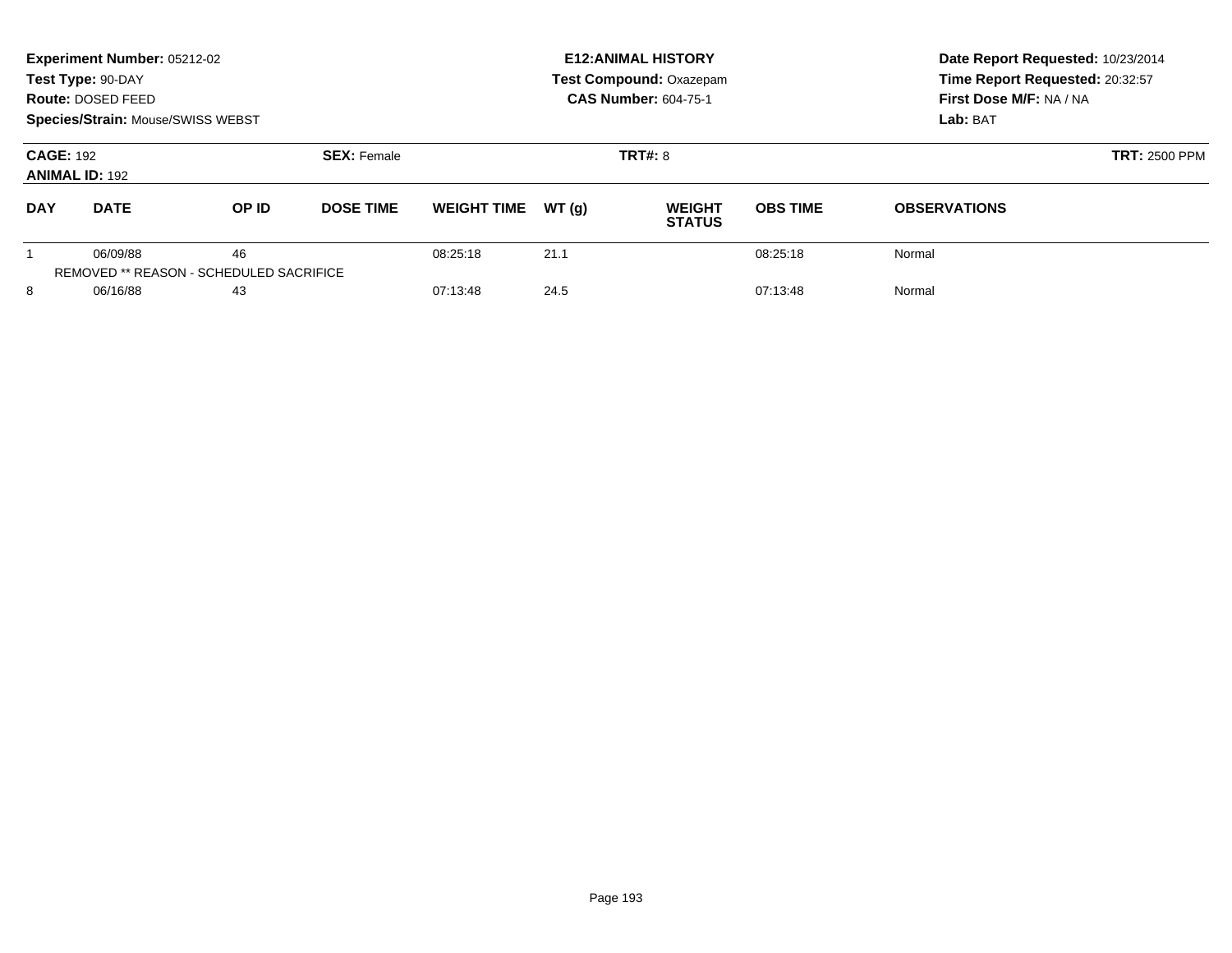|                                           | Experiment Number: 05212-02<br>Test Type: 90-DAY<br>Route: DOSED FEED<br>Species/Strain: Mouse/SWISS WEBST |                                                      |                    |                    |       | <b>E12: ANIMAL HISTORY</b><br><b>Test Compound: Oxazepam</b><br><b>CAS Number: 604-75-1</b> | Date Report Requested: 10/23/2014<br>Time Report Requested: 20:32:57<br>First Dose M/F: NA / NA<br>Lab: BAT |                     |
|-------------------------------------------|------------------------------------------------------------------------------------------------------------|------------------------------------------------------|--------------------|--------------------|-------|---------------------------------------------------------------------------------------------|-------------------------------------------------------------------------------------------------------------|---------------------|
| <b>CAGE: 193</b><br><b>ANIMAL ID: 193</b> |                                                                                                            |                                                      | <b>SEX: Female</b> |                    |       | <b>TRT#: 8</b>                                                                              | <b>TRT: 2500 PPM</b>                                                                                        |                     |
| <b>DAY</b>                                | <b>DATE</b>                                                                                                | OP ID                                                | <b>DOSE TIME</b>   | <b>WEIGHT TIME</b> | WT(q) | <b>WEIGHT</b><br><b>STATUS</b>                                                              | <b>OBS TIME</b>                                                                                             | <b>OBSERVATIONS</b> |
|                                           | 06/09/88                                                                                                   | 46<br><b>REMOVED ** REASON - SCHEDULED SACRIFICE</b> |                    | 08:25:46           | 22.5  |                                                                                             | 08:25:46                                                                                                    | Normal              |
| 8                                         | 06/16/88                                                                                                   | 43                                                   |                    | 07:15:40           | 24.8  |                                                                                             | 07:15:40                                                                                                    | Normal              |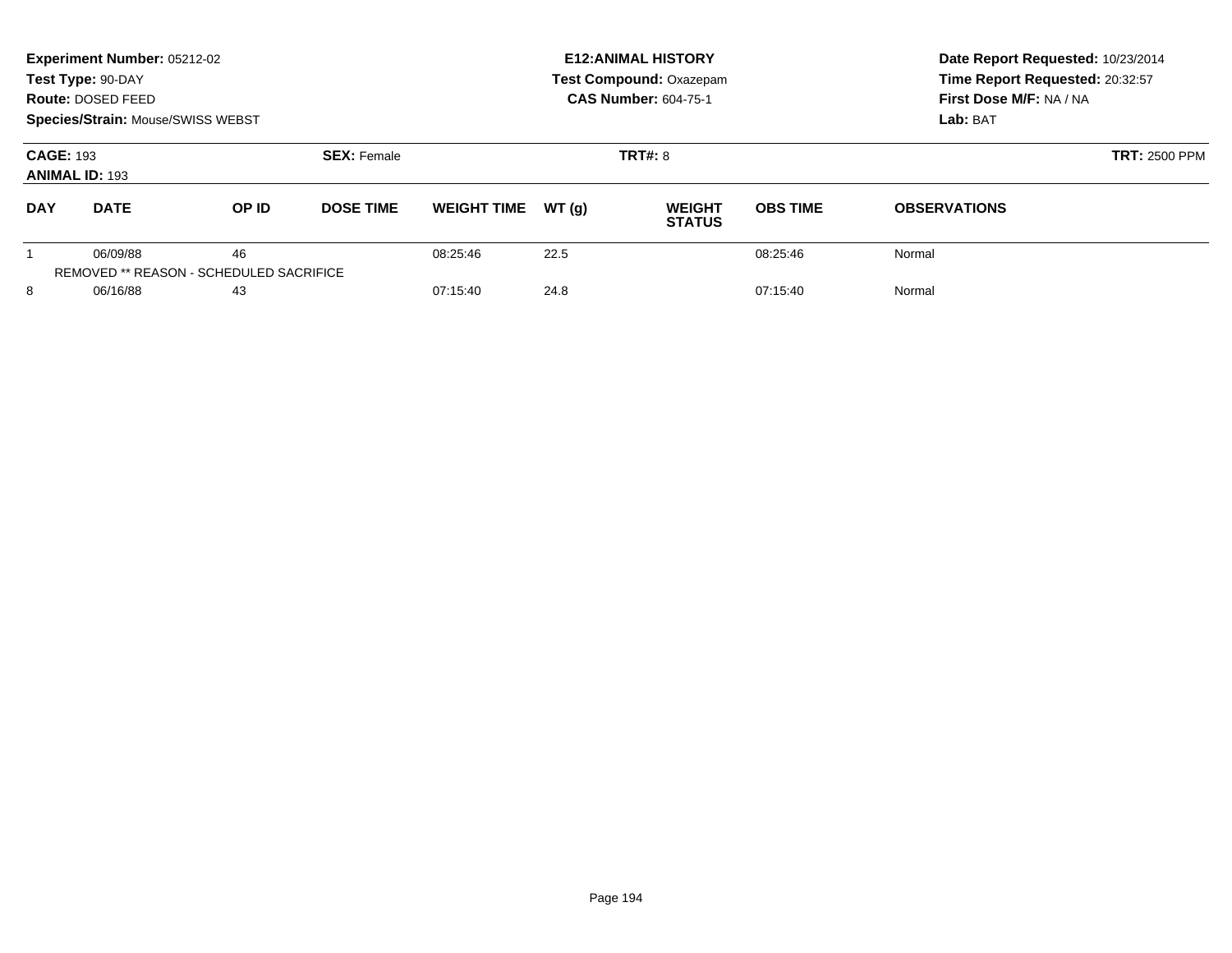|                                           | Experiment Number: 05212-02<br>Test Type: 90-DAY<br>Route: DOSED FEED<br><b>Species/Strain: Mouse/SWISS WEBST</b> |                                                      |                    |                    |       | <b>E12: ANIMAL HISTORY</b><br><b>Test Compound: Oxazepam</b><br><b>CAS Number: 604-75-1</b> | Date Report Requested: 10/23/2014<br>Time Report Requested: 20:32:57<br>First Dose M/F: NA / NA<br>Lab: BAT |                     |
|-------------------------------------------|-------------------------------------------------------------------------------------------------------------------|------------------------------------------------------|--------------------|--------------------|-------|---------------------------------------------------------------------------------------------|-------------------------------------------------------------------------------------------------------------|---------------------|
| <b>CAGE: 194</b><br><b>ANIMAL ID: 194</b> |                                                                                                                   |                                                      | <b>SEX: Female</b> |                    |       | <b>TRT#: 8</b>                                                                              | <b>TRT: 2500 PPM</b>                                                                                        |                     |
| <b>DAY</b>                                | <b>DATE</b>                                                                                                       | OP ID                                                | <b>DOSE TIME</b>   | <b>WEIGHT TIME</b> | WT(q) | <b>WEIGHT</b><br><b>STATUS</b>                                                              | <b>OBS TIME</b>                                                                                             | <b>OBSERVATIONS</b> |
|                                           | 06/09/88                                                                                                          | 46<br><b>REMOVED ** REASON - SCHEDULED SACRIFICE</b> |                    | 08:26:18           | 25.1  |                                                                                             | 08:26:18                                                                                                    | Normal              |
| 8                                         | 06/16/88                                                                                                          | 43                                                   |                    | 07:16:34           | 28.2  |                                                                                             | 07:16:34                                                                                                    | Normal              |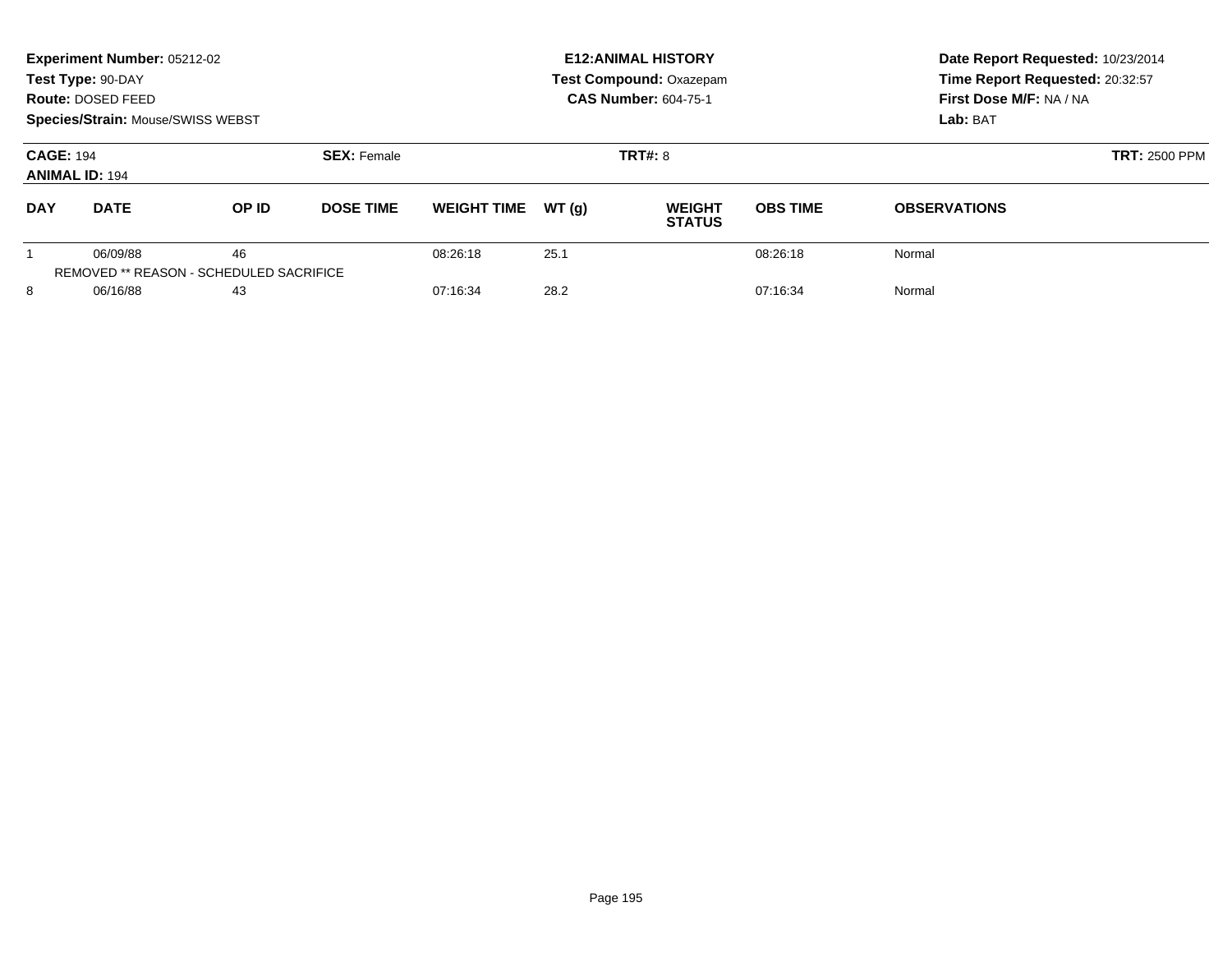|                                           | Experiment Number: 05212-02<br>Test Type: 90-DAY<br>Route: DOSED FEED<br>Species/Strain: Mouse/SWISS WEBST |                                                      |                    |                    |       | <b>E12: ANIMAL HISTORY</b><br><b>Test Compound: Oxazepam</b><br><b>CAS Number: 604-75-1</b> | Date Report Requested: 10/23/2014<br>Time Report Requested: 20:32:57<br>First Dose M/F: NA / NA<br>Lab: BAT |                     |
|-------------------------------------------|------------------------------------------------------------------------------------------------------------|------------------------------------------------------|--------------------|--------------------|-------|---------------------------------------------------------------------------------------------|-------------------------------------------------------------------------------------------------------------|---------------------|
| <b>CAGE: 195</b><br><b>ANIMAL ID: 195</b> |                                                                                                            |                                                      | <b>SEX: Female</b> |                    |       | <b>TRT#: 8</b>                                                                              | <b>TRT: 2500 PPM</b>                                                                                        |                     |
| <b>DAY</b>                                | <b>DATE</b>                                                                                                | OP ID                                                | <b>DOSE TIME</b>   | <b>WEIGHT TIME</b> | WT(q) | <b>WEIGHT</b><br><b>STATUS</b>                                                              | <b>OBS TIME</b>                                                                                             | <b>OBSERVATIONS</b> |
|                                           | 06/09/88                                                                                                   | 46<br><b>REMOVED ** REASON - SCHEDULED SACRIFICE</b> |                    | 08:26:48           | 23.5  |                                                                                             | 08:26:48                                                                                                    | Normal              |
| 8                                         | 06/16/88                                                                                                   | 43                                                   |                    | 07:17:30           | 27.5  |                                                                                             | 07:17:30                                                                                                    | Normal              |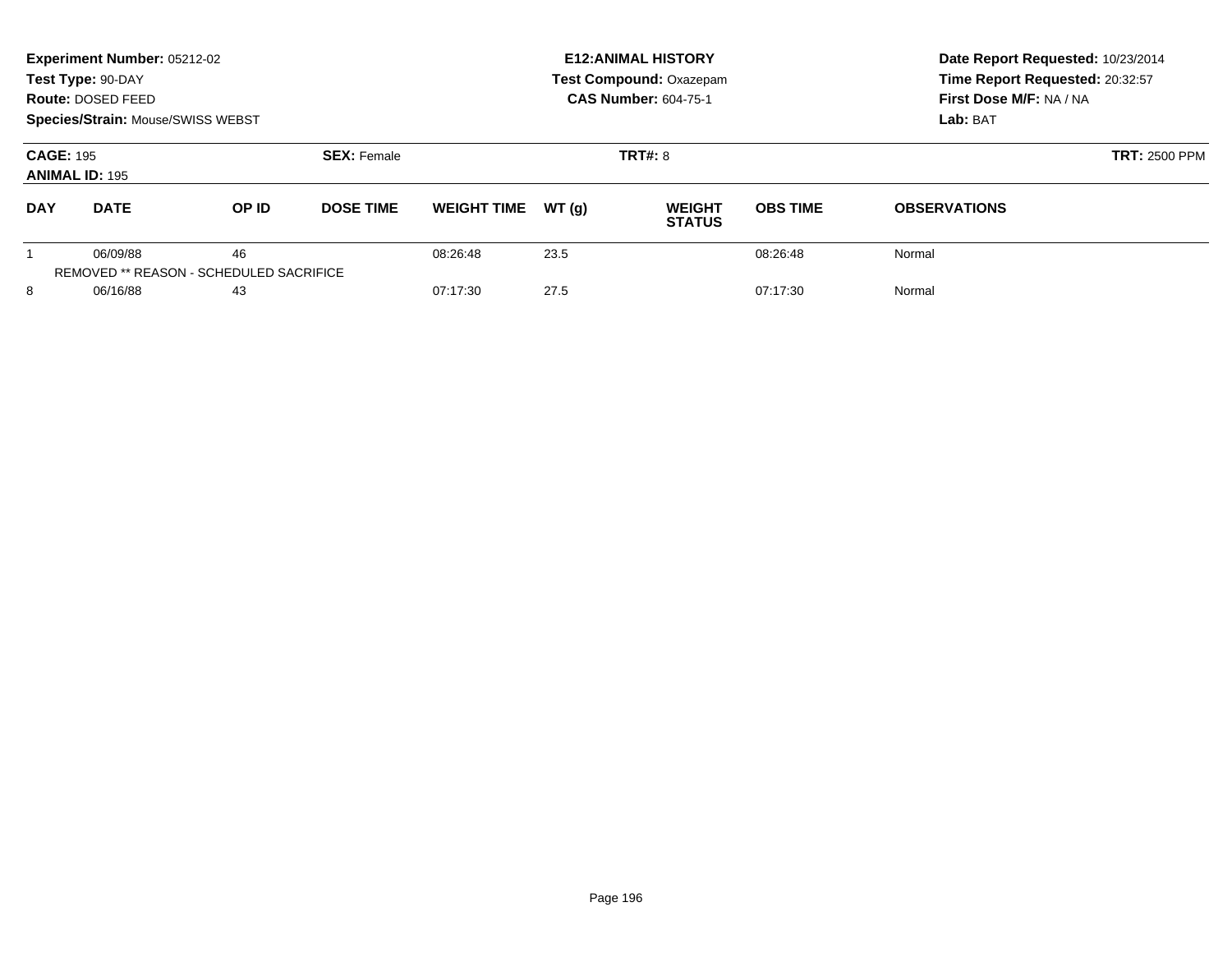**Test Type:** 90-DAY

**Route:** DOSED FEED

**Species/Strain:** Mouse/SWISS WEBST

## **E12:ANIMAL HISTORY Test Compound:** Oxazepam**CAS Number:** 604-75-1

|            | <b>CAGE: 196</b><br><b>ANIMAL ID: 196</b>      |       | <b>SEX: Female</b> |                    |       | <b>TRT#: 8</b>                 |                 | <b>TRT: 2500 PPM</b> |  |
|------------|------------------------------------------------|-------|--------------------|--------------------|-------|--------------------------------|-----------------|----------------------|--|
| <b>DAY</b> | <b>DATE</b>                                    | OP ID | <b>DOSE TIME</b>   | <b>WEIGHT TIME</b> | WT(g) | <b>WEIGHT</b><br><b>STATUS</b> | <b>OBS TIME</b> | <b>OBSERVATIONS</b>  |  |
| 1          | 06/09/88                                       | 46    |                    | 08:32:48           | 21.5  |                                | 08:32:48        | Normal               |  |
| 8          | 06/16/88                                       | 43    |                    | 13:40:16           | 24.3  |                                | 13:40:16        | Normal               |  |
| 15         | 06/23/88                                       | 46    |                    | 11:26:12           | 25.5  |                                | 11:26:12        | Normal               |  |
| 22         | 06/30/88                                       | 46    |                    | 10:47:22           | 25.0  |                                | 10:47:22        | Normal               |  |
| 29         | 07/07/88                                       | 46    |                    | 11:09:20           | 24.6  |                                | 11:09:20        | Normal               |  |
| 36         | 07/14/88                                       | 46    |                    | 11:18:48           | 24.8  |                                | 11:18:48        | Normal               |  |
| 43         | 07/21/88                                       | 46    |                    | 11:14:58           | 24.8  |                                | 11:14:58        | Normal               |  |
| 50         | 07/28/88                                       | 46    |                    | 09:39:14           | 25.8  |                                | 09:39:14        | Normal               |  |
| 57         | 08/04/88                                       | 46    |                    | 10:44:30           | 26.3  |                                | 10:44:30        | Normal               |  |
| 64         | 08/11/88                                       | 46    |                    | 08:40:00           | 26.8  |                                | 08:40:00        | Normal               |  |
| 71         | 08/18/88                                       | 46    |                    | 09:15:30           | 27.4  |                                | 09:15:30        | Normal               |  |
|            | <b>REMOVED ** REASON - SCHEDULED SACRIFICE</b> |       |                    |                    |       |                                |                 |                      |  |
| 78         | 08/25/88                                       | 46    |                    | 08:09:16           | 27.8  |                                | 08:09:16        | Normal               |  |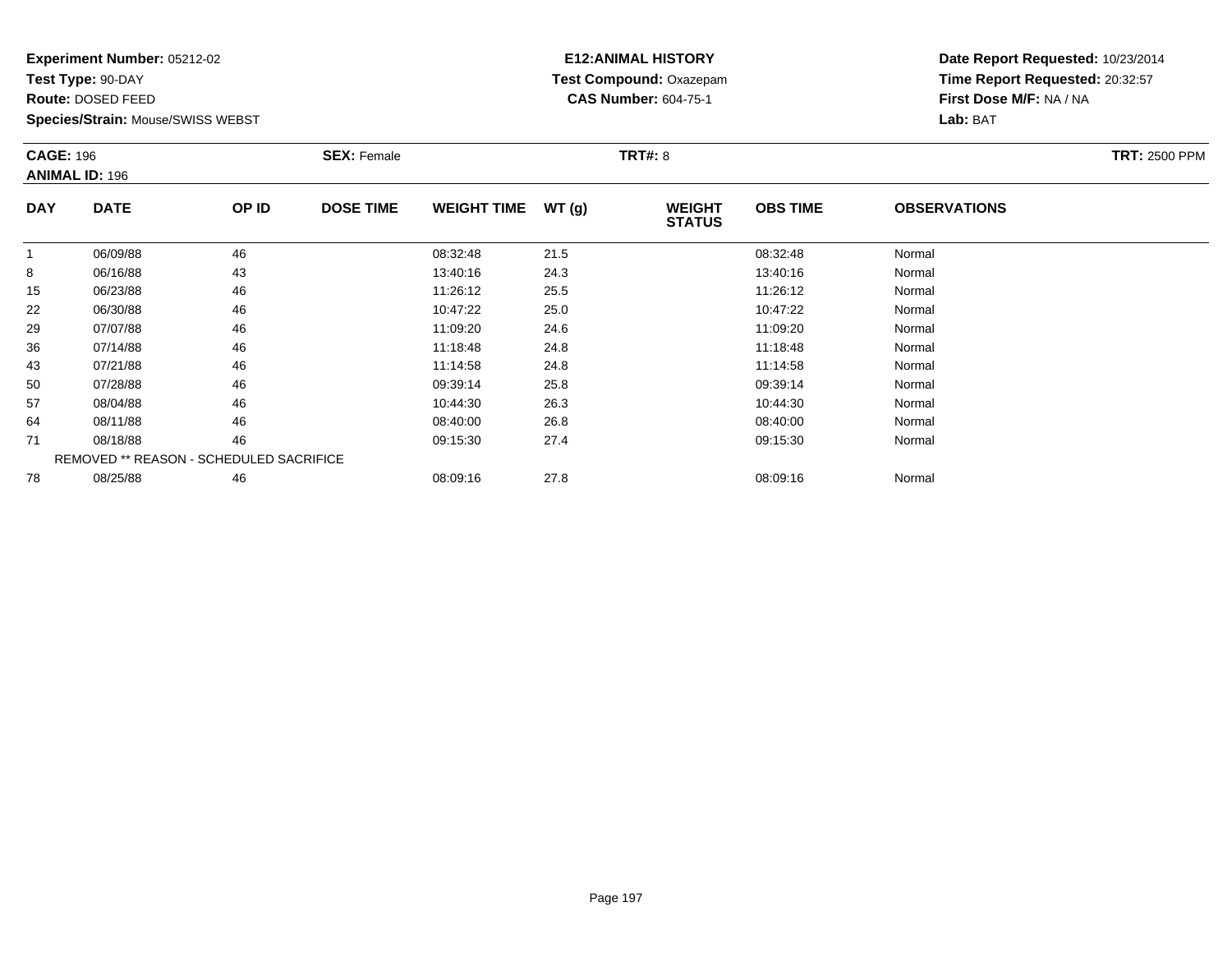**Test Type:** 90-DAY

**Route:** DOSED FEED

**Species/Strain:** Mouse/SWISS WEBST

## **E12:ANIMAL HISTORY Test Compound:** Oxazepam**CAS Number:** 604-75-1

|            | <b>CAGE: 197</b><br><b>ANIMAL ID: 197</b> |       | <b>SEX: Female</b> |                    |       | <b>TRT#: 8</b>                 | <b>TRT: 2500 PPM</b> |                     |  |
|------------|-------------------------------------------|-------|--------------------|--------------------|-------|--------------------------------|----------------------|---------------------|--|
| <b>DAY</b> | <b>DATE</b>                               | OP ID | <b>DOSE TIME</b>   | <b>WEIGHT TIME</b> | WT(g) | <b>WEIGHT</b><br><b>STATUS</b> | <b>OBS TIME</b>      | <b>OBSERVATIONS</b> |  |
| 1          | 06/09/88                                  | 46    |                    | 08:33:18           | 21.5  |                                | 08:33:18             | Normal              |  |
| 8          | 06/16/88                                  | 43    |                    | 13:39:08           | 25.9  |                                | 13:39:08             | Normal              |  |
| 15         | 06/23/88                                  | 46    |                    | 11:23:30           | 27.1  |                                | 11:23:30             | Normal              |  |
| 22         | 06/30/88                                  | 46    |                    | 10:48:14           | 27.6  |                                | 10:48:14             | Normal              |  |
| 29         | 07/07/88                                  | 46    |                    | 11:09:58           | 28.4  |                                | 11:09:58             | Normal              |  |
| 36         | 07/14/88                                  | 46    |                    | 11:19:22           | 29.1  |                                | 11:19:22             | Normal              |  |
| 43         | 07/21/88                                  | 46    |                    | 11:15:40           | 29.3  |                                | 11:15:40             | Normal              |  |
| 50         | 07/28/88                                  | 46    |                    | 09:39:56           | 30.5  |                                | 09:39:56             | Normal              |  |
| 57         | 08/04/88                                  | 46    |                    | 10:45:36           | 31.1  |                                | 10:45:36             | Normal              |  |
| 64         | 08/11/88                                  | 46    |                    | 08:40:48           | 32.0  |                                | 08:40:48             | Normal              |  |
| 71         | 08/18/88                                  | 46    |                    | 09:16:56           | 32.1  |                                | 09:16:56             | Normal              |  |
|            | REMOVED ** REASON - SCHEDULED SACRIFICE   |       |                    |                    |       |                                |                      |                     |  |
| 78         | 08/25/88                                  | 46    |                    | 08:08:18           | 31.8  |                                | 08:08:18             | Normal              |  |
|            |                                           |       |                    |                    |       |                                |                      |                     |  |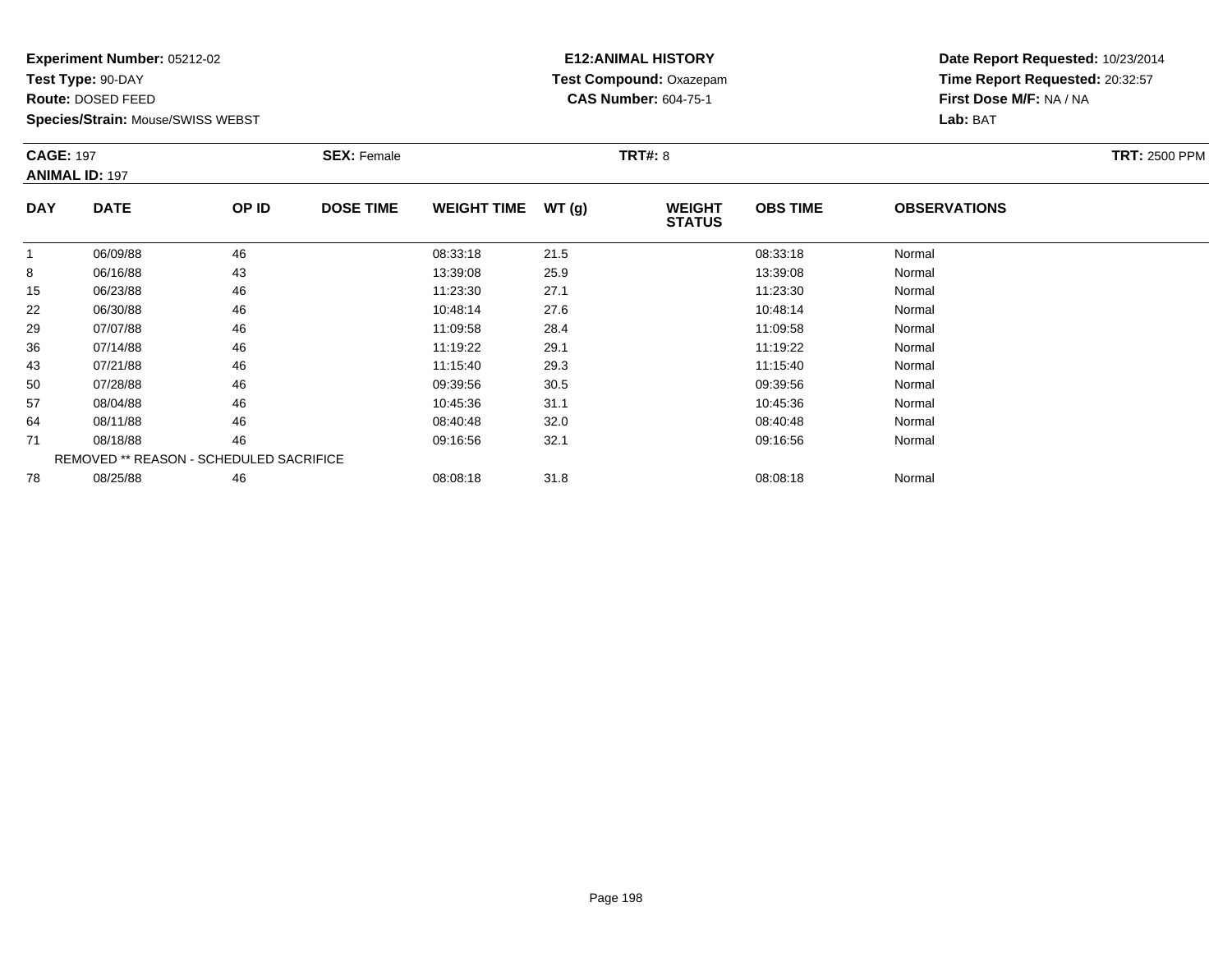**Test Type:** 90-DAY

**Route:** DOSED FEED

**Species/Strain:** Mouse/SWISS WEBST

## **E12:ANIMAL HISTORY Test Compound:** Oxazepam**CAS Number:** 604-75-1

|            | <b>CAGE: 198</b><br><b>ANIMAL ID: 198</b> |       | <b>SEX: Female</b> |                    |       | <b>TRT#: 8</b>                 | <b>TRT: 2500 PPM</b> |                     |  |
|------------|-------------------------------------------|-------|--------------------|--------------------|-------|--------------------------------|----------------------|---------------------|--|
| <b>DAY</b> | <b>DATE</b>                               | OP ID | <b>DOSE TIME</b>   | <b>WEIGHT TIME</b> | WT(g) | <b>WEIGHT</b><br><b>STATUS</b> | <b>OBS TIME</b>      | <b>OBSERVATIONS</b> |  |
| -1         | 06/09/88                                  | 46    |                    | 08:33:56           | 21.4  |                                | 08:33:56             | Normal              |  |
| 8          | 06/16/88                                  | 43    |                    | 13:39:22           | 25.2  |                                | 13:39:22             | Normal              |  |
| 15         | 06/23/88                                  | 46    |                    | 11:24:06           | 26.1  |                                | 11:24:06             | Normal              |  |
| 22         | 06/30/88                                  | 46    |                    | 10:45:10           | 27.6  |                                | 10:45:10             | Normal              |  |
| 29         | 07/07/88                                  | 46    |                    | 11:07:26           | 27.5  |                                | 11:07:26             | Normal              |  |
| 36         | 07/14/88                                  | 46    |                    | 11:20:00           | 27.4  |                                | 11:20:00             | Normal              |  |
| 43         | 07/21/88                                  | 46    |                    | 11:16:36           | 28.8  |                                | 11:16:36             | Normal              |  |
| 50         | 07/28/88                                  | 46    |                    | 09:40:34           | 28.4  |                                | 09:40:34             | Normal              |  |
| 57         | 08/04/88                                  | 46    |                    | 10:46:08           | 30.0  |                                | 10:46:08             | Normal              |  |
| 64         | 08/11/88                                  | 46    |                    | 08:41:56           | 32.2  |                                | 08:41:56             | Normal              |  |
| 71         | 08/18/88                                  | 46    |                    | 09:17:28           | 30.3  |                                | 09:17:28             | Normal              |  |
|            | REMOVED ** REASON - SCHEDULED SACRIFICE   |       |                    |                    |       |                                |                      |                     |  |
| 78         | 08/25/88                                  | 46    |                    | 08:07:24           | 31.1  |                                | 08:07:24             | Normal              |  |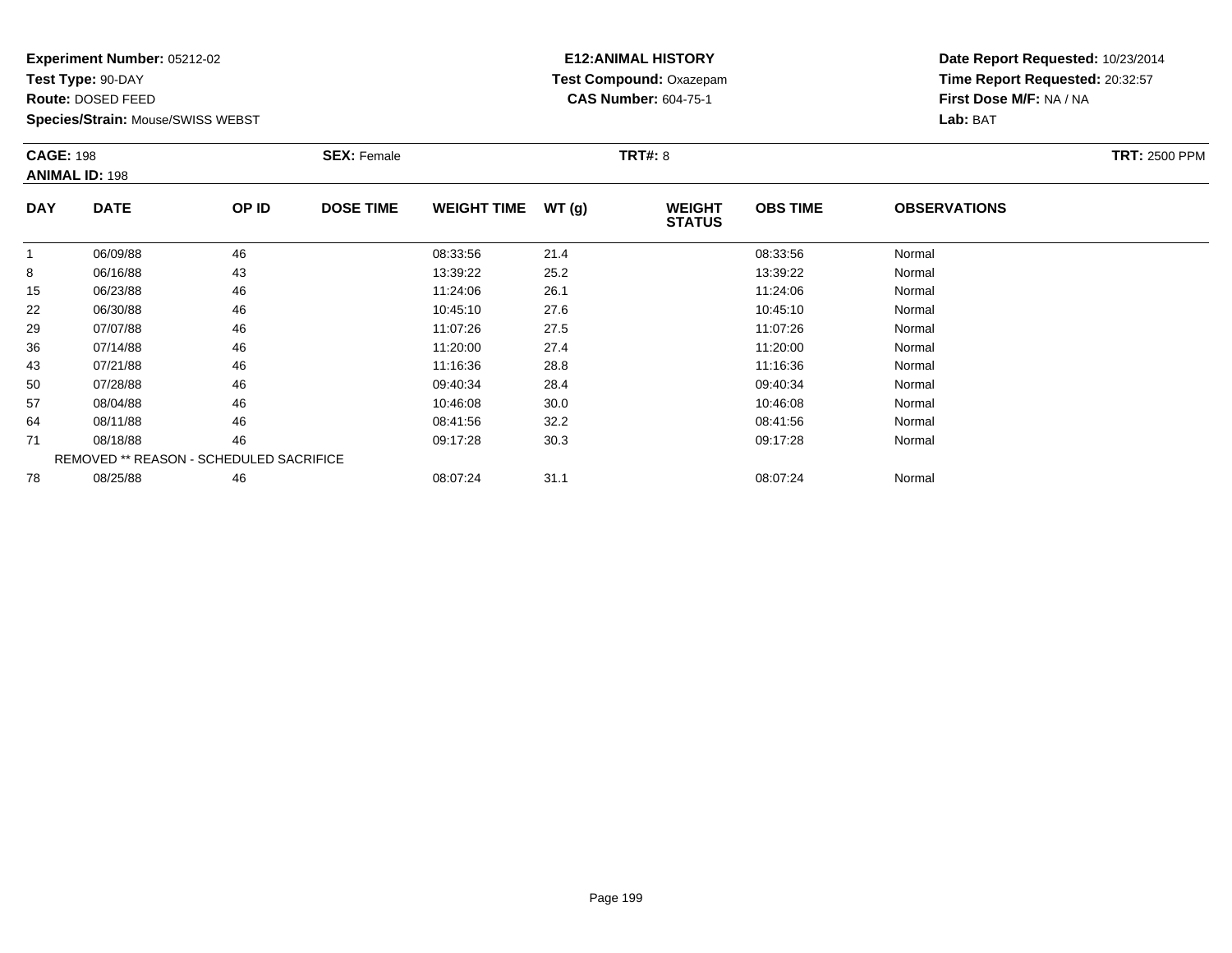**Test Type:** 90-DAY

**Route:** DOSED FEED

**Species/Strain:** Mouse/SWISS WEBST

## **E12:ANIMAL HISTORY Test Compound:** Oxazepam**CAS Number:** 604-75-1

| <b>CAGE: 199</b> | <b>ANIMAL ID: 199</b>                   |       | <b>TRT#: 8</b><br><b>SEX: Female</b> |                    |       |                                |                 |                     | <b>TRT: 2500 PPM</b> |
|------------------|-----------------------------------------|-------|--------------------------------------|--------------------|-------|--------------------------------|-----------------|---------------------|----------------------|
| <b>DAY</b>       | <b>DATE</b>                             | OP ID | <b>DOSE TIME</b>                     | <b>WEIGHT TIME</b> | WT(g) | <b>WEIGHT</b><br><b>STATUS</b> | <b>OBS TIME</b> | <b>OBSERVATIONS</b> |                      |
| 1                | 06/09/88                                | 46    |                                      | 08:34:22           | 22.4  |                                | 08:34:22        | Normal              |                      |
| 8                | 06/16/88                                | 43    |                                      | 13:39:42           | 25.3  |                                | 13:39:42        | Normal              |                      |
| 15               | 06/23/88                                | 46    |                                      | 11:24:50           | 26.9  |                                | 11:24:50        | Normal              |                      |
| 22               | 06/30/88                                | 46    |                                      | 10:45:54           | 29.0  |                                | 10:45:54        | Normal              |                      |
| 29               | 07/07/88                                | 46    |                                      | 11:08:04           | 30.0  |                                | 11:08:04        | Normal              |                      |
| 36               | 07/14/88                                | 46    |                                      | 11:17:28           | 29.4  |                                | 11:17:28        | Normal              |                      |
| 43               | 07/21/88                                | 46    |                                      | 11:13:24           | 29.7  |                                | 11:13:24        | Normal              |                      |
| 50               | 07/28/88                                | 46    |                                      | 09:41:18           | 31.1  |                                | 09:41:18        | Normal              |                      |
| 57               | 08/04/88                                | 46    |                                      | 10:46:40           | 32.0  |                                | 10:46:40        | Normal              |                      |
| 64               | 08/11/88                                | 46    |                                      | 08:42:34           | 33.4  |                                | 08:42:34        | Normal              |                      |
| 71               | 08/18/88                                | 46    |                                      | 09:18:02           | 33.1  |                                | 09:18:02        | Normal              |                      |
|                  | REMOVED ** REASON - SCHEDULED SACRIFICE |       |                                      |                    |       |                                |                 |                     |                      |
| 78               | 08/25/88                                | 46    |                                      | 08:00:20           | 32.1  |                                | 08:00:20        | Normal              |                      |
|                  |                                         |       |                                      |                    |       |                                |                 |                     |                      |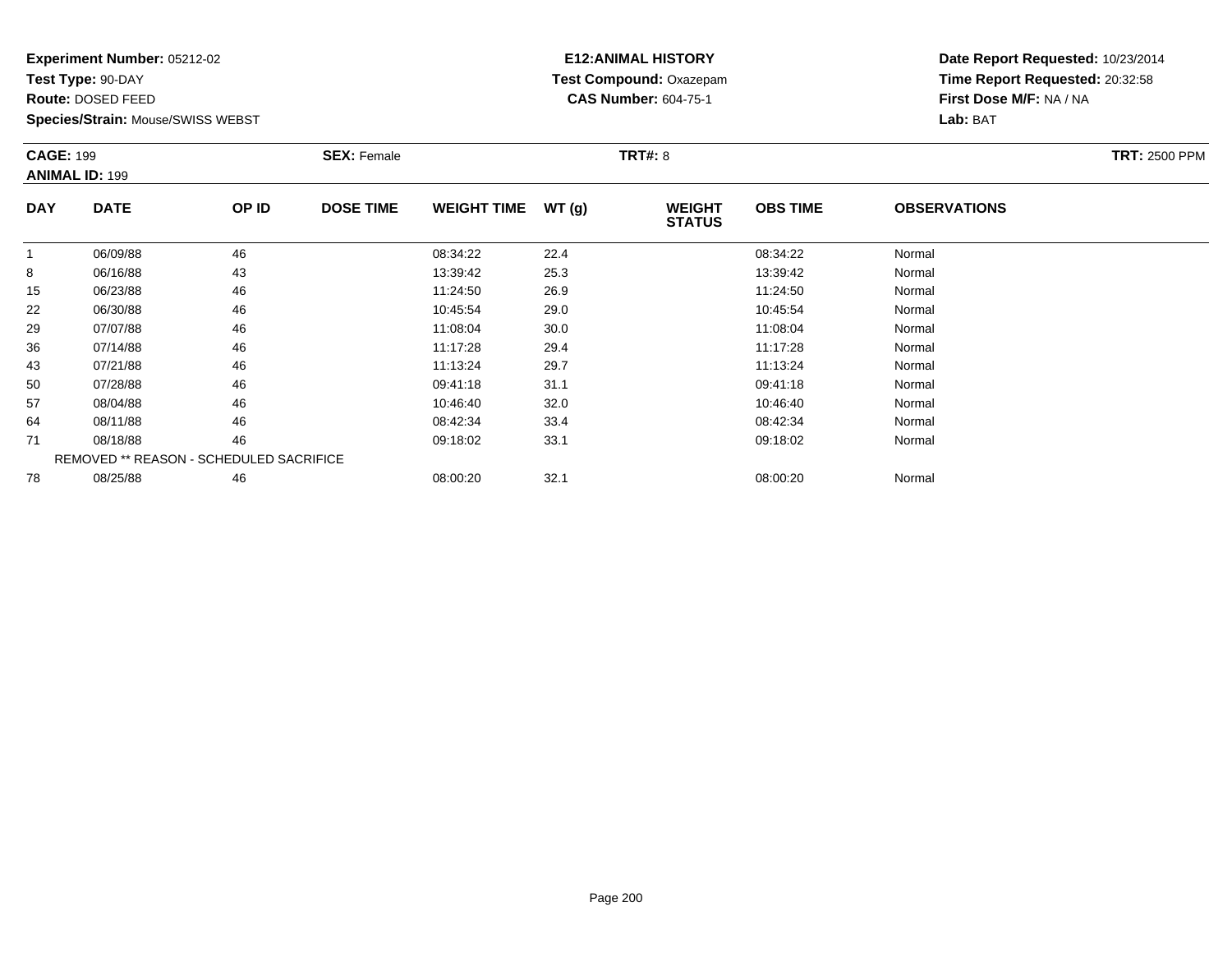**Test Type:** 90-DAY

**Route:** DOSED FEED

**Species/Strain:** Mouse/SWISS WEBST

## **E12:ANIMAL HISTORY Test Compound:** Oxazepam**CAS Number:** 604-75-1

| <b>CAGE: 200</b> | <b>ANIMAL ID: 200</b>                   |       | <b>SEX: Female</b> |                    | <b>TRT: 2500 PPM</b> |                                |                 |                     |  |
|------------------|-----------------------------------------|-------|--------------------|--------------------|----------------------|--------------------------------|-----------------|---------------------|--|
| <b>DAY</b>       | <b>DATE</b>                             | OP ID | <b>DOSE TIME</b>   | <b>WEIGHT TIME</b> | WT(g)                | <b>WEIGHT</b><br><b>STATUS</b> | <b>OBS TIME</b> | <b>OBSERVATIONS</b> |  |
| $\mathbf{1}$     | 06/09/88                                | 46    |                    | 08:34:54           | 20.7                 |                                | 08:34:54        | Normal              |  |
| 8                | 06/16/88                                | 43    |                    | 13:39:58           | 23.7                 |                                | 13:39:58        | Normal              |  |
| 15               | 06/23/88                                | 46    |                    | 11:25:32           | 26.1                 |                                | 11:25:32        | Normal              |  |
| 22               | 06/30/88                                | 46    |                    | 10:46:32           | 26.7                 |                                | 10:46:32        | Normal              |  |
| 29               | 07/07/88                                | 46    |                    | 11:08:42           | 28.2                 |                                | 11:08:42        | Normal              |  |
| 36               | 07/14/88                                | 46    |                    | 11:18:04           | 28.1                 |                                | 11:18:04        | Normal              |  |
| 43               | 07/21/88                                | 46    |                    | 11:14:18           | 28.5                 |                                | 11:14:18        | Normal              |  |
| 50               | 07/28/88                                | 46    |                    | 09:38:38           | 29.3                 |                                | 09:38:38        | Normal              |  |
| 57               | 08/04/88                                | 46    |                    | 10:43:54           | 29.9                 |                                | 10:43:54        | Normal              |  |
| 64               | 08/11/88                                | 46    |                    | 08:43:08           | 30.5                 |                                | 08:43:08        | Normal              |  |
| 71               | 08/18/88                                | 46    |                    | 09:18:36           | 31.6                 |                                | 09:18:36        | Normal              |  |
|                  | REMOVED ** REASON - SCHEDULED SACRIFICE |       |                    |                    |                      |                                |                 |                     |  |
| 78               | 08/25/88                                | 46    |                    | 07:57:54           | 30.6                 |                                | 07:57:54        | Normal              |  |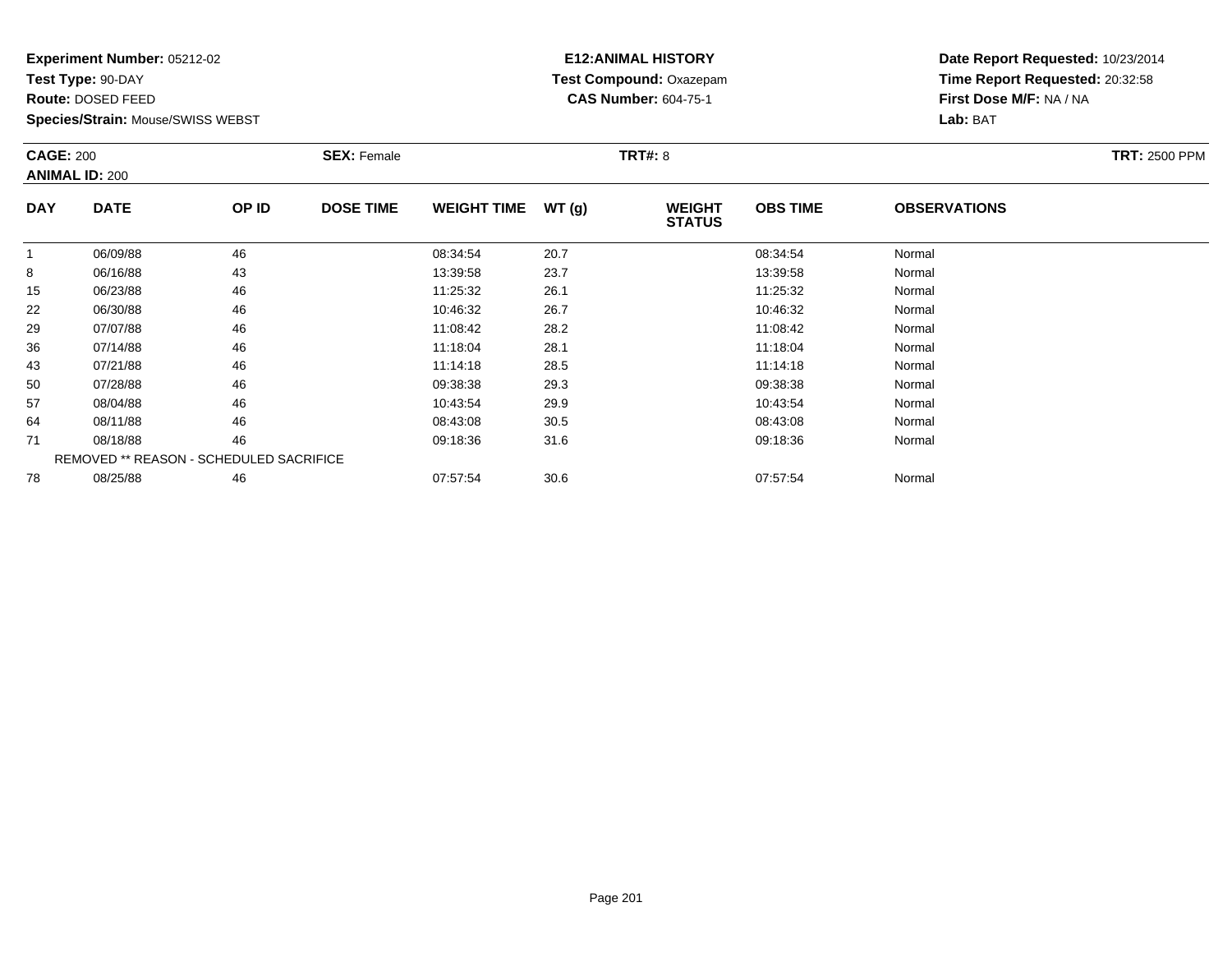**Test Type:** 90-DAY

**Route:** DOSED FEED

**Species/Strain:** Mouse/SWISS WEBST

## **E12:ANIMAL HISTORY Test Compound:** Oxazepam**CAS Number:** 604-75-1

|            | <b>SEX: Female</b><br><b>CAGE: 201</b><br><b>ANIMAL ID: 201</b> |       |                  |                    |       | <b>TRT: 5000 PPM</b>           |                 |                     |  |
|------------|-----------------------------------------------------------------|-------|------------------|--------------------|-------|--------------------------------|-----------------|---------------------|--|
| <b>DAY</b> | <b>DATE</b>                                                     | OP ID | <b>DOSE TIME</b> | <b>WEIGHT TIME</b> | WT(g) | <b>WEIGHT</b><br><b>STATUS</b> | <b>OBS TIME</b> | <b>OBSERVATIONS</b> |  |
| -1         | 06/09/88                                                        | 46    |                  | 08:51:34           | 19.9  |                                | 08:51:34        | Normal              |  |
| 8          | 06/16/88                                                        | 43    |                  | 09:31:46           | 20.5  |                                | 09:31:46        | Normal              |  |
| 15         | 06/23/88                                                        | 46    |                  | 13:58:14           | 25.2  |                                | 13:58:14        | Normal              |  |
| 22         | 06/30/88                                                        | 46    |                  | 11:10:30           | 27.7  |                                | 11:10:30        | Normal              |  |
| 29         | 07/07/88                                                        | 46    |                  | 11:25:34           | 28.9  |                                | 11:25:34        | Normal              |  |
| 36         | 07/14/88                                                        | 46    |                  | 08:59:04           | 29.6  |                                | 08:59:04        | Normal              |  |
| 43         | 07/21/88                                                        | 46    |                  | 08:58:56           | 29.8  |                                | 08:58:56        | Normal              |  |
| 50         | 07/28/88                                                        | 46    |                  | 11:10:30           | 30.1  |                                | 11:10:30        | Normal              |  |
| 57         | 08/04/88                                                        | 46    |                  | 11:04:54           | 31.0  |                                | 11:04:54        | Normal              |  |
| 64         | 08/11/88                                                        | 46    |                  | 10:30:40           | 31.2  |                                | 10:30:40        | Normal              |  |
| 71         | 08/18/88                                                        | 46    |                  | 10:38:44           | 32.0  |                                | 10:38:44        | Normal              |  |
| 78         | 08/25/88                                                        | 46    |                  | 08:40:00           | 31.4  |                                | 08:40:00        | Normal              |  |
| 85         | 09/01/88                                                        | 46    |                  | 08:53:06           | 30.4  |                                | 08:53:06        | Normal              |  |
| 92         | 09/08/88                                                        | 46    |                  | 07:48:58           | 31.0  |                                | 07:48:58        | Normal              |  |
|            | REMOVED ** REASON - TERMINAL SACRIFICE                          |       |                  |                    |       |                                |                 |                     |  |
| 93         | 09/09/88                                                        | 46    |                  | 06:46:48           | 30.5  |                                | 06:46:48        | Normal              |  |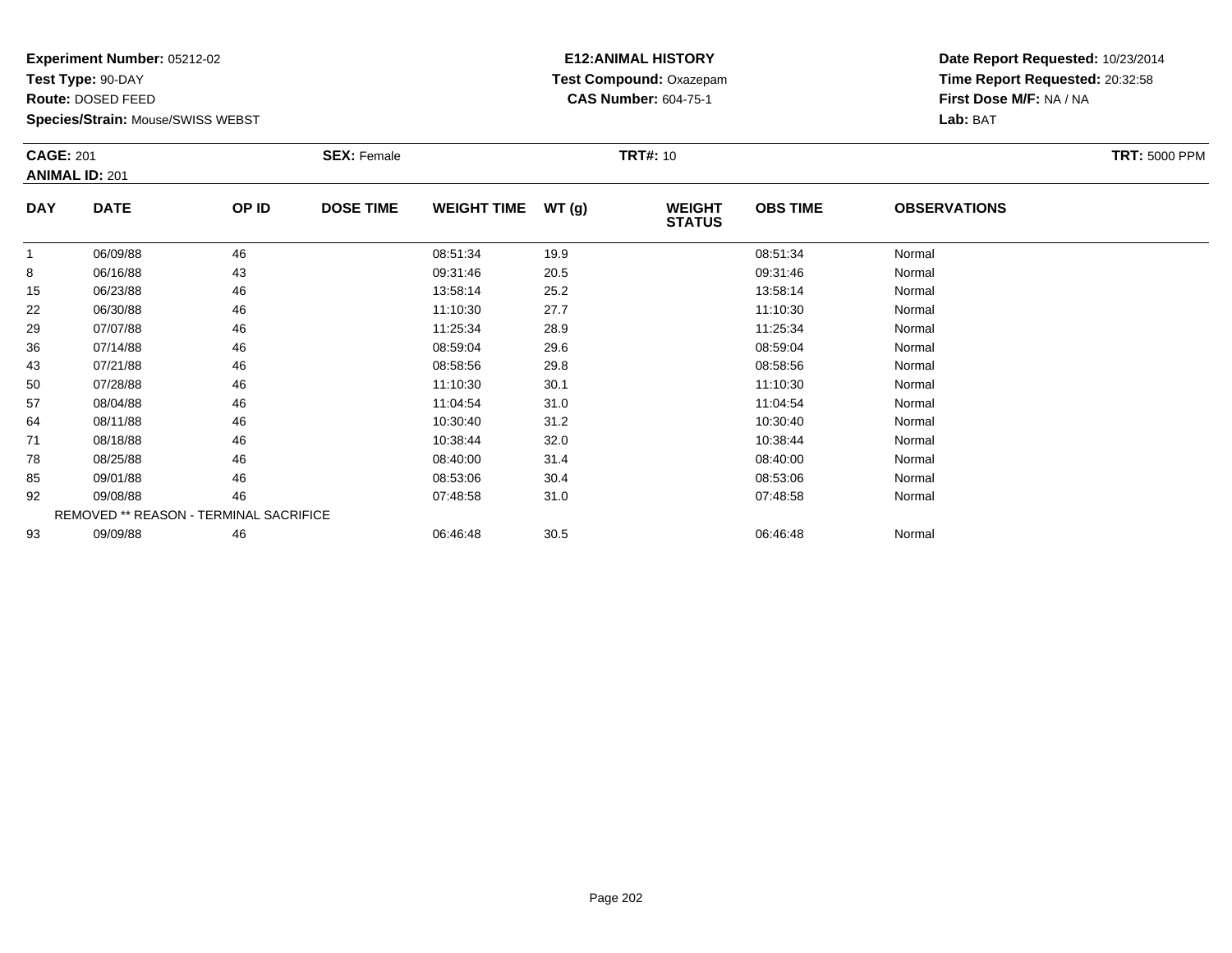**Test Type:** 90-DAY

**Route:** DOSED FEED

**Species/Strain:** Mouse/SWISS WEBST

## **E12:ANIMAL HISTORY Test Compound:** Oxazepam**CAS Number:** 604-75-1

|            | <b>CAGE: 202</b><br><b>ANIMAL ID: 202</b> |       | <b>SEX: Female</b> |                    |       | <b>TRT#: 10</b>                |                 | <b>TRT: 5000 PPM</b>               |  |
|------------|-------------------------------------------|-------|--------------------|--------------------|-------|--------------------------------|-----------------|------------------------------------|--|
| <b>DAY</b> | <b>DATE</b>                               | OP ID | <b>DOSE TIME</b>   | <b>WEIGHT TIME</b> | WT(g) | <b>WEIGHT</b><br><b>STATUS</b> | <b>OBS TIME</b> | <b>OBSERVATIONS</b>                |  |
| -1         | 06/09/88                                  | 46    |                    | 08:52:04           | 22.6  |                                | 08:52:04        | Normal                             |  |
| 8          | 06/16/88                                  | 43    |                    | 09:29:40           | 20.5  |                                | 09:32:10        | Hypoactivity<br><b>Ruffled Fur</b> |  |
| 15         | 06/23/88                                  | 46    |                    | 13:55:28           | 23.6  |                                | 13:55:28        | Normal                             |  |
| 22         | 06/30/88                                  | 46    |                    | 11:11:06           | 28.4  |                                | 11:11:06        | Normal                             |  |
| 29         | 07/07/88                                  | 46    |                    | 11:26:08           | 30.0  |                                | 11:26:08        | Normal                             |  |
| 36         | 07/14/88                                  | 46    |                    | 08:59:44           | 30.9  |                                | 08:59:44        | Normal                             |  |
| 43         | 07/21/88                                  | 46    |                    | 08:59:40           | 31.3  |                                | 08:59:40        | Normal                             |  |
| 50         | 07/28/88                                  | 46    |                    | 11:11:02           | 32.1  |                                | 11:11:02        | Normal                             |  |
| 57         | 08/04/88                                  | 46    |                    | 11:05:26           | 32.7  |                                | 11:05:26        | Normal                             |  |
| 64         | 08/11/88                                  | 46    |                    | 10:32:14           | 33.2  |                                | 10:32:14        | Normal                             |  |
| 71         | 08/18/88                                  | 46    |                    | 10:39:12           | 33.1  |                                | 10:39:12        | Normal                             |  |
| 78         | 08/25/88                                  | 46    |                    | 08:37:32           | 33.7  |                                | 08:37:32        | Normal                             |  |
| 85         | 09/01/88                                  | 46    |                    | 08:53:36           | 33.8  |                                | 08:53:36        | Normal                             |  |
| 92         | 09/08/88                                  | 46    |                    | 07:46:58           | 34.0  |                                | 07:46:58        | Normal                             |  |
|            | REMOVED ** REASON - TERMINAL SACRIFICE    |       |                    |                    |       |                                |                 |                                    |  |
| 93         | 09/09/88                                  | 46    |                    | 06:47:14           | 33.4  |                                | 06:47:14        | Normal                             |  |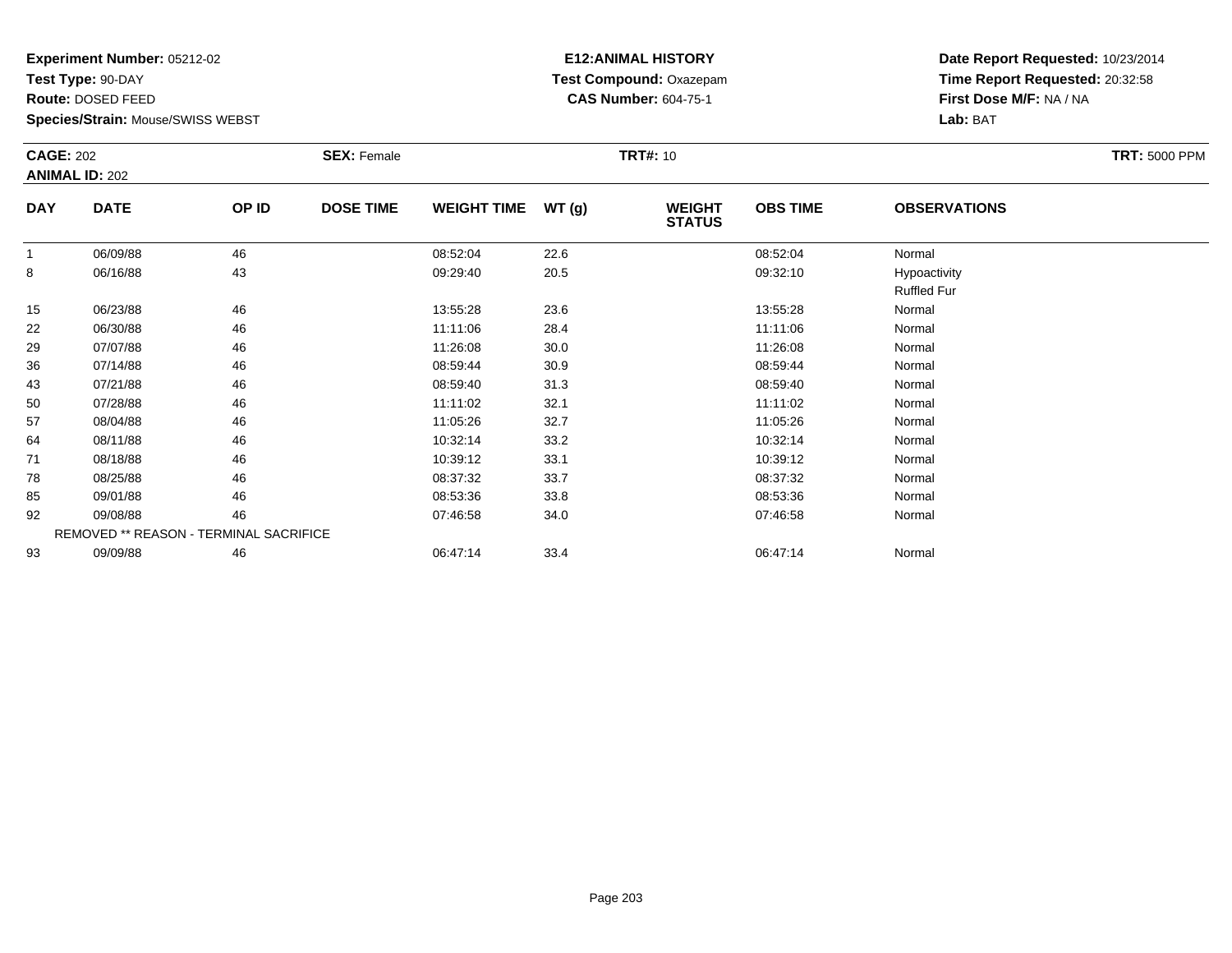**Test Type:** 90-DAY

**Route:** DOSED FEED

**Species/Strain:** Mouse/SWISS WEBST

## **E12:ANIMAL HISTORY Test Compound:** Oxazepam**CAS Number:** 604-75-1

|            | <b>CAGE: 203</b>      |                                        | <b>SEX: Female</b> | <b>TRT#: 10</b>    |       |                                |                 |                     |  |
|------------|-----------------------|----------------------------------------|--------------------|--------------------|-------|--------------------------------|-----------------|---------------------|--|
|            | <b>ANIMAL ID: 203</b> |                                        |                    |                    |       |                                |                 |                     |  |
| <b>DAY</b> | <b>DATE</b>           | OP ID                                  | <b>DOSE TIME</b>   | <b>WEIGHT TIME</b> | WT(g) | <b>WEIGHT</b><br><b>STATUS</b> | <b>OBS TIME</b> | <b>OBSERVATIONS</b> |  |
|            | 06/09/88              | 46                                     |                    | 08:52:22           | 21.2  |                                | 08:52:22        | Normal              |  |
| 8          | 06/16/88              | 43                                     |                    | 09:30:24           | 24.6  |                                | 09:30:24        | Normal              |  |
| 15         | 06/23/88              | 46                                     |                    | 13:56:14           | 26.9  |                                | 13:56:14        | Normal              |  |
| 22         | 06/30/88              | 46                                     |                    | 11:08:26           | 27.5  |                                | 11:08:26        | Normal              |  |
| 29         | 07/07/88              | 46                                     |                    | 11:24:08           | 28.1  |                                | 11:24:08        | Normal              |  |
| 36         | 07/14/88              | 46                                     |                    | 09:10:08           | 28.5  |                                | 09:10:08        | Normal              |  |
| 43         | 07/21/88              | 46                                     |                    | 09:00:26           | 29.1  |                                | 09:00:26        | Normal              |  |
| 50         | 07/28/88              | 46                                     |                    | 11:11:38           | 30.5  |                                | 11:11:38        | Normal              |  |
| 57         | 08/04/88              | 46                                     |                    | 11:05:56           | 31.2  |                                | 11:05:56        | Normal              |  |
| 64         | 08/11/88              | 46                                     |                    | 10:32:46           | 31.7  |                                | 10:32:46        | Normal              |  |
| 71         | 08/18/88              | 46                                     |                    | 10:39:40           | 31.8  |                                | 10:39:40        | Normal              |  |
| 78         | 08/25/88              | 46                                     |                    | 08:38:08           | 32.0  |                                | 08:38:08        | Normal              |  |
| 85         | 09/01/88              | 46                                     |                    | 08:54:10           | 31.4  |                                | 08:54:10        | Normal              |  |
| 92         | 09/08/88              | 46                                     |                    | 07:47:24           | 31.8  |                                | 07:47:24        | Normal              |  |
|            |                       | REMOVED ** REASON - TERMINAL SACRIFICE |                    |                    |       |                                |                 |                     |  |
| 93         | 09/09/88              | 46                                     |                    | 06:47:48           | 31.5  |                                | 06:47:48        | Normal              |  |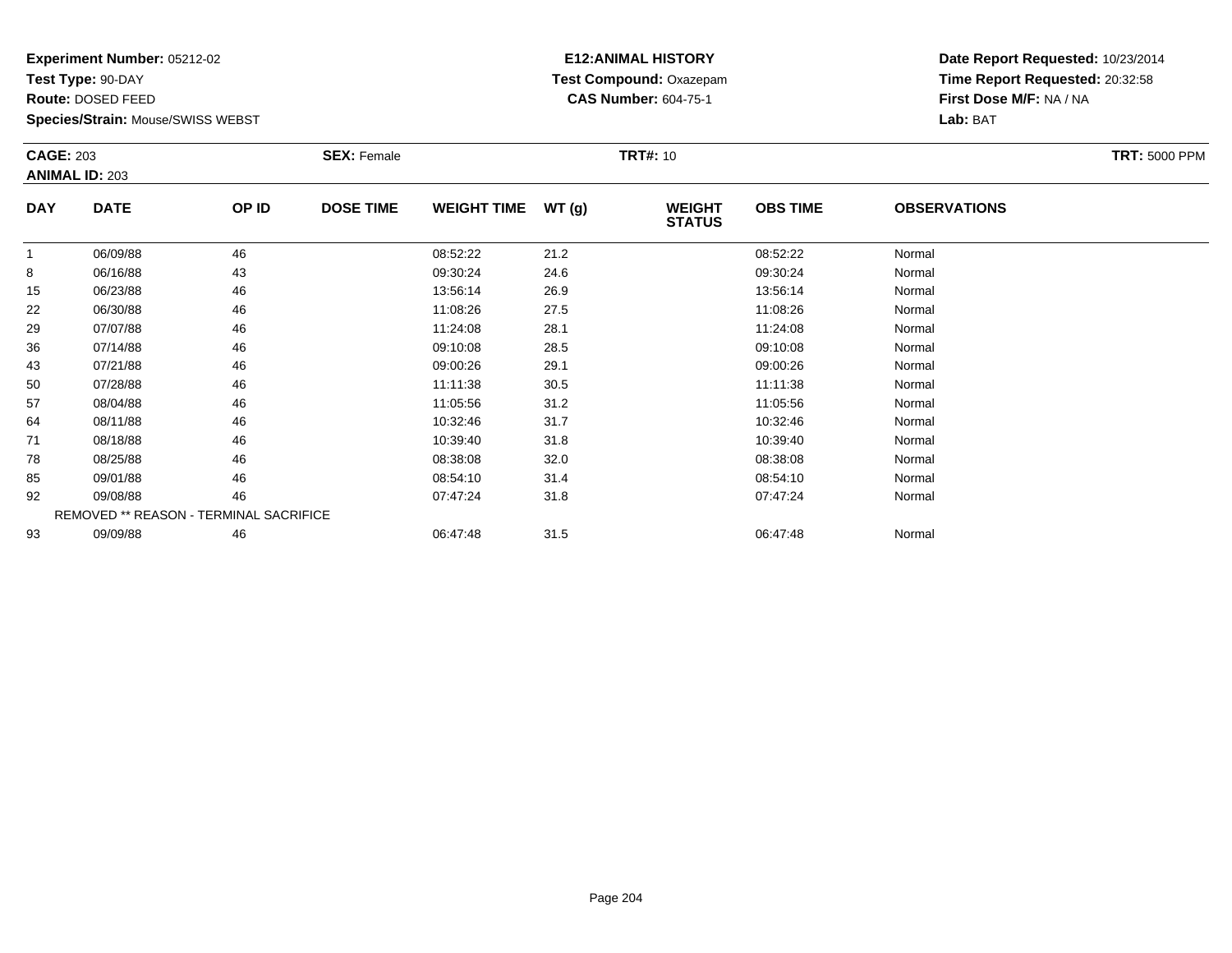**Test Type:** 90-DAY

**Route:** DOSED FEED

**Species/Strain:** Mouse/SWISS WEBST

## **E12:ANIMAL HISTORY Test Compound:** Oxazepam**CAS Number:** 604-75-1

| <b>CAGE: 204</b> |                                        | <b>SEX: Female</b> |                  |                    | <b>TRT#:</b> 10 |                                | <b>TRT: 5000 PPM</b> |                     |  |
|------------------|----------------------------------------|--------------------|------------------|--------------------|-----------------|--------------------------------|----------------------|---------------------|--|
|                  | <b>ANIMAL ID: 204</b>                  |                    |                  |                    |                 |                                |                      |                     |  |
| <b>DAY</b>       | <b>DATE</b>                            | OP ID              | <b>DOSE TIME</b> | <b>WEIGHT TIME</b> | WT(g)           | <b>WEIGHT</b><br><b>STATUS</b> | <b>OBS TIME</b>      | <b>OBSERVATIONS</b> |  |
| 1                | 06/09/88                               | 46                 |                  | 08:52:46           | 22.4            |                                | 08:52:46             | Normal              |  |
| 8                | 06/16/88                               | 43                 |                  | 09:30:44           | 27.2            |                                | 09:32:38             | Hypoactivity        |  |
| 15               | 06/23/88                               | 46                 |                  | 13:56:52           | 27.9            |                                | 13:56:52             | Normal              |  |
| 22               | 06/30/88                               | 46                 |                  | 11:09:00           | 29.0            |                                | 11:09:00             | Normal              |  |
| 29               | 07/07/88                               | 46                 |                  | 11:24:36           | 30.4            |                                | 11:24:36             | Normal              |  |
| 36               | 07/14/88                               | 46                 |                  | 08:57:50           | 31.3            |                                | 08:57:50             | Normal              |  |
| 43               | 07/21/88                               | 46                 |                  | 08:57:42           | 32.2            |                                | 08:57:42             | Normal              |  |
| 50               | 07/28/88                               | 46                 |                  | 11:12:12           | 32.2            |                                | 11:12:12             | Normal              |  |
| 57               | 08/04/88                               | 46                 |                  | 11:06:34           | 32.3            |                                | 11:06:34             | Normal              |  |
| 64               | 08/11/88                               | 46                 |                  | 10:33:20           | 33.1            |                                | 10:33:20             | Normal              |  |
| 71               | 08/18/88                               | 46                 |                  | 10:40:10           | 34.0            |                                | 10:40:10             | Normal              |  |
| 78               | 08/25/88                               | 46                 |                  | 08:38:44           | 33.6            |                                | 08:38:44             | Normal              |  |
| 85               | 09/01/88                               | 46                 |                  | 08:54:42           | 33.1            |                                | 08:54:42             | Normal              |  |
| 92               | 09/08/88                               | 46                 |                  | 07:48:04           | 32.9            |                                | 07:48:04             | Normal              |  |
|                  | REMOVED ** REASON - TERMINAL SACRIFICE |                    |                  |                    |                 |                                |                      |                     |  |
| 93               | 09/09/88                               | 46                 |                  | 06:48:16           | 32.7            |                                | 06:48:16             | Normal              |  |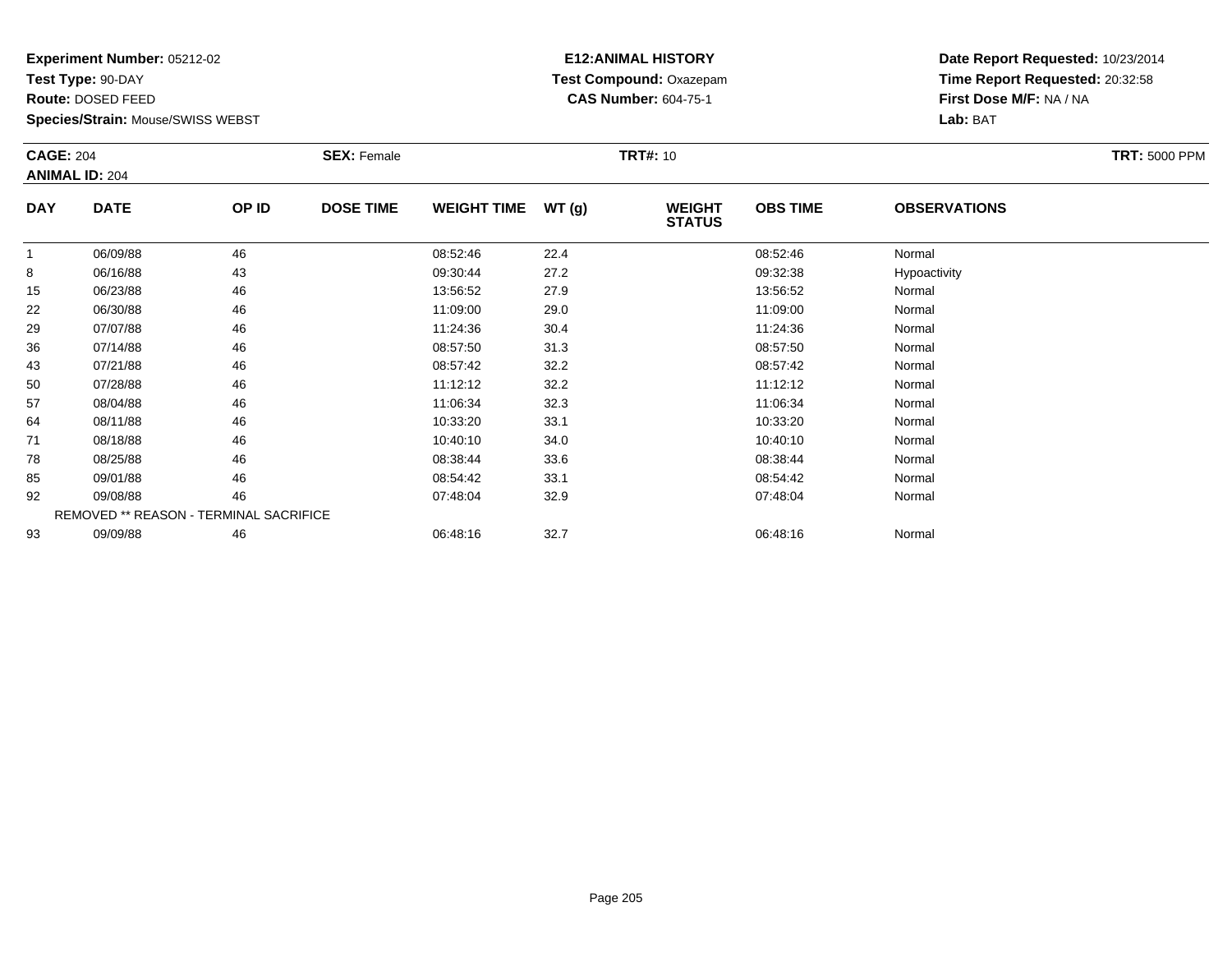**Test Type:** 90-DAY

**Route:** DOSED FEED

**Species/Strain:** Mouse/SWISS WEBST

## **E12:ANIMAL HISTORY Test Compound:** Oxazepam**CAS Number:** 604-75-1

|              | <b>CAGE: 205</b>                       |       | <b>SEX: Female</b> |                    |       | <b>TRT#: 10</b>                | <b>TRT: 5000 PPM</b> |                     |  |
|--------------|----------------------------------------|-------|--------------------|--------------------|-------|--------------------------------|----------------------|---------------------|--|
|              | <b>ANIMAL ID: 205</b>                  |       |                    |                    |       |                                |                      |                     |  |
| <b>DAY</b>   | <b>DATE</b>                            | OP ID | <b>DOSE TIME</b>   | <b>WEIGHT TIME</b> | WT(g) | <b>WEIGHT</b><br><b>STATUS</b> | <b>OBS TIME</b>      | <b>OBSERVATIONS</b> |  |
| $\mathbf{1}$ | 06/09/88                               | 46    |                    | 08:53:10           | 21.7  |                                | 08:53:10             | Normal              |  |
| 8            | 06/16/88                               | 43    |                    | 09:31:18           | 25.0  |                                | 09:31:18             | Normal              |  |
| 15           | 06/23/88                               | 46    |                    | 13:57:34           | 26.1  |                                | 13:57:34             | Normal              |  |
| 22           | 06/30/88                               | 46    |                    | 11:09:38           | 27.6  |                                | 11:09:38             | Normal              |  |
| 29           | 07/07/88                               | 46    |                    | 11:25:06           | 29.4  |                                | 11:25:06             | Normal              |  |
| 36           | 07/14/88                               | 46    |                    | 08:58:26           | 29.8  |                                | 08:58:26             | Normal              |  |
| 43           | 07/21/88                               | 46    |                    | 08:58:20           | 30.3  |                                | 08:58:20             | Normal              |  |
| 50           | 07/28/88                               | 46    |                    | 11:09:58           | 30.4  |                                | 11:09:58             | Normal              |  |
| 57           | 08/04/88                               | 46    |                    | 11:04:20           | 31.3  |                                | 11:04:20             | Normal              |  |
| 64           | 08/11/88                               | 46    |                    | 10:33:50           | 31.5  |                                | 10:33:50             | Normal              |  |
| 71           | 08/18/88                               | 46    |                    | 10:40:44           | 31.6  |                                | 10:40:44             | Normal              |  |
| 78           | 08/25/88                               | 46    |                    | 08:39:22           | 31.9  |                                | 08:39:22             | Normal              |  |
| 85           | 09/01/88                               | 46    |                    | 08:55:18           | 31.7  |                                | 08:55:18             | Normal              |  |
| 92           | 09/08/88                               | 46    |                    | 07:48:30           | 32.3  |                                | 07:48:30             | Normal              |  |
|              | REMOVED ** REASON - TERMINAL SACRIFICE |       |                    |                    |       |                                |                      |                     |  |
| 93           | 09/09/88                               | 46    |                    | 06:48:46           | 31.8  |                                | 06:48:46             | Normal              |  |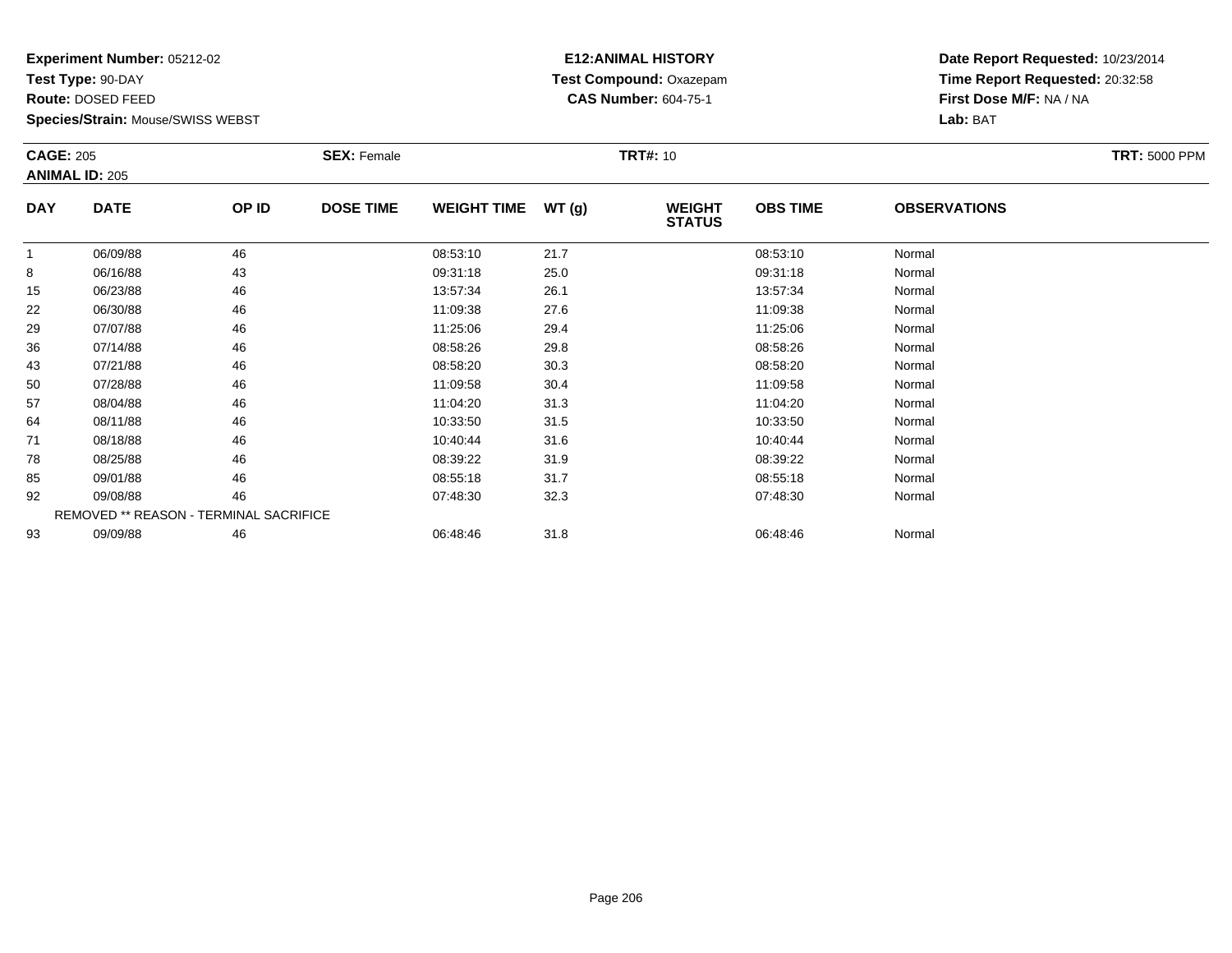**Test Type:** 90-DAY

**Route:** DOSED FEED

**Species/Strain:** Mouse/SWISS WEBST

## **E12:ANIMAL HISTORY Test Compound:** Oxazepam**CAS Number:** 604-75-1

| <b>CAGE: 206</b> |                       | <b>SEX: Female</b>                     |                  |                    | <b>TRT#: 10</b> | <b>TRT: 5000 PPM</b>           |                 |                     |  |
|------------------|-----------------------|----------------------------------------|------------------|--------------------|-----------------|--------------------------------|-----------------|---------------------|--|
|                  | <b>ANIMAL ID: 206</b> |                                        |                  |                    |                 |                                |                 |                     |  |
| <b>DAY</b>       | <b>DATE</b>           | OP ID                                  | <b>DOSE TIME</b> | <b>WEIGHT TIME</b> | WT(g)           | <b>WEIGHT</b><br><b>STATUS</b> | <b>OBS TIME</b> | <b>OBSERVATIONS</b> |  |
| 1                | 06/09/88              | 46                                     |                  | 09:09:50           | 20.5            |                                | 09:09:50        | Normal              |  |
| 8                | 06/16/88              | 43                                     |                  | 10:15:10           | 23.4            |                                | 10:15:10        | Normal              |  |
| 15               | 06/23/88              | 46                                     |                  | 10:53:22           | 24.3            |                                | 10:53:22        | Normal              |  |
| 22               | 06/30/88              | 46                                     |                  | 11:23:30           | 26.3            |                                | 11:23:30        | Normal              |  |
| 29               | 07/07/88              | 46                                     |                  | 09:16:06           | 27.0            |                                | 09:16:06        | Normal              |  |
| 36               | 07/14/88              | 46                                     |                  | 10:50:20           | 27.9            |                                | 10:50:20        | Normal              |  |
| 43               | 07/21/88              | 46                                     |                  | 09:26:58           | 26.8            |                                | 09:26:58        | Normal              |  |
| 50               | 07/28/88              | 46                                     |                  | 09:05:24           | 28.1            |                                | 09:05:24        | Normal              |  |
| 57               | 08/04/88              | 46                                     |                  | 09:00:10           | 28.2            |                                | 09:00:10        | Normal              |  |
| 64               | 08/11/88              | 46                                     |                  | 11:12:06           | 28.1            |                                | 11:12:06        | Normal              |  |
| 71               | 08/18/88              | 46                                     |                  | 11:12:32           | 29.0            |                                | 11:12:32        | Normal              |  |
| 78               | 08/25/88              | 46                                     |                  | 09:02:10           | 28.7            |                                | 09:02:10        | Normal              |  |
| 85               | 09/01/88              | 46                                     |                  | 10:42:22           | 28.0            |                                | 10:42:22        | Normal              |  |
| 92               | 09/08/88              | 46                                     |                  | 07:35:36           | 28.7            |                                | 07:35:36        | Normal              |  |
|                  |                       | REMOVED ** REASON - TERMINAL SACRIFICE |                  |                    |                 |                                |                 |                     |  |
| 93               | 09/09/88              | 46                                     |                  | 06:49:14           | 27.5            |                                | 06:49:14        | Normal              |  |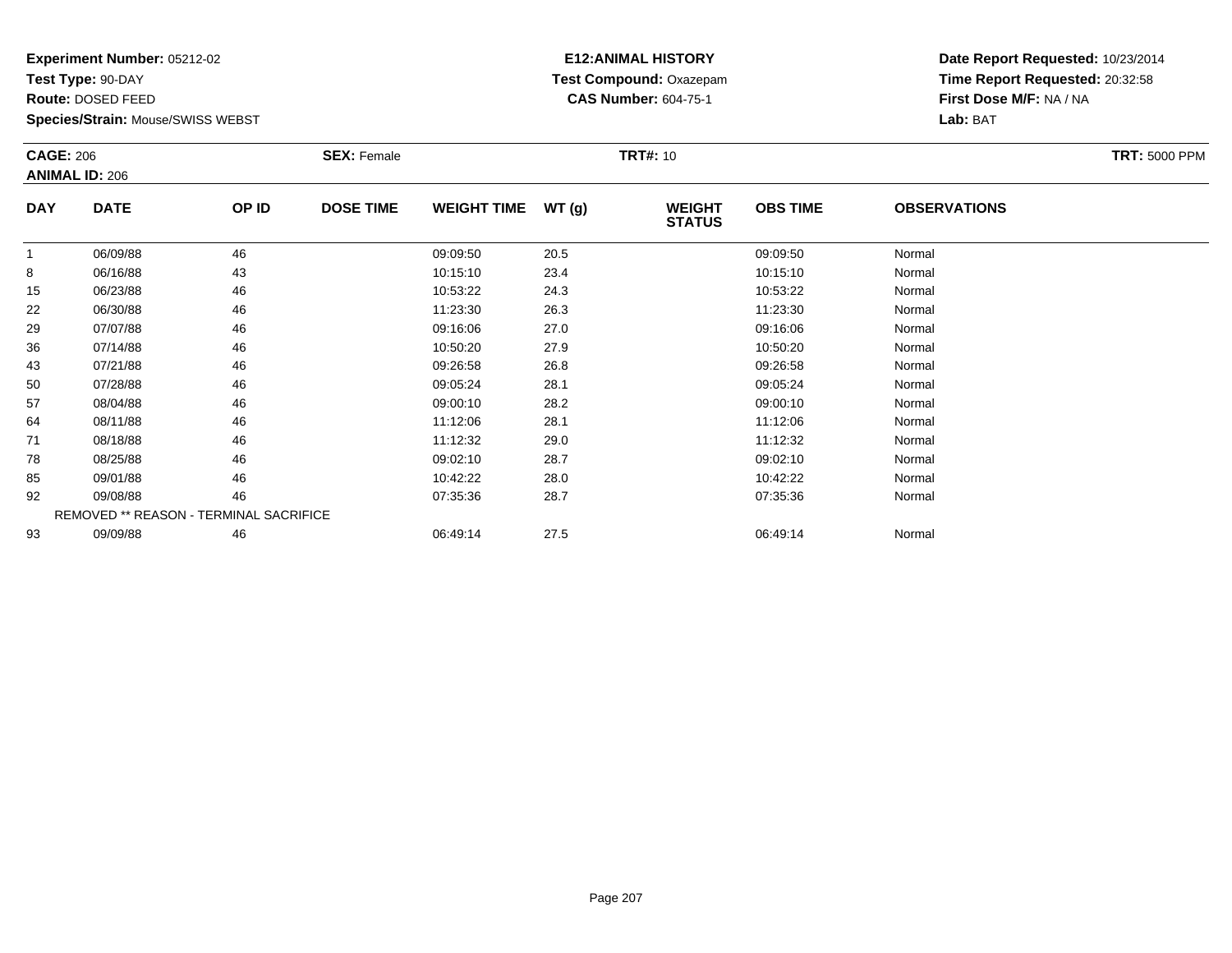**Test Type:** 90-DAY

**Route:** DOSED FEED

**Species/Strain:** Mouse/SWISS WEBST

## **E12:ANIMAL HISTORY Test Compound:** Oxazepam**CAS Number:** 604-75-1

| <b>CAGE: 207</b><br><b>ANIMAL ID: 207</b> |             | <b>SEX: Female</b>                     |                  |                    | <b>TRT#: 10</b> |                                | <b>TRT: 5000 PPM</b> |                     |  |
|-------------------------------------------|-------------|----------------------------------------|------------------|--------------------|-----------------|--------------------------------|----------------------|---------------------|--|
| <b>DAY</b>                                | <b>DATE</b> | OP ID                                  | <b>DOSE TIME</b> | <b>WEIGHT TIME</b> | WT(g)           | <b>WEIGHT</b><br><b>STATUS</b> | <b>OBS TIME</b>      | <b>OBSERVATIONS</b> |  |
| $\mathbf{1}$                              | 06/09/88    | 46                                     |                  | 09:10:14           | 21.5            |                                | 09:10:14             | Normal              |  |
| 8                                         | 06/16/88    | 43                                     |                  | 10:13:34           | 27.6            |                                | 10:13:34             | Normal              |  |
| 15                                        | 06/23/88    | 46                                     |                  | 10:49:42           | 26.3            |                                | 10:49:42             | Normal              |  |
| 22                                        | 06/30/88    | 46                                     |                  | 11:24:00           | 27.8            |                                | 11:24:00             | Normal              |  |
| 29                                        | 07/07/88    | 46                                     |                  | 09:16:38           | 28.7            |                                | 09:16:38             | Normal              |  |
| 36                                        | 07/14/88    | 46                                     |                  | 10:50:56           | 28.8            |                                | 10:50:56             | Normal              |  |
| 43                                        | 07/21/88    | 46                                     |                  | 09:27:32           | 29.0            |                                | 09:27:32             | Normal              |  |
| 50                                        | 07/28/88    | 46                                     |                  | 09:05:58           | 30.2            |                                | 09:05:58             | Normal              |  |
| 57                                        | 08/04/88    | 46                                     |                  | 09:00:42           | 31.0            |                                | 09:00:42             | Normal              |  |
| 64                                        | 08/11/88    | 46                                     |                  | 11:12:36           | 30.6            |                                | 11:12:36             | Normal              |  |
| 71                                        | 08/18/88    | 46                                     |                  | 11:13:06           | 31.8            |                                | 11:13:06             | Normal              |  |
| 78                                        | 08/25/88    | 46                                     |                  | 08:59:56           | 30.7            |                                | 08:59:56             | Normal              |  |
| 85                                        | 09/01/88    | 46                                     |                  | 10:42:54           | 30.9            |                                | 10:42:54             | Normal              |  |
| 92                                        | 09/08/88    | 46                                     |                  | 07:33:38           | 30.6            |                                | 07:33:38             | Normal              |  |
|                                           |             | REMOVED ** REASON - TERMINAL SACRIFICE |                  |                    |                 |                                |                      |                     |  |
| 93                                        | 09/09/88    | 46                                     |                  | 06:49:42           | 29.8            |                                | 06:49:42             | Normal              |  |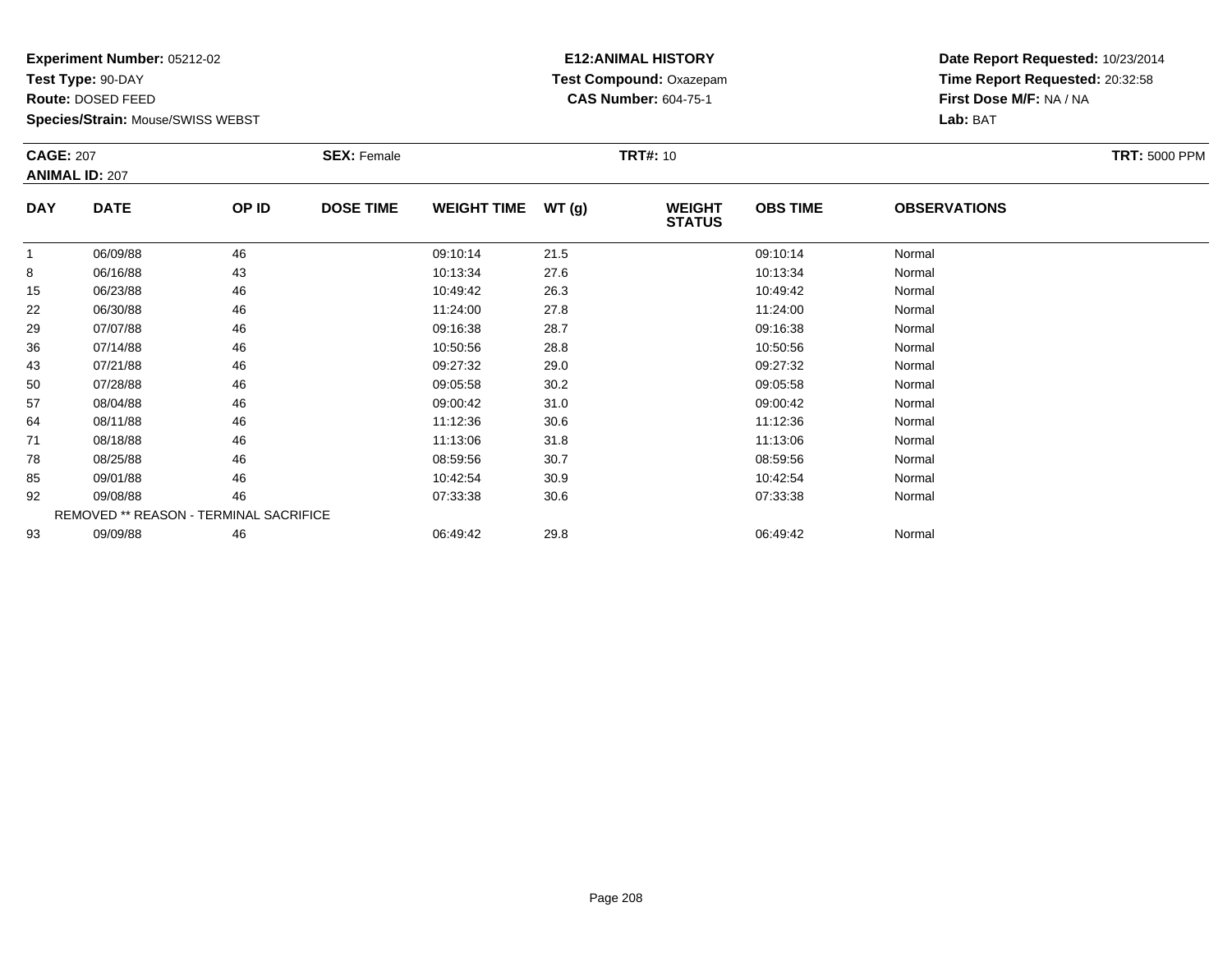**Test Type:** 90-DAY

**Route:** DOSED FEED

**Species/Strain:** Mouse/SWISS WEBST

## **E12:ANIMAL HISTORY Test Compound:** Oxazepam**CAS Number:** 604-75-1

| <b>CAGE: 208</b> |                                        | <b>SEX: Female</b> |                  |                    | <b>TRT#: 10</b> | <b>TRT: 5000 PPM</b>           |                 |                     |  |
|------------------|----------------------------------------|--------------------|------------------|--------------------|-----------------|--------------------------------|-----------------|---------------------|--|
|                  | <b>ANIMAL ID: 208</b>                  |                    |                  |                    |                 |                                |                 |                     |  |
| <b>DAY</b>       | <b>DATE</b>                            | OP ID              | <b>DOSE TIME</b> | <b>WEIGHT TIME</b> | WT(g)           | <b>WEIGHT</b><br><b>STATUS</b> | <b>OBS TIME</b> | <b>OBSERVATIONS</b> |  |
| $\mathbf{1}$     | 06/09/88                               | 46                 |                  | 09:10:54           | 21.8            |                                | 09:10:54        | Normal              |  |
| 8                | 06/16/88                               | 43                 |                  | 10:14:02           | 25.7            |                                | 10:14:02        | Normal              |  |
| 15               | 06/23/88                               | 46                 |                  | 10:50:48           | 27.0            |                                | 10:50:48        | Normal              |  |
| 22               | 06/30/88                               | 46                 |                  | 11:21:36           | 28.4            |                                | 11:21:36        | Normal              |  |
| 29               | 07/07/88                               | 46                 |                  | 09:14:16           | 29.3            |                                | 09:14:16        | Normal              |  |
| 36               | 07/14/88                               | 46                 |                  | 10:51:32           | 29.3            |                                | 10:51:32        | Normal              |  |
| 43               | 07/21/88                               | 46                 |                  | 09:28:08           | 30.6            |                                | 09:28:08        | Normal              |  |
| 50               | 07/28/88                               | 46                 |                  | 09:06:38           | 31.6            |                                | 09:06:38        | Normal              |  |
| 57               | 08/04/88                               | 46                 |                  | 09:01:18           | 31.1            |                                | 09:01:18        | Normal              |  |
| 64               | 08/11/88                               | 46                 |                  | 11:13:08           | 32.4            |                                | 11:13:08        | Normal              |  |
| 71               | 08/18/88                               | 46                 |                  | 11:13:38           | 32.9            |                                | 11:13:38        | Normal              |  |
| 78               | 08/25/88                               | 46                 |                  | 09:00:28           | 32.8            |                                | 09:00:28        | Normal              |  |
| 85               | 09/01/88                               | 46                 |                  | 10:43:30           | 32.7            |                                | 10:43:30        | Normal              |  |
| 92               | 09/08/88                               | 46                 |                  | 07:34:10           | 32.7            |                                | 07:34:10        | Normal              |  |
|                  | REMOVED ** REASON - TERMINAL SACRIFICE |                    |                  |                    |                 |                                |                 |                     |  |
| 93               | 09/09/88                               | 46                 |                  | 06:50:10           | 32.8            |                                | 06:50:10        | Normal              |  |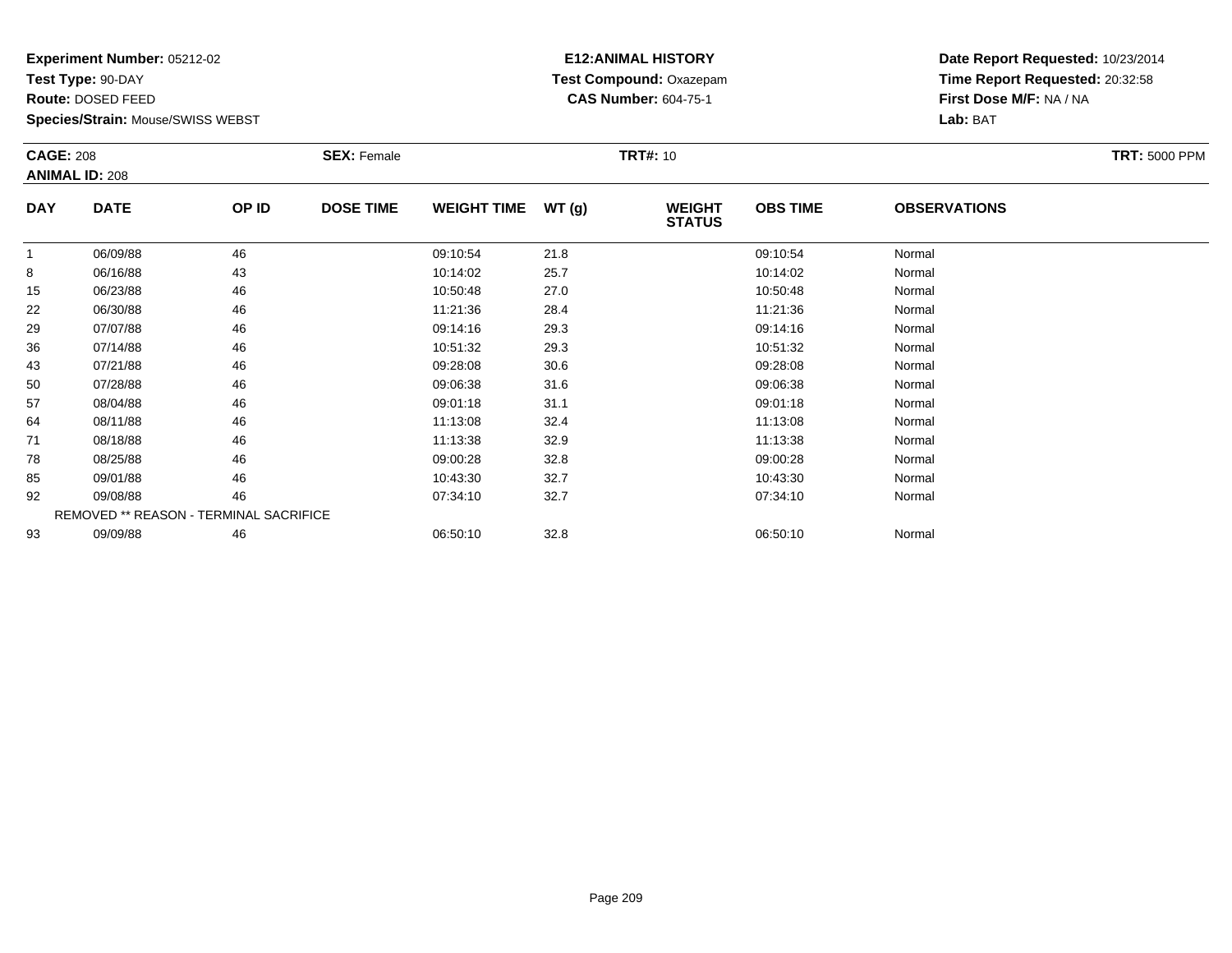**Test Type:** 90-DAY

**Route:** DOSED FEED

**Species/Strain:** Mouse/SWISS WEBST

## **E12:ANIMAL HISTORY Test Compound:** Oxazepam**CAS Number:** 604-75-1

| <b>CAGE: 209</b><br><b>ANIMAL ID: 209</b> |                                        | <b>SEX: Female</b>        |                    |          | <b>TRT#: 10</b>                |                 | <b>TRT: 5000 PPM</b> |        |  |
|-------------------------------------------|----------------------------------------|---------------------------|--------------------|----------|--------------------------------|-----------------|----------------------|--------|--|
| <b>DAY</b>                                | <b>DATE</b>                            | <b>DOSE TIME</b><br>OP ID | <b>WEIGHT TIME</b> | WT(g)    | <b>WEIGHT</b><br><b>STATUS</b> | <b>OBS TIME</b> | <b>OBSERVATIONS</b>  |        |  |
| -1                                        | 06/09/88                               | 46                        |                    | 09:11:30 | 21.4                           |                 | 09:11:30             | Normal |  |
| 8                                         | 06/16/88                               | 43                        |                    | 10:14:26 | 25.4                           |                 | 10:14:26             | Normal |  |
| 15                                        | 06/23/88                               | 46                        |                    | 10:51:42 | 25.3                           |                 | 10:51:42             | Normal |  |
| 22                                        | 06/30/88                               | 46                        |                    | 11:22:14 | 26.6                           |                 | 11:22:14             | Normal |  |
| 29                                        | 07/07/88                               | 46                        |                    | 09:14:56 | 27.7                           |                 | 09:14:56             | Normal |  |
| 36                                        | 07/14/88                               | 46                        |                    | 10:49:08 | 28.4                           |                 | 10:49:08             | Normal |  |
| 43                                        | 07/21/88                               | 46                        |                    | 09:25:38 | 28.2                           |                 | 09:25:38             | Normal |  |
| 50                                        | 07/28/88                               | 46                        |                    | 09:07:12 | 29.1                           |                 | 09:07:12             | Normal |  |
| 57                                        | 08/04/88                               | 46                        |                    | 09:01:52 | 30.0                           |                 | 09:01:52             | Normal |  |
| 64                                        | 08/11/88                               | 46                        |                    | 11:13:38 | 29.9                           |                 | 11:13:38             | Normal |  |
| 71                                        | 08/18/88                               | 46                        |                    | 11:14:06 | 30.7                           |                 | 11:14:06             | Normal |  |
| 78                                        | 08/25/88                               | 46                        |                    | 09:01:02 | 30.8                           |                 | 09:01:02             | Normal |  |
| 85                                        | 09/01/88                               | 46                        |                    | 10:44:06 | 30.5                           |                 | 10:44:06             | Normal |  |
| 92                                        | 09/08/88                               | 46                        |                    | 07:34:40 | 30.7                           |                 | 07:34:40             | Normal |  |
|                                           | REMOVED ** REASON - TERMINAL SACRIFICE |                           |                    |          |                                |                 |                      |        |  |
| 93                                        | 09/09/88                               | 46                        |                    | 06:50:42 | 30.0                           |                 | 06:50:42             | Normal |  |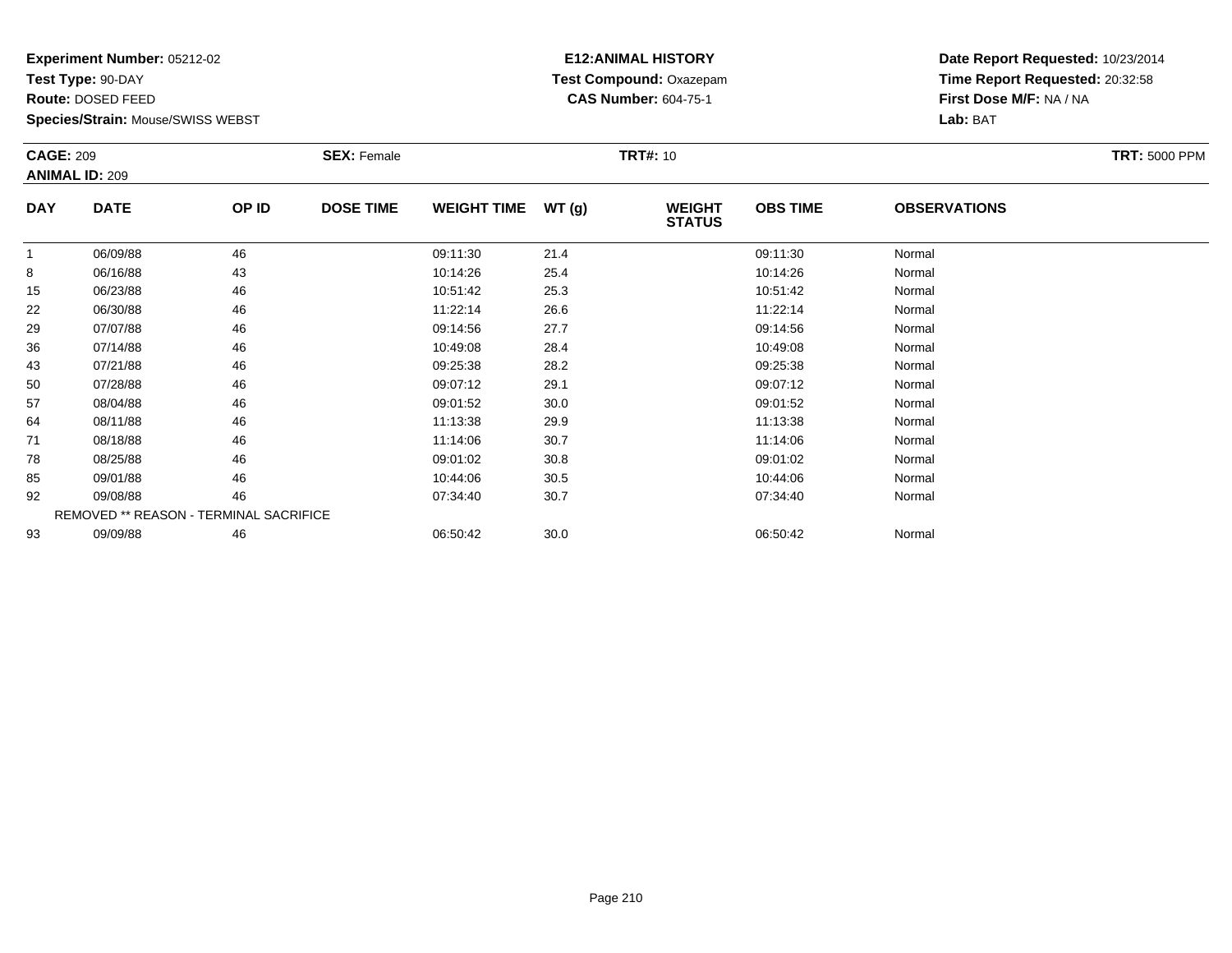**Test Type:** 90-DAY

**Route:** DOSED FEED

**Species/Strain:** Mouse/SWISS WEBST

## **E12:ANIMAL HISTORY Test Compound:** Oxazepam**CAS Number:** 604-75-1

| <b>CAGE: 210</b><br><b>ANIMAL ID: 210</b> |                                        | <b>SEX: Female</b> |                  |                    | <b>TRT#: 10</b> |                                | <b>TRT: 5000 PPM</b> |                     |  |
|-------------------------------------------|----------------------------------------|--------------------|------------------|--------------------|-----------------|--------------------------------|----------------------|---------------------|--|
| <b>DAY</b>                                | <b>DATE</b>                            | OP ID              | <b>DOSE TIME</b> | <b>WEIGHT TIME</b> | WT(g)           | <b>WEIGHT</b><br><b>STATUS</b> | <b>OBS TIME</b>      | <b>OBSERVATIONS</b> |  |
| $\mathbf{1}$                              | 06/09/88                               | 46                 |                  | 09:12:10           | 21.1            |                                | 09:12:10             | Normal              |  |
| 8                                         | 06/16/88                               | 43                 |                  | 10:14:50           | 24.4            |                                | 10:14:50             | Normal              |  |
| 15                                        | 06/23/88                               | 46                 |                  | 10:52:36           | 25.3            |                                | 10:52:36             | Normal              |  |
| 22                                        | 06/30/88                               | 46                 |                  | 11:22:50           | 26.2            |                                | 11:22:50             | Normal              |  |
| 29                                        | 07/07/88                               | 46                 |                  | 09:15:32           | 27.8            |                                | 09:15:32             | Normal              |  |
| 36                                        | 07/14/88                               | 46                 |                  | 10:49:44           | 28.6            |                                | 10:49:44             | Normal              |  |
| 43                                        | 07/21/88                               | 46                 |                  | 09:26:14           | 28.6            |                                | 09:26:14             | Normal              |  |
| 50                                        | 07/28/88                               | 46                 |                  | 09:04:48           | 29.1            |                                | 09:04:48             | Normal              |  |
| 57                                        | 08/04/88                               | 46                 |                  | 08:59:34           | 30.1            |                                | 08:59:34             | Normal              |  |
| 64                                        | 08/11/88                               | 46                 |                  | 11:14:08           | 30.2            |                                | 11:14:08             | Normal              |  |
| 71                                        | 08/18/88                               | 46                 |                  | 11:15:22           | 30.9            |                                | 11:15:22             | Normal              |  |
| 78                                        | 08/25/88                               | 46                 |                  | 09:01:40           | 30.9            |                                | 09:01:40             | Normal              |  |
| 85                                        | 09/01/88                               | 46                 |                  | 10:44:36           | 31.0            |                                | 10:44:36             | Normal              |  |
| 92                                        | 09/08/88                               | 46                 |                  | 07:35:10           | 31.1            |                                | 07:35:10             | Normal              |  |
|                                           | REMOVED ** REASON - TERMINAL SACRIFICE |                    |                  |                    |                 |                                |                      |                     |  |
| 93                                        | 09/09/88                               | 46                 |                  | 06:51:16           | 30.4            |                                | 06:51:16             | Normal              |  |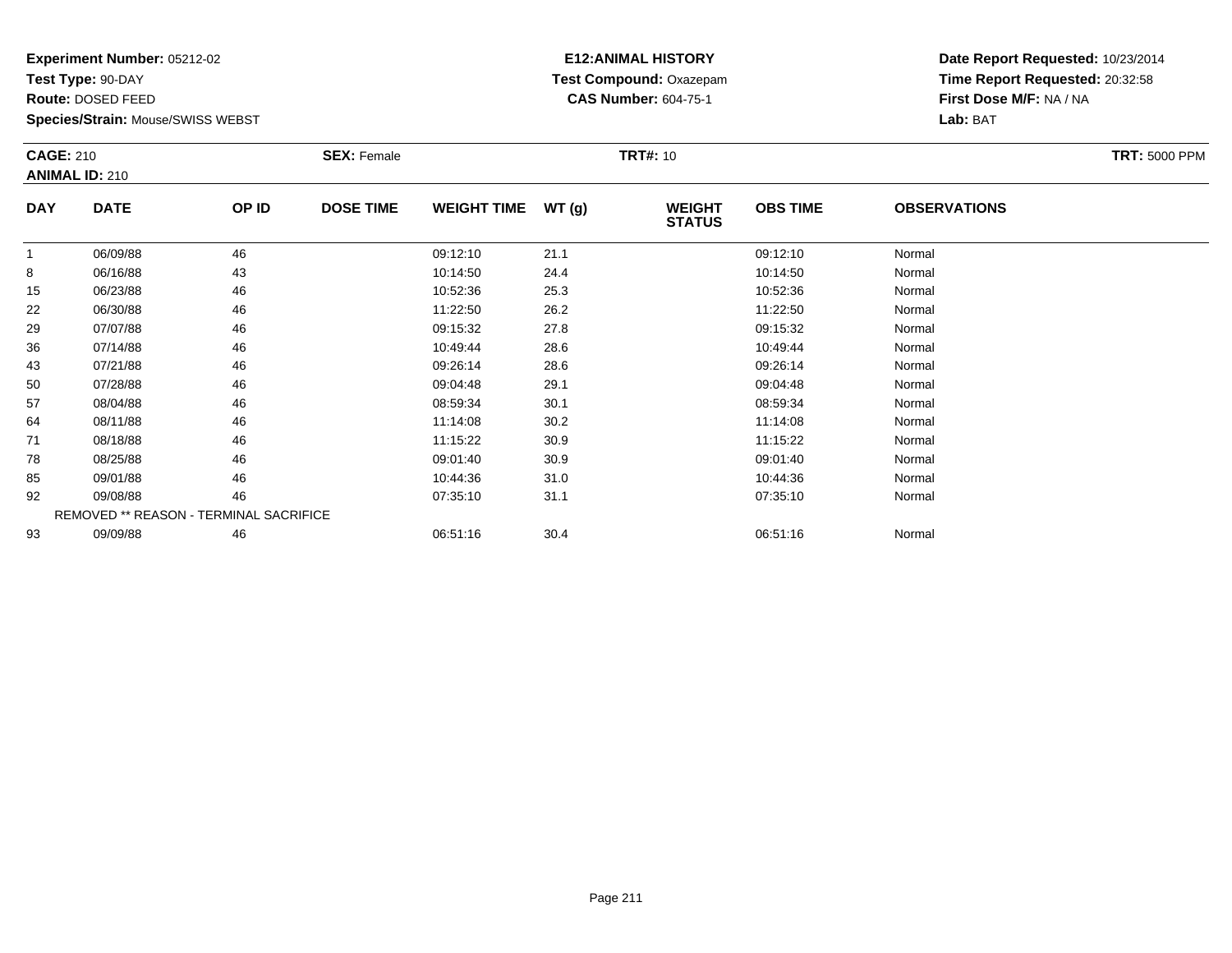| Experiment Number: 05212-02<br>Test Type: 90-DAY<br>Route: DOSED FEED<br><b>Species/Strain: Mouse/SWISS WEBST</b> |             |                                                      |                  |                    |          | <b>E12: ANIMAL HISTORY</b><br><b>Test Compound: Oxazepam</b><br><b>CAS Number: 604-75-1</b> |                 | Date Report Requested: 10/23/2014<br>Time Report Requested: 20:32:58<br>First Dose M/F: NA / NA<br>Lab: BAT |  |
|-------------------------------------------------------------------------------------------------------------------|-------------|------------------------------------------------------|------------------|--------------------|----------|---------------------------------------------------------------------------------------------|-----------------|-------------------------------------------------------------------------------------------------------------|--|
| <b>SEX: Female</b><br><b>CAGE: 211</b><br><b>ANIMAL ID: 211</b>                                                   |             |                                                      |                  |                    | TRT#: 10 | <b>TRT: 5000 PPM</b>                                                                        |                 |                                                                                                             |  |
| <b>DAY</b>                                                                                                        | <b>DATE</b> | OP ID                                                | <b>DOSE TIME</b> | <b>WEIGHT TIME</b> | WT(q)    | <b>WEIGHT</b><br><b>STATUS</b>                                                              | <b>OBS TIME</b> | <b>OBSERVATIONS</b>                                                                                         |  |
|                                                                                                                   | 06/09/88    | 46<br><b>REMOVED ** REASON - SCHEDULED SACRIFICE</b> |                  | 08:57:52           | 23.8     |                                                                                             | 08:57:52        | Normal                                                                                                      |  |
| 8<br>06/16/88<br>43                                                                                               |             |                                                      | 07:34:40         | 27.5               |          | 07:34:40                                                                                    | Normal          |                                                                                                             |  |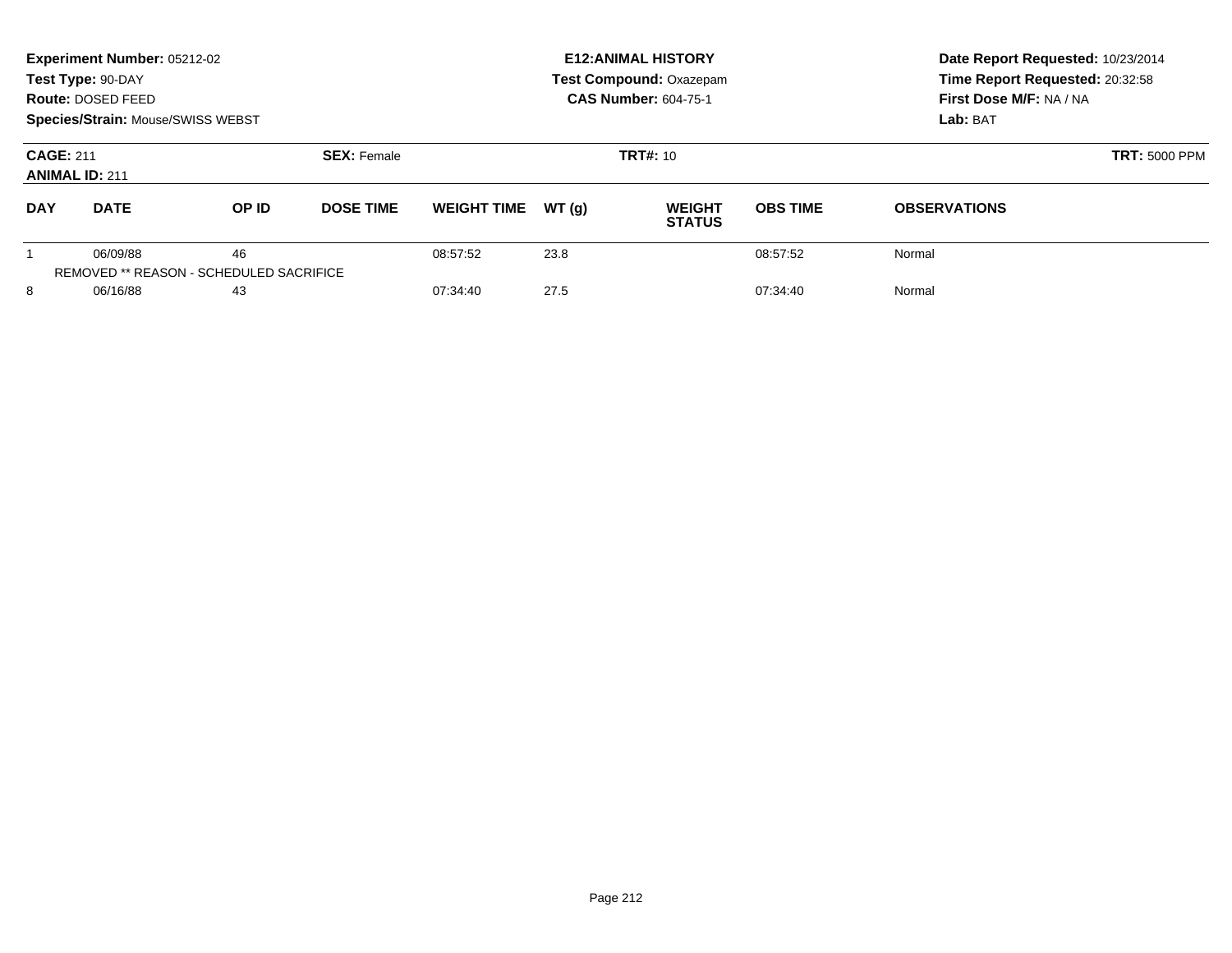| Experiment Number: 05212-02<br>Test Type: 90-DAY<br>Route: DOSED FEED<br>Species/Strain: Mouse/SWISS WEBST |             |                                                      |                  |                    |          | <b>E12: ANIMAL HISTORY</b><br><b>Test Compound: Oxazepam</b><br><b>CAS Number: 604-75-1</b> |                 | Date Report Requested: 10/23/2014<br>Time Report Requested: 20:32:58<br>First Dose M/F: NA / NA<br>Lab: BAT |  |
|------------------------------------------------------------------------------------------------------------|-------------|------------------------------------------------------|------------------|--------------------|----------|---------------------------------------------------------------------------------------------|-----------------|-------------------------------------------------------------------------------------------------------------|--|
| <b>CAGE: 212</b><br><b>SEX: Female</b><br><b>ANIMAL ID: 212</b>                                            |             |                                                      |                  |                    | TRT#: 10 | <b>TRT: 5000 PPM</b>                                                                        |                 |                                                                                                             |  |
| <b>DAY</b>                                                                                                 | <b>DATE</b> | OP ID                                                | <b>DOSE TIME</b> | <b>WEIGHT TIME</b> | WT(q)    | <b>WEIGHT</b><br><b>STATUS</b>                                                              | <b>OBS TIME</b> | <b>OBSERVATIONS</b>                                                                                         |  |
|                                                                                                            | 06/09/88    | 46<br><b>REMOVED ** REASON - SCHEDULED SACRIFICE</b> |                  | 08:58:20           | 22.8     |                                                                                             | 08:58:20        | Normal                                                                                                      |  |
| 8<br>06/16/88<br>43                                                                                        |             | 07:31:42                                             | 24.2             |                    | 07:31:42 | <b>Ruffled Fur</b>                                                                          |                 |                                                                                                             |  |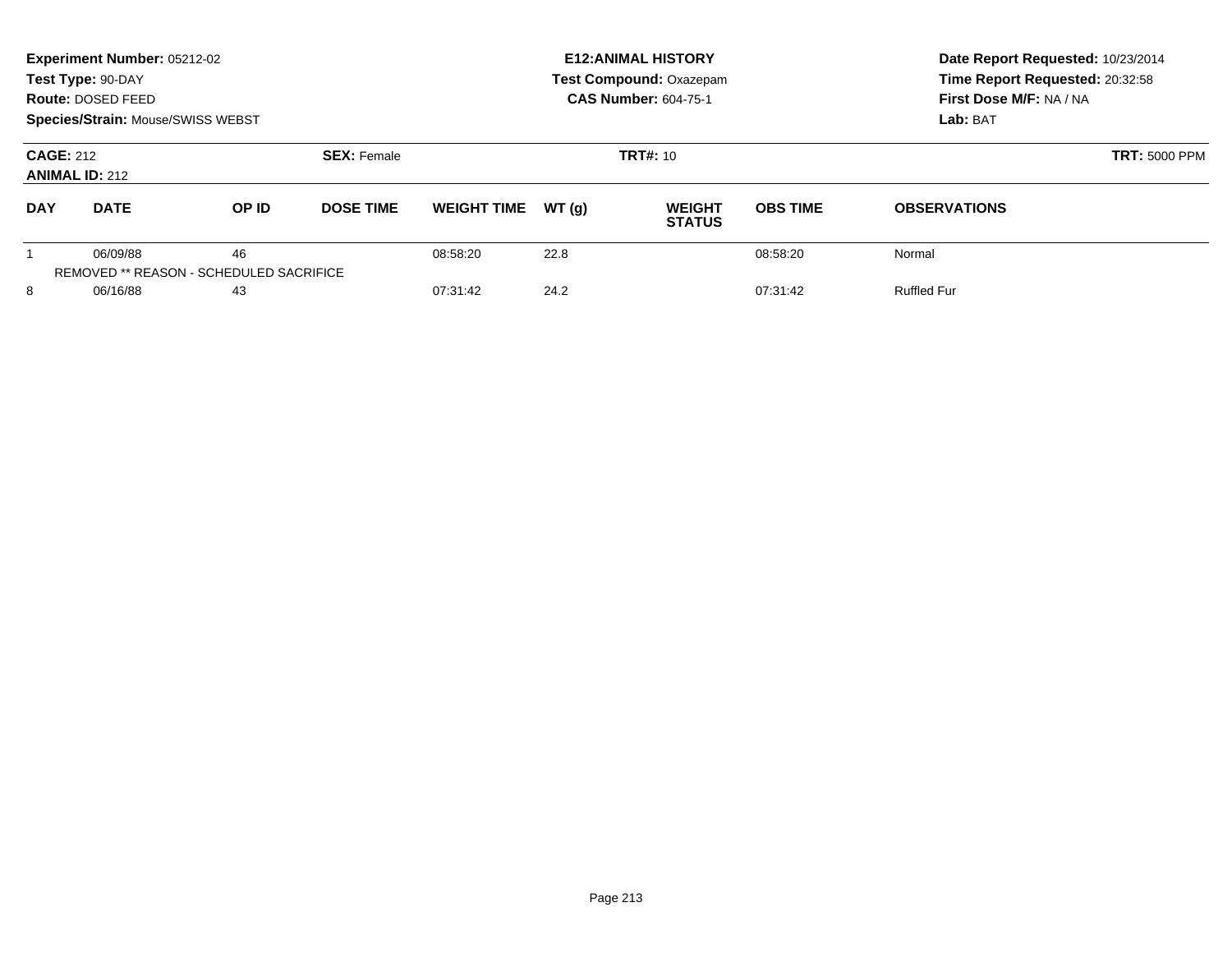|                                                                 | Experiment Number: 05212-02<br>Test Type: 90-DAY<br>Route: DOSED FEED<br><b>Species/Strain: Mouse/SWISS WEBST</b> |                                                      |                  |                    |          | <b>E12: ANIMAL HISTORY</b><br><b>Test Compound: Oxazepam</b><br><b>CAS Number: 604-75-1</b> |                 | Date Report Requested: 10/23/2014<br>Time Report Requested: 20:32:58<br>First Dose M/F: NA / NA<br>Lab: BAT |  |
|-----------------------------------------------------------------|-------------------------------------------------------------------------------------------------------------------|------------------------------------------------------|------------------|--------------------|----------|---------------------------------------------------------------------------------------------|-----------------|-------------------------------------------------------------------------------------------------------------|--|
| <b>SEX: Female</b><br><b>CAGE: 213</b><br><b>ANIMAL ID: 213</b> |                                                                                                                   |                                                      |                  |                    | TRT#: 10 | <b>TRT: 5000 PPM</b>                                                                        |                 |                                                                                                             |  |
| <b>DAY</b>                                                      | <b>DATE</b>                                                                                                       | OP ID                                                | <b>DOSE TIME</b> | <b>WEIGHT TIME</b> | WT(q)    | <b>WEIGHT</b><br><b>STATUS</b>                                                              | <b>OBS TIME</b> | <b>OBSERVATIONS</b>                                                                                         |  |
|                                                                 | 06/09/88                                                                                                          | 46<br><b>REMOVED ** REASON - SCHEDULED SACRIFICE</b> |                  | 08:58:54           | 21.0     |                                                                                             | 08:58:54        | Normal                                                                                                      |  |
| 8<br>06/16/88<br>43                                             |                                                                                                                   |                                                      | 07:32:36         | 25.2               |          | 07:32:36                                                                                    | Normal          |                                                                                                             |  |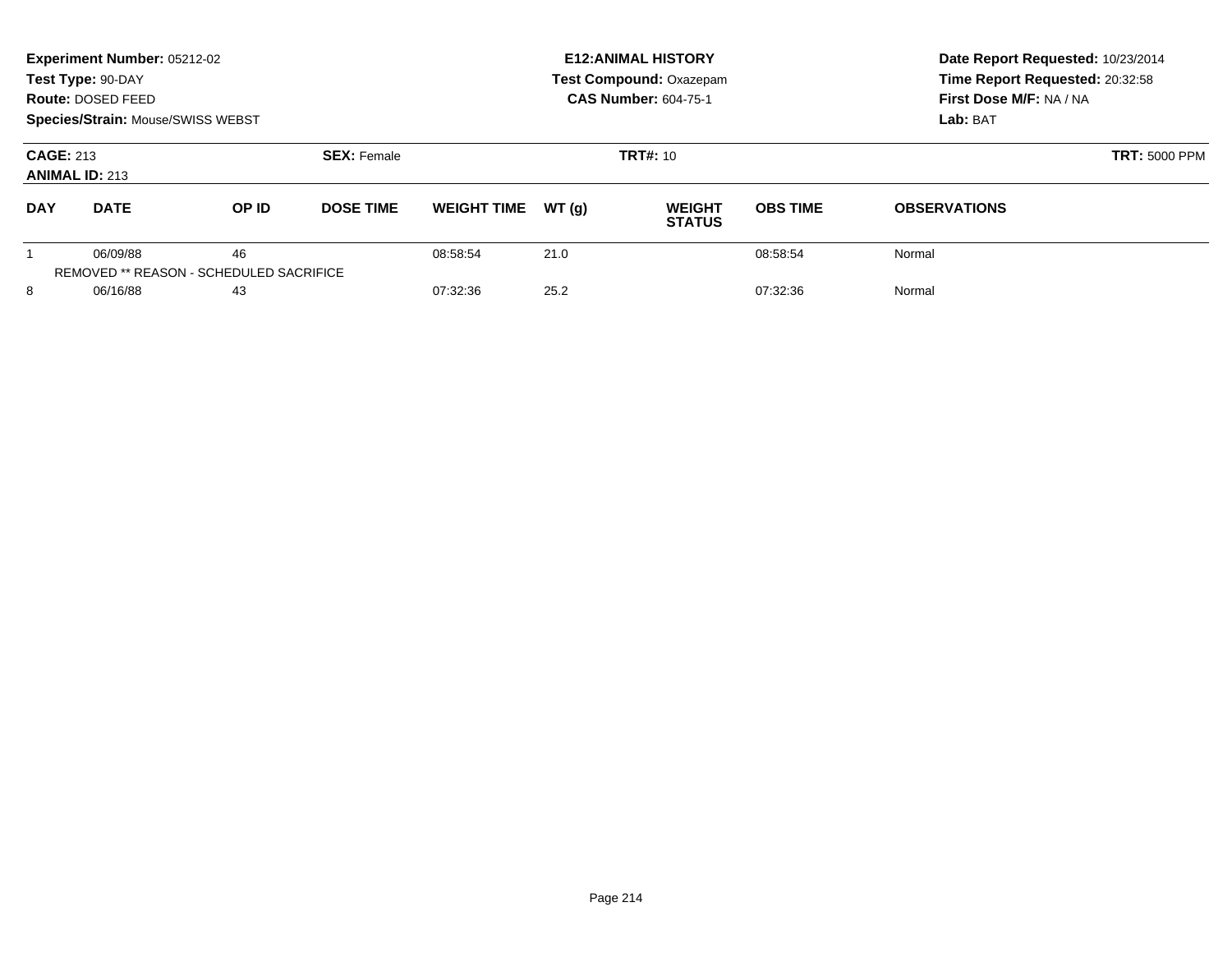|                                           | Experiment Number: 05212-02<br>Test Type: 90-DAY<br>Route: DOSED FEED<br><b>Species/Strain: Mouse/SWISS WEBST</b> |                                                      |                    | <b>E12: ANIMAL HISTORY</b><br>Test Compound: Oxazepam<br><b>CAS Number: 604-75-1</b> |       |                                |                      | Date Report Requested: 10/23/2014<br>Time Report Requested: 20:32:58<br>First Dose M/F: NA / NA<br>Lab: BAT |
|-------------------------------------------|-------------------------------------------------------------------------------------------------------------------|------------------------------------------------------|--------------------|--------------------------------------------------------------------------------------|-------|--------------------------------|----------------------|-------------------------------------------------------------------------------------------------------------|
| <b>CAGE: 214</b><br><b>ANIMAL ID: 214</b> |                                                                                                                   |                                                      | <b>SEX: Female</b> |                                                                                      |       | TRT#: 10                       | <b>TRT: 5000 PPM</b> |                                                                                                             |
| <b>DAY</b>                                | <b>DATE</b>                                                                                                       | OP ID                                                | <b>DOSE TIME</b>   | <b>WEIGHT TIME</b>                                                                   | WT(q) | <b>WEIGHT</b><br><b>STATUS</b> | <b>OBS TIME</b>      | <b>OBSERVATIONS</b>                                                                                         |
|                                           | 06/09/88                                                                                                          | 46<br><b>REMOVED ** REASON - SCHEDULED SACRIFICE</b> |                    | 08:59:14                                                                             | 22.0  |                                | 08:59:14             | Normal                                                                                                      |
| 8<br>06/16/88<br>43                       |                                                                                                                   |                                                      | 07:33:18           | 24.4                                                                                 |       | 07:33:18                       | Normal               |                                                                                                             |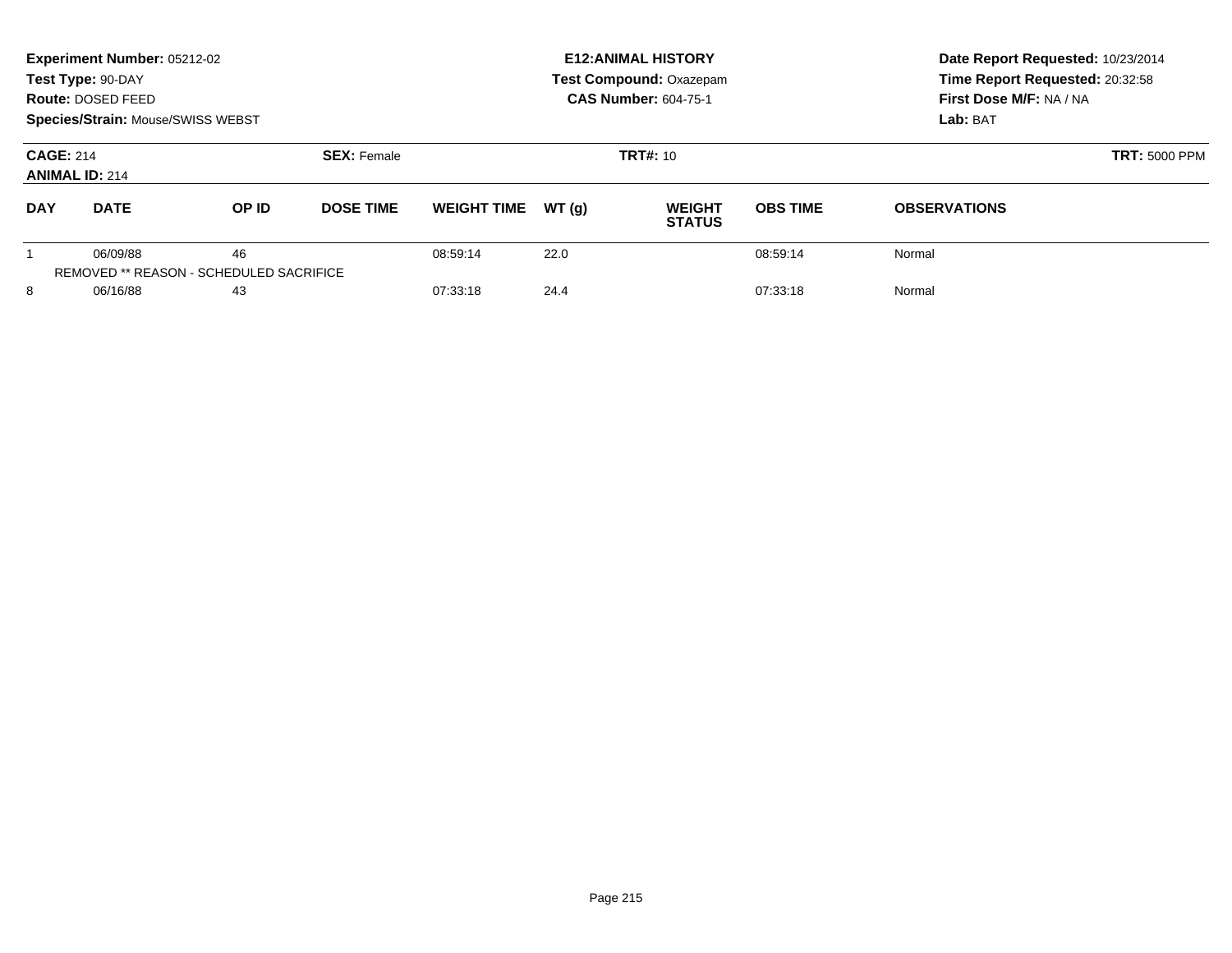| Experiment Number: 05212-02<br>Test Type: 90-DAY<br>Route: DOSED FEED<br><b>Species/Strain: Mouse/SWISS WEBST</b> |             |                                               |                  | <b>E12: ANIMAL HISTORY</b><br>Test Compound: Oxazepam<br><b>CAS Number: 604-75-1</b> |          |                                |                 | Date Report Requested: 10/23/2014<br>Time Report Requested: 20:32:58<br>First Dose M/F: NA / NA<br>Lab: BAT |
|-------------------------------------------------------------------------------------------------------------------|-------------|-----------------------------------------------|------------------|--------------------------------------------------------------------------------------|----------|--------------------------------|-----------------|-------------------------------------------------------------------------------------------------------------|
| <b>CAGE: 215</b><br><b>SEX: Female</b><br><b>ANIMAL ID: 215</b>                                                   |             |                                               |                  |                                                                                      | TRT#: 10 | <b>TRT: 5000 PPM</b>           |                 |                                                                                                             |
| <b>DAY</b>                                                                                                        | <b>DATE</b> | OP ID                                         | <b>DOSE TIME</b> | <b>WEIGHT TIME</b>                                                                   | WT(q)    | <b>WEIGHT</b><br><b>STATUS</b> | <b>OBS TIME</b> | <b>OBSERVATIONS</b>                                                                                         |
|                                                                                                                   | 06/09/88    | 46<br>REMOVED ** REASON - SCHEDULED SACRIFICE |                  | 08:59:38                                                                             | 21.1     |                                | 08:59:38        | Normal                                                                                                      |
| 8<br>06/16/88<br>43                                                                                               |             | 07:33:56                                      | 24.7             |                                                                                      | 07:33:56 | Normal                         |                 |                                                                                                             |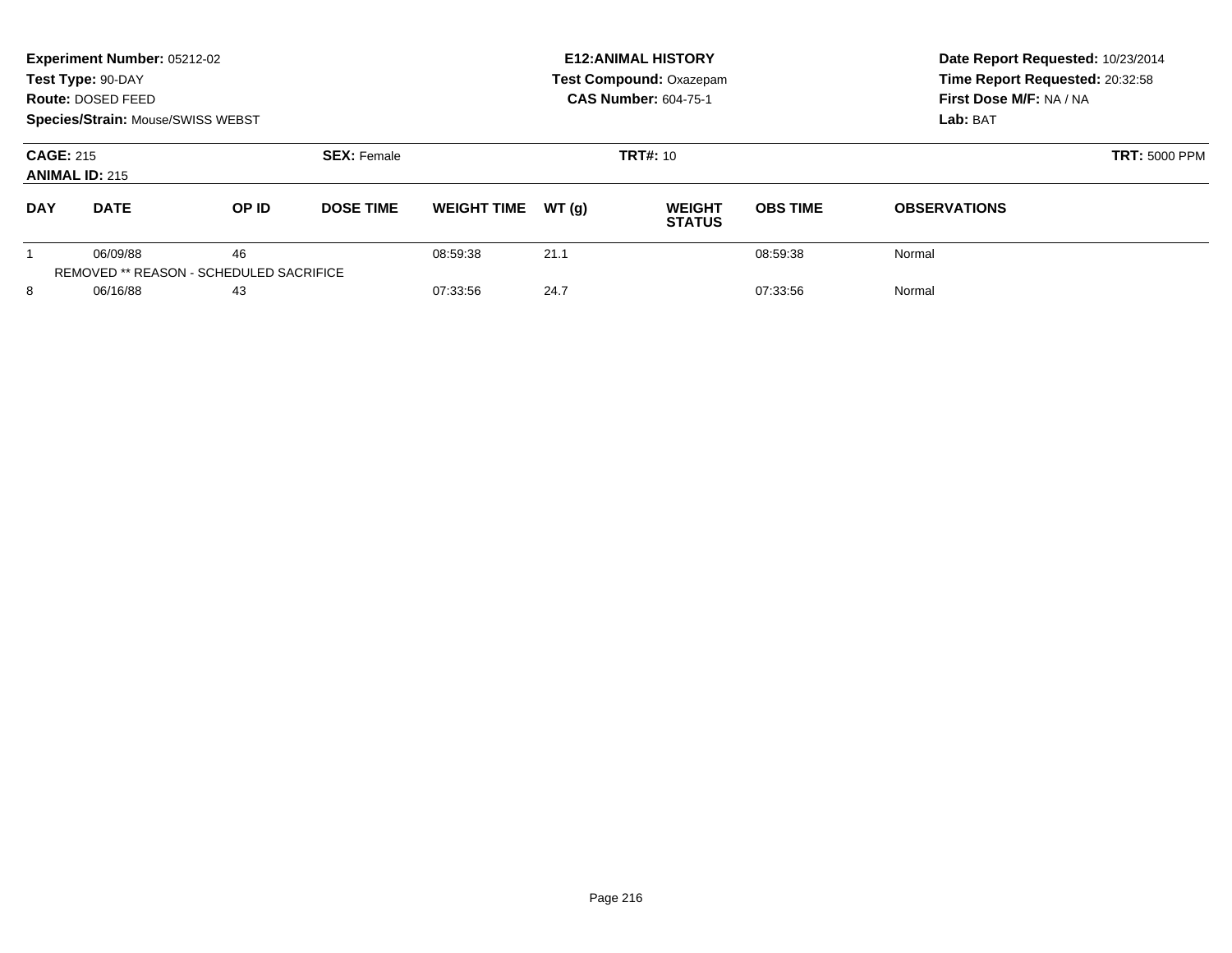**Test Type:** 90-DAY

**Route:** DOSED FEED

**Species/Strain:** Mouse/SWISS WEBST

### **E12:ANIMAL HISTORY Test Compound:** Oxazepam**CAS Number:** 604-75-1

|              | <b>CAGE: 216</b><br><b>ANIMAL ID: 216</b> |       | <b>SEX: Female</b> |                    |       | <b>TRT#: 10</b>                | <b>TRT: 5000 PPM</b> |                     |  |
|--------------|-------------------------------------------|-------|--------------------|--------------------|-------|--------------------------------|----------------------|---------------------|--|
| <b>DAY</b>   | <b>DATE</b>                               | OP ID | <b>DOSE TIME</b>   | <b>WEIGHT TIME</b> | WT(g) | <b>WEIGHT</b><br><b>STATUS</b> | <b>OBS TIME</b>      | <b>OBSERVATIONS</b> |  |
| $\mathbf{1}$ | 06/09/88                                  | 46    |                    | 08:20:30           | 22.4  |                                | 08:20:30             | Normal              |  |
| 8            | 06/16/88                                  | 43    |                    | 09:46:44           | 26.0  |                                | 09:46:44             | Normal              |  |
| 15           | 06/23/88                                  | 46    |                    | 11:29:40           | 27.4  |                                | 11:29:40             | Normal              |  |
| 22           | 06/30/88                                  | 46    |                    | 10:43:30           | 28.1  |                                | 10:43:30             | Normal              |  |
| 29           | 07/07/88                                  | 46    |                    | 11:05:58           | 28.4  |                                | 11:05:58             | Normal              |  |
| 36           | 07/14/88                                  | 46    |                    | 11:14:58           | 29.4  |                                | 11:14:58             | Normal              |  |
| 43           | 07/21/88                                  | 46    |                    | 10:55:42           | 29.8  |                                | 10:55:42             | Normal              |  |
| 50           | 07/28/88                                  | 46    |                    | 09:36:00           | 30.9  |                                | 09:36:00             | Normal              |  |
| 57           | 08/04/88                                  | 46    |                    | 10:41:20           | 31.2  |                                | 10:41:20             | Normal              |  |
| 64           | 08/11/88                                  | 46    |                    | 09:03:16           | 32.3  |                                | 09:03:16             | Normal              |  |
| 71           | 08/18/88                                  | 46    |                    | 09:19:20           | 32.6  |                                | 09:19:20             | Normal              |  |
|              | REMOVED ** REASON - SCHEDULED SACRIFICE   |       |                    |                    |       |                                |                      |                     |  |
| 78           | 08/25/88                                  | 46    |                    | 08:06:38           | 32.1  |                                | 08:06:38             | Normal              |  |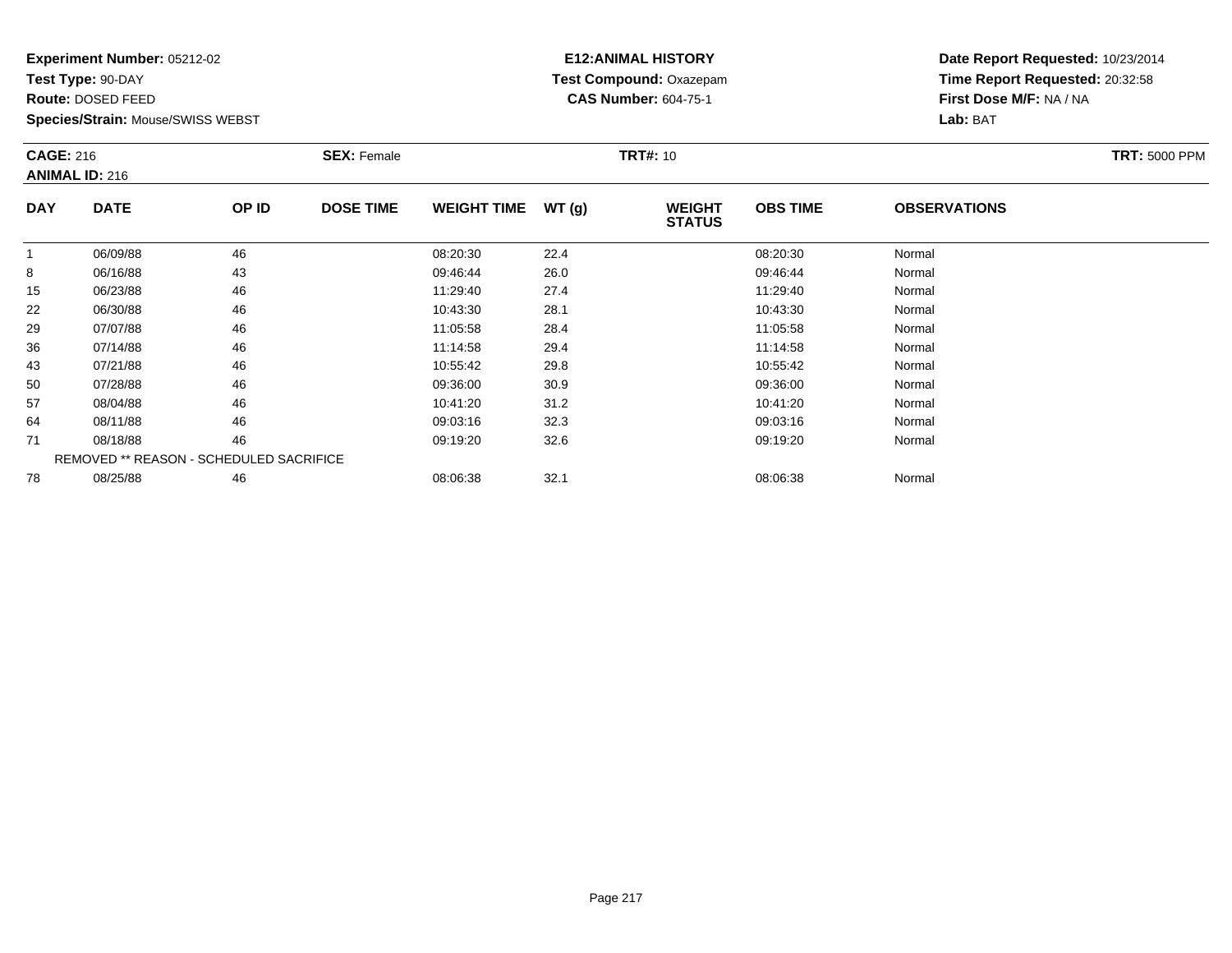**Test Type:** 90-DAY

**Route:** DOSED FEED

**Species/Strain:** Mouse/SWISS WEBST

### **E12:ANIMAL HISTORY Test Compound:** Oxazepam**CAS Number:** 604-75-1

|              | <b>CAGE: 217</b><br><b>ANIMAL ID: 217</b>      |       | <b>SEX: Female</b> |                    |       | <b>TRT#: 10</b>                | <b>TRT: 5000 PPM</b> |                     |  |
|--------------|------------------------------------------------|-------|--------------------|--------------------|-------|--------------------------------|----------------------|---------------------|--|
| <b>DAY</b>   | <b>DATE</b>                                    | OP ID | <b>DOSE TIME</b>   | <b>WEIGHT TIME</b> | WT(g) | <b>WEIGHT</b><br><b>STATUS</b> | <b>OBS TIME</b>      | <b>OBSERVATIONS</b> |  |
| $\mathbf{1}$ | 06/09/88                                       | 46    |                    | 08:21:04           | 24.0  |                                | 08:21:04             | Normal              |  |
| 8            | 06/16/88                                       | 43    |                    | 09:45:08           | 27.2  |                                | 09:45:08             | Hypoactivity        |  |
| 15           | 06/23/88                                       | 46    |                    | 11:27:06           | 28.2  |                                | 11:27:06             | Normal              |  |
| 22           | 06/30/88                                       | 46    |                    | 10:44:16           | 29.2  |                                | 10:44:16             | Normal              |  |
| 29           | 07/07/88                                       | 46    |                    | 11:06:28           | 29.6  |                                | 11:06:28             | Normal              |  |
| 36           | 07/14/88                                       | 46    |                    | 11:15:38           | 28.9  |                                | 11:15:38             | Normal              |  |
| 43           | 07/21/88                                       | 46    |                    | 10:56:16           | 30.8  |                                | 10:56:16             | Normal              |  |
| 50           | 07/28/88                                       | 46    |                    | 09:36:36           | 31.6  |                                | 09:36:36             | Normal              |  |
| 57           | 08/04/88                                       | 46    |                    | 10:41:56           | 32.5  |                                | 10:41:56             | Normal              |  |
| 64           | 08/11/88                                       | 46    |                    | 09:03:48           | 33.2  |                                | 09:03:48             | Normal              |  |
| 71           | 08/18/88                                       | 46    |                    | 09:20:00           | 33.1  |                                | 09:20:00             | Normal              |  |
|              | <b>REMOVED ** REASON - SCHEDULED SACRIFICE</b> |       |                    |                    |       |                                |                      |                     |  |
| 78           | 08/25/88                                       | 46    |                    | 08:01:28           | 32.6  |                                | 08:01:28             | Normal              |  |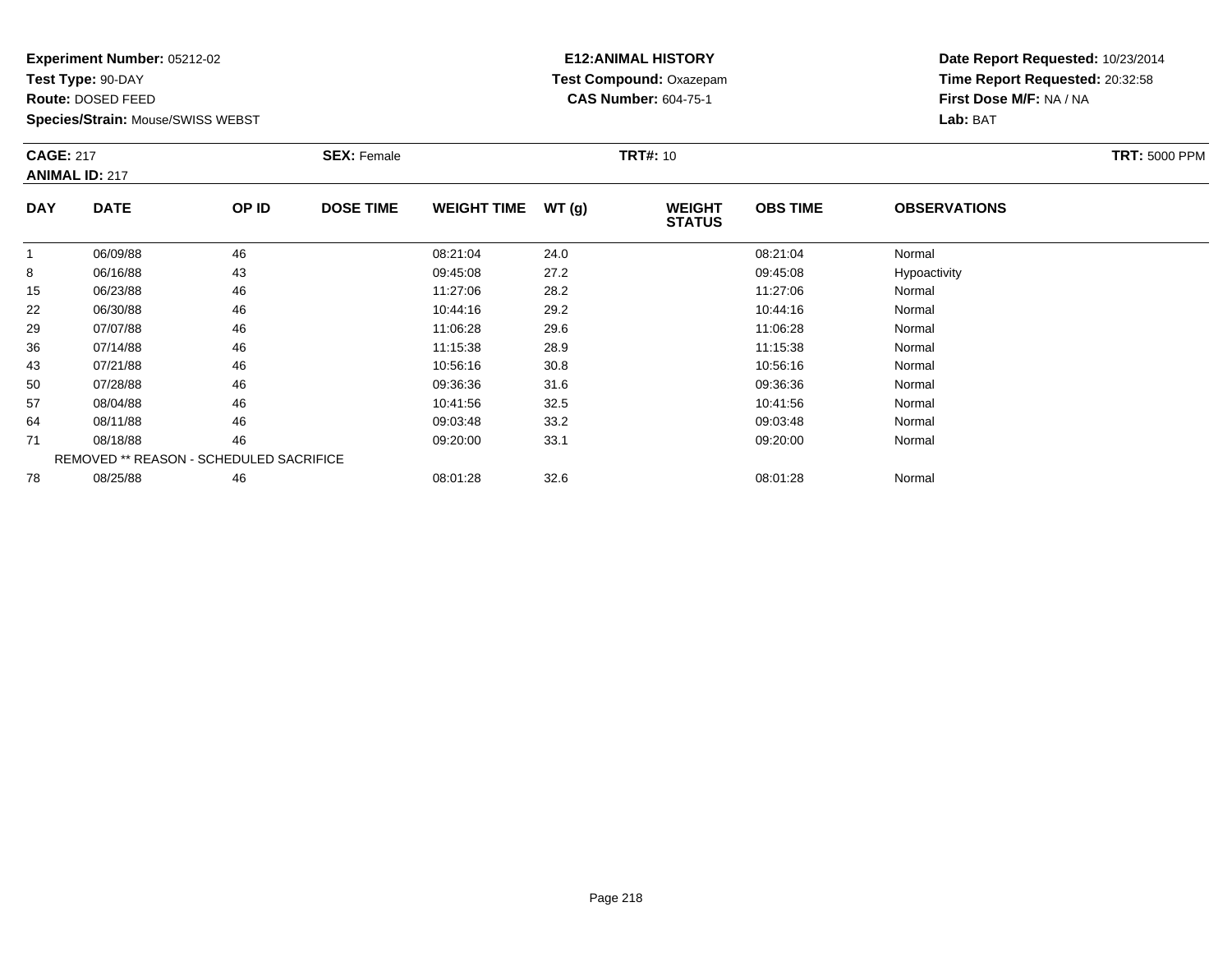**Test Type:** 90-DAY

**Route:** DOSED FEED

**Species/Strain:** Mouse/SWISS WEBST

### **E12:ANIMAL HISTORY Test Compound:** Oxazepam**CAS Number:** 604-75-1

| <b>CAGE: 218</b> | <b>ANIMAL ID: 218</b>                   |       | <b>SEX: Female</b> |                    |       | <b>TRT#: 10</b>                |                 |                     | <b>TRT: 5000 PPM</b> |
|------------------|-----------------------------------------|-------|--------------------|--------------------|-------|--------------------------------|-----------------|---------------------|----------------------|
| <b>DAY</b>       | <b>DATE</b>                             | OP ID | <b>DOSE TIME</b>   | <b>WEIGHT TIME</b> | WT(g) | <b>WEIGHT</b><br><b>STATUS</b> | <b>OBS TIME</b> | <b>OBSERVATIONS</b> |                      |
| $\mathbf{1}$     | 06/09/88                                | 46    |                    | 08:21:32           | 22.2  |                                | 08:21:32        | Normal              |                      |
| 8                | 06/16/88                                | 43    |                    | 09:45:32           | 24.8  |                                | 09:45:32        | Normal              |                      |
| 15               | 06/23/88                                | 46    |                    | 11:27:52           | 26.0  |                                | 11:27:52        | Normal              |                      |
| 22               | 06/30/88                                | 46    |                    | 10:41:30           | 27.5  |                                | 10:41:30        | Normal              |                      |
| 29               | 07/07/88                                | 46    |                    | 11:04:24           | 29.0  |                                | 11:04:24        | Normal              |                      |
| 36               | 07/14/88                                | 46    |                    | 11:16:14           | 28.0  |                                | 11:16:14        | Normal              |                      |
| 43               | 07/21/88                                | 46    |                    | 10:57:20           | 28.6  |                                | 10:57:20        | Normal              |                      |
| 50               | 07/28/88                                | 46    |                    | 09:37:10           | 30.2  |                                | 09:37:10        | Normal              |                      |
| 57               | 08/04/88                                | 46    |                    | 10:42:28           | 30.2  |                                | 10:42:28        | Normal              |                      |
| 64               | 08/11/88                                | 46    |                    | 09:04:24           | 31.3  |                                | 09:04:24        | Normal              |                      |
| 71               | 08/18/88                                | 46    |                    | 09:20:30           | 32.3  |                                | 09:20:30        | Normal              |                      |
|                  | REMOVED ** REASON - SCHEDULED SACRIFICE |       |                    |                    |       |                                |                 |                     |                      |
| 78               | 08/25/88                                | 46    |                    | 07:56:02           | 32.0  |                                | 07:56:02        | Normal              |                      |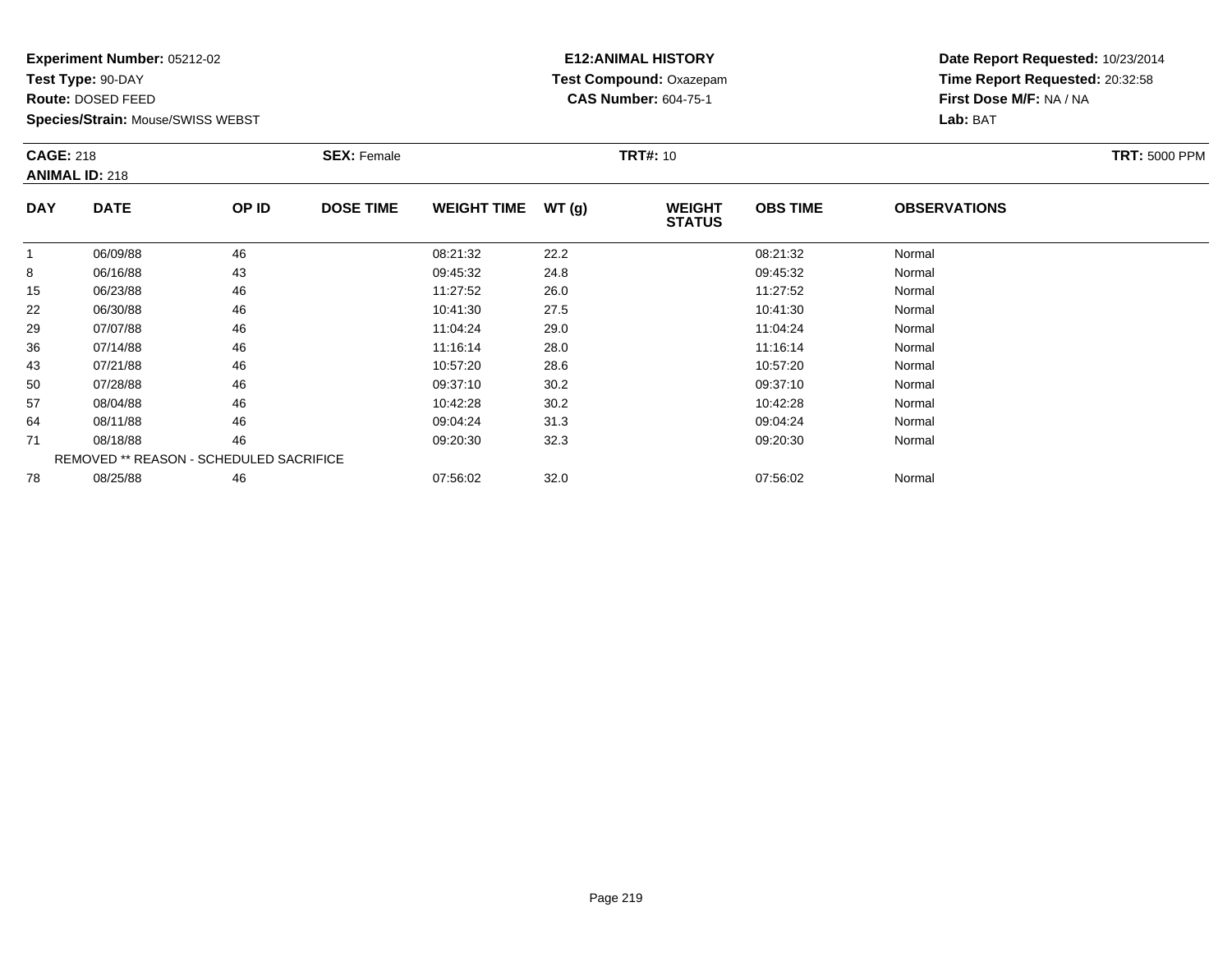**Test Type:** 90-DAY

**Route:** DOSED FEED

**Species/Strain:** Mouse/SWISS WEBST

### **E12:ANIMAL HISTORY Test Compound:** Oxazepam**CAS Number:** 604-75-1

| <b>CAGE: 219</b> | <b>ANIMAL ID: 219</b>                   |       | <b>SEX: Female</b> |                    |       | <b>TRT#: 10</b>                |                 |                     | <b>TRT: 5000 PPM</b> |
|------------------|-----------------------------------------|-------|--------------------|--------------------|-------|--------------------------------|-----------------|---------------------|----------------------|
| <b>DAY</b>       | <b>DATE</b>                             | OP ID | <b>DOSE TIME</b>   | <b>WEIGHT TIME</b> | WT(g) | <b>WEIGHT</b><br><b>STATUS</b> | <b>OBS TIME</b> | <b>OBSERVATIONS</b> |                      |
| $\mathbf{1}$     | 06/09/88                                | 46    |                    | 08:22:00           | 22.1  |                                | 08:22:00        | Normal              |                      |
| 8                | 06/16/88                                | 43    |                    | 09:45:56           | 24.5  |                                | 09:45:56        | Normal              |                      |
| 15               | 06/23/88                                | 46    |                    | 11:28:28           | 26.3  |                                | 11:28:28        | Normal              |                      |
| 22               | 06/30/88                                | 46    |                    | 10:42:10           | 27.6  |                                | 10:42:10        | Normal              |                      |
| 29               | 07/07/88                                | 46    |                    | 11:04:52           | 28.2  |                                | 11:04:52        | Normal              |                      |
| 36               | 07/14/88                                | 46    |                    | 11:13:18           | 28.6  |                                | 11:13:18        | Normal              |                      |
| 43               | 07/21/88                                | 46    |                    | 10:54:20           | 28.4  |                                | 10:54:20        | Normal              |                      |
| 50               | 07/28/88                                | 46    |                    | 09:37:50           | 30.5  |                                | 09:37:50        | Normal              |                      |
| 57               | 08/04/88                                | 46    |                    | 10:43:02           | 31.0  |                                | 10:43:02        | Normal              |                      |
| 64               | 08/11/88                                | 46    |                    | 09:04:58           | 32.0  |                                | 09:04:58        | Normal              |                      |
| 71               | 08/18/88                                | 46    |                    | 09:21:00           | 33.1  |                                | 09:21:00        | Normal              |                      |
|                  | REMOVED ** REASON - SCHEDULED SACRIFICE |       |                    |                    |       |                                |                 |                     |                      |
| 78               | 08/25/88                                | 46    |                    | 08:03:02           | 31.4  |                                | 08:03:02        | Normal              |                      |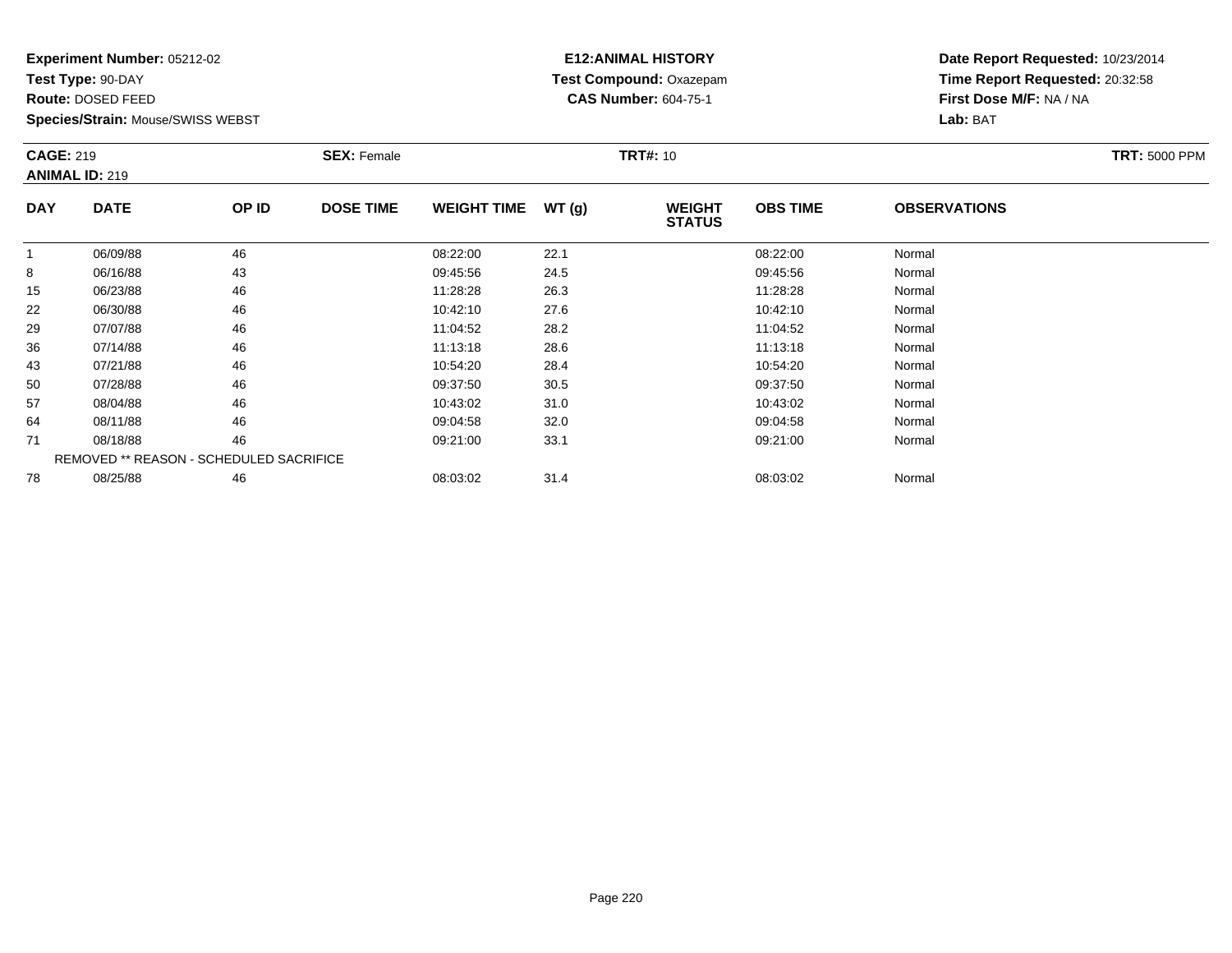**Test Type:** 90-DAY

**Route:** DOSED FEED

**Species/Strain:** Mouse/SWISS WEBST

### **E12:ANIMAL HISTORY Test Compound:** Oxazepam**CAS Number:** 604-75-1

|            | <b>CAGE: 220</b><br><b>ANIMAL ID: 220</b> |       | <b>SEX: Female</b> |                    |       |                                | <b>TRT#: 10</b> |                     |  |  |
|------------|-------------------------------------------|-------|--------------------|--------------------|-------|--------------------------------|-----------------|---------------------|--|--|
| <b>DAY</b> | <b>DATE</b>                               | OP ID | <b>DOSE TIME</b>   | <b>WEIGHT TIME</b> | WT(g) | <b>WEIGHT</b><br><b>STATUS</b> | <b>OBS TIME</b> | <b>OBSERVATIONS</b> |  |  |
| 1          | 06/09/88                                  | 46    |                    | 08:22:26           | 23.8  |                                | 08:22:26        | Normal              |  |  |
| 8          | 06/16/88                                  | 43    |                    | 09:46:20           | 27.7  |                                | 09:46:20        | Normal              |  |  |
| 15         | 06/23/88                                  | 46    |                    | 11:29:04           | 28.7  |                                | 11:29:04        | Normal              |  |  |
| 22         | 06/30/88                                  | 46    |                    | 10:42:48           | 28.5  |                                | 10:42:48        | Normal              |  |  |
| 29         | 07/07/88                                  | 46    |                    | 11:05:24           | 29.5  |                                | 11:05:24        | Normal              |  |  |
| 36         | 07/14/88                                  | 46    |                    | 11:13:56           | 30.1  |                                | 11:13:56        | Normal              |  |  |
| 43         | 07/21/88                                  | 46    |                    | 10:55:08           | 29.7  |                                | 10:55:08        | Normal              |  |  |
| 50         | 07/28/88                                  | 46    |                    | 09:35:26           | 30.7  |                                | 09:35:26        | Normal              |  |  |
| 57         | 08/04/88                                  | 46    |                    | 10:40:46           | 30.7  |                                | 10:40:46        | Normal              |  |  |
| 64         | 08/11/88                                  | 46    |                    | 09:05:30           | 31.9  |                                | 09:05:30        | Normal              |  |  |
| 71         | 08/18/88                                  | 46    |                    | 09:21:28           | 32.6  |                                | 09:21:28        | Normal              |  |  |
|            | REMOVED ** REASON - SCHEDULED SACRIFICE   |       |                    |                    |       |                                |                 |                     |  |  |
| 78         | 08/25/88                                  | 46    |                    | 07:54:44           | 33.1  |                                | 07:54:44        | Normal              |  |  |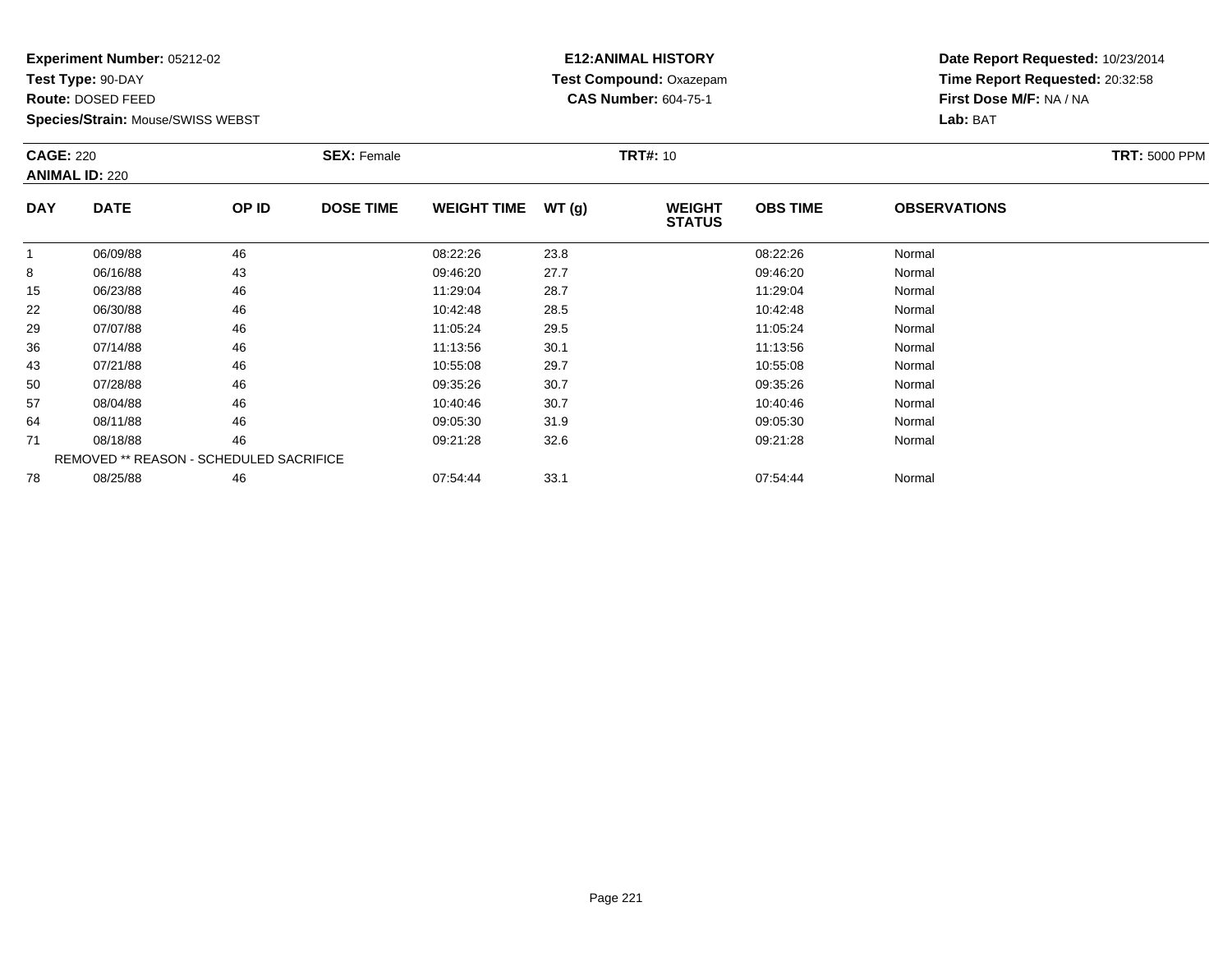**Test Type:** 90-DAY

**Route:** DOSED FEED

**Species/Strain:** Mouse/SWISS WEBST

### **E12:ANIMAL HISTORY Test Compound:** Oxazepam**CAS Number:** 604-75-1

| <b>CAGE: 221</b> | <b>ANIMAL ID: 221</b>                  |       | <b>SEX: Female</b> |                    |       | <b>TRT#: 12</b>                |                 |                     | <b>TRT: 10,000</b><br>PPM |
|------------------|----------------------------------------|-------|--------------------|--------------------|-------|--------------------------------|-----------------|---------------------|---------------------------|
| <b>DAY</b>       | <b>DATE</b>                            | OP ID | <b>DOSE TIME</b>   | <b>WEIGHT TIME</b> | WT(g) | <b>WEIGHT</b><br><b>STATUS</b> | <b>OBS TIME</b> | <b>OBSERVATIONS</b> |                           |
|                  | 06/09/88                               | 46    |                    | 08:53:44           | 21.8  |                                | 08:53:44        | Normal              |                           |
| 8                | 06/16/88                               | 43    |                    | 09:36:26           | 23.3  |                                | 09:36:26        | Normal              |                           |
| 15               | 06/23/88                               | 46    |                    | 13:54:42           | 26.2  |                                | 13:54:42        | Normal              |                           |
| 22               | 06/30/88                               | 46    |                    | 11:06:56           | 27.4  |                                | 11:06:56        | Normal              |                           |
| 29               | 07/07/88                               | 46    |                    | 11:22:58           | 29.2  |                                | 11:22:58        | Normal              |                           |
| 36               | 07/14/88                               | 46    |                    | 09:12:34           | 29.5  |                                | 09:12:34        | Normal              |                           |
| 43               | 07/21/88                               | 46    |                    | 09:02:58           | 29.9  |                                | 09:02:58        | Normal              |                           |
| 50               | 07/28/88                               | 46    |                    | 11:14:02           | 30.6  |                                | 11:14:02        | Normal              |                           |
| 57               | 08/04/88                               | 46    |                    | 11:08:04           | 31.3  |                                | 11:08:04        | Normal              |                           |
| 64               | 08/11/88                               | 46    |                    | 10:38:42           | 31.6  |                                | 10:38:42        | Normal              |                           |
| 71               | 08/18/88                               | 46    |                    | 10:41:36           | 31.7  |                                | 10:41:36        | Normal              |                           |
| 78               | 08/25/88                               | 46    |                    | 08:42:54           | 31.3  |                                | 08:42:54        | Normal              |                           |
| 85               | 09/01/88                               | 46    |                    | 08:56:24           | 31.4  |                                | 08:56:24        | Normal              |                           |
| 92               | 09/08/88                               | 46    |                    | 08:02:26           | 31.9  |                                | 08:02:26        | Normal              |                           |
|                  | REMOVED ** REASON - TERMINAL SACRIFICE |       |                    |                    |       |                                |                 |                     |                           |
| 93               | 09/09/88                               | 46    |                    | 06:40:24           | 31.4  |                                | 06:40:24        | Normal              |                           |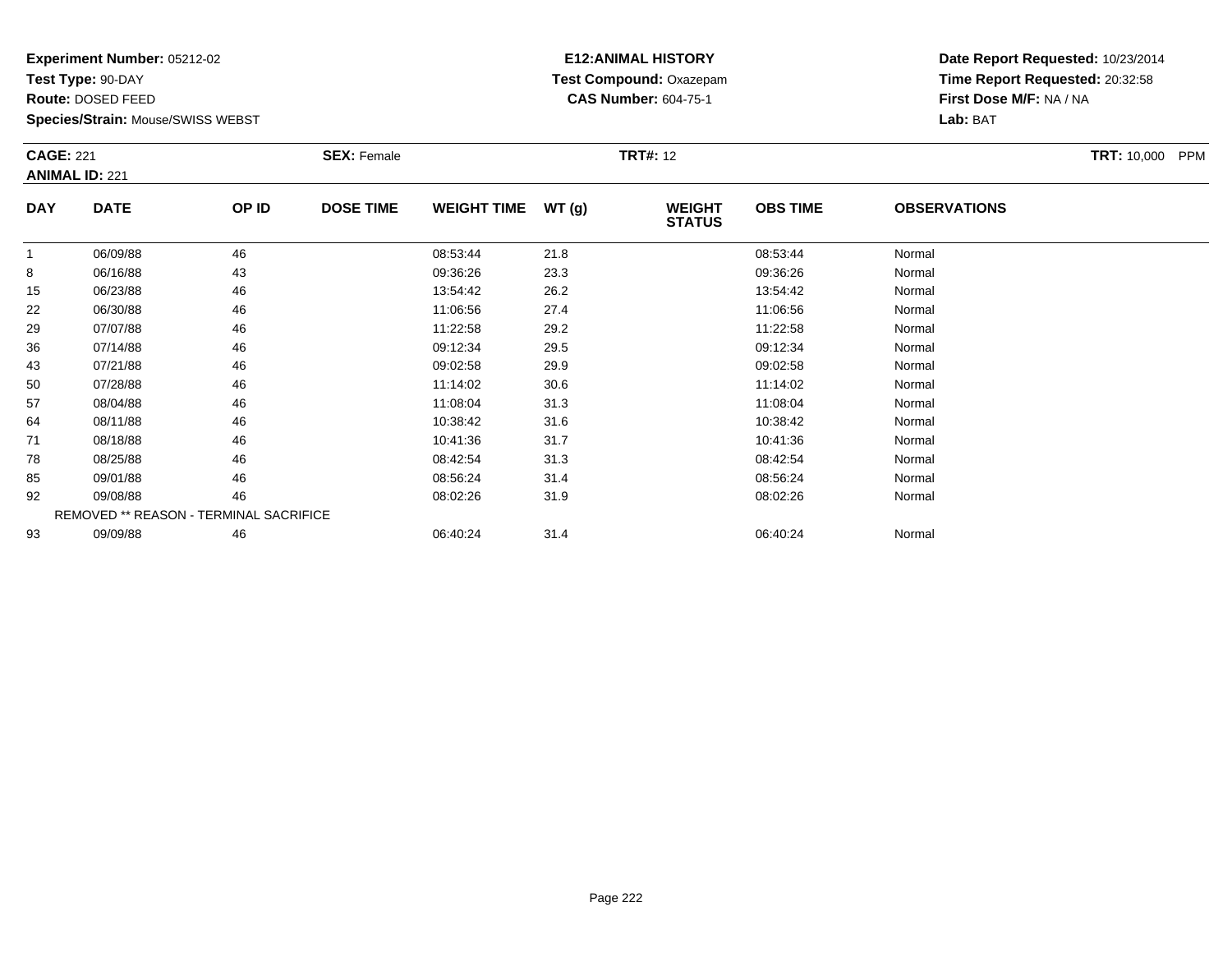**Test Type:** 90-DAY

**Route:** DOSED FEED

**Species/Strain:** Mouse/SWISS WEBST

### **E12:ANIMAL HISTORY Test Compound:** Oxazepam**CAS Number:** 604-75-1

| <b>CAGE: 222</b> | <b>ANIMAL ID: 222</b>                  |       | <b>SEX: Female</b> |                    |       | <b>TRT#: 12</b>                |                 |                     | <b>TRT: 10,000</b><br><b>PPM</b> |
|------------------|----------------------------------------|-------|--------------------|--------------------|-------|--------------------------------|-----------------|---------------------|----------------------------------|
| <b>DAY</b>       | <b>DATE</b>                            | OP ID | <b>DOSE TIME</b>   | <b>WEIGHT TIME</b> | WT(g) | <b>WEIGHT</b><br><b>STATUS</b> | <b>OBS TIME</b> | <b>OBSERVATIONS</b> |                                  |
| 1                | 06/09/88                               | 46    |                    | 08:54:04           | 20.9  |                                | 08:54:04        | Normal              |                                  |
| 8                | 06/16/88                               | 43    |                    | 09:34:50           | 24.4  |                                | 09:34:50        | Hypoactivity        |                                  |
| 15               | 06/23/88                               | 46    |                    | 13:50:00           | 25.2  |                                | 13:50:00        | Normal              |                                  |
| 22               | 06/30/88                               | 46    |                    | 11:07:32           | 26.3  |                                | 11:07:32        | Normal              |                                  |
| 29               | 07/07/88                               | 46    |                    | 11:23:28           | 28.3  |                                | 11:23:28        | Normal              |                                  |
| 36               | 07/14/88                               | 46    |                    | 09:13:06           | 27.1  |                                | 09:13:06        | Normal              |                                  |
| 43               | 07/21/88                               | 46    |                    | 09:03:36           | 29.2  |                                | 09:03:36        | Normal              |                                  |
| 50               | 07/28/88                               | 46    |                    | 11:14:34           | 29.4  |                                | 11:14:34        | Normal              |                                  |
| 57               | 08/04/88                               | 46    |                    | 11:08:34           | 29.6  |                                | 11:08:34        | Normal              |                                  |
| 64               | 08/11/88                               | 46    |                    | 10:39:18           | 30.0  |                                | 10:39:18        | Normal              |                                  |
| 71               | 08/18/88                               | 46    |                    | 10:42:06           | 31.5  |                                | 10:42:06        | Normal              |                                  |
| 78               | 08/25/88                               | 46    |                    | 08:40:44           | 31.7  |                                | 08:40:44        | Normal              |                                  |
| 85               | 09/01/88                               | 46    |                    | 08:57:02           | 30.6  |                                | 08:57:02        | Normal              |                                  |
| 92               | 09/08/88                               | 46    |                    | 07:59:54           | 30.8  |                                | 07:59:54        | Normal              |                                  |
|                  | REMOVED ** REASON - TERMINAL SACRIFICE |       |                    |                    |       |                                |                 |                     |                                  |
| 93               | 09/09/88                               | 46    |                    | 06:41:36           | 29.9  |                                | 06:41:36        | Normal              |                                  |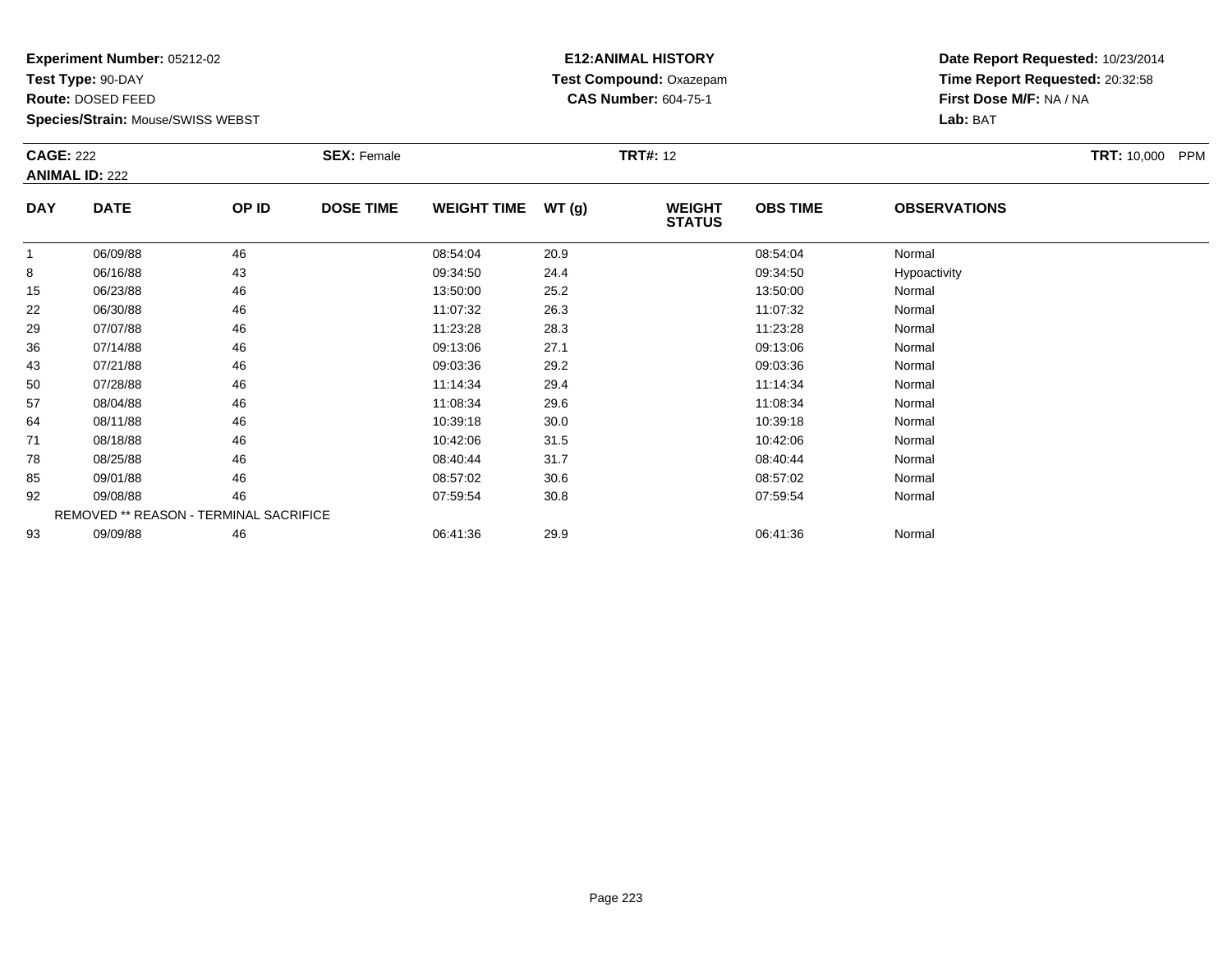**Test Type:** 90-DAY

**Route:** DOSED FEED

**Species/Strain:** Mouse/SWISS WEBST

### **E12:ANIMAL HISTORY Test Compound:** Oxazepam**CAS Number:** 604-75-1

| <b>CAGE: 223</b> | <b>ANIMAL ID: 223</b> |                                        | <b>SEX: Female</b> |                    |       | <b>TRT#: 12</b>                |                 |                     | TRT: 10,000 PPM |
|------------------|-----------------------|----------------------------------------|--------------------|--------------------|-------|--------------------------------|-----------------|---------------------|-----------------|
| <b>DAY</b>       | <b>DATE</b>           | OP ID                                  | <b>DOSE TIME</b>   | <b>WEIGHT TIME</b> | WT(g) | <b>WEIGHT</b><br><b>STATUS</b> | <b>OBS TIME</b> | <b>OBSERVATIONS</b> |                 |
|                  | 06/09/88              | 46                                     |                    | 08:54:26           | 22.8  |                                | 08:54:26        | Normal              |                 |
| 8                | 06/16/88              | 43                                     |                    | 09:35:18           | 24.4  |                                | 09:35:18        | Normal              |                 |
| 15               | 06/23/88              | 46                                     |                    | 13:52:36           | 26.1  |                                | 13:52:36        | Normal              |                 |
| 22               | 06/30/88              | 46                                     |                    | 11:05:04           | 26.9  |                                | 11:05:04        | Normal              |                 |
| 29               | 07/07/88              | 46                                     |                    | 11:21:32           | 28.5  |                                | 11:21:32        | Normal              |                 |
| 36               | 07/14/88              | 46                                     |                    | 09:13:44           | 28.9  |                                | 09:13:44        | Normal              |                 |
| 43               | 07/21/88              | 46                                     |                    | 09:04:12           | 29.3  |                                | 09:04:12        | Normal              |                 |
| 50               | 07/28/88              | 46                                     |                    | 11:15:08           | 30.1  |                                | 11:15:08        | Normal              |                 |
| 57               | 08/04/88              | 46                                     |                    | 11:09:06           | 30.6  |                                | 11:09:06        | Normal              |                 |
| 64               | 08/11/88              | 46                                     |                    | 10:39:52           | 30.2  |                                | 10:39:52        | Normal              |                 |
| 71               | 08/18/88              | 46                                     |                    | 10:42:38           | 31.3  |                                | 10:42:38        | Normal              |                 |
| 78               | 08/25/88              | 46                                     |                    | 08:41:14           | 30.6  |                                | 08:41:14        | Normal              |                 |
| 85               | 09/01/88              | 46                                     |                    | 08:57:32           | 30.1  |                                | 08:57:32        | Normal              |                 |
| 92               | 09/08/88              | 46                                     |                    | 08:01:14           | 30.5  |                                | 08:01:14        | Normal              |                 |
|                  |                       | REMOVED ** REASON - TERMINAL SACRIFICE |                    |                    |       |                                |                 |                     |                 |
| 93               | 09/09/88              | 46                                     |                    | 06:42:10           | 29.6  |                                | 06:42:10        | Normal              |                 |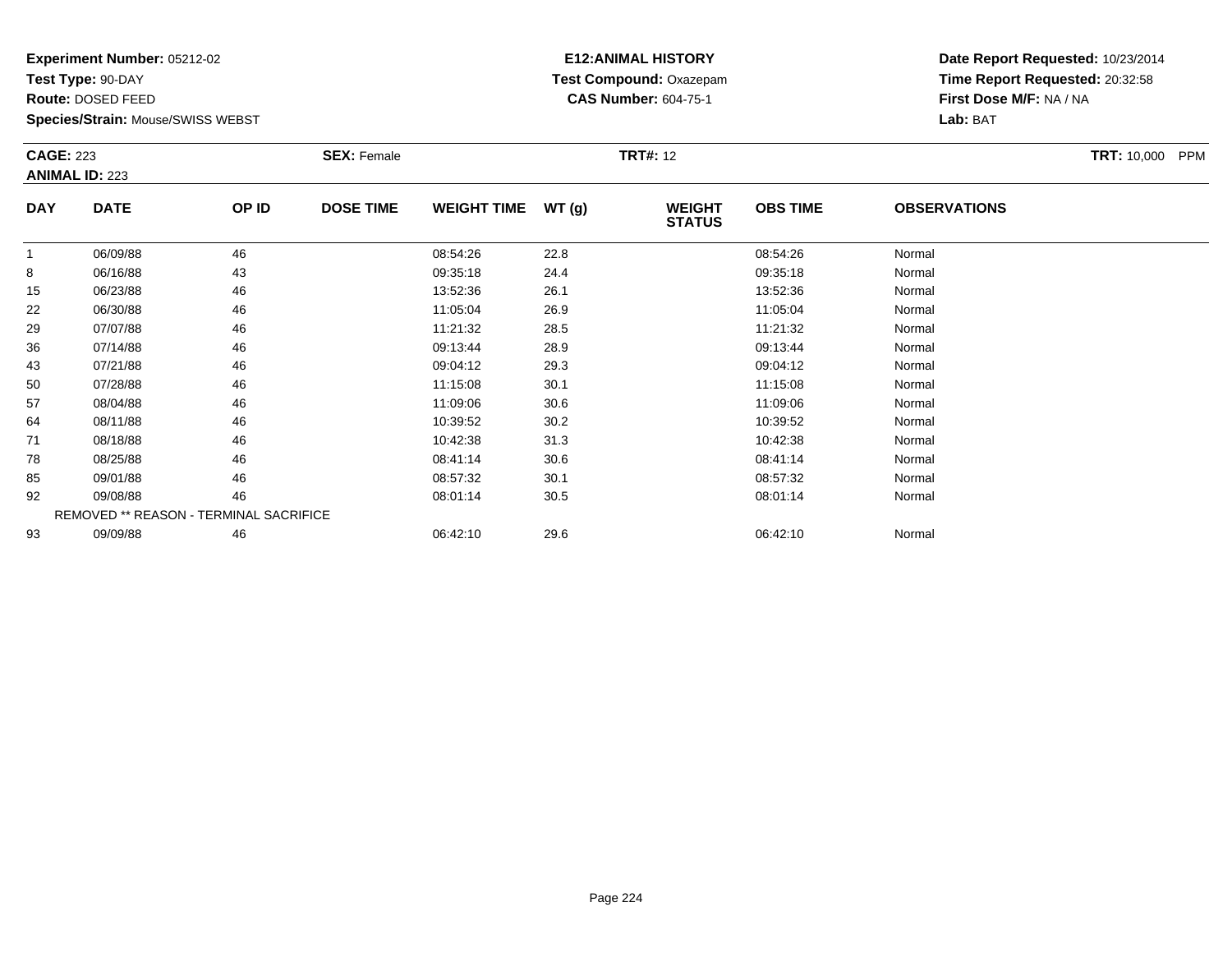**Test Type:** 90-DAY

**Route:** DOSED FEED

**Species/Strain:** Mouse/SWISS WEBST

### **E12:ANIMAL HISTORY Test Compound:** Oxazepam**CAS Number:** 604-75-1

| <b>CAGE: 224</b> | <b>ANIMAL ID: 224</b>                  |       | <b>SEX: Female</b> |                    |       | <b>TRT#: 12</b>                |                 |                     | <b>TRT:</b> 10,000 PPM |
|------------------|----------------------------------------|-------|--------------------|--------------------|-------|--------------------------------|-----------------|---------------------|------------------------|
| <b>DAY</b>       | <b>DATE</b>                            | OP ID | <b>DOSE TIME</b>   | <b>WEIGHT TIME</b> | WT(g) | <b>WEIGHT</b><br><b>STATUS</b> | <b>OBS TIME</b> | <b>OBSERVATIONS</b> |                        |
| $\mathbf{1}$     | 06/09/88                               | 46    |                    | 08:54:46           | 21.9  |                                | 08:54:46        | Normal              |                        |
| 8                | 06/16/88                               | 43    |                    | 09:35:40           | 23.7  |                                | 09:35:40        | Hypoactivity        |                        |
| 15               | 06/23/88                               | 46    |                    | 13:53:16           | 26.8  |                                | 13:53:16        | Normal              |                        |
| 22               | 06/30/88                               | 46    |                    | 11:05:42           | 28.0  |                                | 11:05:42        | Normal              |                        |
| 29               | 07/07/88                               | 46    |                    | 11:21:58           | 29.2  |                                | 11:21:58        | Normal              |                        |
| 36               | 07/14/88                               | 46    |                    | 09:11:16           | 29.9  |                                | 09:11:16        | Normal              |                        |
| 43               | 07/21/88                               | 46    |                    | 09:01:32           | 30.8  |                                | 09:01:32        | Normal              |                        |
| 50               | 07/28/88                               | 46    |                    | 11:15:42           | 31.8  |                                | 11:15:42        | Normal              |                        |
| 57               | 08/04/88                               | 46    |                    | 11:09:38           | 32.0  |                                | 11:09:38        | Normal              |                        |
| 64               | 08/11/88                               | 46    |                    | 10:40:26           | 32.4  |                                | 10:40:26        | Normal              |                        |
| 71               | 08/18/88                               | 46    |                    | 10:43:08           | 33.4  |                                | 10:43:08        | Normal              |                        |
| 78               | 08/25/88                               | 46    |                    | 08:41:46           | 33.8  |                                | 08:41:46        | Normal              |                        |
| 85               | 09/01/88                               | 46    |                    | 08:58:06           | 32.2  |                                | 08:58:06        | Normal              |                        |
| 92               | 09/08/88                               | 46    |                    | 08:01:40           | 32.2  |                                | 08:01:40        | Normal              |                        |
|                  | REMOVED ** REASON - TERMINAL SACRIFICE |       |                    |                    |       |                                |                 |                     |                        |
| 93               | 09/09/88                               | 46    |                    | 06:42:42           | 31.6  |                                | 06:42:42        | Normal              |                        |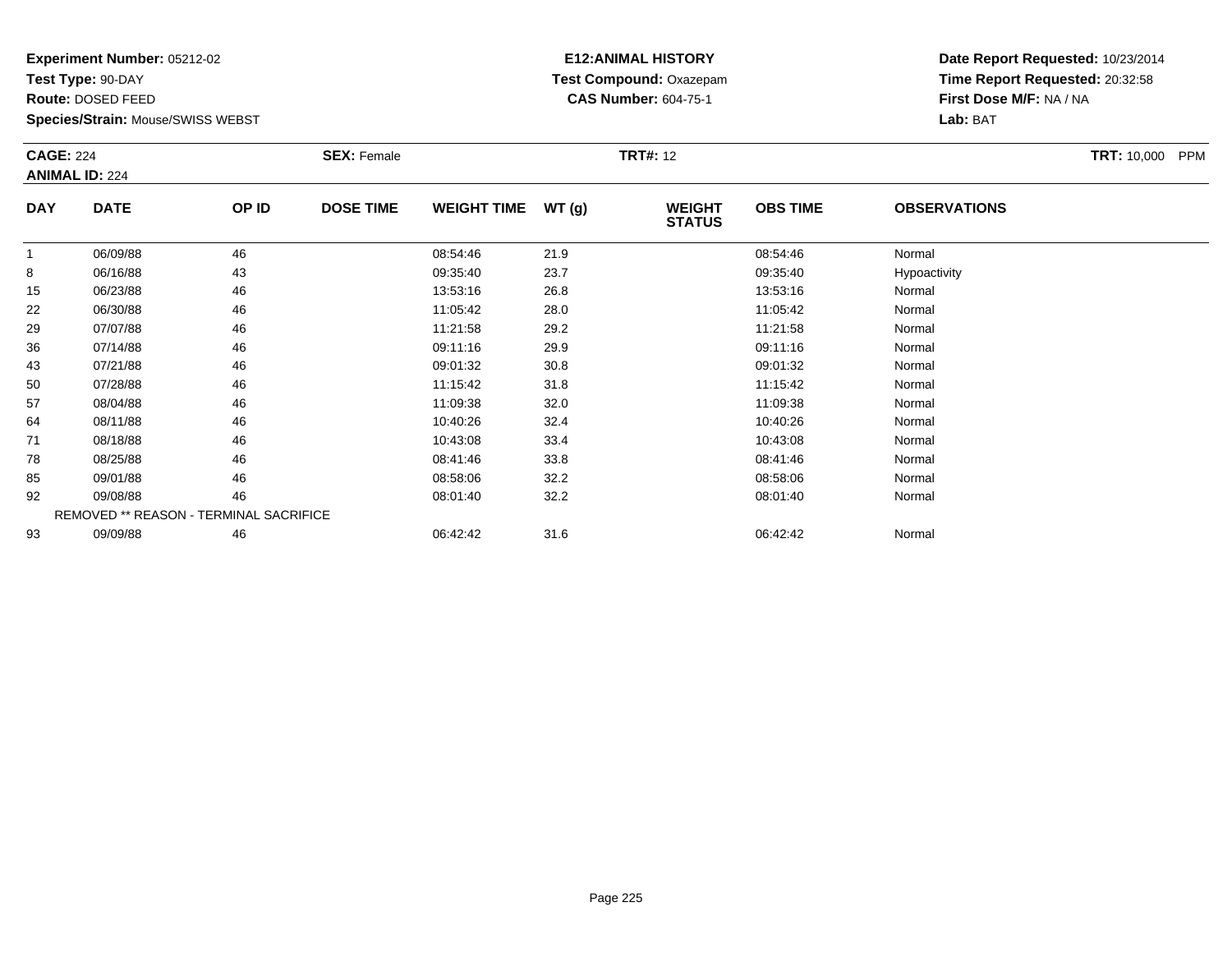**Test Type:** 90-DAY

**Route:** DOSED FEED

**Species/Strain:** Mouse/SWISS WEBST

### **E12:ANIMAL HISTORY Test Compound:** Oxazepam**CAS Number:** 604-75-1

| <b>CAGE: 225</b> | <b>ANIMAL ID: 225</b>                  |       | <b>SEX: Female</b> |                    |       | <b>TRT#: 12</b>                |                 |                     | TRT: 10,000 PPM |
|------------------|----------------------------------------|-------|--------------------|--------------------|-------|--------------------------------|-----------------|---------------------|-----------------|
| <b>DAY</b>       | <b>DATE</b>                            | OP ID | <b>DOSE TIME</b>   | <b>WEIGHT TIME</b> | WT(g) | <b>WEIGHT</b><br><b>STATUS</b> | <b>OBS TIME</b> | <b>OBSERVATIONS</b> |                 |
| 1                | 06/09/88                               | 46    |                    | 08:55:08           | 22.2  |                                | 08:55:08        | Normal              |                 |
| 8                | 06/16/88                               | 43    |                    | 09:36:02           | 24.9  |                                | 09:36:02        | Hypoactivity        |                 |
| 15               | 06/23/88                               | 46    |                    | 13:53:58           | 25.2  |                                | 13:53:58        | Normal              |                 |
| 22               | 06/30/88                               | 46    |                    | 11:06:18           | 25.6  |                                | 11:06:18        | Normal              |                 |
| 29               | 07/07/88                               | 46    |                    | 11:22:28           | 26.8  |                                | 11:22:28        | Normal              |                 |
| 36               | 07/14/88                               | 46    |                    | 09:11:56           | 27.3  |                                | 09:11:56        | Normal              |                 |
| 43               | 07/21/88                               | 46    |                    | 09:02:20           | 28.1  |                                | 09:02:20        | Normal              |                 |
| 50               | 07/28/88                               | 46    |                    | 11:13:14           | 29.3  |                                | 11:13:14        | Normal              |                 |
| 57               | 08/04/88                               | 46    |                    | 11:07:32           | 30.6  |                                | 11:07:32        | Normal              |                 |
| 64               | 08/11/88                               | 46    |                    | 10:41:00           | 30.2  |                                | 10:41:00        | Normal              |                 |
| 71               | 08/18/88                               | 46    |                    | 10:43:48           | 30.2  |                                | 10:43:48        | Normal              |                 |
| 78               | 08/25/88                               | 46    |                    | 08:42:26           | 31.0  |                                | 08:42:26        | Normal              |                 |
| 85               | 09/01/88                               | 46    |                    | 08:58:38           | 30.0  |                                | 08:58:38        | Normal              |                 |
| 92               | 09/08/88                               | 46    |                    | 08:02:02           | 29.9  |                                | 08:02:02        | Normal              |                 |
|                  | REMOVED ** REASON - TERMINAL SACRIFICE |       |                    |                    |       |                                |                 |                     |                 |
| 93               | 09/09/88                               | 46    |                    | 06:43:30           | 29.7  |                                | 06:43:30        | Normal              |                 |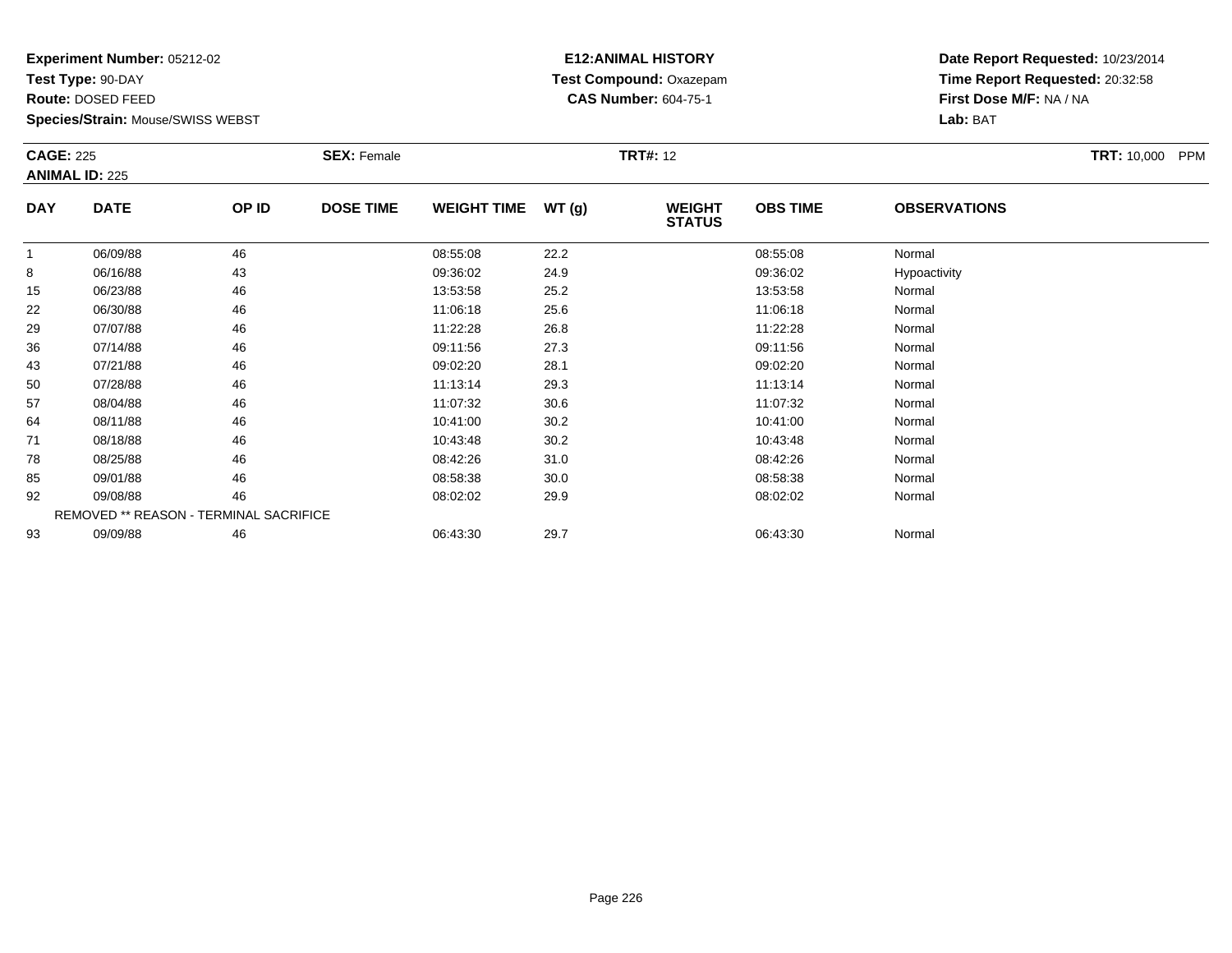**Test Type:** 90-DAY

**Route:** DOSED FEED

**Species/Strain:** Mouse/SWISS WEBST

### **E12:ANIMAL HISTORY Test Compound:** Oxazepam**CAS Number:** 604-75-1

| <b>CAGE: 226</b> |                                        |       | <b>SEX: Female</b> |                    |       | <b>TRT#: 12</b>                |                 |                     | <b>TRT:</b> 10,000 PPM |
|------------------|----------------------------------------|-------|--------------------|--------------------|-------|--------------------------------|-----------------|---------------------|------------------------|
|                  | <b>ANIMAL ID: 226</b>                  |       |                    |                    |       |                                |                 |                     |                        |
| <b>DAY</b>       | <b>DATE</b>                            | OP ID | <b>DOSE TIME</b>   | <b>WEIGHT TIME</b> | WT(g) | <b>WEIGHT</b><br><b>STATUS</b> | <b>OBS TIME</b> | <b>OBSERVATIONS</b> |                        |
|                  | 06/09/88                               | 46    |                    | 09:20:22           | 23.5  |                                | 09:20:22        | Normal              |                        |
| 8                | 06/16/88                               | 43    |                    | 10:08:14           | 29.1  |                                | 10:08:14        | Normal              |                        |
| 15               | 06/23/88                               | 46    |                    | 09:21:14           | 30.5  |                                | 09:21:14        | Normal              |                        |
| 22               | 06/30/88                               | 46    |                    | 11:31:34           | 29.7  |                                | 11:31:34        | Normal              |                        |
| 29               | 07/07/88                               | 46    |                    | 09:23:22           | 31.2  |                                | 09:23:22        | Normal              |                        |
| 36               | 07/14/88                               | 46    |                    | 10:59:08           | 32.2  |                                | 10:59:08        | Normal              |                        |
| 43               | 07/21/88                               | 46    |                    | 10:43:34           | 31.9  |                                | 10:43:34        | Normal              |                        |
| 50               | 07/28/88                               | 46    |                    |                    |       |                                | 09:25:42        | Emaciated           |                        |
|                  |                                        |       |                    |                    |       |                                |                 | <b>Ruffled Fur</b>  |                        |
| 51               | 07/29/88                               | 46    |                    | 07:52:50           | 27.5  |                                |                 |                     |                        |
| 57               | 08/04/88                               | 46    |                    | 09:16:52           | 30.5  |                                | 09:16:52        | Normal              |                        |
| 64               | 08/11/88                               | 46    |                    | 11:22:40           | 33.7  |                                | 11:22:40        | Normal              |                        |
| 71               | 08/18/88                               | 46    |                    | 10:56:46           | 33.5  |                                | 10:56:46        | Normal              |                        |
| 78               | 08/25/88                               | 46    |                    | 08:58:46           | 33.3  |                                | 08:58:46        | Normal              |                        |
| 85               | 09/01/88                               | 46    |                    | 10:54:42           | 33.1  |                                | 10:54:42        | Normal              |                        |
| 92               | 09/08/88                               | 46    |                    | 07:38:02           | 32.9  |                                | 07:38:02        | Normal              |                        |
|                  | REMOVED ** REASON - TERMINAL SACRIFICE |       |                    |                    |       |                                |                 |                     |                        |
| 93               | 09/09/88                               | 46    |                    | 06:44:20           | 32.3  |                                | 06:44:20        | Normal              |                        |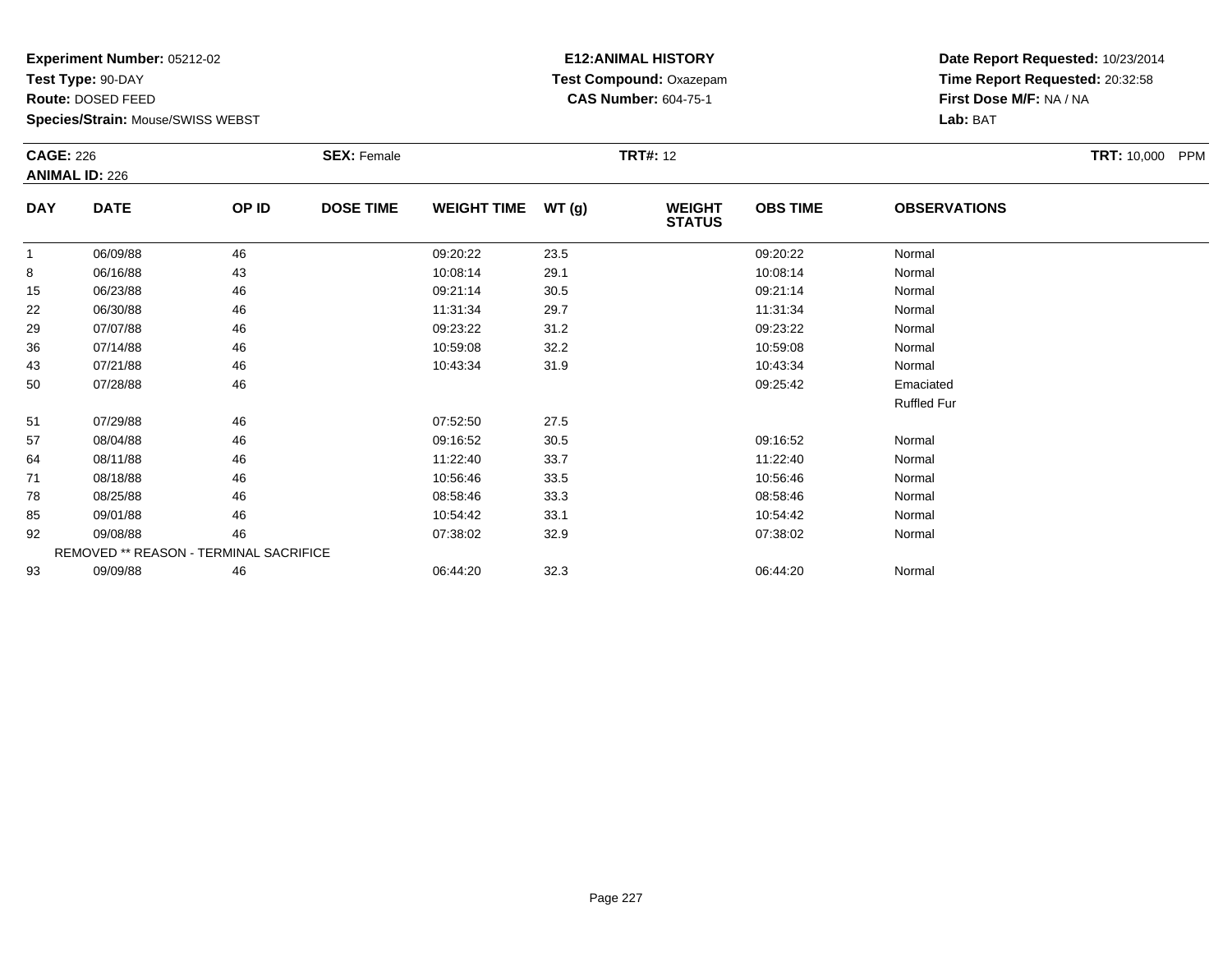**Test Type:** 90-DAY

**Route:** DOSED FEED

**Species/Strain:** Mouse/SWISS WEBST

### **E12:ANIMAL HISTORY Test Compound:** Oxazepam**CAS Number:** 604-75-1

| <b>CAGE: 227</b> | <b>ANIMAL ID: 227</b> |                                        | <b>SEX: Female</b> |                    |      | <b>TRT#: 12</b>                |                 |                     | <b>TRT: 10,000</b><br>PPM |
|------------------|-----------------------|----------------------------------------|--------------------|--------------------|------|--------------------------------|-----------------|---------------------|---------------------------|
| <b>DAY</b>       | <b>DATE</b>           | OP ID                                  | <b>DOSE TIME</b>   | WEIGHT TIME WT (g) |      | <b>WEIGHT</b><br><b>STATUS</b> | <b>OBS TIME</b> | <b>OBSERVATIONS</b> |                           |
|                  | 06/09/88              | 46                                     |                    | 09:20:46           | 19.3 |                                | 09:20:46        | Normal              |                           |
| 8                | 06/16/88              | 43                                     |                    | 10:06:32           | 23.8 |                                | 10:06:32        | Normal              |                           |
| 15               | 06/23/88              | 46                                     |                    | 09:17:00           | 25.4 |                                | 09:17:00        | Normal              |                           |
| 22               | 06/30/88              | 46                                     |                    | 11:32:08           | 26.3 |                                | 11:32:08        | Normal              |                           |
| 29               | 07/07/88              | 46                                     |                    | 09:23:56           | 26.7 |                                | 09:23:56        | Normal              |                           |
| 36               | 07/14/88              | 46                                     |                    | 10:59:40           | 27.6 |                                | 10:59:40        | Normal              |                           |
| 43               | 07/21/88              | 46                                     |                    | 10:44:08           | 27.5 |                                | 10:44:08        | Normal              |                           |
| 50               | 07/28/88              | 46                                     |                    | 09:29:00           | 28.8 |                                | 09:29:00        | Normal              |                           |
| 57               | 08/04/88              | 46                                     |                    | 09:17:30           | 29.6 |                                | 09:17:30        | Normal              |                           |
| 64               | 08/11/88              | 46                                     |                    | 11:23:20           | 29.6 |                                | 11:23:20        | Normal              |                           |
| 71               | 08/18/88              | 46                                     |                    | 10:57:24           | 30.2 |                                | 10:57:24        | Normal              |                           |
| 78               | 08/25/88              | 46                                     |                    | 08:54:32           | 30.6 |                                | 08:54:32        | Normal              |                           |
| 85               | 09/01/88              | 46                                     |                    | 10:55:18           | 29.7 |                                | 10:55:18        | Normal              |                           |
| 92               | 09/08/88              | 46                                     |                    | 07:36:34           | 29.2 |                                | 07:36:34        | Normal              |                           |
|                  |                       | REMOVED ** REASON - TERMINAL SACRIFICE |                    |                    |      |                                |                 |                     |                           |
| 93               | 09/09/88              | 46                                     |                    | 06:44:52           | 28.8 |                                | 06:44:52        | Normal              |                           |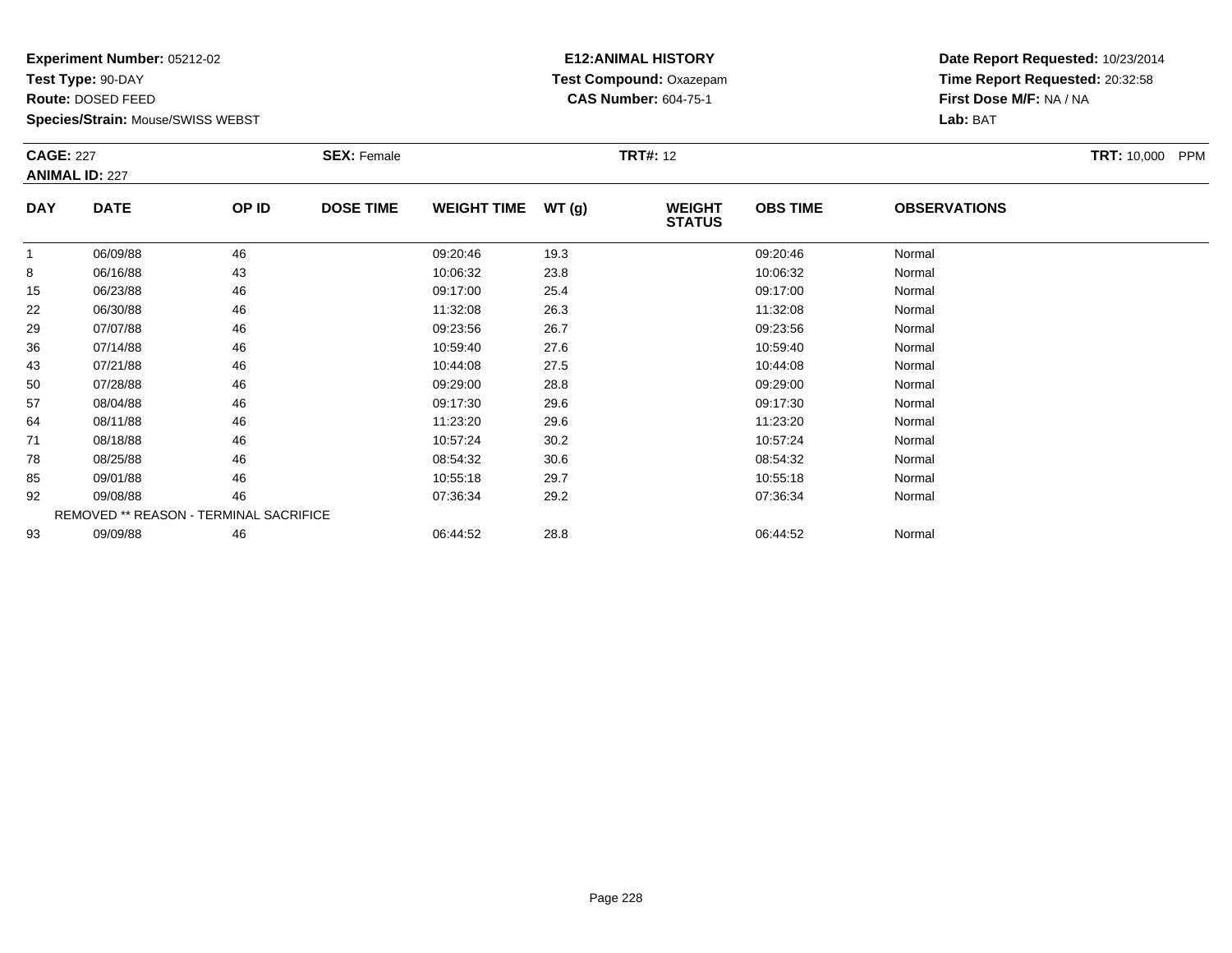**Test Type:** 90-DAY

**Route:** DOSED FEED

**Species/Strain:** Mouse/SWISS WEBST

### **E12:ANIMAL HISTORY Test Compound:** Oxazepam**CAS Number:** 604-75-1

|            | <b>CAGE: 228</b><br><b>ANIMAL ID: 228</b> |                                        | <b>SEX: Female</b> |                    |       | <b>TRT#: 12</b>                |                 | <b>TRT:</b> 10,000 PPM |  |
|------------|-------------------------------------------|----------------------------------------|--------------------|--------------------|-------|--------------------------------|-----------------|------------------------|--|
|            |                                           |                                        |                    |                    |       |                                |                 |                        |  |
| <b>DAY</b> | <b>DATE</b>                               | OP ID                                  | <b>DOSE TIME</b>   | <b>WEIGHT TIME</b> | WT(g) | <b>WEIGHT</b><br><b>STATUS</b> | <b>OBS TIME</b> | <b>OBSERVATIONS</b>    |  |
| 1          | 06/09/88                                  | 46                                     |                    | 09:21:12           | 20.8  |                                | 09:21:12        | Normal                 |  |
| 8          | 06/16/88                                  | 43                                     |                    | 10:07:00           | 26.0  |                                | 10:07:00        | Normal                 |  |
| 15         | 06/23/88                                  | 46                                     |                    | 09:18:44           | 26.8  |                                | 09:18:44        | Normal                 |  |
| 22         | 06/30/88                                  | 46                                     |                    | 11:29:52           | 28.2  |                                | 11:29:52        | Normal                 |  |
| 29         | 07/07/88                                  | 46                                     |                    | 09:21:36           | 29.2  |                                | 09:21:36        | Normal                 |  |
| 36         | 07/14/88                                  | 46                                     |                    | 11:00:28           | 30.9  |                                | 11:00:28        | Normal                 |  |
| 43         | 07/21/88                                  | 46                                     |                    | 10:44:44           | 29.0  |                                | 10:44:44        | Normal                 |  |
| 50         | 07/28/88                                  | 46                                     |                    | 09:29:46           | 31.9  |                                | 09:29:46        | Normal                 |  |
| 57         | 08/04/88                                  | 46                                     |                    | 09:18:06           | 32.1  |                                | 09:18:06        | Normal                 |  |
| 64         | 08/11/88                                  | 46                                     |                    | 11:23:52           | 33.0  |                                | 11:23:52        | Normal                 |  |
| 71         | 08/18/88                                  | 46                                     |                    | 10:57:52           | 33.0  |                                | 10:57:52        | Normal                 |  |
| 78         | 08/25/88                                  | 46                                     |                    | 08:57:06           | 33.5  |                                | 08:57:06        | Normal                 |  |
| 85         | 09/01/88                                  | 46                                     |                    | 10:55:56           | 32.8  |                                | 10:55:56        | Normal                 |  |
| 92         | 09/08/88                                  | 46                                     |                    | 07:37:06           | 32.4  |                                | 07:37:06        | Normal                 |  |
|            |                                           | REMOVED ** REASON - TERMINAL SACRIFICE |                    |                    |       |                                |                 |                        |  |
| 93         | 09/09/88                                  | 46                                     |                    | 06:45:28           | 31.9  |                                | 06:45:28        | Normal                 |  |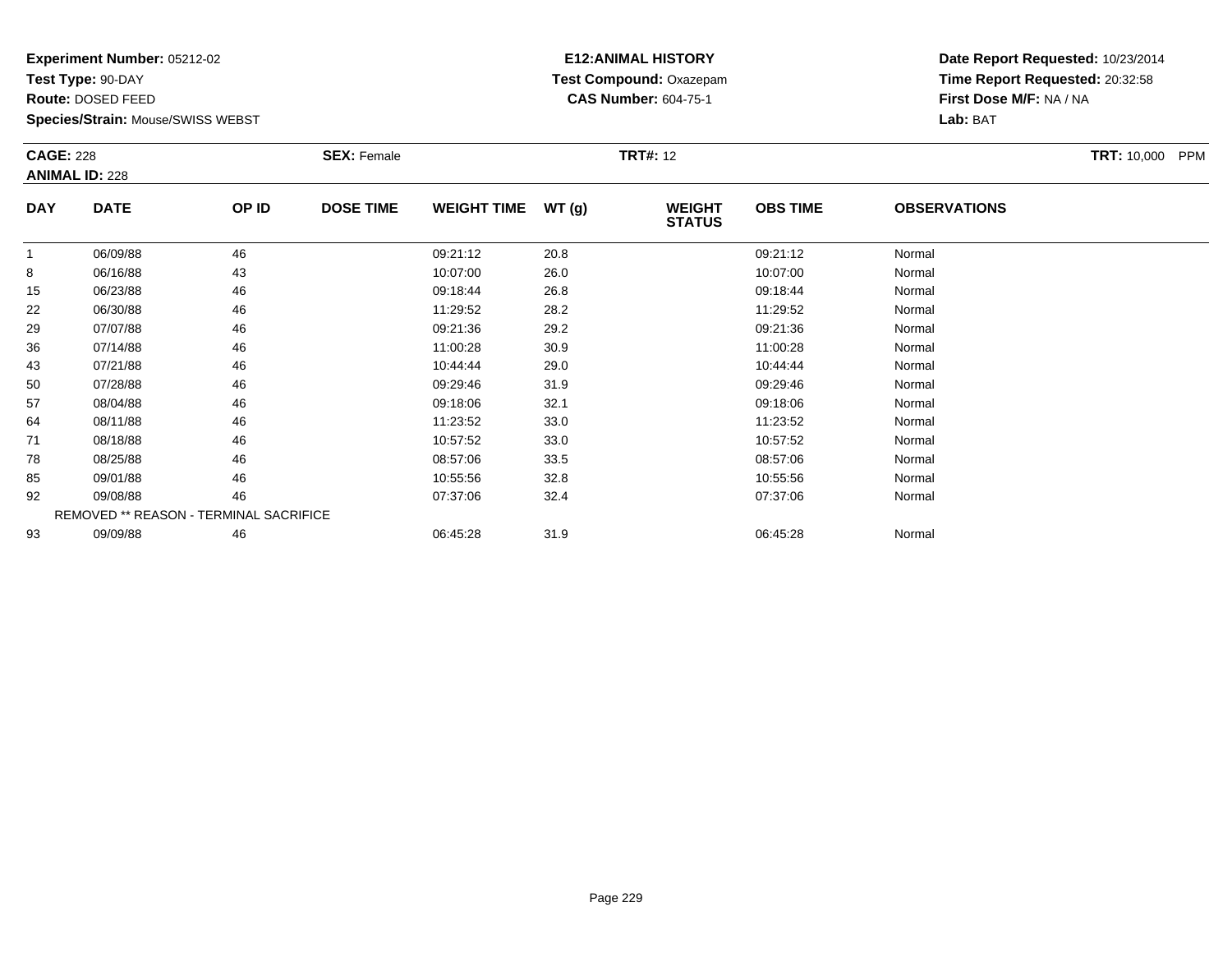**Test Type:** 90-DAY

**Route:** DOSED FEED

**Species/Strain:** Mouse/SWISS WEBST

### **E12:ANIMAL HISTORY Test Compound:** Oxazepam**CAS Number:** 604-75-1

|            | <b>CAGE: 229</b><br><b>ANIMAL ID: 229</b> |       | <b>SEX: Female</b> |                    |       | <b>TRT#: 12</b>                |                 | <b>TRT:</b> 10,000 PPM        |  |
|------------|-------------------------------------------|-------|--------------------|--------------------|-------|--------------------------------|-----------------|-------------------------------|--|
| <b>DAY</b> | <b>DATE</b>                               | OP ID | <b>DOSE TIME</b>   | <b>WEIGHT TIME</b> | WT(g) | <b>WEIGHT</b><br><b>STATUS</b> | <b>OBS TIME</b> | <b>OBSERVATIONS</b>           |  |
|            | 06/09/88                                  | 46    |                    | 09:21:34           | 21.9  |                                | 09:21:34        | Normal                        |  |
| 8          | 06/16/88                                  | 43    |                    | 10:07:22           | 26.5  |                                | 10:07:22        | Hypoactivity                  |  |
| 15         | 06/23/88                                  | 46    |                    | 09:19:32           | 28.1  |                                | 09:19:32        | Normal                        |  |
| 22         | 06/30/88                                  | 46    |                    | 11:30:28           | 30.2  |                                | 11:30:28        | Normal                        |  |
| 29         | 07/07/88                                  | 46    |                    | 09:22:14           | 30.2  |                                | 09:22:14        | Normal                        |  |
| 36         | 07/14/88                                  | 46    |                    | 10:56:58           | 31.5  |                                | 10:56:58        | Normal                        |  |
| 43         | 07/21/88                                  | 46    |                    | 10:42:22           | 31.9  |                                | 10:42:22        | Normal                        |  |
| 50         | 07/28/88                                  | 46    |                    | 09:30:30           | 32.7  |                                | 09:30:30        | Normal                        |  |
| 57         | 08/04/88                                  | 46    |                    | 09:18:42           | 33.0  |                                | 09:18:42        | Normal                        |  |
| 64         | 08/11/88                                  | 46    |                    | 11:24:40           | 33.6  |                                | 11:24:40        | Normal                        |  |
| 71         | 08/18/88                                  | 46    |                    | 10:58:20           | 33.3  |                                | 10:58:20        | Normal                        |  |
| 78         | 08/25/88                                  | 46    |                    | 08:57:40           | 33.5  |                                | 08:57:40        | Normal                        |  |
| 85         | 09/01/88                                  | 46    |                    | 10:56:32           | 34.3  |                                | 10:56:32        | Normal                        |  |
|            | REMOVED ** REASON - MORIBUND SACRIFICE    |       |                    |                    |       |                                |                 |                               |  |
| 90         | 09/06/88                                  | 46    |                    | 09:10:38           | 27.4  |                                | 09:10:38        | Limb Paralysis Right Rear Leg |  |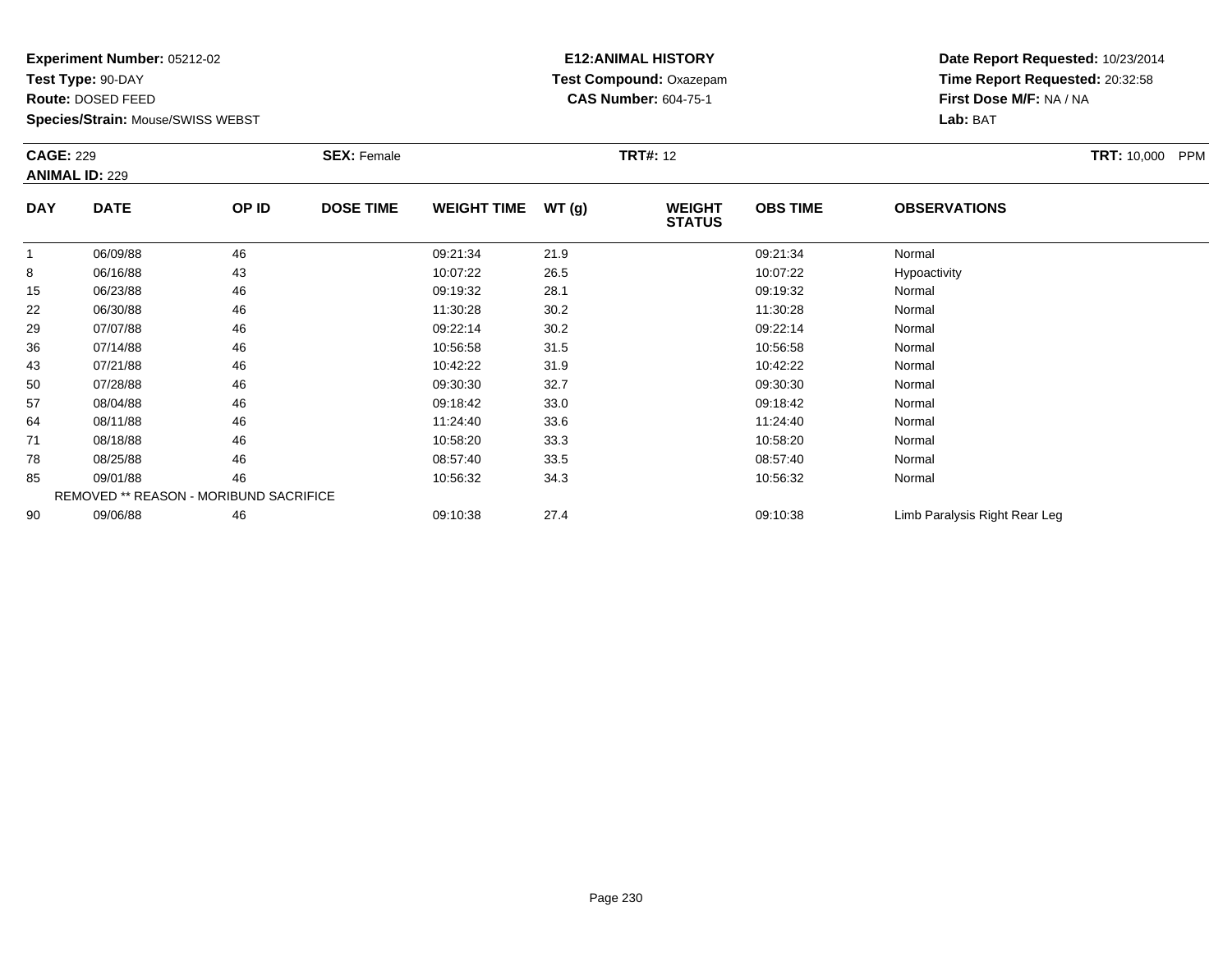**Test Type:** 90-DAY

**Route:** DOSED FEED

**Species/Strain:** Mouse/SWISS WEBST

### **E12:ANIMAL HISTORY Test Compound:** Oxazepam**CAS Number:** 604-75-1

| <b>CAGE: 230</b><br><b>ANIMAL ID: 230</b> |                                        |       | <b>SEX: Female</b> |                    | <b>TRT#: 12</b> |                                |                 |                     | <b>TRT:</b> 10,000 PPM |
|-------------------------------------------|----------------------------------------|-------|--------------------|--------------------|-----------------|--------------------------------|-----------------|---------------------|------------------------|
| <b>DAY</b>                                | <b>DATE</b>                            | OP ID | <b>DOSE TIME</b>   | <b>WEIGHT TIME</b> | WT(g)           | <b>WEIGHT</b><br><b>STATUS</b> | <b>OBS TIME</b> | <b>OBSERVATIONS</b> |                        |
| 1                                         | 06/09/88                               | 46    |                    | 09:22:08           | 21.5            |                                | 09:22:08        | Normal              |                        |
| 8                                         | 06/16/88                               | 43    |                    | 10:07:52           | 22.1            |                                | 10:07:52        | Normal              |                        |
| 15                                        | 06/23/88                               | 46    |                    | 09:20:24           | 23.5            |                                | 09:20:24        | Normal              |                        |
| 22                                        | 06/30/88                               | 46    |                    | 11:31:00           | 25.2            |                                | 11:31:00        | Normal              |                        |
| 29                                        | 07/07/88                               | 46    |                    | 09:22:50           | 26.1            |                                | 09:22:50        | Normal              |                        |
| 36                                        | 07/14/88                               | 46    |                    | 10:58:22           | 27.3            |                                | 10:58:22        | Normal              |                        |
| 43                                        | 07/21/88                               | 46    |                    | 10:43:00           | 28.2            |                                | 10:43:00        | Normal              |                        |
| 50                                        | 07/28/88                               | 46    |                    | 09:24:18           | 29.6            |                                | 09:24:18        | Normal              |                        |
| 57                                        | 08/04/88                               | 46    |                    | 09:16:16           | 29.9            |                                | 09:16:16        | Normal              |                        |
| 64                                        | 08/11/88                               | 46    |                    | 11:25:14           | 30.3            |                                | 11:25:14        | Normal              |                        |
| 71                                        | 08/18/88                               | 46    |                    | 10:58:48           | 30.7            |                                | 10:58:48        | Normal              |                        |
| 78                                        | 08/25/88                               | 46    |                    | 08:58:14           | 31.3            |                                | 08:58:14        | Normal              |                        |
| 85                                        | 09/01/88                               | 46    |                    | 10:57:06           | 31.0            |                                | 10:57:06        | Normal              |                        |
| 92                                        | 09/08/88                               | 46    |                    | 07:37:32           | 30.7            |                                | 07:37:32        | Normal              |                        |
|                                           | REMOVED ** REASON - TERMINAL SACRIFICE |       |                    |                    |                 |                                |                 |                     |                        |
| 93                                        | 09/09/88                               | 46    |                    | 06:45:58           | 30.7            |                                | 06:45:58        | Normal              |                        |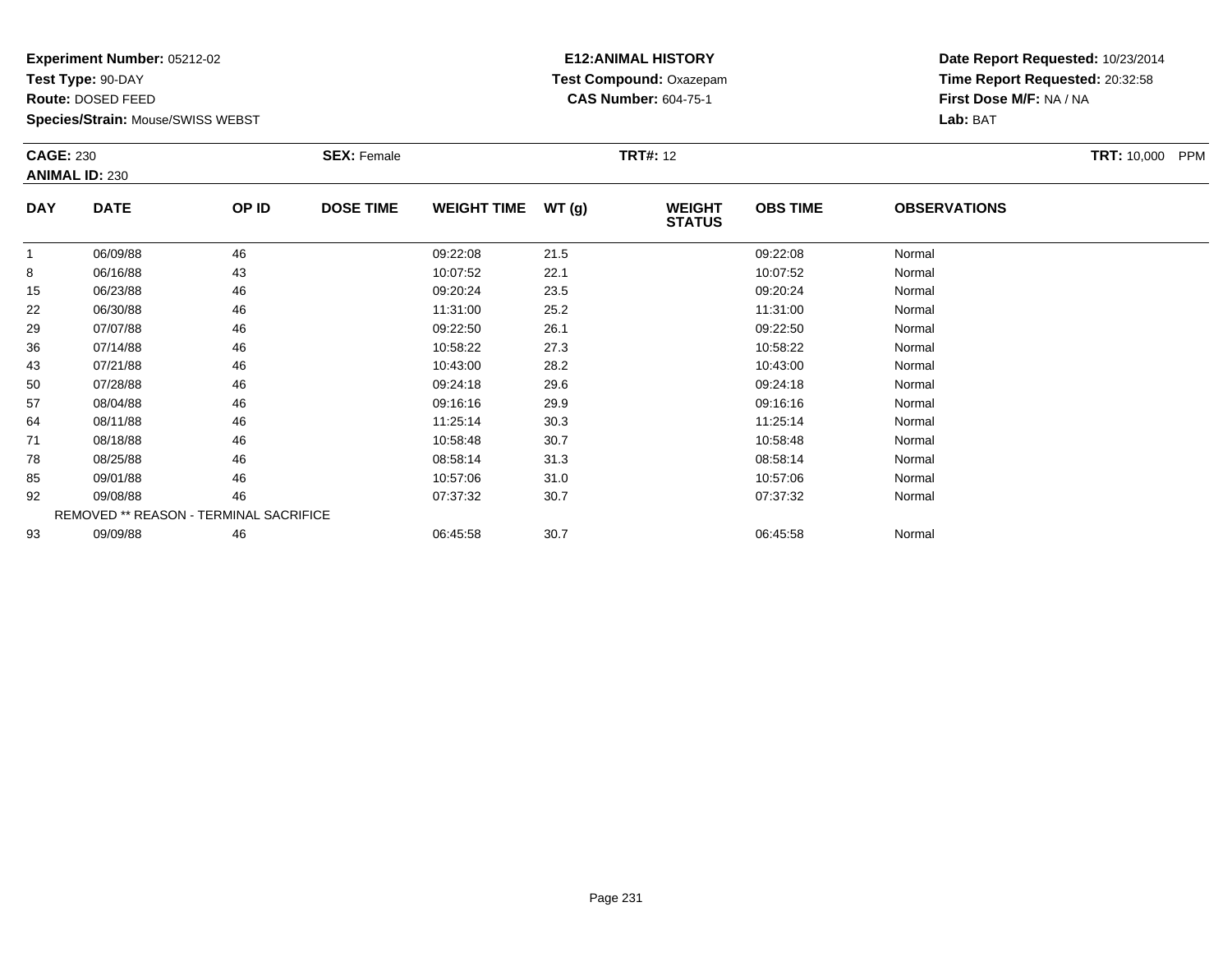|                                           | Experiment Number: 05212-02<br>Test Type: 90-DAY<br>Route: DOSED FEED<br><b>Species/Strain: Mouse/SWISS WEBST</b> |                                                      |                    |                              |       | <b>E12: ANIMAL HISTORY</b><br><b>Test Compound: Oxazepam</b><br><b>CAS Number: 604-75-1</b> | Date Report Requested: 10/23/2014<br>Time Report Requested: 20:32:58<br>First Dose M/F: NA / NA<br>Lab: BAT |                     |
|-------------------------------------------|-------------------------------------------------------------------------------------------------------------------|------------------------------------------------------|--------------------|------------------------------|-------|---------------------------------------------------------------------------------------------|-------------------------------------------------------------------------------------------------------------|---------------------|
| <b>CAGE: 231</b><br><b>ANIMAL ID: 231</b> |                                                                                                                   |                                                      | <b>SEX: Female</b> |                              |       | <b>TRT#: 12</b>                                                                             | <b>TRT: 10,000 PPM</b>                                                                                      |                     |
| <b>DAY</b>                                | <b>DATE</b>                                                                                                       | OP ID                                                | <b>DOSE TIME</b>   | <b>WEIGHT TIME</b>           | WT(q) | <b>WEIGHT</b><br><b>STATUS</b>                                                              | <b>OBS TIME</b>                                                                                             | <b>OBSERVATIONS</b> |
|                                           | 06/09/88                                                                                                          | 46<br><b>REMOVED ** REASON - SCHEDULED SACRIFICE</b> |                    | 08:12:20                     | 21.8  |                                                                                             | 08:12:20                                                                                                    | Normal              |
| 8                                         | 06/16/88<br>43                                                                                                    |                                                      |                    | 23.4<br>07:29:58<br>07:29:58 |       |                                                                                             | Hypoactivity                                                                                                |                     |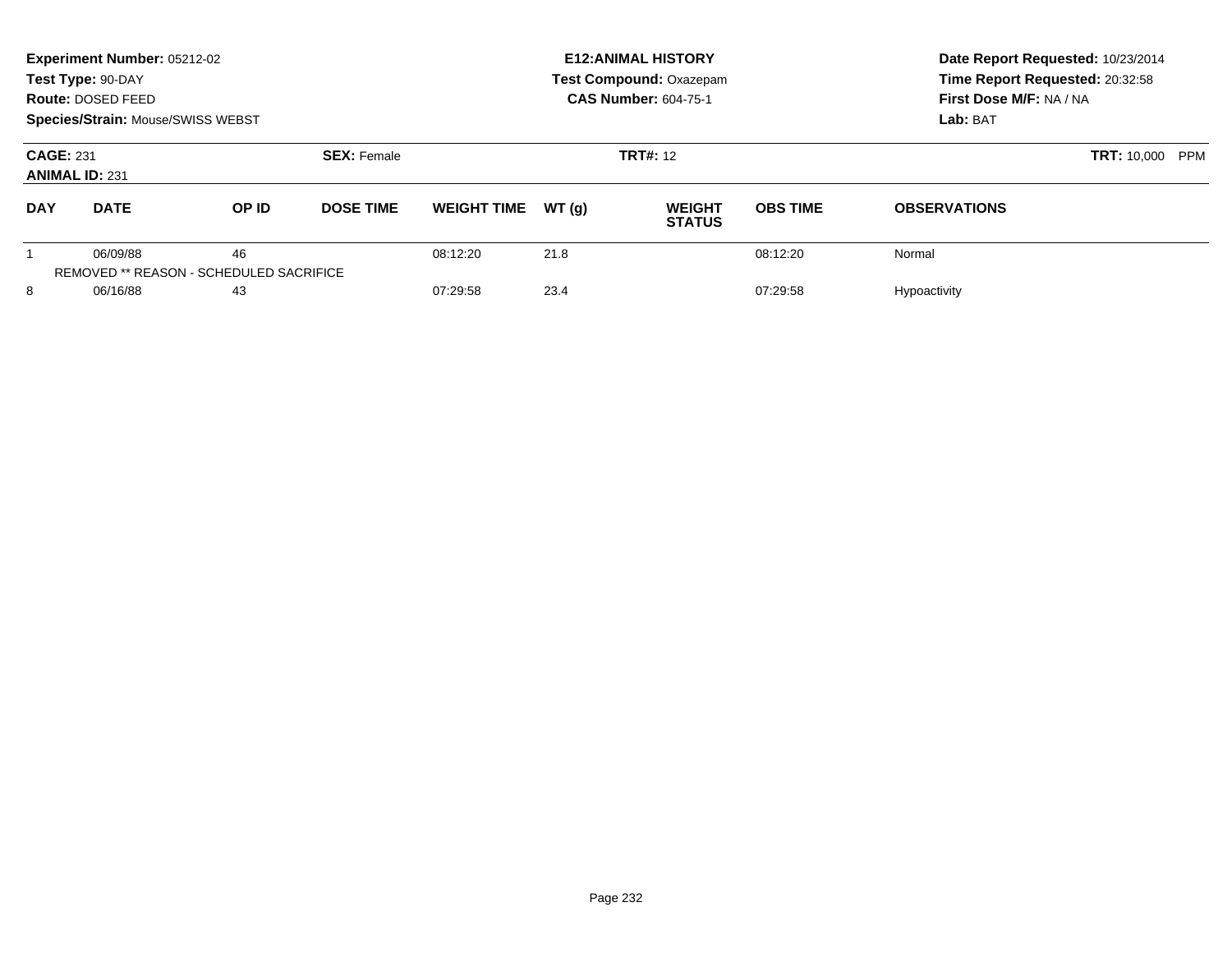|                                                                  | Experiment Number: 05212-02<br>Test Type: 90-DAY<br>Route: DOSED FEED<br><b>Species/Strain: Mouse/SWISS WEBST</b> |          |                    |                    |          | <b>E12: ANIMAL HISTORY</b><br><b>Test Compound: Oxazepam</b><br><b>CAS Number: 604-75-1</b> | Date Report Requested: 10/23/2014<br>Time Report Requested: 20:32:58<br>First Dose M/F: NA / NA<br>Lab: BAT |                     |
|------------------------------------------------------------------|-------------------------------------------------------------------------------------------------------------------|----------|--------------------|--------------------|----------|---------------------------------------------------------------------------------------------|-------------------------------------------------------------------------------------------------------------|---------------------|
| <b>CAGE: 232</b><br><b>ANIMAL ID: 232</b>                        |                                                                                                                   |          | <b>SEX: Female</b> |                    |          | <b>TRT#: 12</b>                                                                             | <b>TRT: 10,000 PPM</b>                                                                                      |                     |
| <b>DAY</b>                                                       | <b>DATE</b>                                                                                                       | OP ID    | <b>DOSE TIME</b>   | <b>WEIGHT TIME</b> | WT(q)    | <b>WEIGHT</b><br><b>STATUS</b>                                                              | <b>OBS TIME</b>                                                                                             | <b>OBSERVATIONS</b> |
| 46<br>06/09/88<br><b>REMOVED ** REASON - SCHEDULED SACRIFICE</b> |                                                                                                                   | 08:12:48 | 23.6               |                    | 08:12:48 | Normal                                                                                      |                                                                                                             |                     |
| 8                                                                | 06/16/88<br>43                                                                                                    |          |                    | 07:26:52           | 26.6     |                                                                                             | 07:26:52                                                                                                    | Normal              |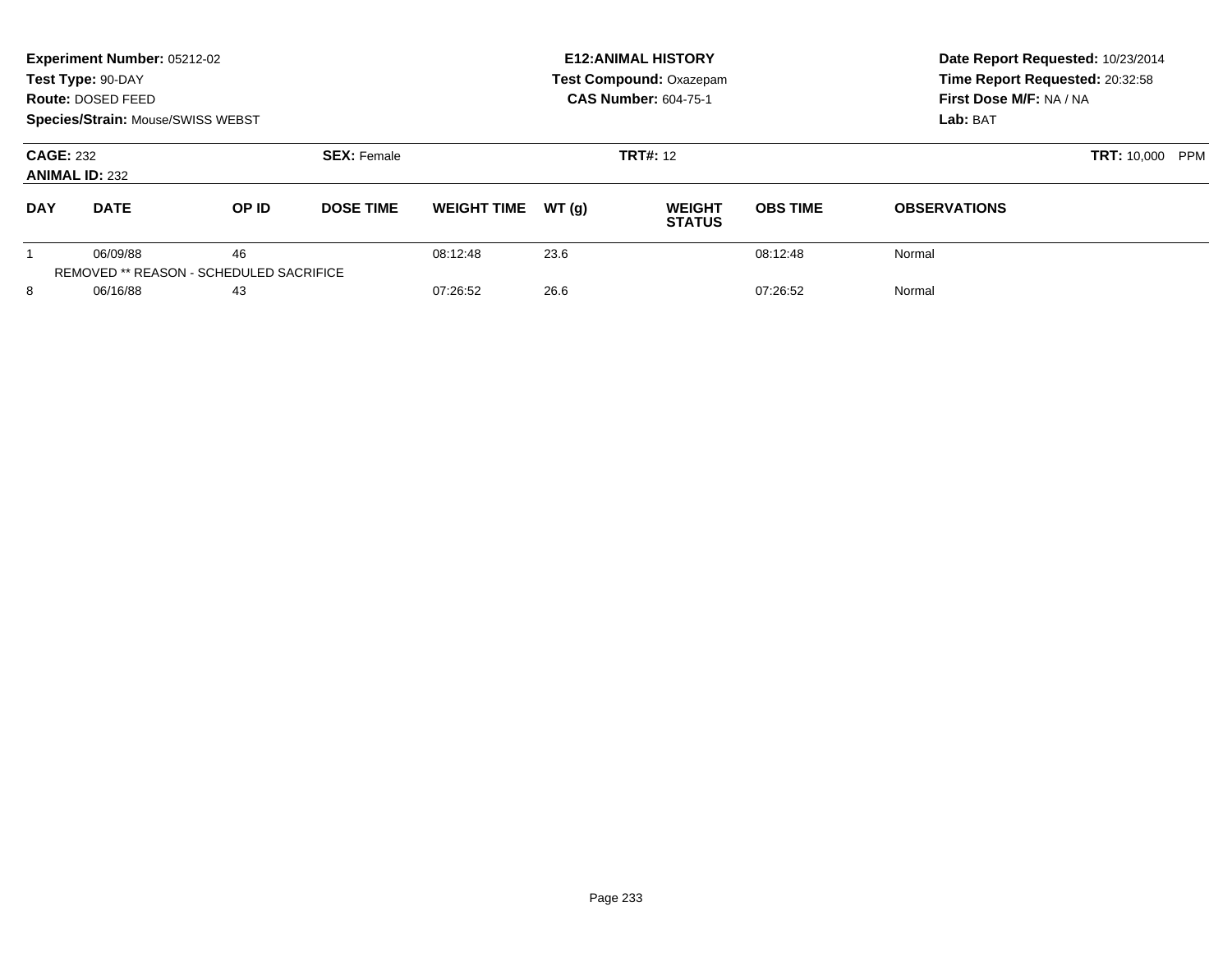|                                           | Experiment Number: 05212-02<br>Test Type: 90-DAY<br>Route: DOSED FEED<br><b>Species/Strain: Mouse/SWISS WEBST</b> |                                                      |                    |                    |       | <b>E12: ANIMAL HISTORY</b><br><b>Test Compound: Oxazepam</b><br><b>CAS Number: 604-75-1</b> | Date Report Requested: 10/23/2014<br>Time Report Requested: 20:32:58<br>First Dose M/F: NA / NA<br>Lab: BAT |                     |
|-------------------------------------------|-------------------------------------------------------------------------------------------------------------------|------------------------------------------------------|--------------------|--------------------|-------|---------------------------------------------------------------------------------------------|-------------------------------------------------------------------------------------------------------------|---------------------|
| <b>CAGE: 233</b><br><b>ANIMAL ID: 233</b> |                                                                                                                   |                                                      | <b>SEX: Female</b> |                    |       | <b>TRT#: 12</b>                                                                             | <b>TRT: 10,000 PPM</b>                                                                                      |                     |
| <b>DAY</b>                                | <b>DATE</b>                                                                                                       | OP ID                                                | <b>DOSE TIME</b>   | <b>WEIGHT TIME</b> | WT(q) | <b>WEIGHT</b><br><b>STATUS</b>                                                              | <b>OBS TIME</b>                                                                                             | <b>OBSERVATIONS</b> |
|                                           | 06/09/88                                                                                                          | 46<br><b>REMOVED ** REASON - SCHEDULED SACRIFICE</b> |                    | 08:13:16           | 23.2  |                                                                                             | 08:13:16                                                                                                    | Normal              |
| 8                                         | 06/16/88<br>43                                                                                                    |                                                      |                    | 07:27:50           | 25.2  |                                                                                             | 07:27:50                                                                                                    | Normal              |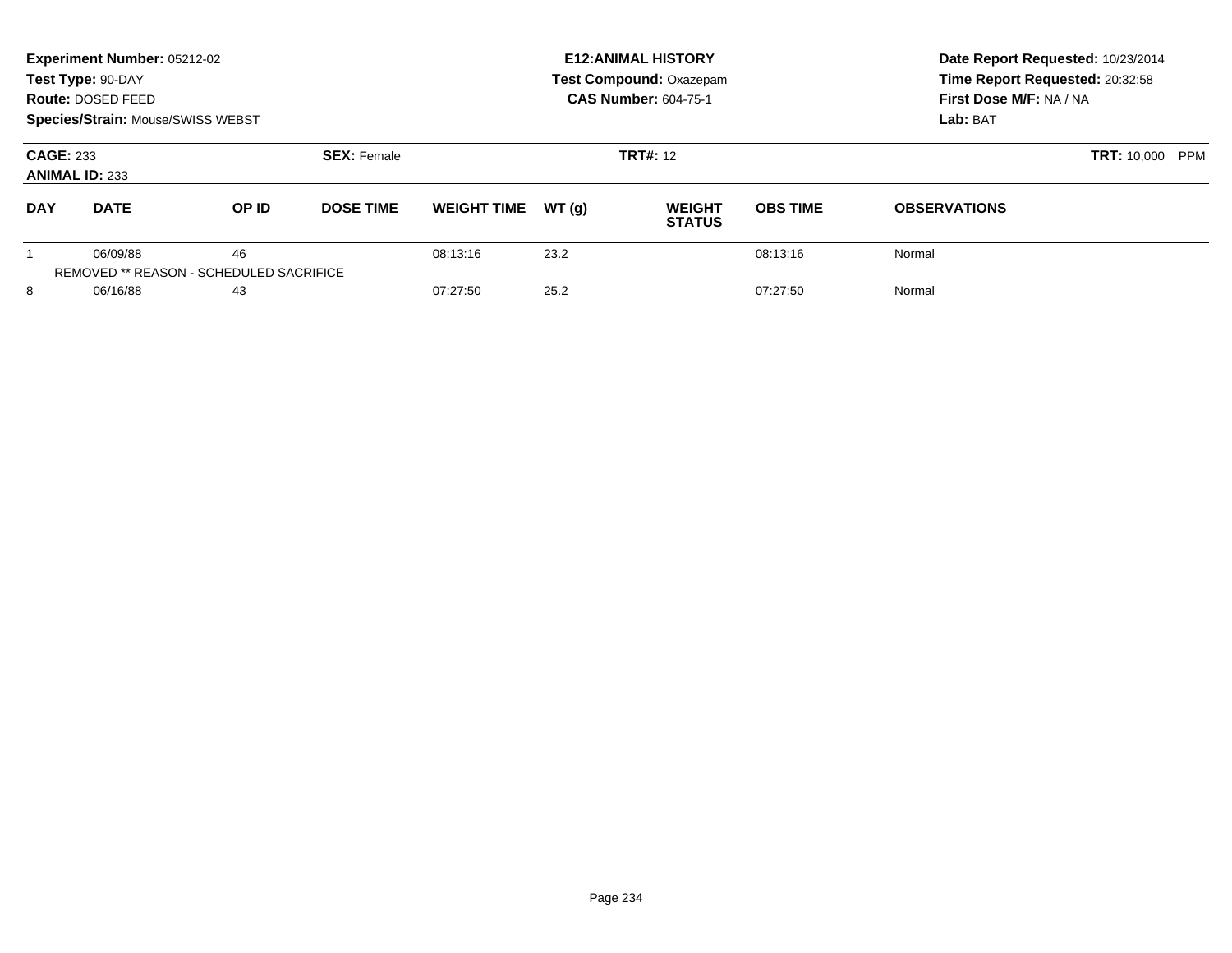|                                           | Experiment Number: 05212-02<br>Test Type: 90-DAY<br>Route: DOSED FEED<br>Species/Strain: Mouse/SWISS WEBST |                                                      |                    |                    |       | <b>E12: ANIMAL HISTORY</b><br>Test Compound: Oxazepam<br><b>CAS Number: 604-75-1</b> | Date Report Requested: 10/23/2014<br>Time Report Requested: 20:32:58<br>First Dose M/F: NA / NA<br>Lab: BAT |                     |
|-------------------------------------------|------------------------------------------------------------------------------------------------------------|------------------------------------------------------|--------------------|--------------------|-------|--------------------------------------------------------------------------------------|-------------------------------------------------------------------------------------------------------------|---------------------|
| <b>CAGE: 234</b><br><b>ANIMAL ID: 234</b> |                                                                                                            |                                                      | <b>SEX: Female</b> |                    |       | <b>TRT#: 12</b>                                                                      | <b>TRT: 10,000 PPM</b>                                                                                      |                     |
| <b>DAY</b>                                | <b>DATE</b>                                                                                                | OP ID                                                | <b>DOSE TIME</b>   | <b>WEIGHT TIME</b> | WT(q) | <b>WEIGHT</b><br><b>STATUS</b>                                                       | <b>OBS TIME</b>                                                                                             | <b>OBSERVATIONS</b> |
|                                           | 06/09/88                                                                                                   | 46<br><b>REMOVED ** REASON - SCHEDULED SACRIFICE</b> |                    | 08:13:40           | 21.6  |                                                                                      | 08:13:40                                                                                                    | Normal              |
| 8                                         | 06/16/88                                                                                                   |                                                      |                    | 07:28:32           | 21.4  |                                                                                      | 07:28:32                                                                                                    | Hypoactivity        |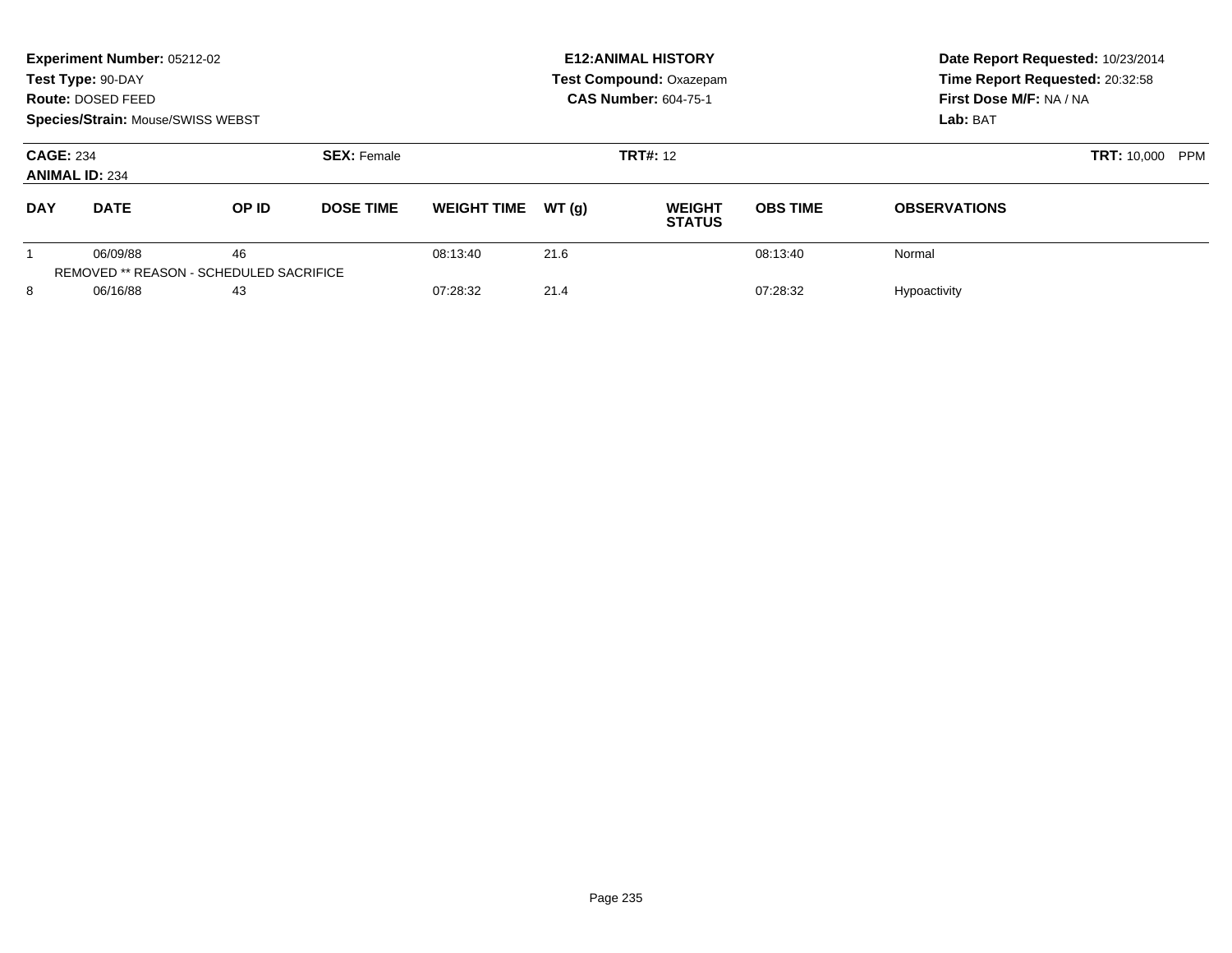|                                           | Experiment Number: 05212-02<br>Test Type: 90-DAY<br>Route: DOSED FEED<br><b>Species/Strain: Mouse/SWISS WEBST</b> |       |                    |                              |       | <b>E12: ANIMAL HISTORY</b><br><b>Test Compound: Oxazepam</b><br><b>CAS Number: 604-75-1</b> | Date Report Requested: 10/23/2014<br>Time Report Requested: 20:32:58<br>First Dose M/F: NA / NA<br>Lab: BAT |                     |  |
|-------------------------------------------|-------------------------------------------------------------------------------------------------------------------|-------|--------------------|------------------------------|-------|---------------------------------------------------------------------------------------------|-------------------------------------------------------------------------------------------------------------|---------------------|--|
| <b>CAGE: 235</b><br><b>ANIMAL ID: 235</b> |                                                                                                                   |       | <b>SEX: Female</b> |                              |       | <b>TRT#: 12</b>                                                                             | <b>TRT: 10,000</b>                                                                                          | PPM                 |  |
| <b>DAY</b>                                | <b>DATE</b>                                                                                                       | OP ID | <b>DOSE TIME</b>   | <b>WEIGHT TIME</b>           | WT(q) | <b>WEIGHT</b><br><b>STATUS</b>                                                              | <b>OBS TIME</b>                                                                                             | <b>OBSERVATIONS</b> |  |
|                                           | 06/09/88<br><b>REMOVED ** REASON - SCHEDULED SACRIFICE</b>                                                        | 46    |                    | 08:14:12                     | 23.9  |                                                                                             | 08:14:12                                                                                                    | Normal              |  |
| 8                                         | 06/16/88<br>43                                                                                                    |       |                    | 26.6<br>07:29:22<br>07:29:22 |       |                                                                                             | Normal                                                                                                      |                     |  |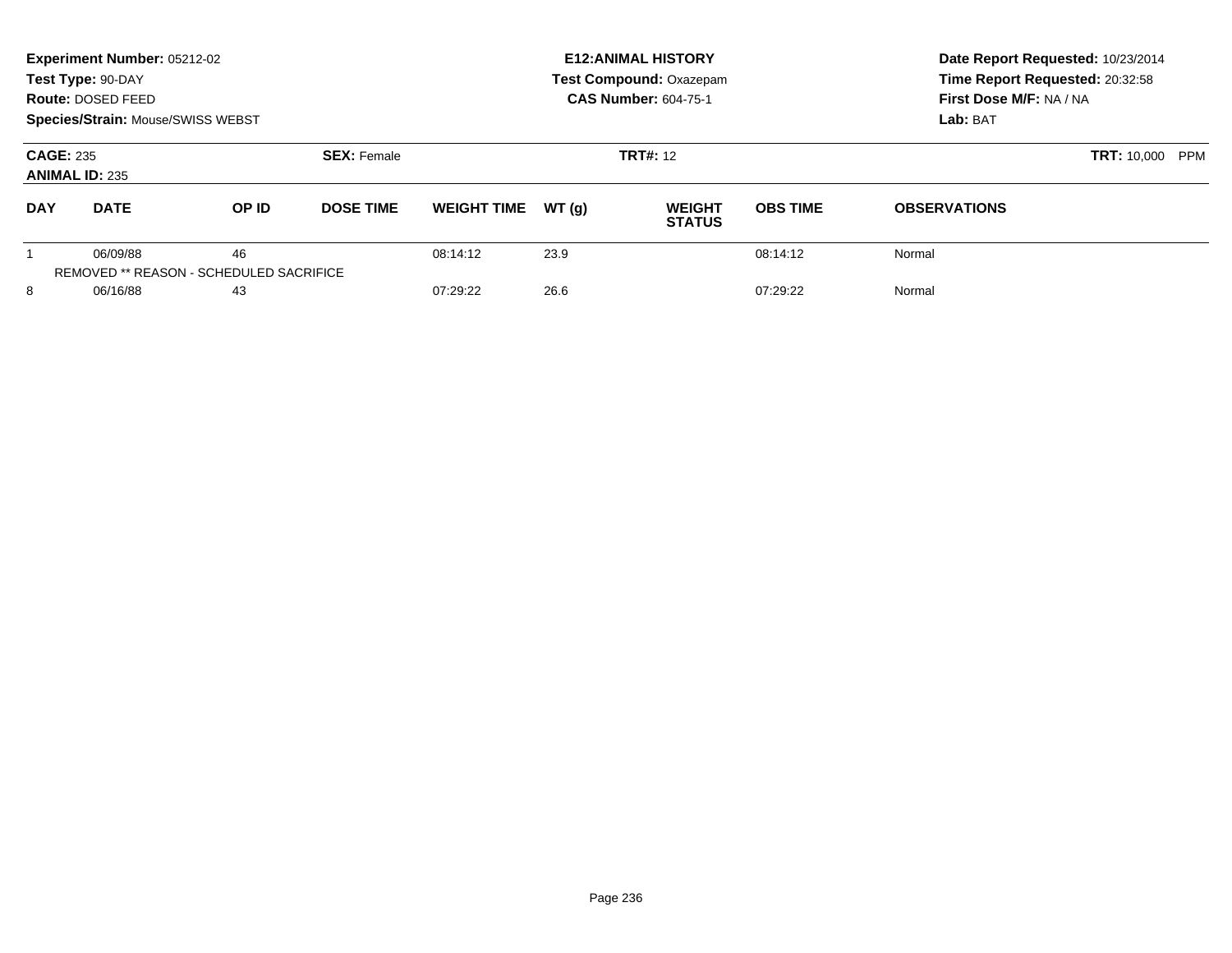**Test Type:** 90-DAY

**Route:** DOSED FEED

**Species/Strain:** Mouse/SWISS WEBST

### **E12:ANIMAL HISTORY Test Compound:** Oxazepam**CAS Number:** 604-75-1

|            | <b>CAGE: 236</b><br><b>ANIMAL ID: 236</b> |       | <b>SEX: Female</b> |                    |       | <b>TRT#: 12</b>                |                 | <b>TRT: 10,000</b><br><b>PPM</b> |  |
|------------|-------------------------------------------|-------|--------------------|--------------------|-------|--------------------------------|-----------------|----------------------------------|--|
| <b>DAY</b> | <b>DATE</b>                               | OP ID | <b>DOSE TIME</b>   | <b>WEIGHT TIME</b> | WT(g) | <b>WEIGHT</b><br><b>STATUS</b> | <b>OBS TIME</b> | <b>OBSERVATIONS</b>              |  |
| 1          | 06/09/88                                  | 46    |                    | 08:14:52           | 22.1  |                                | 08:14:52        | Normal                           |  |
| 8          | 06/16/88                                  | 43    |                    | 09:49:40           | 25.2  |                                | 09:49:40        | Normal                           |  |
| 15         | 06/23/88                                  | 46    |                    | 11:10:16           | 27.2  |                                | 11:10:16        | Normal                           |  |
| 22         | 06/30/88                                  | 46    |                    | 09:32:38           | 28.0  |                                | 09:32:38        | Normal                           |  |
| 29         | 07/07/88                                  | 46    |                    | 10:59:04           | 29.6  |                                | 10:59:04        | Normal                           |  |
| 36         | 07/14/88                                  | 46    |                    | 13:55:40           | 29.9  |                                | 13:55:40        | Normal                           |  |
| 43         | 07/21/88                                  | 46    |                    | 11:11:10           | 30.5  |                                | 11:11:10        | Normal                           |  |
| 50         | 07/28/88                                  | 46    |                    | 11:06:06           | 31.3  |                                | 11:06:06        | Normal                           |  |
| 57         | 08/04/88                                  | 46    |                    | 10:58:12           | 32.2  |                                | 10:58:12        | Normal                           |  |
| 64         | 08/11/88                                  | 46    |                    | 09:13:08           | 33.5  |                                | 09:13:08        | Normal                           |  |
| 71         | 08/18/88                                  | 46    |                    | 09:25:30           | 33.3  |                                | 09:25:30        | Normal                           |  |
|            | REMOVED ** REASON - SCHEDULED SACRIFICE   |       |                    |                    |       |                                |                 |                                  |  |
| 78         | 08/25/88                                  | 46    |                    | 07:55:24           | 32.9  |                                | 07:55:24        | Normal                           |  |
|            |                                           |       |                    |                    |       |                                |                 |                                  |  |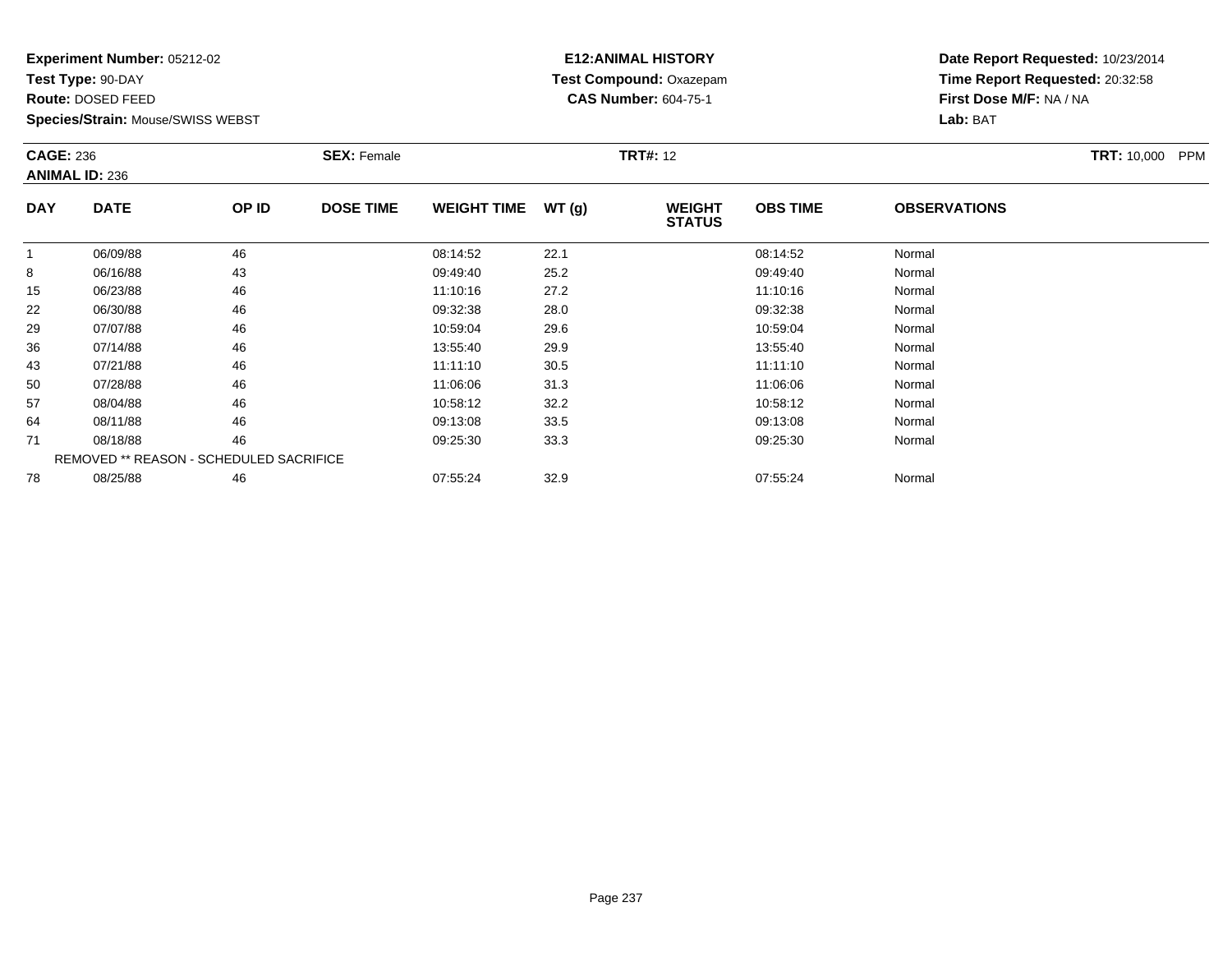**Test Type:** 90-DAY

**Route:** DOSED FEED

**Species/Strain:** Mouse/SWISS WEBST

### **E12:ANIMAL HISTORY Test Compound:** Oxazepam**CAS Number:** 604-75-1

|            | <b>CAGE: 237</b><br><b>ANIMAL ID: 237</b> |                                         | <b>SEX: Female</b> |                    |       | <b>TRT#: 12</b>                |                 | <b>TRT: 10,000</b><br><b>PPM</b> |  |
|------------|-------------------------------------------|-----------------------------------------|--------------------|--------------------|-------|--------------------------------|-----------------|----------------------------------|--|
| <b>DAY</b> | <b>DATE</b>                               | OP ID                                   | <b>DOSE TIME</b>   | <b>WEIGHT TIME</b> | WT(g) | <b>WEIGHT</b><br><b>STATUS</b> | <b>OBS TIME</b> | <b>OBSERVATIONS</b>              |  |
|            | 06/09/88                                  | 46                                      |                    | 08:15:22           | 22.7  |                                | 08:15:22        | Normal                           |  |
| 8          | 06/16/88                                  | 43                                      |                    | 09:48:14           | 26.8  |                                | 09:48:14        | Normal                           |  |
| 15         | 06/23/88                                  | 46                                      |                    | 11:04:28           | 29.0  |                                | 11:04:28        | Normal                           |  |
| 22         | 06/30/88                                  | 46                                      |                    | 09:33:28           | 29.6  |                                | 09:33:28        | Normal                           |  |
| 29         | 07/07/88                                  | 46                                      |                    | 10:59:38           | 30.1  |                                | 10:59:38        | Normal                           |  |
| 36         | 07/14/88                                  | 46                                      |                    | 13:56:12           | 30.9  |                                | 13:56:12        | Normal                           |  |
| 43         | 07/21/88                                  | 46                                      |                    | 11:11:48           | 30.7  |                                | 11:11:48        | Normal                           |  |
| 50         | 07/28/88                                  | 46                                      |                    | 11:06:42           | 31.9  |                                | 11:06:42        | Normal                           |  |
| 57         | 08/04/88                                  | 46                                      |                    | 10:58:52           | 32.4  |                                | 10:58:52        | Normal                           |  |
| 64         | 08/11/88                                  | 46                                      |                    | 09:14:14           | 33.8  |                                | 09:14:14        | Normal                           |  |
| 71         | 08/18/88                                  | 46                                      |                    | 09:26:02           | 33.5  |                                | 09:26:02        | Normal                           |  |
|            |                                           | REMOVED ** REASON - SCHEDULED SACRIFICE |                    |                    |       |                                |                 |                                  |  |
| 78         | 08/25/88                                  | 46                                      |                    | 08:05:40           | 33.5  |                                | 08:05:40        | Normal                           |  |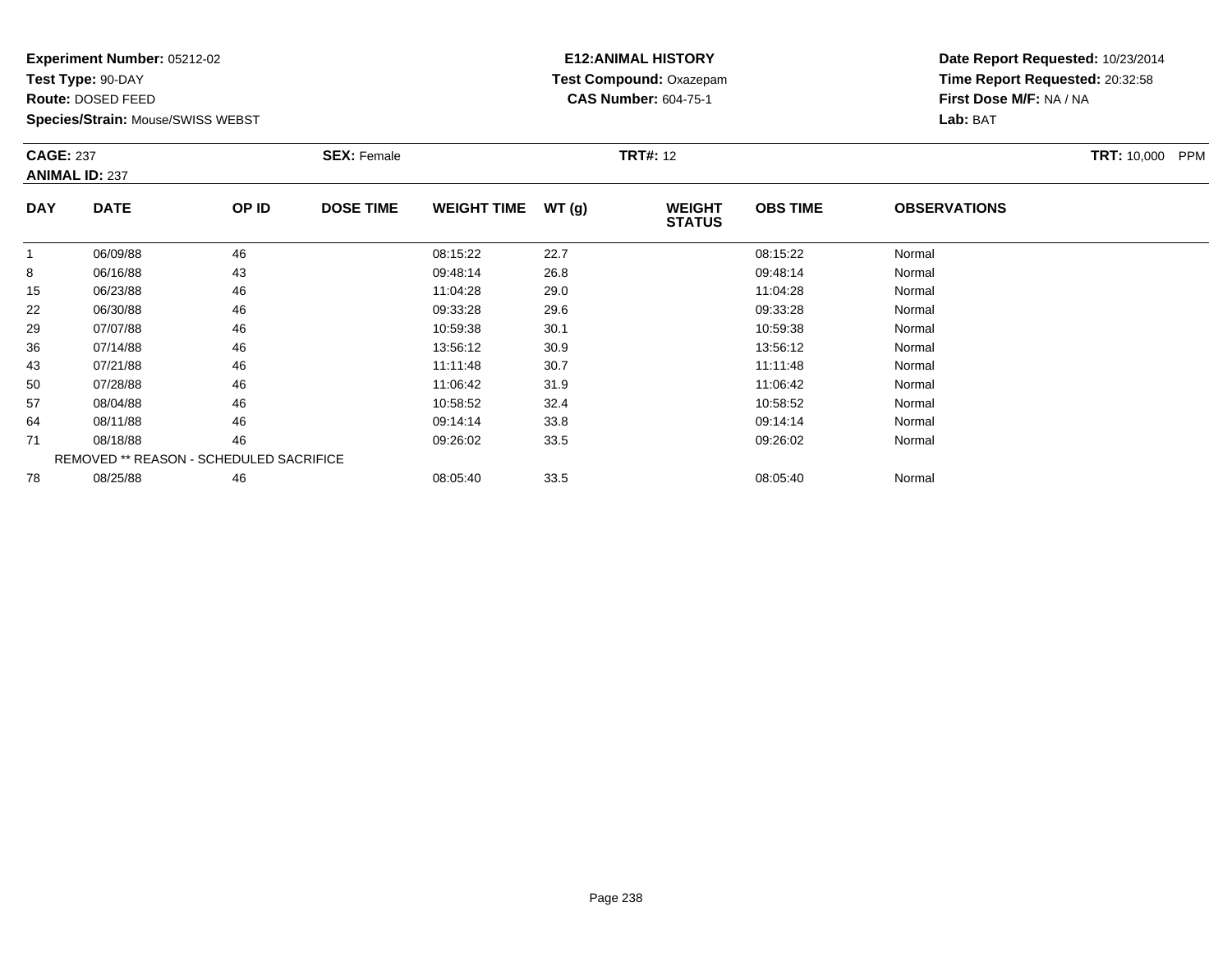**Test Type:** 90-DAY

**Route:** DOSED FEED

**Species/Strain:** Mouse/SWISS WEBST

### **E12:ANIMAL HISTORY Test Compound:** Oxazepam**CAS Number:** 604-75-1

|            | <b>CAGE: 238</b><br><b>ANIMAL ID: 238</b> |       | <b>SEX: Female</b> |                    |       | <b>TRT#:</b> 12                |                 | <b>TRT:</b> 10,000 PPM |  |
|------------|-------------------------------------------|-------|--------------------|--------------------|-------|--------------------------------|-----------------|------------------------|--|
| <b>DAY</b> | <b>DATE</b>                               | OP ID | <b>DOSE TIME</b>   | <b>WEIGHT TIME</b> | WT(g) | <b>WEIGHT</b><br><b>STATUS</b> | <b>OBS TIME</b> | <b>OBSERVATIONS</b>    |  |
| 1          | 06/09/88                                  | 46    |                    | 08:15:44           | 23.4  |                                | 08:15:44        | Normal                 |  |
| 8          | 06/16/88                                  | 43    |                    | 09:48:34           | 27.4  |                                | 09:48:34        | Normal                 |  |
| 15         | 06/23/88                                  | 46    |                    | 11:05:22           | 28.8  |                                | 11:05:22        | Normal                 |  |
| 22         | 06/30/88                                  | 46    |                    | 09:30:38           | 30.3  |                                | 09:30:38        | Normal                 |  |
| 29         | 07/07/88                                  | 46    |                    | 10:57:22           | 29.7  |                                | 10:57:22        | Normal                 |  |
| 36         | 07/14/88                                  | 46    |                    | 13:56:50           | 32.1  |                                | 13:56:50        | Normal                 |  |
| 43         | 07/21/88                                  | 46    |                    | 11:12:26           | 31.6  |                                | 11:12:26        | Normal                 |  |
| 50         | 07/28/88                                  | 46    |                    | 11:07:22           | 32.2  |                                | 11:07:22        | Normal                 |  |
| 57         | 08/04/88                                  | 46    |                    | 10:59:38           | 32.9  |                                | 10:59:38        | Normal                 |  |
| 64         | 08/11/88                                  | 46    |                    | 09:14:48           | 34.8  |                                | 09:14:48        | Normal                 |  |
| 71         | 08/18/88                                  | 46    |                    | 09:26:30           | 35.3  |                                | 09:26:30        | Normal                 |  |
|            | REMOVED ** REASON - SCHEDULED SACRIFICE   |       |                    |                    |       |                                |                 |                        |  |
| 78         | 08/25/88                                  | 46    |                    | 08:03:58           | 34.3  |                                | 08:03:58        | Normal                 |  |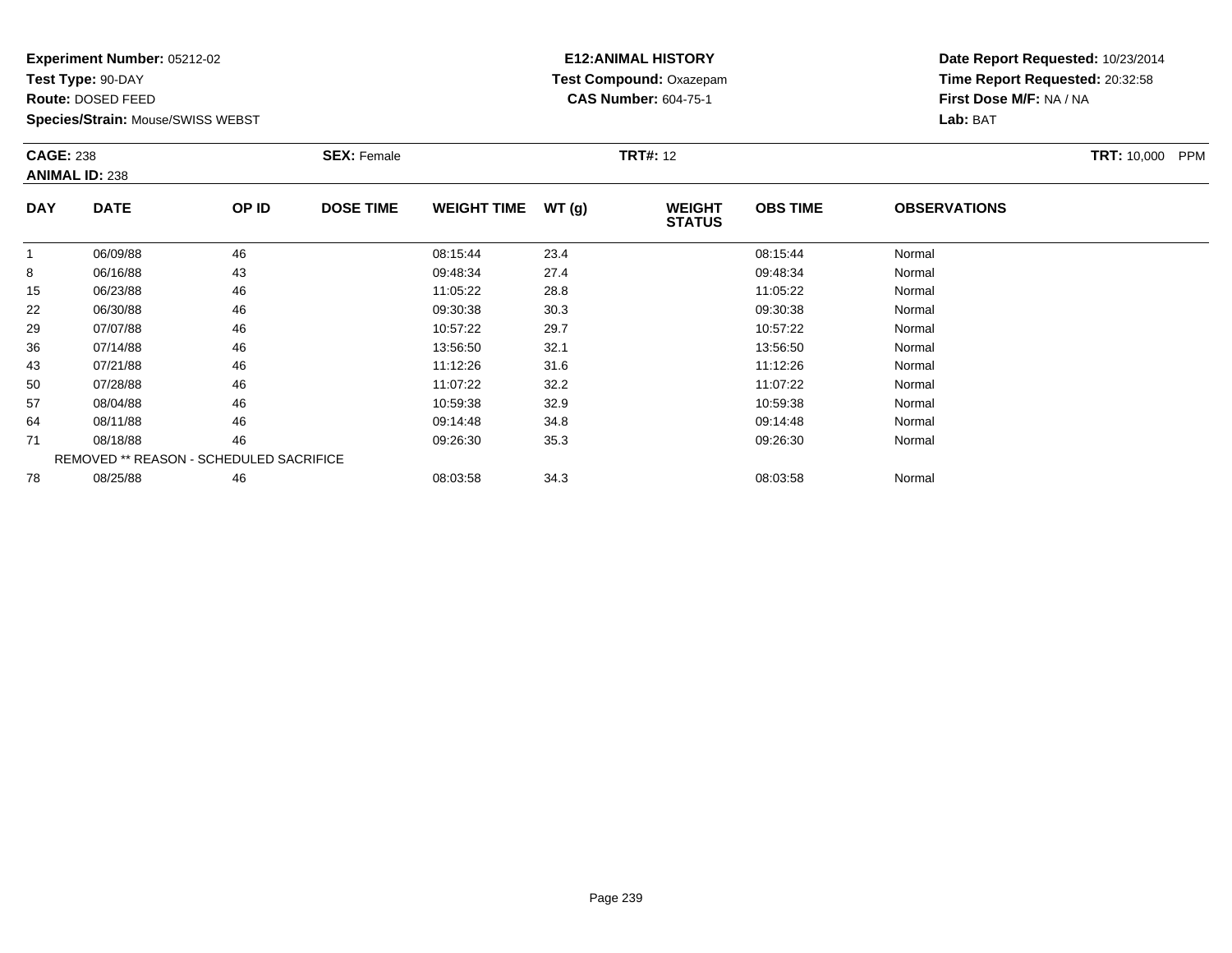**Test Type:** 90-DAY

**Route:** DOSED FEED

**Species/Strain:** Mouse/SWISS WEBST

### **E12:ANIMAL HISTORY Test Compound:** Oxazepam**CAS Number:** 604-75-1

|            | <b>CAGE: 239</b><br><b>ANIMAL ID: 239</b> |       | <b>SEX: Female</b> |                    |       | <b>TRT#: 12</b>                |                 | <b>TRT:</b> 10,000 PPM |  |
|------------|-------------------------------------------|-------|--------------------|--------------------|-------|--------------------------------|-----------------|------------------------|--|
| <b>DAY</b> | <b>DATE</b>                               | OP ID | <b>DOSE TIME</b>   | <b>WEIGHT TIME</b> | WT(g) | <b>WEIGHT</b><br><b>STATUS</b> | <b>OBS TIME</b> | <b>OBSERVATIONS</b>    |  |
| 1          | 06/09/88                                  | 46    |                    | 08:16:12           | 22.8  |                                | 08:16:12        | Normal                 |  |
| 8          | 06/16/88                                  | 43    |                    | 09:48:56           | 26.2  |                                | 09:48:56        | Normal                 |  |
| 15         | 06/23/88                                  | 46    |                    | 11:06:08           | 29.8  |                                | 11:06:08        | Normal                 |  |
| 22         | 06/30/88                                  | 46    |                    | 09:31:18           | 29.9  |                                | 09:31:18        | Normal                 |  |
| 29         | 07/07/88                                  | 46    |                    | 10:57:56           | 31.1  |                                | 10:57:56        | Normal                 |  |
| 36         | 07/14/88                                  | 46    |                    | 13:54:34           | 30.7  |                                | 13:54:34        | Normal                 |  |
| 43         | 07/21/88                                  | 46    |                    | 11:09:36           | 30.5  |                                | 11:09:36        | Normal                 |  |
| 50         | 07/28/88                                  | 46    |                    | 11:08:04           | 32.7  |                                | 11:08:04        | Normal                 |  |
| 57         | 08/04/88                                  | 46    |                    | 11:00:26           | 33.8  |                                | 11:00:26        | Normal                 |  |
| 64         | 08/11/88                                  | 46    |                    | 09:15:26           | 34.8  |                                | 09:15:26        | Normal                 |  |
| 71         | 08/18/88                                  | 46    |                    | 09:27:00           | 34.4  |                                | 09:27:00        | Normal                 |  |
|            | REMOVED ** REASON - SCHEDULED SACRIFICE   |       |                    |                    |       |                                |                 |                        |  |
| 78         | 08/25/88                                  | 46    |                    | 07:58:52           | 33.1  |                                | 07:58:52        | Normal                 |  |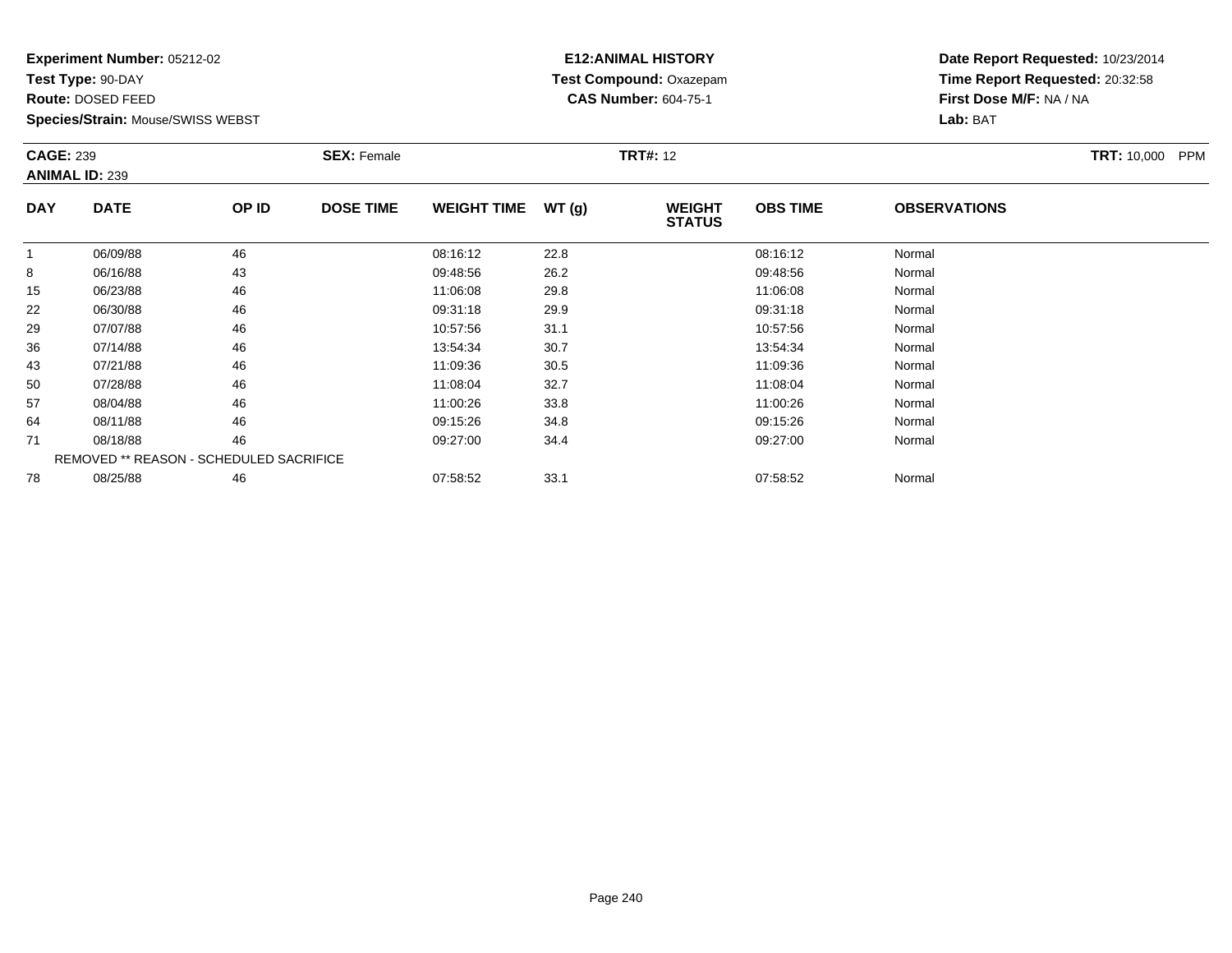**Test Type:** 90-DAY

**Route:** DOSED FEED

**Species/Strain:** Mouse/SWISS WEBST

#### **E12:ANIMAL HISTORY Test Compound:** Oxazepam**CAS Number:** 604-75-1

| <b>CAGE: 240</b><br><b>ANIMAL ID: 240</b> |                                         |       | <b>SEX: Female</b> | <b>TRT#: 12</b>    |       |                                |                 |                     | <b>TRT: 10,000</b><br>PPM |
|-------------------------------------------|-----------------------------------------|-------|--------------------|--------------------|-------|--------------------------------|-----------------|---------------------|---------------------------|
| <b>DAY</b>                                | <b>DATE</b>                             | OP ID | <b>DOSE TIME</b>   | <b>WEIGHT TIME</b> | WT(g) | <b>WEIGHT</b><br><b>STATUS</b> | <b>OBS TIME</b> | <b>OBSERVATIONS</b> |                           |
| 1                                         | 06/09/88                                | 46    |                    | 08:16:38           | 21.7  |                                | 08:16:38        | Normal              |                           |
| 8                                         | 06/16/88                                | 43    |                    | 09:49:18           | 25.5  |                                | 09:49:18        | Normal              |                           |
| 15                                        | 06/23/88                                | 46    |                    |                    |       |                                | 11:06:44        | Normal              |                           |
| 16                                        | 06/24/88                                | 46    |                    | 07:58:12           | 25.5  |                                |                 |                     |                           |
| 22                                        | 06/30/88                                | 46    |                    | 09:31:58           | 27.3  |                                | 09:31:58        | Normal              |                           |
| 29                                        | 07/07/88                                | 46    |                    | 10:58:32           | 27.1  |                                | 10:58:32        | Normal              |                           |
| 36                                        | 07/14/88                                | 46    |                    | 13:55:06           | 27.1  |                                | 13:55:06        | Normal              |                           |
| 43                                        | 07/21/88                                | 46    |                    | 11:10:36           | 27.2  |                                | 11:10:36        | Normal              |                           |
| 50                                        | 07/28/88                                | 46    |                    | 11:05:28           | 28.3  |                                | 11:05:28        | Normal              |                           |
| 57                                        | 08/04/88                                | 46    |                    | 10:57:30           | 28.8  |                                | 10:57:30        | Normal              |                           |
| 64                                        | 08/11/88                                | 46    |                    | 09:16:02           | 29.4  |                                | 09:16:02        | Normal              |                           |
| 71                                        | 08/18/88                                | 46    |                    | 09:27:30           | 30.6  |                                | 09:27:30        | Normal              |                           |
|                                           | REMOVED ** REASON - SCHEDULED SACRIFICE |       |                    |                    |       |                                |                 |                     |                           |
| 78                                        | 08/25/88                                | 46    |                    | 08:02:32           | 30.8  |                                | 08:02:32        | Normal              |                           |